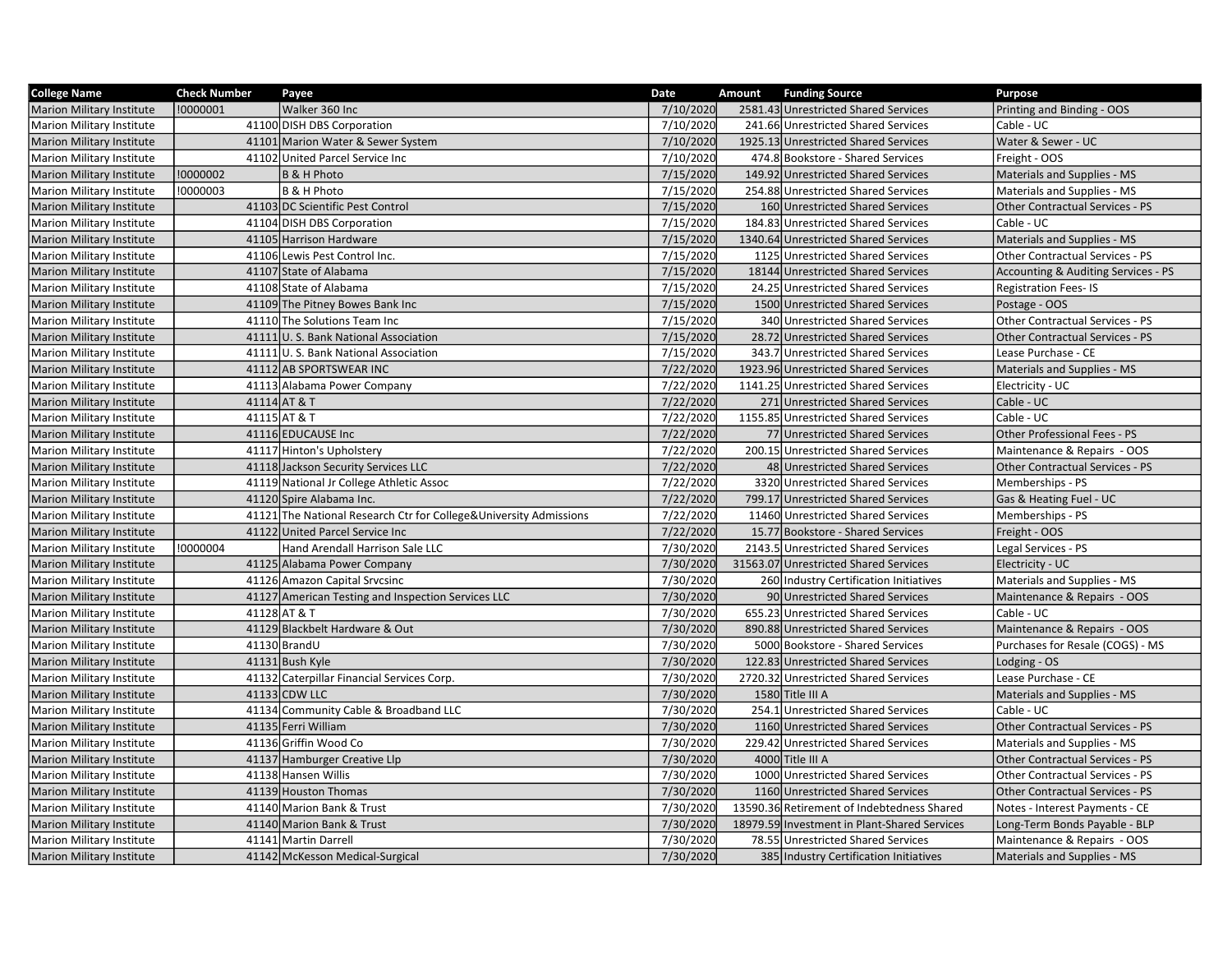| Marion Military Institute        | 41143 Office Depot                   | 7/30/2020 | 240.79 Industry Certification Initiatives | Materials and Supplies - MS     |
|----------------------------------|--------------------------------------|-----------|-------------------------------------------|---------------------------------|
| Marion Military Institute        | 41144 Roadnet Technologies Inc       | 7/30/2020 | 112.25 Unrestricted Shared Services       | <b>Subscriptions - OOS</b>      |
| Marion Military Institute        | 41145 Sage Dining Services           | 7/30/2020 | 131075 Food Services- Shared Services     | Other Contractual Services - PS |
| <b>Marion Military Institute</b> | 41146 School Planner Company         | 7/30/2020 | 2628.8 Title III A                        | Materials and Supplies - MS     |
| <b>Marion Military Institute</b> | 41147 Super Sports Inc.              | 7/30/2020 | 1098 Unrestricted Shared Services         | Materials and Supplies - MS     |
| <b>Marion Military Institute</b> | 41148 U.S. Bank National Association | 7/30/2020 | 725.3 Unrestricted Shared Services        | Lease Purchase - CE             |
| Marion Military Institute        | 41149 Waste Management               | 7/30/2020 | 2022.14 Unrestricted Shared Services      | Other Contractual Services - PS |
| <b>Marion Military Institute</b> | 41150 Whitesky Communications        | 7/30/2020 | 3749.97 Unrestricted Shared Services      | Other Contractual Services - PS |
| Marion Military Institute        | 1000 Oglesby Charlotte               | 7/31/2020 | 1506.42 Unrestricted Shared Services      | Payroll                         |
| <b>Marion Military Institute</b> | 1001 Fikes Roy                       | 7/31/2020 | 249.6 Unrestricted Shared Services        | Payroll                         |
| <b>Marion Military Institute</b> | 1001 Sherling Amzi                   | 7/31/2020 | 5399.33 Unrestricted Shared Services      | Payroll                         |
| <b>Marion Military Institute</b> | 1002 Lapsley John                    | 7/31/2020 | 1043.84 Unrestricted Shared Services      | Payroll                         |
| Marion Military Institute        | 1003 Luker Patricia                  | 7/31/2020 | 3662.33 Unrestricted Shared Services      | Payroll                         |
| <b>Marion Military Institute</b> | 1003 Miree Edd                       | 7/31/2020 | 1747.2 Unrestricted Shared Services       | Payroll                         |
| <b>Marion Military Institute</b> | 1004 Meisenheimer Cindy              | 7/31/2020 | 5838.92 Bookstore - Shared Services       | Payroll                         |
| Marion Military Institute        | 1004 Richards James                  | 7/31/2020 | 249.6 Unrestricted Shared Services        | Payroll                         |
| <b>Marion Military Institute</b> | 1005 Crews Wendel                    | 7/31/2020 | 1575.6 Unrestricted Shared Services       | Payroll                         |
| Marion Military Institute        | 1006 Curtis Dawn                     | 7/31/2020 | 4776.17 Unrestricted Shared Services      | Payroll                         |
| Marion Military Institute        | 1007 Dunfee Laura                    | 7/31/2020 | 4239.33 Unrestricted Shared Services      | Payroll                         |
| <b>Marion Military Institute</b> | 1008 Fields Carmon                   | 7/31/2020 | 6994.75 Unrestricted Shared Services      | Payroll                         |
| <b>Marion Military Institute</b> | 1009 Mollahan David                  | 7/31/2020 | 15000 Unrestricted Shared Services        | Payroll                         |
| <b>Marion Military Institute</b> | 1010 Walters Buffy                   | 7/31/2020 | 6015.67 Unrestricted Shared Services      | Payroll                         |
| Marion Military Institute        | 1011 Allison Joyce                   | 7/31/2020 | 4165.67 Unrestricted Shared Services      | Payroll                         |
| <b>Marion Military Institute</b> | 1012 Castro-Nail Beatriz             | 7/31/2020 | 4750.58 Unrestricted Shared Services      | Payroll                         |
| Marion Military Institute        | 1013 Deason Courtney                 | 7/31/2020 | 4750.58 Unrestricted Shared Services      | Payroll                         |
| <b>Marion Military Institute</b> | 1014 Doyle Mark                      | 7/31/2020 | 5945.83 Unrestricted Shared Services      | Payroll                         |
| <b>Marion Military Institute</b> | 1015 Jones Rachel                    | 7/31/2020 | 4811.17 Unrestricted Shared Services      | Payroll                         |
| <b>Marion Military Institute</b> | 1016 Peacock Sarah                   | 7/31/2020 | 4010.92 Unrestricted Shared Services      | Payroll                         |
| <b>Marion Military Institute</b> | 1017 Hodge Mariah                    | 7/31/2020 | 3517.83 Unrestricted Shared Services      | Payroll                         |
| <b>Marion Military Institute</b> | 1018 Meisenheimer C                  | 7/31/2020 | 4750.58 Unrestricted Shared Services      | Payroll                         |
| <b>Marion Military Institute</b> | 1019 Roche Joy                       | 7/31/2020 | 4804 Unrestricted Shared Services         | Payroll                         |
| Marion Military Institute        | 1020 Stevenson J W                   | 7/31/2020 | 6315.67 Unrestricted Shared Services      | Payroll                         |
| <b>Marion Military Institute</b> | 1021 Berry Kenneth                   | 7/31/2020 | 4096.65 Unrestricted Shared Services      | Payroll                         |
| Marion Military Institute        | 1022 Gatlin Richard                  | 7/31/2020 | 4380.75 Unrestricted Shared Services      | Payroll                         |
| Marion Military Institute        | 1023 Jones Camie                     | 7/31/2020 | 4750.58 Unrestricted Shared Services      | Payroll                         |
| <b>Marion Military Institute</b> | 1024 Yang Xiaoli                     | 7/31/2020 | 5645.83 Unrestricted Shared Services      | Payroll                         |
| <b>Marion Military Institute</b> | 1025 Brown Kirtley                   | 7/31/2020 | 5645.83 Unrestricted Shared Services      | Payroll                         |
| <b>Marion Military Institute</b> | 1026 Spewak David                    | 7/31/2020 | 5399.33 Unrestricted Shared Services      | Payroll                         |
| <b>Marion Military Institute</b> | 1027 Thomason James                  | 7/31/2020 | 4750.58 Unrestricted Shared Services      | Payroll                         |
| <b>Marion Military Institute</b> | 1028 Fitts Joye                      | 7/31/2020 | 3415.17 Unrestricted Shared Services      | Payroll                         |
| Marion Military Institute        | 1029 Green Shawna                    | 7/31/2020 | 4239.83 Unrestricted Shared Services      | Payroll                         |
| Marion Military Institute        | 1030 Ivey David                      | 7/31/2020 | 8743.27 Unrestricted Shared Services      | Payroll                         |
| Marion Military Institute        | 1031 Kirby Jamie                     | 7/31/2020 | 1515.46 Unrestricted Shared Services      | Payroll                         |
| <b>Marion Military Institute</b> | 1031 Kirby Jamie                     | 7/31/2020 | 2110.04 Title III A                       | Payroll                         |
| <b>Marion Military Institute</b> | 1032 Logan Jeffery                   | 7/31/2020 | 6222.95 Unrestricted Shared Services      | Payroll                         |
| <b>Marion Military Institute</b> | 1033 Logan Logan                     | 7/31/2020 | 4795.25 Unrestricted Shared Services      | Payroll                         |
| <b>Marion Military Institute</b> | 1034 Tolar Haley                     | 7/31/2020 | 2901 Unrestricted Shared Services         | Payroll                         |
| Marion Military Institute        | 1035 Plummer Ashley                  | 7/31/2020 | 5297.08 Unrestricted Shared Services      | Payroll                         |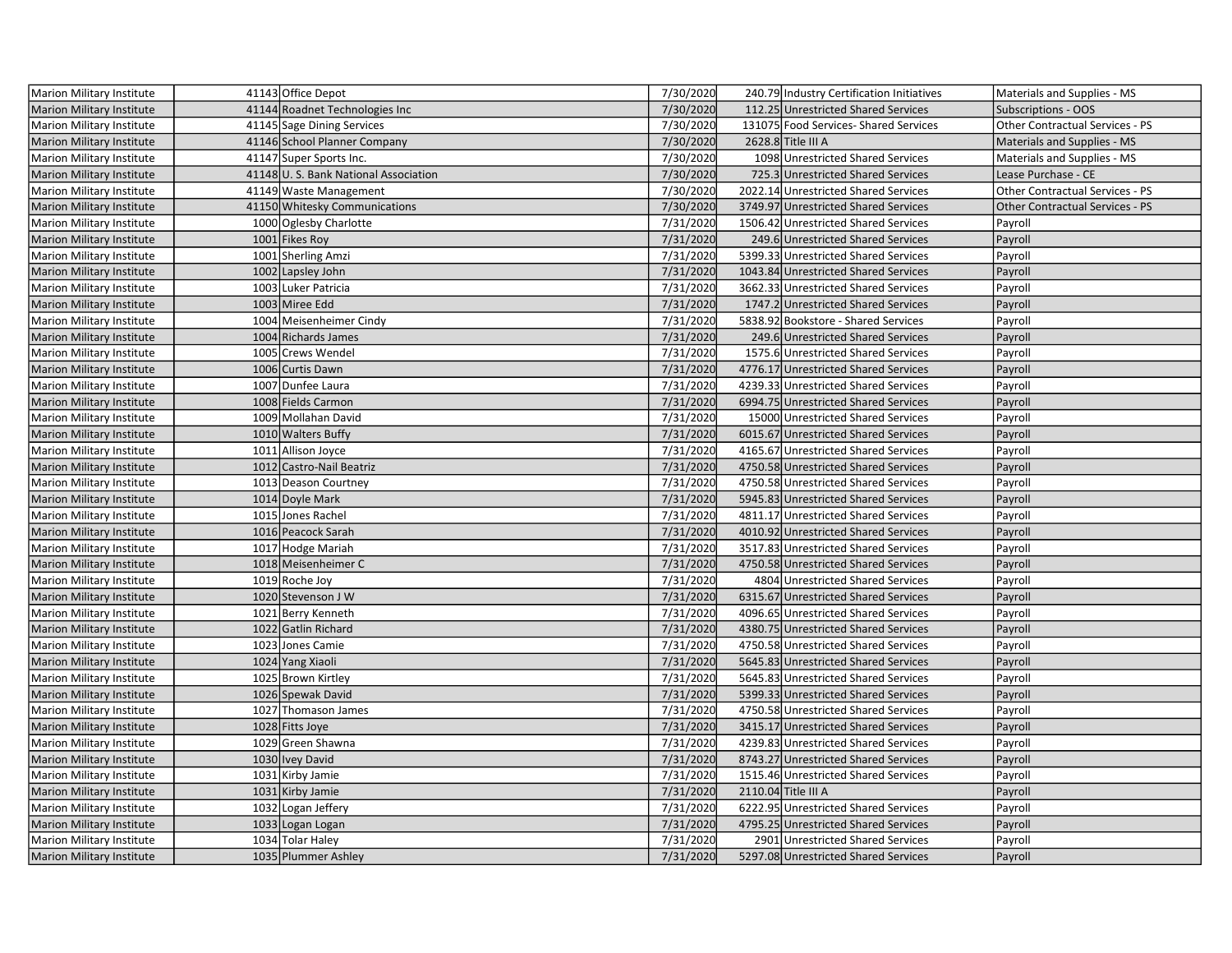| Marion Military Institute        | 1036 Tubbs Alice           | 7/31/2020 | 2471.33 Unrestricted Shared Services | Payroll |
|----------------------------------|----------------------------|-----------|--------------------------------------|---------|
| Marion Military Institute        | 1037 Cook Brenda           | 7/31/2020 | 4504 Unrestricted Shared Services    | Payroll |
| <b>Marion Military Institute</b> | 1038 Baldwin Dewarren      | 7/31/2020 | 3070.17 Unrestricted Shared Services | Payroll |
| <b>Marion Military Institute</b> | 1039 Barton Burnis         | 7/31/2020 | 5565.5 Unrestricted Shared Services  | Payroll |
| <b>Marion Military Institute</b> | 1040 Billingsley Erica     | 7/31/2020 | 2288.25 Unrestricted Shared Services | Payroll |
| <b>Marion Military Institute</b> | 1041 Colburn Doris         | 7/31/2020 | 3167.92 Unrestricted Shared Services | Payroll |
| Marion Military Institute        | 1042 Drake James           | 7/31/2020 | 4869.75 Unrestricted Shared Services | Payroll |
| <b>Marion Military Institute</b> | 1043 Dunfee Michael        | 7/31/2020 | 5564.66 Unrestricted Shared Services | Payroll |
| Marion Military Institute        | 1044 James Kent            | 7/31/2020 | 5449.16 Unrestricted Shared Services | Payroll |
| <b>Marion Military Institute</b> | 1045 Jones Jerome          | 7/31/2020 | 3773.83 Unrestricted Shared Services | Payroll |
| <b>Marion Military Institute</b> | 1046 Magnus Michael        | 7/31/2020 | 5138.59 Unrestricted Shared Services | Payroll |
| <b>Marion Military Institute</b> | 1047 Martin Darrell        | 7/31/2020 | 6505.58 Unrestricted Shared Services | Payroll |
| <b>Marion Military Institute</b> | 1048 Mennig David          | 7/31/2020 | 4869.75 Unrestricted Shared Services | Payroll |
| Marion Military Institute        | 1049 Passmore Edwin        | 7/31/2020 | 9250.67 Unrestricted Shared Services | Payroll |
| <b>Marion Military Institute</b> | 1050 Raczkowski John       | 7/31/2020 | 6844.08 Unrestricted Shared Services | Payroll |
| Marion Military Institute        | 1051 Stewart Matthew       | 7/31/2020 | 4063.67 Unrestricted Shared Services | Payroll |
| <b>Marion Military Institute</b> | 1052 Suttles Fanninet      | 7/31/2020 | 2755.17 Unrestricted Shared Services | Payroll |
| Marion Military Institute        | 1053 Watford Rebecca       | 7/31/2020 | 3842.67 Unrestricted Shared Services | Payroll |
| <b>Marion Military Institute</b> | 1054 Bowen Thomas          | 7/31/2020 | 6344.5 Unrestricted Shared Services  | Payroll |
| Marion Military Institute        | 1055 Crawford Brittany     | 7/31/2020 | 5984.08 Unrestricted Shared Services | Payroll |
| <b>Marion Military Institute</b> | 1056 Early Kalen           | 7/31/2020 | 3023.92 Unrestricted Shared Services | Payroll |
| <b>Marion Military Institute</b> | 1057 Howard-Moore Lamonica | 7/31/2020 | 2552.4 Unrestricted Shared Services  | Payroll |
| Marion Military Institute        | 1058 Hughes Carol          | 7/31/2020 | 2073.07 Unrestricted Shared Services | Payroll |
| Marion Military Institute        | 1059 Speegle Susanna       | 7/31/2020 | 3106.42 Unrestricted Shared Services | Payroll |
| Marion Military Institute        | 1060 Pierce Laurie         | 7/31/2020 | 2758.66 Unrestricted Shared Services | Payroll |
| Marion Military Institute        | 1061 Sumlin Rene           | 7/31/2020 | 5269.08 Unrestricted Shared Services | Payroll |
| <b>Marion Military Institute</b> | 1062 Hoggle Layne          | 7/31/2020 | 3317.5 Title III A                   | Payroll |
| <b>Marion Military Institute</b> | 1063 Painter Eva           | 7/31/2020 | 1679.32 Unrestricted Shared Services | Payroll |
| <b>Marion Military Institute</b> | 1063 Painter Eva           | 7/31/2020 | 2671.26 Title III A                  | Payroll |
| <b>Marion Military Institute</b> | 1064 Stone Jillian         | 7/31/2020 | 3350.33 Title III A                  | Payroll |
| <b>Marion Military Institute</b> | 1065 Balentine Chad        | 7/31/2020 | 4611.08 Unrestricted Shared Services | Payroll |
| Marion Military Institute        | 1066 Benson Jeffery        | 7/31/2020 | 4695.08 Unrestricted Shared Services | Payroll |
| <b>Marion Military Institute</b> | 1067 Benson Kori           | 7/31/2020 | 2309.67 Unrestricted Shared Services | Payroll |
| Marion Military Institute        | 1068 Bush Kyle             | 7/31/2020 | 2717.17 Unrestricted Shared Services | Payroll |
| <b>Marion Military Institute</b> | 1069 Dowdle Kirkland       | 7/31/2020 | 3913.34 Unrestricted Shared Services | Payroll |
| <b>Marion Military Institute</b> | 1070 Downs Matthew         | 7/31/2020 | 4858.67 Unrestricted Shared Services | Payroll |
| <b>Marion Military Institute</b> | 1071 Ivey Michelle         | 7/31/2020 | 7150.75 Unrestricted Shared Services | Payroll |
| <b>Marion Military Institute</b> | 1072 Norris Kevin          | 7/31/2020 | 2309.67 Unrestricted Shared Services | Payroll |
| Marion Military Institute        | 1073 Rodgers Timothy       | 7/31/2020 | 4446 Unrestricted Shared Services    | Payroll |
| <b>Marion Military Institute</b> | 1074 Wright Charles        | 7/31/2020 | 4712.61 Unrestricted Shared Services | Payroll |
| Marion Military Institute        | 1075 Crews Wendel          | 7/31/2020 | 1634.24 Title III A                  | Payroll |
| <b>Marion Military Institute</b> | 1075 Crews Wendel          | 7/31/2020 | 2275.43 Unrestricted Shared Services | Payroll |
| <b>Marion Military Institute</b> | 1076 Crittenden Mcarthur   | 7/31/2020 | 7150.75 Unrestricted Shared Services | Payroll |
| <b>Marion Military Institute</b> | 1077 Barnes Susanna        | 7/31/2020 | 4268.08 Unrestricted Shared Services | Payroll |
| Marion Military Institute        | 1078 Holmes Marietta       | 7/31/2020 | 3686.67 Unrestricted Shared Services | Payroll |
| <b>Marion Military Institute</b> | 1079 McElheney Lauren      | 7/31/2020 | 2644 Unrestricted Shared Services    | Payroll |
| Marion Military Institute        | 1080 McKee Emily           | 7/31/2020 | 9412 Unrestricted Shared Services    | Payroll |
| <b>Marion Military Institute</b> | 1081 Nicholson Vanessa     | 7/31/2020 | 2400.93 Unrestricted Shared Services | Payroll |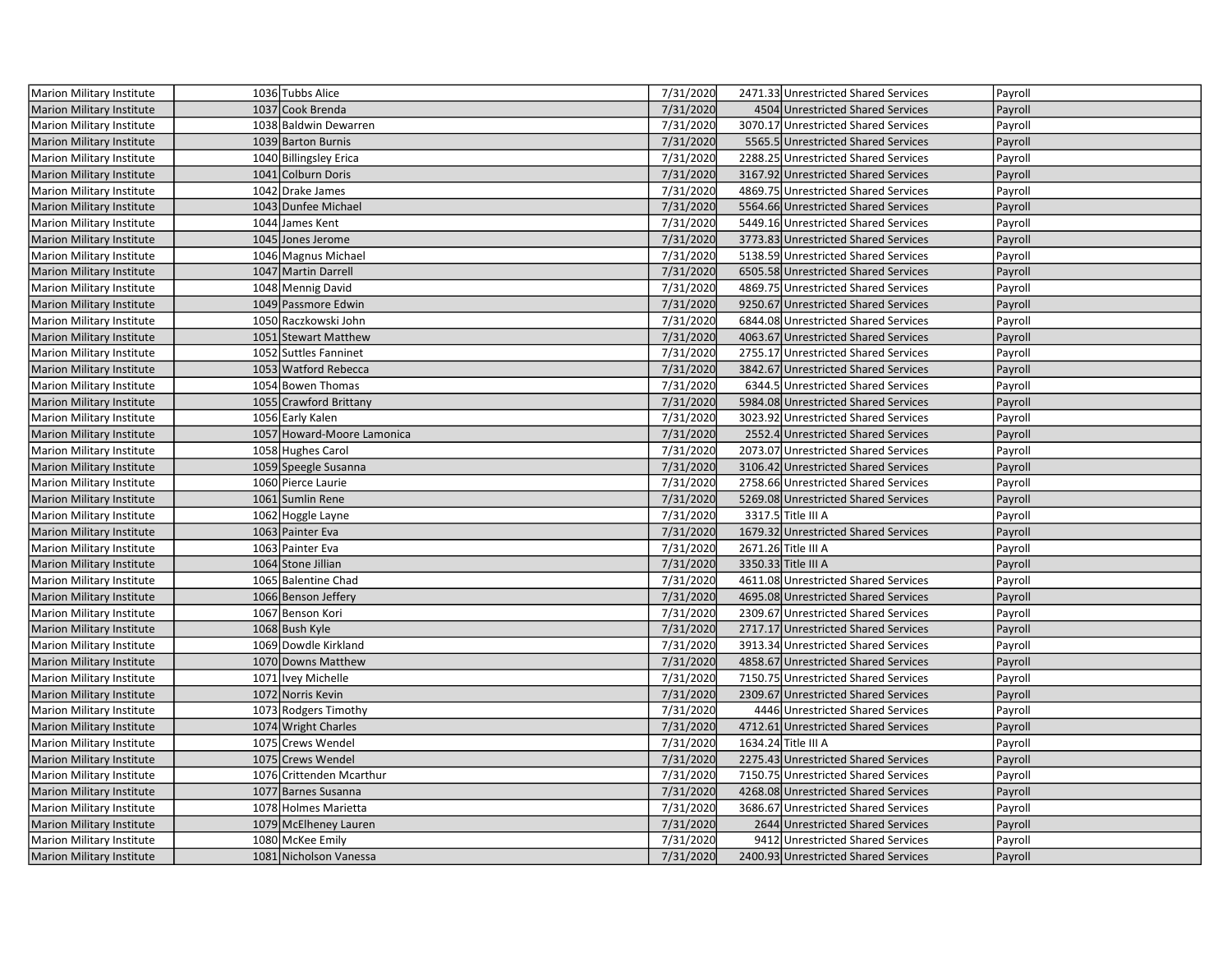| <b>Marion Military Institute</b> | 1082 Weber Melanie                        | 7/31/2020 | 2672.25 Unrestricted Shared Services     | Payroll                          |
|----------------------------------|-------------------------------------------|-----------|------------------------------------------|----------------------------------|
| <b>Marion Military Institute</b> | 1083 Coley Jessica                        | 7/31/2020 | 3002.5 Unrestricted Shared Services      | Payroll                          |
| Marion Military Institute        | 1084 Harrison Jada                        | 7/31/2020 | 7150.75 Unrestricted Shared Services     | Payroll                          |
| Marion Military Institute        | 1085 Long Rebecca                         | 7/31/2020 | 2837.75 Unrestricted Shared Services     | Payroll                          |
| Marion Military Institute        | 1086 McClendon Melissa                    | 7/31/2020 | 4350.58 Unrestricted Shared Services     | Payroll                          |
| <b>Marion Military Institute</b> | 1087 Wilson Jacqueline                    | 7/31/2020 | 5023.83 Unrestricted Shared Services     | Payroll                          |
| Marion Military Institute        | 1088 Brown Jeffery                        | 7/31/2020 | 2755.42 Unrestricted Shared Services     | Payroll                          |
| <b>Marion Military Institute</b> | 1089 Clements Phillip                     | 7/31/2020 | 4792.83 Unrestricted Shared Services     | Payroll                          |
| <b>Marion Military Institute</b> | 1090 Crews Jody                           | 7/31/2020 | 4792.83 Unrestricted Shared Services     | Payroll                          |
| Marion Military Institute        | 1091 Deavours Stacy                       | 7/31/2020 | 3827.33 Unrestricted Shared Services     | Payroll                          |
| Marion Military Institute        | 1092 Hale Richard                         | 7/31/2020 | 5023.83 Unrestricted Shared Services     | Payroll                          |
| Marion Military Institute        | 1093 Harper Charles                       | 7/31/2020 | 4792.83 Unrestricted Shared Services     | Payroll                          |
| Marion Military Institute        | 1094 Harris Darlene                       | 7/31/2020 | 2755.42 Unrestricted Shared Services     | Payroll                          |
| <b>Marion Military Institute</b> | 1095 Horton Joseph                        | 7/31/2020 | 3250.08 Unrestricted Shared Services     | Payroll                          |
| Marion Military Institute        | 1096 Houston Thomas                       | 7/31/2020 | 4858.67 Unrestricted Shared Services     | Payroll                          |
| <b>Marion Military Institute</b> | 1097 Jackson Larry                        | 7/31/2020 | 3085.58 Unrestricted Shared Services     | Payroll                          |
| Marion Military Institute        | 1098 Kelly Michael                        | 7/31/2020 | 2755.42 Unrestricted Shared Services     | Payroll                          |
| <b>Marion Military Institute</b> | 1099 Miree Ned                            | 7/31/2020 | 2920.5 Unrestricted Shared Services      | Payroll                          |
| Marion Military Institute        | 1100 Pierce Edward                        | 7/31/2020 | 4957.92 Unrestricted Shared Services     | Payroll                          |
| Marion Military Institute        | 1101 Sumlin Robert                        | 7/31/2020 | 7150.75 Unrestricted Shared Services     | Payroll                          |
| Marion Military Institute        | 1102 Tucker Linda                         | 7/31/2020 | 2755.42 Unrestricted Shared Services     | Payroll                          |
| Marion Military Institute        | 1103 Bamberg Robert                       | 7/31/2020 | 3085.08 Unrestricted Shared Services     | Payroll                          |
| Marion Military Institute        | 1104 Holifield Lori                       | 7/31/2020 | 2352.35 Bookstore - Shared Services      | Payroll                          |
| <b>Marion Military Institute</b> | 1105 Crocker Sharon                       | 7/31/2020 | 1433.48 Bookstore - Shared Services      | Payroll                          |
| Marion Military Institute        | 1106 Morrison Gloria                      | 7/31/2020 | 2471.33 Bookstore - Shared Services      | Payroll                          |
| Marion Military Institute        | 1107 Buchanan William                     | 7/31/2020 | 2755.42 Other Auxiliary- Shared Services | Payroll                          |
| Marion Military Institute        | 1108 Hill Craig                           | 7/31/2020 | 3662.33 Other Auxiliary-Shared Services  | Payroll                          |
| Marion Military Institute        | 41151 Servpro of Centreville Marion Selma | 8/5/2020  | 400 Unrestricted Shared Services         | Maintenance & Repairs - OOS      |
| Marion Military Institute        | 41153 Amazon                              | 8/5/2020  | 273.04 Bookstore - Shared Services       | Materials and Supplies - MS      |
| <b>Marion Military Institute</b> | 41153 Amazon                              | 8/5/2020  | 1799.75 CARES Act - College Relief       | Materials and Supplies - MS      |
| <b>Marion Military Institute</b> | 41154 Amazon                              | 8/5/2020  | 242.38 Unrestricted Shared Services      | Materials and Supplies - MS      |
| <b>Marion Military Institute</b> | 41156 CTE Outdoors Inc.                   | 8/5/2020  | 940.19 Unrestricted Shared Services      | Maintenance & Repairs - OOS      |
| Marion Military Institute        | 41157 Dallas Glass Co. Inc                | 8/5/2020  | 130 Unrestricted Shared Services         | Maintenance & Repairs - OOS      |
| <b>Marion Military Institute</b> | 41158 Green Land Clearing                 | 8/5/2020  | 1680 Unrestricted Shared Services        | Maintenance & Repairs - OOS      |
| Marion Military Institute        | 41159 HBC INC                             | 8/5/2020  | 12596.7 Unrestricted Shared Services     | Maintenance & Repairs - OOS      |
| <b>Marion Military Institute</b> | 41160 Jackson Security Services LLC       | 8/5/2020  | 30 Unrestricted Shared Services          | Other Contractual Services - PS  |
| Marion Military Institute        | 41161 JSTOR                               | 8/5/2020  | 2825 Unrestricted Shared Services        | Subscriptions - OOS              |
| <b>Marion Military Institute</b> | 41162 KyKenKee Inc                        | 8/5/2020  | 1800 Unrestricted Shared Services        | Maintenance & Repairs - OOS      |
| Marion Military Institute        | 41163 Marion Military Institute           | 8/5/2020  | 26.5 Unrestricted Shared Services        | Mileage - IS                     |
| Marion Military Institute        | 41163 Marion Military Institute           | 8/5/2020  | 41.98 Unrestricted Shared Services       | Maintenance & Repairs - OOS      |
| Marion Military Institute        | 41163 Marion Military Institute           | 8/5/2020  | 49.35 Unrestricted Shared Services       | Gasoline & Oil - Motor Veh - OOS |
| Marion Military Institute        | 41163 Marion Military Institute           | 8/5/2020  | 91.79 Unrestricted Shared Services       | <b>Subscriptions - OOS</b>       |
| Marion Military Institute        | 41163 Marion Military Institute           | 8/5/2020  | 137 Unrestricted Shared Services         | Advertising & Promotions - OOS   |
| <b>Marion Military Institute</b> | 41163 Marion Military Institute           | 8/5/2020  | 218.64 Unrestricted Shared Services      | Materials and Supplies - MS      |
| Marion Military Institute        | 41165 Office Depot                        | 8/5/2020  | 254.48 Unrestricted Shared Services      | Materials and Supplies - MS      |
| Marion Military Institute        | 41166 Screenco Enterprises                | 8/5/2020  | 250 CARES Act - College Relief           | Materials and Supplies - MS      |
| Marion Military Institute        | 41166 Screenco Enterprises                | 8/5/2020  | 432 Unrestricted Shared Services         | Materials and Supplies - MS      |
| Marion Military Institute        | 41168 United Parcel Service Inc           | 8/5/2020  | 22.14 Bookstore - Shared Services        | Freight - OOS                    |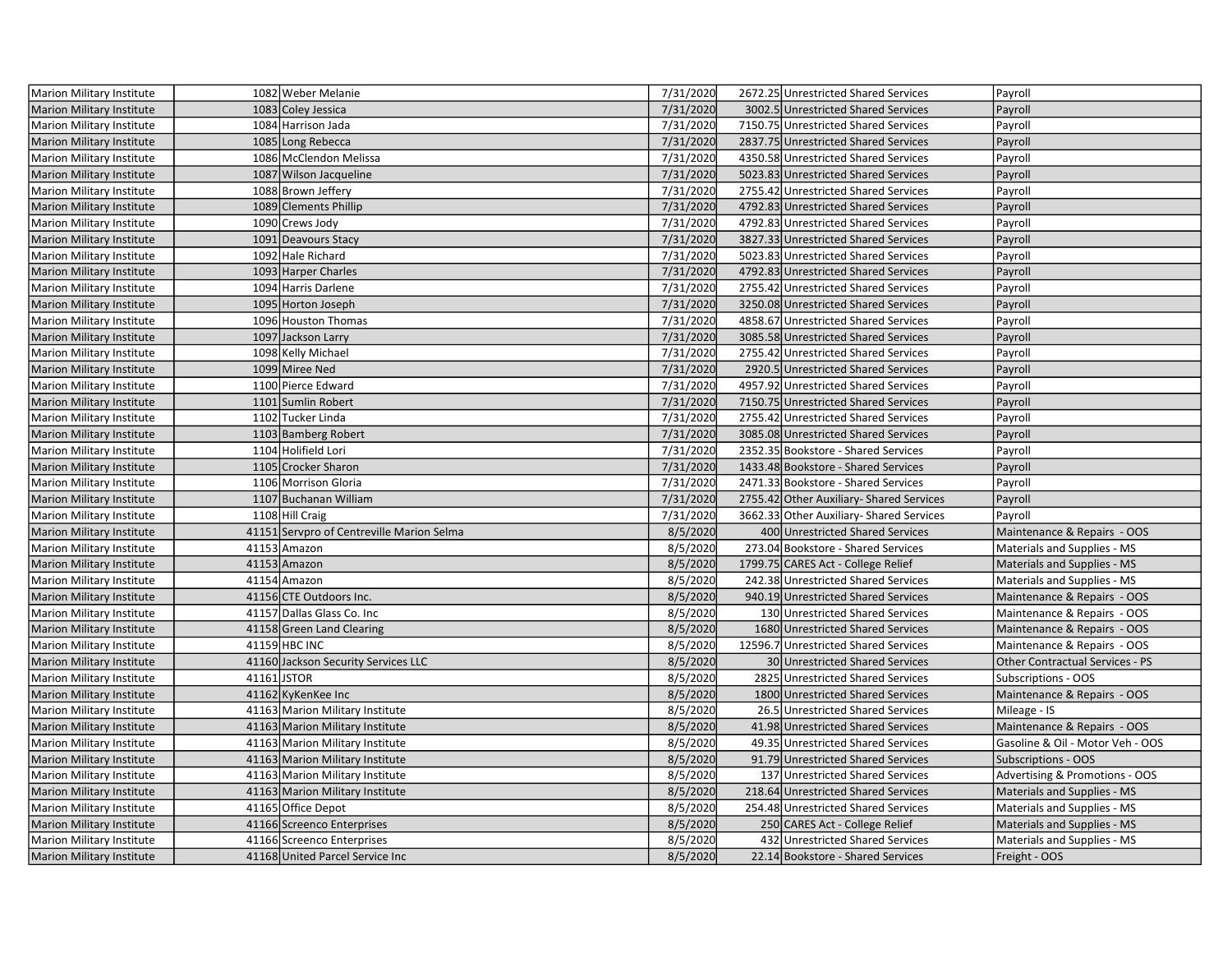| <b>Marion Military Institute</b> |          | 41169 Verified Holdings LLC         | 8/5/2020  | 17.4 Unrestricted Shared Services    | Other Contractual Services - PS        |
|----------------------------------|----------|-------------------------------------|-----------|--------------------------------------|----------------------------------------|
| <b>Marion Military Institute</b> |          | 41170 Verizon Wireless              | 8/5/2020  | 1663.29 Unrestricted Shared Services | Cable - UC                             |
| Marion Military Institute        |          | 41171 Water Works Pool & Spa        | 8/5/2020  | 346.84 Unrestricted Shared Services  | Maintenance & Repairs - OOS            |
| <b>Marion Military Institute</b> |          | 41172 West Alabama Fence            | 8/5/2020  | 2566 Unrestricted Shared Services    | Materials and Supplies - MS            |
| Marion Military Institute        |          | 41173 BrandU                        | 8/6/2020  | 5000 CARES Act - College Relief      | Materials and Supplies - MS            |
| <b>Marion Military Institute</b> |          | 41174 Marion Military Institute     | 8/6/2020  | 565.26 Unrestricted Shared Services  | Other - AP                             |
| Marion Military Institute        |          | 41175 BrandU                        | 8/7/2020  | 5000 CARES Act - College Relief      | Materials and Supplies - MS            |
| <b>Marion Military Institute</b> | !0000005 | Amazon                              | 8/12/2020 | 365.16 CARES Act - College Relief    | Materials and Supplies - MS            |
| <b>Marion Military Institute</b> | !0000006 | Amazon                              | 8/12/2020 | 463.14 CARES Act - College Relief    | Materials and Supplies - MS            |
| <b>Marion Military Institute</b> | !0000007 | Flinn Scientific Inc.               | 8/12/2020 | 1787.16 Bookstore - Shared Services  | Purchases for Resale (COGS) - MS       |
| <b>Marion Military Institute</b> | !0000008 | Hand Arendall Harrison Sale LLC     | 8/12/2020 | 225 Unrestricted Shared Services     | Legal Services - PS                    |
| Marion Military Institute        | !0000009 | <b>Howard Technology Solutions</b>  | 8/12/2020 | 67292 Unrestricted Shared Services   | Materials and Supplies - MS            |
| Marion Military Institute        | !0000010 | McKesson Medical-Surgical           | 8/12/2020 | 137.46 CARES Act - College Relief    | Materials and Supplies - MS            |
| <b>Marion Military Institute</b> | !0000011 | John Wiley & Sons Inc.              | 8/12/2020 | 2486.85 Bookstore - Shared Services  | Purchases for Resale (COGS) - MS       |
| Marion Military Institute        |          | 41176 Acme Linen Co. Inc.           | 8/12/2020 | 1555.22 Bookstore - Shared Services  | Purchases for Resale (COGS) - MS       |
| <b>Marion Military Institute</b> |          | 41177 Auto-Owners Insurance         | 8/12/2020 | 321 Unrestricted Shared Services     | Insurance and Bonding - PS             |
| Marion Military Institute        |          | 41178 Camellia Ridge Landscaping    | 8/12/2020 | 4950 Unrestricted Shared Services    | Maintenance & Repairs - OOS            |
| <b>Marion Military Institute</b> |          | 41179 Cayenne Creative Grp          | 8/12/2020 | 300 Unrestricted Shared Services     | <b>Other Contractual Services - PS</b> |
| Marion Military Institute        |          | 41180 Dell Marketing                | 8/12/2020 | 161.49 Unrestricted Shared Services  | Materials and Supplies - MS            |
| <b>Marion Military Institute</b> |          | 41181 DISH DBS Corporation          | 8/12/2020 | 241.66 Unrestricted Shared Services  | Cable - UC                             |
| Marion Military Institute        |          | 41182 Fire Engine Red Inc.          | 8/12/2020 | 14900 Unrestricted Shared Services   | <b>Other Contractual Services - PS</b> |
| <b>Marion Military Institute</b> |          | 41183 Jackson Security Services LLC | 8/12/2020 | 18 Unrestricted Shared Services      | Other Contractual Services - PS        |
| Marion Military Institute        |          | 41184 KHEAA                         | 8/12/2020 | 850 Unrestricted Shared Services     | Other Contractual Services - PS        |
| <b>Marion Military Institute</b> |          | 41185 Lewis Pest Control Inc.       | 8/12/2020 | 1000 Unrestricted Shared Services    | <b>Other Contractual Services - PS</b> |
| Marion Military Institute        |          | 41186 Marion Water & Sewer System   | 8/12/2020 | 1511.85 Unrestricted Shared Services | Water & Sewer - UC                     |
| <b>Marion Military Institute</b> |          | 41187 Plaza Golf Cart Sales         | 8/12/2020 | 32.5 Unrestricted Shared Services    | Maintenance & Repairs - OOS            |
| Marion Military Institute        |          | 41188 Rothco                        | 8/12/2020 | 421.26 Bookstore - Shared Services   | Purchases for Resale (COGS) - MS       |
| <b>Marion Military Institute</b> |          | 41189 Scholarship Solutions LLC     | 8/12/2020 | 4950 Unrestricted Shared Services    | Subscriptions - OOS                    |
| Marion Military Institute        |          | 41190 Screenco Enterprises          | 8/12/2020 | 228.9 Unrestricted Shared Services   | Materials and Supplies - MS            |
| <b>Marion Military Institute</b> |          | 41191 Service Wholesale             | 8/12/2020 | 284.44 Bookstore - Shared Services   | Purchases for Resale (COGS) - MS       |
| Marion Military Institute        |          | 41192 Service Wholesale             | 8/12/2020 | 2801.46 Bookstore - Shared Services  | Purchases for Resale (COGS) - MS       |
| <b>Marion Military Institute</b> |          | 41193 Spire Alabama Inc.            | 8/12/2020 | 239.68 Unrestricted Shared Services  | Gas & Heating Fuel - UC                |
| <b>Marion Military Institute</b> |          | 41194 The Solutions Team Inc        | 8/12/2020 | 340 Unrestricted Shared Services     | Other Contractual Services - PS        |
| <b>Marion Military Institute</b> |          | 41195 Townsend Prs Book Ctr         | 8/12/2020 | 834.27 Bookstore - Shared Services   | Purchases for Resale (COGS) - MS       |
| Marion Military Institute        |          | 41196 W W Grainger Inc              | 8/12/2020 | 1234.2 Bookstore - Shared Services   | Purchases for Resale (COGS) - MS       |
| <b>Marion Military Institute</b> |          | 41197 W W Norton & Company Inc.     | 8/12/2020 | 2308.16 Bookstore - Shared Services  | Purchases for Resale (COGS) - MS       |
| Marion Military Institute        |          | 41198 Waste Management              | 8/12/2020 | 363.42 Unrestricted Shared Services  | Other Contractual Services - PS        |
| <b>Marion Military Institute</b> |          | 41199 Alabama Power Company         | 8/19/2020 | 1387.61 Unrestricted Shared Services | Electricity - UC                       |
| Marion Military Institute        |          | 41200 Amazon                        | 8/19/2020 | 239.98 Unrestricted Shared Services  | Materials and Supplies - MS            |
| <b>Marion Military Institute</b> |          | 41200 Amazon                        | 8/19/2020 | 5554.19 CARES Act - College Relief   | Materials and Supplies - MS            |
| <b>Marion Military Institute</b> |          | 41201 American Osment               | 8/19/2020 | 326.8 CARES Act - College Relief     | Materials and Supplies - MS            |
| <b>Marion Military Institute</b> |          | 41201 American Osment               | 8/19/2020 | 791.44 Unrestricted Shared Services  | Materials and Supplies - MS            |
| <b>Marion Military Institute</b> |          | 41202 Bob McCloskey Insurance       | 8/19/2020 | 35470 Unrestricted Shared Services   | Insurance and Bonding - PS             |
| <b>Marion Military Institute</b> |          | 41203 Boothe Mary                   | 8/19/2020 | 1136 Unrestricted Shared Services    | <b>Other Contractual Services - PS</b> |
| <b>Marion Military Institute</b> |          | 41204 CDW LLC                       | 8/19/2020 | 35.98 Unrestricted Shared Services   | Materials and Supplies - MS            |
| Marion Military Institute        |          | 41205 Dallas Glass Co. Inc          | 8/19/2020 | 1250 CARES Act - College Relief      | Materials and Supplies - MS            |
| Marion Military Institute        |          | 41206 DISH DBS Corporation          | 8/19/2020 | 184.83 Unrestricted Shared Services  | Cable - UC                             |
| Marion Military Institute        |          | 41207 Emblem Enterprises Inc        | 8/19/2020 | 4732.45 Bookstore - Shared Services  | Purchases for Resale (COGS) - MS       |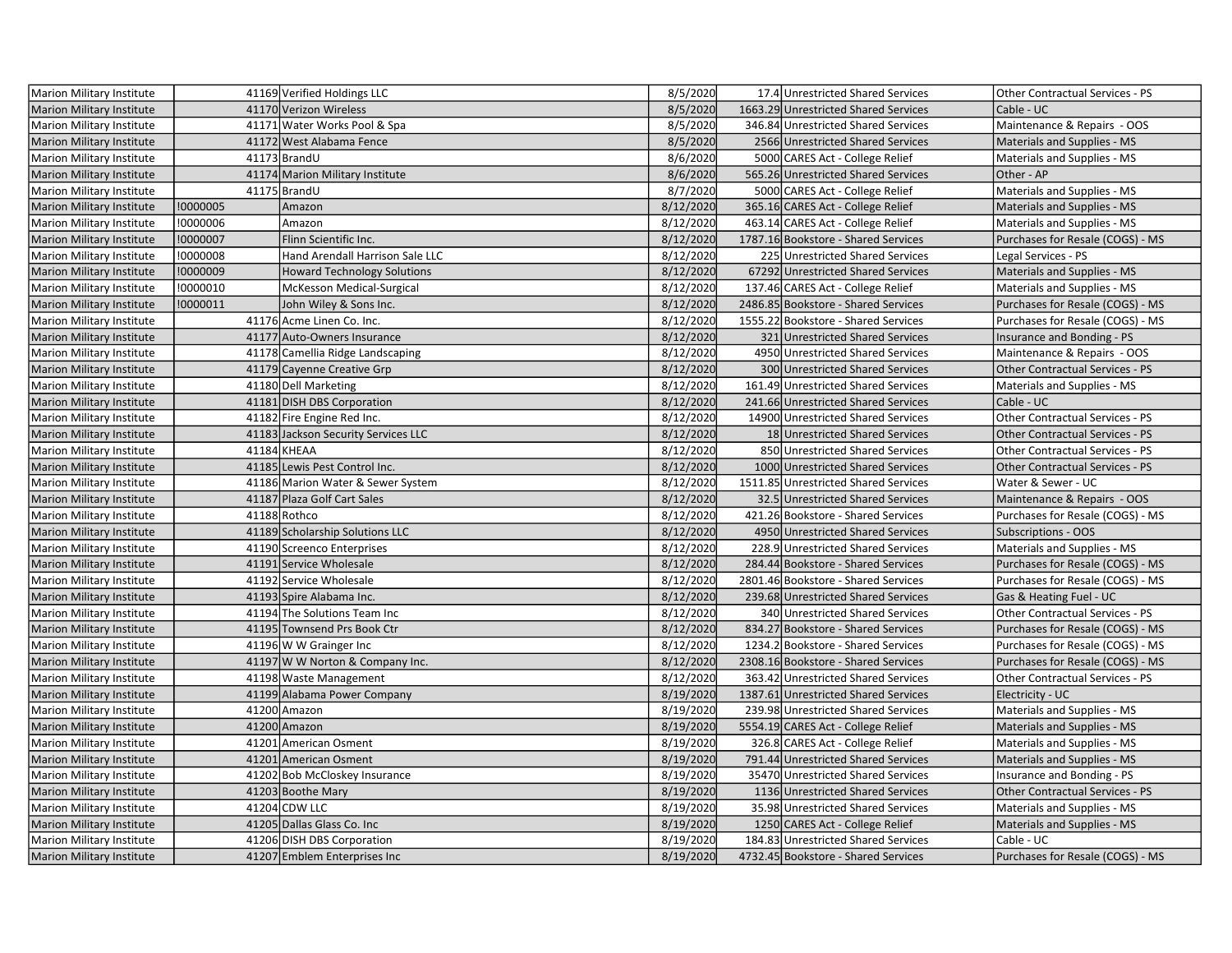| Marion Military Institute        |              | 41208 Greensboro Farmers Co                            | 8/19/2020 | 560 Other Auxiliary- Shared Services | Materials and Supplies - MS            |
|----------------------------------|--------------|--------------------------------------------------------|-----------|--------------------------------------|----------------------------------------|
| <b>Marion Military Institute</b> |              | 41209 Griffin Wood Co                                  | 8/19/2020 | 148.09 Unrestricted Shared Services  | Maintenance & Repairs - OOS            |
| Marion Military Institute        |              | 41210 Harrison Hardware                                | 8/19/2020 | 1027.2 Unrestricted Shared Services  | Maintenance & Repairs - OOS            |
| <b>Marion Military Institute</b> |              | 41211 Holmes Marietta                                  | 8/19/2020 | 87.4 Unrestricted Shared Services    | Mileage - IS                           |
| Marion Military Institute        |              | 41212 Hobart Service                                   | 8/19/2020 | 1777.66 Unrestricted Shared Services | Maintenance & Repairs - OOS            |
| <b>Marion Military Institute</b> |              | 41213 Marion Times Standard                            | 8/19/2020 | 10.25 Unrestricted Shared Services   | Advertising & Promotions - OOS         |
| Marion Military Institute        |              | 41214 McKesson Medical-Surgical                        | 8/19/2020 | 517.7 CARES Act - College Relief     | Materials and Supplies - MS            |
| <b>Marion Military Institute</b> |              | 41215 Mobile Communications America Inc                | 8/19/2020 | 50 Unrestricted Shared Services      | Other Professional Fees - PS           |
| Marion Military Institute        |              | 41216 Morrison Tire Llc                                | 8/19/2020 | 462.5 Unrestricted Shared Services   | Maintenance & Repairs - OOS            |
| <b>Marion Military Institute</b> |              | 41217 Pruett Oil Company Inc                           | 8/19/2020 | 820.74 Unrestricted Shared Services  | Gasoline & Oil - Motor Veh - OOS       |
| Marion Military Institute        |              | 41218 Reynolds Electric & Refrigeration Inc            | 8/19/2020 | 249 Unrestricted Shared Services     | Maintenance & Repairs - OOS            |
| <b>Marion Military Institute</b> |              | 41219 Rothco                                           | 8/19/2020 | 3266.17 Bookstore - Shared Services  | Purchases for Resale (COGS) - MS       |
| Marion Military Institute        |              | 41220 Sanitation Station LLC                           | 8/19/2020 | 9263 CARES Act - College Relief      | Materials and Supplies - MS            |
| <b>Marion Military Institute</b> |              | 41221 Super Sports Inc.                                | 8/19/2020 | 1600 Unrestricted Shared Services    | Materials and Supplies - MS            |
| Marion Military Institute        |              | 41222 The Pitney Bowes Bank Inc                        | 8/19/2020 | 1500 Unrestricted Shared Services    | Postage - OOS                          |
| <b>Marion Military Institute</b> |              | 41223 U.S. Bank National Association                   | 8/19/2020 | 343.7 Unrestricted Shared Services   | Lease Purchase - CE                    |
| Marion Military Institute        |              | 41224 Waste Management                                 | 8/19/2020 | 345 Unrestricted Shared Services     | Other Contractual Services - PS        |
| <b>Marion Military Institute</b> |              | 41225 Wittichen Supply Company LLC                     | 8/19/2020 | 33.67 Unrestricted Shared Services   | Materials and Supplies - MS            |
| Marion Military Institute        |              | 41226 Xerox Business Solutions Southeast               | 8/19/2020 | 721.84 Unrestricted Shared Services  | Materials and Supplies - MS            |
| <b>Marion Military Institute</b> |              | 41227 AB SPORTSWEAR INC                                | 8/26/2020 | 270.87 Bookstore - Shared Services   | Purchases for Resale (COGS) - MS       |
| Marion Military Institute        |              | 41228 AL Assoc of Collegiate Registrars & Adm Officers | 8/26/2020 | 300 Unrestricted Shared Services     | Other Professional Fees - PS           |
| <b>Marion Military Institute</b> |              | 41229 Amazon                                           | 8/26/2020 | 123.64 Unrestricted Shared Services  | Materials and Supplies - MS            |
| Marion Military Institute        |              | 41230 Amazon                                           | 8/26/2020 | 89.95 Unrestricted Shared Services   | Materials and Supplies - MS            |
| <b>Marion Military Institute</b> |              | 41230 Amazon                                           | 8/26/2020 | 1229.45 CARES Act - College Relief   | Materials and Supplies - MS            |
| Marion Military Institute        | 41231 AT & T |                                                        | 8/26/2020 | 149.8 Unrestricted Shared Services   | Cable - UC                             |
| <b>Marion Military Institute</b> | 41232 AT & T |                                                        | 8/26/2020 | 1683.65 Unrestricted Shared Services | Cable - UC                             |
| Marion Military Institute        |              | 41233 CDW LLC                                          | 8/26/2020 | 19643.7 CARES Act - College Relief   | Materials and Supplies - MS            |
| <b>Marion Military Institute</b> |              | 41234 Cengage Learning                                 | 8/26/2020 | 9517.67 Bookstore - Shared Services  | Purchases for Resale (COGS) - MS       |
| <b>Marion Military Institute</b> |              | 41235 Education Systems Inc.                           | 8/26/2020 | 9400 Unrestricted Shared Services    | Other Contractual Services - PS        |
| <b>Marion Military Institute</b> |              | 41236 Edward A O'Neal JR                               | 8/26/2020 | 1200 Unrestricted Shared Services    | Materials and Supplies - MS            |
| Marion Military Institute        |              | 41237 Ferri William                                    | 8/26/2020 | 1200 Unrestricted Shared Services    | Other Contractual Services - PS        |
| <b>Marion Military Institute</b> |              | 41238 Hansen Willis                                    | 8/26/2020 | 1000 Unrestricted Shared Services    | Other Contractual Services - PS        |
| Marion Military Institute        |              | 41239 Houston Thomas                                   | 8/26/2020 | 1200 Unrestricted Shared Services    | Other Contractual Services - PS        |
| <b>Marion Military Institute</b> |              | 41240 Johnson Controls Fire Protection Lp              | 8/26/2020 | 600 Unrestricted Shared Services     | <b>Other Contractual Services - PS</b> |
| Marion Military Institute        |              | 41241 Lantern Press                                    | 8/26/2020 | 326.04 Bookstore - Shared Services   | Purchases for Resale (COGS) - MS       |
| <b>Marion Military Institute</b> |              | 41242 McGraw-Hill Education Inc                        | 8/26/2020 | 2214.59 Bookstore - Shared Services  | Purchases for Resale (COGS) - MS       |
| <b>Marion Military Institute</b> |              | 41243 Office Depot                                     | 8/26/2020 | 1058.46 Unrestricted Shared Services | Materials and Supplies - MS            |
| <b>Marion Military Institute</b> |              | 41244 Oxford University Press                          | 8/26/2020 | 78.24 Bookstore - Shared Services    | Purchases for Resale (COGS) - MS       |
| Marion Military Institute        |              | 41245 Screenco Enterprises                             | 8/26/2020 | 353 CARES Act - College Relief       | Materials and Supplies - MS            |
| Marion Military Institute        |              | 41246 Selma Beauty Supply                              | 8/26/2020 | 191.5 Bookstore - Shared Services    | Materials and Supplies - MS            |
| Marion Military Institute        |              | 41247 Southern Academy                                 | 8/26/2020 | 125 Unrestricted Shared Services     | Advertising & Promotions - OOS         |
| <b>Marion Military Institute</b> |              | 41248 Spewak David                                     | 8/26/2020 | 25 Unrestricted Shared Services      | Other Professional Fees - PS           |
| Marion Military Institute        |              | 41249 Spire Alabama Inc.                               | 8/26/2020 | 823 Unrestricted Shared Services     | Gas & Heating Fuel - UC                |
| <b>Marion Military Institute</b> |              | 1109 Curtis Dawn                                       | 8/31/2020 | 4776.17 Unrestricted Shared Services | Payroll                                |
| Marion Military Institute        |              | 1110 Dunfee Laura                                      | 8/31/2020 | 4239.33 Unrestricted Shared Services | Payroll                                |
| <b>Marion Military Institute</b> |              | 1111 Fields Carmon                                     | 8/31/2020 | 6994.75 Unrestricted Shared Services | Payroll                                |
| Marion Military Institute        |              | 1112 Mollahan David                                    | 8/31/2020 | 15000 Unrestricted Shared Services   | Payroll                                |
| Marion Military Institute        |              | 1113 Walters Buffy                                     | 8/31/2020 | 6015.67 Unrestricted Shared Services | Payroll                                |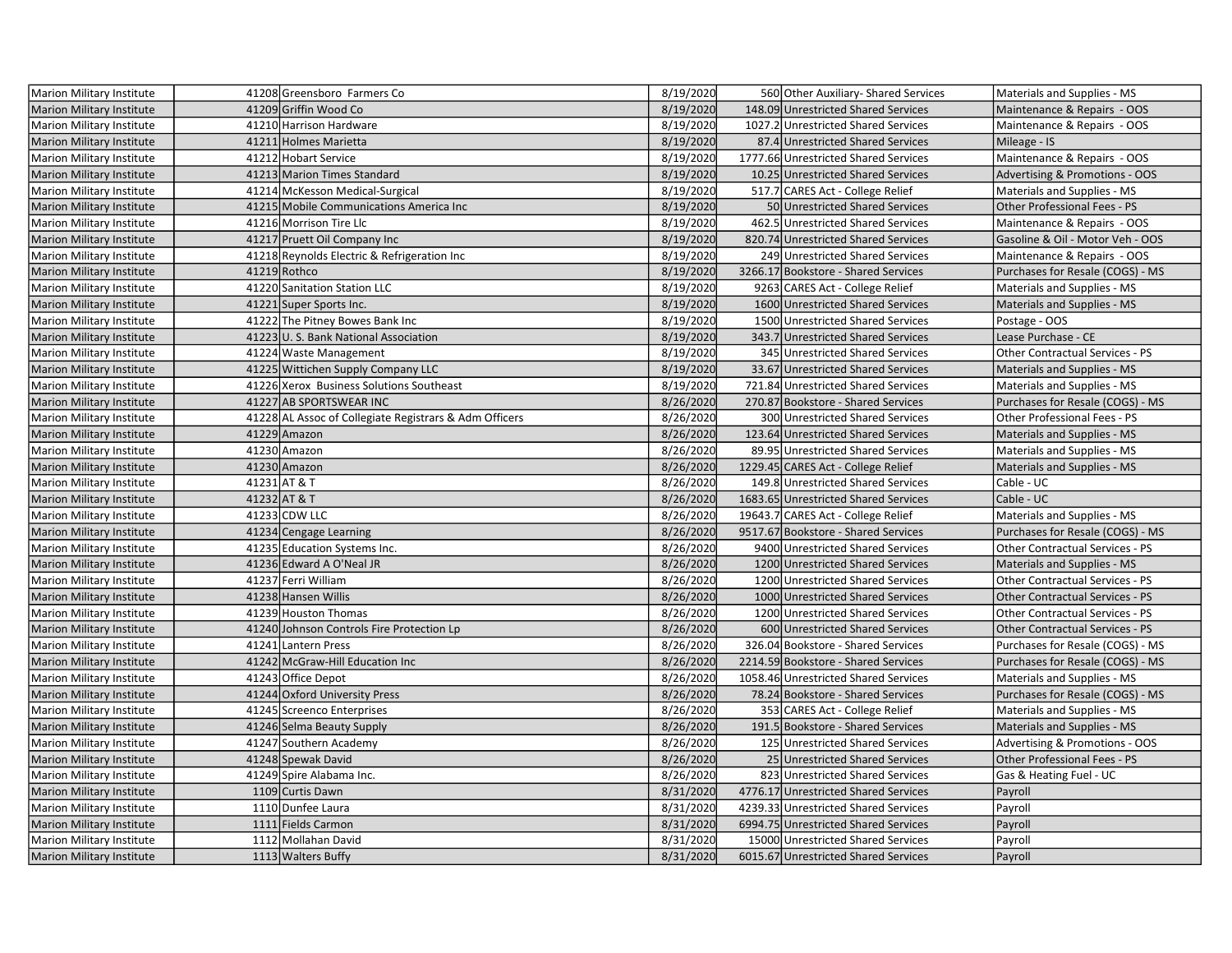| Marion Military Institute        | 1114 Allison Joyce       | 8/31/2020 | 4165.67 Unrestricted Shared Services | Payroll |
|----------------------------------|--------------------------|-----------|--------------------------------------|---------|
| Marion Military Institute        | 1115 Castro-Nail Beatriz | 8/31/2020 | 4750.58 Unrestricted Shared Services | Payroll |
| <b>Marion Military Institute</b> | 1116 Deason Courtney     | 8/31/2020 | 4750.58 Unrestricted Shared Services | Payroll |
| <b>Marion Military Institute</b> | 1117 Doyle Mark          | 8/31/2020 | 5945.83 Unrestricted Shared Services | Payroll |
| <b>Marion Military Institute</b> | 1118 Jones Rachel        | 8/31/2020 | 4811.17 Unrestricted Shared Services | Payroll |
| <b>Marion Military Institute</b> | 1119 Peacock Sarah       | 8/31/2020 | 4010.92 Unrestricted Shared Services | Payroll |
| Marion Military Institute        | 1120 Hodge Mariah        | 8/31/2020 | 3517.83 Unrestricted Shared Services | Payroll |
| Marion Military Institute        | 1121 Meisenheimer C      | 8/31/2020 | 4750.58 Unrestricted Shared Services | Payroll |
| Marion Military Institute        | 1122 Roche Joy           | 8/31/2020 | 4804 Unrestricted Shared Services    | Payroll |
| <b>Marion Military Institute</b> | 1123 Sherling Amzi       | 8/31/2020 | 5399.33 Unrestricted Shared Services | Payroll |
| <b>Marion Military Institute</b> | 1124 Stevenson J W       | 8/31/2020 | 6315.67 Unrestricted Shared Services | Payroll |
| <b>Marion Military Institute</b> | 1125 Berry Kenneth       | 8/31/2020 | 4096.65 Unrestricted Shared Services | Payroll |
| <b>Marion Military Institute</b> | 1126 Gatlin Richard      | 8/31/2020 | 4380.75 Unrestricted Shared Services | Payroll |
| Marion Military Institute        | 1127 Jones Camie         | 8/31/2020 | 4750.58 Unrestricted Shared Services | Payroll |
| <b>Marion Military Institute</b> | 1128 Yang Xiaoli         | 8/31/2020 | 5645.83 Unrestricted Shared Services | Payroll |
| Marion Military Institute        | 1129 Brown Kirtley       | 8/31/2020 | 5645.83 Unrestricted Shared Services | Payroll |
| Marion Military Institute        | 1130 Spewak David        | 8/31/2020 | 5399.33 Unrestricted Shared Services | Payroll |
| Marion Military Institute        | 1131 Thomason James      | 8/31/2020 | 4750.58 Unrestricted Shared Services | Payroll |
| <b>Marion Military Institute</b> | 1132 Fitts Joye          | 8/31/2020 | 3415.17 Unrestricted Shared Services | Payroll |
| <b>Marion Military Institute</b> | 1133 Green Shawna        | 8/31/2020 | 4239.83 Unrestricted Shared Services | Payroll |
| <b>Marion Military Institute</b> | 1134 Ivey David          | 8/31/2020 | 8743.27 Unrestricted Shared Services | Payroll |
| <b>Marion Military Institute</b> | 1135 Kirby Jamie         | 8/31/2020 | 1515.46 Unrestricted Shared Services | Payroll |
| Marion Military Institute        | 1135 Kirby Jamie         | 8/31/2020 | 2110.04 Title III A                  | Payroll |
| Marion Military Institute        | 1136 Logan Jeffery       | 8/31/2020 | 6222.95 Unrestricted Shared Services | Payroll |
| Marion Military Institute        | 1137 Logan Logan         | 8/31/2020 | 4795.25 Unrestricted Shared Services | Payroll |
| <b>Marion Military Institute</b> | 1138 Tolar Haley         | 8/31/2020 | 2901 Unrestricted Shared Services    | Payroll |
| <b>Marion Military Institute</b> | 1139 Plummer Ashley      | 8/31/2020 | 5297.08 Unrestricted Shared Services | Payroll |
| <b>Marion Military Institute</b> | 1140 Tubbs Alice         | 8/31/2020 | 2471.33 Unrestricted Shared Services | Payroll |
| <b>Marion Military Institute</b> | 1141 Cook Brenda         | 8/31/2020 | 4504 Unrestricted Shared Services    | Payroll |
| <b>Marion Military Institute</b> | 1142 Baldwin Dewarren    | 8/31/2020 | 3070.17 Unrestricted Shared Services | Payroll |
| <b>Marion Military Institute</b> | 1143 Barton Burnis       | 8/31/2020 | 5565.5 Unrestricted Shared Services  | Payroll |
| Marion Military Institute        | 1144 Billingsley Erica   | 8/31/2020 | 2288.25 Unrestricted Shared Services | Payroll |
| <b>Marion Military Institute</b> | 1145 Colburn Doris       | 8/31/2020 | 3167.92 Unrestricted Shared Services | Payroll |
| Marion Military Institute        | 1146 Drake James         | 8/31/2020 | 4869.75 Unrestricted Shared Services | Payroll |
| <b>Marion Military Institute</b> | 1147 Dunfee Michael      | 8/31/2020 | 5564.66 Unrestricted Shared Services | Payroll |
| <b>Marion Military Institute</b> | 1148 James Kent          | 8/31/2020 | 5449.16 Unrestricted Shared Services | Payroll |
| <b>Marion Military Institute</b> | 1149 Jones Jerome        | 8/31/2020 | 3773.83 Unrestricted Shared Services | Payroll |
| <b>Marion Military Institute</b> | 1150 Magnus Michael      | 8/31/2020 | 5138.59 Unrestricted Shared Services | Payroll |
| Marion Military Institute        | 1151 Martin Darrell      | 8/31/2020 | 6505.58 Unrestricted Shared Services | Payroll |
| <b>Marion Military Institute</b> | 1152 Mennig David        | 8/31/2020 | 4869.75 Unrestricted Shared Services | Payroll |
| Marion Military Institute        | 1153 Passmore Edwin      | 8/31/2020 | 9250.67 Unrestricted Shared Services | Payroll |
| Marion Military Institute        | 1154 Raczkowski John     | 8/31/2020 | 6844.08 Unrestricted Shared Services | Payroll |
| <b>Marion Military Institute</b> | 1155 Stewart Matthew     | 8/31/2020 | 4063.67 Unrestricted Shared Services | Payroll |
| <b>Marion Military Institute</b> | 1156 Suttles Fanninet    | 8/31/2020 | 2755.17 Unrestricted Shared Services | Payroll |
| <b>Marion Military Institute</b> | 1157 Watford Rebecca     | 8/31/2020 | 3842.67 Unrestricted Shared Services | Payroll |
| <b>Marion Military Institute</b> | 1158 Bowen Thomas        | 8/31/2020 | 6344.5 Unrestricted Shared Services  | Payroll |
| Marion Military Institute        | 1159 Crawford Brittany   | 8/31/2020 | 5984.08 Unrestricted Shared Services | Payroll |
| <b>Marion Military Institute</b> | 1160 Early Kalen         | 8/31/2020 | 3023.92 Unrestricted Shared Services | Payroll |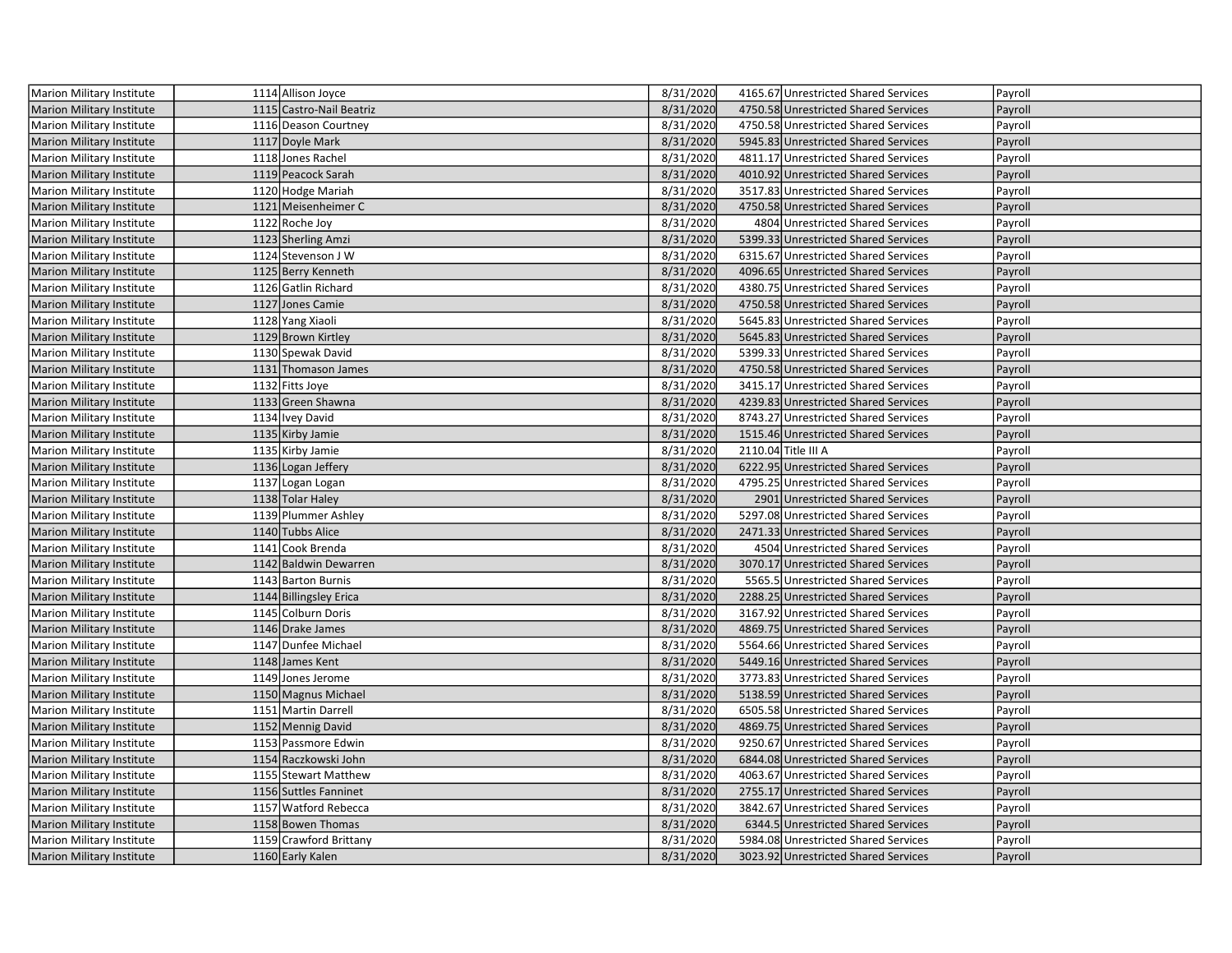| Marion Military Institute        | 1161 Howard-Moore Lamonica | 8/31/2020 | 2388.04 Unrestricted Shared Services | Payroll |
|----------------------------------|----------------------------|-----------|--------------------------------------|---------|
| <b>Marion Military Institute</b> | 1162 Hughes Carol          | 8/31/2020 | 2073.07 Unrestricted Shared Services | Payroll |
| Marion Military Institute        | 1163 Speegle Susanna       | 8/31/2020 | 3106.42 Unrestricted Shared Services | Payroll |
| <b>Marion Military Institute</b> | 1164 Pierce Laurie         | 8/31/2020 | 2758.66 Unrestricted Shared Services | Payroll |
| Marion Military Institute        | 1165 Sumlin Rene           | 8/31/2020 | 5269.08 Unrestricted Shared Services | Payroll |
| Marion Military Institute        | 1166 Hoggle Layne          | 8/31/2020 | 3317.5 Title III A                   | Payroll |
| Marion Military Institute        | 1167 Painter Eva           | 8/31/2020 | 1679.32 Unrestricted Shared Services | Payroll |
| <b>Marion Military Institute</b> | 1167 Painter Eva           | 8/31/2020 | 2671.26 Title III A                  | Payroll |
| Marion Military Institute        | 1168 Stone Jillian         | 8/31/2020 | 3350.33 Title III A                  | Payroll |
| Marion Military Institute        | 1169 Balentine Chad        | 8/31/2020 | 4611.08 Unrestricted Shared Services | Payroll |
| Marion Military Institute        | 1170 Benson Jeffery        | 8/31/2020 | 4695.08 Unrestricted Shared Services | Payroll |
| <b>Marion Military Institute</b> | 1171 Benson Kori           | 8/31/2020 | 2309.67 Unrestricted Shared Services | Payroll |
| Marion Military Institute        | 1172 Bush Kyle             | 8/31/2020 | 2717.17 Unrestricted Shared Services | Payroll |
| <b>Marion Military Institute</b> | 1173 Dowdle Kirkland       | 8/31/2020 | 3913.34 Unrestricted Shared Services | Payroll |
| Marion Military Institute        | 1174 Downs Matthew         | 8/31/2020 | 4858.67 Unrestricted Shared Services | Payroll |
| Marion Military Institute        | 1175 Ivey Michelle         | 8/31/2020 | 7150.75 Unrestricted Shared Services | Payroll |
| Marion Military Institute        | 1176 Norris Kevin          | 8/31/2020 | 2309.67 Unrestricted Shared Services | Payroll |
| <b>Marion Military Institute</b> | 1177 Rodgers Timothy       | 8/31/2020 | 4446 Unrestricted Shared Services    | Payroll |
| Marion Military Institute        | 1178 Wright Charles        | 8/31/2020 | 4712.61 Unrestricted Shared Services | Payroll |
| <b>Marion Military Institute</b> | 1179 Crews Wendel          | 8/31/2020 | 1634.24 Title III A                  | Payroll |
| Marion Military Institute        | 1179 Crews Wendel          | 8/31/2020 | 2275.43 Unrestricted Shared Services | Payroll |
| Marion Military Institute        | 1180 Crittenden Mcarthur   | 8/31/2020 | 7150.75 Unrestricted Shared Services | Payroll |
| Marion Military Institute        | 1181 Barnes Susanna        | 8/31/2020 | 4268.08 Unrestricted Shared Services | Payroll |
| <b>Marion Military Institute</b> | 1182 Holmes Marietta       | 8/31/2020 | 3686.67 Unrestricted Shared Services | Payroll |
| Marion Military Institute        | 1183 McElheney Lauren      | 8/31/2020 | 2644 Unrestricted Shared Services    | Payroll |
| <b>Marion Military Institute</b> | 1184 McKee Emily           | 8/31/2020 | 9412 Unrestricted Shared Services    | Payroll |
| Marion Military Institute        | 1185 Nicholson Vanessa     | 8/31/2020 | 2400.93 Unrestricted Shared Services | Payroll |
| <b>Marion Military Institute</b> | 1186 Weber Melanie         | 8/31/2020 | 2672.25 Unrestricted Shared Services | Payroll |
| Marion Military Institute        | 1187 Coley Jessica         | 8/31/2020 | 3002.5 Unrestricted Shared Services  | Payroll |
| <b>Marion Military Institute</b> | 1188 Harrison Jada         | 8/31/2020 | 7150.75 Unrestricted Shared Services | Payroll |
| Marion Military Institute        | 1189 Long Rebecca          | 8/31/2020 | 2837.75 Unrestricted Shared Services | Payroll |
| <b>Marion Military Institute</b> | 1190 McClendon Melissa     | 8/31/2020 | 4350.58 Unrestricted Shared Services | Payroll |
| Marion Military Institute        | 1191 Wilson Jacqueline     | 8/31/2020 | 5023.83 Unrestricted Shared Services | Payroll |
| <b>Marion Military Institute</b> | 1192 Brown Jeffery         | 8/31/2020 | 2755.42 Unrestricted Shared Services | Payroll |
| Marion Military Institute        | 1193 Clements Phillip      | 8/31/2020 | 4792.83 Unrestricted Shared Services | Payroll |
| Marion Military Institute        | 1194 Crews Jody            | 8/31/2020 | 4792.83 Unrestricted Shared Services | Payroll |
| Marion Military Institute        | 1195 Deavours Stacy        | 8/31/2020 | 3827.33 Unrestricted Shared Services | Payroll |
| <b>Marion Military Institute</b> | 1196 Hale Richard          | 8/31/2020 | 5023.83 Unrestricted Shared Services | Payroll |
| Marion Military Institute        | 1197 Harper Charles        | 8/31/2020 | 4792.83 Unrestricted Shared Services | Payroll |
| <b>Marion Military Institute</b> | 1198 Harris Darlene        | 8/31/2020 | 2246.72 Unrestricted Shared Services | Payroll |
| Marion Military Institute        | 1199 Horton Joseph         | 8/31/2020 | 3250.08 Unrestricted Shared Services | Payroll |
| <b>Marion Military Institute</b> | 1200 Houston Thomas        | 8/31/2020 | 4858.67 Unrestricted Shared Services | Payroll |
| Marion Military Institute        | 1201 Jackson Larry         | 8/31/2020 | 3085.58 Unrestricted Shared Services | Payroll |
| <b>Marion Military Institute</b> | 1202 Kelly Michael         | 8/31/2020 | 2755.42 Unrestricted Shared Services | Payroll |
| Marion Military Institute        | 1203 Luker Patricia        | 8/31/2020 | 3662.33 Unrestricted Shared Services | Payroll |
| Marion Military Institute        | 1204 Miree Ned             | 8/31/2020 | 2920.5 Unrestricted Shared Services  | Payroll |
| Marion Military Institute        | 1205 Pierce Edward         | 8/31/2020 | 4957.92 Unrestricted Shared Services | Payroll |
| Marion Military Institute        | 1206 Sumlin Robert         | 8/31/2020 | 7150.75 Unrestricted Shared Services | Payroll |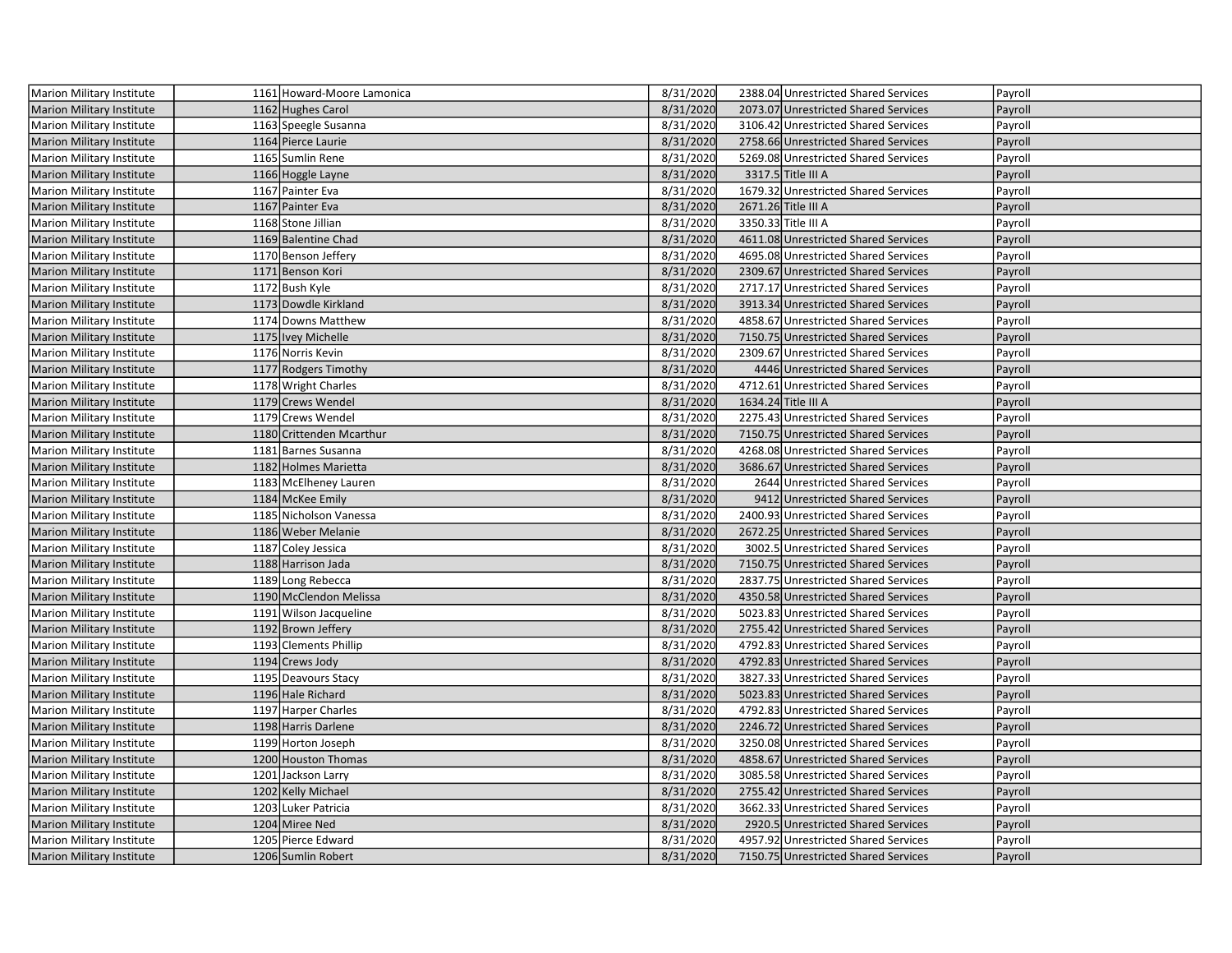| Marion Military Institute        | 1207 Tucker Linda                          | 8/31/2020 | 2755.42 Unrestricted Shared Services     | Payroll                                |
|----------------------------------|--------------------------------------------|-----------|------------------------------------------|----------------------------------------|
| <b>Marion Military Institute</b> | 1208 Bamberg Robert                        | 8/31/2020 | 3085.08 Unrestricted Shared Services     | Payroll                                |
| Marion Military Institute        | 1209 Holifield Lori                        | 8/31/2020 | 2352.35 Bookstore - Shared Services      | Payroll                                |
| Marion Military Institute        | 1210 Crocker Sharon                        | 8/31/2020 | 1433.48 Bookstore - Shared Services      | Payroll                                |
| Marion Military Institute        | 1211 Meisenheimer Cindy                    | 8/31/2020 | 5838.92 Bookstore - Shared Services      | Payroll                                |
| <b>Marion Military Institute</b> | 1212 Morrison Gloria                       | 8/31/2020 | 2471.33 Bookstore - Shared Services      | Payroll                                |
| Marion Military Institute        | 1213 Buchanan William                      | 8/31/2020 | 2755.42 Other Auxiliary- Shared Services | Payroll                                |
| <b>Marion Military Institute</b> | 1214 Hill Craig                            | 8/31/2020 | 3662.33 Other Auxiliary- Shared Services | Payroll                                |
| Marion Military Institute        | 1215 Oglesby Charlotte                     | 8/31/2020 | 1039.83 Unrestricted Shared Services     | Payroll                                |
| Marion Military Institute        | 1216 James Sydney                          | 8/31/2020 | 457.5 Unrestricted Shared Services       | Payroll                                |
| Marion Military Institute        | 1217 Fikes Roy                             | 8/31/2020 | 249.6 Unrestricted Shared Services       | Payroll                                |
| Marion Military Institute        | 1218 Lapsley John                          | 8/31/2020 | 1035.69 Unrestricted Shared Services     | Payroll                                |
| Marion Military Institute        | 1219 Miree Edd                             | 8/31/2020 | 998.4 Unrestricted Shared Services       | Payroll                                |
| <b>Marion Military Institute</b> | 1220 Richards James                        | 8/31/2020 | 249.6 Unrestricted Shared Services       | Payroll                                |
| Marion Military Institute        | 1221 Crews Wendel                          | 8/31/2020 | 951.6 Unrestricted Shared Services       | Payroll                                |
| Marion Military Institute        | 41250 AB SPORTSWEAR INC                    | 9/1/2020  | 47207.5 Bookstore - Shared Services      | Purchases for Resale (COGS) - MS       |
| Marion Military Institute        | 41252 Alabama Power Company                | 9/1/2020  | 35335.3 Unrestricted Shared Services     | Electricity - UC                       |
| <b>Marion Military Institute</b> | 41254 AT & T                               | 9/1/2020  | 251.71 Unrestricted Shared Services      | Cable - UC                             |
| Marion Military Institute        | 41255 BSN Sports LLC                       | 9/1/2020  | 374.5 Unrestricted Shared Services       | Materials and Supplies - MS            |
| <b>Marion Military Institute</b> | 41256 Caterpillar Financial Services Corp. | 9/1/2020  | 1116.71 Unrestricted Shared Services     | Lease Purchase - CE                    |
| Marion Military Institute        | 41257 Community Cable & Broadband LLC      | 9/1/2020  | 269.1 Unrestricted Shared Services       | Cable - UC                             |
| Marion Military Institute        | 41258 Gloves for Professionals             | 9/1/2020  | 4374.9 Bookstore - Shared Services       | Purchases for Resale (COGS) - MS       |
| Marion Military Institute        | 41259 Jackson Security Services LLC        | 9/1/2020  | 18 Unrestricted Shared Services          | Other Contractual Services - PS        |
| <b>Marion Military Institute</b> | 41261 Maynor Della                         | 9/1/2020  | 392 Bookstore - Shared Services          | <b>Other Contractual Services - PS</b> |
| Marion Military Institute        | 41263 Napa Auto Parts                      | 9/1/2020  | 491.72 Unrestricted Shared Services      | Maintenance & Repairs - OOS            |
| Marion Military Institute        | 41264 PrestoSports LLC                     | 9/1/2020  | 3632.5 Unrestricted Shared Services      | Memberships - PS                       |
| Marion Military Institute        | 41265 Raczkowski Deborah                   | 9/1/2020  | 975 Unrestricted Shared Services         | Other Contractual Services - PS        |
| Marion Military Institute        | 41266 Raczkowski John                      | 9/1/2020  | 70.15 Unrestricted Shared Services       | Materials and Supplies - MS            |
| Marion Military Institute        | 41267 Roadnet Technologies Inc             | 9/1/2020  | 112.25 Unrestricted Shared Services      | Subscriptions - OOS                    |
| <b>Marion Military Institute</b> | 41268 Selma Beauty Supply                  | 9/1/2020  | 221.56 Bookstore - Shared Services       | Materials and Supplies - MS            |
| <b>Marion Military Institute</b> | 41269 Southern Engraving Inc               | 9/1/2020  | 40.07 Unrestricted Shared Services       | Materials and Supplies - MS            |
| <b>Marion Military Institute</b> | 41270 SunSouth                             | 9/1/2020  | 1030 Other Auxiliary- Shared Services    | Materials and Supplies - MS            |
| Marion Military Institute        | 41271 The Solutions Team Inc               | 9/1/2020  | 340 Unrestricted Shared Services         | Other Contractual Services - PS        |
| <b>Marion Military Institute</b> | 41272 TouchNet Information Systems Inc     | 9/1/2020  | 1320 Unrestricted Shared Services        | Materials and Supplies - MS            |
| Marion Military Institute        | 41273 Trustmark National Bank              | 9/1/2020  | -10.67 Unrestricted Shared Services      | Discounts Earned - SS                  |
| <b>Marion Military Institute</b> | 41273 Trustmark National Bank              | 9/1/2020  | 10 Unrestricted Shared Services          | <b>Bank Operating - Cash</b>           |
| Marion Military Institute        | 41273 Trustmark National Bank              | 9/1/2020  | 89 Other Auxiliary- Shared Services      | Gasoline & Oil - Motor Veh - OOS       |
| <b>Marion Military Institute</b> | 41273 Trustmark National Bank              | 9/1/2020  | 191.18 Unrestricted Shared Services      | <b>Subscriptions - OOS</b>             |
| Marion Military Institute        | 41273 Trustmark National Bank              | 9/1/2020  | 566.03 Unrestricted Shared Services      | Materials and Supplies - MS            |
| <b>Marion Military Institute</b> | 41273 Trustmark National Bank              | 9/1/2020  | 1676.39 Unrestricted Shared Services     | Gasoline & Oil - Motor Veh - OOS       |
| Marion Military Institute        | 41273 Trustmark National Bank              | 9/1/2020  | 2931.5 Bookstore - Shared Services       | Purchases for Resale (COGS) - MS       |
| Marion Military Institute        | 41274 U.S. Bank National Association       | 9/1/2020  | 725.3 Unrestricted Shared Services       | Lease Purchase - CE                    |
| Marion Military Institute        | 41276 Verizon Wireless                     | 9/1/2020  | 1618.83 Unrestricted Shared Services     | Cable - UC                             |
| <b>Marion Military Institute</b> | 41277 Waste Management                     | 9/1/2020  | 902.36 Unrestricted Shared Services      | Other Contractual Services - PS        |
| Marion Military Institute        | 41278 Xerox Business Solutions Southeast   | 9/1/2020  | 163.64 Unrestricted Shared Services      | Materials and Supplies - MS            |
| Marion Military Institute        | 41285 Balentine Chad                       | 9/4/2020  | 250 Unrestricted Shared Services         | Lodging - OS                           |
| Marion Military Institute        | 41286 Mississippi College                  | 9/4/2020  | 150 Unrestricted Shared Services         | Other Professional Fees - PS           |
| Marion Military Institute        | 41287 Amazon                               | 9/9/2020  | 404.15 Unrestricted Shared Services      | Maintenance & Repairs - OOS            |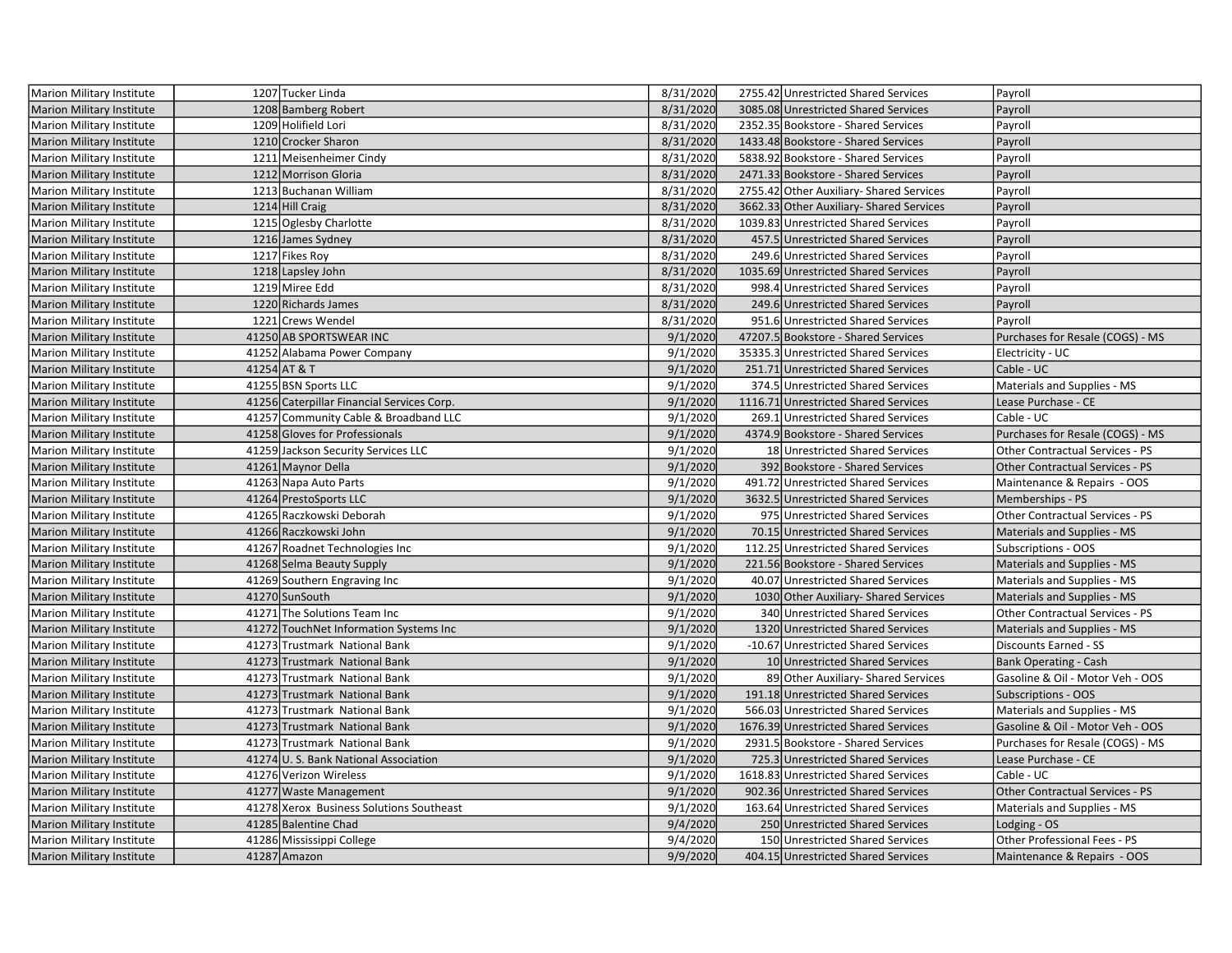| <b>Marion Military Institute</b> | 41287 Amazon                                                  | 9/9/2020  | 3030.69 Unrestricted Shared Services   | Materials and Supplies - MS            |
|----------------------------------|---------------------------------------------------------------|-----------|----------------------------------------|----------------------------------------|
| <b>Marion Military Institute</b> | 41288 American Osment                                         | 9/9/2020  | 231.1 Unrestricted Shared Services     | Maintenance & Repairs - OOS            |
| Marion Military Institute        | 41289 Balentine Chad                                          | 9/9/2020  | 291.64 Unrestricted Shared Services    | Mileage - IS                           |
| Marion Military Institute        | 41290 Brooks Lock & Key Inc                                   | 9/9/2020  | 1530 Unrestricted Shared Services      | Maintenance & Repairs - OOS            |
| Marion Military Institute        | 41291 Cengage Learning                                        | 9/9/2020  | 40.27 Bookstore - Shared Services      | Freight - OOS                          |
| Marion Military Institute        | 41292 EBSCO Industries Inc                                    | 9/9/2020  | 3266.14 Unrestricted Shared Services   | <b>Subscriptions - OOS</b>             |
| Marion Military Institute        | 41293 Gulf States Distributors                                | 9/9/2020  | 30940 Bookstore - Shared Services      | Purchases for Resale (COGS) - MS       |
| <b>Marion Military Institute</b> | 41294 Hardy Kenneth                                           | 9/9/2020  | 1000 Bookstore - Shared Services       | Materials and Supplies - MS            |
| <b>Marion Military Institute</b> | 41295 Icemakers Inc                                           | 9/9/2020  | 193 Unrestricted Shared Services       | Maintenance & Repairs - OOS            |
| <b>Marion Military Institute</b> | 41296 Jackson Security Services LLC                           | 9/9/2020  | 30 Unrestricted Shared Services        | <b>Other Contractual Services - PS</b> |
| Marion Military Institute        | 41297 Jones-McLeod Inc.                                       | 9/9/2020  | 401.45 Unrestricted Shared Services    | Materials and Supplies - MS            |
| <b>Marion Military Institute</b> | 41298 Lewis Pest Control Inc.                                 | 9/9/2020  | 1000 Unrestricted Shared Services      | <b>Other Contractual Services - PS</b> |
| Marion Military Institute        | 41299 Office Depot                                            | 9/9/2020  | 199.39 Unrestricted Shared Services    | Bank Operating - Cash                  |
| <b>Marion Military Institute</b> | 41300 Pearson Education Inc                                   | 9/9/2020  | 794.21 Bookstore - Shared Services     | Purchases for Resale (COGS) - MS       |
| Marion Military Institute        | 41301 Rothco                                                  | 9/9/2020  | 2238.32 Bookstore - Shared Services    | Purchases for Resale (COGS) - MS       |
| <b>Marion Military Institute</b> | 41302 Screenco Enterprises                                    | 9/9/2020  | 32 Unrestricted Shared Services        | Materials and Supplies - MS            |
| <b>Marion Military Institute</b> | 41303 SunSouth                                                | 9/9/2020  | 299.9 Other Auxiliary- Shared Services | Other Contractual Services - PS        |
| <b>Marion Military Institute</b> | 41303 SunSouth                                                | 9/9/2020  | 1567.55 Unrestricted Shared Services   | Maintenance & Repairs - OOS            |
| Marion Military Institute        | 41304 Supply Room                                             | 9/9/2020  | 1190 Bookstore - Shared Services       | Purchases for Resale (COGS) - MS       |
| Marion Military Institute        | 41305 Uline Inc                                               | 9/9/2020  | 467.46 CARES Act - College Relief      | Materials and Supplies - MS            |
| Marion Military Institute        | 41306 Vanguard Industries East                                | 9/9/2020  | 36.31 Unrestricted Shared Services     | Materials and Supplies - MS            |
| <b>Marion Military Institute</b> | 41307 Verified Holdings LLC                                   | 9/9/2020  | 34.8 Unrestricted Shared Services      | <b>Other Contractual Services - PS</b> |
| Marion Military Institute        | 41308 Amazon                                                  | 9/11/2020 | 146.46 Unrestricted Shared Services    | Maintenance & Repairs - OOS            |
| <b>Marion Military Institute</b> | 41308 Amazon                                                  | 9/11/2020 | 265.23 CARES Act - College Relief      | Materials and Supplies - MS            |
| Marion Military Institute        | 41309 AUTO 80 WEST                                            | 9/11/2020 | 75 Unrestricted Shared Services        | Maintenance & Repairs - OOS            |
| <b>Marion Military Institute</b> | 41310 Balentine Chad                                          | 9/11/2020 | 300 Unrestricted Shared Services       | Mileage - IS                           |
| Marion Military Institute        | 41310 Balentine Chad                                          | 9/11/2020 | 300 Unrestricted Shared Services       | Professional Development - PS          |
| <b>Marion Military Institute</b> | 41311 COLLEGE CITY TREE SERVICE                               | 9/11/2020 | 3000 Other Auxiliary- Shared Services  | <b>Other Contractual Services - PS</b> |
| Marion Military Institute        | 41312 D&h Distributing Co                                     | 9/11/2020 | 1167.82 Bookstore - Shared Services    | Purchases for Resale (COGS) - MS       |
| Marion Military Institute        | 41313 Marion Times Standard                                   | 9/11/2020 | 8.75 Unrestricted Shared Services      | Advertising & Promotions - OOS         |
| Marion Military Institute        | 41314 Marion Water & Sewer System                             | 9/11/2020 | 1662.55 Unrestricted Shared Services   | Water & Sewer - UC                     |
| <b>Marion Military Institute</b> | 41315 McGraw-Hill Education Inc                               | 9/11/2020 | 3430.67 Bookstore - Shared Services    | Purchases for Resale (COGS) - MS       |
| <b>Marion Military Institute</b> | 41316 Napa Auto Parts                                         | 9/11/2020 | 392.97 Unrestricted Shared Services    | Materials and Supplies - MS            |
| <b>Marion Military Institute</b> | 41317 Office Depot                                            | 9/11/2020 | 112.7 Unrestricted Shared Services     | Materials and Supplies - MS            |
| Marion Military Institute        | 41318 Wolverine World Wide                                    | 9/11/2020 | 4380.16 Bookstore - Shared Services    | Purchases for Resale (COGS) - MS       |
| <b>Marion Military Institute</b> | 41319 Alabama College System Human Resources Management Assoc | 9/17/2020 | 250 Unrestricted Shared Services       | Memberships - PS                       |
| Marion Military Institute        | 41320 Alabama Power Company                                   | 9/17/2020 | 1365.79 Unrestricted Shared Services   | Electricity - UC                       |
| <b>Marion Military Institute</b> | 41321 Amazon                                                  | 9/17/2020 | 89.97 Bookstore - Shared Services      | Materials and Supplies - MS            |
| Marion Military Institute        | 41321 Amazon                                                  | 9/17/2020 | 319 Unrestricted Shared Services       | Maintenance & Repairs - OOS            |
| <b>Marion Military Institute</b> | 41321 Amazon                                                  | 9/17/2020 | 323.28 Unrestricted Shared Services    | Materials and Supplies - MS            |
| Marion Military Institute        | 41322 Auto-Owners Insurance                                   | 9/17/2020 | 27993.11 Unrestricted Shared Services  | Insurance and Bonding - PS             |
| <b>Marion Military Institute</b> | 41323 B & H Photo                                             | 9/17/2020 | 820.82 Unrestricted Shared Services    | Materials and Supplies - MS            |
| Marion Military Institute        | 41324 Bayly Inc                                               | 9/17/2020 | 238.13 Bookstore - Shared Services     | Purchases for Resale (COGS) - MS       |
| <b>Marion Military Institute</b> | 41325 Belleville Shoe                                         | 9/17/2020 | 688 Bookstore - Shared Services        | Purchases for Resale (COGS) - MS       |
| Marion Military Institute        | 41326 Bibb Septic Tank Cleaning                               | 9/17/2020 | 375 Unrestricted Shared Services       | Maintenance & Repairs - OOS            |
| <b>Marion Military Institute</b> | 41327 Blackbelt Hardware & Out                                | 9/17/2020 | 1202.27 Unrestricted Shared Services   | Maintenance & Repairs - OOS            |
| Marion Military Institute        | 41328 Caterpillar Financial Services Corp.                    | 9/17/2020 | 1603.61 Unrestricted Shared Services   | Lease Purchase - CE                    |
| <b>Marion Military Institute</b> | 41329 Cayenne Creative Grp                                    | 9/17/2020 | 4000 Unrestricted Shared Services      | Postage - OOS                          |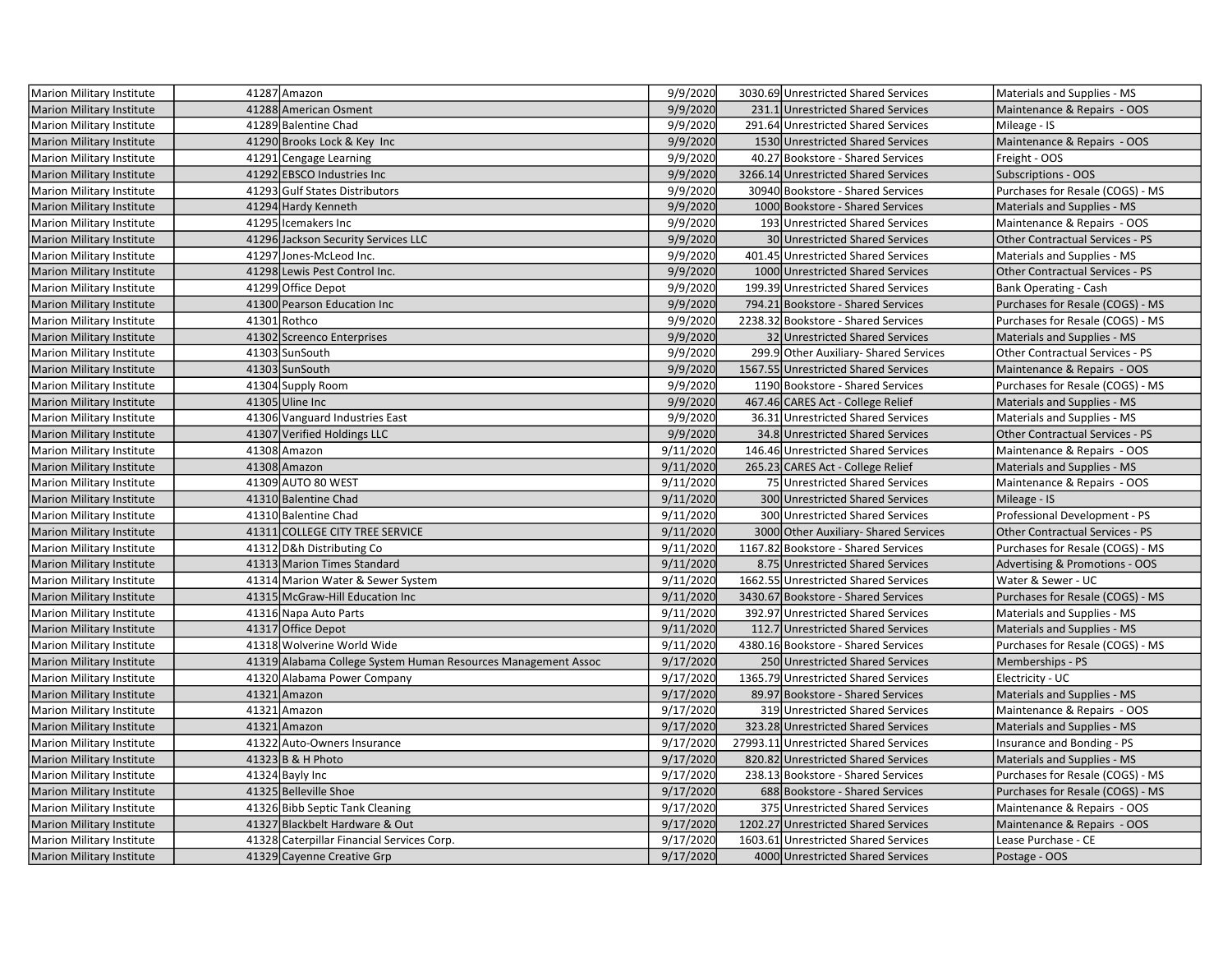| <b>Marion Military Institute</b> | 41330 CDW LLC                                 | 9/17/2020 | 543.18 Unrestricted Shared Services   | Maintenance & Repairs - OOS            |
|----------------------------------|-----------------------------------------------|-----------|---------------------------------------|----------------------------------------|
| <b>Marion Military Institute</b> | 41331 College City Drugs                      | 9/17/2020 | 5.27 Unrestricted Shared Services     | Materials and Supplies - MS            |
| Marion Military Institute        | 41332 DISH DBS Corporation                    | 9/17/2020 | 426.49 Unrestricted Shared Services   | Cable - UC                             |
| <b>Marion Military Institute</b> | 41333 Hanover Uniforms                        | 9/17/2020 | 22646.99 Bookstore - Shared Services  | Purchases for Resale (COGS) - MS       |
| Marion Military Institute        | 41334 Hobart Service                          | 9/17/2020 | 312.18 Unrestricted Shared Services   | Maintenance & Repairs - OOS            |
| <b>Marion Military Institute</b> | 41335 Johnson Controls Fire Protection Lp     | 9/17/2020 | 1578.58 Unrestricted Shared Services  | Other Contractual Services - PS        |
| Marion Military Institute        | 41336 McKesson Medical-Surgical               | 9/17/2020 | 198.44 CARES Act - College Relief     | Materials and Supplies - MS            |
| <b>Marion Military Institute</b> | 41337 McKesson Medical-Surgical               | 9/17/2020 | 992.98 Unrestricted Shared Services   | Materials and Supplies - MS            |
| <b>Marion Military Institute</b> | 41338 Office Depot                            | 9/17/2020 | 207.11 Unrestricted Shared Services   | Materials and Supplies - MS            |
| <b>Marion Military Institute</b> | 41339 Old Republic Surety Group               | 9/17/2020 | 500 Unrestricted Shared Services      | Insurance and Bonding - PS             |
| Marion Military Institute        | 41340 PEEHIP                                  | 9/17/2020 | 1600 Unrestricted Shared Services     | Group Health Insurance - FB            |
| Marion Military Institute        | $41341$ R & R Products                        | 9/17/2020 | 43.42 Other Auxiliary-Shared Services | Materials and Supplies - MS            |
| Marion Military Institute        | 41342 Roadnet Technologies Inc                | 9/17/2020 | 112.25 Unrestricted Shared Services   | Subscriptions - OOS                    |
| <b>Marion Military Institute</b> | 41343 Sage Dining Services                    | 9/17/2020 | 19100 Unrestricted Shared Services    | Other Contractual Services - PS        |
| Marion Military Institute        | 41343 Sage Dining Services                    | 9/17/2020 | 348595 Food Services-Shared Services  | Other Contractual Services - PS        |
| <b>Marion Military Institute</b> | 41344 Southern Engraving Inc                  | 9/17/2020 | 15.91 Unrestricted Shared Services    | Materials and Supplies - MS            |
| <b>Marion Military Institute</b> | 41345 Spire Alabama Inc.                      | 9/17/2020 | 3276.87 Unrestricted Shared Services  | Gas & Heating Fuel - UC                |
| <b>Marion Military Institute</b> | 41346 Store Supply Warehouse LLC              | 9/17/2020 | 54.53 Bookstore - Shared Services     | Materials and Supplies - MS            |
| <b>Marion Military Institute</b> | 41347 Storm Wind LLC                          | 9/17/2020 | 1580 Unrestricted Shared Services     | <b>Other Contractual Services - PS</b> |
| <b>Marion Military Institute</b> | 41348 Supply Room                             | 9/17/2020 | 1782.04 Bookstore - Shared Services   | Purchases for Resale (COGS) - MS       |
| Marion Military Institute        | 41349 The University of Alabama in Huntsville | 9/17/2020 | 300 Unrestricted Shared Services      | Other Professional Fees - PS           |
| <b>Marion Military Institute</b> | 41350 Thompson Tractor Company                | 9/17/2020 | 1518.15 Unrestricted Shared Services  | Maintenance & Repairs - OOS            |
| <b>Marion Military Institute</b> | 41351 Transportation South Inc.               | 9/17/2020 | 5900.26 Unrestricted Shared Services  | Maintenance & Repairs - OOS            |
| <b>Marion Military Institute</b> | 41352 Tuscaloosa News                         | 9/17/2020 | 539.4 Unrestricted Shared Services    | <b>Subscriptions - OOS</b>             |
| Marion Military Institute        | 41353 Tyco Integrated Security LLC            | 9/17/2020 | 526.04 Unrestricted Shared Services   | Other Contractual Services - PS        |
| <b>Marion Military Institute</b> | 41354 U.S. Bank National Association          | 9/17/2020 | 343.7 Unrestricted Shared Services    | Lease Purchase - CE                    |
| <b>Marion Military Institute</b> | 41355 Waste Management                        | 9/17/2020 | 353.63 Unrestricted Shared Services   | <b>Other Contractual Services - PS</b> |
| Marion Military Institute        | 41356 John Wiley & Sons Inc.                  | 9/17/2020 | 320.86 Bookstore - Shared Services    | Purchases for Resale (COGS) - MS       |
| Marion Military Institute        | 41360 Alabama Power Company                   | 9/23/2020 | 34.08 Unrestricted Shared Services    | Electricity - UC                       |
| Marion Military Institute        | 41361 Amazon                                  | 9/23/2020 | 91.98 Bookstore - Shared Services     | Purchases for Resale (COGS) - MS       |
| Marion Military Institute        | 41361 Amazon                                  | 9/23/2020 | 329.01 Unrestricted Shared Services   | Maintenance & Repairs - OOS            |
| <b>Marion Military Institute</b> | 41361 Amazon                                  | 9/23/2020 | 705.62 Unrestricted Shared Services   | Materials and Supplies - MS            |
| Marion Military Institute        | 41362 American Osment                         | 9/23/2020 | 78.8 Unrestricted Shared Services     | Materials and Supplies - MS            |
| <b>Marion Military Institute</b> | 41362 American Osment                         | 9/23/2020 | 1470 CARES Act - College Relief       | Materials and Supplies - MS            |
| Marion Military Institute        | 41363 AT & T                                  | 9/23/2020 | 1747.08 Unrestricted Shared Services  | Cable - UC                             |
| <b>Marion Military Institute</b> | 41364 Bayly Inc                               | 9/23/2020 | 18194.9 Bookstore - Shared Services   | Purchases for Resale (COGS) - MS       |
| Marion Military Institute        | 41365 Brooks Lock & Key Inc                   | 9/23/2020 | 336.7 Unrestricted Shared Services    | Maintenance & Repairs - OOS            |
| <b>Marion Military Institute</b> | 41366 BSN Sports LLC                          | 9/23/2020 | 1216.31 Unrestricted Shared Services  | Materials and Supplies - MS            |
| Marion Military Institute        | 41367 CDW LLC                                 | 9/23/2020 | 2546.9 Unrestricted Shared Services   | Other Contractual Services - PS        |
| <b>Marion Military Institute</b> | 41367 CDW LLC                                 | 9/23/2020 | 3024.1 Unrestricted Shared Services   | Materials and Supplies - MS            |
| Marion Military Institute        | 41368 Griffin Wood Co                         | 9/23/2020 | 190.1 Unrestricted Shared Services    | Materials and Supplies - MS            |
| <b>Marion Military Institute</b> | 41369 Hanover Uniforms                        | 9/23/2020 | 155190.76 Bookstore - Shared Services | Purchases for Resale (COGS) - MS       |
| Marion Military Institute        | 41370 Harrison Hardware                       | 9/23/2020 | 807.21 Unrestricted Shared Services   | Materials and Supplies - MS            |
| <b>Marion Military Institute</b> | 41371 Howard Technology Solutions             | 9/23/2020 | 1161 Unrestricted Shared Services     | <b>Other Contractual Services - PS</b> |
| Marion Military Institute        | 41372 Hobart Service                          | 9/23/2020 | 515.85 Unrestricted Shared Services   | Maintenance & Repairs - OOS            |
| <b>Marion Military Institute</b> | 41373 Jamco Inc.                              | 9/23/2020 | 981.4 Unrestricted Shared Services    | Maintenance & Repairs - OOS            |
| Marion Military Institute        | 41374 MMI Foundation                          | 9/23/2020 | 218 Unrestricted Shared Services      | Materials and Supplies - MS            |
| Marion Military Institute        | 41375 Office Depot                            | 9/23/2020 | 175.95 Unrestricted Shared Services   | Materials and Supplies - MS            |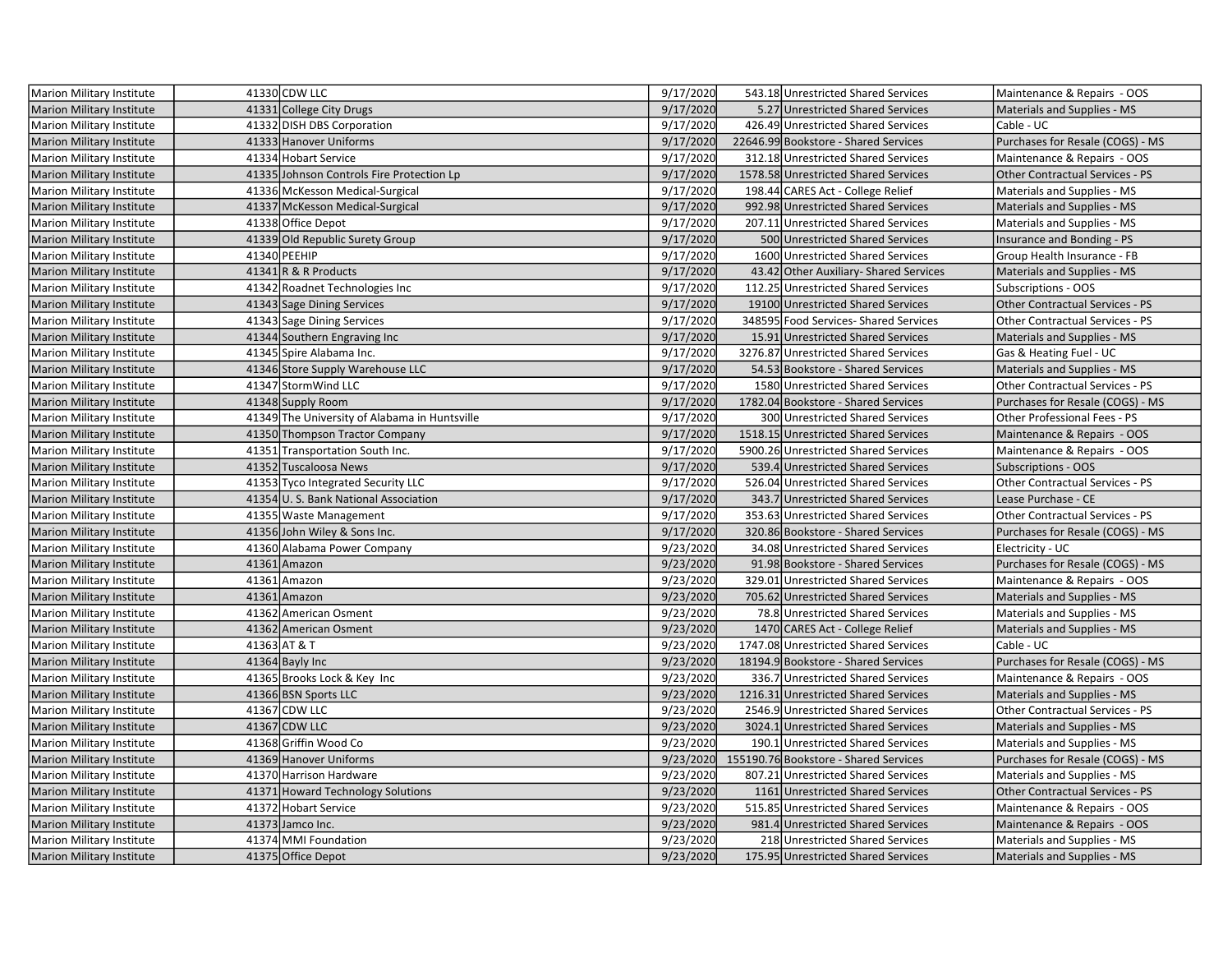| Marion Military Institute        | 41376 Pearson Education Inc          | 9/23/2020 | 32230.93 Bookstore - Shared Services        | Purchases for Resale (COGS) - MS          |
|----------------------------------|--------------------------------------|-----------|---------------------------------------------|-------------------------------------------|
| <b>Marion Military Institute</b> | 41377 Premier Communications         | 9/23/2020 | 2107.82 Unrestricted Shared Services        | <b>Advertising &amp; Promotions - OOS</b> |
| <b>Marion Military Institute</b> | 41377 Premier Communications         | 9/23/2020 | 2107.82 Unrestricted Shared Services        | Printing and Binding - OOS                |
| <b>Marion Military Institute</b> | 41378 RR Donnelley & Sons Company    | 9/23/2020 | 114.81 Bookstore - Shared Services          | Materials and Supplies - MS               |
| Marion Military Institute        | 41379 SAGE Publications Inc.         | 9/23/2020 | 913 Unrestricted Shared Services            | Subscriptions - OOS                       |
| <b>Marion Military Institute</b> | 41380 Southern Engraving Inc         | 9/23/2020 | 15.91 Unrestricted Shared Services          | Materials and Supplies - MS               |
| Marion Military Institute        | 41381 Spire Alabama Inc.             | 9/23/2020 | 14 Unrestricted Shared Services             | Gas & Heating Fuel - UC                   |
| <b>Marion Military Institute</b> | 41382 SunSouth                       | 9/23/2020 | 248.23 Other Auxiliary- Shared Services     | Maintenance & Repairs - OOS               |
| Marion Military Institute        | 41383 Super Sports Inc.              | 9/23/2020 | 1853 Unrestricted Shared Services           | Materials and Supplies - MS               |
| Marion Military Institute        | 41384 The Pitney Bowes Bank Inc      | 9/23/2020 | 1053.72 Unrestricted Shared Services        | Lease Purchase - CE                       |
| Marion Military Institute        | 41385 The Trak Shak                  | 9/23/2020 | 2261 Unrestricted Shared Services           | Materials and Supplies - MS               |
| <b>Marion Military Institute</b> | 41386 UNA Cross Country              | 9/23/2020 | 300 Unrestricted Shared Services            | Other Professional Fees - PS              |
| Marion Military Institute        | 41387 United Parcel Service Inc      | 9/23/2020 | 104.16 Bookstore - Shared Services          | Freight - OOS                             |
| <b>Marion Military Institute</b> | 41388 Vaiden Field Airport           | 9/23/2020 | 1620 Unrestricted Shared Services           | Other Contractual Services - PS           |
| Marion Military Institute        | 41389 Verizon Wireless               | 9/23/2020 | 2468.07 Unrestricted Shared Services        | Cable - UC                                |
| <b>Marion Military Institute</b> | 41390 Waste Management               | 9/23/2020 | 902.36 Unrestricted Shared Services         | <b>Other Contractual Services - PS</b>    |
| Marion Military Institute        | 41391 Zep Sales & Service            | 9/23/2020 | 195.51 Unrestricted Shared Services         | Materials and Supplies - MS               |
| <b>Marion Military Institute</b> | 41392 Alabama Power Company          | 9/28/2020 | 38688.61 Unrestricted Shared Services       | Electricity - UC                          |
| Marion Military Institute        | 41393 Amazon                         | 9/28/2020 | 70 Bookstore - Shared Services              | Materials and Supplies - MS               |
| <b>Marion Military Institute</b> | 41393 Amazon                         | 9/28/2020 | 107.73 Unrestricted Shared Services         | Materials and Supplies - MS               |
| Marion Military Institute        | 41394 Amazon Capital Srvcsinc        | 9/28/2020 | 1487.93 Unrestricted Shared Services        | Materials and Supplies - MS               |
| <b>Marion Military Institute</b> | 41395 AT & T                         | 9/28/2020 | 112.35 Unrestricted Shared Services         | Cable - UC                                |
| Marion Military Institute        | 41396 COLLEGE CITY TREE SERVICE      | 9/28/2020 | 2700 Unrestricted Shared Services           | Maintenance & Repairs - OOS               |
| <b>Marion Military Institute</b> | 41397 Demco                          | 9/28/2020 | 368.26 Unrestricted Shared Services         | Materials and Supplies - MS               |
| Marion Military Institute        | 41398 Ferri William                  | 9/28/2020 | 1600 Unrestricted Shared Services           | Other Contractual Services - PS           |
| <b>Marion Military Institute</b> | 41399 Fuller Building Company        | 9/28/2020 | 3953.41 Unrestricted Shared Services        | Maintenance & Repairs - OOS               |
| Marion Military Institute        | 41400 Home Depot                     | 9/28/2020 | 483.9 Unrestricted Shared Services          | Maintenance & Repairs - OOS               |
| <b>Marion Military Institute</b> | 41401 Houston Thomas                 | 9/28/2020 | 1680 Unrestricted Shared Services           | Other Contractual Services - PS           |
| Marion Military Institute        | 41402 Howard Technology Solutions    | 9/28/2020 | 11140 CARES Act - College Relief            | Materials and Supplies - MS               |
| <b>Marion Military Institute</b> | 41402 Howard Technology Solutions    | 9/28/2020 | 12690 Unrestricted Shared Services          | <b>Other Contractual Services - PS</b>    |
| Marion Military Institute        | 41403 Marion Military Institute      | 9/28/2020 | 15.39 Unrestricted Shared Services          | Maintenance & Repairs - OOS               |
| <b>Marion Military Institute</b> | 41403 Marion Military Institute      | 9/28/2020 | 35.63 Unrestricted Shared Services          | Postage - OOS                             |
| Marion Military Institute        | 41403 Marion Military Institute      | 9/28/2020 | 45.4 Unrestricted Shared Services           | Advertising & Promotions - OOS            |
| <b>Marion Military Institute</b> | 41403 Marion Military Institute      | 9/28/2020 | 59.57 Unrestricted Shared Services          | <b>Subscriptions - OOS</b>                |
| Marion Military Institute        | 41403 Marion Military Institute      | 9/28/2020 | 204.11 Unrestricted Shared Services         | Materials and Supplies - MS               |
| Marion Military Institute        | 41404 Maynor Della                   | 9/28/2020 | 1855 Bookstore - Shared Services            | <b>Other Contractual Services - PS</b>    |
| Marion Military Institute        | 41405 MMI Foundation                 | 9/28/2020 | 389.98 Unrestricted Shared Services         | <b>Other Contractual Services - PS</b>    |
| <b>Marion Military Institute</b> | 41405 MMI Foundation                 | 9/28/2020 | 1214.49 Unrestricted Shared Services        | Materials and Supplies - MS               |
| Marion Military Institute        | 41406 Office Depot                   | 9/28/2020 | 131.3 Unrestricted Shared Services          | Materials and Supplies - MS               |
| Marion Military Institute        | 41407 Pearson Education Inc          | 9/28/2020 | 216.99 Unrestricted Shared Services         | Purchases for Resale (COGS) - MS          |
| Marion Military Institute        | 41407 Pearson Education Inc          | 9/28/2020 | 34374.78 Bookstore - Shared Services        | Purchases for Resale (COGS) - MS          |
| <b>Marion Military Institute</b> | 41408 Raczkowski Deborah             | 9/28/2020 | 1140 Unrestricted Shared Services           | <b>Other Contractual Services - PS</b>    |
| Marion Military Institute        | 41409 Stevenson J W                  | 9/28/2020 | 625 Unrestricted Shared Services            | Other Contractual Services - PS           |
| <b>Marion Military Institute</b> | 41410 Swindal Construction           | 9/28/2020 | 5270 Unrestricted Shared Services           | Materials and Supplies - MS               |
| Marion Military Institute        | 41411 U.S. Bank National Association | 9/28/2020 | 725.3 Unrestricted Shared Services          | Lease Purchase - CE                       |
| Marion Military Institute        | 41416 Blackbelt Hardware & Out       | 9/30/2020 | 1208.49 Unrestricted Shared Services        | Materials and Supplies - MS               |
| Marion Military Institute        | 41417 Hansen Willis                  | 9/30/2020 | 1000 Unrestricted Shared Services           | Other Contractual Services - PS           |
| Marion Military Institute        | 41418 Marion Bank & Trust            | 9/30/2020 | 46720.2 Investment in Plant-Shared Services | Long-Term Bonds Payable - BLP             |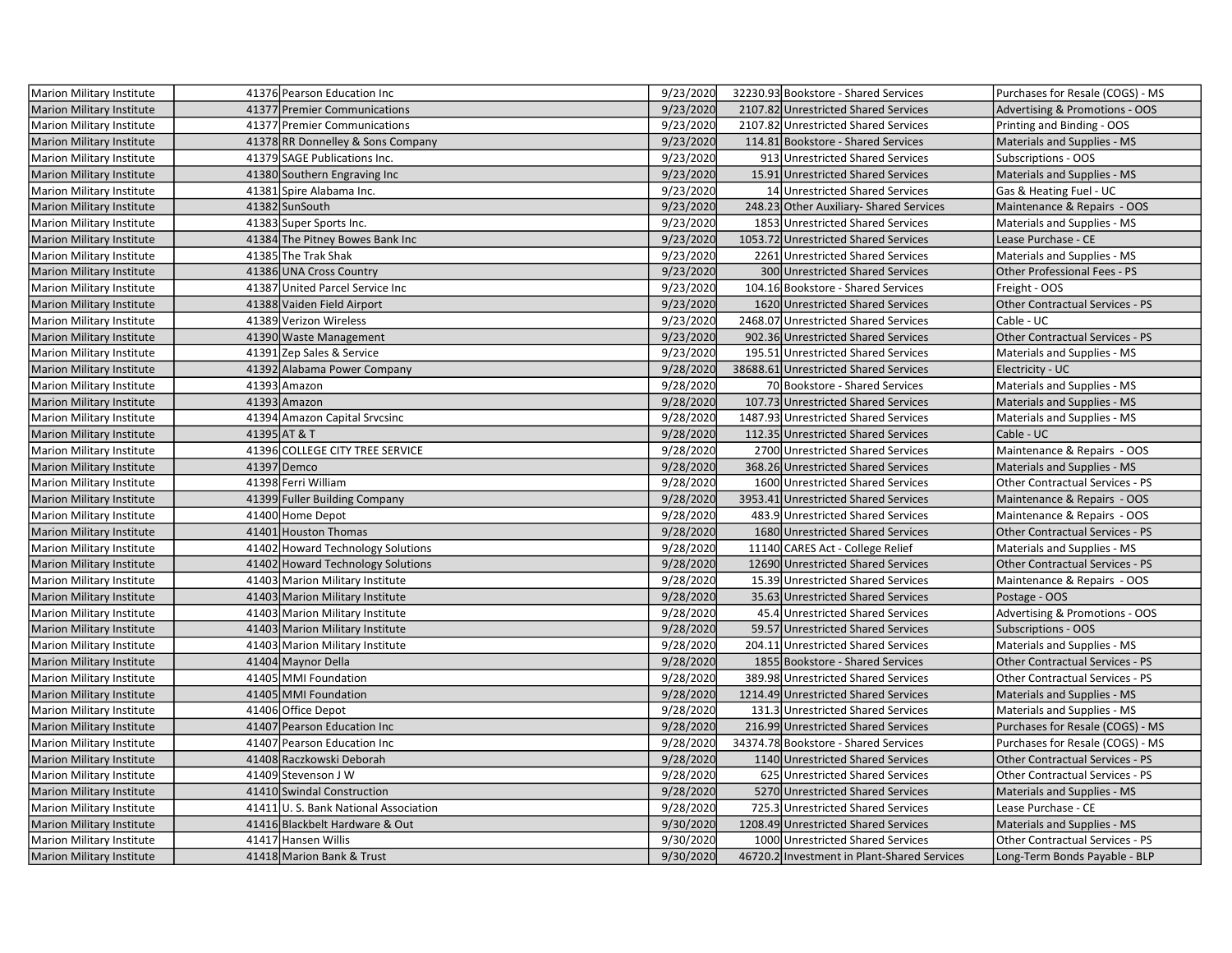| Marion Military Institute        | 41419 Marion Military Institute | 9/30/2020 | 19.24 Title III A                      | Materials and Supplies - MS            |
|----------------------------------|---------------------------------|-----------|----------------------------------------|----------------------------------------|
| Marion Military Institute        | 41419 Marion Military Institute | 9/30/2020 | 39.54 Unrestricted Shared Services     | <b>Subscriptions - OOS</b>             |
| Marion Military Institute        | 41419 Marion Military Institute | 9/30/2020 | 217.44 Unrestricted Shared Services    | Materials and Supplies - MS            |
| <b>Marion Military Institute</b> | 41420 Miller Luke               | 9/30/2020 | 1000 Unrestricted Shared Services      | Other Contractual Services - PS        |
| <b>Marion Military Institute</b> | 41421 Trustmark National Bank   | 9/30/2020 | -27.32 Unrestricted Shared Services    | Discounts Earned - SS                  |
| <b>Marion Military Institute</b> | 41421 Trustmark National Bank   | 9/30/2020 | 78 Unrestricted Shared Services        | <b>Other Contractual Services - PS</b> |
| <b>Marion Military Institute</b> | 41421 Trustmark National Bank   | 9/30/2020 | 85.7 Unrestricted Shared Services      | Bank Card Fees - PS                    |
| <b>Marion Military Institute</b> | 41421 Trustmark National Bank   | 9/30/2020 | 91.19 Unrestricted Shared Services     | Subscriptions - OOS                    |
| <b>Marion Military Institute</b> | 41421 Trustmark National Bank   | 9/30/2020 | 104.8 Other Auxiliary- Shared Services | Gasoline & Oil - Motor Veh - OOS       |
| Marion Military Institute        | 41421 Trustmark National Bank   | 9/30/2020 | 244.94 Bookstore - Shared Services     | Purchases for Resale (COGS) - MS       |
| Marion Military Institute        | 41421 Trustmark National Bank   | 9/30/2020 | 629.25 Unrestricted Shared Services    | Materials and Supplies - MS            |
| <b>Marion Military Institute</b> | 41421 Trustmark National Bank   | 9/30/2020 | 2263.89 Unrestricted Shared Services   | Gasoline & Oil - Motor Veh - OOS       |
| Marion Military Institute        | 41422 Balentine Chad            | 9/30/2020 | 300 Unrestricted Shared Services       | Lodging - OS                           |
| Marion Military Institute        | 41423 Blue Mountain College     | 9/30/2020 | 150 Unrestricted Shared Services       | Other Professional Fees - PS           |
| Marion Military Institute        | 1222 Curtis Dawn                | 9/30/2020 | 4858.67 Unrestricted Shared Services   | Payroll                                |
| <b>Marion Military Institute</b> | 1223 Dunfee Laura               | 9/30/2020 | 4321.83 Unrestricted Shared Services   | Payroll                                |
| <b>Marion Military Institute</b> | 1224 Fields Carmon              | 9/30/2020 | 6994.75 Unrestricted Shared Services   | Payroll                                |
| <b>Marion Military Institute</b> | 1225 Mollahan David             | 9/30/2020 | 16250 Unrestricted Shared Services     | Payroll                                |
| Marion Military Institute        | 1226 Aylward Jason              | 9/30/2020 | 4102.83 Unrestricted Shared Services   | Payroll                                |
| <b>Marion Military Institute</b> | 1227 Walters Buffy              | 9/30/2020 | 6465.67 Unrestricted Shared Services   | Payroll                                |
| Marion Military Institute        | 1228 Allison Eric               | 9/30/2020 | 1125 Unrestricted Shared Services      | Payroll                                |
| Marion Military Institute        | 1229 Allison Joyce              | 9/30/2020 | 4412.08 Unrestricted Shared Services   | Payroll                                |
| Marion Military Institute        | 1230 Brown Lajaycee             | 9/30/2020 | 1125 Unrestricted Shared Services      | Payroll                                |
| <b>Marion Military Institute</b> | 1231 Castro-Nail Beatriz        | 9/30/2020 | 4900.58 Unrestricted Shared Services   | Payroll                                |
| Marion Military Institute        | 1232 Deason Courtney            | 9/30/2020 | 4750.58 Unrestricted Shared Services   | Payroll                                |
| <b>Marion Military Institute</b> | 1233 Doyle Mark                 | 9/30/2020 | 5945.83 Unrestricted Shared Services   | Payroll                                |
| Marion Military Institute        | 1234 Johnson Gabriel            | 9/30/2020 | 3817.83 Unrestricted Shared Services   | Payroll                                |
| <b>Marion Military Institute</b> | 1235 Johnson Ronald             | 9/30/2020 | 450 Unrestricted Shared Services       | Payroll                                |
| <b>Marion Military Institute</b> | 1236 Peacock Sarah              | 9/30/2020 | 4134.08 Unrestricted Shared Services   | Payroll                                |
| <b>Marion Military Institute</b> | 1237 Spinks Jody                | 9/30/2020 | 450 Unrestricted Shared Services       | Payroll                                |
| Marion Military Institute        | 1238 Hodge Mariah               | 9/30/2020 | 3641 Unrestricted Shared Services      | Payroll                                |
| <b>Marion Military Institute</b> | 1239 Meisenheimer C             | 9/30/2020 | 5650.58 Unrestricted Shared Services   | Payroll                                |
| <b>Marion Military Institute</b> | 1240 Roche Joy                  | 9/30/2020 | 4804 Unrestricted Shared Services      | Payroll                                |
| Marion Military Institute        | 1241 Sherling Amzi              | 9/30/2020 | 5399.33 Unrestricted Shared Services   | Payroll                                |
| Marion Military Institute        | 1242 Stevenson J W              | 9/30/2020 | 750 Unrestricted Shared Services       | Payroll                                |
| <b>Marion Military Institute</b> | 1243 Berry Kenneth              | 9/30/2020 | 5057.58 Unrestricted Shared Services   | Payroll                                |
| Marion Military Institute        | 1244 Gatlin Richard             | 9/30/2020 | 4504 Unrestricted Shared Services      | Payroll                                |
| <b>Marion Military Institute</b> | 1245 Jones Camie                | 9/30/2020 | 5200.58 Unrestricted Shared Services   | Payroll                                |
| Marion Military Institute        | 1246 Stiefel Brett              | 9/30/2020 | 5057.58 Unrestricted Shared Services   | Payroll                                |
| Marion Military Institute        | 1247 Yang Xiaoli                | 9/30/2020 | 5945.83 Unrestricted Shared Services   | Payroll                                |
| Marion Military Institute        | 1248 Brown Kirtley              | 9/30/2020 | 5645.83 Unrestricted Shared Services   | Payroll                                |
| <b>Marion Military Institute</b> | 1249 Spewak David               | 9/30/2020 | 5399.33 Unrestricted Shared Services   | Payroll                                |
| Marion Military Institute        | 1250 Thomason James             | 9/30/2020 | 5500.58 Unrestricted Shared Services   | Payroll                                |
| <b>Marion Military Institute</b> | 1251 Fitts Joye                 | 9/30/2020 | 3415.17 Unrestricted Shared Services   | Payroll                                |
| <b>Marion Military Institute</b> | 1252 Green Shawna               | 9/30/2020 | 4239.83 Unrestricted Shared Services   | Payroll                                |
| Marion Military Institute        | 1253 Ivey David                 | 9/30/2020 | 7975.25 Unrestricted Shared Services   | Payroll                                |
| Marion Military Institute        | 1254 Kirby Jamie                | 9/30/2020 | 1425.66 Unrestricted Shared Services   | Payroll                                |
| <b>Marion Military Institute</b> | 1254 Kirby Jamie                | 9/30/2020 | 1985.01 Title III A                    | Payroll                                |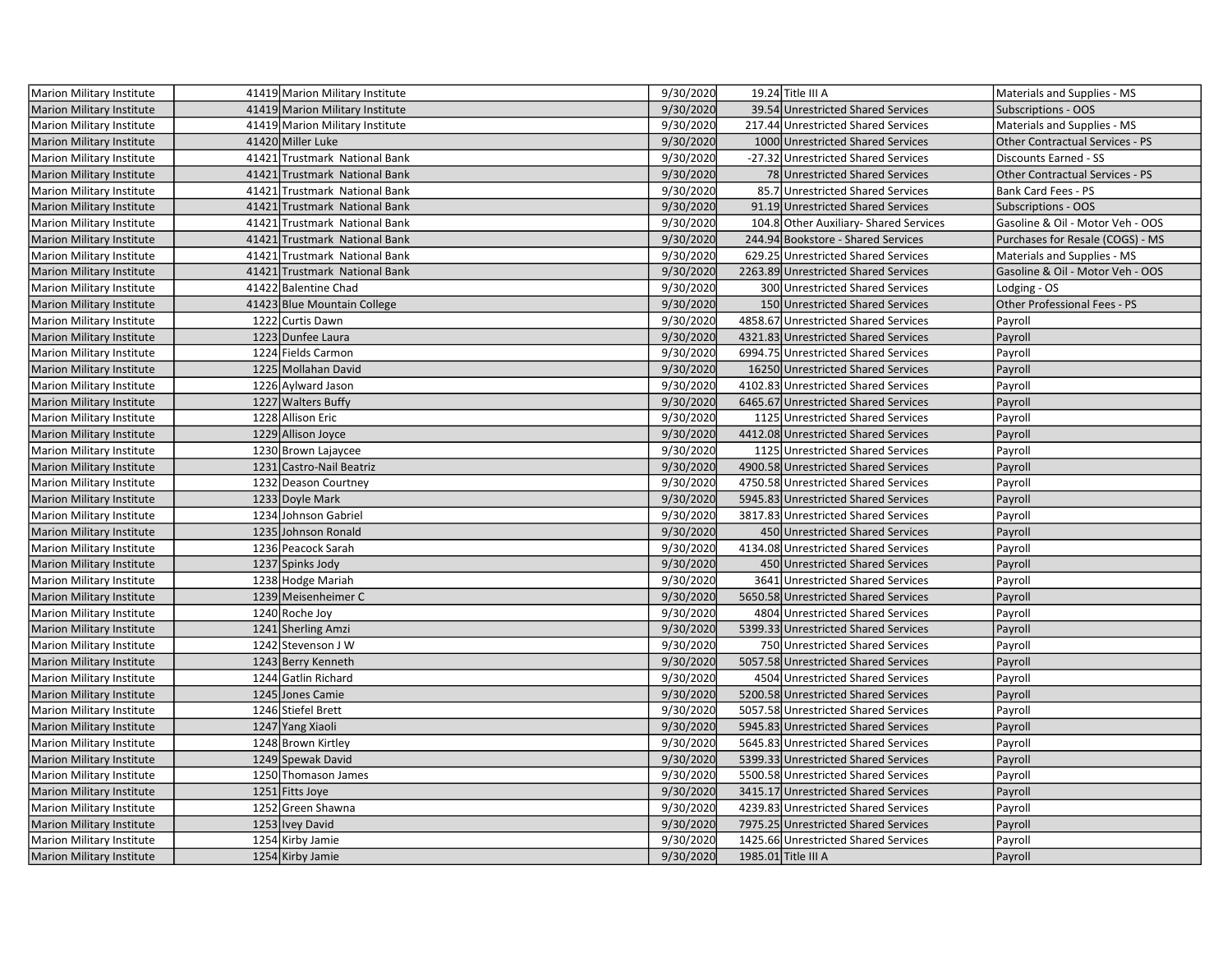| Marion Military Institute        | 1255 Logan Jeffery       | 9/30/2020 | 6177.5 Unrestricted Shared Services   | Payroll |
|----------------------------------|--------------------------|-----------|---------------------------------------|---------|
| <b>Marion Military Institute</b> | 1256 Logan Logan         | 9/30/2020 | 5108.67 Unrestricted Shared Services  | Payroll |
| Marion Military Institute        | 1257 Tolar Haley         | 9/30/2020 | 3250.08 Unrestricted Shared Services  | Payroll |
| Marion Military Institute        | 1258 Plummer Ashley      | 9/30/2020 | 5297.08 Unrestricted Shared Services  | Payroll |
| Marion Military Institute        | 1259 Tubbs Alice         | 9/30/2020 | 2471.33 Unrestricted Shared Services  | Payroll |
| Marion Military Institute        | 1260 Cook Brenda         | 9/30/2020 | 4750.58 Unrestricted Shared Services  | Payroll |
| Marion Military Institute        | 1261 Baldwin Dewarren    | 9/30/2020 | 3070.17 Unrestricted Shared Services  | Payroll |
| <b>Marion Military Institute</b> | 1262 Barton Burnis       | 9/30/2020 | 5565.5 Unrestricted Shared Services   | Payroll |
| Marion Military Institute        | 1263 Billingsley Erica   | 9/30/2020 | 2319.67 Unrestricted Shared Services  | Payroll |
| Marion Military Institute        | 1264 Colburn Doris       | 9/30/2020 | 10496.92 Unrestricted Shared Services | Payroll |
| Marion Military Institute        | 1265 Drake James         | 9/30/2020 | 5004.17 Unrestricted Shared Services  | Payroll |
| <b>Marion Military Institute</b> | 1266 Dunfee Michael      | 9/30/2020 | 5564.66 Unrestricted Shared Services  | Payroll |
| Marion Military Institute        | 1267 James Kent          | 9/30/2020 | 5449.16 Unrestricted Shared Services  | Payroll |
| <b>Marion Military Institute</b> | 1268 Jones Jerome        | 9/30/2020 | 3842.67 Unrestricted Shared Services  | Payroll |
| Marion Military Institute        | 1269 Magnus Michael      | 9/30/2020 | 5138.59 Unrestricted Shared Services  | Payroll |
| <b>Marion Military Institute</b> | 1270 Martin Darrell      | 9/30/2020 | 6666.75 Unrestricted Shared Services  | Payroll |
| Marion Military Institute        | 1271 Mennig David        | 9/30/2020 | 5004.17 Unrestricted Shared Services  | Payroll |
| <b>Marion Military Institute</b> | 1272 Passmore Edwin      | 9/30/2020 | 9412 Unrestricted Shared Services     | Payroll |
| <b>Marion Military Institute</b> | 1273 Raczkowski John     | 9/30/2020 | 7005.58 Unrestricted Shared Services  | Payroll |
| <b>Marion Military Institute</b> | 1274 Stewart Matthew     | 9/30/2020 | 4146.17 Unrestricted Shared Services  | Payroll |
| <b>Marion Military Institute</b> | 1275 Suttles Fanninet    | 9/30/2020 | 2837.75 Unrestricted Shared Services  | Payroll |
| <b>Marion Military Institute</b> | 1276 Watford Rebecca     | 9/30/2020 | 3911.33 Unrestricted Shared Services  | Payroll |
| Marion Military Institute        | 1277 Bowen Thomas        | 9/30/2020 | 6344.5 Unrestricted Shared Services   | Payroll |
| <b>Marion Military Institute</b> | 1278 Crawford Brittany   | 9/30/2020 | 7150.75 Unrestricted Shared Services  | Payroll |
| Marion Military Institute        | 1279 Early Kalen         | 9/30/2020 | 3106.42 Unrestricted Shared Services  | Payroll |
| <b>Marion Military Institute</b> | 1280 Hughes Carol        | 9/30/2020 | 2583.33 Unrestricted Shared Services  | Payroll |
| <b>Marion Military Institute</b> | 1281 Speegle Susanna     | 9/30/2020 | 3650.92 Unrestricted Shared Services  | Payroll |
| Marion Military Institute        | 1282 Pierce Laurie       | 9/30/2020 | 3062.67 Unrestricted Shared Services  | Payroll |
| Marion Military Institute        | 1283 Sumlin Rene         | 9/30/2020 | 5269.08 Unrestricted Shared Services  | Payroll |
| Marion Military Institute        | 1284 Hoggle Layne        | 9/30/2020 | 3386.33 Title III A                   | Payroll |
| Marion Military Institute        | 1285 Painter Eva         | 9/30/2020 | 2775.45 Unrestricted Shared Services  | Payroll |
| <b>Marion Military Institute</b> | 1285 Painter Eva         | 9/30/2020 | 2983.22 Title III A                   | Payroll |
| Marion Military Institute        | 1286 Stone Jillian       | 9/30/2020 | 900 Unrestricted Shared Services      | Payroll |
| <b>Marion Military Institute</b> | 1286 Stone Jillian       | 9/30/2020 | 3419.17 Title III A                   | Payroll |
| Marion Military Institute        | 1287 Balentine Chad      | 9/30/2020 | 4695.08 Unrestricted Shared Services  | Payroll |
| <b>Marion Military Institute</b> | 1288 Benson Jeffery      | 9/30/2020 | 4776.17 Unrestricted Shared Services  | Payroll |
| Marion Military Institute        | 1289 Benson Kori         | 9/30/2020 | 2309.67 Unrestricted Shared Services  | Payroll |
| <b>Marion Military Institute</b> | 1290 Bush Kyle           | 9/30/2020 | 2799.67 Unrestricted Shared Services  | Payroll |
| Marion Military Institute        | 1291 Dowdle Kirkland     | 9/30/2020 | 3982.17 Unrestricted Shared Services  | Payroll |
| <b>Marion Military Institute</b> | 1292 Downs Matthew       | 9/30/2020 | 4858.67 Unrestricted Shared Services  | Payroll |
| Marion Military Institute        | 1293 Ivey Michelle       | 9/30/2020 | 7634.83 Unrestricted Shared Services  | Payroll |
| <b>Marion Military Institute</b> | 1294 Norris Kevin        | 9/30/2020 | 2309.67 Unrestricted Shared Services  | Payroll |
| Marion Military Institute        | 1295 Rhyne Gregory       | 9/30/2020 | 5023.83 Unrestricted Shared Services  | Payroll |
| <b>Marion Military Institute</b> | 1296 Rodgers Timothy     | 9/30/2020 | 4528.58 Unrestricted Shared Services  | Payroll |
| Marion Military Institute        | 1297 Wright Charles      | 9/30/2020 | 4712.61 Unrestricted Shared Services  | Payroll |
| <b>Marion Military Institute</b> | 1298 Crews Wendel        | 9/30/2020 | 1818.54 Title III A                   | Payroll |
| Marion Military Institute        | 1298 Crews Wendel        | 9/30/2020 | 2532.04 Unrestricted Shared Services  | Payroll |
| Marion Military Institute        | 1299 Crittenden Mcarthur | 9/30/2020 | 7150.75 Unrestricted Shared Services  | Payroll |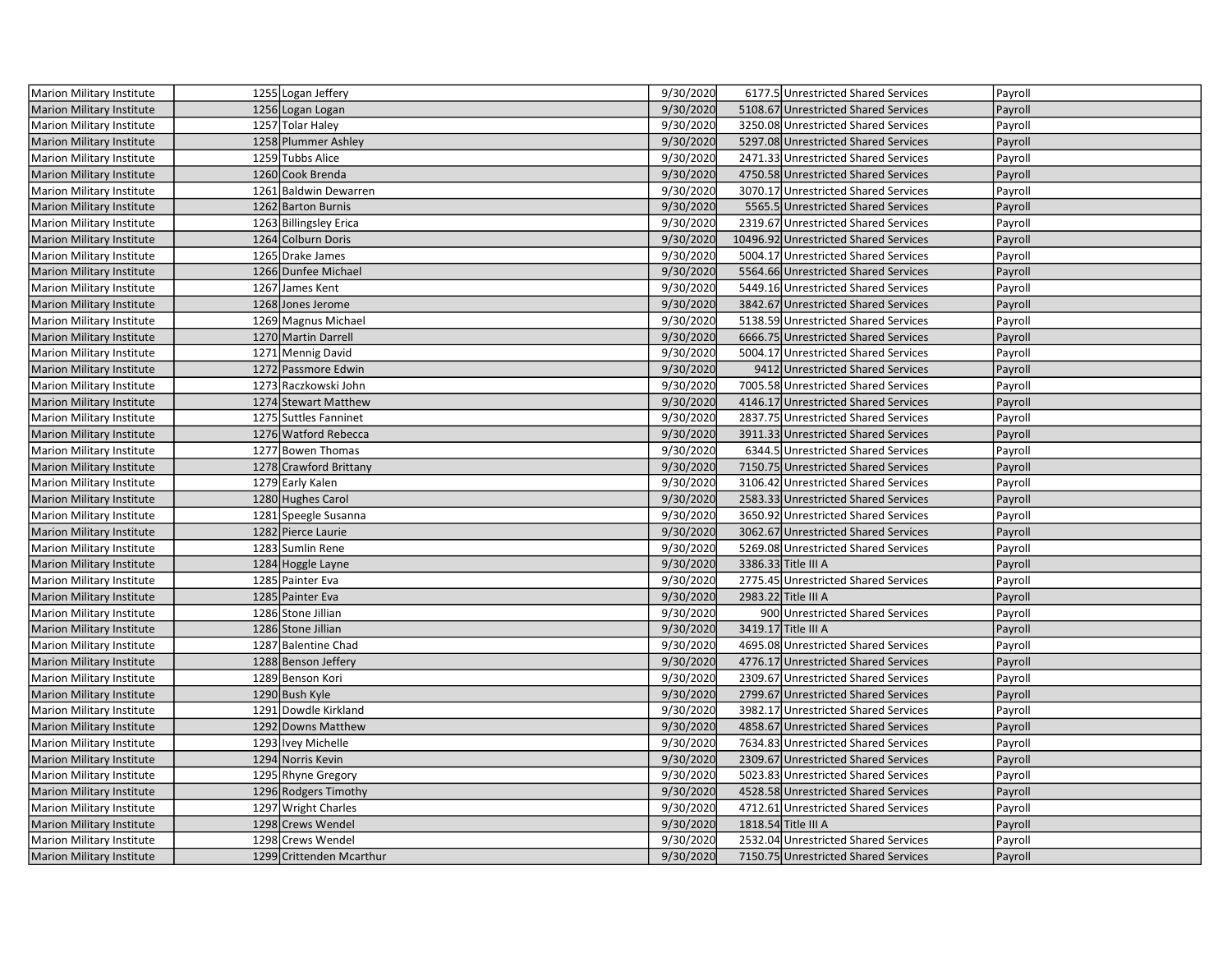| Marion Military Institute        | 1300 Barnes Susanna       | 9/30/2020 | 4350.58 Unrestricted Shared Services     | Payroll                                |
|----------------------------------|---------------------------|-----------|------------------------------------------|----------------------------------------|
| <b>Marion Military Institute</b> | 1301 Holmes Marietta      | 9/30/2020 | 3686.67 Unrestricted Shared Services     | Payroll                                |
| Marion Military Institute        | 1302 McElheney Lauren     | 9/30/2020 | 2706.67 Unrestricted Shared Services     | Payroll                                |
| <b>Marion Military Institute</b> | 1303 McKee Emily          | 9/30/2020 | 9412 Unrestricted Shared Services        | Payroll                                |
| <b>Marion Military Institute</b> | 1304 Nicholson Vanessa    | 9/30/2020 | 2920 Unrestricted Shared Services        | Payroll                                |
| <b>Marion Military Institute</b> | 1305 Weber Melanie        | 9/30/2020 | 2754.83 Unrestricted Shared Services     | Payroll                                |
| Marion Military Institute        | 1306 Coley Jessica        | 9/30/2020 | 3085.08 Unrestricted Shared Services     | Payroll                                |
| Marion Military Institute        | 1307 Harrison Jada        | 9/30/2020 | 7150.75 Unrestricted Shared Services     | Payroll                                |
| Marion Military Institute        | 1308 Long Rebecca         | 9/30/2020 | 2837.75 Unrestricted Shared Services     | Payroll                                |
| <b>Marion Military Institute</b> | 1309 McClendon Melissa    | 9/30/2020 | 4350.58 Unrestricted Shared Services     | Payroll                                |
| <b>Marion Military Institute</b> | 1310 Wilson Jacqueline    | 9/30/2020 | 5023.83 Unrestricted Shared Services     | Payroll                                |
| <b>Marion Military Institute</b> | 1311 Brown Jeffery        | 9/30/2020 | 2920.5 Unrestricted Shared Services      | Payroll                                |
| Marion Military Institute        | 1312 Clements Phillip     | 9/30/2020 | 4792.83 Unrestricted Shared Services     | Payroll                                |
| Marion Military Institute        | 1313 Crews Jody           | 9/30/2020 | 4792.83 Unrestricted Shared Services     | Payroll                                |
| <b>Marion Military Institute</b> | 1314 Deavours Stacy       | 9/30/2020 | 3827.33 Unrestricted Shared Services     | Payroll                                |
| Marion Military Institute        | 1315 Hale Richard         | 9/30/2020 | 5023.83 Unrestricted Shared Services     | Payroll                                |
| Marion Military Institute        | 1316 Harper Charles       | 9/30/2020 | 5232.16 Unrestricted Shared Services     | Payroll                                |
| Marion Military Institute        | 1317 Harris Darlene       | 9/30/2020 | 2755.42 Unrestricted Shared Services     | Payroll                                |
| <b>Marion Military Institute</b> | 1318 Horton Joseph        | 9/30/2020 | 3415.17 Unrestricted Shared Services     | Payroll                                |
| <b>Marion Military Institute</b> | 1319 Houston Thomas       | 9/30/2020 | 4858.67 Unrestricted Shared Services     | Payroll                                |
| <b>Marion Military Institute</b> | 1320 Jackson Larry        | 9/30/2020 | 3085.58 Unrestricted Shared Services     | Payroll                                |
| <b>Marion Military Institute</b> | 1321 Kelly Michael        | 9/30/2020 | 2755.42 Unrestricted Shared Services     | Payroll                                |
| Marion Military Institute        | 1322 Luker Patricia       | 9/30/2020 | 3662.33 Unrestricted Shared Services     | Payroll                                |
| <b>Marion Military Institute</b> | 1323 Miree Ned            | 9/30/2020 | 2920.5 Unrestricted Shared Services      | Payroll                                |
| Marion Military Institute        | 1324 Pierce Edward        | 9/30/2020 | 4957.92 Unrestricted Shared Services     | Payroll                                |
| <b>Marion Military Institute</b> | 1325 Sumlin Robert        | 9/30/2020 | 7150.75 Unrestricted Shared Services     | Payroll                                |
| <b>Marion Military Institute</b> | 1326 Tucker Linda         | 9/30/2020 | 2755.42 Unrestricted Shared Services     | Payroll                                |
| Marion Military Institute        | 1327 Bamberg Robert       | 9/30/2020 | 3085.08 Unrestricted Shared Services     | Payroll                                |
| <b>Marion Military Institute</b> | 1328 Holifield Lori       | 9/30/2020 | 2352.35 Bookstore - Shared Services      | Payroll                                |
| <b>Marion Military Institute</b> | 1329 Crocker Sharon       | 9/30/2020 | 1464.28 Bookstore - Shared Services      | Payroll                                |
| Marion Military Institute        | 1330 Meisenheimer Cindy   | 9/30/2020 | 5838.92 Bookstore - Shared Services      | Payroll                                |
| Marion Military Institute        | 1331 Morrison Gloria      | 9/30/2020 | 2471.33 Bookstore - Shared Services      | Payroll                                |
| <b>Marion Military Institute</b> | 1332 Buchanan William     | 9/30/2020 | 2920.5 Other Auxiliary- Shared Services  | Payroll                                |
| Marion Military Institute        | 1333 Hill Craig           | 9/30/2020 | 3662.33 Other Auxiliary- Shared Services | Payroll                                |
| <b>Marion Military Institute</b> | 1335 Oglesby Charlotte    | 9/30/2020 | 1518.74 Unrestricted Shared Services     | Payroll                                |
| <b>Marion Military Institute</b> | 1336 Billingsley Erica    | 9/30/2020 | 180 Unrestricted Shared Services         | Payroll                                |
| <b>Marion Military Institute</b> | 1338 James Sydney         | 9/30/2020 | 1125 Unrestricted Shared Services        | Payroll                                |
| <b>Marion Military Institute</b> | 1346 Fikes Roy            | 9/30/2020 | 249.6 Unrestricted Shared Services       | Payroll                                |
| Marion Military Institute        | 1347 Lapsley John         | 9/30/2020 | 1027.53 Unrestricted Shared Services     | Payroll                                |
| <b>Marion Military Institute</b> | 1348 Miree Edd            | 9/30/2020 | 1482 Unrestricted Shared Services        | Payroll                                |
| Marion Military Institute        | 1349 Ramalho Darren       | 9/30/2020 | 1185 Unrestricted Shared Services        | Payroll                                |
| Marion Military Institute        | 1350 Richards James       | 9/30/2020 | 374.4 Unrestricted Shared Services       | Payroll                                |
| Marion Military Institute        | 1354 Crews Wendel         | 9/30/2020 | 483.6 Unrestricted Shared Services       | Payroll                                |
| <b>Marion Military Institute</b> | 41425 Amazon              | 10/2/2020 | 93.97 Bookstore - Shared Services        | Purchases for Resale (COGS) - MS       |
| <b>Marion Military Institute</b> | 41425 Amazon              | 10/2/2020 | 150.63 Unrestricted Shared Services      | Materials and Supplies - MS            |
| Marion Military Institute        | 41425 Amazon              | 10/2/2020 | 217.34 Unrestricted Shared Services      | Other Contractual Services - PS        |
| <b>Marion Military Institute</b> | 41427 AT & T              | 10/2/2020 | 297.8 Unrestricted Shared Services       | Cable - UC                             |
| Marion Military Institute        | 41428 Anthology Inc of NY | 10/2/2020 | 15493 Unrestricted Shared Services       | <b>Other Contractual Services - PS</b> |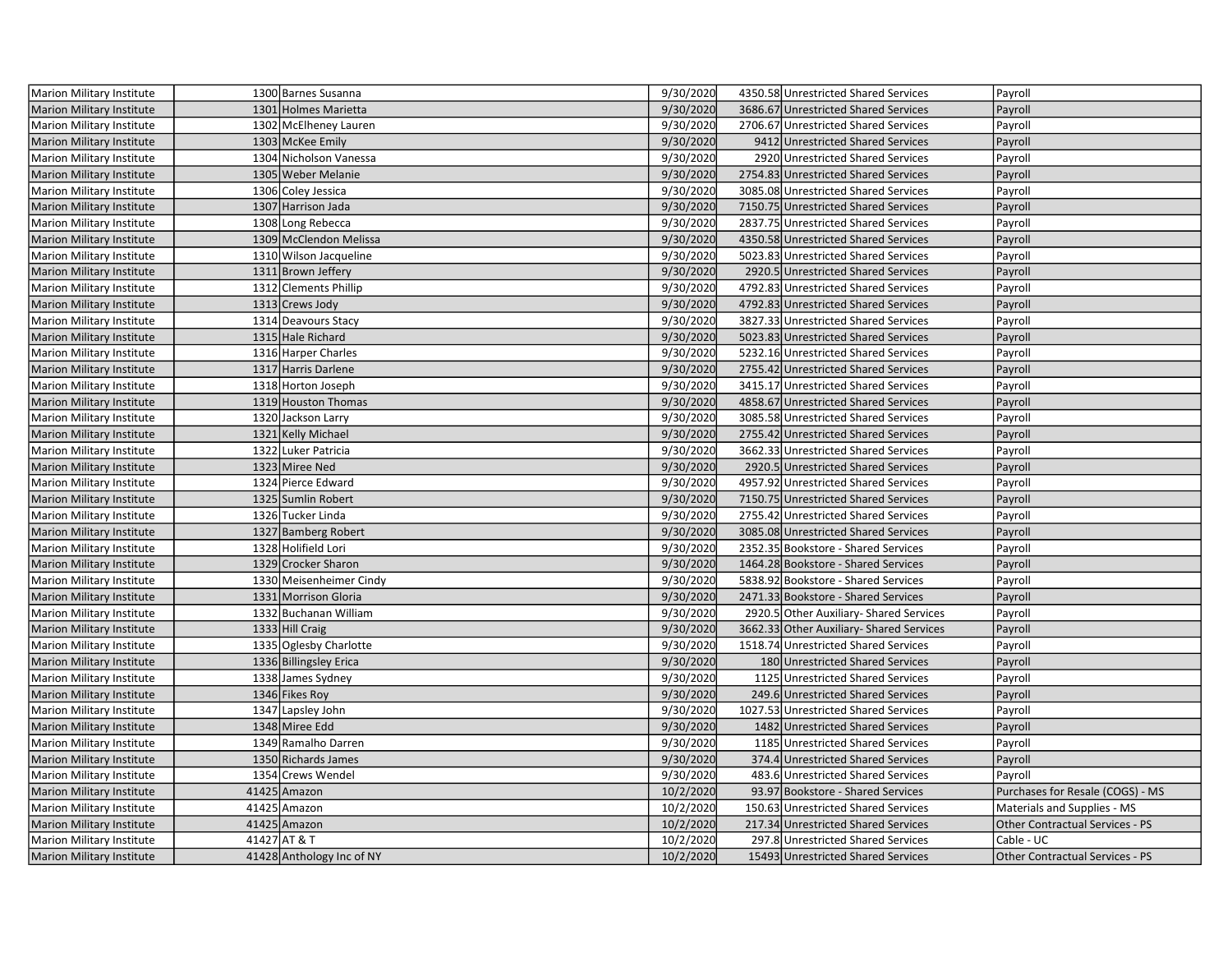| <b>Marion Military Institute</b> |           | 41429 CDW LLC                          | 10/2/2020  | 2394.82 Unrestricted Shared Services   | Materials and Supplies - MS               |
|----------------------------------|-----------|----------------------------------------|------------|----------------------------------------|-------------------------------------------|
| <b>Marion Military Institute</b> |           | 41430 CDW-G Computer Dist. Warehouse   | 10/2/2020  | 3059.4 Unrestricted Shared Services    | Materials and Supplies - MS               |
| Marion Military Institute        |           | 41431 Cengage Learning                 | 10/2/2020  | 197.59 Bookstore - Shared Services     | Purchases for Resale (COGS) - MS          |
| <b>Marion Military Institute</b> |           | 41432 Community Cable & Broadband LLC  | 10/2/2020  | 362.55 Unrestricted Shared Services    | Cable - UC                                |
| Marion Military Institute        |           | 41433 Elliott Collegiate               | 10/2/2020  | 3600 Unrestricted Shared Services      | Other Contractual Services - PS           |
| <b>Marion Military Institute</b> | 41436 MPS |                                        | 10/2/2020  | 45.64 Bookstore - Shared Services      | Purchases for Resale (COGS) - MS          |
| Marion Military Institute        |           | 41437 Pearson Education Inc            | 10/2/2020  | 74.32 Bookstore - Shared Services      | Purchases for Resale (COGS) - MS          |
| <b>Marion Military Institute</b> |           | 41438 Rothco                           | 10/2/2020  | 487.07 Bookstore - Shared Services     | Purchases for Resale (COGS) - MS          |
| <b>Marion Military Institute</b> |           | 41439 State of Alabama                 | 10/2/2020  | 830 Unrestricted Shared Services       | Other Contractual Services - PS           |
| <b>Marion Military Institute</b> |           | 41441 United Parcel Service Inc        | 10/2/2020  | 50.15 Bookstore - Shared Services      | Freight - OOS                             |
| Marion Military Institute        |           | 41442 Vanguard Industries East         | 10/2/2020  | 29134.68 Bookstore - Shared Services   | Purchases for Resale (COGS) - MS          |
| Marion Military Institute        |           | 41443 Wolverine World Wide             | 10/2/2020  | 2012.94 Bookstore - Shared Services    | Purchases for Resale (COGS) - MS          |
| Marion Military Institute        |           | 41444 Amazon                           | 10/7/2020  | 147.67 Unrestricted Shared Services    | Books - CE                                |
| <b>Marion Military Institute</b> |           | 41445 BSN Sports LLC                   | 10/7/2020  | 1470 Unrestricted Shared Services      | Materials and Supplies - MS               |
| Marion Military Institute        |           | 41446 CDW LLC                          | 10/7/2020  | 5309.62 Unrestricted Shared Services   | Materials and Supplies - MS               |
| <b>Marion Military Institute</b> |           | 41447 Dade Paper & Bag Llc             | 10/7/2020  | 3404.27 Unrestricted Shared Services   | Materials and Supplies - MS               |
| <b>Marion Military Institute</b> |           | 41448 Dell Marketing                   | 10/7/2020  | 14042.6 Unrestricted Shared Services   | Materials and Supplies - MS               |
| <b>Marion Military Institute</b> |           | 41449 Icemakers Inc                    | 10/7/2020  | 5416.44 Unrestricted Shared Services   | Materials and Supplies - MS               |
| <b>Marion Military Institute</b> |           | 41451 Marion Times Standard            | 10/7/2020  | 9.5 Unrestricted Shared Services       | <b>Advertising &amp; Promotions - OOS</b> |
| <b>Marion Military Institute</b> |           | 41452 Office Depot                     | 10/7/2020  | 99.99 Unrestricted Shared Services     | Materials and Supplies - MS               |
| Marion Military Institute        |           | 41453 Southern Engraving Inc           | 10/7/2020  | 15.91 Unrestricted Shared Services     | Materials and Supplies - MS               |
| <b>Marion Military Institute</b> |           | 41454 Uline Inc                        | 10/7/2020  | 134.57 Unrestricted Shared Services    | Materials and Supplies - MS               |
| <b>Marion Military Institute</b> |           | 41455 Verified Holdings LLC            | 10/7/2020  | 34.8 Unrestricted Shared Services      | Other Contractual Services - PS           |
| <b>Marion Military Institute</b> |           | 41456 Waste Management                 | 10/7/2020  | 345 Unrestricted Shared Services       | <b>Other Contractual Services - PS</b>    |
| Marion Military Institute        |           | 41468 Amazon                           | 10/13/2020 | 81.98 Unrestricted Shared Services     | Materials and Supplies - MS               |
| <b>Marion Military Institute</b> |           | 41469 AMCSUS                           | 10/13/2020 | 2300 Unrestricted Shared Services      | Memberships - PS                          |
| <b>Marion Military Institute</b> |           | 41470 American Osment                  | 10/13/2020 | 729 Unrestricted Shared Services       | Materials and Supplies - MS               |
| Marion Military Institute        |           | 41471 Brooks Lock & Key Inc            | 10/13/2020 | 3960.76 Unrestricted Shared Services   | Materials and Supplies - MS               |
| Marion Military Institute        |           | 41472 Cayenne Creative Grp             | 10/13/2020 | 3000 Unrestricted Shared Services      | Advertising & Promotions - OOS            |
| Marion Military Institute        |           | 41473 CDW LLC                          | 10/13/2020 | 329.78 Unrestricted Shared Services    | <b>Other Contractual Services - PS</b>    |
| Marion Military Institute        |           | 41475 DC Scientific Pest Control       | 10/13/2020 | 160 Unrestricted Shared Services       | Other Contractual Services - PS           |
| <b>Marion Military Institute</b> |           | 41476 DISH DBS Corporation             | 10/13/2020 | 426.49 Unrestricted Shared Services    | Cable - UC                                |
| Marion Military Institute        |           | 41477 Enrollmentfuel Llc               | 10/13/2020 | 9975 Unrestricted Shared Services      | Other Contractual Services - PS           |
| <b>Marion Military Institute</b> |           | 41478 Harrison Hardware                | 10/13/2020 | 686.44 Unrestricted Shared Services    | Maintenance & Repairs - OOS               |
| Marion Military Institute        |           | 41479 Jackson Security Services LLC    | 10/13/2020 | 18 Unrestricted Shared Services        | <b>Other Contractual Services - PS</b>    |
| <b>Marion Military Institute</b> |           | 41481 Jerry Pate Turf & Irrigation Inc | 10/13/2020 | 446.25 Other Auxiliary-Shared Services | <b>Other Contractual Services - PS</b>    |
| Marion Military Institute        |           | 41482 Jones-McLeod Inc.                | 10/13/2020 | 832.14 Unrestricted Shared Services    | Maintenance & Repairs - OOS               |
| <b>Marion Military Institute</b> |           | 41483 Lewis Pest Control Inc.          | 10/13/2020 | 1000 Unrestricted Shared Services      | <b>Other Contractual Services - PS</b>    |
| Marion Military Institute        |           | 41484 Marion Water & Sewer System      | 10/13/2020 | 2287.03 Unrestricted Shared Services   | Water & Sewer - UC                        |
| <b>Marion Military Institute</b> |           | 41485 McKee Emily                      | 10/13/2020 | 301.89 Unrestricted Shared Services    | Mileage - IS                              |
| Marion Military Institute        |           | 41486 McKesson Medical-Surgical        | 10/13/2020 | 63.1 CARES Act - College Relief        | Materials and Supplies - MS               |
| <b>Marion Military Institute</b> |           | 41487 Mississippi College              | 10/13/2020 | 150 Unrestricted Shared Services       | Other Professional Fees - PS              |
| Marion Military Institute        |           | 41488 Napa Auto Parts                  | 10/13/2020 | 835.44 Unrestricted Shared Services    | Maintenance & Repairs - OOS               |
| <b>Marion Military Institute</b> |           | 41489 PEEHIP                           | 10/13/2020 | 1173.33 Unrestricted Shared Services   | Group Health Insurance - FB               |
| Marion Military Institute        |           | 41490 Pruett Oil Company Inc           | 10/13/2020 | 739.5 Unrestricted Shared Services     | Maintenance & Repairs - OOS               |
| <b>Marion Military Institute</b> |           | 41491 Rayfield Allen                   | 10/13/2020 | 6400 Unrestricted Shared Services      | Maintenance & Repairs - OOS               |
| Marion Military Institute        |           | 41492 Rhyne Gregory                    | 10/13/2020 | 28.56 Unrestricted Shared Services     | Mileage - IS                              |
| <b>Marion Military Institute</b> |           | 41493 Sallie Mae Disbursement          | 10/13/2020 | 7000 Unrestricted Shared Services      | <b>Clearing Refunds - SP</b>              |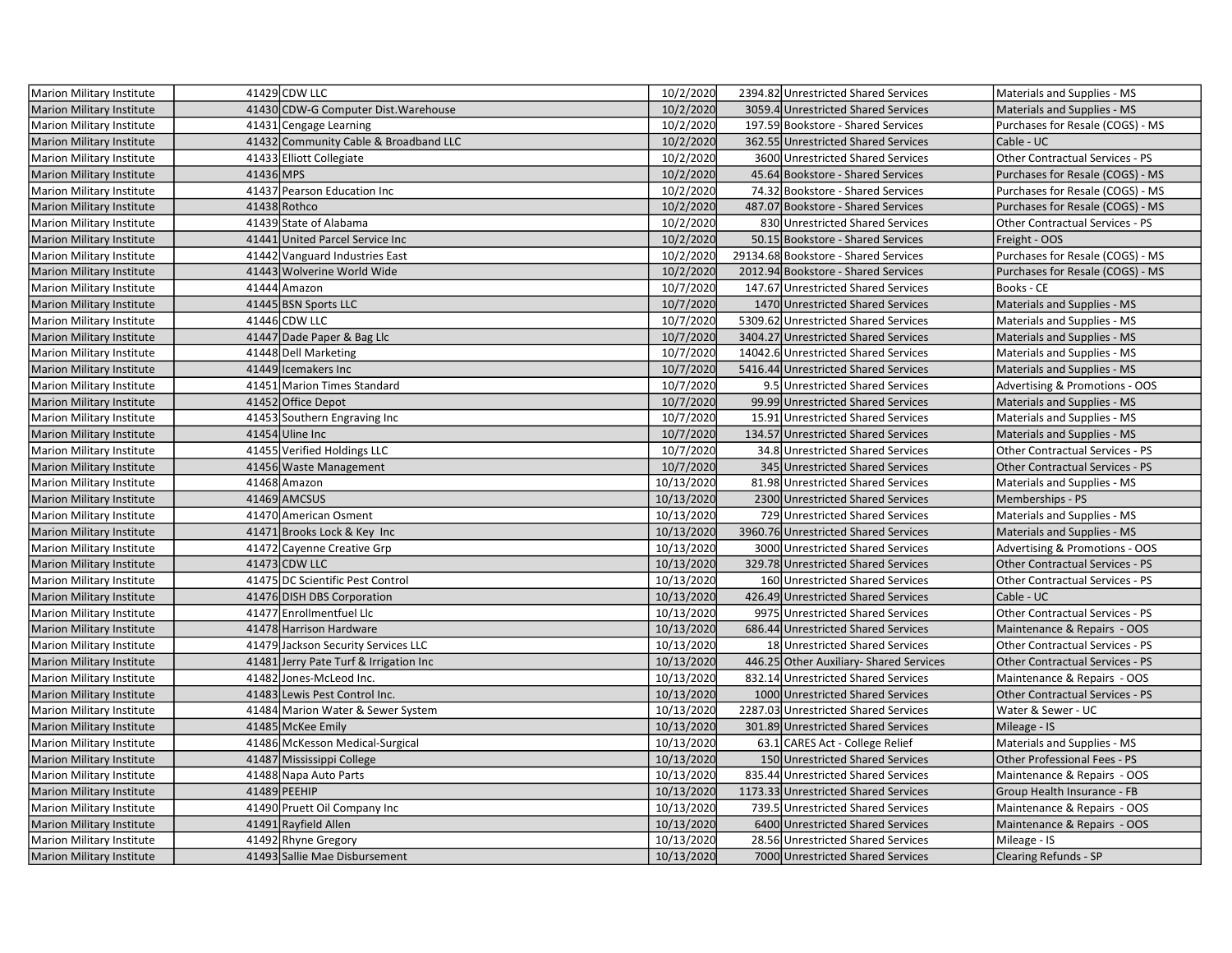| Marion Military Institute        | 41494 Screenco Enterprises                     | 10/13/2020 | 150 Unrestricted Shared Services      | Materials and Supplies - MS            |
|----------------------------------|------------------------------------------------|------------|---------------------------------------|----------------------------------------|
| <b>Marion Military Institute</b> | 41495 Selma Beauty Supply                      | 10/13/2020 | 255.14 Bookstore - Shared Services    | Materials and Supplies - MS            |
| <b>Marion Military Institute</b> | 41496 Sherwin Williams Company                 | 10/13/2020 | 350.21 Unrestricted Shared Services   | Bank Operating - Cash                  |
| <b>Marion Military Institute</b> | 41497 Skillpath Seminars                       | 10/13/2020 | 896 Unrestricted Shared Services      | Professional Development - PS          |
| Marion Military Institute        | 41498 Spire Alabama Inc.                       | 10/13/2020 | 5662.28 Unrestricted Shared Services  | Gas & Heating Fuel - UC                |
| <b>Marion Military Institute</b> | 41499 Swindal Construction                     | 10/13/2020 | 7389 Unrestricted Shared Services     | Maintenance & Repairs - OOS            |
| Marion Military Institute        | 41500 The Solutions Team Inc                   | 10/13/2020 | 340 Unrestricted Shared Services      | Other Contractual Services - PS        |
| <b>Marion Military Institute</b> | 41501 United Parcel Service Inc                | 10/13/2020 | 46.72 Bookstore - Shared Services     | Freight - OOS                          |
| Marion Military Institute        | 41502 Wittichen Supply Company LLC             | 10/13/2020 | 1031.28 Unrestricted Shared Services  | Maintenance & Repairs - OOS            |
| <b>Marion Military Institute</b> | 41503 Wright Charles                           | 10/13/2020 | 152.41 Unrestricted Shared Services   | Mileage - IS                           |
| Marion Military Institute        | 41504 ACCS President's Association             | 10/21/2020 | 750 Unrestricted Shared Services      | Memberships - PS                       |
| <b>Marion Military Institute</b> | 41505 Alabama Community College Conference Inc | 10/21/2020 | 9168 Unrestricted Shared Services     | Memberships - PS                       |
| Marion Military Institute        | 41506 Alabama Power Company                    | 10/21/2020 | 649.54 Unrestricted Shared Services   | Electricity - UC                       |
| <b>Marion Military Institute</b> | 41507 Amazon                                   | 10/21/2020 | -93.97 Bookstore - Shared Services    | Purchases for Resale (COGS) - MS       |
| Marion Military Institute        | 41507 Amazon                                   | 10/21/2020 | 614.66 Unrestricted Shared Services   | Materials and Supplies - MS            |
| <b>Marion Military Institute</b> | 41508 American Osment                          | 10/21/2020 | 591.2 Unrestricted Shared Services    | Materials and Supplies - MS            |
| Marion Military Institute        | 41508 American Osment                          | 10/21/2020 | 658.61 CARES Act - College Relief     | Materials and Supplies - MS            |
| <b>Marion Military Institute</b> | 41509 AT & T                                   | 10/21/2020 | 128.8 Unrestricted Shared Services    | Cable - UC                             |
| Marion Military Institute        | 41510 AT & T                                   | 10/21/2020 | 961.03 Unrestricted Shared Services   | Cable - UC                             |
| <b>Marion Military Institute</b> | 41511 Award Emblem Mfg Co                      | 10/21/2020 | 116.95 Unrestricted Shared Services   | Materials and Supplies - MS            |
| Marion Military Institute        | 41512 Bagby Elevator Inc                       | 10/21/2020 | 230.53 Unrestricted Shared Services   | Other Contractual Services - PS        |
| <b>Marion Military Institute</b> | 41513 Blackbelt Hardware & Out                 | 10/21/2020 | 2669.36 Unrestricted Shared Services  | Maintenance & Repairs - OOS            |
| Marion Military Institute        | 41514 BSN Sports LLC                           | 10/21/2020 | 2284.8 Unrestricted Shared Services   | Materials and Supplies - MS            |
| <b>Marion Military Institute</b> | 41515 Caterpillar Financial Services Corp.     | 10/21/2020 | 2720.32 Unrestricted Shared Services  | Lease Purchase - CE                    |
| Marion Military Institute        | 41516 Disc Golf Assoc. Inc.                    | 10/21/2020 | 7760.83 Unrestricted Shared Services  | Materials and Supplies - MS            |
| <b>Marion Military Institute</b> | 41517 Griffin Wood Co                          | 10/21/2020 | 134.26 Unrestricted Shared Services   | Maintenance & Repairs - OOS            |
| Marion Military Institute        | 41518 Hand Arendall Harrison Sale LLC          | 10/21/2020 | 67.5 Unrestricted Shared Services     | Legal Services - PS                    |
| <b>Marion Military Institute</b> | 41519 Home Depot                               | 10/21/2020 | 732.37 Unrestricted Shared Services   | Materials and Supplies - MS            |
| Marion Military Institute        | 41519 Home Depot                               | 10/21/2020 | 3733.2 Unrestricted Shared Services   | Maintenance & Repairs - OOS            |
| <b>Marion Military Institute</b> | 41520 Johnson Controls Fire Protection Lp      | 10/21/2020 | 600 Unrestricted Shared Services      | <b>Other Contractual Services - PS</b> |
| Marion Military Institute        | 41521 Jones-McLeod Inc.                        | 10/21/2020 | 431.6 Unrestricted Shared Services    | Maintenance & Repairs - OOS            |
| <b>Marion Military Institute</b> | 41522 Miller Luke                              | 10/21/2020 | 1000 Unrestricted Shared Services     | Other Contractual Services - PS        |
| Marion Military Institute        | 41523 MMI Foundation                           | 10/21/2020 | 3750 Unrestricted Shared Services     | Materials and Supplies - MS            |
| <b>Marion Military Institute</b> | 41524 Pike Joe                                 | 10/21/2020 | 180 Unrestricted Shared Services      | Other Contractual Services - PS        |
| Marion Military Institute        | 41525 Plaza Golf Cart Sales                    | 10/21/2020 | 4000 Unrestricted Shared Services     | Maintenance & Repairs - OOS            |
| <b>Marion Military Institute</b> | 41526 Premier Communications                   | 10/21/2020 | 2188.89 Unrestricted Shared Services  | Advertising & Promotions - OOS         |
| Marion Military Institute        | 41527 Rhyne Gregory                            | 10/21/2020 | 350 Unrestricted Shared Services      | Mileage - IS                           |
| <b>Marion Military Institute</b> | 41528 Roadnet Technologies Inc                 | 10/21/2020 | 112.25 Unrestricted Shared Services   | Subscriptions - OOS                    |
| Marion Military Institute        | 41529 Roberts Auto Body Inc                    | 10/21/2020 | 1895.86 Unrestricted Shared Services  | Maintenance & Repairs - OOS            |
| Marion Military Institute        | 41530 Safelite Autoglass                       | 10/21/2020 | 329.97 Unrestricted Shared Services   | Gasoline & Oil - Motor Veh - OOS       |
| Marion Military Institute        | 41531 Sage Dining Services                     | 10/21/2020 | 184808 Food Services-Shared Services  | Other Contractual Services - PS        |
| <b>Marion Military Institute</b> | 41532 Trustmark National Bank                  | 10/21/2020 | -17.06 Unrestricted Shared Services   | <b>Discounts Earned - SS</b>           |
| Marion Military Institute        | 41532 Trustmark National Bank                  | 10/21/2020 | 44.99 Bookstore - Shared Services     | Purchases for Resale (COGS) - MS       |
| <b>Marion Military Institute</b> | 41532 Trustmark National Bank                  | 10/21/2020 | 61 Unrestricted Shared Services       | Printing and Binding - OOS             |
| Marion Military Institute        | 41532 Trustmark National Bank                  | 10/21/2020 | 81.5 Other Auxiliary- Shared Services | Gasoline & Oil - Motor Veh - OOS       |
| <b>Marion Military Institute</b> | 41532 Trustmark National Bank                  | 10/21/2020 | 91.19 Unrestricted Shared Services    | Subscriptions - OOS                    |
| Marion Military Institute        | 41532 Trustmark National Bank                  | 10/21/2020 | 117.04 Unrestricted Shared Services   | Postage - OOS                          |
| <b>Marion Military Institute</b> | 41532 Trustmark National Bank                  | 10/21/2020 | 227.87 Unrestricted Shared Services   | Other Contractual Services - PS        |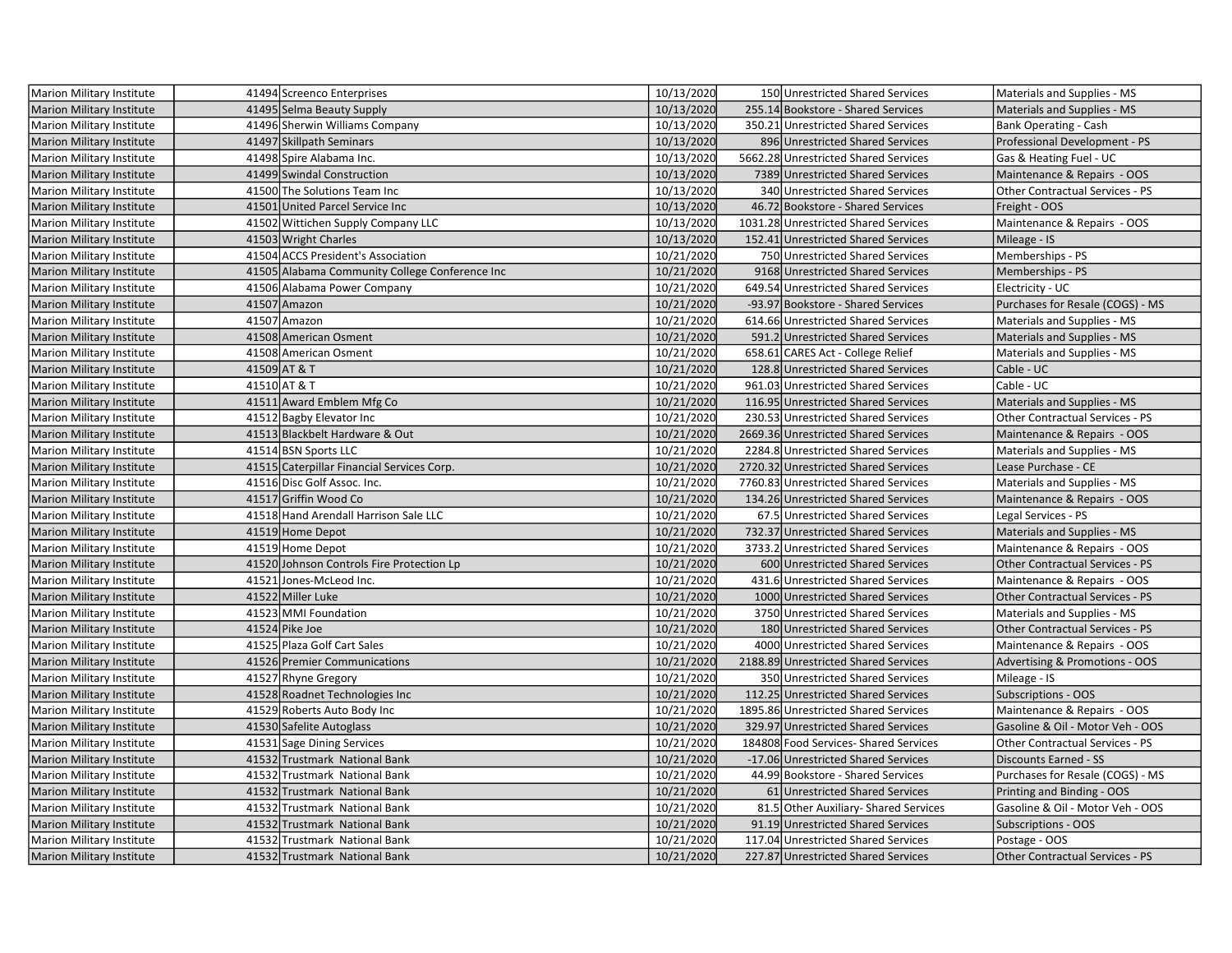| Marion Military Institute        | 41532 Trustmark National Bank           | 10/21/2020 | 931.99 Unrestricted Shared Services  | Materials and Supplies - MS            |
|----------------------------------|-----------------------------------------|------------|--------------------------------------|----------------------------------------|
| <b>Marion Military Institute</b> | 41532 Trustmark National Bank           | 10/21/2020 | 2608.15 Unrestricted Shared Services | Gasoline & Oil - Motor Veh - OOS       |
| Marion Military Institute        | 41533 U.S. Bank National Association    | 10/21/2020 | 343.7 Unrestricted Shared Services   | Lease Purchase - CE                    |
| <b>Marion Military Institute</b> | 41534 Wilkins Derek                     | 10/21/2020 | 180 Unrestricted Shared Services     | <b>Other Contractual Services - PS</b> |
| Marion Military Institute        | 41535 Wolverine World Wide              | 10/21/2020 | 453.12 Bookstore - Shared Services   | Purchases for Resale (COGS) - MS       |
| <b>Marion Military Institute</b> | 41536 Jefferson State Community College | 10/21/2020 | 330 Unrestricted Shared Services     | Other Professional Fees - PS           |
| Marion Military Institute        | 41537 Amazon                            | 10/22/2020 | 424.63 Unrestricted Shared Services  | Materials and Supplies - MS            |
| <b>Marion Military Institute</b> | 41538 Building Specialties Co           | 10/22/2020 | 208 Unrestricted Shared Services     | Maintenance & Repairs - OOS            |
| Marion Military Institute        | 41539 Howard Technology Solutions       | 10/22/2020 | 74242 CARES Act - College Relief     | Materials and Supplies - MS            |
| <b>Marion Military Institute</b> | 41540 Office Depot                      | 10/22/2020 | 818.39 Unrestricted Shared Services  | Materials and Supplies - MS            |
| <b>Marion Military Institute</b> | 41541 Performance Health Supply Inc.    | 10/22/2020 | 114.65 Unrestricted Shared Services  | Materials and Supplies - MS            |
| <b>Marion Military Institute</b> | 41542 Respondus                         | 10/22/2020 | 6745 CARES Act - College Relief      | Materials and Supplies - MS            |
| Marion Military Institute        | 41543 SunSouth                          | 10/22/2020 | 358.69 Unrestricted Shared Services  | Maintenance & Repairs - OOS            |
| Marion Military Institute        | 41544 Super Sports Inc.                 | 10/22/2020 | 2021.5 Unrestricted Shared Services  | Materials and Supplies - MS            |
| Marion Military Institute        | 41545 The College Board                 | 10/22/2020 | 3801.36 Unrestricted Shared Services | Postage - OOS                          |
| <b>Marion Military Institute</b> | 1357 Oglesby Charlotte                  | 10/30/2020 | 1536.61 Unrestricted Shared Services | Payroll                                |
| Marion Military Institute        | 1358 Billingsley Erica                  | 10/30/2020 | 630 Unrestricted Shared Services     | Payroll                                |
| <b>Marion Military Institute</b> | 1362 James Sydney                       | 10/30/2020 | 1320 Unrestricted Shared Services    | Payroll                                |
| <b>Marion Military Institute</b> | 1371 Fikes Roy                          | 10/30/2020 | 249.6 Unrestricted Shared Services   | Payroll                                |
| <b>Marion Military Institute</b> | 1372 Lapsley John                       | 10/30/2020 | 1043.84 Unrestricted Shared Services | Payroll                                |
| Marion Military Institute        | 1373 Miree Edd                          | 10/30/2020 | 1123.2 Unrestricted Shared Services  | Payroll                                |
| Marion Military Institute        | 1374 Ramalho Darren                     | 10/30/2020 | 1192.5 Unrestricted Shared Services  | Payroll                                |
| Marion Military Institute        | 1380 Crews Wendel                       | 10/30/2020 | 1528.8 Unrestricted Shared Services  | Payroll                                |
| <b>Marion Military Institute</b> | 1381 Curtis Dawn                        | 10/30/2020 | 4858.67 Unrestricted Shared Services | Payroll                                |
| Marion Military Institute        | 1382 Dunfee Laura                       | 10/30/2020 | 4321.83 Unrestricted Shared Services | Payroll                                |
| <b>Marion Military Institute</b> | 1383 Fields Carmon                      | 10/30/2020 | 6994.75 Unrestricted Shared Services | Payroll                                |
| Marion Military Institute        | 1384 Mollahan David                     | 10/30/2020 | 16250 Unrestricted Shared Services   | Payroll                                |
| Marion Military Institute        | 1385 Aylward Jason                      | 10/30/2020 | 4102.83 Unrestricted Shared Services | Payroll                                |
| Marion Military Institute        | 1386 Walters Buffy                      | 10/30/2020 | 6465.67 Unrestricted Shared Services | Payroll                                |
| Marion Military Institute        | 1387 Allison Eric                       | 10/30/2020 | 1125 Unrestricted Shared Services    | Payroll                                |
| Marion Military Institute        | 1388 Allison Joyce                      | 10/30/2020 | 4412.08 Unrestricted Shared Services | Payroll                                |
| <b>Marion Military Institute</b> | 1389 Brown Lajaycee                     | 10/30/2020 | 1125 Unrestricted Shared Services    | Payroll                                |
| Marion Military Institute        | 1390 Castro-Nail Beatriz                | 10/30/2020 | 4900.58 Unrestricted Shared Services | Payroll                                |
| <b>Marion Military Institute</b> | 1391 Deason Courtney                    | 10/30/2020 | 4750.58 Unrestricted Shared Services | Payroll                                |
| Marion Military Institute        | 1392 Doyle Mark                         | 10/30/2020 | 5945.83 Unrestricted Shared Services | Payroll                                |
| Marion Military Institute        | 1393 Johnson Gabriel                    | 10/30/2020 | 3817.83 Unrestricted Shared Services | Payroll                                |
| Marion Military Institute        | 1394 Johnson Ronald                     | 10/30/2020 | 450 Unrestricted Shared Services     | Payroll                                |
| Marion Military Institute        | 1395 Peacock Sarah                      | 10/30/2020 | 4134.08 Unrestricted Shared Services | Payroll                                |
| Marion Military Institute        | 1396 Spinks Jody                        | 10/30/2020 | 450 Unrestricted Shared Services     | Payroll                                |
| Marion Military Institute        | 1397 Hodge Mariah                       | 10/30/2020 | 3641 Unrestricted Shared Services    | Payroll                                |
| Marion Military Institute        | 1398 Meisenheimer C                     | 10/30/2020 | 5650.58 Unrestricted Shared Services | Payroll                                |
| <b>Marion Military Institute</b> | 1399 Roche Joy                          | 10/30/2020 | 4804 Unrestricted Shared Services    | Payroll                                |
| Marion Military Institute        | 1400 Sherling Amzi                      | 10/30/2020 | 5399.33 Unrestricted Shared Services | Payroll                                |
| <b>Marion Military Institute</b> | 1401 Stevenson J W                      | 10/30/2020 | 750 Unrestricted Shared Services     | Payroll                                |
| Marion Military Institute        | 1402 Berry Kenneth                      | 10/30/2020 | 5057.58 Unrestricted Shared Services | Payroll                                |
| <b>Marion Military Institute</b> | 1403 Gatlin Richard                     | 10/30/2020 | 4504 Unrestricted Shared Services    | Payroll                                |
| Marion Military Institute        | 1404 Jones Camie                        | 10/30/2020 | 5200.58 Unrestricted Shared Services | Payroll                                |
| Marion Military Institute        | 1405 Stiefel Brett                      | 10/30/2020 | 5057.58 Unrestricted Shared Services | Payroll                                |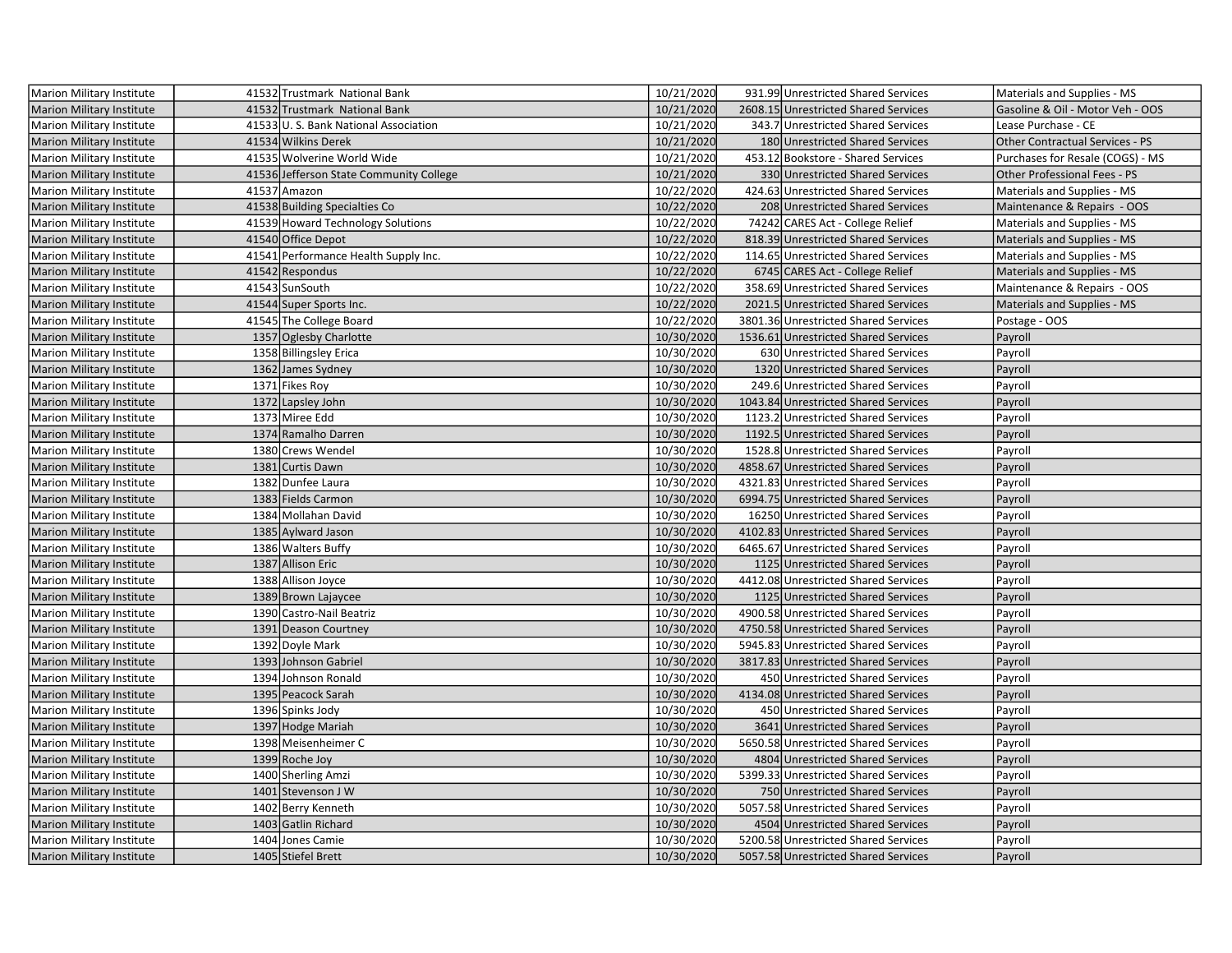| <b>Marion Military Institute</b> | 1406 Yang Xiaoli       | 10/30/2020 | 5945.83 Unrestricted Shared Services | Payroll |
|----------------------------------|------------------------|------------|--------------------------------------|---------|
| <b>Marion Military Institute</b> | 1407 Brown Kirtley     | 10/30/2020 | 5645.83 Unrestricted Shared Services | Payroll |
| Marion Military Institute        | 1408 Spewak David      | 10/30/2020 | 5399.33 Unrestricted Shared Services | Payroll |
| Marion Military Institute        | 1409 Thomason James    | 10/30/2020 | 5500.58 Unrestricted Shared Services | Payroll |
| Marion Military Institute        | 1410 Fitts Joye        | 10/30/2020 | 3415.17 Unrestricted Shared Services | Payroll |
| Marion Military Institute        | 1411 Green Shawna      | 10/30/2020 | 4239.83 Unrestricted Shared Services | Payroll |
| Marion Military Institute        | 1412 Ivey David        | 10/30/2020 | 7975.25 Unrestricted Shared Services | Payroll |
| <b>Marion Military Institute</b> | 1413 Kirby Jamie       | 10/30/2020 | 1425.66 Unrestricted Shared Services | Payroll |
| Marion Military Institute        | 1413 Kirby Jamie       | 10/30/2020 | 1985.01 Title III A                  | Payroll |
| <b>Marion Military Institute</b> | 1414 Logan Jeffery     | 10/30/2020 | 6177.5 Unrestricted Shared Services  | Payroll |
| Marion Military Institute        | 1415 Logan Logan       | 10/30/2020 | 5108.67 Unrestricted Shared Services | Payroll |
| <b>Marion Military Institute</b> | 1416 Tolar Haley       | 10/30/2020 | 3250.08 Unrestricted Shared Services | Payroll |
| Marion Military Institute        | 1417 Plummer Ashley    | 10/30/2020 | 5297.08 Unrestricted Shared Services | Payroll |
| <b>Marion Military Institute</b> | 1418 Tubbs Alice       | 10/30/2020 | 2471.33 Unrestricted Shared Services | Payroll |
| Marion Military Institute        | 1419 Cook Brenda       | 10/30/2020 | 4750.58 Unrestricted Shared Services | Payroll |
| <b>Marion Military Institute</b> | 1420 Baldwin Dewarren  | 10/30/2020 | 3070.17 Unrestricted Shared Services | Payroll |
| Marion Military Institute        | 1421 Barton Burnis     | 10/30/2020 | 5565.5 Unrestricted Shared Services  | Payroll |
| <b>Marion Military Institute</b> | 1422 Billingsley Erica | 10/30/2020 | 2319.67 Unrestricted Shared Services | Payroll |
| <b>Marion Military Institute</b> | 1423 Drake James       | 10/30/2020 | 5004.17 Unrestricted Shared Services | Payroll |
| <b>Marion Military Institute</b> | 1424 Dunfee Michael    | 10/30/2020 | 5564.66 Unrestricted Shared Services | Payroll |
| <b>Marion Military Institute</b> | 1425 James Kent        | 10/30/2020 | 5449.16 Unrestricted Shared Services | Payroll |
| <b>Marion Military Institute</b> | 1426 Jones Jerome      | 10/30/2020 | 3842.67 Unrestricted Shared Services | Payroll |
| Marion Military Institute        | 1427 Magnus Michael    | 10/30/2020 | 5138.59 Unrestricted Shared Services | Payroll |
| <b>Marion Military Institute</b> | 1428 Martin Darrell    | 10/30/2020 | 6666.75 Unrestricted Shared Services | Payroll |
| Marion Military Institute        | 1429 Mennig David      | 10/30/2020 | 5004.17 Unrestricted Shared Services | Payroll |
| <b>Marion Military Institute</b> | 1430 Passmore Edwin    | 10/30/2020 | 9412 Unrestricted Shared Services    | Payroll |
| <b>Marion Military Institute</b> | 1431 Raczkowski John   | 10/30/2020 | 7005.58 Unrestricted Shared Services | Payroll |
| Marion Military Institute        | 1432 Stewart Matthew   | 10/30/2020 | 4146.17 Unrestricted Shared Services | Payroll |
| Marion Military Institute        | 1433 Suttles Fanninet  | 10/30/2020 | 2837.75 Unrestricted Shared Services | Payroll |
| Marion Military Institute        | 1434 Watford Rebecca   | 10/30/2020 | 3911.33 Unrestricted Shared Services | Payroll |
| Marion Military Institute        | 1435 Bowen Thomas      | 10/30/2020 | 6344.5 Unrestricted Shared Services  | Payroll |
| <b>Marion Military Institute</b> | 1436 Crawford Brittany | 10/30/2020 | 7150.75 Unrestricted Shared Services | Payroll |
| Marion Military Institute        | 1437 Early Kalen       | 10/30/2020 | 3106.42 Unrestricted Shared Services | Payroll |
| <b>Marion Military Institute</b> | 1438 Hughes Carol      | 10/30/2020 | 2583.33 Unrestricted Shared Services | Payroll |
| Marion Military Institute        | 1439 Nicholson Clayton | 10/30/2020 | 2899.09 Unrestricted Shared Services | Payroll |
| <b>Marion Military Institute</b> | 1440 Shifter Colleen   | 10/30/2020 | 1886.81 Unrestricted Shared Services | Payroll |
| Marion Military Institute        | 1441 Speegle Susanna   | 10/30/2020 | 3650.92 Unrestricted Shared Services | Payroll |
| <b>Marion Military Institute</b> | 1442 Pierce Laurie     | 10/30/2020 | 3062.67 Unrestricted Shared Services | Payroll |
| Marion Military Institute        | 1443 Sumlin Rene       | 10/30/2020 | 5269.08 Unrestricted Shared Services | Payroll |
| <b>Marion Military Institute</b> | 1444 Hoggle Layne      | 10/30/2020 | 3386.33 Title III A                  | Payroll |
| Marion Military Institute        | 1445 Painter Eva       | 10/30/2020 | 2775.45 Unrestricted Shared Services | Payroll |
| <b>Marion Military Institute</b> | 1445 Painter Eva       | 10/30/2020 | 2983.22 Title III A                  | Payroll |
| Marion Military Institute        | 1446 Stone Jillian     | 10/30/2020 | 900 Unrestricted Shared Services     | Payroll |
| <b>Marion Military Institute</b> | 1446 Stone Jillian     | 10/30/2020 | 3419.17 Title III A                  | Payroll |
| Marion Military Institute        | 1447 Balentine Chad    | 10/30/2020 | 4695.08 Unrestricted Shared Services | Payroll |
| <b>Marion Military Institute</b> | 1448 Benson Jeffery    | 10/30/2020 | 4776.17 Unrestricted Shared Services | Payroll |
| Marion Military Institute        | 1449 Benson Kori       | 10/30/2020 | 2309.67 Unrestricted Shared Services | Payroll |
| Marion Military Institute        | 1450 Bush Kyle         | 10/30/2020 | 2799.67 Unrestricted Shared Services | Payroll |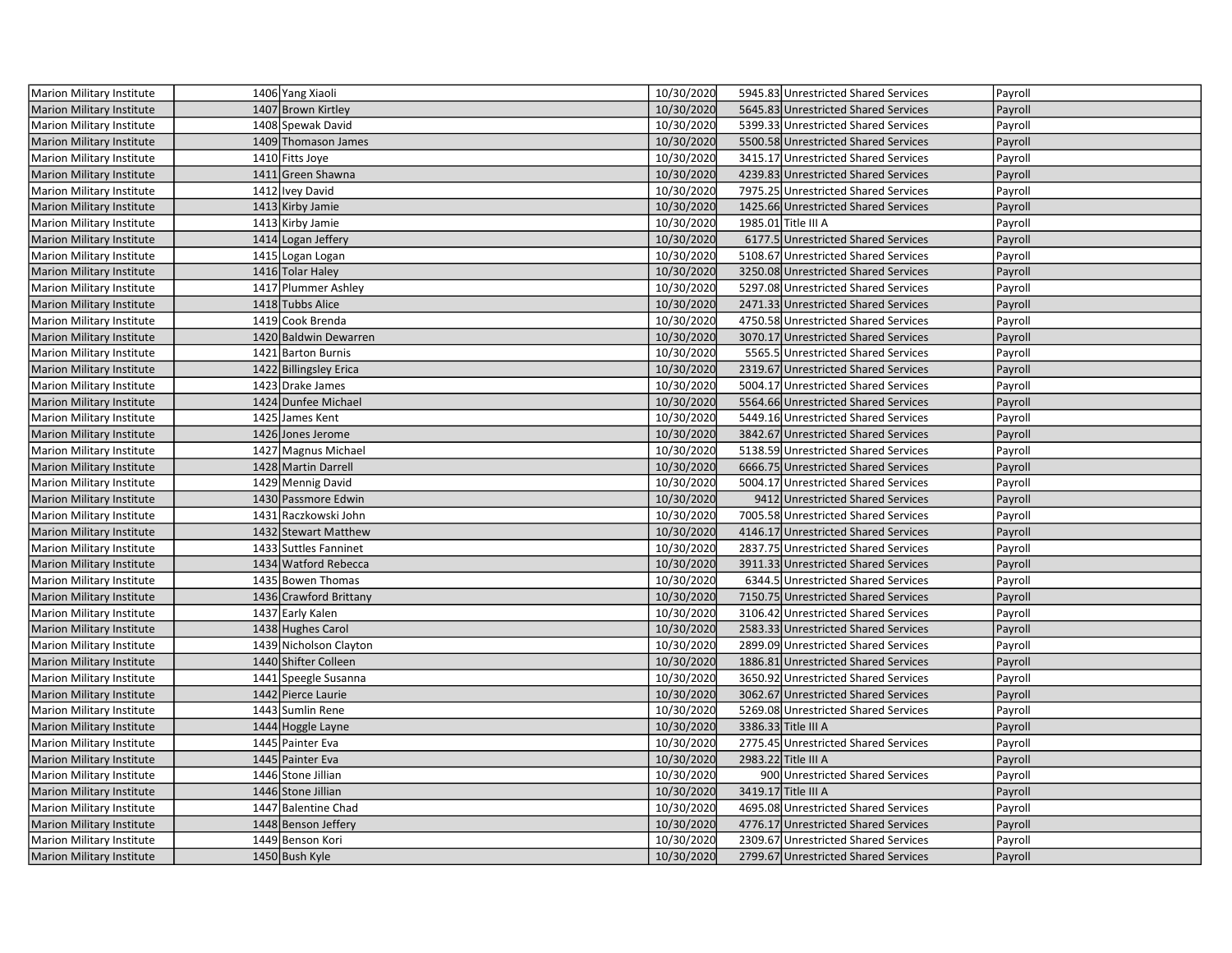| <b>Marion Military Institute</b> | 1451 Dowdle Kirkland        | 10/30/2020 | 3982.17 Unrestricted Shared Services    | Payroll                     |
|----------------------------------|-----------------------------|------------|-----------------------------------------|-----------------------------|
| <b>Marion Military Institute</b> | 1452 Downs Matthew          | 10/30/2020 | 4858.67 Unrestricted Shared Services    | Payroll                     |
| Marion Military Institute        | 1453   Ivey Michelle        | 10/30/2020 | 7634.83 Unrestricted Shared Services    | Payroll                     |
| Marion Military Institute        | 1454 Norris Kevin           | 10/30/2020 | 2309.67 Unrestricted Shared Services    | Payroll                     |
| Marion Military Institute        | 1455 Rhyne Gregory          | 10/30/2020 | 5023.83 Unrestricted Shared Services    | Payroll                     |
| <b>Marion Military Institute</b> | 1456 Rodgers Timothy        | 10/30/2020 | 4528.58 Unrestricted Shared Services    | Payroll                     |
| Marion Military Institute        | 1457 Wright Charles         | 10/30/2020 | 4712.61 Unrestricted Shared Services    | Payroll                     |
| <b>Marion Military Institute</b> | 1458 Crews Wendel           | 10/30/2020 | 4350.58 Unrestricted Shared Services    | Payroll                     |
| Marion Military Institute        | 1459 Crittenden Mcarthur    | 10/30/2020 | 7150.75 Unrestricted Shared Services    | Payroll                     |
| <b>Marion Military Institute</b> | 1460 Barnes Susanna         | 10/30/2020 | 4350.58 Unrestricted Shared Services    | Payroll                     |
| Marion Military Institute        | 1461 Holmes Marietta        | 10/30/2020 | 3686.67 Unrestricted Shared Services    | Payroll                     |
| <b>Marion Military Institute</b> | 1462 McElheney Lauren       | 10/30/2020 | 2706.67 Unrestricted Shared Services    | Payroll                     |
| Marion Military Institute        | 1463 McKee Emily            | 10/30/2020 | 9412 Unrestricted Shared Services       | Payroll                     |
| <b>Marion Military Institute</b> | 1464 Nicholson Vanessa      | 10/30/2020 | 2920 Unrestricted Shared Services       | Payroll                     |
| Marion Military Institute        | 1465 Weber Melanie          | 10/30/2020 | 2754.83 Unrestricted Shared Services    | Payroll                     |
| <b>Marion Military Institute</b> | 1466 Coley Jessica          | 10/30/2020 | 3085.08 Unrestricted Shared Services    | Payroll                     |
| Marion Military Institute        | 1467 Harrison Jada          | 10/30/2020 | 7150.75 Unrestricted Shared Services    | Payroll                     |
| <b>Marion Military Institute</b> | 1468 Long Rebecca           | 10/30/2020 | 2837.75 Unrestricted Shared Services    | Payroll                     |
| <b>Marion Military Institute</b> | 1469 McClendon Melissa      | 10/30/2020 | 4350.58 Unrestricted Shared Services    | Payroll                     |
| <b>Marion Military Institute</b> | 1470 Wilson Jacqueline      | 10/30/2020 | 5023.83 Unrestricted Shared Services    | Payroll                     |
| <b>Marion Military Institute</b> | 1471 Brown Jeffery          | 10/30/2020 | 2920.5 Unrestricted Shared Services     | Payroll                     |
| <b>Marion Military Institute</b> | 1472 Clements Phillip       | 10/30/2020 | 4792.83 Unrestricted Shared Services    | Payroll                     |
| Marion Military Institute        | 1473 Crews Jody             | 10/30/2020 | 4792.83 Unrestricted Shared Services    | Payroll                     |
| <b>Marion Military Institute</b> | 1474 Deavours Stacy         | 10/30/2020 | 3827.33 Unrestricted Shared Services    | Payroll                     |
| Marion Military Institute        | 1475 Hale Richard           | 10/30/2020 | 5023.83 Unrestricted Shared Services    | Payroll                     |
| <b>Marion Military Institute</b> | 1476 Harper Charles         | 10/30/2020 | 5232.16 Unrestricted Shared Services    | Payroll                     |
| <b>Marion Military Institute</b> | 1477 Harris Darlene         | 10/30/2020 | 2755.42 Unrestricted Shared Services    | Payroll                     |
| Marion Military Institute        | 1478 Horton Joseph          | 10/30/2020 | 3415.17 Unrestricted Shared Services    | Payroll                     |
| Marion Military Institute        | 1479 Houston Thomas         | 10/30/2020 | 4858.67 Unrestricted Shared Services    | Payroll                     |
| Marion Military Institute        | 1480 Jackson Larry          | 10/30/2020 | 3085.58 Unrestricted Shared Services    | Payroll                     |
| Marion Military Institute        | 1481 Kelly Michael          | 10/30/2020 | 2755.42 Unrestricted Shared Services    | Payroll                     |
| <b>Marion Military Institute</b> | 1482 Luker Patricia         | 10/30/2020 | 3662.33 Unrestricted Shared Services    | Payroll                     |
| Marion Military Institute        | 1483 Miree Ned              | 10/30/2020 | 2920.5 Unrestricted Shared Services     | Payroll                     |
| <b>Marion Military Institute</b> | 1484 Pierce Edward          | 10/30/2020 | 4957.92 Unrestricted Shared Services    | Payroll                     |
| Marion Military Institute        | 1485 Sumlin Robert          | 10/30/2020 | 7150.75 Unrestricted Shared Services    | Payroll                     |
| <b>Marion Military Institute</b> | 1486 Tucker Linda           | 10/30/2020 | 2755.42 Unrestricted Shared Services    | Payroll                     |
| Marion Military Institute        | 1487 Bamberg Robert         | 10/30/2020 | 3085.08 Unrestricted Shared Services    | Payroll                     |
| <b>Marion Military Institute</b> | 1488 Holifield Lori         | 10/30/2020 | 2352.35 Bookstore - Shared Services     | Payroll                     |
| Marion Military Institute        | 1489 Crocker Sharon         | 10/30/2020 | 1464.28 Bookstore - Shared Services     | Payroll                     |
| <b>Marion Military Institute</b> | 1490 Meisenheimer Cindy     | 10/30/2020 | 5838.92 Bookstore - Shared Services     | Payroll                     |
| Marion Military Institute        | 1491 Morrison Gloria        | 10/30/2020 | 2471.33 Bookstore - Shared Services     | Payroll                     |
| <b>Marion Military Institute</b> | 1492 Buchanan William       | 10/30/2020 | 2920.5 Other Auxiliary- Shared Services | Payroll                     |
| Marion Military Institute        | 1493 Hill Craig             | 10/30/2020 | 3662.33 Other Auxiliary-Shared Services | Payroll                     |
| <b>Marion Military Institute</b> | 1494 Richards James         | 10/30/2020 | 249.6 Unrestricted Shared Services      | Payroll                     |
| Marion Military Institute        | 41546 Alabama Power Company | 11/2/2020  | 21653.91 Unrestricted Shared Services   | Electricity - UC            |
| <b>Marion Military Institute</b> | 41547 Amazon                | 11/2/2020  | 119 Bookstore - Shared Services         | Materials and Supplies - MS |
| Marion Military Institute        | 41547 Amazon                | 11/2/2020  | 2076.9 Unrestricted Shared Services     | Materials and Supplies - MS |
| Marion Military Institute        | 41548 AT & T                | 11/2/2020  | 131.1 Unrestricted Shared Services      | Cable - UC                  |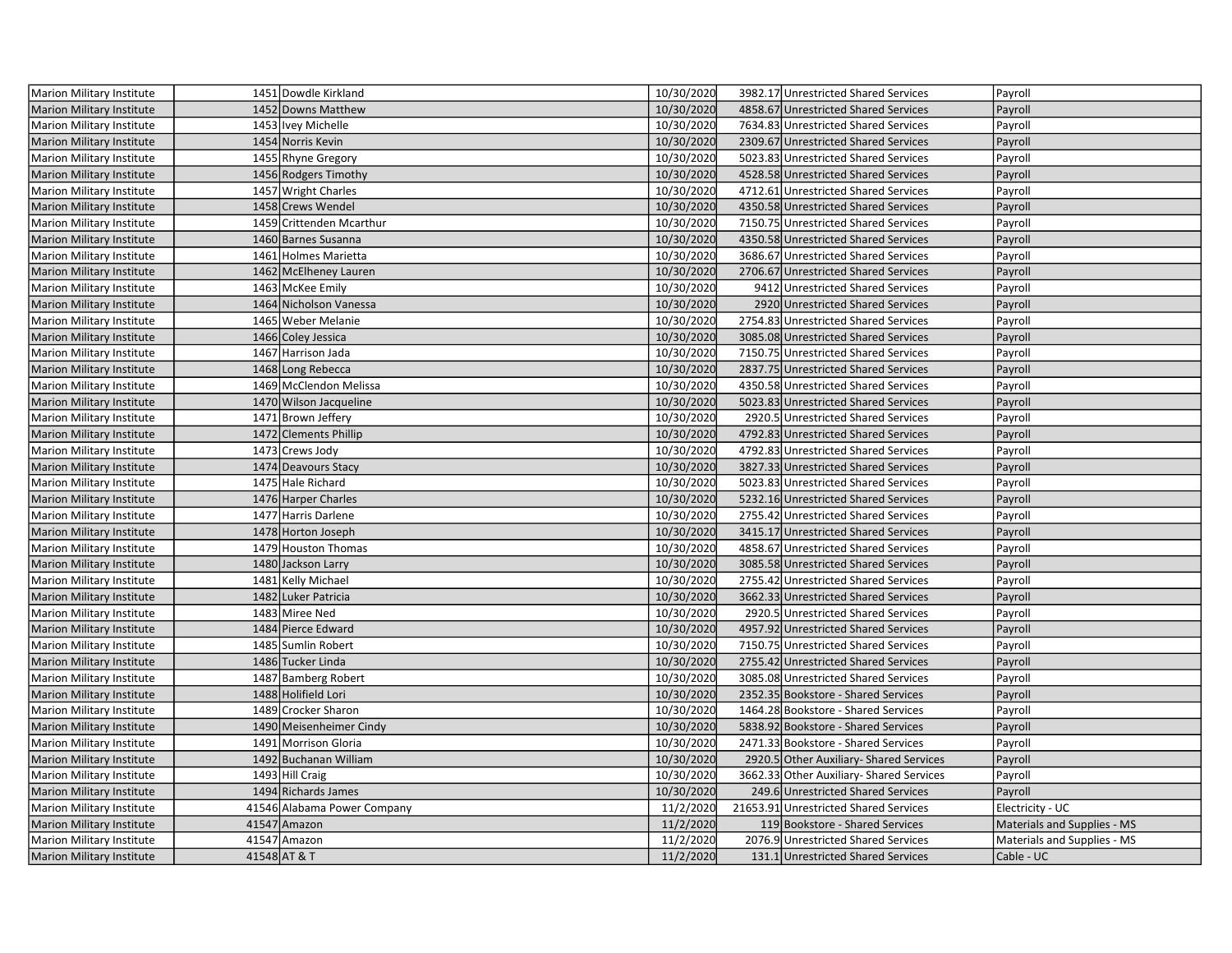| <b>Marion Military Institute</b> |          | 41549 AT & T                               | 11/2/2020  | 237.59 Unrestricted Shared Services          | Cable - UC                                |
|----------------------------------|----------|--------------------------------------------|------------|----------------------------------------------|-------------------------------------------|
| <b>Marion Military Institute</b> |          | 41550 Cayenne Creative Grp                 | 11/2/2020  | 3500 Unrestricted Shared Services            | <b>Advertising &amp; Promotions - OOS</b> |
| Marion Military Institute        |          | 41551 CDW LLC                              | 11/2/2020  | 1431.91 Unrestricted Shared Services         | Materials and Supplies - MS               |
| <b>Marion Military Institute</b> |          | 41552 Cook Brenda                          | 11/2/2020  | 459.98 Unrestricted Shared Services          | Other Professional Fees - PS              |
| Marion Military Institute        |          | 41553 Dade Paper & Bag Llc                 | 11/2/2020  | 3829.83 Unrestricted Shared Services         | Materials and Supplies - MS               |
| Marion Military Institute        |          | 41554 Dell Marketing                       | 11/2/2020  | 1160 CARES Act - College Relief              | Materials and Supplies - MS               |
| Marion Military Institute        |          | 41555 Elliott Collegiate                   | 11/2/2020  | 1200 Unrestricted Shared Services            | <b>Other Contractual Services - PS</b>    |
| <b>Marion Military Institute</b> |          | 41556 Ferri William                        | 11/2/2020  | 1725 Unrestricted Shared Services            | <b>Other Contractual Services - PS</b>    |
| Marion Military Institute        |          | 41557 G & H Building Supply                | 11/2/2020  | 1859.2 Unrestricted Shared Services          | Materials and Supplies - MS               |
| <b>Marion Military Institute</b> |          | 41558 Hand Arendall Harrison Sale LLC      | 11/2/2020  | 3003 Unrestricted Shared Services            | Legal Services - PS                       |
| Marion Military Institute        |          | 41559 Hanover Uniforms                     | 11/2/2020  | 16268.12 Bookstore - Shared Services         | Purchases for Resale (COGS) - MS          |
| <b>Marion Military Institute</b> |          | 41560 Hansen Willis                        | 11/2/2020  | 1000 Unrestricted Shared Services            | Other Contractual Services - PS           |
| Marion Military Institute        |          | 41561 Healthy Roster Inc.                  | 11/2/2020  | 7200 CARES Act - College Relief              | Materials and Supplies - MS               |
| <b>Marion Military Institute</b> |          | 41562 Houston Thomas                       | 11/2/2020  | 1760 Unrestricted Shared Services            | Other Contractual Services - PS           |
| <b>Marion Military Institute</b> |          | 41563 Howard Technology Solutions          | 11/2/2020  | 4747 Unrestricted Shared Services            | Other Contractual Services - PS           |
| Marion Military Institute        |          | 41564 Maynor Della                         | 11/2/2020  | 1449 Bookstore - Shared Services             | <b>Other Contractual Services - PS</b>    |
| <b>Marion Military Institute</b> |          | 41565 Mollahan David                       | 11/2/2020  | 170 Unrestricted Shared Services             | Mileage - IS                              |
| <b>Marion Military Institute</b> |          | 41566 Office Depot                         | 11/2/2020  | 110.09 Unrestricted Shared Services          | Materials and Supplies - MS               |
| Marion Military Institute        |          | 41567 One Twenty Two Quispam Holdings Inc. | 11/2/2020  | 14107.5 Bookstore - Shared Services          | Purchases for Resale (COGS) - MS          |
| <b>Marion Military Institute</b> |          | 41568 Premier Communications               | 11/2/2020  | 4965.15 Unrestricted Shared Services         | Printing and Binding - OOS                |
| Marion Military Institute        |          | 41569 Screenco Enterprises                 | 11/2/2020  | 1765 Unrestricted Shared Services            | Materials and Supplies - MS               |
| <b>Marion Military Institute</b> |          | 41570 Stevenson J W                        | 11/2/2020  | 625 Unrestricted Shared Services             | <b>Other Contractual Services - PS</b>    |
| Marion Military Institute        |          | 41571 SunSouth                             | 11/2/2020  | 431.01 Other Auxiliary- Shared Services      | Materials and Supplies - MS               |
| <b>Marion Military Institute</b> |          | 41572 Uline Inc                            | 11/2/2020  | 107.32 Unrestricted Shared Services          | Materials and Supplies - MS               |
| Marion Military Institute        |          | 41573 United Parcel Service Inc            | 11/2/2020  | 87.71 Bookstore - Shared Services            | Freight - OOS                             |
| <b>Marion Military Institute</b> |          | 41574 Walker 360 Inc                       | 11/2/2020  | 812.73 Unrestricted Shared Services          | Postage - OOS                             |
| Marion Military Institute        |          | 41575 Waste Management                     | 11/2/2020  | 902.36 Unrestricted Shared Services          | Other Contractual Services - PS           |
| <b>Marion Military Institute</b> |          | 41576 Wright Charles                       | 11/2/2020  | 150.36 Unrestricted Shared Services          | Mileage - IS                              |
| Marion Military Institute        |          | 41583 Marion Bank & Trust                  | 11/4/2020  | 50 Unrestricted Shared Services              | Other Professional Fees - PS              |
| <b>Marion Military Institute</b> |          | 41583 Marion Bank & Trust                  | 11/4/2020  | 13342.14 Retirement of Indebtedness Shared   | Notes - Interest Payments - CE            |
| <b>Marion Military Institute</b> |          | 41583 Marion Bank & Trust                  | 11/4/2020  | 19227.81 Investment in Plant-Shared Services | Long-Term Bonds Payable - BLP             |
| <b>Marion Military Institute</b> |          | 41585 Amazon                               | 11/5/2020  | 116.1 Unrestricted Shared Services           | Materials and Supplies - MS               |
| <b>Marion Military Institute</b> |          | 41587 Balentine Chad                       | 11/5/2020  | 5500 Unrestricted Shared Services            | Lodging - OS                              |
| <b>Marion Military Institute</b> |          | 41588 Community Cable & Broadband LLC      | 11/5/2020  | 200.55 Unrestricted Shared Services          | Cable - UC                                |
| Marion Military Institute        |          | 41589 Iowa Central Community College       | 11/5/2020  | 400 Unrestricted Shared Services             | Other Professional Fees - PS              |
| <b>Marion Military Institute</b> |          | 41590 J & L Custom Contertops              | 11/5/2020  | 405.84 Unrestricted Shared Services          | Maintenance & Repairs - OOS               |
| Marion Military Institute        |          | 41591 Jackson Security Services LLC        | 11/5/2020  | 18 Unrestricted Shared Services              | Other Contractual Services - PS           |
| <b>Marion Military Institute</b> |          | 41592 Joe Flippo Roofing                   | 11/5/2020  | 3495 Unrestricted Shared Services            | Maintenance & Repairs - OOS               |
| Marion Military Institute        |          | 41593 Lewis Pest Control Inc.              | 11/5/2020  | 1000 Unrestricted Shared Services            | <b>Other Contractual Services - PS</b>    |
| <b>Marion Military Institute</b> |          | 41594 Marion Times Standard                | 11/5/2020  | 8.75 Unrestricted Shared Services            | Advertising & Promotions - OOS            |
| Marion Military Institute        |          | 41596 Office Depot                         | 11/5/2020  | 420.79 Unrestricted Shared Services          | Materials and Supplies - MS               |
| <b>Marion Military Institute</b> |          | 41597 Southern Assoc of Colleges & Schools | 11/5/2020  | 900 Unrestricted Shared Services             | Other Professional Fees - PS              |
| Marion Military Institute        |          | 41598 The Solutions Team Inc               | 11/5/2020  | 340 Unrestricted Shared Services             | Other Contractual Services - PS           |
| <b>Marion Military Institute</b> |          | 41599 U.S. Bank National Association       | 11/5/2020  | 725.3 Unrestricted Shared Services           | Lease Purchase - CE                       |
| Marion Military Institute        |          | 41600 Uline Inc                            | 11/5/2020  | 72.02 Unrestricted Shared Services           | Materials and Supplies - MS               |
| <b>Marion Military Institute</b> |          | 41602 Verizon Wireless                     | 11/5/2020  | 1685.08 Unrestricted Shared Services         | Cable - UC                                |
| Marion Military Institute        |          | 41603 Wright Charles                       | 11/5/2020  | 51.1 Unrestricted Shared Services            | Mileage - IS                              |
| Marion Military Institute        | !0000013 | Walker 360 Inc                             | 11/10/2020 | 1166.79 Unrestricted Shared Services         | Postage - OOS                             |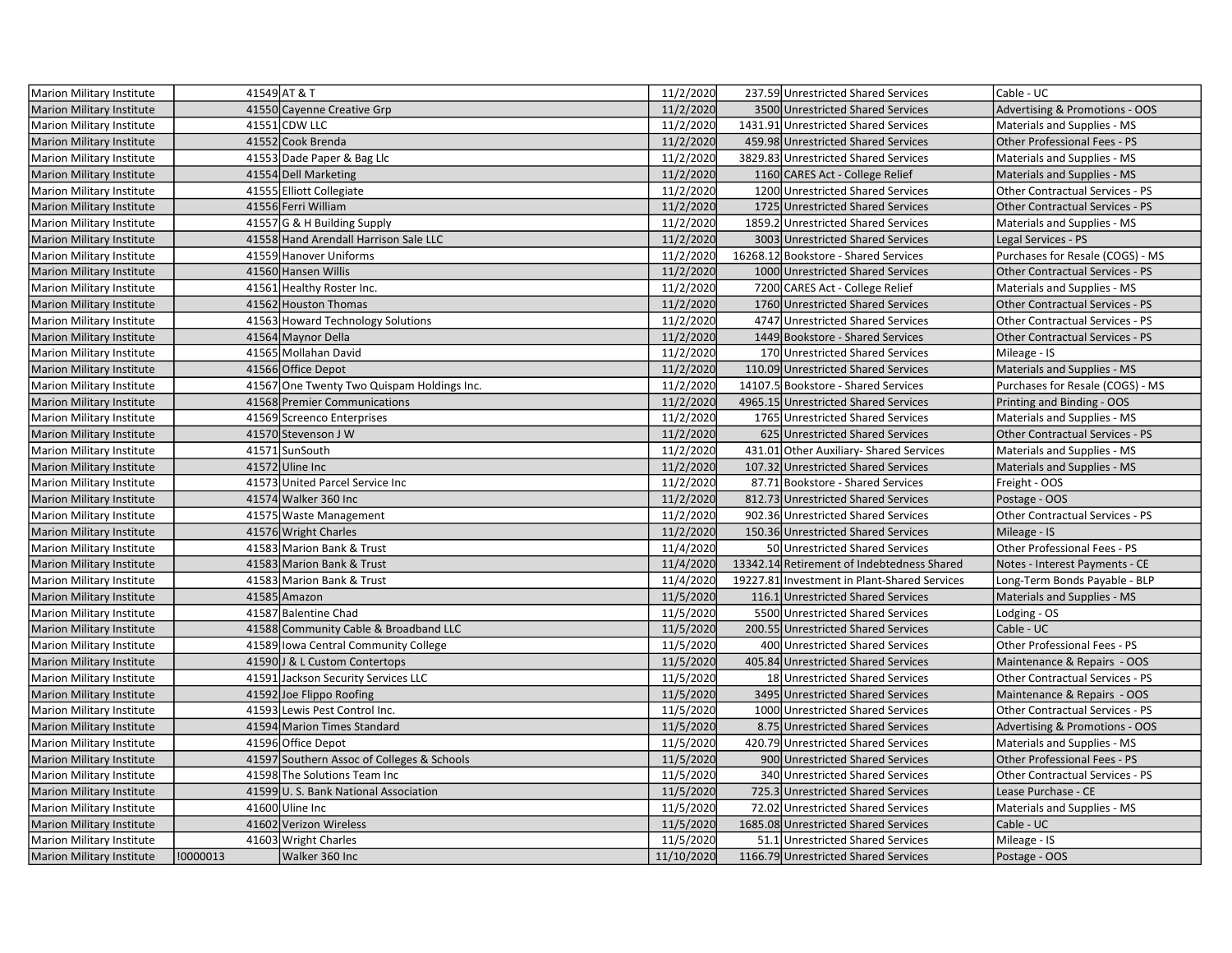| Marion Military Institute        |           | 41608 Amazon                                                    | 11/10/2020 | 67.18 Unrestricted Shared Services   | Maintenance & Repairs - OOS            |
|----------------------------------|-----------|-----------------------------------------------------------------|------------|--------------------------------------|----------------------------------------|
| <b>Marion Military Institute</b> |           | 41608 Amazon                                                    | 11/10/2020 | 1126.54 Unrestricted Shared Services | Materials and Supplies - MS            |
| Marion Military Institute        |           | 41609 American Osment                                           | 11/10/2020 | 768.53 Unrestricted Shared Services  | Materials and Supplies - MS            |
| <b>Marion Military Institute</b> |           | 41610 BSN Sports LLC                                            | 11/10/2020 | 1180.2 Unrestricted Shared Services  | Materials and Supplies - MS            |
| Marion Military Institute        |           | 41611 Dade Paper & Bag Llc                                      | 11/10/2020 | 966 CARES Act - College Relief       | Materials and Supplies - MS            |
| Marion Military Institute        |           | 41612 DISH DBS Corporation                                      | 11/10/2020 | 241.66 Unrestricted Shared Services  | Cable - UC                             |
| Marion Military Institute        |           | 41613 Education Systems Inc.                                    | 11/10/2020 | 16.35 Unrestricted Shared Services   | Other Contractual Services - PS        |
| <b>Marion Military Institute</b> |           | 41614 Harrison Hardware                                         | 11/10/2020 | 1368.86 Unrestricted Shared Services | <b>Materials and Supplies - MS</b>     |
| <b>Marion Military Institute</b> |           | 41614 Harrison Hardware                                         | 11/10/2020 | 1515.73 Unrestricted Shared Services | Maintenance & Repairs - OOS            |
| Marion Military Institute        |           | 41615 Jackson Security Services LLC                             | 11/10/2020 | 60 Unrestricted Shared Services      | <b>Other Contractual Services - PS</b> |
| <b>Marion Military Institute</b> |           | 41616 Joe Flippo Roofing                                        | 11/10/2020 | 650 Unrestricted Shared Services     | Maintenance & Repairs - OOS            |
| Marion Military Institute        |           | 41617 Jones-McLeod Inc.                                         | 11/10/2020 | 299.78 Unrestricted Shared Services  | Maintenance & Repairs - OOS            |
| Marion Military Institute        |           | 41618 Marion Water & Sewer System                               | 11/10/2020 | 2672.99 Unrestricted Shared Services | Water & Sewer - UC                     |
| <b>Marion Military Institute</b> |           | 41619 MMI Foundation                                            | 11/10/2020 | 69 Unrestricted Shared Services      | Materials and Supplies - MS            |
| <b>Marion Military Institute</b> | 41620 MPS |                                                                 | 11/10/2020 | 27911.73 Bookstore - Shared Services | Purchases for Resale (COGS) - MS       |
| Marion Military Institute        |           | 41621 Napa Auto Parts                                           | 11/10/2020 | 1284.17 Unrestricted Shared Services | Materials and Supplies - MS            |
| <b>Marion Military Institute</b> |           | 41622 National Association for College Admission Counseling Inc | 11/10/2020 | 472.5 Unrestricted Shared Services   | Memberships - PS                       |
| <b>Marion Military Institute</b> |           | 41623 PEEHIP                                                    | 11/10/2020 | 880 Unrestricted Shared Services     | Group Health Insurance - FB            |
| Marion Military Institute        |           | 41624 Plaza Golf Cart Sales                                     | 11/10/2020 | 211.9 Unrestricted Shared Services   | Maintenance & Repairs - OOS            |
| <b>Marion Military Institute</b> |           | 41625 Rayfield Allen                                            | 11/10/2020 | 11930 Unrestricted Shared Services   | Other Contractual Services - PS        |
| Marion Military Institute        |           | 41626 Southern Pipe & Supply                                    | 11/10/2020 | 880.64 Unrestricted Shared Services  | Maintenance & Repairs - OOS            |
| Marion Military Institute        |           | 41627 State of Alabama                                          | 11/10/2020 | 196745 Unrestricted Shared Services  | Insurance and Bonding - PS             |
| <b>Marion Military Institute</b> |           | 41628 Water Works Pool & Spa                                    | 11/10/2020 | 334.97 Unrestricted Shared Services  | Materials and Supplies - MS            |
| <b>Marion Military Institute</b> |           | 41629 Winzer Franchise Company                                  | 11/10/2020 | 410.72 Unrestricted Shared Services  | Materials and Supplies - MS            |
| <b>Marion Military Institute</b> |           | 41630 Wittichen Supply Company LLC                              | 11/10/2020 | 170.72 Unrestricted Shared Services  | Maintenance & Repairs - OOS            |
| <b>Marion Military Institute</b> |           | 41631 Wolverine World Wide                                      | 11/10/2020 | 302.08 Bookstore - Shared Services   | Purchases for Resale (COGS) - MS       |
| <b>Marion Military Institute</b> |           | 41632 Wright Charles                                            | 11/10/2020 | 85.77 Unrestricted Shared Services   | Mileage - IS                           |
| Marion Military Institute        |           | 41633 Zep Sales & Service                                       | 11/10/2020 | 303.6 Unrestricted Shared Services   | Materials and Supplies - MS            |
| Marion Military Institute        |           | 41633 Zep Sales & Service                                       | 11/10/2020 | 1003.19 CARES Act - College Relief   | Materials and Supplies - MS            |
| Marion Military Institute        |           | 41634 AACRAO                                                    | 11/17/2020 | 524 Unrestricted Shared Services     | Memberships - PS                       |
| <b>Marion Military Institute</b> |           | 41635 ACCS Instructional Officers Association                   | 11/17/2020 | 300 Unrestricted Shared Services     | Memberships - PS                       |
| <b>Marion Military Institute</b> |           | 41636 Alabama Power Company                                     | 11/17/2020 | 873.25 Unrestricted Shared Services  | Electricity - UC                       |
| <b>Marion Military Institute</b> |           | 41637 Caterpillar Financial Services Corp.                      | 11/17/2020 | 1116.71 Unrestricted Shared Services | Lease Purchase - CE                    |
| <b>Marion Military Institute</b> |           | 41638 DISH DBS Corporation                                      | 11/17/2020 | 184.83 Unrestricted Shared Services  | Cable - UC                             |
| Marion Military Institute        |           | 41639 Elliott Collegiate                                        | 11/17/2020 | 2400 Unrestricted Shared Services    | Other Contractual Services - PS        |
| <b>Marion Military Institute</b> |           | 41640 HD Supply Facilities Maintenance Ltd                      | 11/17/2020 | 405.35 Unrestricted Shared Services  | Materials and Supplies - MS            |
| Marion Military Institute        |           | 41641 Ivey Michelle                                             | 11/17/2020 | 77.28 Unrestricted Shared Services   | Lodging - OS                           |
| Marion Military Institute        |           | 41642 Marion Times Standard                                     | 11/17/2020 | 8.25 Unrestricted Shared Services    | Advertising & Promotions - OOS         |
| <b>Marion Military Institute</b> |           | 41643 Park Supply of Tuscaloosa Inc.                            | 11/17/2020 | 2251.35 Unrestricted Shared Services | Maintenance & Repairs - OOS            |
| Marion Military Institute        |           | 41644 Queen City Creative                                       | 11/17/2020 | 4940 Unrestricted Shared Services    | Other Contractual Services - PS        |
| <b>Marion Military Institute</b> |           | 41645 Roadnet Technologies Inc                                  | 11/17/2020 | 112.25 Unrestricted Shared Services  | Subscriptions - OOS                    |
| <b>Marion Military Institute</b> |           | 41646 Safelite Autoglass                                        | 11/17/2020 | 799.97 Unrestricted Shared Services  | Gasoline & Oil - Motor Veh - OOS       |
| <b>Marion Military Institute</b> |           | 41647 Scrip-Safe Security Products Inc.                         | 11/17/2020 | 557.45 Unrestricted Shared Services  | Materials and Supplies - MS            |
| <b>Marion Military Institute</b> |           | 41648 Spire Alabama Inc.                                        | 11/17/2020 | 6603.26 Unrestricted Shared Services | Gas & Heating Fuel - UC                |
| <b>Marion Military Institute</b> |           | 41649 The Pitney Bowes Bank Inc                                 | 11/17/2020 | 1500 Unrestricted Shared Services    | Postage - OOS                          |
| Marion Military Institute        |           | 41650 U.S. Bank National Association                            | 11/17/2020 | 343.7 Unrestricted Shared Services   | Lease Purchase - CE                    |
| Marion Military Institute        |           | 41651 United Parcel Service Inc                                 | 11/17/2020 | 110.66 Bookstore - Shared Services   | Freight - OOS                          |
| <b>Marion Military Institute</b> |           | 41652 Waste Management                                          | 11/17/2020 | 345 Unrestricted Shared Services     | <b>Other Contractual Services - PS</b> |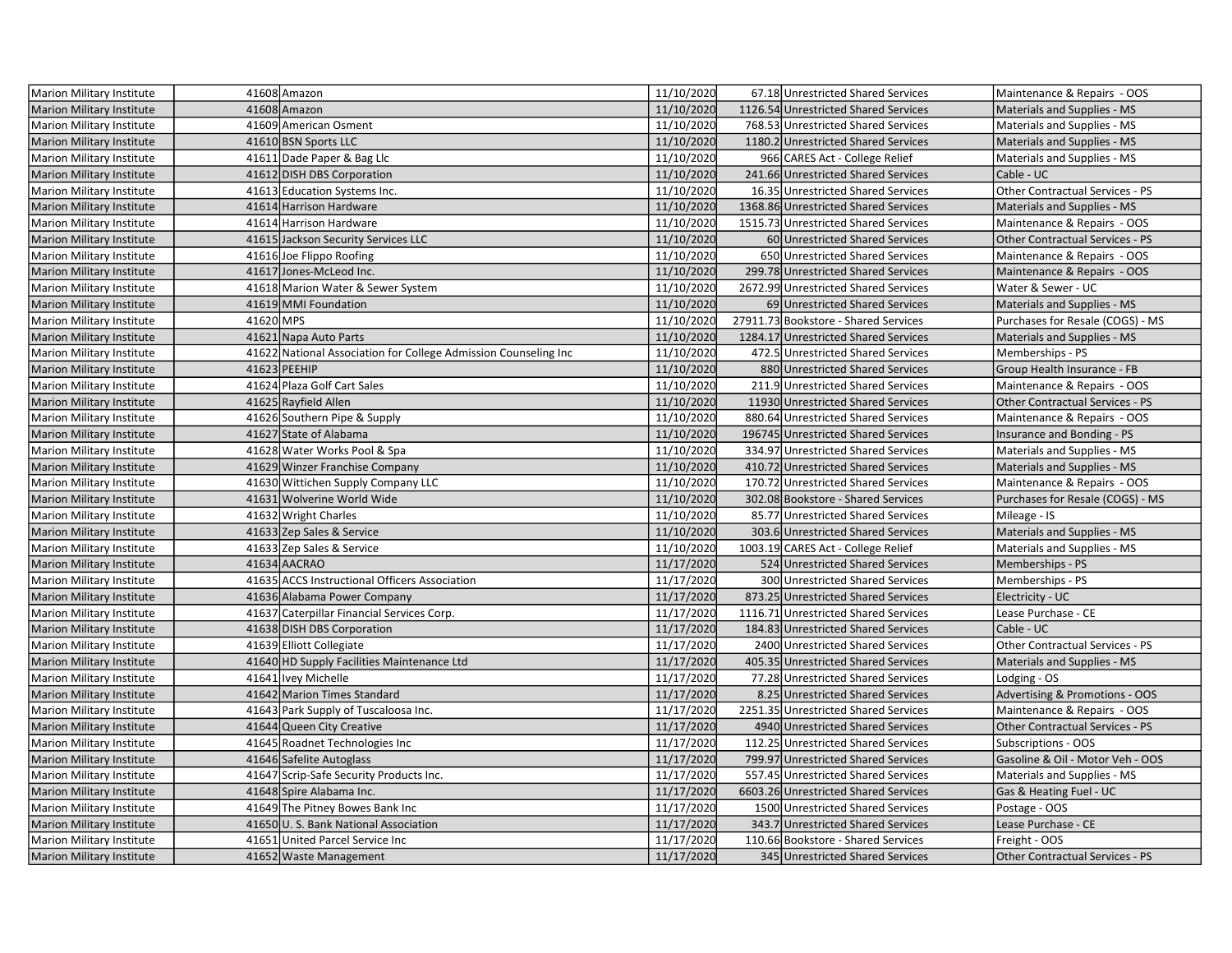| Marion Military Institute        |          | 41653 Wolverine World Wide                 | 11/17/2020 | 372.38 Bookstore - Shared Services         | Purchases for Resale (COGS) - MS       |
|----------------------------------|----------|--------------------------------------------|------------|--------------------------------------------|----------------------------------------|
| <b>Marion Military Institute</b> |          | 41654 Wright Charles                       | 11/17/2020 | 88.65 Unrestricted Shared Services         | Mileage - IS                           |
| <b>Marion Military Institute</b> |          | 41655 Xerox Business Solutions Southeast   | 11/17/2020 | 401.58 Unrestricted Shared Services        | Other Contractual Services - PS        |
| <b>Marion Military Institute</b> | !0000014 | Walker 360 Inc                             | 11/20/2020 | 607.2 Unrestricted Shared Services         | Postage - OOS                          |
| Marion Military Institute        |          | 41660 AB SPORTSWEAR INC                    | 11/20/2020 | 1626.35 Unrestricted Shared Services       | Materials and Supplies - MS            |
| <b>Marion Military Institute</b> |          | 41661 Amazon                               | 11/20/2020 | 310.92 Unrestricted Shared Services        | Materials and Supplies - MS            |
| Marion Military Institute        |          | 41662 Amazon Capital Srvcsinc              | 11/20/2020 | 86.98 Unrestricted Shared Services         | Materials and Supplies - MS            |
| <b>Marion Military Institute</b> |          | 41663 American Osment                      | 11/20/2020 | 546.41 Unrestricted Shared Services        | Materials and Supplies - MS            |
| Marion Military Institute        |          | 41664 AT & T                               | 11/20/2020 | 145.45 Unrestricted Shared Services        | Cable - UC                             |
| <b>Marion Military Institute</b> |          | 41665 AT & T                               | 11/20/2020 | 928.87 Unrestricted Shared Services        | Cable - UC                             |
| Marion Military Institute        |          | 41666 Blackbelt Hardware & Out             | 11/20/2020 | 607.5 Unrestricted Shared Services         | Maintenance & Repairs - OOS            |
| <b>Marion Military Institute</b> |          | 41666 Blackbelt Hardware & Out             | 11/20/2020 | 1387.59 Unrestricted Shared Services       | Materials and Supplies - MS            |
| Marion Military Institute        |          | 41667 Caterpillar Financial Services Corp. | 11/20/2020 | 1603.61 Unrestricted Shared Services       | Lease Purchase - CE                    |
| <b>Marion Military Institute</b> |          | 41668 Fletcher Sup Co Inc                  | 11/20/2020 | 269.43 Unrestricted Shared Services        | Maintenance & Repairs - OOS            |
| Marion Military Institute        |          | 41669 Fuller Building Company              | 11/20/2020 | 2397.35 Unrestricted Shared Services       | Maintenance & Repairs - OOS            |
| <b>Marion Military Institute</b> |          | 41670 Goodtime Medical                     | 11/20/2020 | 1234.56 Industry Certification Initiatives | Materials and Supplies - MS            |
| Marion Military Institute        |          | 41671 Griffin Wood Co                      | 11/20/2020 | 175.94 Unrestricted Shared Services        | Materials and Supplies - MS            |
| <b>Marion Military Institute</b> |          | 41672 Hoggle Layne                         | 11/20/2020 | 118.89 Unrestricted Shared Services        | Materials and Supplies - MS            |
| Marion Military Institute        |          | 41673 Inert Products LLC                   | 11/20/2020 | 2440 Industry Certification Initiatives    | Materials and Supplies - MS            |
| <b>Marion Military Institute</b> |          | 41674 Northport Electric                   | 11/20/2020 | 395 Unrestricted Shared Services           | Maintenance & Repairs - OOS            |
| Marion Military Institute        |          | 41675 Plaza Golf Cart Sales                | 11/20/2020 | 132.6 Unrestricted Shared Services         | Maintenance & Repairs - OOS            |
| Marion Military Institute        |          | 41676 S Clarke Marketing Inc.              | 11/20/2020 | 1875 Unrestricted Shared Services          | Materials and Supplies - MS            |
| Marion Military Institute        |          | 41677 Store Supply Warehouse LLC           | 11/20/2020 | 60.95 Bookstore - Shared Services          | Materials and Supplies - MS            |
| <b>Marion Military Institute</b> |          | 41678 SunSouth                             | 11/20/2020 | 133.62 Unrestricted Shared Services        | Maintenance & Repairs - OOS            |
| Marion Military Institute        |          | 41679 W W Grainger Inc                     | 11/20/2020 | 80.53 Unrestricted Shared Services         | Materials and Supplies - MS            |
| <b>Marion Military Institute</b> |          | 41680 William Direct Dyers                 | 11/20/2020 | 13990 Industry Certification Initiatives   | <b>Materials and Supplies - MS</b>     |
| Marion Military Institute        |          | 41681 Wittichen Supply Company LLC         | 11/20/2020 | 197.25 Unrestricted Shared Services        | Maintenance & Repairs - OOS            |
| <b>Marion Military Institute</b> |          | 41682 Alabama Power Company                | 11/24/2020 | 24824.75 Unrestricted Shared Services      | Electricity - UC                       |
| Marion Military Institute        |          | 41683 AT & T                               | 11/24/2020 | 63.1 Unrestricted Shared Services          | Cable - UC                             |
| Marion Military Institute        |          | 41684 Ferri William                        | 11/24/2020 | 840 Unrestricted Shared Services           | <b>Other Contractual Services - PS</b> |
| Marion Military Institute        |          | 41685 Hand Arendall Harrison Sale LLC      | 11/24/2020 | 6357 Unrestricted Shared Services          | Legal Services - PS                    |
| <b>Marion Military Institute</b> |          | 41686 Hansen Willis                        | 11/24/2020 | 1000 Unrestricted Shared Services          | Other Contractual Services - PS        |
| Marion Military Institute        |          | 41687 Home Depot                           | 11/24/2020 | 252.34 Unrestricted Shared Services        | Maintenance & Repairs - OOS            |
| <b>Marion Military Institute</b> |          | 41687 Home Depot                           | 11/24/2020 | 2748.64 Unrestricted Shared Services       | Materials and Supplies - MS            |
| <b>Marion Military Institute</b> |          | 41688 Houston Thomas                       | 11/24/2020 | 840 Unrestricted Shared Services           | <b>Other Contractual Services - PS</b> |
| <b>Marion Military Institute</b> |          | 41689 Insurance Office of America          | 11/24/2020 | 1903.23 Unrestricted Shared Services       | Insurance and Bonding - PS             |
| Marion Military Institute        |          | 41690 Office Depot                         | 11/24/2020 | 179.19 Unrestricted Shared Services        | Materials and Supplies - MS            |
| <b>Marion Military Institute</b> |          | 41691 Pearson Education Inc                | 11/24/2020 | 6571.32 Bookstore - Shared Services        | Purchases for Resale (COGS) - MS       |
| Marion Military Institute        |          | 41692 Raczkowski Deborah                   | 11/24/2020 | 1140 Unrestricted Shared Services          | Other Contractual Services - PS        |
| <b>Marion Military Institute</b> |          | 41693 Select Medical Systems Inc.          | 11/24/2020 | 1680 Unrestricted Shared Services          | Other Contractual Services - PS        |
| <b>Marion Military Institute</b> |          | 41694 Southern Engraving Inc               | 11/24/2020 | 231.12 Unrestricted Shared Services        | Materials and Supplies - MS            |
| <b>Marion Military Institute</b> |          | 41695 Stevenson J W                        | 11/24/2020 | 625 Unrestricted Shared Services           | Other Contractual Services - PS        |
| <b>Marion Military Institute</b> |          | 41696 Super Sports Inc.                    | 11/24/2020 | 7712.76 Unrestricted Shared Services       | Materials and Supplies - MS            |
| <b>Marion Military Institute</b> |          | 41697 Trustmark National Bank              | 11/24/2020 | -20.82 Unrestricted Shared Services        | <b>Discounts Earned - SS</b>           |
| <b>Marion Military Institute</b> |          | 41697 Trustmark National Bank              | 11/24/2020 | 12.87 Unrestricted Shared Services         | Freight - OOS                          |
| <b>Marion Military Institute</b> |          | 41697 Trustmark National Bank              | 11/24/2020 | 75.81 Bookstore - Shared Services          | Purchases for Resale (COGS) - MS       |
| Marion Military Institute        |          | 41697 Trustmark National Bank              | 11/24/2020 | 95 Other Auxiliary- Shared Services        | Gasoline & Oil - Motor Veh - OOS       |
| Marion Military Institute        |          | 41697 Trustmark National Bank              | 11/24/2020 | 122.13 Unrestricted Shared Services        | Advertising & Promotions - OOS         |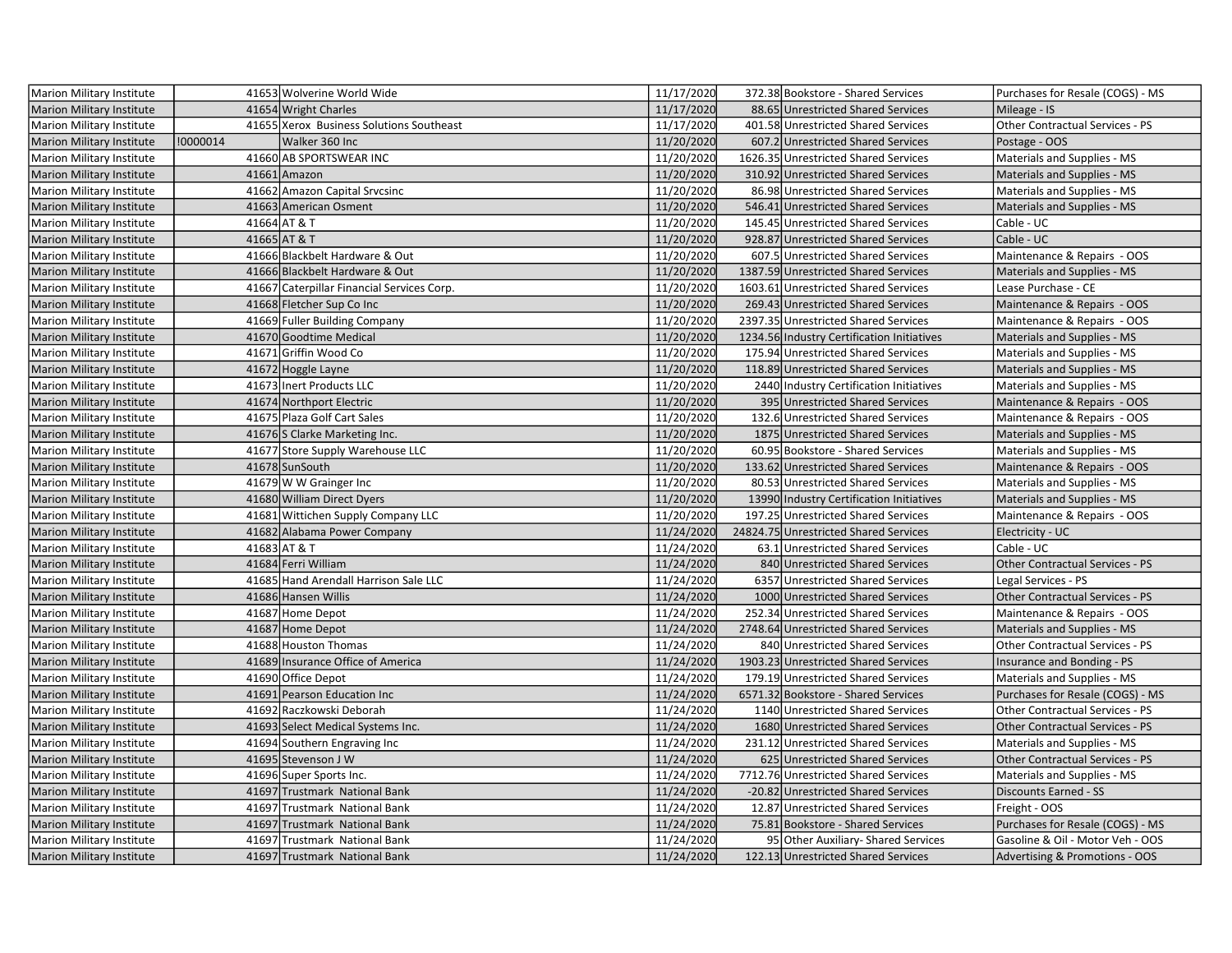| Marion Military Institute        | 41697 Trustmark National Bank | 11/24/2020 | 211.07 Unrestricted Shared Services  | Subscriptions - OOS              |
|----------------------------------|-------------------------------|------------|--------------------------------------|----------------------------------|
| <b>Marion Military Institute</b> | 41697 Trustmark National Bank | 11/24/2020 | 250 Unrestricted Shared Services     | Memberships - PS                 |
| Marion Military Institute        | 41697 Trustmark National Bank | 11/24/2020 | 375.71 Unrestricted Shared Services  | Maintenance & Repairs - OOS      |
| <b>Marion Military Institute</b> | 41697 Trustmark National Bank | 11/24/2020 | 530.88 Unrestricted Shared Services  | Materials and Supplies - MS      |
| <b>Marion Military Institute</b> | 41697 Trustmark National Bank | 11/24/2020 | 2747.62 Unrestricted Shared Services | Gasoline & Oil - Motor Veh - OOS |
| <b>Marion Military Institute</b> | 41698 Whitesky Communications | 11/24/2020 | 4999.96 Unrestricted Shared Services | Other Contractual Services - PS  |
| Marion Military Institute        | 41699 Wolverine World Wide    | 11/24/2020 | 210.9 Bookstore - Shared Services    | Purchases for Resale (COGS) - MS |
| <b>Marion Military Institute</b> | 1500 Curtis Dawn              | 11/30/2020 | 4858.67 Unrestricted Shared Services | Payroll                          |
| Marion Military Institute        | 1501 Dunfee Laura             | 11/30/2020 | 4321.83 Unrestricted Shared Services | Payroll                          |
| <b>Marion Military Institute</b> | 1502 Fields Carmon            | 11/30/2020 | 6994.75 Unrestricted Shared Services | Payroll                          |
| <b>Marion Military Institute</b> | 1503 Mollahan David           | 11/30/2020 | 16250 Unrestricted Shared Services   | Payroll                          |
| <b>Marion Military Institute</b> | 1504 Aylward Jason            | 11/30/2020 | 4102.83 Unrestricted Shared Services | Payroll                          |
| <b>Marion Military Institute</b> | 1505 Walters Buffy            | 11/30/2020 | 6465.67 Unrestricted Shared Services | Payroll                          |
| Marion Military Institute        | 1506 Allison Eric             | 11/30/2020 | 1125 Unrestricted Shared Services    | Payroll                          |
| Marion Military Institute        | 1507 Allison Joyce            | 11/30/2020 | 4412.08 Unrestricted Shared Services | Payroll                          |
| <b>Marion Military Institute</b> | 1508 Brown Lajaycee           | 11/30/2020 | 1125 Unrestricted Shared Services    | Payroll                          |
| Marion Military Institute        | 1509 Castro-Nail Beatriz      | 11/30/2020 | 4900.58 Unrestricted Shared Services | Payroll                          |
| <b>Marion Military Institute</b> | 1510 Deason Courtney          | 11/30/2020 | 4750.58 Unrestricted Shared Services | Payroll                          |
| <b>Marion Military Institute</b> | 1511 Doyle Mark               | 11/30/2020 | 5945.83 Unrestricted Shared Services | Payroll                          |
| <b>Marion Military Institute</b> | 1512 Johnson Gabriel          | 11/30/2020 | 3817.83 Unrestricted Shared Services | Payroll                          |
| Marion Military Institute        | 1513 Johnson Ronald           | 11/30/2020 | 450 Unrestricted Shared Services     | Payroll                          |
| Marion Military Institute        | 1514 Peacock Sarah            | 11/30/2020 | 4134.08 Unrestricted Shared Services | Payroll                          |
| Marion Military Institute        | 1515 Spinks Jody              | 11/30/2020 | 450 Unrestricted Shared Services     | Payroll                          |
| <b>Marion Military Institute</b> | 1516 Hodge Mariah             | 11/30/2020 | 3641 Unrestricted Shared Services    | Payroll                          |
| Marion Military Institute        | 1517 Meisenheimer C           | 11/30/2020 | 5650.58 Unrestricted Shared Services | Payroll                          |
| <b>Marion Military Institute</b> | 1518 Roche Joy                | 11/30/2020 | 4804 Unrestricted Shared Services    | Payroll                          |
| Marion Military Institute        | 1519 Sherling Amzi            | 11/30/2020 | 5399.33 Unrestricted Shared Services | Payroll                          |
| Marion Military Institute        | 1520 Stevenson J W            | 11/30/2020 | 750 Unrestricted Shared Services     | Payroll                          |
| Marion Military Institute        | 1521 Berry Kenneth            | 11/30/2020 | 5057.58 Unrestricted Shared Services | Payroll                          |
| Marion Military Institute        | 1522 Gatlin Richard           | 11/30/2020 | 4504 Unrestricted Shared Services    | Payroll                          |
| Marion Military Institute        | 1523 Jones Camie              | 11/30/2020 | 5200.58 Unrestricted Shared Services | Payroll                          |
| <b>Marion Military Institute</b> | 1524 Stiefel Brett            | 11/30/2020 | 5057.58 Unrestricted Shared Services | Payroll                          |
| Marion Military Institute        | 1525 Yang Xiaoli              | 11/30/2020 | 5945.83 Unrestricted Shared Services | Payroll                          |
| <b>Marion Military Institute</b> | 1526 Brown Kirtley            | 11/30/2020 | 5645.83 Unrestricted Shared Services | Payroll                          |
| Marion Military Institute        | 1527 Spewak David             | 11/30/2020 | 5399.33 Unrestricted Shared Services | Payroll                          |
| Marion Military Institute        | 1528 Thomason James           | 11/30/2020 | 5500.58 Unrestricted Shared Services | Payroll                          |
| Marion Military Institute        | 1529 Fitts Joye               | 11/30/2020 | 3415.17 Unrestricted Shared Services | Payroll                          |
| <b>Marion Military Institute</b> | 1530 Green Shawna             | 11/30/2020 | 4239.83 Unrestricted Shared Services | Payroll                          |
| Marion Military Institute        | 1531 Ivey David               | 11/30/2020 | 7975.25 Unrestricted Shared Services | Payroll                          |
| <b>Marion Military Institute</b> | 1533 Logan Jeffery            | 11/30/2020 | 6177.5 Unrestricted Shared Services  | Payroll                          |
| Marion Military Institute        | 1534 Logan Logan              | 11/30/2020 | 5108.67 Unrestricted Shared Services | Payroll                          |
| <b>Marion Military Institute</b> | 1535 Tolar Haley              | 11/30/2020 | 3250.08 Unrestricted Shared Services | Payroll                          |
| Marion Military Institute        | 1536 Plummer Ashley           | 11/30/2020 | 5297.08 Unrestricted Shared Services | Payroll                          |
| <b>Marion Military Institute</b> | 1537 Tubbs Alice              | 11/30/2020 | 2471.33 Unrestricted Shared Services | Payroll                          |
| Marion Military Institute        | 1538 Cook Brenda              | 11/30/2020 | 4750.58 Unrestricted Shared Services | Payroll                          |
| Marion Military Institute        | 1539 Baldwin Dewarren         | 11/30/2020 | 3070.17 Unrestricted Shared Services | Payroll                          |
| Marion Military Institute        | 1540 Barton Burnis            | 11/30/2020 | 5565.5 Unrestricted Shared Services  | Payroll                          |
| Marion Military Institute        | 1541 Billingsley Erica        | 11/30/2020 | 2319.67 Unrestricted Shared Services | Payroll                          |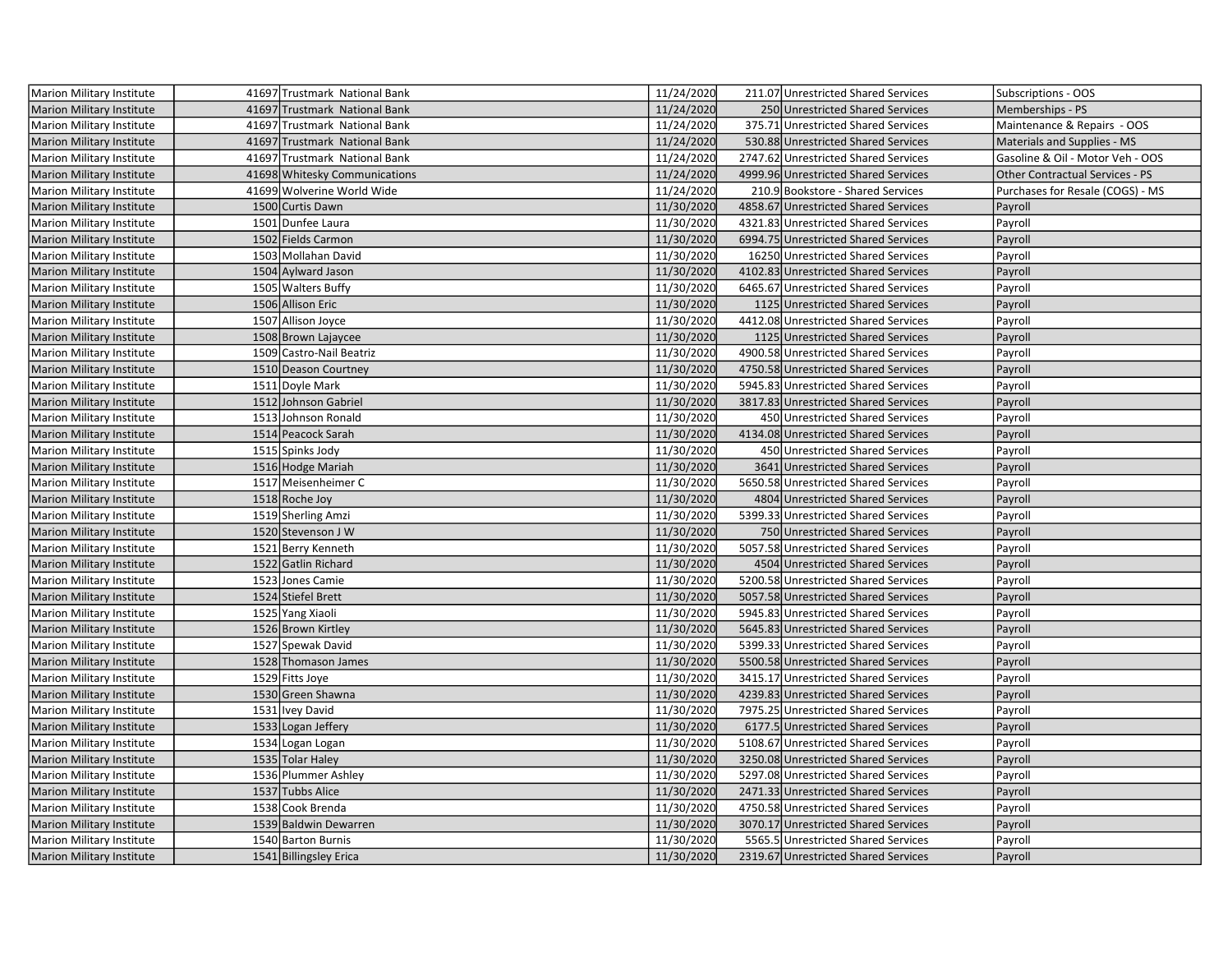| Marion Military Institute        | 1544 James Kent          | 11/30/2020 | 5449.16 Unrestricted Shared Services | Payroll |
|----------------------------------|--------------------------|------------|--------------------------------------|---------|
| <b>Marion Military Institute</b> | 1547 Martin Darrell      | 11/30/2020 | 6666.75 Unrestricted Shared Services | Payroll |
| Marion Military Institute        | 1549 Passmore Edwin      | 11/30/2020 | 9412 Unrestricted Shared Services    | Payroll |
| <b>Marion Military Institute</b> | 1550 Raczkowski John     | 11/30/2020 | 7005.58 Unrestricted Shared Services | Payroll |
| <b>Marion Military Institute</b> | 1551 Stewart Matthew     | 11/30/2020 | 4146.17 Unrestricted Shared Services | Payroll |
| <b>Marion Military Institute</b> | 1552 Suttles Fanninet    | 11/30/2020 | 2837.75 Unrestricted Shared Services | Payroll |
| Marion Military Institute        | 1554 Bowen Thomas        | 11/30/2020 | 6344.5 Unrestricted Shared Services  | Payroll |
| <b>Marion Military Institute</b> | 1555 Crawford Brittany   | 11/30/2020 | 7150.75 Unrestricted Shared Services | Payroll |
| Marion Military Institute        | 1556 Early Kalen         | 11/30/2020 | 3106.42 Unrestricted Shared Services | Payroll |
| <b>Marion Military Institute</b> | 1557 Hughes Carol        | 11/30/2020 | 2583.33 Unrestricted Shared Services | Payroll |
| <b>Marion Military Institute</b> | 1558 Nicholson Clayton   | 11/30/2020 | 3189 Unrestricted Shared Services    | Payroll |
| <b>Marion Military Institute</b> | 1559 Shifter Colleen     | 11/30/2020 | 2920 Unrestricted Shared Services    | Payroll |
| <b>Marion Military Institute</b> | 1560 Speegle Susanna     | 11/30/2020 | 3650.92 Unrestricted Shared Services | Payroll |
| Marion Military Institute        | 1562 Sumlin Rene         | 11/30/2020 | 5269.08 Unrestricted Shared Services | Payroll |
| <b>Marion Military Institute</b> | 1564 Painter Eva         | 11/30/2020 | 2775.45 Unrestricted Shared Services | Payroll |
| Marion Military Institute        | 1564 Painter Eva         | 11/30/2020 | 2983.22 Title III A                  | Payroll |
| <b>Marion Military Institute</b> | 1566 Balentine Chad      | 11/30/2020 | 4695.08 Unrestricted Shared Services | Payroll |
| Marion Military Institute        | 1567 Benson Jeffery      | 11/30/2020 | 4776.17 Unrestricted Shared Services | Payroll |
| <b>Marion Military Institute</b> | 1568 Benson Kori         | 11/30/2020 | 2309.67 Unrestricted Shared Services | Payroll |
| <b>Marion Military Institute</b> | 1569 Bush Kyle           | 11/30/2020 | 2799.67 Unrestricted Shared Services | Payroll |
| <b>Marion Military Institute</b> | 1570 Dowdle Kirkland     | 11/30/2020 | 3982.17 Unrestricted Shared Services | Payroll |
| <b>Marion Military Institute</b> | 1571 Downs Matthew       | 11/30/2020 | 4858.67 Unrestricted Shared Services | Payroll |
| Marion Military Institute        | 1572 Ivey Michelle       | 11/30/2020 | 7634.83 Unrestricted Shared Services | Payroll |
| Marion Military Institute        | 1573 Norris Kevin        | 11/30/2020 | 2309.67 Unrestricted Shared Services | Payroll |
| Marion Military Institute        | 1574 Rhyne Gregory       | 11/30/2020 | 5023.83 Unrestricted Shared Services | Payroll |
| <b>Marion Military Institute</b> | 1575 Rodgers Timothy     | 11/30/2020 | 4528.58 Unrestricted Shared Services | Payroll |
| <b>Marion Military Institute</b> | 1576 Wright Charles      | 11/30/2020 | 4712.61 Unrestricted Shared Services | Payroll |
| <b>Marion Military Institute</b> | 1577 Crews Wendel        | 11/30/2020 | 4350.58 Unrestricted Shared Services | Payroll |
| <b>Marion Military Institute</b> | 1578 Crittenden Mcarthur | 11/30/2020 | 7150.75 Unrestricted Shared Services | Payroll |
| <b>Marion Military Institute</b> | 1579 Barnes Susanna      | 11/30/2020 | 4350.58 Unrestricted Shared Services | Payroll |
| <b>Marion Military Institute</b> | 1582 McKee Emily         | 11/30/2020 | 9412 Unrestricted Shared Services    | Payroll |
| Marion Military Institute        | 1583 Nicholson Vanessa   | 11/30/2020 | 2920 Unrestricted Shared Services    | Payroll |
| <b>Marion Military Institute</b> | 1584 Weber Melanie       | 11/30/2020 | 2754.83 Unrestricted Shared Services | Payroll |
| Marion Military Institute        | 1585 Coley Jessica       | 11/30/2020 | 3085.08 Unrestricted Shared Services | Payroll |
| <b>Marion Military Institute</b> | 1586 Harrison Jada       | 11/30/2020 | 7150.75 Unrestricted Shared Services | Payroll |
| <b>Marion Military Institute</b> | 1587 Long Rebecca        | 11/30/2020 | 2837.75 Unrestricted Shared Services | Payroll |
| <b>Marion Military Institute</b> | 1588 McClendon Melissa   | 11/30/2020 | 4350.58 Unrestricted Shared Services | Payroll |
| <b>Marion Military Institute</b> | 1589 Wilson Jacqueline   | 11/30/2020 | 5023.83 Unrestricted Shared Services | Payroll |
| <b>Marion Military Institute</b> | 1590 Brown Jeffery       | 11/30/2020 | 2920.5 Unrestricted Shared Services  | Payroll |
| <b>Marion Military Institute</b> | 1591 Clements Phillip    | 11/30/2020 | 4792.83 Unrestricted Shared Services | Payroll |
| Marion Military Institute        | 1592 Crews Jody          | 11/30/2020 | 4792.83 Unrestricted Shared Services | Payroll |
| Marion Military Institute        | 1593 Deavours Stacy      | 11/30/2020 | 3827.33 Unrestricted Shared Services | Payroll |
| <b>Marion Military Institute</b> | 1594 Hale Richard        | 11/30/2020 | 5023.83 Unrestricted Shared Services | Payroll |
| <b>Marion Military Institute</b> | 1595 Harper Charles      | 11/30/2020 | 5232.16 Unrestricted Shared Services | Payroll |
| <b>Marion Military Institute</b> | 1596 Harris Darlene      | 11/30/2020 | 2755.42 Unrestricted Shared Services | Payroll |
| <b>Marion Military Institute</b> | 1597 Horton Joseph       | 11/30/2020 | 3415.17 Unrestricted Shared Services | Payroll |
| Marion Military Institute        | 1598 Houston Thomas      | 11/30/2020 | 4858.67 Unrestricted Shared Services | Payroll |
| <b>Marion Military Institute</b> | 1599 Jackson Larry       | 11/30/2020 | 3085.58 Unrestricted Shared Services | Payroll |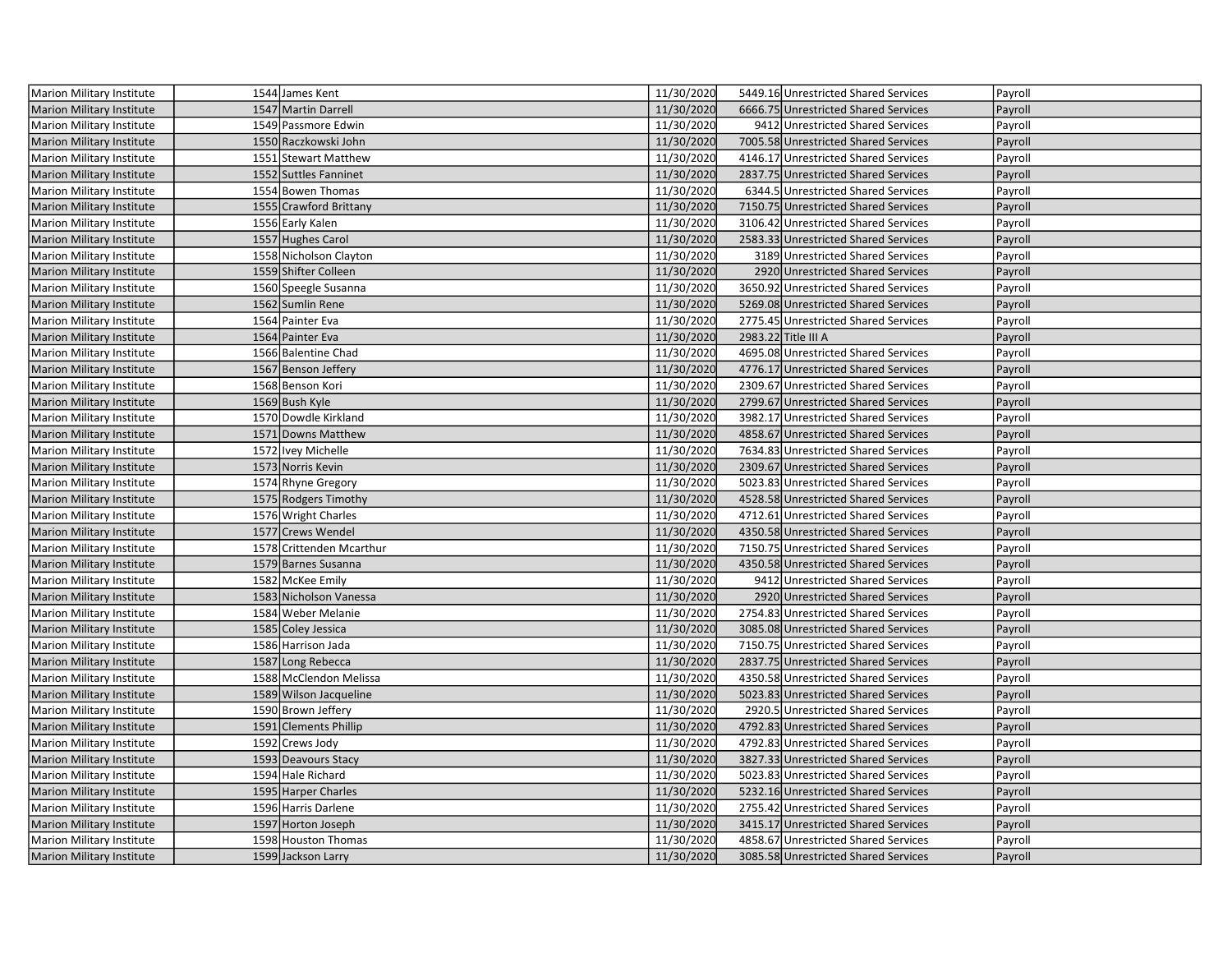| Marion Military Institute        |           | 1600 Kelly Michael                    | 11/30/2020 | 2755.42 Unrestricted Shared Services     | Payroll                          |
|----------------------------------|-----------|---------------------------------------|------------|------------------------------------------|----------------------------------|
| <b>Marion Military Institute</b> |           | 1601 Luker Patricia                   | 11/30/2020 | 3870.66 Unrestricted Shared Services     | Payroll                          |
| Marion Military Institute        |           | 1602 Miree Ned                        | 11/30/2020 | 2920.5 Unrestricted Shared Services      | Payroll                          |
| <b>Marion Military Institute</b> |           | 1603 Pierce Edward                    | 11/30/2020 | 4957.92 Unrestricted Shared Services     | Payroll                          |
| Marion Military Institute        |           | 1604 Sumlin Robert                    | 11/30/2020 | 7150.75 Unrestricted Shared Services     | Payroll                          |
| Marion Military Institute        |           | 1605 Tucker Linda                     | 11/30/2020 | 2755.42 Unrestricted Shared Services     | Payroll                          |
| Marion Military Institute        |           | 1606 Bamberg Robert                   | 11/30/2020 | 3085.08 Unrestricted Shared Services     | Payroll                          |
| <b>Marion Military Institute</b> |           | 1607 Holifield Lori                   | 11/30/2020 | 2352.35 Bookstore - Shared Services      | Payroll                          |
| Marion Military Institute        |           | 1608 Crocker Sharon                   | 11/30/2020 | 1464.28 Bookstore - Shared Services      | Payroll                          |
| <b>Marion Military Institute</b> |           | 1609 Meisenheimer Cindy               | 11/30/2020 | 5838.92 Bookstore - Shared Services      | Payroll                          |
| Marion Military Institute        |           | 1610 Morrison Gloria                  | 11/30/2020 | 2471.33 Bookstore - Shared Services      | Payroll                          |
| Marion Military Institute        |           | 1611 Buchanan William                 | 11/30/2020 | 2920.5 Other Auxiliary- Shared Services  | Payroll                          |
| Marion Military Institute        |           | 1612 Hill Craig                       | 11/30/2020 | 3662.33 Other Auxiliary- Shared Services | Payroll                          |
| Marion Military Institute        |           | 1614 Oglesby Charlotte                | 11/30/2020 | 1357.94 Unrestricted Shared Services     | Payroll                          |
| Marion Military Institute        |           | 1615 Billingsley Erica                | 11/30/2020 | 650 Unrestricted Shared Services         | Payroll                          |
| <b>Marion Military Institute</b> |           | 1618 James Sydney                     | 11/30/2020 | 705 Unrestricted Shared Services         | Payroll                          |
| Marion Military Institute        |           | 1627 Early Kalen                      | 11/30/2020 | 137.5 Title III A                        | Payroll                          |
| <b>Marion Military Institute</b> |           | 1628 Fikes Roy                        | 11/30/2020 | 374.4 Unrestricted Shared Services       | Payroll                          |
| Marion Military Institute        |           | 1629 Lapsley John                     | 11/30/2020 | 782.88 Unrestricted Shared Services      | Payroll                          |
| Marion Military Institute        |           | 1630 Miree Edd                        | 11/30/2020 | 1372.8 Unrestricted Shared Services      | Payroll                          |
| Marion Military Institute        |           | 1631 Ramalho Darren                   | 11/30/2020 | 1140 Unrestricted Shared Services        | Payroll                          |
| Marion Military Institute        |           | 1632 Richards James                   | 11/30/2020 | 249.6 Unrestricted Shared Services       | Payroll                          |
| Marion Military Institute        |           | 1637 Crews Wendel                     | 11/30/2020 | 1294.8 Unrestricted Shared Services      | Payroll                          |
| Marion Military Institute        | A00970621 | Drake James                           | 11/30/2020 | 5004.17 Unrestricted Shared Services     | Payroll                          |
| Marion Military Institute        | a00288332 | Kirby Jamie                           | 11/30/2020 | 1425.66 Unrestricted Shared Services     | Payroll                          |
| <b>Marion Military Institute</b> | a00288332 | Kirby Jamie                           | 11/30/2020 | 1985.01 Title III A                      | Payroll                          |
| Marion Military Institute        | a01034874 | Pierce Laurie                         | 11/30/2020 | 3062.67 Unrestricted Shared Services     | Payroll                          |
| <b>Marion Military Institute</b> | a01727682 | Stone Jillian                         | 11/30/2020 | 900 Unrestricted Shared Services         | Payroll                          |
| Marion Military Institute        | a01727682 | Stone Jillian                         | 11/30/2020 | 3419.17 Title III A                      | Payroll                          |
| Marion Military Institute        | a01979454 | Magnus Michael                        | 11/30/2020 | 5138.59 Unrestricted Shared Services     | Payroll                          |
| Marion Military Institute        | a01979463 | McElheney Lauren                      | 11/30/2020 | 2706.67 Unrestricted Shared Services     | Payroll                          |
| <b>Marion Military Institute</b> | a01979472 | Mennig David                          | 11/30/2020 | 5004.17 Unrestricted Shared Services     | Payroll                          |
| Marion Military Institute        | a01979477 | Hoggle Layne                          | 11/30/2020 | 3386.33 Title III A                      | Payroll                          |
| <b>Marion Military Institute</b> | a01979486 | Watford Rebecca                       | 11/30/2020 | 3911.33 Unrestricted Shared Services     | Payroll                          |
| Marion Military Institute        | a01979493 | Jones Jerome                          | 11/30/2020 | 3842.67 Unrestricted Shared Services     | Payroll                          |
| <b>Marion Military Institute</b> | a01979503 | Dunfee Michael                        | 11/30/2020 | 5564.66 Unrestricted Shared Services     | Payroll                          |
| Marion Military Institute        | a01979530 | Holmes Marietta                       | 11/30/2020 | 3686.67 Unrestricted Shared Services     | Payroll                          |
| <b>Marion Military Institute</b> |           | 41701 Alertus Technologies LLC        | 12/2/2020  | 4950 Unrestricted Shared Services        | Other Contractual Services - PS  |
| Marion Military Institute        |           | 41703 AT & T                          | 12/2/2020  | 243.93 Unrestricted Shared Services      | Cable - UC                       |
| Marion Military Institute        |           | 41704 BSN Sports LLC                  | 12/2/2020  | 3978.1 Unrestricted Shared Services      | Materials and Supplies - MS      |
| Marion Military Institute        |           | 41705 Community Cable & Broadband LLC | 12/2/2020  | 214.2 Unrestricted Shared Services       | Cable - UC                       |
| <b>Marion Military Institute</b> |           | 41706 Curtis Dawn                     | 12/2/2020  | 102.61 Unrestricted Shared Services      | Mileage - IS                     |
| Marion Military Institute        |           | 41707 Dade Paper & Bag Llc            | 12/2/2020  | 1468.72 CARES Act - College Relief       | Materials and Supplies - MS      |
| <b>Marion Military Institute</b> |           | 41707 Dade Paper & Bag Llc            | 12/2/2020  | 3809.98 Unrestricted Shared Services     | Materials and Supplies - MS      |
| Marion Military Institute        |           | 41708 Enrollmentfuel Llc              | 12/2/2020  | 9975 Unrestricted Shared Services        | Other Contractual Services - PS  |
| Marion Military Institute        |           | 41709 McKesson Medical-Surgical       | 12/2/2020  | 808.59 CARES Act - College Relief        | Materials and Supplies - MS      |
| Marion Military Institute        |           | 41711 Morrison Tire Llc               | 12/2/2020  | 480 Unrestricted Shared Services         | Gasoline & Oil - Motor Veh - OOS |
| Marion Military Institute        |           | 41712 Office Depot                    | 12/2/2020  | 284.55 Unrestricted Shared Services      | Materials and Supplies - MS      |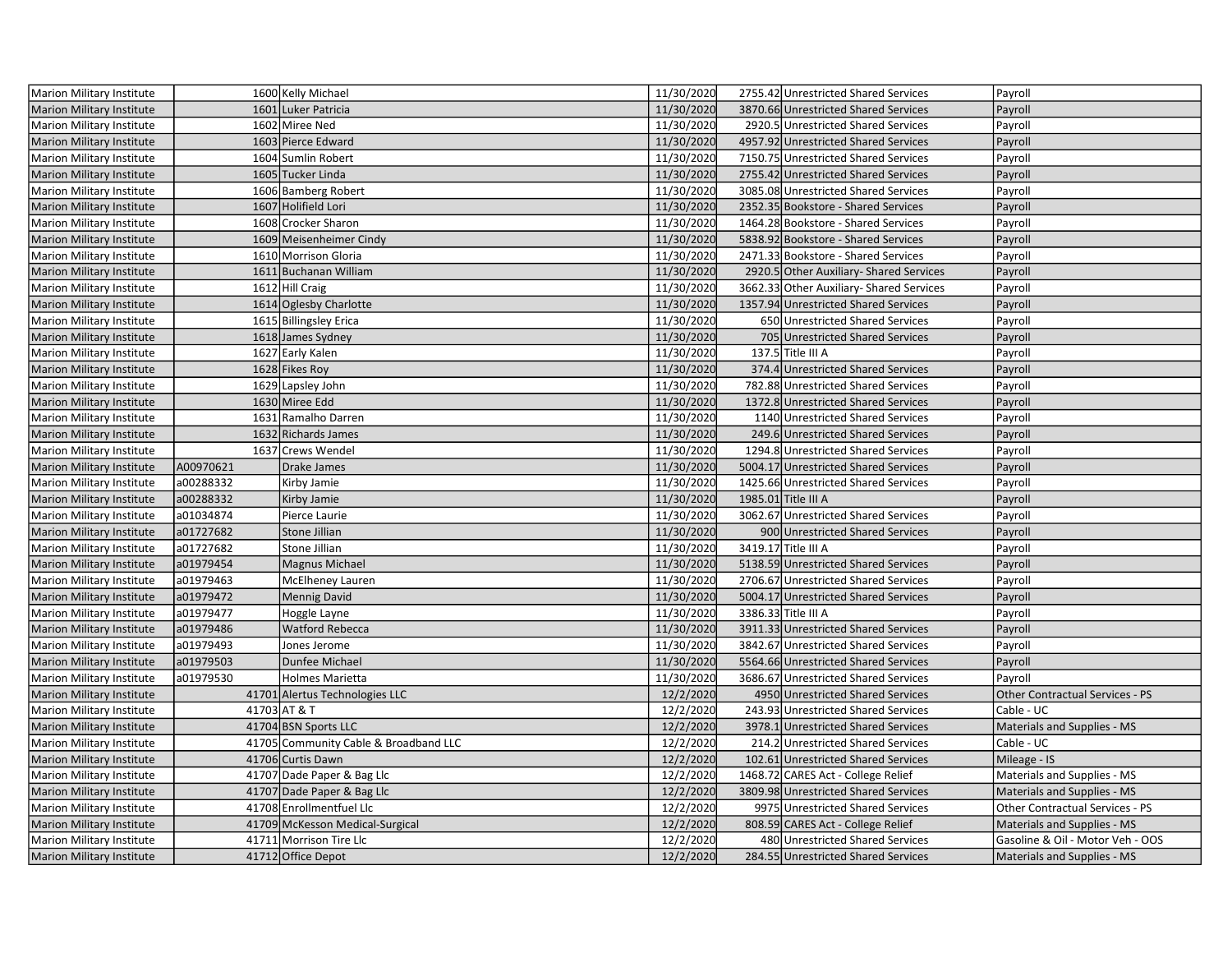| Marion Military Institute        | 41713 Performance Health Supply Inc.                       | 12/2/2020  | 863.86 Unrestricted Shared Services        | Materials and Supplies - MS            |
|----------------------------------|------------------------------------------------------------|------------|--------------------------------------------|----------------------------------------|
| <b>Marion Military Institute</b> | 41714 U. S. Bank National Association                      | 12/2/2020  | 725.3 Unrestricted Shared Services         | Lease Purchase - CE                    |
| Marion Military Institute        | 41716 United Parcel Service Inc                            | 12/2/2020  | 82.48 Unrestricted Shared Services         | Freight - OOS                          |
| <b>Marion Military Institute</b> | 41716 United Parcel Service Inc                            | 12/2/2020  | 96.4 Bookstore - Shared Services           | Freight - OOS                          |
| Marion Military Institute        | 41717 Verizon Wireless                                     | 12/2/2020  | 2611.6 Unrestricted Shared Services        | Cable - UC                             |
| <b>Marion Military Institute</b> | 41718 Waste Management                                     | 12/2/2020  | 902.36 Unrestricted Shared Services        | <b>Other Contractual Services - PS</b> |
| Marion Military Institute        | 41719 Xerox Business Solutions Southeast                   | 12/2/2020  | 60 Unrestricted Shared Services            | Materials and Supplies - MS            |
| <b>Marion Military Institute</b> | 41722 ADCOM Cable Services LLC                             | 12/10/2020 | 6000 CARES Act - College Relief            | Materials and Supplies - MS            |
| Marion Military Institute        | 41723 Amazon                                               | 12/10/2020 | 223.87 Unrestricted Shared Services        | Materials and Supplies - MS            |
| <b>Marion Military Institute</b> | 41724 Assurance Scientific Laboratories LLC                | 12/10/2020 | 6650 CARES Act - College Relief            | Materials and Supplies - MS            |
| Marion Military Institute        | 41725 Boydd Products Inc                                   | 12/10/2020 | 320 Industry Certification Initiatives     | Materials and Supplies - MS            |
| <b>Marion Military Institute</b> | 41726 Commonwealth of Kentucky                             | 12/10/2020 | 1700 Unrestricted Shared Services          | <b>Other Contractual Services - PS</b> |
| Marion Military Institute        | 41727 Commonwealth of Virginia Virginia Military Institute | 12/10/2020 | 350 Unrestricted Shared Services           | Memberships - PS                       |
| <b>Marion Military Institute</b> | 41728 Crawford Brittany                                    | 12/10/2020 | 210 Unrestricted Shared Services           | Subscriptions - OOS                    |
| Marion Military Institute        | 41729 DISH DBS Corporation                                 | 12/10/2020 | 426.49 Unrestricted Shared Services        | Cable - UC                             |
| <b>Marion Military Institute</b> | 41730 Esb Group Inc. The                                   | 12/10/2020 | 119982 CARES Act - College Relief          | Equipment - non capitalized - MS       |
| Marion Military Institute        | 41731 Icemakers Inc                                        | 12/10/2020 | 365 Unrestricted Shared Services           | Materials and Supplies - MS            |
| <b>Marion Military Institute</b> | 41732 Jackson Security Services LLC                        | 12/10/2020 | 18 Unrestricted Shared Services            | <b>Other Contractual Services - PS</b> |
| Marion Military Institute        | 41733 Lewis Pest Control Inc.                              | 12/10/2020 | 1000 Unrestricted Shared Services          | Other Contractual Services - PS        |
| Marion Military Institute        | 41734 Marion Water & Sewer System                          | 12/10/2020 | 2210.68 Unrestricted Shared Services       | Water & Sewer - UC                     |
| Marion Military Institute        | 41735 Nicholson Clayton                                    | 12/10/2020 | 51.12 Unrestricted Shared Services         | Materials and Supplies - MS            |
| <b>Marion Military Institute</b> | 41736 Plaza Golf Cart Sales                                | 12/10/2020 | 1125.64 Unrestricted Shared Services       | Maintenance & Repairs - OOS            |
| Marion Military Institute        | 41737 Sage Dining Services                                 | 12/10/2020 | 104196 Food Services-Shared Services       | Other Contractual Services - PS        |
| Marion Military Institute        | 41738 Southern Engraving Inc                               | 12/10/2020 | 97.5 Unrestricted Shared Services          | Honorariums - PS                       |
| Marion Military Institute        | 41739 The Solutions Team Inc                               | 12/10/2020 | 340 Unrestricted Shared Services           | Other Contractual Services - PS        |
| <b>Marion Military Institute</b> | 41740 United Parcel Service Inc                            | 12/10/2020 | 82.87 Bookstore - Shared Services          | Freight - OOS                          |
| Marion Military Institute        | 41741 Walker 360 Inc                                       | 12/10/2020 | 1423 Unrestricted Shared Services          | Postage - OOS                          |
| <b>Marion Military Institute</b> | 41742 Waste Management                                     | 12/10/2020 | 345 Unrestricted Shared Services           | Other Contractual Services - PS        |
| Marion Military Institute        | 41743 Werle Enterprises LLC                                | 12/10/2020 | 288.03 Unrestricted Shared Services        | Materials and Supplies - MS            |
| <b>Marion Military Institute</b> | 41744 White's Clock                                        | 12/10/2020 | 650 Unrestricted Shared Services           | Maintenance & Repairs - OOS            |
| Marion Military Institute        | 41745 Whitmer Public Safety                                | 12/10/2020 | 3408.69 Industry Certification Initiatives | Materials and Supplies - MS            |
| <b>Marion Military Institute</b> | 41746 John Wiley & Sons Inc.                               | 12/10/2020 | 2522.53 Bookstore - Shared Services        | Purchases for Resale (COGS) - MS       |
| Marion Military Institute        | 41747 Xerox Business Solutions Southeast                   | 12/10/2020 | 713.99 Unrestricted Shared Services        | Materials and Supplies - MS            |
| <b>Marion Military Institute</b> | 41749 Super Sports Inc.                                    | 12/10/2020 | 2410 Unrestricted Shared Services          | Materials and Supplies - MS            |
| Marion Military Institute        | 41750 Clearcom Voice and Data Solutions Inc.               | 12/10/2020 | 4629.32 CARES Act - College Relief         | Materials and Supplies - MS            |
| Marion Military Institute        | 41751 ACT Inc                                              | 12/15/2020 | 1650 Unrestricted Shared Services          | Materials and Supplies - MS            |
| <b>Marion Military Institute</b> | 41752 Amazon                                               | 12/15/2020 | 1338.84 Unrestricted Shared Services       | Materials and Supplies - MS            |
| <b>Marion Military Institute</b> | 41753 Cayenne Creative Grp                                 | 12/15/2020 | 750 Unrestricted Shared Services           | Other Contractual Services - PS        |
| Marion Military Institute        | 41754 Dell Marketing                                       | 12/15/2020 | 45240 CARES Act - GEERF Education          | Materials and Supplies - MS            |
| Marion Military Institute        | 41754 Dell Marketing                                       | 12/15/2020 | 156780 CARES Act - College Relief          | Materials and Supplies - MS            |
| Marion Military Institute        | 41755 Johnson Controls Fire Protection Lp                  | 12/15/2020 | 1578.58 Unrestricted Shared Services       | Other Contractual Services - PS        |
| <b>Marion Military Institute</b> | 41756 McKee Emily                                          | 12/15/2020 | 170 Unrestricted Shared Services           | Mileage - IS                           |
| Marion Military Institute        | 41757 Mobile Communications America Inc                    | 12/15/2020 | 4275.18 Unrestricted Shared Services       | Materials and Supplies - MS            |
| <b>Marion Military Institute</b> | 41758 Mollahan David                                       | 12/15/2020 | 170 Unrestricted Shared Services           | Mileage - IS                           |
| Marion Military Institute        | 41759 Office Depot                                         | 12/15/2020 | 265.17 Unrestricted Shared Services        | Materials and Supplies - MS            |
| <b>Marion Military Institute</b> | 41760 Pinkard Nathan                                       | 12/15/2020 | 75 Unrestricted Shared Services            | Other Contractual Services - PS        |
| Marion Military Institute        | 41761 SHI International Corp.                              | 12/15/2020 | 84528.16 CARES Act - GEERF Education       | Materials and Supplies - MS            |
| Marion Military Institute        | 41762 Spire Alabama Inc.                                   | 12/15/2020 | 9199.37 Unrestricted Shared Services       | Gas & Heating Fuel - UC                |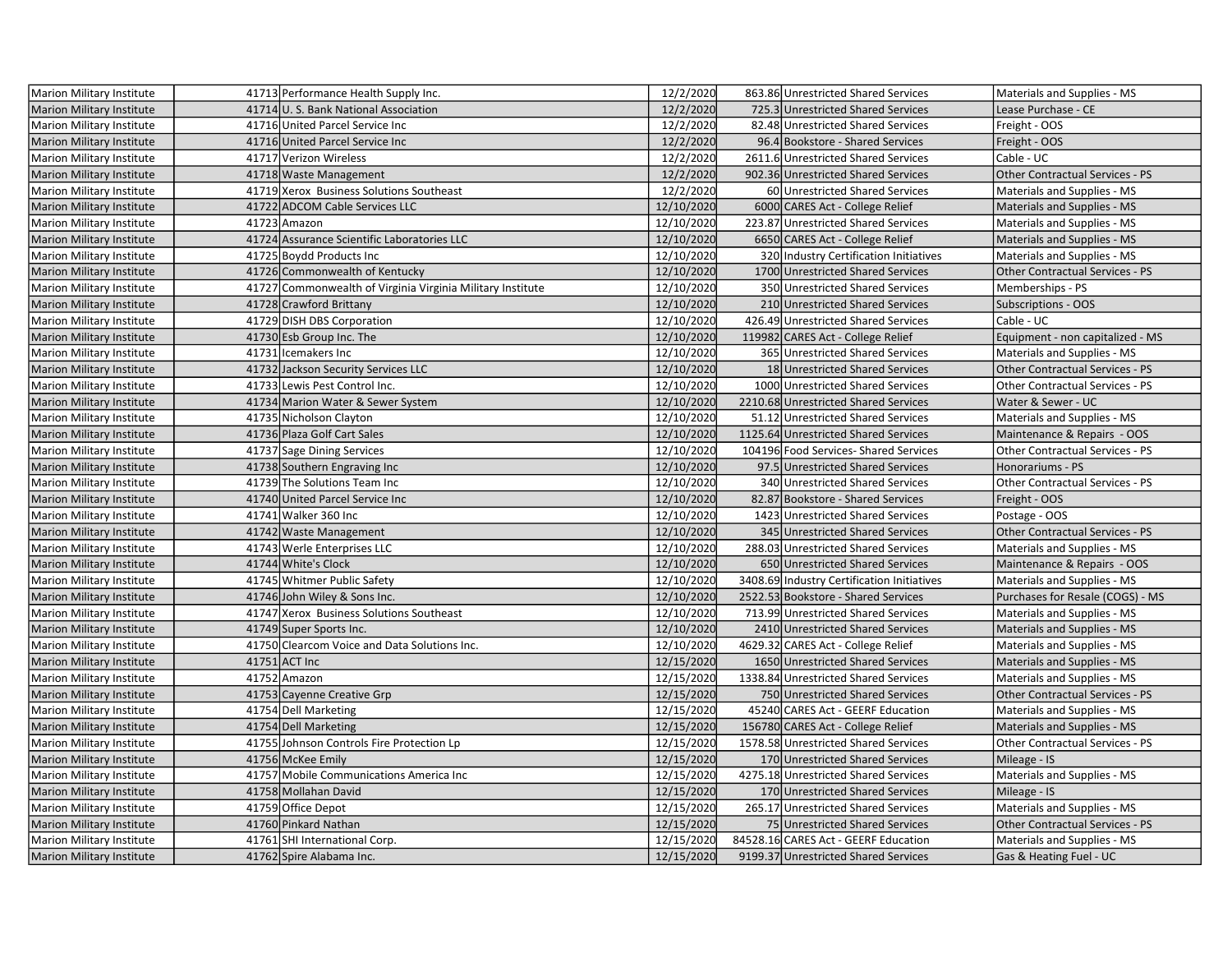| Marion Military Institute        |          | 41763 The Pitney Bowes Bank Inc            | 12/15/2020 | 1500 Unrestricted Shared Services         | Postage - OOS                          |
|----------------------------------|----------|--------------------------------------------|------------|-------------------------------------------|----------------------------------------|
| Marion Military Institute        |          | 41764 Threadgill Reginald                  | 12/15/2020 | 75 Unrestricted Shared Services           | Other Contractual Services - PS        |
| Marion Military Institute        |          | 41765 Witmer Public Safety Group Inc       | 12/15/2020 | 378.49 Industry Certification Initiatives | Materials and Supplies - MS            |
| <b>Marion Military Institute</b> | !0000015 | Walker 360 Inc                             | 12/17/2020 | 502.48 Unrestricted Shared Services       | <b>Other Contractual Services - PS</b> |
| <b>Marion Military Institute</b> |          | 41771 Alabama Power Company                | 12/17/2020 | 794.2 Unrestricted Shared Services        | Electricity - UC                       |
| <b>Marion Military Institute</b> |          | 41772 Amazon                               | 12/17/2020 | 277.59 Unrestricted Shared Services       | Books - CE                             |
| <b>Marion Military Institute</b> |          | 41773 AT & T                               | 12/17/2020 | 74.9 Unrestricted Shared Services         | Cable - UC                             |
| <b>Marion Military Institute</b> |          | 41774 Caterpillar Financial Services Corp. | 12/17/2020 | 1116.71 Unrestricted Shared Services      | Lease Purchase - CE                    |
| Marion Military Institute        |          | 41775 Cayenne Creative Grp                 | 12/17/2020 | 15931.25 Unrestricted Shared Services     | Advertising & Promotions - OOS         |
| <b>Marion Military Institute</b> |          | 41776 Ferri William                        | 12/17/2020 | 280 Unrestricted Shared Services          | <b>Other Contractual Services - PS</b> |
| <b>Marion Military Institute</b> |          | 41777 Hand Arendall Harrison Sale LLC      | 12/17/2020 | 2333.5 Unrestricted Shared Services       | Legal Services - PS                    |
| <b>Marion Military Institute</b> |          | 41778 Hard Head Veterans LLC               | 12/17/2020 | 5915 Industry Certification Initiatives   | Materials and Supplies - MS            |
| <b>Marion Military Institute</b> |          | 41779 Houston Thomas                       | 12/17/2020 | 280 Unrestricted Shared Services          | Other Contractual Services - PS        |
| Marion Military Institute        |          | 41780 I Am Free LLC                        | 12/17/2020 | 1000 Unrestricted Shared Services         | Other Contractual Services - PS        |
| Marion Military Institute        |          | 41781 Jackson Security Services LLC        | 12/17/2020 | 30 Unrestricted Shared Services           | Other Contractual Services - PS        |
| <b>Marion Military Institute</b> |          | 41782 Marion Military Institute            | 12/17/2020 | 29 Unrestricted Shared Services           | Gasoline & Oil - Motor Veh - OOS       |
| Marion Military Institute        |          | 41782 Marion Military Institute            | 12/17/2020 | 92.6 Unrestricted Shared Services         | Advertising & Promotions - OOS         |
| Marion Military Institute        |          | 41782 Marion Military Institute            | 12/17/2020 | 172.87 Unrestricted Shared Services       | Materials and Supplies - MS            |
| <b>Marion Military Institute</b> |          | 41783 Pearson Education Inc                | 12/17/2020 | 1156.13 Bookstore - Shared Services       | Purchases for Resale (COGS) - MS       |
| <b>Marion Military Institute</b> |          | 41784 Stevenson J W                        | 12/17/2020 | 625 Unrestricted Shared Services          | Other Contractual Services - PS        |
| Marion Military Institute        |          | 41785 Super Bright LEDs Inc                | 12/17/2020 | 228.57 Unrestricted Shared Services       | Materials and Supplies - MS            |
| <b>Marion Military Institute</b> |          | 41786 Tennis Warehouse                     | 12/17/2020 | 1494.25 Unrestricted Shared Services      | Materials and Supplies - MS            |
| <b>Marion Military Institute</b> |          | 41787 U.S. Bank National Association       | 12/17/2020 | 343.7 Unrestricted Shared Services        | Lease Purchase - CE                    |
| <b>Marion Military Institute</b> |          | 41788 Amazon                               | 12/21/2020 | 463.58 Unrestricted Shared Services       | Maintenance & Repairs - OOS            |
| Marion Military Institute        |          | 41788 Amazon                               | 12/21/2020 | 1411.19 Unrestricted Shared Services      | Materials and Supplies - MS            |
| <b>Marion Military Institute</b> |          | 41789 American Osment                      | 12/21/2020 | 208 Unrestricted Shared Services          | Materials and Supplies - MS            |
| Marion Military Institute        |          | 41790 AT & T                               | 12/21/2020 | 42.8 Unrestricted Shared Services         | Cable - UC                             |
| <b>Marion Military Institute</b> |          | 41791 Blackbelt Hardware & Out             | 12/21/2020 | 1909.52 Unrestricted Shared Services      | Materials and Supplies - MS            |
| <b>Marion Military Institute</b> |          | 41792 Caterpillar Financial Services Corp. | 12/21/2020 | 1603.61 Unrestricted Shared Services      | Lease Purchase - CE                    |
| <b>Marion Military Institute</b> |          | 41793 Cayenne Creative Grp                 | 12/21/2020 | 837.5 Unrestricted Shared Services        | Other Contractual Services - PS        |
| <b>Marion Military Institute</b> |          | 41794 Cengage Learning                     | 12/21/2020 | 2410.85 Bookstore - Shared Services       | Purchases for Resale (COGS) - MS       |
| <b>Marion Military Institute</b> |          | 41795 Griffin Wood Co                      | 12/21/2020 | 124.52 Unrestricted Shared Services       | Materials and Supplies - MS            |
| <b>Marion Military Institute</b> |          | 41796 Hansen Willis                        | 12/21/2020 | 1000 Unrestricted Shared Services         | Other Contractual Services - PS        |
| Marion Military Institute        |          | 41797 Harrison Hardware                    | 12/21/2020 | 478.09 Unrestricted Shared Services       | Materials and Supplies - MS            |
| <b>Marion Military Institute</b> |          | 41798 Home Depot                           | 12/21/2020 | 1252.38 Unrestricted Shared Services      | Materials and Supplies - MS            |
| <b>Marion Military Institute</b> |          | 41799 Icemakers Inc                        | 12/21/2020 | 723 Unrestricted Shared Services          | Maintenance & Repairs - OOS            |
| Marion Military Institute        |          | 41800 Mayer Electric Supply Co Inc         | 12/21/2020 | 2059.53 Unrestricted Shared Services      | Maintenance & Repairs - OOS            |
| <b>Marion Military Institute</b> |          | 41801 McGraw-Hill Education Inc            | 12/21/2020 | 7299.25 Bookstore - Shared Services       | Purchases for Resale (COGS) - MS       |
| Marion Military Institute        |          | 41802 Morrison Tire Llc                    | 12/21/2020 | 114 Unrestricted Shared Services          | Materials and Supplies - MS            |
| Marion Military Institute        |          | 41802 Morrison Tire Llc                    | 12/21/2020 | 195 Unrestricted Shared Services          | Gasoline & Oil - Motor Veh - OOS       |
| <b>Marion Military Institute</b> |          | 41802 Morrison Tire Llc                    | 12/21/2020 | 290.28 Unrestricted Shared Services       | Maintenance & Repairs - OOS            |
| <b>Marion Military Institute</b> |          | 41803 Napa Auto Parts                      | 12/21/2020 | 136.66 Unrestricted Shared Services       | Gasoline & Oil - Motor Veh - OOS       |
| Marion Military Institute        |          | 41803 Napa Auto Parts                      | 12/21/2020 | 275.11 Unrestricted Shared Services       | Materials and Supplies - MS            |
| <b>Marion Military Institute</b> |          | 41804 Oxford University Press              | 12/21/2020 | 503.29 Bookstore - Shared Services        | Purchases for Resale (COGS) - MS       |
| <b>Marion Military Institute</b> |          | 41805 Park Supply of Tuscaloosa Inc.       | 12/21/2020 | 4555.32 Unrestricted Shared Services      | Maintenance & Repairs - OOS            |
| <b>Marion Military Institute</b> |          | 41806 Raczkowski Deborah                   | 12/21/2020 | 930 Unrestricted Shared Services          | Other Contractual Services - PS        |
| Marion Military Institute        |          | 41807 Trustmark National Bank              | 12/21/2020 | -22.11 Unrestricted Shared Services       | <b>Discounts Earned - SS</b>           |
| <b>Marion Military Institute</b> |          | 41807 Trustmark National Bank              | 12/21/2020 | 33.6 Unrestricted Shared Services         | Advertising & Promotions - OOS         |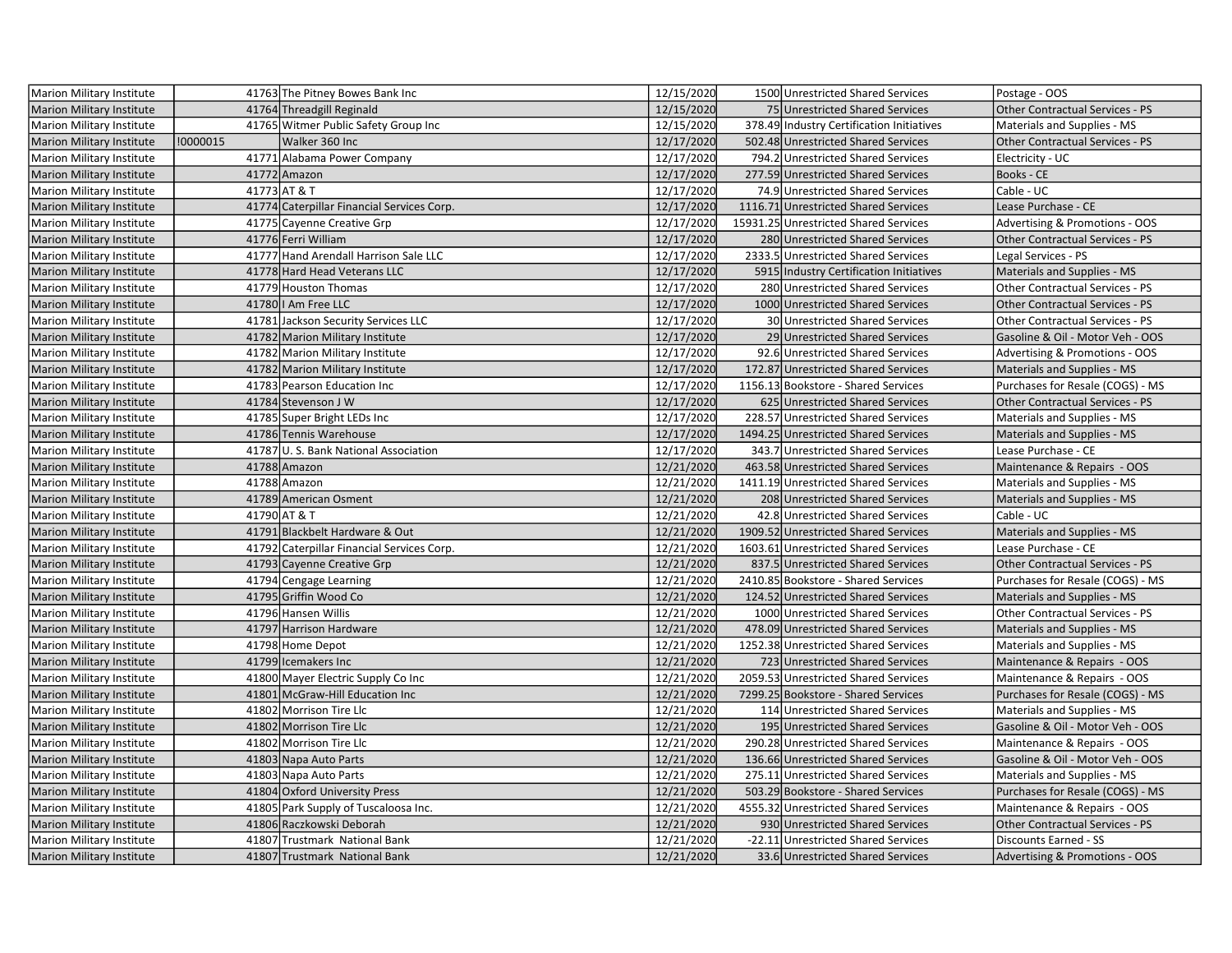| Marion Military Institute        | 41807 Trustmark National Bank              | 12/21/2020 | 111 Other Auxiliary- Shared Services | Gasoline & Oil - Motor Veh - OOS |
|----------------------------------|--------------------------------------------|------------|--------------------------------------|----------------------------------|
| <b>Marion Military Institute</b> | 41807 Trustmark National Bank              | 12/21/2020 | 479.86 Unrestricted Shared Services  | Subscriptions - OOS              |
| Marion Military Institute        | 41807 Trustmark National Bank              | 12/21/2020 | 1149.36 Unrestricted Shared Services | Materials and Supplies - MS      |
| <b>Marion Military Institute</b> | 41807 Trustmark National Bank              | 12/21/2020 | 3007.77 Unrestricted Shared Services | Gasoline & Oil - Motor Veh - OOS |
| Marion Military Institute        | 41808 United Parcel Service Inc            | 12/21/2020 | 40.92 Bookstore - Shared Services    | Freight - OOS                    |
| <b>Marion Military Institute</b> | 41809 W W Grainger Inc                     | 12/21/2020 | 1103.2 Unrestricted Shared Services  | Materials and Supplies - MS      |
| Marion Military Institute        | 41810 W W Norton & Company Inc.            | 12/21/2020 | 3093.58 Bookstore - Shared Services  | Purchases for Resale (COGS) - MS |
| <b>Marion Military Institute</b> | 41811 Winfield Tool & Equipment Rental Inc | 12/21/2020 | 426.8 Unrestricted Shared Services   | Other Contractual Services - PS  |
| Marion Military Institute        | 41812 Winzer Franchise Company             | 12/21/2020 | 442.81 Unrestricted Shared Services  | Materials and Supplies - MS      |
| <b>Marion Military Institute</b> | 41813 Wittichen Supply Company LLC         | 12/21/2020 | 1109.86 Unrestricted Shared Services | Materials and Supplies - MS      |
| <b>Marion Military Institute</b> | 1641 Oglesby Charlotte                     | 12/22/2020 | 1107.79 Unrestricted Shared Services | Payroll                          |
| <b>Marion Military Institute</b> | 1643 Billingsley Erica                     | 12/22/2020 | 220 Unrestricted Shared Services     | Payroll                          |
| <b>Marion Military Institute</b> | 1646 Fikes Roy                             | 12/22/2020 | 249.6 Unrestricted Shared Services   | Payroll                          |
| Marion Military Institute        | 1647 Lapsley John                          | 12/22/2020 | 782.88 Unrestricted Shared Services  | Payroll                          |
| Marion Military Institute        | 1648 Miree Edd                             | 12/22/2020 | 1622.4 Unrestricted Shared Services  | Payroll                          |
| <b>Marion Military Institute</b> | 1649 Ramalho Darren                        | 12/22/2020 | 757.5 Unrestricted Shared Services   | Payroll                          |
| Marion Military Institute        | 1650 Richards James                        | 12/22/2020 | 249.6 Unrestricted Shared Services   | Payroll                          |
| <b>Marion Military Institute</b> | 1652 Crews Wendel                          | 12/22/2020 | 1435.2 Unrestricted Shared Services  | Payroll                          |
| <b>Marion Military Institute</b> | 1664 Curtis Dawn                           | 12/22/2020 | 4858.67 Unrestricted Shared Services | Payroll                          |
| <b>Marion Military Institute</b> | 1665 Dunfee Laura                          | 12/22/2020 | 4321.83 Unrestricted Shared Services | Payroll                          |
| Marion Military Institute        | 1666 Fields Carmon                         | 12/22/2020 | 6994.75 Unrestricted Shared Services | Payroll                          |
| Marion Military Institute        | 1667 Mollahan David                        | 12/22/2020 | 16250 Unrestricted Shared Services   | Payroll                          |
| Marion Military Institute        | 1668 Aylward Jason                         | 12/22/2020 | 4102.83 Unrestricted Shared Services | Payroll                          |
| <b>Marion Military Institute</b> | 1669 Walters Buffy                         | 12/22/2020 | 6465.67 Unrestricted Shared Services | Payroll                          |
| Marion Military Institute        | 1670 Allison Eric                          | 12/22/2020 | 1125 Unrestricted Shared Services    | Payroll                          |
| <b>Marion Military Institute</b> | 1671 Allison Joyce                         | 12/22/2020 | 4412.08 Unrestricted Shared Services | Payroll                          |
| Marion Military Institute        | 1672 Brown Lajaycee                        | 12/22/2020 | 1125 Unrestricted Shared Services    | Payroll                          |
| Marion Military Institute        | 1673 Castro-Nail Beatriz                   | 12/22/2020 | 4900.58 Unrestricted Shared Services | Payroll                          |
| Marion Military Institute        | 1674 Deason Courtney                       | 12/22/2020 | 4750.58 Unrestricted Shared Services | Payroll                          |
| Marion Military Institute        | 1675 Doyle Mark                            | 12/22/2020 | 5945.83 Unrestricted Shared Services | Payroll                          |
| Marion Military Institute        | 1676 Johnson Gabriel                       | 12/22/2020 | 3817.83 Unrestricted Shared Services | Payroll                          |
| <b>Marion Military Institute</b> | 1677 Johnson Ronald                        | 12/22/2020 | 450 Unrestricted Shared Services     | Payroll                          |
| <b>Marion Military Institute</b> | 1678 Peacock Sarah                         | 12/22/2020 | 4134.08 Unrestricted Shared Services | Payroll                          |
| <b>Marion Military Institute</b> | 1679 Spinks Jody                           | 12/22/2020 | 450 Unrestricted Shared Services     | Payroll                          |
| Marion Military Institute        | 1680 Hodge Mariah                          | 12/22/2020 | 3641 Unrestricted Shared Services    | Payroll                          |
| Marion Military Institute        | 1681 Meisenheimer C                        | 12/22/2020 | 5650.58 Unrestricted Shared Services | Payroll                          |
| Marion Military Institute        | 1682 Roche Joy                             | 12/22/2020 | 4804 Unrestricted Shared Services    | Payroll                          |
| <b>Marion Military Institute</b> | 1683 Sherling Amzi                         | 12/22/2020 | 5399.33 Unrestricted Shared Services | Payroll                          |
| Marion Military Institute        | 1684 Stevenson J W                         | 12/22/2020 | 750 Unrestricted Shared Services     | Payroll                          |
| <b>Marion Military Institute</b> | 1685 Berry Kenneth                         | 12/22/2020 | 5057.58 Unrestricted Shared Services | Payroll                          |
| Marion Military Institute        | 1686 Gatlin Richard                        | 12/22/2020 | 4504 Unrestricted Shared Services    | Payroll                          |
| <b>Marion Military Institute</b> | 1687 Jones Camie                           | 12/22/2020 | 5200.58 Unrestricted Shared Services | Payroll                          |
| Marion Military Institute        | 1688 Stiefel Brett                         | 12/22/2020 | 5057.58 Unrestricted Shared Services | Payroll                          |
| <b>Marion Military Institute</b> | 1689 Yang Xiaoli                           | 12/22/2020 | 5945.83 Unrestricted Shared Services | Payroll                          |
| Marion Military Institute        | 1690 Brown Kirtley                         | 12/22/2020 | 5645.83 Unrestricted Shared Services | Payroll                          |
| Marion Military Institute        | 1691 Spewak David                          | 12/22/2020 | 5399.33 Unrestricted Shared Services | Payroll                          |
| Marion Military Institute        | 1692 Thomason James                        | 12/22/2020 | 5500.58 Unrestricted Shared Services | Payroll                          |
| Marion Military Institute        | 1693 Fitts Joye                            | 12/22/2020 | 3415.17 Unrestricted Shared Services | Payroll                          |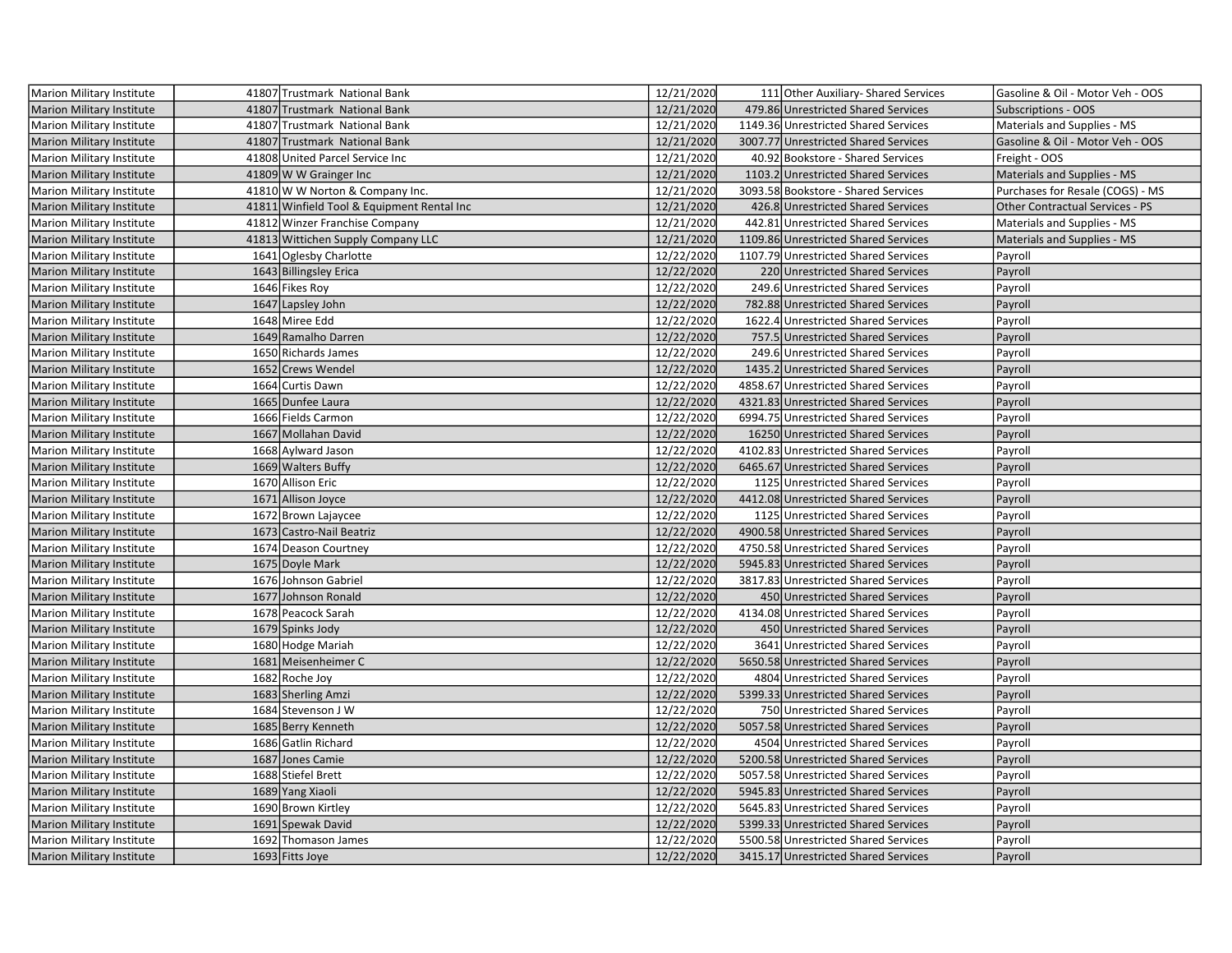| Marion Military Institute        | 1694 Green Shawna        | 12/22/2020 | 4239.83 Unrestricted Shared Services | Payroll |
|----------------------------------|--------------------------|------------|--------------------------------------|---------|
| <b>Marion Military Institute</b> | 1695 Ivey David          | 12/22/2020 | 7975.25 Unrestricted Shared Services | Payroll |
| Marion Military Institute        | 1696 Kirby Jamie         | 12/22/2020 | 1425.66 Unrestricted Shared Services | Payroll |
| Marion Military Institute        | 1696 Kirby Jamie         | 12/22/2020 | 1985.01 Title III A                  | Payroll |
| Marion Military Institute        | 1697 Logan Jeffery       | 12/22/2020 | 6177.5 Unrestricted Shared Services  | Payroll |
| <b>Marion Military Institute</b> | 1698 Logan Logan         | 12/22/2020 | 5108.67 Unrestricted Shared Services | Payroll |
| Marion Military Institute        | 1699 Tolar Haley         | 12/22/2020 | 3250.08 Unrestricted Shared Services | Payroll |
| <b>Marion Military Institute</b> | 1700 Plummer Ashley      | 12/22/2020 | 5297.08 Unrestricted Shared Services | Payroll |
| Marion Military Institute        | 1701 Tubbs Alice         | 12/22/2020 | 2471.33 Unrestricted Shared Services | Payroll |
| Marion Military Institute        | 1702 Cook Brenda         | 12/22/2020 | 4750.58 Unrestricted Shared Services | Payroll |
| Marion Military Institute        | 1703 Baldwin Dewarren    | 12/22/2020 | 3070.17 Unrestricted Shared Services | Payroll |
| Marion Military Institute        | 1704 Barton Burnis       | 12/22/2020 | 5565.5 Unrestricted Shared Services  | Payroll |
| Marion Military Institute        | 1705 Billingsley Erica   | 12/22/2020 | 2319.67 Unrestricted Shared Services | Payroll |
| <b>Marion Military Institute</b> | 1708 James Kent          | 12/22/2020 | 5449.16 Unrestricted Shared Services | Payroll |
| Marion Military Institute        | 1709 Jones Jerome        | 12/22/2020 | 3842.67 Unrestricted Shared Services | Payroll |
| Marion Military Institute        | 1711 Martin Darrell      | 12/22/2020 | 6666.75 Unrestricted Shared Services | Payroll |
| Marion Military Institute        | 1713 Passmore Edwin      | 12/22/2020 | 9412 Unrestricted Shared Services    | Payroll |
| <b>Marion Military Institute</b> | 1714 Raczkowski John     | 12/22/2020 | 7005.58 Unrestricted Shared Services | Payroll |
| Marion Military Institute        | 1715 Stewart Matthew     | 12/22/2020 | 4146.17 Unrestricted Shared Services | Payroll |
| Marion Military Institute        | 1716 Suttles Fanninet    | 12/22/2020 | 2837.75 Unrestricted Shared Services | Payroll |
| Marion Military Institute        | 1717 Watford Rebecca     | 12/22/2020 | 3911.33 Unrestricted Shared Services | Payroll |
| Marion Military Institute        | 1718 Bowen Thomas        | 12/22/2020 | 6344.5 Unrestricted Shared Services  | Payroll |
| Marion Military Institute        | 1719 Crawford Brittany   | 12/22/2020 | 7150.75 Unrestricted Shared Services | Payroll |
| <b>Marion Military Institute</b> | 1720 Early Kalen         | 12/22/2020 | 3106.42 Unrestricted Shared Services | Payroll |
| Marion Military Institute        | 1721 Hughes Carol        | 12/22/2020 | 2583.33 Unrestricted Shared Services | Payroll |
| Marion Military Institute        | 1722 Nicholson Clayton   | 12/22/2020 | 3189 Unrestricted Shared Services    | Payroll |
| Marion Military Institute        | 1723 Shifter Colleen     | 12/22/2020 | 2920 Unrestricted Shared Services    | Payroll |
| Marion Military Institute        | 1724 Speegle Susanna     | 12/22/2020 | 3650.92 Unrestricted Shared Services | Payroll |
| Marion Military Institute        | 1725 Pierce Laurie       | 12/22/2020 | 3062.67 Unrestricted Shared Services | Payroll |
| <b>Marion Military Institute</b> | 1726 Sumlin Rene         | 12/22/2020 | 5269.08 Unrestricted Shared Services | Payroll |
| Marion Military Institute        | 1727 Hoggle Layne        | 12/22/2020 | 3386.33 Title III A                  | Payroll |
| <b>Marion Military Institute</b> | 1728 Painter Eva         | 12/22/2020 | 2775.45 Unrestricted Shared Services | Payroll |
| Marion Military Institute        | 1728 Painter Eva         | 12/22/2020 | 2983.22 Title III A                  | Payroll |
| <b>Marion Military Institute</b> | 1729 Stone Jillian       | 12/22/2020 | 900 Unrestricted Shared Services     | Payroll |
| Marion Military Institute        | 1729 Stone Jillian       | 12/22/2020 | 3419.17 Title III A                  | Payroll |
| <b>Marion Military Institute</b> | 1730 Balentine Chad      | 12/22/2020 | 4695.08 Unrestricted Shared Services | Payroll |
| Marion Military Institute        | 1731 Benson Jeffery      | 12/22/2020 | 4776.17 Unrestricted Shared Services | Payroll |
| <b>Marion Military Institute</b> | 1732 Benson Kori         | 12/22/2020 | 2309.67 Unrestricted Shared Services | Payroll |
| Marion Military Institute        | 1733 Bush Kyle           | 12/22/2020 | 2799.67 Unrestricted Shared Services | Payroll |
| <b>Marion Military Institute</b> | 1734 Dowdle Kirkland     | 12/22/2020 | 3982.17 Unrestricted Shared Services | Payroll |
| Marion Military Institute        | 1735 Downs Matthew       | 12/22/2020 | 4858.67 Unrestricted Shared Services | Payroll |
| <b>Marion Military Institute</b> | 1736 Ivey Michelle       | 12/22/2020 | 7634.83 Unrestricted Shared Services | Payroll |
| Marion Military Institute        | 1737 Norris Kevin        | 12/22/2020 | 2309.67 Unrestricted Shared Services | Payroll |
| <b>Marion Military Institute</b> | 1738 Rhyne Gregory       | 12/22/2020 | 5023.83 Unrestricted Shared Services | Payroll |
| Marion Military Institute        | 1739 Rodgers Timothy     | 12/22/2020 | 4528.58 Unrestricted Shared Services | Payroll |
| <b>Marion Military Institute</b> | 1740 Wright Charles      | 12/22/2020 | 4712.61 Unrestricted Shared Services | Payroll |
| Marion Military Institute        | 1741 Crews Wendel        | 12/22/2020 | 4350.58 Unrestricted Shared Services | Payroll |
| Marion Military Institute        | 1742 Crittenden Mcarthur | 12/22/2020 | 7150.75 Unrestricted Shared Services | Payroll |
|                                  |                          |            |                                      |         |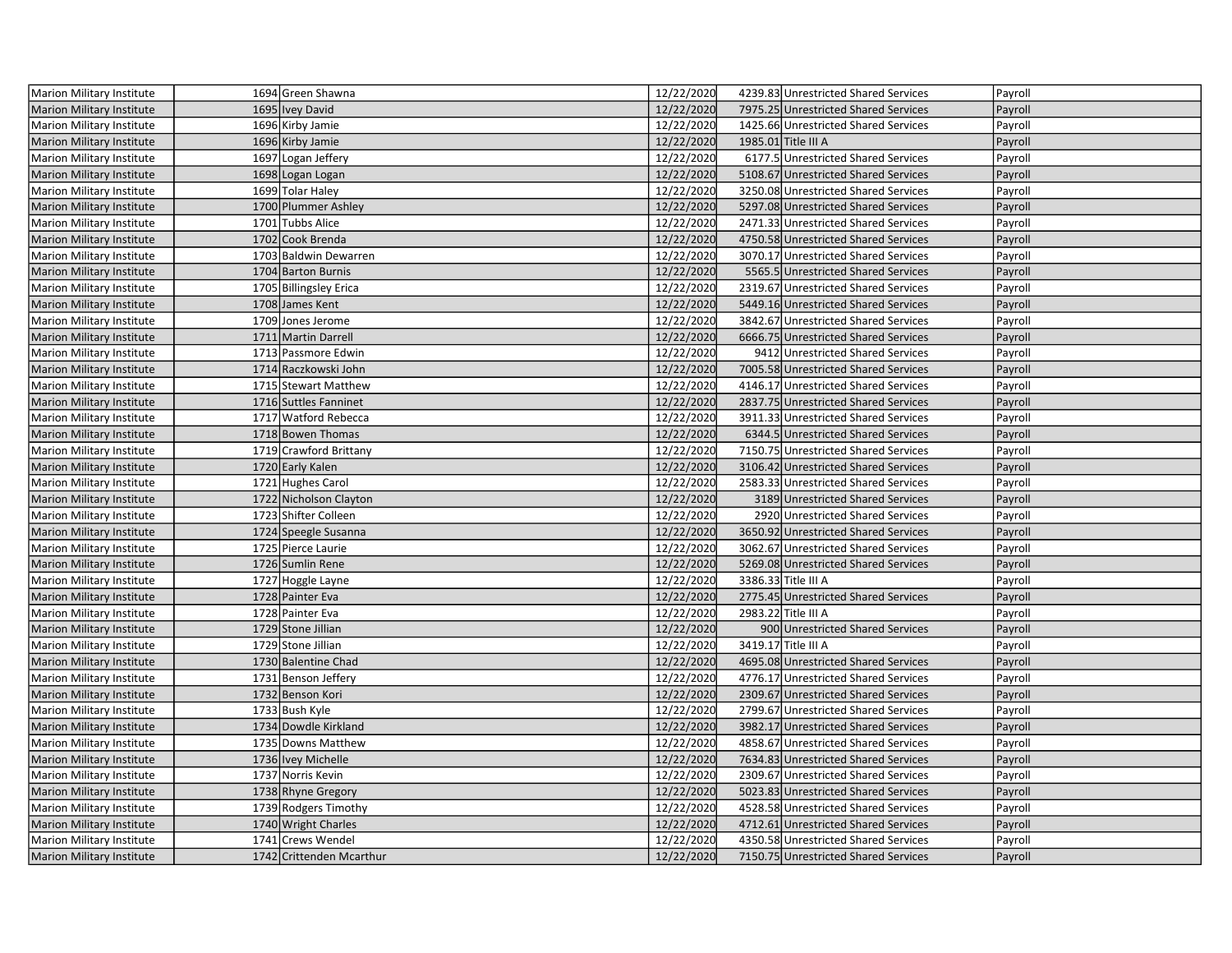| Marion Military Institute        |           | 1743 Barnes Susanna                   | 12/22/2020 | 4350.58 Unrestricted Shared Services     | Payroll                     |
|----------------------------------|-----------|---------------------------------------|------------|------------------------------------------|-----------------------------|
| <b>Marion Military Institute</b> |           | 1744 Holmes Marietta                  | 12/22/2020 | 3686.67 Unrestricted Shared Services     | Payroll                     |
| Marion Military Institute        |           | 1745 McElheney Lauren                 | 12/22/2020 | 2706.67 Unrestricted Shared Services     | Payroll                     |
| Marion Military Institute        |           | 1746 McKee Emily                      | 12/22/2020 | 9412 Unrestricted Shared Services        | Payroll                     |
| Marion Military Institute        |           | 1747 Nicholson Vanessa                | 12/22/2020 | 2920 Unrestricted Shared Services        | Payroll                     |
| Marion Military Institute        |           | 1748 Weber Melanie                    | 12/22/2020 | 2754.83 Unrestricted Shared Services     | Payroll                     |
| Marion Military Institute        |           | 1749 Coley Jessica                    | 12/22/2020 | 3085.08 Unrestricted Shared Services     | Payroll                     |
| <b>Marion Military Institute</b> |           | 1750 Harrison Jada                    | 12/22/2020 | 7150.75 Unrestricted Shared Services     | Payroll                     |
| <b>Marion Military Institute</b> |           | 1751 Long Rebecca                     | 12/22/2020 | 2837.75 Unrestricted Shared Services     | Payroll                     |
| <b>Marion Military Institute</b> |           | 1752 McClendon Melissa                | 12/22/2020 | 4350.58 Unrestricted Shared Services     | Payroll                     |
| Marion Military Institute        |           | 1753 Wilson Jacqueline                | 12/22/2020 | 5023.83 Unrestricted Shared Services     | Payroll                     |
| Marion Military Institute        |           | 1754 Brown Jeffery                    | 12/22/2020 | 2920.5 Unrestricted Shared Services      | Payroll                     |
| Marion Military Institute        |           | 1755 Clements Phillip                 | 12/22/2020 | 4792.83 Unrestricted Shared Services     | Payroll                     |
| <b>Marion Military Institute</b> |           | 1756 Crews Jody                       | 12/22/2020 | 4792.83 Unrestricted Shared Services     | Payroll                     |
| Marion Military Institute        |           | 1757 Deavours Stacy                   | 12/22/2020 | 3827.33 Unrestricted Shared Services     | Payroll                     |
| Marion Military Institute        |           | 1758 Hale Richard                     | 12/22/2020 | 5023.83 Unrestricted Shared Services     | Payroll                     |
| Marion Military Institute        |           | 1759 Harper Charles                   | 12/22/2020 | 5232.16 Unrestricted Shared Services     | Payroll                     |
| <b>Marion Military Institute</b> |           | 1760 Harris Darlene                   | 12/22/2020 | 2755.42 Unrestricted Shared Services     | Payroll                     |
| <b>Marion Military Institute</b> |           | 1761 Horton Joseph                    | 12/22/2020 | 3415.17 Unrestricted Shared Services     | Payroll                     |
| <b>Marion Military Institute</b> |           | 1762 Houston Thomas                   | 12/22/2020 | 4858.67 Unrestricted Shared Services     | Payroll                     |
| Marion Military Institute        |           | 1763 Jackson Larry                    | 12/22/2020 | 3085.58 Unrestricted Shared Services     | Payroll                     |
| Marion Military Institute        |           | 1764 Kelly Michael                    | 12/22/2020 | 2755.42 Unrestricted Shared Services     | Payroll                     |
| Marion Military Institute        |           | 1765 Luker Patricia                   | 12/22/2020 | 3870.66 Unrestricted Shared Services     | Payroll                     |
| Marion Military Institute        |           | 1766 Miree Ned                        | 12/22/2020 | 2920.5 Unrestricted Shared Services      | Payroll                     |
| Marion Military Institute        |           | 1767 Pierce Edward                    | 12/22/2020 | 4957.92 Unrestricted Shared Services     | Payroll                     |
| <b>Marion Military Institute</b> |           | 1768 Sumlin Robert                    | 12/22/2020 | 7150.75 Unrestricted Shared Services     | Payroll                     |
| <b>Marion Military Institute</b> |           | 1769 Tucker Linda                     | 12/22/2020 | 2755.42 Unrestricted Shared Services     | Payroll                     |
| Marion Military Institute        |           | 1770 Bamberg Robert                   | 12/22/2020 | 3085.08 Unrestricted Shared Services     | Payroll                     |
| Marion Military Institute        |           | 1771 Holifield Lori                   | 12/22/2020 | 2352.35 Bookstore - Shared Services      | Payroll                     |
| Marion Military Institute        |           | 1772 Crocker Sharon                   | 12/22/2020 | 1464.28 Bookstore - Shared Services      | Payroll                     |
| Marion Military Institute        |           | 1773 Meisenheimer Cindy               | 12/22/2020 | 5838.92 Bookstore - Shared Services      | Payroll                     |
| <b>Marion Military Institute</b> |           | 1774 Morrison Gloria                  | 12/22/2020 | 2471.33 Bookstore - Shared Services      | Payroll                     |
| Marion Military Institute        |           | 1775 Buchanan William                 | 12/22/2020 | 2920.5 Other Auxiliary- Shared Services  | Payroll                     |
| <b>Marion Military Institute</b> |           | 1776 Hill Craig                       | 12/22/2020 | 3662.33 Other Auxiliary- Shared Services | Payroll                     |
| Marion Military Institute        | a00970621 | Drake James                           | 12/22/2020 | 5004.17 Unrestricted Shared Services     | Payroll                     |
| <b>Marion Military Institute</b> | a01979454 | <b>Magnus Michael</b>                 | 12/22/2020 | 5138.59 Unrestricted Shared Services     | Payroll                     |
| Marion Military Institute        | a01979472 | Mennig David                          | 12/22/2020 | 5004.17 Unrestricted Shared Services     | Payroll                     |
| Marion Military Institute        | a01979503 | Dunfee Michael                        | 12/22/2020 | 5564.66 Unrestricted Shared Services     | Payroll                     |
| Marion Military Institute        | !0000016  | Walker 360 Inc                        | 1/4/2021   | 3307.09 Unrestricted Shared Services     | Postage - OOS               |
| <b>Marion Military Institute</b> |           | 41815 Alabama Power Company           | 1/6/2021   | 22786.01 Unrestricted Shared Services    | Electricity - UC            |
| Marion Military Institute        |           | 41818 AT & T                          | 1/6/2021   | 63.1 Unrestricted Shared Services        | Cable - UC                  |
| <b>Marion Military Institute</b> |           | 41819 AT & T                          | 1/6/2021   | 1243.4 Unrestricted Shared Services      | Cable - UC                  |
| Marion Military Institute        |           | 41820 AT & T                          | 1/6/2021   | 278.27 Unrestricted Shared Services      | Cable - UC                  |
| <b>Marion Military Institute</b> |           | 41822 CDW LLC                         | 1/6/2021   | 4144.46 Unrestricted Shared Services     | Materials and Supplies - MS |
| Marion Military Institute        |           | 41823 Community Cable & Broadband LLC | 1/6/2021   | 254.1 Unrestricted Shared Services       | Cable - UC                  |
| <b>Marion Military Institute</b> |           | 41824 Dallas Air & Heat               | 1/6/2021   | 10100 Unrestricted Shared Services       | Maintenance & Repairs - OOS |
| Marion Military Institute        |           | 41826 Federal Express Corporation     | 1/6/2021   | 9.05 Bookstore - Shared Services         | Freight - OOS               |
| Marion Military Institute        |           | 41829 HBC INC                         | 1/6/2021   | 15259.1 Unrestricted Shared Services     | Maintenance & Repairs - OOS |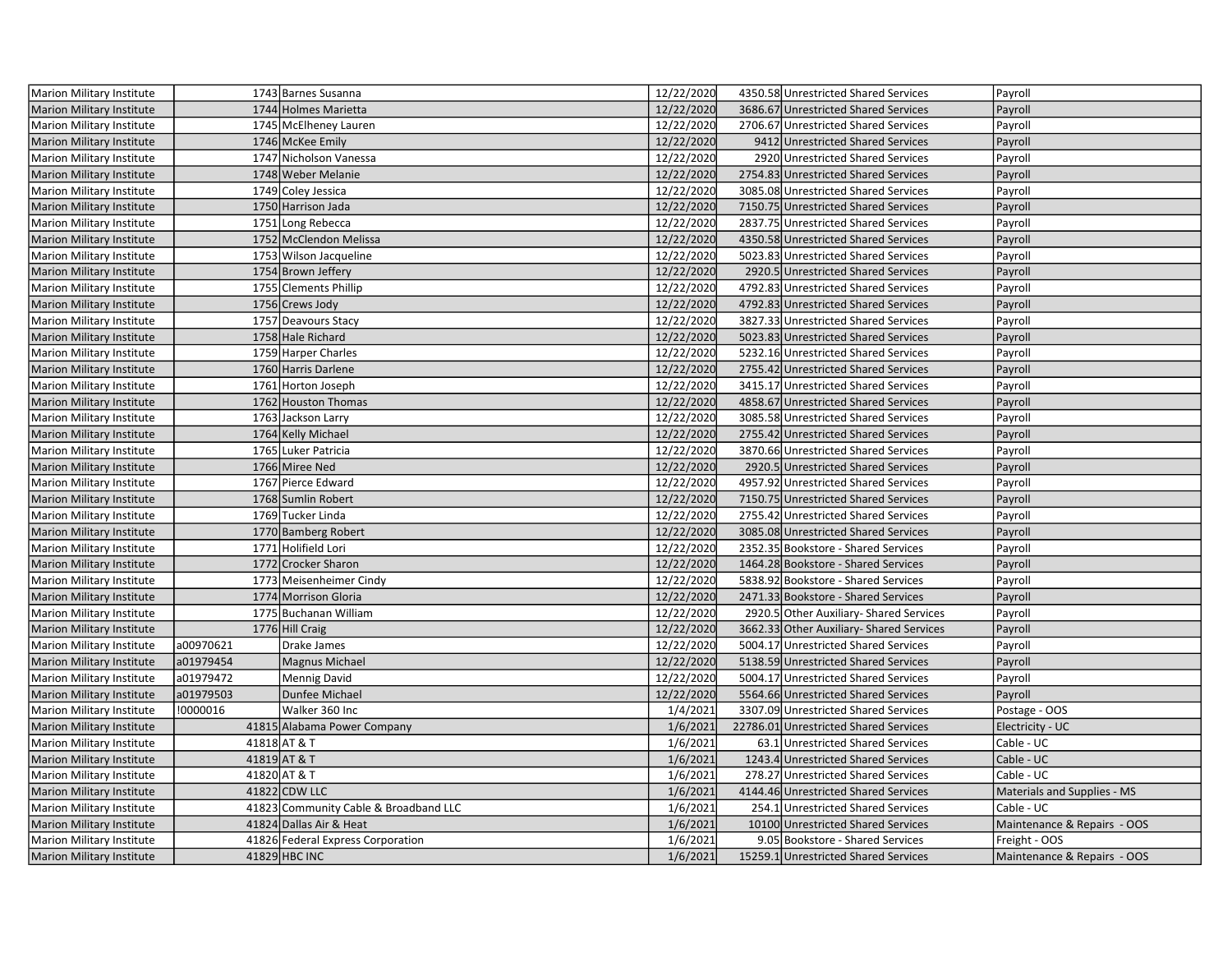| Marion Military Institute        | 41830 Jackson Security Services LLC | 1/6/2021  | 48 Unrestricted Shared Services           | Other Contractual Services - PS        |
|----------------------------------|-------------------------------------|-----------|-------------------------------------------|----------------------------------------|
| Marion Military Institute        | 41833 Marion Water & Sewer System   | 1/6/2021  | 1325.2 Unrestricted Shared Services       | Water & Sewer - UC                     |
| <b>Marion Military Institute</b> | 41835 Office Depot                  | 1/6/2021  | 107.05 Unrestricted Shared Services       | Materials and Supplies - MS            |
| <b>Marion Military Institute</b> | 41836 Redrock Software Corp.        | 1/6/2021  | 1565.08 Title III A                       | Materials and Supplies - MS            |
| Marion Military Institute        | 41837 Rick's Service Co Llc         | 1/6/2021  | 810 Unrestricted Shared Services          | Other Contractual Services - PS        |
| <b>Marion Military Institute</b> | 41838 Skill Survey Inc              | 1/6/2021  | 1500 Unrestricted Shared Services         | <b>Other Contractual Services - PS</b> |
| Marion Military Institute        | 41839 State of Alabama              | 1/6/2021  | 4020 CARES Act - GEERF Education          | State Contracts & Grants - SF          |
| <b>Marion Military Institute</b> | 41840 The Paint Spot                | 1/6/2021  | 249.9 Unrestricted Shared Services        | Materials and Supplies - MS            |
| <b>Marion Military Institute</b> | 41841 The Pitney Bowes Bank Inc     | 1/6/2021  | 1053.72 Unrestricted Shared Services      | Postage - OOS                          |
| <b>Marion Military Institute</b> | 41842 The Solutions Team Inc        | 1/6/2021  | 340 Unrestricted Shared Services          | Other Contractual Services - PS        |
| <b>Marion Military Institute</b> | 41843 Turnitin LLC                  | 1/6/2021  | 4735 Unrestricted Shared Services         | Other Contractual Services - PS        |
| Marion Military Institute        | 41844 Tyco Integrated Security LLC  | 1/6/2021  | 526.04 Unrestricted Shared Services       | <b>Other Contractual Services - PS</b> |
| <b>Marion Military Institute</b> | 41846 United Laser                  | 1/6/2021  | 183 Unrestricted Shared Services          | Materials and Supplies - MS            |
| <b>Marion Military Institute</b> | 41847 United Parcel Service Inc     | 1/6/2021  | 63.9 Bookstore - Shared Services          | Freight - OOS                          |
| <b>Marion Military Institute</b> | 41848 Walker 360 Inc                | 1/6/2021  | 420 Unrestricted Shared Services          | Postage - OOS                          |
| <b>Marion Military Institute</b> | 41849 Waste Management              | 1/6/2021  | 902.36 Unrestricted Shared Services       | <b>Other Contractual Services - PS</b> |
| <b>Marion Military Institute</b> | 41850 Marion Bank & Trust           | 1/8/2021  | 8778.17 Retirement of Indebtedness Shared | Notes - Interest Payments - CE         |
| <b>Marion Military Institute</b> | 41851 Rodgers Timothy               | 1/8/2021  | 200 Unrestricted Shared Services          | Mileage - IS                           |
| Marion Military Institute        | 41852 Ace Services Of Ala Inc       | 1/14/2021 | 1309.6 Unrestricted Shared Services       | Maintenance & Repairs - OOS            |
| <b>Marion Military Institute</b> | 41853 Amazon                        | 1/14/2021 | 381.58 Unrestricted Shared Services       | Books - CE                             |
| Marion Military Institute        | 41854 Amazon                        | 1/14/2021 | 61.95 Unrestricted Shared Services        | Gasoline & Oil - Motor Veh - OOS       |
| <b>Marion Military Institute</b> | 41854 Amazon                        | 1/14/2021 | 777.38 Unrestricted Shared Services       | Materials and Supplies - MS            |
| <b>Marion Military Institute</b> | 41855 Birmingham Airport Authority  | 1/14/2021 | 125 Unrestricted Shared Services          | Materials and Supplies - MS            |
| Marion Military Institute        | 41856 Candid Career LLC             | 1/14/2021 | 2000 Title III A                          | Other Contractual Services - PS        |
| <b>Marion Military Institute</b> | 41857 Commonwealth of Kentucky      | 1/14/2021 | 425 Unrestricted Shared Services          | Other Contractual Services - PS        |
| <b>Marion Military Institute</b> | 41858 Dell Marketing                | 1/14/2021 | 4035.94 Unrestricted Shared Services      | Materials and Supplies - MS            |
| <b>Marion Military Institute</b> | 41859 DISH DBS Corporation          | 1/14/2021 | 426.49 Unrestricted Shared Services       | Cable - UC                             |
| <b>Marion Military Institute</b> | 41860 Fuller Building Company       | 1/14/2021 | 14704.14 Unrestricted Shared Services     | Maintenance & Repairs - OOS            |
| <b>Marion Military Institute</b> | 41861 Harrison Hardware             | 1/14/2021 | 586.79 Unrestricted Shared Services       | Materials and Supplies - MS            |
| Marion Military Institute        | 41862 Icemakers Inc                 | 1/14/2021 | 5557 Unrestricted Shared Services         | Maintenance & Repairs - OOS            |
| Marion Military Institute        | 41863 Lewis Pest Control Inc.       | 1/14/2021 | 1000 Unrestricted Shared Services         | Other Contractual Services - PS        |
| Marion Military Institute        | 41864 Mayer Electric Supply Co Inc  | 1/14/2021 | 1525.68 Unrestricted Shared Services      | Maintenance & Repairs - OOS            |
| Marion Military Institute        | 41865 Morrison Tire Llc             | 1/14/2021 | 551.55 Unrestricted Shared Services       | Materials and Supplies - MS            |
| <b>Marion Military Institute</b> | 41866 Northport Electric            | 1/14/2021 | 471.6 Unrestricted Shared Services        | Maintenance & Repairs - OOS            |
| Marion Military Institute        | 41867 Plaza Golf Cart Sales         | 1/14/2021 | 70 Unrestricted Shared Services           | Maintenance & Repairs - OOS            |
| <b>Marion Military Institute</b> | 41867 Plaza Golf Cart Sales         | 1/14/2021 | 375 Unrestricted Shared Services          | Materials and Supplies - MS            |
| <b>Marion Military Institute</b> | 41867 Plaza Golf Cart Sales         | 1/14/2021 | 1278.24 Unrestricted Shared Services      | Other Contractual Services - PS        |
| <b>Marion Military Institute</b> | 41868 R & R Products                | 1/14/2021 | 77.21 Other Auxiliary- Shared Services    | Materials and Supplies - MS            |
| Marion Military Institute        | 41869 Rodgers Timothy               | 1/14/2021 | 300 Unrestricted Shared Services          | Mileage - IS                           |
| Marion Military Institute        | 41870 S Clarke Marketing Inc.       | 1/14/2021 | 14896 Unrestricted Shared Services        | Materials and Supplies - MS            |
| <b>Marion Military Institute</b> | 41871 Sage Dining Services          | 1/14/2021 | 101479 Food Services- Shared Services     | Other Contractual Services - PS        |
| <b>Marion Military Institute</b> | 41872 SAGE Publications Inc.        | 1/14/2021 | 913 Unrestricted Shared Services          | <b>Subscriptions - OOS</b>             |
| Marion Military Institute        | 41873 Screenco Enterprises          | 1/14/2021 | 463.14 Unrestricted Shared Services       | Materials and Supplies - MS            |
| <b>Marion Military Institute</b> | 41874 Smathers & Associates         | 1/14/2021 | 1000 Title III A                          | Other Contractual Services - PS        |
| <b>Marion Military Institute</b> | 41875 Southern Engraving Inc        | 1/14/2021 | 31.82 Unrestricted Shared Services        | Materials and Supplies - MS            |
| Marion Military Institute        | 41876 Southern Pipe & Supply        | 1/14/2021 | 237 Unrestricted Shared Services          | Maintenance & Repairs - OOS            |
| Marion Military Institute        | 41877 Spire Alabama Inc.            | 1/14/2021 | 4506.53 Unrestricted Shared Services      | Gas & Heating Fuel - UC                |
| <b>Marion Military Institute</b> | 41878 State of Alabama              | 1/14/2021 | 307 Unrestricted Shared Services          | Insurance and Bonding - PS             |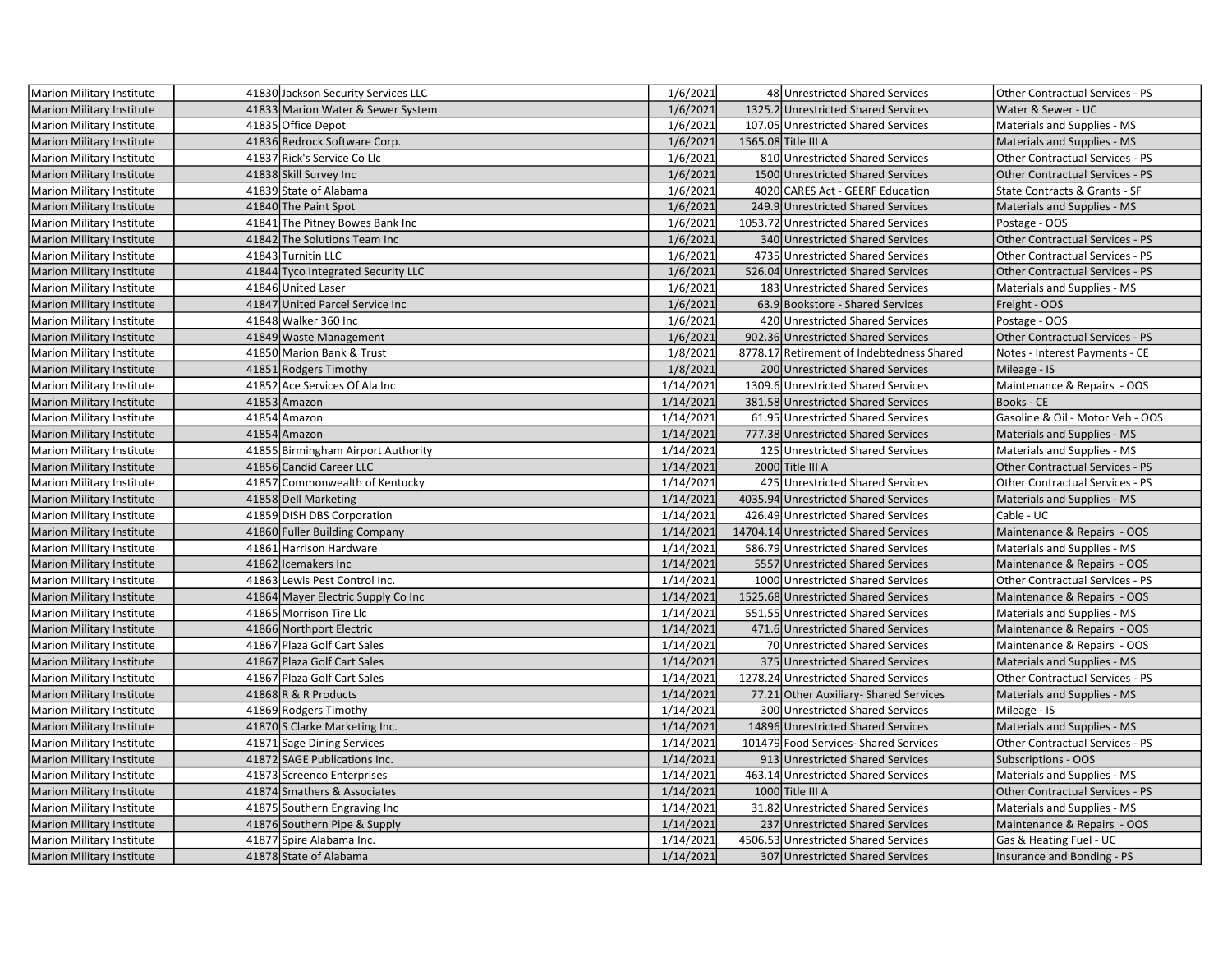| Marion Military Institute        | 41879 The Pitney Bowes Bank Inc                    | 1/14/2021 | 1500 Unrestricted Shared Services         | Postage - OOS                          |
|----------------------------------|----------------------------------------------------|-----------|-------------------------------------------|----------------------------------------|
| Marion Military Institute        | 41880 U. S. Bank National Association              | 1/14/2021 | 725.3 Unrestricted Shared Services        | Lease Purchase - CE                    |
| Marion Military Institute        | 41881 Verizon Wireless                             | 1/14/2021 | 2106.78 Unrestricted Shared Services      | Cable - UC                             |
| <b>Marion Military Institute</b> | 41882 Walker 360 Inc                               | 1/14/2021 | 990 Unrestricted Shared Services          | Other Contractual Services - PS        |
| <b>Marion Military Institute</b> | 41883 Zep Sales & Service                          | 1/14/2021 | 1024.3 CARES Act - College Relief         | Materials and Supplies - MS            |
| <b>Marion Military Institute</b> | 41884 Alabama Community College Umpires Assoc      | 1/21/2021 | 250 Unrestricted Shared Services          | <b>Other Contractual Services - PS</b> |
| <b>Marion Military Institute</b> | 41885 Alabama Power Company                        | 1/21/2021 | 796.61 Unrestricted Shared Services       | Electricity - UC                       |
| <b>Marion Military Institute</b> | 41886 Alabama Two-Year College Library Association | 1/21/2021 | 100 Unrestricted Shared Services          | Memberships - PS                       |
| Marion Military Institute        | 41887 Amazon                                       | 1/21/2021 | 155.8 Unrestricted Shared Services        | Materials and Supplies - MS            |
| <b>Marion Military Institute</b> | 41888 Amazon                                       | 1/21/2021 | 49.62 Unrestricted Shared Services        | Materials and Supplies - MS            |
| <b>Marion Military Institute</b> | 41888 Amazon                                       | 1/21/2021 | 489.93 CARES Act - College Relief         | Materials and Supplies - MS            |
| <b>Marion Military Institute</b> | 41889 Amazon Capital Srvcsinc                      | 1/21/2021 | 31.98 Unrestricted Shared Services        | Materials and Supplies - MS            |
| <b>Marion Military Institute</b> | 41890 AMCSUS                                       | 1/21/2021 | 495 Unrestricted Shared Services          | Other Contractual Services - PS        |
| Marion Military Institute        | 41891 American Assoc of Comm Colleges              | 1/21/2021 | 1513 Unrestricted Shared Services         | Memberships - PS                       |
| Marion Military Institute        | 41892 ArbiterPay Trust Account                     | 1/21/2021 | 5655 Unrestricted Shared Services         | Other Contractual Services - PS        |
| <b>Marion Military Institute</b> | 41893 AT & T                                       | 1/21/2021 | 117.7 Unrestricted Shared Services        | Cable - UC                             |
| Marion Military Institute        | 41894 AT & T                                       | 1/21/2021 | 1383.31 Unrestricted Shared Services      | Cable - UC                             |
| Marion Military Institute        | 41895 Caterpillar Financial Services Corp.         | 1/21/2021 | 2720.32 Unrestricted Shared Services      | Lease Purchase - CE                    |
| Marion Military Institute        | 41896 Crawford Brittany                            | 1/21/2021 | 290 Unrestricted Shared Services          | <b>Subscriptions - OOS</b>             |
| <b>Marion Military Institute</b> | 41897 Dallas Glass Co. Inc.                        | 1/21/2021 | 200 Unrestricted Shared Services          | Materials and Supplies - MS            |
| Marion Military Institute        | 41898 DC Scientific Pest Control                   | 1/21/2021 | 160 Unrestricted Shared Services          | Other Contractual Services - PS        |
| <b>Marion Military Institute</b> | 41899 Griffin Wood Co                              | 1/21/2021 | 160.73 Unrestricted Shared Services       | Materials and Supplies - MS            |
| Marion Military Institute        | 41900 HBC INC                                      | 1/21/2021 | 23150 Unrestricted Shared Services        | Maintenance & Repairs - OOS            |
| <b>Marion Military Institute</b> | 41901 Home Depot                                   | 1/21/2021 | 1146.89 Unrestricted Shared Services      | Materials and Supplies - MS            |
| Marion Military Institute        | 41902 Long Lewis Selma                             | 1/21/2021 | 179.11 Unrestricted Shared Services       | Gasoline & Oil - Motor Veh - OOS       |
| <b>Marion Military Institute</b> | 41903 Marion Times Standard                        | 1/21/2021 | 108 Unrestricted Shared Services          | Advertising & Promotions - OOS         |
| <b>Marion Military Institute</b> | 41904 Napa Auto Parts                              | 1/21/2021 | 141.72 Unrestricted Shared Services       | Materials and Supplies - MS            |
| <b>Marion Military Institute</b> | 41904 Napa Auto Parts                              | 1/21/2021 | 557.37 Unrestricted Shared Services       | Gasoline & Oil - Motor Veh - OOS       |
| Marion Military Institute        | 41905 Rodgers Timothy                              | 1/21/2021 | 300 Unrestricted Shared Services          | Mileage - IS                           |
| <b>Marion Military Institute</b> | 41906 Spire Alabama Inc.                           | 1/21/2021 | 10385.34 Unrestricted Shared Services     | Gas & Heating Fuel - UC                |
| Marion Military Institute        | 41907 Strickland Paper Company Inc                 | 1/21/2021 | 1086 Unrestricted Shared Services         | Internal Purchases - MS                |
| <b>Marion Military Institute</b> | 41908 U.S. Bank National Association               | 1/21/2021 | 343.7 Unrestricted Shared Services        | Lease Purchase - CE                    |
| <b>Marion Military Institute</b> | 41909 Uline Inc                                    | 1/21/2021 | 67.85 Unrestricted Shared Services        | Materials and Supplies - MS            |
| Marion Military Institute        | 41910 Whitmer Public Safety                        | 1/21/2021 | 4663.2 Industry Certification Initiatives | Materials and Supplies - MS            |
| <b>Marion Military Institute</b> | 41911 Witmer Public Safety Group Inc               | 1/21/2021 | 304.5 Industry Certification Initiatives  | Materials and Supplies - MS            |
| <b>Marion Military Institute</b> | 41920 AB SPORTSWEAR INC                            | 1/28/2021 | 9100.32 Bookstore - Shared Services       | Purchases for Resale (COGS) - MS       |
| Marion Military Institute        | 41921 Amazon                                       | 1/28/2021 | 359.96 Unrestricted Shared Services       | Materials and Supplies - MS            |
| <b>Marion Military Institute</b> | 41922 American Osment                              | 1/28/2021 | 384 Unrestricted Shared Services          | Materials and Supplies - MS            |
| Marion Military Institute        | 41923 AT & T                                       | 1/28/2021 | 73.09 Unrestricted Shared Services        | Insurance and Bonding - PS             |
| Marion Military Institute        | 41924 AT & T                                       | 1/28/2021 | 206.62 Unrestricted Shared Services       | Cable - UC                             |
| Marion Military Institute        | 41925 Austin's Piano Shop                          | 1/28/2021 | 432 Unrestricted Shared Services          | <b>Bank Operating - Cash</b>           |
| <b>Marion Military Institute</b> | 41926 Dallas Glass Co. Inc                         | 1/28/2021 | 4700 Unrestricted Shared Services         | Maintenance & Repairs - OOS            |
| Marion Military Institute        | 41927 Elliott Collegiate                           | 1/28/2021 | 2400 Unrestricted Shared Services         | Other Contractual Services - PS        |
| Marion Military Institute        | 41928 Emblem Enterprises Inc                       | 1/28/2021 | 446.81 Bookstore - Shared Services        | Purchases for Resale (COGS) - MS       |
| Marion Military Institute        | 41929 Hand Arendall Harrison Sale LLC              | 1/28/2021 | 3497 Unrestricted Shared Services         | Legal Services - PS                    |
| <b>Marion Military Institute</b> | 41930 Hansen Willis                                | 1/28/2021 | 1000 Unrestricted Shared Services         | Other Contractual Services - PS        |
| Marion Military Institute        | 41931J. W. Pepper & Son Inc.                       | 1/28/2021 | 558 Unrestricted Shared Services          | <b>Bank Operating - Cash</b>           |
| <b>Marion Military Institute</b> | 41932J. W. Pepper & Son Inc.                       | 1/28/2021 | 652.99 Unrestricted Shared Services       | <b>Bank Operating - Cash</b>           |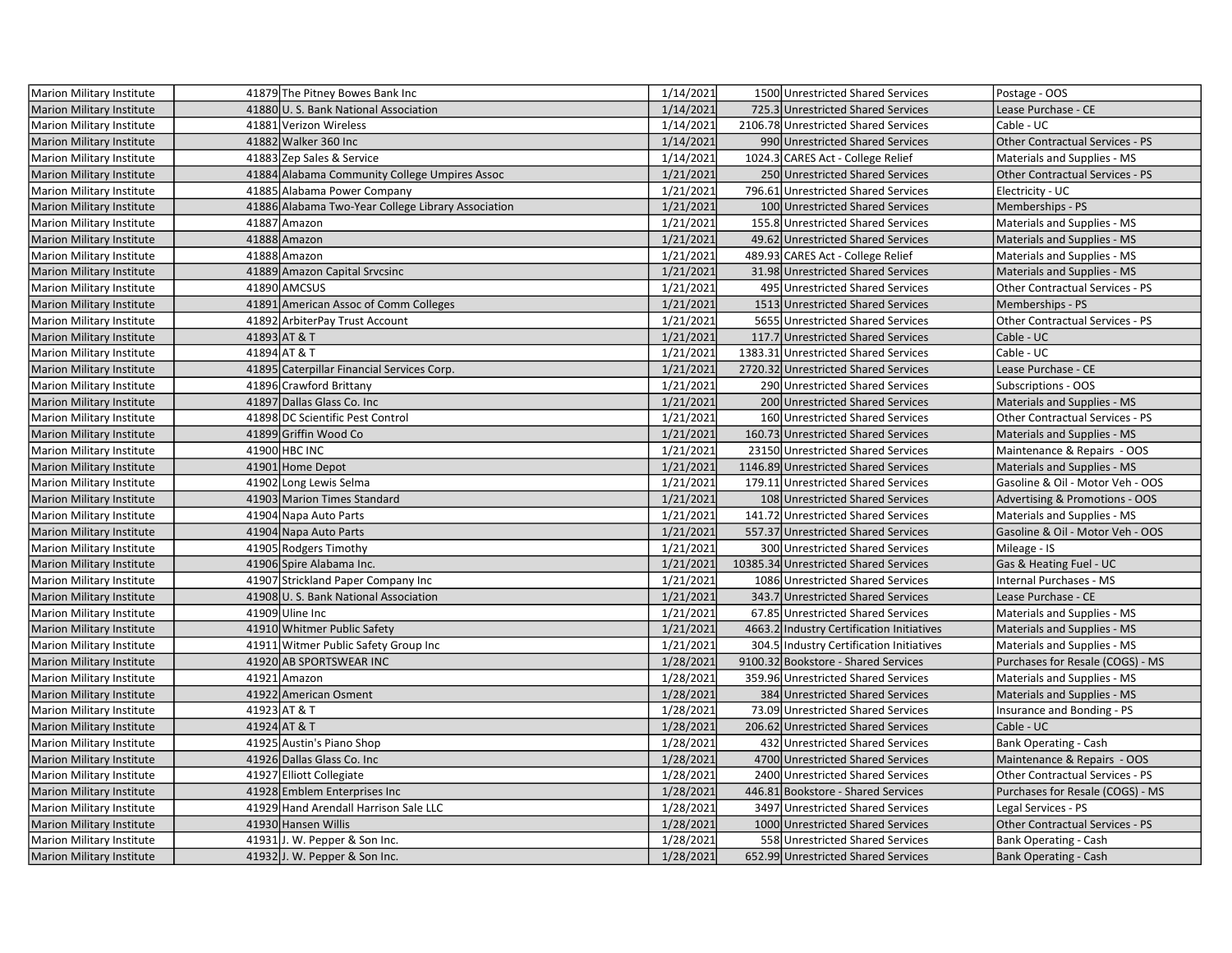| Marion Military Institute        | 41933 Maynor Della              | 1/28/2021 | 238 Bookstore - Shared Services      | Other Contractual Services - PS  |
|----------------------------------|---------------------------------|-----------|--------------------------------------|----------------------------------|
| <b>Marion Military Institute</b> | 41934 Office Depot              | 1/28/2021 | 431.84 Unrestricted Shared Services  | Materials and Supplies - MS      |
| Marion Military Institute        | 41935 Pearson Education Inc     | 1/28/2021 | 1154.84 Bookstore - Shared Services  | Purchases for Resale (COGS) - MS |
| <b>Marion Military Institute</b> | 41936 Raczkowski Deborah        | 1/28/2021 | 382.5 Unrestricted Shared Services   | Other Contractual Services - PS  |
| Marion Military Institute        | 41937 Rhyne Gregory             | 1/28/2021 | 450 Unrestricted Shared Services     | Mileage - IS                     |
| Marion Military Institute        | 41938 Roadnet Technologies Inc  | 1/28/2021 | 112.25 Unrestricted Shared Services  | <b>Subscriptions - OOS</b>       |
| Marion Military Institute        | 41939 Rothco                    | 1/28/2021 | 669.02 Bookstore - Shared Services   | Purchases for Resale (COGS) - MS |
| <b>Marion Military Institute</b> | 41940 Selma Communications Serv | 1/28/2021 | 5402.74 CARES Act - College Relief   | Materials and Supplies - MS      |
| <b>Marion Military Institute</b> | 41941 Southern Engraving Inc    | 1/28/2021 | 15.91 Unrestricted Shared Services   | Materials and Supplies - MS      |
| <b>Marion Military Institute</b> | 41942 Transportation South Inc. | 1/28/2021 | 1500 Unrestricted Shared Services    | Gasoline & Oil - Motor Veh - OOS |
| Marion Military Institute        | 41943 Trustmark National Bank   | 1/28/2021 | -23.91 Unrestricted Shared Services  | <b>Discounts Earned - SS</b>     |
| <b>Marion Military Institute</b> | 41943 Trustmark National Bank   | 1/28/2021 | 28 Unrestricted Shared Services      | Advertising & Promotions - OOS   |
| Marion Military Institute        | 41943 Trustmark National Bank   | 1/28/2021 | 91.19 Unrestricted Shared Services   | Subscriptions - OOS              |
| <b>Marion Military Institute</b> | 41943 Trustmark National Bank   | 1/28/2021 | 1393.86 Unrestricted Shared Services | Gasoline & Oil - Motor Veh - OOS |
| Marion Military Institute        | 41943 Trustmark National Bank   | 1/28/2021 | 3476.14 Unrestricted Shared Services | Materials and Supplies - MS      |
| Marion Military Institute        | 41944 United Laser              | 1/28/2021 | 119 Unrestricted Shared Services     | Materials and Supplies - MS      |
| Marion Military Institute        | 41945 United Parcel Service Inc | 1/28/2021 | 16.65 Bookstore - Shared Services    | Freight - OOS                    |
| <b>Marion Military Institute</b> | 41946 Verizon Wireless          | 1/28/2021 | 1462.54 Unrestricted Shared Services | Cable - UC                       |
| Marion Military Institute        | 41947 Waste Management          | 1/28/2021 | 902.36 Unrestricted Shared Services  | Other Contractual Services - PS  |
| <b>Marion Military Institute</b> | 41948 Wright Charles            | 1/28/2021 | 147.73 Unrestricted Shared Services  | Lodging - OS                     |
| Marion Military Institute        | 1781 Curtis Dawn                | 1/29/2021 | 4858.67 Unrestricted Shared Services | Payroll                          |
| <b>Marion Military Institute</b> | 1782 Dunfee Laura               | 1/29/2021 | 4321.83 Unrestricted Shared Services | Payroll                          |
| Marion Military Institute        | 1783 Fields Carmon              | 1/29/2021 | 6994.75 Unrestricted Shared Services | Payroll                          |
| <b>Marion Military Institute</b> | 1784 Mollahan David             | 1/29/2021 | 16250 Unrestricted Shared Services   | Payroll                          |
| Marion Military Institute        | 1785 Aylward Jason              | 1/29/2021 | 4102.83 Unrestricted Shared Services | Payroll                          |
| <b>Marion Military Institute</b> | 1786 Walters Buffy              | 1/29/2021 | 6375.67 Unrestricted Shared Services | Payroll                          |
| Marion Military Institute        | 1787 Allison Eric               | 1/29/2021 | 900 Unrestricted Shared Services     | Payroll                          |
| <b>Marion Military Institute</b> | 1788 Allison Joyce              | 1/29/2021 | 4412.08 Unrestricted Shared Services | Payroll                          |
| Marion Military Institute        | 1789 Brown Lajaycee             | 1/29/2021 | 900 Unrestricted Shared Services     | Payroll                          |
| Marion Military Institute        | 1790 Castro-Nail Beatriz        | 1/29/2021 | 4870.58 Unrestricted Shared Services | Payroll                          |
| Marion Military Institute        | 1791 Deason Courtney            | 1/29/2021 | 4750.58 Unrestricted Shared Services | Payroll                          |
| <b>Marion Military Institute</b> | 1792 Doyle Mark                 | 1/29/2021 | 5945.83 Unrestricted Shared Services | Payroll                          |
| Marion Military Institute        | 1793 Johnson Gabriel            | 1/29/2021 | 3637.83 Unrestricted Shared Services | Payroll                          |
| <b>Marion Military Institute</b> | 1794 Johnson Ronald             | 1/29/2021 | 360 Unrestricted Shared Services     | Payroll                          |
| Marion Military Institute        | 1795 Peacock Sarah              | 1/29/2021 | 4134.08 Unrestricted Shared Services | Payroll                          |
| <b>Marion Military Institute</b> | 1796 Spinks Jody                | 1/29/2021 | 360 Unrestricted Shared Services     | Payroll                          |
| Marion Military Institute        | 1797 Hodge Mariah               | 1/29/2021 | 3641 Unrestricted Shared Services    | Payroll                          |
| <b>Marion Military Institute</b> | 1798 Meisenheimer C             | 1/29/2021 | 5530.58 Unrestricted Shared Services | Payroll                          |
| Marion Military Institute        | 1799 Roche Joy                  | 1/29/2021 | 4804 Unrestricted Shared Services    | Payroll                          |
| <b>Marion Military Institute</b> | 1800 Sherling Amzi              | 1/29/2021 | 5399.33 Unrestricted Shared Services | Payroll                          |
| Marion Military Institute        | 1801 Berry Kenneth              | 1/29/2021 | 5057.58 Unrestricted Shared Services | Payroll                          |
| <b>Marion Military Institute</b> | 1802 Gatlin Richard             | 1/29/2021 | 4624 Unrestricted Shared Services    | Payroll                          |
| Marion Military Institute        | 1803 McCormick Patrick          | 1/29/2021 | 2129.11 Unrestricted Shared Services | Payroll                          |
| <b>Marion Military Institute</b> | 1804 Stiefel Brett              | 1/29/2021 | 5177.58 Unrestricted Shared Services | Payroll                          |
| Marion Military Institute        | 1805 Yang Xiaoli                | 1/29/2021 | 5885.83 Unrestricted Shared Services | Payroll                          |
| Marion Military Institute        | 1806 Brown Kirtley              | 1/29/2021 | 5645.83 Unrestricted Shared Services | Payroll                          |
| Marion Military Institute        | 1807 Spewak David               | 1/29/2021 | 5399.33 Unrestricted Shared Services | Payroll                          |
| Marion Military Institute        | 1808 Thomason James             | 1/29/2021 | 5410.58 Unrestricted Shared Services | Payroll                          |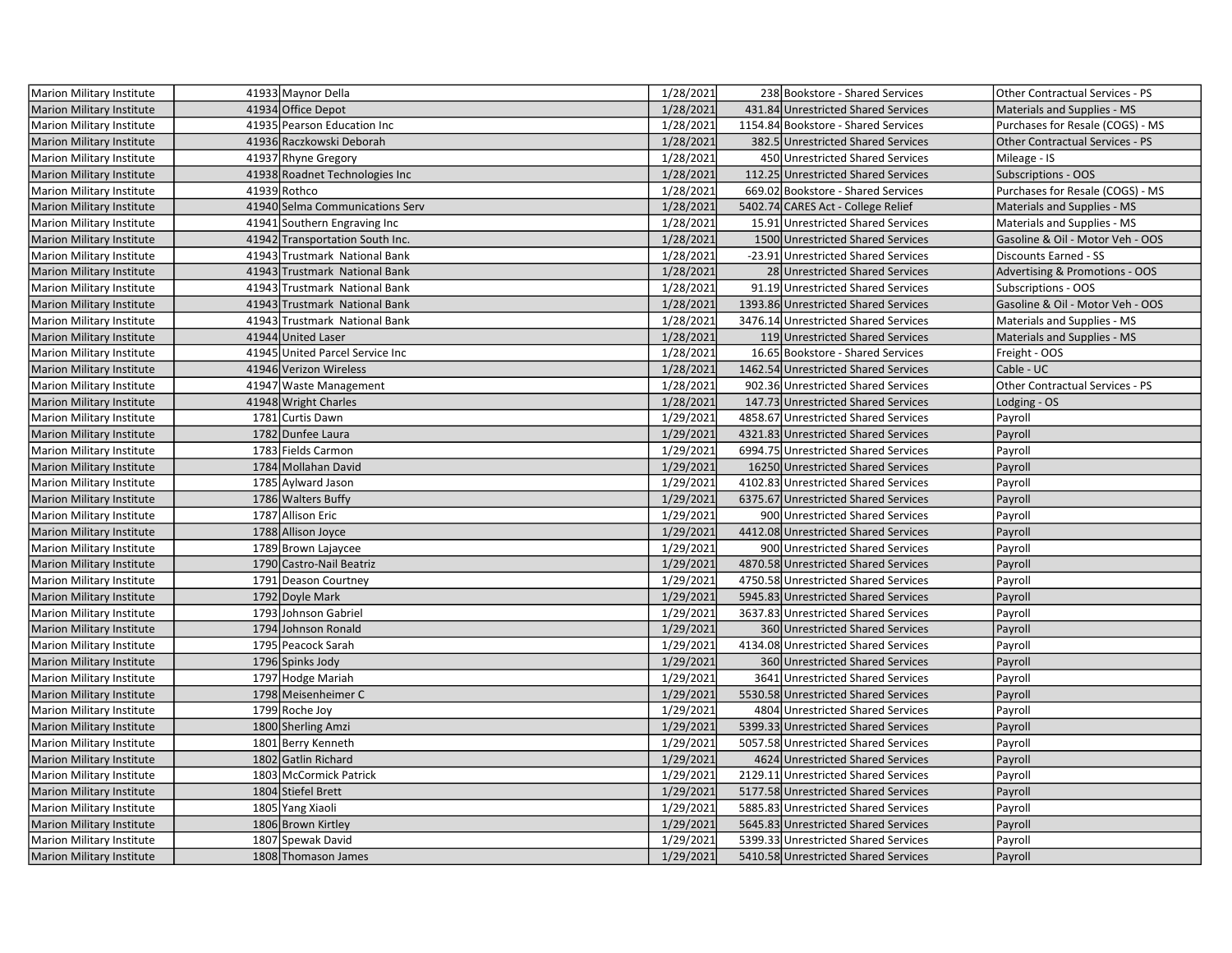| Marion Military Institute        | 1809 Jones Camie       | 1/29/2021 | 5852.93 Unrestricted Shared Services | Payroll |
|----------------------------------|------------------------|-----------|--------------------------------------|---------|
| <b>Marion Military Institute</b> | 1810 Fitts Joye        | 1/29/2021 | 3415.17 Unrestricted Shared Services | Payroll |
| Marion Military Institute        | 1811 Green Shawna      | 1/29/2021 | 4239.83 Unrestricted Shared Services | Payroll |
| Marion Military Institute        | 1812 Ivey David        | 1/29/2021 | 7975.25 Unrestricted Shared Services | Payroll |
| Marion Military Institute        | 1813 Kirby Jamie       | 1/29/2021 | 1425.66 Unrestricted Shared Services | Payroll |
| <b>Marion Military Institute</b> | 1813 Kirby Jamie       | 1/29/2021 | 1985.01 Title III A                  | Payroll |
| Marion Military Institute        | 1814 Logan Jeffery     | 1/29/2021 | 6177.5 Unrestricted Shared Services  | Payroll |
| <b>Marion Military Institute</b> | 1815 Logan Logan       | 1/29/2021 | 5108.67 Unrestricted Shared Services | Payroll |
| Marion Military Institute        | 1816 Tolar Haley       | 1/29/2021 | 3250.08 Unrestricted Shared Services | Payroll |
| <b>Marion Military Institute</b> | 1817 Plummer Ashley    | 1/29/2021 | 5297.08 Unrestricted Shared Services | Payroll |
| Marion Military Institute        | 1818 Tubbs Alice       | 1/29/2021 | 2471.33 Unrestricted Shared Services | Payroll |
| Marion Military Institute        | 1819 Cook Brenda       | 1/29/2021 | 4750.58 Unrestricted Shared Services | Payroll |
| Marion Military Institute        | 1820 Baldwin Dewarren  | 1/29/2021 | 3070.17 Unrestricted Shared Services | Payroll |
| <b>Marion Military Institute</b> | 1821 Barton Burnis     | 1/29/2021 | 5565.5 Unrestricted Shared Services  | Payroll |
| Marion Military Institute        | 1822 Billingsley Erica | 1/29/2021 | 2319.67 Unrestricted Shared Services | Payroll |
| <b>Marion Military Institute</b> | 1823 Drake James       | 1/29/2021 | 5004.17 Unrestricted Shared Services | Payroll |
| Marion Military Institute        | 1824 Dunfee Michael    | 1/29/2021 | 5564.66 Unrestricted Shared Services | Payroll |
| <b>Marion Military Institute</b> | 1825 James Kent        | 1/29/2021 | 5449.16 Unrestricted Shared Services | Payroll |
| <b>Marion Military Institute</b> | 1826 Jones Jerome      | 1/29/2021 | 3842.67 Unrestricted Shared Services | Payroll |
| <b>Marion Military Institute</b> | 1827 Magnus Michael    | 1/29/2021 | 5138.59 Unrestricted Shared Services | Payroll |
| <b>Marion Military Institute</b> | 1828 Martin Darrell    | 1/29/2021 | 6666.75 Unrestricted Shared Services | Payroll |
| <b>Marion Military Institute</b> | 1829 Mennig David      | 1/29/2021 | 5004.17 Unrestricted Shared Services | Payroll |
| Marion Military Institute        | 1830 Passmore Edwin    | 1/29/2021 | 9412 Unrestricted Shared Services    | Payroll |
| <b>Marion Military Institute</b> | 1831 Raczkowski John   | 1/29/2021 | 7005.58 Unrestricted Shared Services | Payroll |
| Marion Military Institute        | 1832 Stewart Matthew   | 1/29/2021 | 4146.17 Unrestricted Shared Services | Payroll |
| <b>Marion Military Institute</b> | 1833 Suttles Fanninet  | 1/29/2021 | 2837.75 Unrestricted Shared Services | Payroll |
| <b>Marion Military Institute</b> | 1834 Watford Rebecca   | 1/29/2021 | 3911.33 Unrestricted Shared Services | Payroll |
| Marion Military Institute        | 1835 Bowen Thomas      | 1/29/2021 | 6344.5 Unrestricted Shared Services  | Payroll |
| Marion Military Institute        | 1836 Crawford Brittany | 1/29/2021 | 7150.75 Unrestricted Shared Services | Payroll |
| Marion Military Institute        | 1837 Early Kalen       | 1/29/2021 | 3106.42 Unrestricted Shared Services | Payroll |
| Marion Military Institute        | 1838 Hughes Carol      | 1/29/2021 | 2583.33 Unrestricted Shared Services | Payroll |
| <b>Marion Military Institute</b> | 1839 Nicholson Clayton | 1/29/2021 | 3189 Unrestricted Shared Services    | Payroll |
| Marion Military Institute        | 1840 Shifter Colleen   | 1/29/2021 | 2920 Unrestricted Shared Services    | Payroll |
| <b>Marion Military Institute</b> | 1841 Speegle Susanna   | 1/29/2021 | 3650.92 Unrestricted Shared Services | Payroll |
| Marion Military Institute        | 1842 Pierce Laurie     | 1/29/2021 | 3062.67 Unrestricted Shared Services | Payroll |
| <b>Marion Military Institute</b> | 1843 Sumlin Rene       | 1/29/2021 | 5269.08 Unrestricted Shared Services | Payroll |
| Marion Military Institute        | 1844 Hoggle Layne      | 1/29/2021 | 3386.33 Title III A                  | Payroll |
| <b>Marion Military Institute</b> | 1845 Painter Eva       | 1/29/2021 | 2595.45 Unrestricted Shared Services | Payroll |
| Marion Military Institute        | 1845 Painter Eva       | 1/29/2021 | 2983.22 Title III A                  | Payroll |
| <b>Marion Military Institute</b> | 1846 Stone Jillian     | 1/29/2021 | 720 Unrestricted Shared Services     | Payroll |
| Marion Military Institute        | 1846 Stone Jillian     | 1/29/2021 | 3419.17 Title III A                  | Payroll |
| <b>Marion Military Institute</b> | 1847 Balentine Chad    | 1/29/2021 | 4695.08 Unrestricted Shared Services | Payroll |
| Marion Military Institute        | 1848 Benson Jeffery    | 1/29/2021 | 4776.17 Unrestricted Shared Services | Payroll |
| <b>Marion Military Institute</b> | 1849 Benson Kori       | 1/29/2021 | 2309.67 Unrestricted Shared Services | Payroll |
| Marion Military Institute        | 1850 Bush Kyle         | 1/29/2021 | 2799.67 Unrestricted Shared Services | Payroll |
| <b>Marion Military Institute</b> | 1851 Dowdle Kirkland   | 1/29/2021 | 3982.17 Unrestricted Shared Services | Payroll |
| Marion Military Institute        | 1852 Downs Matthew     | 1/29/2021 | 4858.67 Unrestricted Shared Services | Payroll |
| Marion Military Institute        | 1853 Ivey Michelle     | 1/29/2021 | 7634.83 Unrestricted Shared Services | Payroll |
|                                  |                        |           |                                      |         |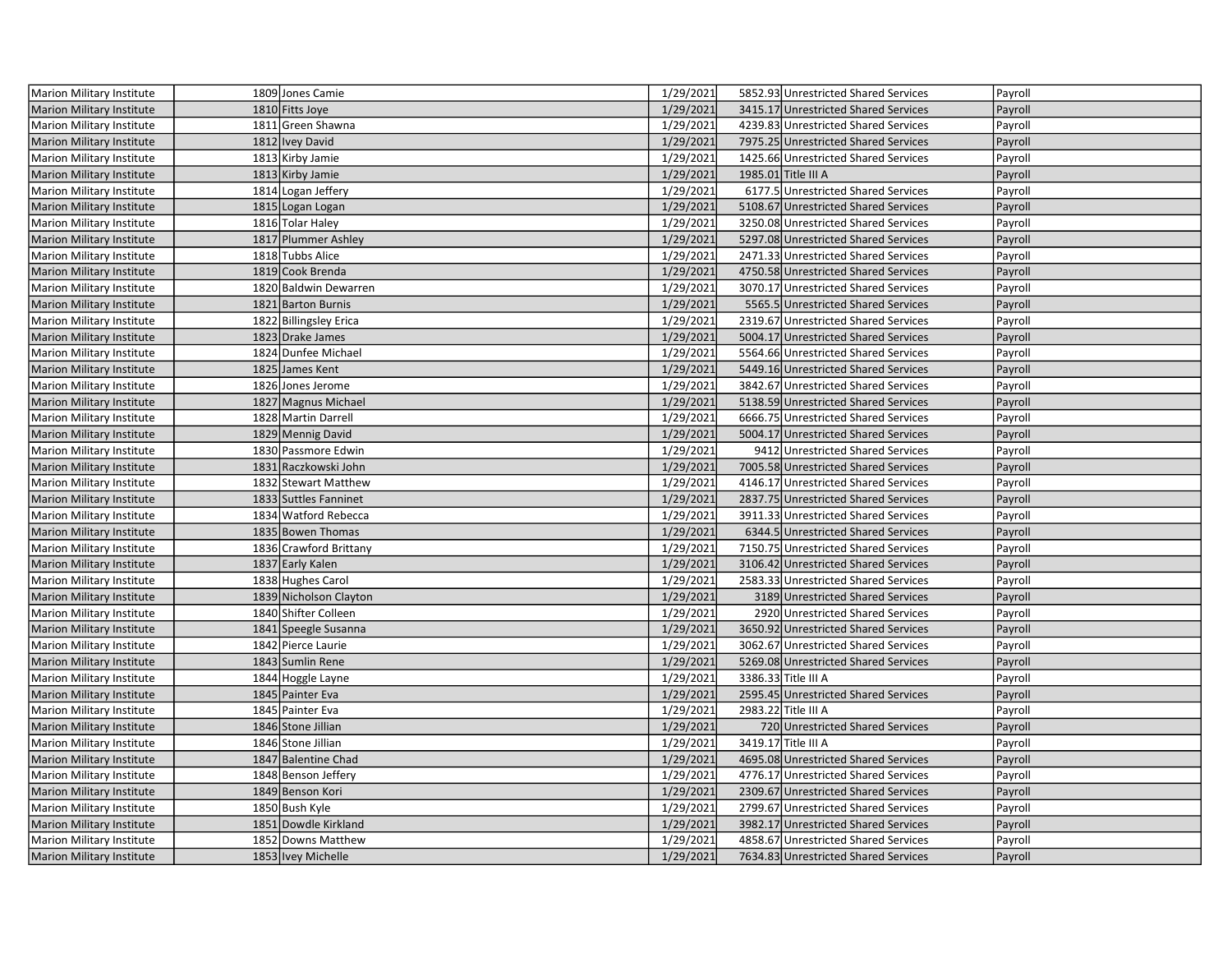| <b>Marion Military Institute</b> | 1854 Norris Kevin        | 1/29/2021 | 2309.67 Unrestricted Shared Services    | Payroll |
|----------------------------------|--------------------------|-----------|-----------------------------------------|---------|
| <b>Marion Military Institute</b> | 1855 Rhyne Gregory       | 1/29/2021 | 5023.83 Unrestricted Shared Services    | Payroll |
| Marion Military Institute        | 1856 Rodgers Timothy     | 1/29/2021 | 4528.58 Unrestricted Shared Services    | Payroll |
| Marion Military Institute        | 1857 Wright Charles      | 1/29/2021 | 4712.61 Unrestricted Shared Services    | Payroll |
| Marion Military Institute        | 1858 Crews Wendel        | 1/29/2021 | 4350.58 Unrestricted Shared Services    | Payroll |
| <b>Marion Military Institute</b> | 1859 Crittenden Mcarthur | 1/29/2021 | 7150.75 Unrestricted Shared Services    | Payroll |
| Marion Military Institute        | 1860 Barnes Susanna      | 1/29/2021 | 4350.58 Unrestricted Shared Services    | Payroll |
| <b>Marion Military Institute</b> | 1861 Holmes Marietta     | 1/29/2021 | 3686.67 Unrestricted Shared Services    | Payroll |
| Marion Military Institute        | 1862 McElheney Lauren    | 1/29/2021 | 2706.67 Unrestricted Shared Services    | Payroll |
| <b>Marion Military Institute</b> | 1863 McKee Emily         | 1/29/2021 | 9412 Unrestricted Shared Services       | Payroll |
| Marion Military Institute        | 1864 Nicholson Vanessa   | 1/29/2021 | 2920 Unrestricted Shared Services       | Payroll |
| Marion Military Institute        | 1865 Weber Melanie       | 1/29/2021 | 2754.83 Unrestricted Shared Services    | Payroll |
| Marion Military Institute        | 1866 Coley Jessica       | 1/29/2021 | 3085.08 Unrestricted Shared Services    | Payroll |
| <b>Marion Military Institute</b> | 1867 Harrison Jada       | 1/29/2021 | 7150.75 Unrestricted Shared Services    | Payroll |
| Marion Military Institute        | 1868 Liles Traci         | 1/29/2021 | 1385.6 Unrestricted Shared Services     | Payroll |
| <b>Marion Military Institute</b> | 1869 Long Rebecca        | 1/29/2021 | 2837.75 Unrestricted Shared Services    | Payroll |
| Marion Military Institute        | 1870 McClendon Melissa   | 1/29/2021 | 4350.58 Unrestricted Shared Services    | Payroll |
| <b>Marion Military Institute</b> | 1871 Wilson Jacqueline   | 1/29/2021 | 5023.83 Unrestricted Shared Services    | Payroll |
| <b>Marion Military Institute</b> | 1872 Brown Jeffery       | 1/29/2021 | 2920.5 Unrestricted Shared Services     | Payroll |
| <b>Marion Military Institute</b> | 1873 Clements Phillip    | 1/29/2021 | 4792.83 Unrestricted Shared Services    | Payroll |
| <b>Marion Military Institute</b> | 1874 Crews Jody          | 1/29/2021 | 4792.83 Unrestricted Shared Services    | Payroll |
| <b>Marion Military Institute</b> | 1875 Deavours Stacy      | 1/29/2021 | 3827.33 Unrestricted Shared Services    | Payroll |
| Marion Military Institute        | 1876 Hale Richard        | 1/29/2021 | 5023.83 Unrestricted Shared Services    | Payroll |
| <b>Marion Military Institute</b> | 1877 Harper Charles      | 1/29/2021 | 5232.16 Unrestricted Shared Services    | Payroll |
| Marion Military Institute        | 1878 Harris Darlene      | 1/29/2021 | 2755.42 Unrestricted Shared Services    | Payroll |
| <b>Marion Military Institute</b> | 1879 Horton Joseph       | 1/29/2021 | 3415.17 Unrestricted Shared Services    | Payroll |
| <b>Marion Military Institute</b> | 1880 Houston Thomas      | 1/29/2021 | 4858.67 Unrestricted Shared Services    | Payroll |
| Marion Military Institute        | 1881 Jackson Larry       | 1/29/2021 | 3085.58 Unrestricted Shared Services    | Payroll |
| Marion Military Institute        | 1882 Kelly Michael       | 1/29/2021 | 2755.42 Unrestricted Shared Services    | Payroll |
| Marion Military Institute        | 1883 Luker Patricia      | 1/29/2021 | 3870.66 Unrestricted Shared Services    | Payroll |
| Marion Military Institute        | 1884 Miree Ned           | 1/29/2021 | 2920.5 Unrestricted Shared Services     | Payroll |
| <b>Marion Military Institute</b> | 1885 Pierce Edward       | 1/29/2021 | 4957.92 Unrestricted Shared Services    | Payroll |
| Marion Military Institute        | 1886 Sumlin Robert       | 1/29/2021 | 7150.75 Unrestricted Shared Services    | Payroll |
| <b>Marion Military Institute</b> | 1887 Tucker Linda        | 1/29/2021 | 2755.42 Unrestricted Shared Services    | Payroll |
| Marion Military Institute        | 1888 Bamberg Robert      | 1/29/2021 | 3085.08 Unrestricted Shared Services    | Payroll |
| <b>Marion Military Institute</b> | 1889 Holifield Lori      | 1/29/2021 | 2352.35 Bookstore - Shared Services     | Payroll |
| Marion Military Institute        | 1890 Crocker Sharon      | 1/29/2021 | 1464.28 Bookstore - Shared Services     | Payroll |
| <b>Marion Military Institute</b> | 1891 Meisenheimer Cindy  | 1/29/2021 | 5838.92 Bookstore - Shared Services     | Payroll |
| Marion Military Institute        | 1892 Morrison Gloria     | 1/29/2021 | 2471.33 Bookstore - Shared Services     | Payroll |
| <b>Marion Military Institute</b> | 1893 Buchanan William    | 1/29/2021 | 2920.5 Other Auxiliary- Shared Services | Payroll |
| Marion Military Institute        | 1894 Hill Craig          | 1/29/2021 | 3662.33 Other Auxiliary-Shared Services | Payroll |
| <b>Marion Military Institute</b> | 1895 Oglesby Charlotte   | 1/29/2021 | 964.85 Unrestricted Shared Services     | Payroll |
| Marion Military Institute        | 1896 Billingsley Erica   | 1/29/2021 | 30 Unrestricted Shared Services         | Payroll |
| <b>Marion Military Institute</b> | 1897 James Sydney        | 1/29/2021 | 142.5 Unrestricted Shared Services      | Payroll |
| Marion Military Institute        | 1898 Fikes Roy           | 1/29/2021 | 249.6 Unrestricted Shared Services      | Payroll |
| <b>Marion Military Institute</b> | 1899 Lapsley John        | 1/29/2021 | 2218.16 Unrestricted Shared Services    | Payroll |
| Marion Military Institute        | 1900 Miree Edd           | 1/29/2021 | 2371.2 Unrestricted Shared Services     | Payroll |
| Marion Military Institute        | 1901 Richards James      | 1/29/2021 | 249.6 Unrestricted Shared Services      | Payroll |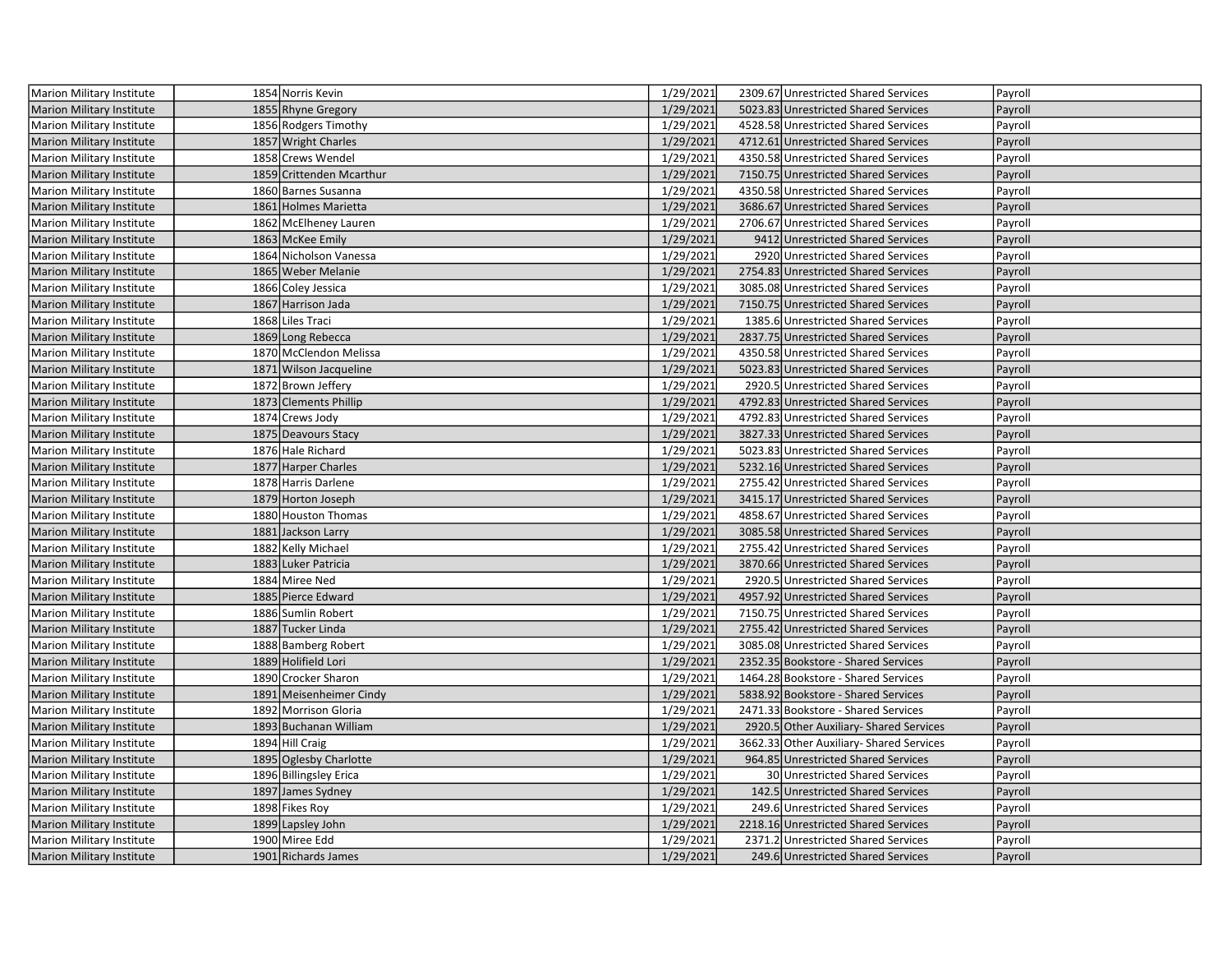| <b>Marion Military Institute</b> |           | 1902 Crews Wendel                           | 1/29/2021 | 2184 Unrestricted Shared Services          | Payroll                                |
|----------------------------------|-----------|---------------------------------------------|-----------|--------------------------------------------|----------------------------------------|
| <b>Marion Military Institute</b> |           | 41950 Bishop State Community College        | 2/1/2021  | 405 Unrestricted Shared Services           | <b>Registration Fees-IS</b>            |
| Marion Military Institute        |           | 41951 Dade Paper & Bag Llc                  | 2/1/2021  | 1190.03 Unrestricted Shared Services       | Materials and Supplies - MS            |
| Marion Military Institute        |           | 41952 Rodgers Timothy                       | 2/1/2021  | 300 Unrestricted Shared Services           | Mileage - IS                           |
| Marion Military Institute        |           | 41953 Supply Room                           | 2/1/2021  | 73.88 Bookstore - Shared Services          | Purchases for Resale (COGS) - MS       |
| <b>Marion Military Institute</b> |           | 41954 AB SPORTSWEAR INC                     | 2/4/2021  | 906.28 Bookstore - Shared Services         | Purchases for Resale (COGS) - MS       |
| Marion Military Institute        |           | 41955 ACCS Financial Management Association | 2/4/2021  | 500 Unrestricted Shared Services           | Memberships - PS                       |
| <b>Marion Military Institute</b> |           | 41956 ACCS Financial Management Association | 2/4/2021  | 200 Unrestricted Shared Services           | <b>Registration Fees-IS</b>            |
| Marion Military Institute        |           | 41957 Air Evac Lifeteam                     | 2/4/2021  | 3429.5 Unrestricted Shared Services        | Memberships - PS                       |
| <b>Marion Military Institute</b> |           | 41959 Alabama Power Company                 | 2/4/2021  | 26371.59 Unrestricted Shared Services      | Electricity - UC                       |
| Marion Military Institute        |           | 41960 Amazon                                | 2/4/2021  | 44.99 Unrestricted Shared Services         | Other Contractual Services - PS        |
| Marion Military Institute        |           | 41960 Amazon                                | 2/4/2021  | 52.56 Unrestricted Shared Services         | Materials and Supplies - MS            |
| Marion Military Institute        |           | 41960 Amazon                                | 2/4/2021  | 278.17 Unrestricted Shared Services        | Gasoline & Oil - Motor Veh - OOS       |
| <b>Marion Military Institute</b> |           | 41962 American Osment                       | 2/4/2021  | 157.11 Unrestricted Shared Services        | Materials and Supplies - MS            |
| Marion Military Institute        |           | 41963 B & H Photo                           | 2/4/2021  | 937.45 Unrestricted Shared Services        | Materials and Supplies - MS            |
| <b>Marion Military Institute</b> |           | 41964 Blackbelt Hardware & Out              | 2/4/2021  | 1057.62 Unrestricted Shared Services       | Materials and Supplies - MS            |
| Marion Military Institute        |           | 41965 CDW LLC                               | 2/4/2021  | 314.43 Unrestricted Shared Services        | Materials and Supplies - MS            |
| <b>Marion Military Institute</b> |           | 41966 Central Al Training Solu              | 2/4/2021  | 3090 Unrestricted Shared Services          | Materials and Supplies - MS            |
| <b>Marion Military Institute</b> |           | 41967 Community Cable & Broadband LLC       | 2/4/2021  | 254.1 Unrestricted Shared Services         | Cable - UC                             |
| <b>Marion Military Institute</b> |           | 41968 Dade Paper & Bag Llc                  | 2/4/2021  | 4126.67 Unrestricted Shared Services       | Materials and Supplies - MS            |
| <b>Marion Military Institute</b> |           | 41969 Fuller Building Company               | 2/4/2021  | 1847.83 Unrestricted Shared Services       | Maintenance & Repairs - OOS            |
| <b>Marion Military Institute</b> |           | 41970 Green Land Clearing                   | 2/4/2021  | 2950 Unrestricted Shared Services          | Maintenance & Repairs - OOS            |
| <b>Marion Military Institute</b> |           | 41971 Greensboro Farmers Co                 | 2/4/2021  | 852.43 Other Auxiliary- Shared Services    | Materials and Supplies - MS            |
| <b>Marion Military Institute</b> |           | 41972 HD Supply Facilities Maintenance Ltd  | 2/4/2021  | 911.45 Unrestricted Shared Services        | Materials and Supplies - MS            |
| Marion Military Institute        |           | 41973   Am Free LLC                         | 2/4/2021  | 1500 Unrestricted Shared Services          | Other Contractual Services - PS        |
| <b>Marion Military Institute</b> |           | 41974 Jackson Security Services LLC         | 2/4/2021  | 48 Unrestricted Shared Services            | <b>Other Contractual Services - PS</b> |
| <b>Marion Military Institute</b> |           | 41975 Lewis Pest Control Inc.               | 2/4/2021  | 1000 Unrestricted Shared Services          | <b>Other Contractual Services - PS</b> |
| <b>Marion Military Institute</b> |           | 41976 McGraw-Hill Education Inc             | 2/4/2021  | 520.91 Bookstore - Shared Services         | Purchases for Resale (COGS) - MS       |
| Marion Military Institute        | 41978 MPS |                                             | 2/4/2021  | 302.35 Bookstore - Shared Services         | Purchases for Resale (COGS) - MS       |
| Marion Military Institute        |           | 41979 Pearson Education Inc                 | 2/4/2021  | 495.93 Bookstore - Shared Services         | Purchases for Resale (COGS) - MS       |
| Marion Military Institute        |           | 41980 Plaza Golf Cart Sales                 | 2/4/2021  | 165 Unrestricted Shared Services           | Materials and Supplies - MS            |
| <b>Marion Military Institute</b> |           | 41981 Pruett Oil Company Inc                | 2/4/2021  | 885.11 Unrestricted Shared Services        | Gasoline & Oil - Motor Veh - OOS       |
| Marion Military Institute        |           | 41982 Rodgers Timothy                       | 2/4/2021  | 300 Unrestricted Shared Services           | Mileage - IS                           |
| <b>Marion Military Institute</b> |           | 41983 Rodgers Timothy                       | 2/4/2021  | 300 Unrestricted Shared Services           | Mileage - IS                           |
| Marion Military Institute        |           | 41984 Rodgers Timothy                       | 2/4/2021  | 300 Unrestricted Shared Services           | Mileage - IS                           |
| <b>Marion Military Institute</b> |           | 41985 Screenco Enterprises                  | 2/4/2021  | 750 Unrestricted Shared Services           | Maintenance & Repairs - OOS            |
| Marion Military Institute        |           | 41986 State of Alabama                      | 2/4/2021  | 15862.5 Unrestricted Shared Services       | Accounting & Auditing Services - PS    |
| <b>Marion Military Institute</b> |           | 41988 The Solutions Team Inc                | 2/4/2021  | 340 Unrestricted Shared Services           | Other Contractual Services - PS        |
| Marion Military Institute        |           | 41989 Tiger Supplies                        | 2/4/2021  | 942.99 Industry Certification Initiatives  | Materials and Supplies - MS            |
| <b>Marion Military Institute</b> |           | 41990 Topline Equipment of AL LLC           | 2/4/2021  | 39.6 Unrestricted Shared Services          | Gasoline & Oil - Motor Veh - OOS       |
| Marion Military Institute        |           | 41991 U.S. Bank National Association        | 2/4/2021  | 996.86 Unrestricted Shared Services        | Lease Purchase - CE                    |
| <b>Marion Military Institute</b> |           | 41993 Verified Holdings LLC                 | 2/4/2021  | 34.8 Unrestricted Shared Services          | Other Contractual Services - PS        |
| Marion Military Institute        |           | 41994 Waste Management                      | 2/4/2021  | 650 Unrestricted Shared Services           | Other Contractual Services - PS        |
| <b>Marion Military Institute</b> |           | 41995 Whitmer Public Safety                 | 2/4/2021  | 650.65 Industry Certification Initiatives  | Materials and Supplies - MS            |
| <b>Marion Military Institute</b> |           | 41996 Winzer Franchise Company              | 2/4/2021  | 411.32 Unrestricted Shared Services        | Maintenance & Repairs - OOS            |
| <b>Marion Military Institute</b> |           | 41997 Witmer Public Safety Group Inc        | 2/4/2021  | 1067.29 Industry Certification Initiatives | Materials and Supplies - MS            |
| Marion Military Institute        |           | 41998 Wittichen Supply Company LLC          | 2/4/2021  | 379.61 Unrestricted Shared Services        | Maintenance & Repairs - OOS            |
| <b>Marion Military Institute</b> |           | 41999 Wright Charles                        | 2/4/2021  | 157.98 Unrestricted Shared Services        | Lodging - OS                           |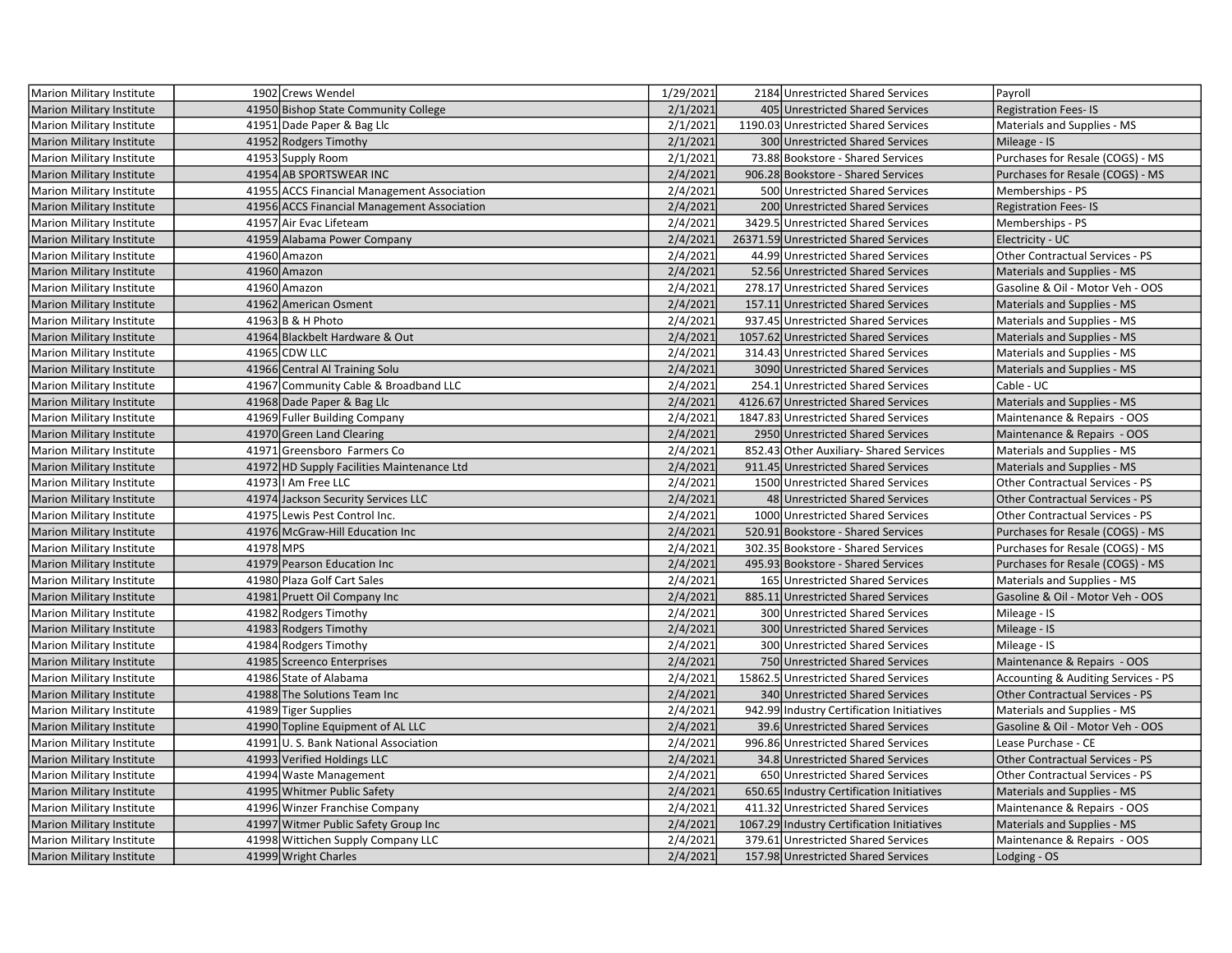| Marion Military Institute        |          | 42000 Zep Sales & Service                                     | 2/4/2021  | 917.5 Unrestricted Shared Services         | Materials and Supplies - MS            |
|----------------------------------|----------|---------------------------------------------------------------|-----------|--------------------------------------------|----------------------------------------|
| <b>Marion Military Institute</b> |          | 42001 Roadnet Technologies Inc                                | 2/4/2021  | 112.25 Unrestricted Shared Services        | <b>Subscriptions - OOS</b>             |
| <b>Marion Military Institute</b> |          | 42002 The Center for Respect Inc.                             | 2/4/2021  | 7500 Unrestricted Shared Services          | Other Contractual Services - PS        |
| <b>Marion Military Institute</b> | !0000017 | Laser Shot                                                    | 2/8/2021  | 290 Industry Certification Initiatives     | Materials and Supplies - MS            |
| <b>Marion Military Institute</b> | !0000017 | Laser Shot                                                    | 2/8/2021  | 63609 Industry Certification Initiatives   | Furniture and Equip > \$25K - CE       |
| <b>Marion Military Institute</b> |          | 42003 ACCS Financial Management Association                   | 2/10/2021 | 200 Unrestricted Shared Services           | <b>Registration Fees-IS</b>            |
| Marion Military Institute        |          | 42004 Amazon                                                  | 2/10/2021 | 343.96 Unrestricted Shared Services        | Materials and Supplies - MS            |
| <b>Marion Military Institute</b> |          | 42005 Amazon                                                  | 2/10/2021 | 1434.29 Unrestricted Shared Services       | Materials and Supplies - MS            |
| Marion Military Institute        |          | 42007 Burdette Cary Alan                                      | 2/10/2021 | 280 Unrestricted Shared Services           | Other Contractual Services - PS        |
| <b>Marion Military Institute</b> |          | 42009 DISH DBS Corporation                                    | 2/10/2021 | 228.67 Unrestricted Shared Services        | Cable - UC                             |
| Marion Military Institute        |          | 42010 Keenum Andrew                                           | 2/10/2021 | 280 Unrestricted Shared Services           | Other Contractual Services - PS        |
| <b>Marion Military Institute</b> |          | 42012 Marion Water & Sewer System                             | 2/10/2021 | 1372.86 Unrestricted Shared Services       | Water & Sewer - UC                     |
| Marion Military Institute        |          | 42013 McGraw-Hill Education Inc                               | 2/10/2021 | 510.91 Bookstore - Shared Services         | Purchases for Resale (COGS) - MS       |
| <b>Marion Military Institute</b> |          | 42016 Office Depot                                            | 2/10/2021 | 511.76 Unrestricted Shared Services        | Materials and Supplies - MS            |
| Marion Military Institute        |          | 42017 RR Donnelley & Sons Company                             | 2/10/2021 | 87.76 Bookstore - Shared Services          | Materials and Supplies - MS            |
| <b>Marion Military Institute</b> |          | 42018 Selma Beauty Supply                                     | 2/10/2021 | 222.89 Bookstore - Shared Services         | Materials and Supplies - MS            |
| Marion Military Institute        | !0000019 | Walker 360 Inc                                                | 2/11/2021 | 1491.66 Unrestricted Shared Services       | Other Contractual Services - PS        |
| <b>Marion Military Institute</b> |          | 42040 Alabama College System Human Resources Management Assoc | 2/11/2021 | 500 Unrestricted Shared Services           | <b>Registration Fees-IS</b>            |
| Marion Military Institute        |          | 42041 Amazon                                                  | 2/11/2021 | 946.52 Unrestricted Shared Services        | Materials and Supplies - MS            |
| Marion Military Institute        |          | 42042 American Osment                                         | 2/11/2021 | 186 CARES Act - College Relief             | Materials and Supplies - MS            |
| Marion Military Institute        |          | 42043 Caterpillar Financial Services Corp.                    | 2/11/2021 | 1116.71 Unrestricted Shared Services       | Lease Purchase - CE                    |
| <b>Marion Military Institute</b> |          | 42044 Commonwealth of Kentucky                                | 2/11/2021 | 425 Unrestricted Shared Services           | <b>Other Contractual Services - PS</b> |
| Marion Military Institute        |          | 42045 Fuller Building Company                                 | 2/11/2021 | 489.85 Unrestricted Shared Services        | Maintenance & Repairs - OOS            |
| <b>Marion Military Institute</b> |          | 42046 Hand Arendall Harrison Sale LLC                         | 2/11/2021 | 1170 Unrestricted Shared Services          | Legal Services - PS                    |
| Marion Military Institute        |          | 42047 Harrell's Refrigeration Service                         | 2/11/2021 | 599 Unrestricted Shared Services           | Maintenance & Repairs - OOS            |
| <b>Marion Military Institute</b> |          | 42048 Harrison Hardware                                       | 2/11/2021 | 196.47 Unrestricted Shared Services        | Materials and Supplies - MS            |
| Marion Military Institute        |          | 42049 McGraw-Hill Education Inc                               | 2/11/2021 | 1795.91 Bookstore - Shared Services        | Purchases for Resale (COGS) - MS       |
| <b>Marion Military Institute</b> |          | 42050 Mobile Communications America Inc                       | 2/11/2021 | 2860.12 Unrestricted Shared Services       | <b>Other Contractual Services - PS</b> |
| Marion Military Institute        |          | 42051 Napa Auto Parts                                         | 2/11/2021 | 6.68 Unrestricted Shared Services          | Materials and Supplies - MS            |
| <b>Marion Military Institute</b> |          | 42051 Napa Auto Parts                                         | 2/11/2021 | 788.31 Unrestricted Shared Services        | Gasoline & Oil - Motor Veh - OOS       |
| Marion Military Institute        |          | 42052 Office Depot                                            | 2/11/2021 | 180.96 Unrestricted Shared Services        | Materials and Supplies - MS            |
| <b>Marion Military Institute</b> |          | 42053 Park Supply of Tuscaloosa Inc.                          | 2/11/2021 | 536 Unrestricted Shared Services           | Maintenance & Repairs - OOS            |
| Marion Military Institute        |          | 42054 Plaza Golf Cart Sales                                   | 2/11/2021 | 48 Unrestricted Shared Services            | Materials and Supplies - MS            |
| <b>Marion Military Institute</b> |          | 42055 Roadnet Technologies Inc                                | 2/11/2021 | 112.25 Unrestricted Shared Services        | <b>Subscriptions - OOS</b>             |
| Marion Military Institute        |          | 42056 Rothco                                                  | 2/11/2021 | 2625 Bookstore - Shared Services           | Purchases for Resale (COGS) - MS       |
| Marion Military Institute        |          | 42057 Safe Life Defense                                       | 2/11/2021 | 6811.87 Industry Certification Initiatives | Materials and Supplies - MS            |
| Marion Military Institute        |          | 42058 Sage Dining Services                                    | 2/11/2021 | 283349 Food Services- Shared Services      | Other Contractual Services - PS        |
| <b>Marion Military Institute</b> |          | 42059 Southern Engraving Inc                                  | 2/11/2021 | 2125 Unrestricted Shared Services          | Honorariums - PS                       |
| Marion Military Institute        |          | 42060 Spire Alabama Inc.                                      | 2/11/2021 | 21989.34 Unrestricted Shared Services      | Gas & Heating Fuel - UC                |
| <b>Marion Military Institute</b> |          | 42061 The Print Shop                                          | 2/11/2021 | 202.5 Unrestricted Shared Services         | Materials and Supplies - MS            |
| Marion Military Institute        |          | 42062 United Parcel Service Inc                               | 2/11/2021 | 52.86 Bookstore - Shared Services          | Freight - OOS                          |
| <b>Marion Military Institute</b> |          | 42063 Vanguard Industries East                                | 2/11/2021 | 118 Bookstore - Shared Services            | Purchases for Resale (COGS) - MS       |
| Marion Military Institute        |          | 42064 Waste Management                                        | 2/11/2021 | 1340 Unrestricted Shared Services          | Other Contractual Services - PS        |
| <b>Marion Military Institute</b> |          | 42065 Water Works Pool & Spa                                  | 2/11/2021 | 446.83 Unrestricted Shared Services        | Materials and Supplies - MS            |
| Marion Military Institute        |          | 42066 Wittichen Supply Company LLC                            | 2/11/2021 | 1455.75 Unrestricted Shared Services       | Maintenance & Repairs - OOS            |
| Marion Military Institute        |          | 42067 Wolverine World Wide                                    | 2/11/2021 | 226.56 Bookstore - Shared Services         | Purchases for Resale (COGS) - MS       |
| Marion Military Institute        |          | 42068 Wright Charles                                          | 2/11/2021 | 101 Unrestricted Shared Services           | Mileage - IS                           |
| Marion Military Institute        |          | 42069 Wright Exercise                                         | 2/11/2021 | 200 Unrestricted Shared Services           | Other Contractual Services - PS        |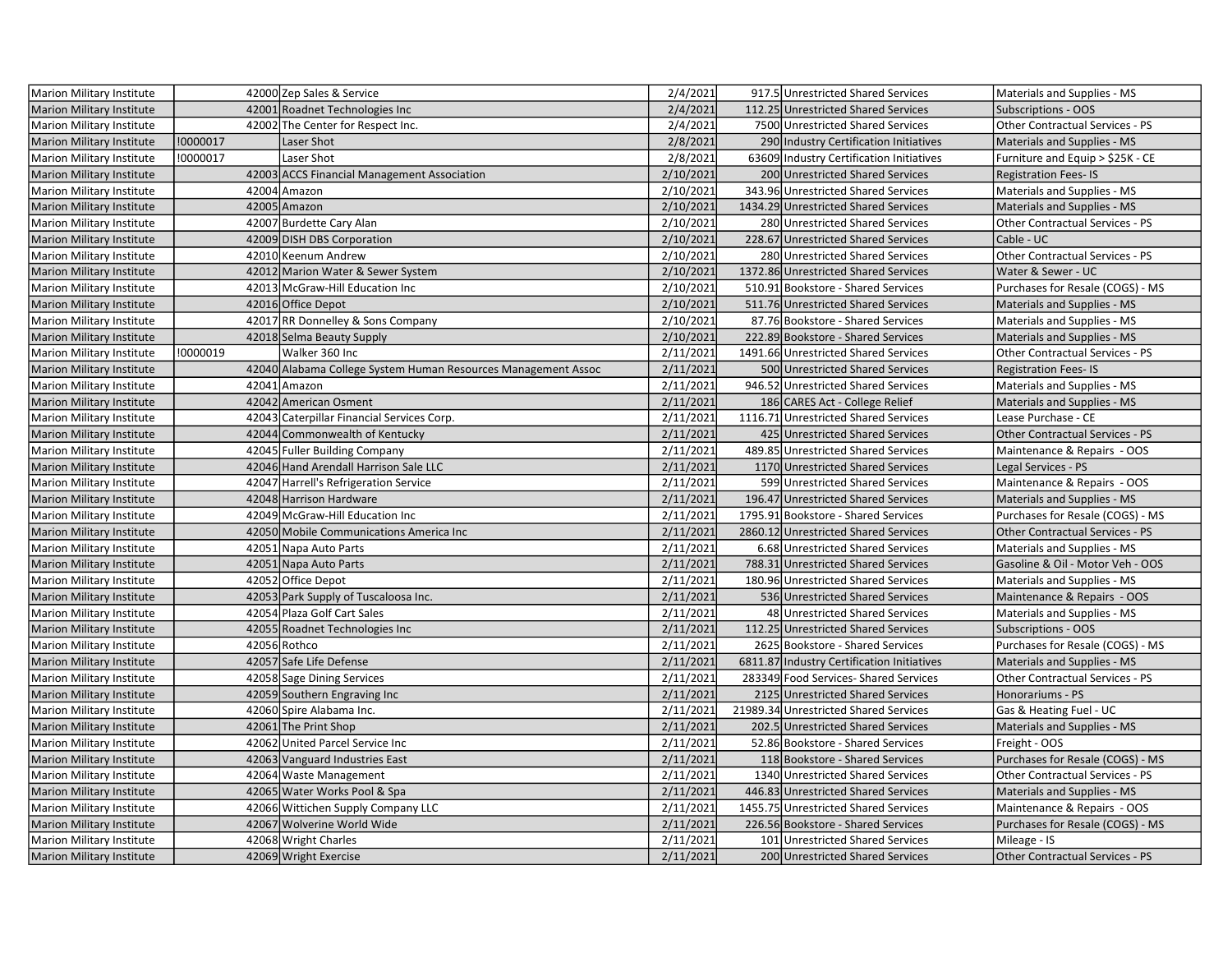| Marion Military Institute        | 42070 Amazon                               | 2/17/2021 | 220.65 Bookstore - Shared Services       | Materials and Supplies - MS         |
|----------------------------------|--------------------------------------------|-----------|------------------------------------------|-------------------------------------|
| <b>Marion Military Institute</b> | 42071 AT & T                               | 2/17/2021 | 117.7 Unrestricted Shared Services       | Cable - UC                          |
| <b>Marion Military Institute</b> | 42072 Caterpillar Financial Services Corp. | 2/17/2021 | 1603.61 Unrestricted Shared Services     | Lease Purchase - CE                 |
| <b>Marion Military Institute</b> | 42073 Cayenne Creative Grp                 | 2/17/2021 | 4500 Unrestricted Shared Services        | Other Contractual Services - PS     |
| Marion Military Institute        | 42074 DISH DBS Corporation                 | 2/17/2021 | 189.84 Unrestricted Shared Services      | Cable - UC                          |
| Marion Military Institute        | 42075 Downs Matthew                        | 2/17/2021 | 232.85 Unrestricted Shared Services      | Mileage - IS                        |
| Marion Military Institute        | 42076 Howard Technology Solutions          | 2/17/2021 | 7391 CARES Act - College Relief          | Materials and Supplies - MS         |
| <b>Marion Military Institute</b> | 42077 Ishman Lee                           | 2/17/2021 | 280 Unrestricted Shared Services         | Other Professional Fees - PS        |
| Marion Military Institute        | 42078 Kelly David                          | 2/17/2021 | 280 Unrestricted Shared Services         | Other Professional Fees - PS        |
| <b>Marion Military Institute</b> | 42079 Magnus Health                        | 2/17/2021 | 9900 Unrestricted Shared Services        | <b>Subscriptions - OOS</b>          |
| Marion Military Institute        | 42080 Marion Military Institute            | 2/17/2021 | 45.4 Unrestricted Shared Services        | Advertising & Promotions - OOS      |
| <b>Marion Military Institute</b> | 42080 Marion Military Institute            | 2/17/2021 | 208.21 Unrestricted Shared Services      | Materials and Supplies - MS         |
| Marion Military Institute        | 42081 Plaza Golf Cart Sales                | 2/17/2021 | 30 Unrestricted Shared Services          | Maintenance & Repairs - OOS         |
| <b>Marion Military Institute</b> | 42082 Queen City Creative                  | 2/17/2021 | 380 Unrestricted Shared Services         | Materials and Supplies - MS         |
| Marion Military Institute        | 42083 Selma Beauty Supply                  | 2/17/2021 | 151.76 Bookstore - Shared Services       | Materials and Supplies - MS         |
| <b>Marion Military Institute</b> | 42084 Stivers Ford Lincoln Inc.            | 2/17/2021 | 43138 Unrestricted Shared Services       | Furniture and Equip > \$25K - CE    |
| Marion Military Institute        | 42085 The Pitney Bowes Bank Inc            | 2/17/2021 | 1500 Unrestricted Shared Services        | Postage - OOS                       |
| <b>Marion Military Institute</b> | 42086 U.S. Bank National Association       | 2/17/2021 | 497.97 Unrestricted Shared Services      | Lease Purchase - CE                 |
| Marion Military Institute        | 42087 VITALSOURCE TECHNOLOGIES LLC         | 2/17/2021 | 1012.05 Bookstore - Shared Services      | Purchases for Resale (COGS) - MS    |
| Marion Military Institute        | 42088 Xerox Business Solutions Southeast   | 2/17/2021 | 404.64 Unrestricted Shared Services      | Materials and Supplies - MS         |
| Marion Military Institute        | 42123 Alabama Power Company                | 2/25/2021 | 964.07 Unrestricted Shared Services      | Electricity - UC                    |
| <b>Marion Military Institute</b> | 42124 Amazon                               | 2/25/2021 | 46.49 Bookstore - Shared Services        | Materials and Supplies - MS         |
| <b>Marion Military Institute</b> | 42124 Amazon                               | 2/25/2021 | 248.65 Unrestricted Shared Services      | Gasoline & Oil - Motor Veh - OOS    |
| <b>Marion Military Institute</b> | 42124 Amazon                               | 2/25/2021 | 2055 Unrestricted Shared Services        | Materials and Supplies - MS         |
| Marion Military Institute        | 42125 American Osment                      | 2/25/2021 | 619.39 Unrestricted Shared Services      | Materials and Supplies - MS         |
| <b>Marion Military Institute</b> | 42126 AT & T                               | 2/25/2021 | 63.1 Unrestricted Shared Services        | Cable - UC                          |
| Marion Military Institute        | 42127 AT & T                               | 2/25/2021 | 1272.1 Unrestricted Shared Services      | Cable - UC                          |
| <b>Marion Military Institute</b> | 42128 Auburn University                    | 2/25/2021 | 21 Other Auxiliary- Shared Services      | Materials and Supplies - MS         |
| Marion Military Institute        | 42129 Avant Ronald                         | 2/25/2021 | 200 Unrestricted Shared Services         | Other Professional Fees - PS        |
| <b>Marion Military Institute</b> | 42130 Beard Equipment Co                   | 2/25/2021 | 754.66 Other Auxiliary- Shared Services  | Materials and Supplies - MS         |
| Marion Military Institute        | 42131 Bibb Septic Tank Cleaning            | 2/25/2021 | 375 Unrestricted Shared Services         | Maintenance & Repairs - OOS         |
| <b>Marion Military Institute</b> | 42132 Blackbelt Hardware & Out             | 2/25/2021 | 61.07 Unrestricted Shared Services       | Gasoline & Oil - Motor Veh - OOS    |
| Marion Military Institute        | 42132 Blackbelt Hardware & Out             | 2/25/2021 | 730.23 Unrestricted Shared Services      | Materials and Supplies - MS         |
| <b>Marion Military Institute</b> | 42134 Dennis Frank                         | 2/25/2021 | 200 Unrestricted Shared Services         | Other Professional Fees - PS        |
| Marion Military Institute        | 42135 Downs Matthew                        | 2/25/2021 | 382.96 Unrestricted Shared Services      | Mileage - IS                        |
| <b>Marion Military Institute</b> | 42136 Epperson David                       | 2/25/2021 | 280 Unrestricted Shared Services         | Other Professional Fees - PS        |
| Marion Military Institute        | 42137 Goodwyn Mills & Cawood Inc           | 2/25/2021 | 17386.3 Unrestricted Shared Services     | Engineering & Architectural Svc -PS |
| <b>Marion Military Institute</b> | 42138 Greensboro Farmers Co                | 2/25/2021 | 1204.79 Other Auxiliary- Shared Services | Materials and Supplies - MS         |
| Marion Military Institute        | 42139 Hansen Willis                        | 2/25/2021 | 1000 Unrestricted Shared Services        | Other Contractual Services - PS     |
| Marion Military Institute        | 42140 Haynes Gary                          | 2/25/2021 | 280 Unrestricted Shared Services         | Other Professional Fees - PS        |
| Marion Military Institute        | 42141 Home Depot                           | 2/25/2021 | 4365.89 Unrestricted Shared Services     | Maintenance & Repairs - OOS         |
| <b>Marion Military Institute</b> | 42142 Johnson Controls Fire Protection Lp  | 2/25/2021 | 5196.6 Unrestricted Shared Services      | Maintenance & Repairs - OOS         |
| Marion Military Institute        | 42143 Mayer Electric Supply Co Inc         | 2/25/2021 | 3285.99 Unrestricted Shared Services     | Maintenance & Repairs - OOS         |
| <b>Marion Military Institute</b> | 42144 McGraw-Hill Education Inc            | 2/25/2021 | 760.91 Bookstore - Shared Services       | Purchases for Resale (COGS) - MS    |
| Marion Military Institute        | 42145 McKenzie Conor                       | 2/25/2021 | 420 Unrestricted Shared Services         | Other Professional Fees - PS        |
| <b>Marion Military Institute</b> | 42146 Office Depot                         | 2/25/2021 | 285.22 Unrestricted Shared Services      | Materials and Supplies - MS         |
| Marion Military Institute        | 42147 Office Depot                         | 2/25/2021 | 434.5 Unrestricted Shared Services       | Materials and Supplies - MS         |
| Marion Military Institute        | 42148 Painter Eva                          | 2/25/2021 | $119.4$ Title III A                      | <b>Subscriptions - OOS</b>          |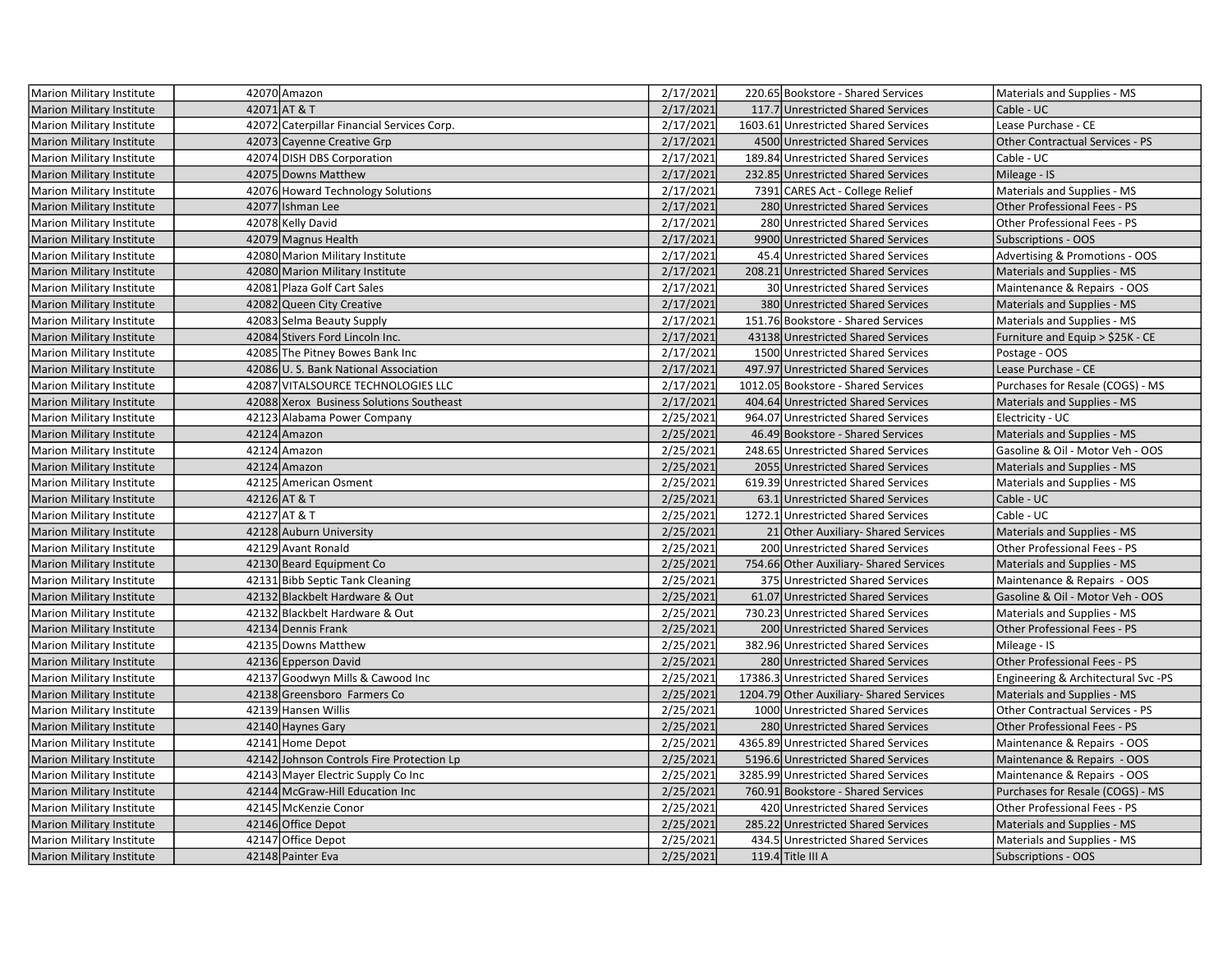| Marion Military Institute        | 42149 Pearson Education Inc       | 2/25/2021 | 418.73 Bookstore - Shared Services    | Purchases for Resale (COGS) - MS       |
|----------------------------------|-----------------------------------|-----------|---------------------------------------|----------------------------------------|
| <b>Marion Military Institute</b> | 42150 Plaza Golf Cart Sales       | 2/25/2021 | 984 Unrestricted Shared Services      | <b>Other Contractual Services - PS</b> |
| Marion Military Institute        | 42151 Raczkowski Deborah          | 2/25/2021 | 1140 Unrestricted Shared Services     | Other Contractual Services - PS        |
| <b>Marion Military Institute</b> | 42152 Rodgers Timothy             | 2/25/2021 | 300 Unrestricted Shared Services      | Mileage - IS                           |
| Marion Military Institute        | 42153 RR Donnelley & Sons Company | 2/25/2021 | 65.68 Bookstore - Shared Services     | Materials and Supplies - MS            |
| <b>Marion Military Institute</b> | 42154 Sage Dining Services        | 2/25/2021 | 142585 Food Services- Shared Services | Other Contractual Services - PS        |
| Marion Military Institute        | 42155 Select Medical Systems Inc. | 2/25/2021 | 735 Unrestricted Shared Services      | Other Contractual Services - PS        |
| <b>Marion Military Institute</b> | 42156 Sherwin Williams Company    | 2/25/2021 | 290.72 Unrestricted Shared Services   | Maintenance & Repairs - OOS            |
| Marion Military Institute        | 42157 SHI International Corp.     | 2/25/2021 | 11856.3 Unrestricted Shared Services  | Other Contractual Services - PS        |
| Marion Military Institute        | 42158 Super Sports Inc.           | 2/25/2021 | 2191 Unrestricted Shared Services     | Materials and Supplies - MS            |
| Marion Military Institute        | 42159 Swindal Construction        | 2/25/2021 | 9750 Unrestricted Shared Services     | Maintenance & Repairs - OOS            |
| <b>Marion Military Institute</b> | 42160 Taylor Sales And Service    | 2/25/2021 | 171.4 Unrestricted Shared Services    | Maintenance & Repairs - OOS            |
| Marion Military Institute        | 42161 Trustmark National Bank     | 2/25/2021 | -24.95 Unrestricted Shared Services   | Discounts Earned - SS                  |
| Marion Military Institute        | 42161 Trustmark National Bank     | 2/25/2021 | 91.19 Unrestricted Shared Services    | <b>Subscriptions - OOS</b>             |
| Marion Military Institute        | 42161 Trustmark National Bank     | 2/25/2021 | 159 Other Auxiliary- Shared Services  | Gasoline & Oil - Motor Veh - OOS       |
| Marion Military Institute        | 42161 Trustmark National Bank     | 2/25/2021 | 266.87 Unrestricted Shared Services   | Advertising & Promotions - OOS         |
| Marion Military Institute        | 42161 Trustmark National Bank     | 2/25/2021 | 362.98 Unrestricted Shared Services   | Maintenance & Repairs - OOS            |
| <b>Marion Military Institute</b> | 42161 Trustmark National Bank     | 2/25/2021 | 859.69 Bookstore - Shared Services    | Purchases for Resale (COGS) - MS       |
| Marion Military Institute        | 42161 Trustmark National Bank     | 2/25/2021 | 956.51 Unrestricted Shared Services   | Materials and Supplies - MS            |
| <b>Marion Military Institute</b> | 42161 Trustmark National Bank     | 2/25/2021 | 2852.77 Unrestricted Shared Services  | Gasoline & Oil - Motor Veh - OOS       |
| Marion Military Institute        | 42162 United Parcel Service Inc   | 2/25/2021 | 19.11 Bookstore - Shared Services     | Freight - OOS                          |
| <b>Marion Military Institute</b> | 42163 Vanguard Industries East    | 2/25/2021 | 2202.35 Bookstore - Shared Services   | Purchases for Resale (COGS) - MS       |
| Marion Military Institute        | 42164 Verizon Wireless            | 2/25/2021 | 1926.84 Unrestricted Shared Services  | Cable - UC                             |
| <b>Marion Military Institute</b> | 42165 Wright Charles              | 2/25/2021 | 128.72 Unrestricted Shared Services   | Mileage - IS                           |
| Marion Military Institute        | 1904 Oglesby Charlotte            | 2/26/2021 | 1335.6 Unrestricted Shared Services   | Payroll                                |
| <b>Marion Military Institute</b> | 1906 Billingsley Erica            | 2/26/2021 | 805 Unrestricted Shared Services      | Payroll                                |
| Marion Military Institute        | 1908 James Sydney                 | 2/26/2021 | 577.5 Unrestricted Shared Services    | Payroll                                |
| <b>Marion Military Institute</b> | 1918 Early Kalen                  | 2/26/2021 | 387.5 Title III A                     | Payroll                                |
| Marion Military Institute        | 1919 Fikes Roy                    | 2/26/2021 | 374.4 Unrestricted Shared Services    | Payroll                                |
| <b>Marion Military Institute</b> | 1920 Lapsley John                 | 2/26/2021 | 1174.32 Unrestricted Shared Services  | Payroll                                |
| Marion Military Institute        | 1921 Miree Edd                    | 2/26/2021 | 1357.2 Unrestricted Shared Services   | Payroll                                |
| <b>Marion Military Institute</b> | 1922 Ramalho Darren               | 2/26/2021 | 1110 Unrestricted Shared Services     | Payroll                                |
| Marion Military Institute        | 1923 Richards James               | 2/26/2021 | 249.6 Unrestricted Shared Services    | Payroll                                |
| <b>Marion Military Institute</b> | 1933 Crews Wendel                 | 2/26/2021 | 1170 Unrestricted Shared Services     | Payroll                                |
| Marion Military Institute        | 1934 Curtis Dawn                  | 2/26/2021 | 4858.67 Unrestricted Shared Services  | Payroll                                |
| <b>Marion Military Institute</b> | 1935 Dunfee Laura                 | 2/26/2021 | 4321.83 Unrestricted Shared Services  | Payroll                                |
| Marion Military Institute        | 1936 Fields Carmon                | 2/26/2021 | 6994.75 Unrestricted Shared Services  | Payroll                                |
| <b>Marion Military Institute</b> | 1937 Mollahan David               | 2/26/2021 | 16250 Unrestricted Shared Services    | Payroll                                |
| Marion Military Institute        | 1938 Aylward Jason                | 2/26/2021 | 4102.83 Unrestricted Shared Services  | Payroll                                |
| Marion Military Institute        | 1939 Walters Buffy                | 2/26/2021 | 6375.67 Unrestricted Shared Services  | Payroll                                |
| Marion Military Institute        | 1940 Allison Eric                 | 2/26/2021 | 900 Unrestricted Shared Services      | Payroll                                |
| <b>Marion Military Institute</b> | 1941 Allison Joyce                | 2/26/2021 | 4412.08 Unrestricted Shared Services  | Payroll                                |
| Marion Military Institute        | 1942 Brown Lajaycee               | 2/26/2021 | 900 Unrestricted Shared Services      | Payroll                                |
| <b>Marion Military Institute</b> | 1943 Castro-Nail Beatriz          | 2/26/2021 | 4870.58 Unrestricted Shared Services  | Payroll                                |
| Marion Military Institute        | 1944 Deason Courtney              | 2/26/2021 | 4750.58 Unrestricted Shared Services  | Payroll                                |
| Marion Military Institute        | 1945 Doyle Mark                   | 2/26/2021 | 5945.83 Unrestricted Shared Services  | Payroll                                |
| Marion Military Institute        | 1946 Johnson Gabriel              | 2/26/2021 | 3637.83 Unrestricted Shared Services  | Payroll                                |
| Marion Military Institute        | 1947 Johnson Ronald               | 2/26/2021 | 360 Unrestricted Shared Services      | Payroll                                |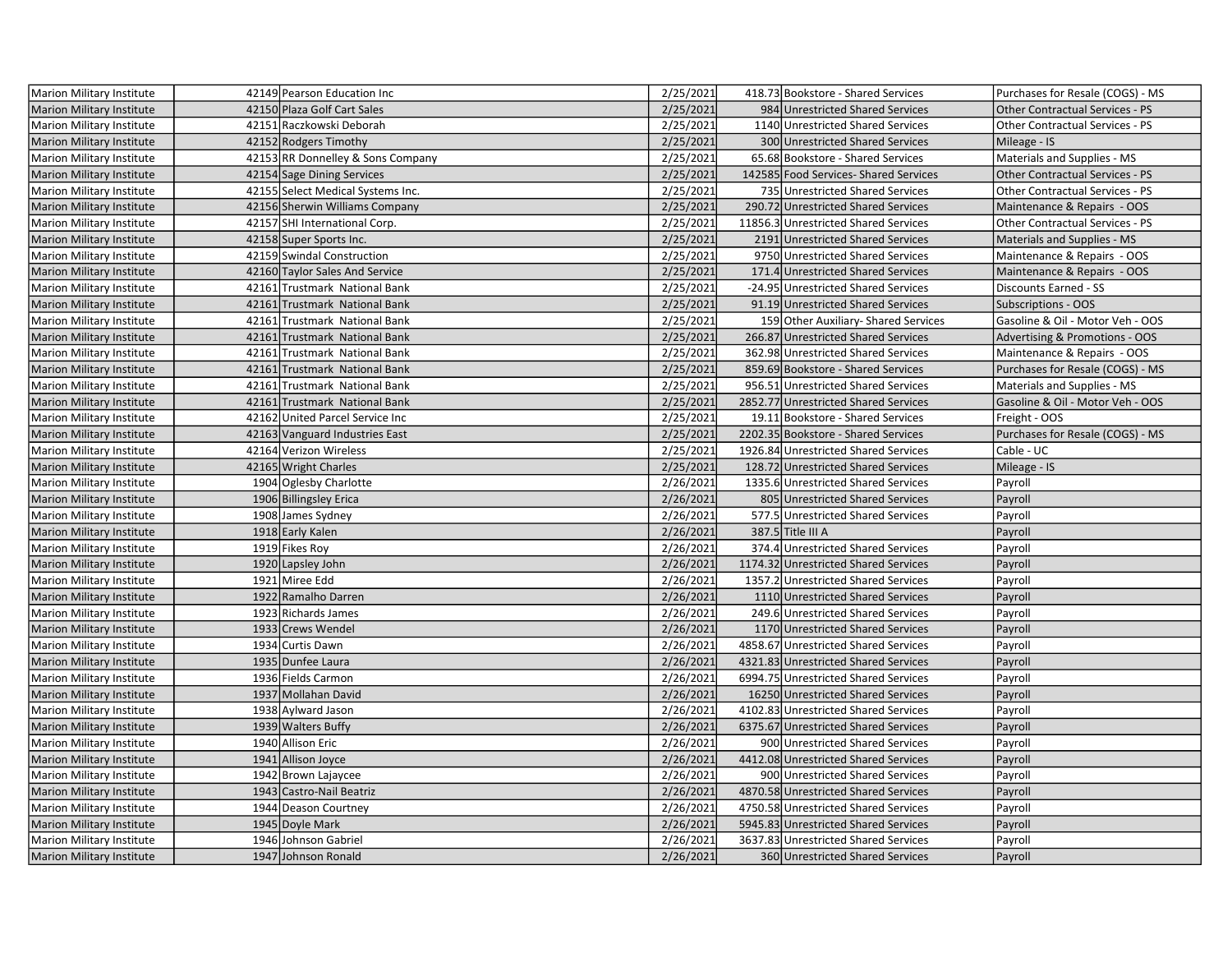| Marion Military Institute        | 1948 Peacock Sarah     | 2/26/2021 | 4134.08 Unrestricted Shared Services | Payroll |
|----------------------------------|------------------------|-----------|--------------------------------------|---------|
| <b>Marion Military Institute</b> | 1949 Spinks Jody       | 2/26/2021 | 360 Unrestricted Shared Services     | Payroll |
| Marion Military Institute        | 1950 Hodge Mariah      | 2/26/2021 | 3641 Unrestricted Shared Services    | Payroll |
| <b>Marion Military Institute</b> | 1951 Meisenheimer C    | 2/26/2021 | 5530.58 Unrestricted Shared Services | Payroll |
| <b>Marion Military Institute</b> | 1952 Roche Joy         | 2/26/2021 | 4804 Unrestricted Shared Services    | Payroll |
| <b>Marion Military Institute</b> | 1953 Sherling Amzi     | 2/26/2021 | 5399.33 Unrestricted Shared Services | Payroll |
| Marion Military Institute        | 1954 Berry Kenneth     | 2/26/2021 | 5057.58 Unrestricted Shared Services | Payroll |
| <b>Marion Military Institute</b> | 1955 Gatlin Richard    | 2/26/2021 | 4624 Unrestricted Shared Services    | Payroll |
| Marion Military Institute        | 1956 McCormick Patrick | 2/26/2021 | 4807.92 Unrestricted Shared Services | Payroll |
| <b>Marion Military Institute</b> | 1957 Stiefel Brett     | 2/26/2021 | 5177.58 Unrestricted Shared Services | Payroll |
| <b>Marion Military Institute</b> | 1958 Yang Xiaoli       | 2/26/2021 | 5885.83 Unrestricted Shared Services | Payroll |
| Marion Military Institute        | 1959 Brown Kirtley     | 2/26/2021 | 5645.83 Unrestricted Shared Services | Payroll |
| <b>Marion Military Institute</b> | 1960 Spewak David      | 2/26/2021 | 5399.33 Unrestricted Shared Services | Payroll |
| Marion Military Institute        | 1961 Thomason James    | 2/26/2021 | 5410.58 Unrestricted Shared Services | Payroll |
| <b>Marion Military Institute</b> | 1962 Jones Camie       | 2/26/2021 | 6505.58 Unrestricted Shared Services | Payroll |
| Marion Military Institute        | 1963 Fitts Joye        | 2/26/2021 | 3415.17 Unrestricted Shared Services | Payroll |
| <b>Marion Military Institute</b> | 1964 Green Shawna      | 2/26/2021 | 4239.83 Unrestricted Shared Services | Payroll |
| Marion Military Institute        | 1965 Ivey David        | 2/26/2021 | 7975.25 Unrestricted Shared Services | Payroll |
| <b>Marion Military Institute</b> | 1966 Kirby Jamie       | 2/26/2021 | 1425.66 Unrestricted Shared Services | Payroll |
| <b>Marion Military Institute</b> | 1966 Kirby Jamie       | 2/26/2021 | 1985.01 Title III A                  | Payroll |
| <b>Marion Military Institute</b> | 1967 Logan Jeffery     | 2/26/2021 | 6177.5 Unrestricted Shared Services  | Payroll |
| <b>Marion Military Institute</b> | 1968 Logan Logan       | 2/26/2021 | 5108.67 Unrestricted Shared Services | Payroll |
| Marion Military Institute        | 1969 Tolar Haley       | 2/26/2021 | 3250.08 Unrestricted Shared Services | Payroll |
| Marion Military Institute        | 1970 Plummer Ashley    | 2/26/2021 | 5297.08 Unrestricted Shared Services | Payroll |
| Marion Military Institute        | 1971 Tubbs Alice       | 2/26/2021 | 2471.33 Unrestricted Shared Services | Payroll |
| <b>Marion Military Institute</b> | 1972 Cook Brenda       | 2/26/2021 | 4750.58 Unrestricted Shared Services | Payroll |
| <b>Marion Military Institute</b> | 1973 Baldwin Dewarren  | 2/26/2021 | 3070.17 Unrestricted Shared Services | Payroll |
| <b>Marion Military Institute</b> | 1974 Barton Burnis     | 2/26/2021 | 5565.5 Unrestricted Shared Services  | Payroll |
| <b>Marion Military Institute</b> | 1975 Billingsley Erica | 2/26/2021 | 2319.67 Unrestricted Shared Services | Payroll |
| <b>Marion Military Institute</b> | 1976 Drake James       | 2/26/2021 | 5004.17 Unrestricted Shared Services | Payroll |
| <b>Marion Military Institute</b> | 1977 Dunfee Michael    | 2/26/2021 | 5564.66 Unrestricted Shared Services | Payroll |
| Marion Military Institute        | 1978 James Kent        | 2/26/2021 | 5449.16 Unrestricted Shared Services | Payroll |
| <b>Marion Military Institute</b> | 1979 Jones Jerome      | 2/26/2021 | 3842.67 Unrestricted Shared Services | Payroll |
| Marion Military Institute        | 1980 Magnus Michael    | 2/26/2021 | 5138.59 Unrestricted Shared Services | Payroll |
| <b>Marion Military Institute</b> | 1981 Martin Darrell    | 2/26/2021 | 6666.75 Unrestricted Shared Services | Payroll |
| <b>Marion Military Institute</b> | 1982 Mennig David      | 2/26/2021 | 5004.17 Unrestricted Shared Services | Payroll |
| <b>Marion Military Institute</b> | 1983 Passmore Edwin    | 2/26/2021 | 9412 Unrestricted Shared Services    | Payroll |
| <b>Marion Military Institute</b> | 1984 Raczkowski John   | 2/26/2021 | 7005.58 Unrestricted Shared Services | Payroll |
| Marion Military Institute        | 1985 Stewart Matthew   | 2/26/2021 | 4146.17 Unrestricted Shared Services | Payroll |
| <b>Marion Military Institute</b> | 1986 Suttles Fanninet  | 2/26/2021 | 2837.75 Unrestricted Shared Services | Payroll |
| Marion Military Institute        | 1987 Watford Rebecca   | 2/26/2021 | 3911.33 Unrestricted Shared Services | Payroll |
| <b>Marion Military Institute</b> | 1988 Bowen Thomas      | 2/26/2021 | 6344.5 Unrestricted Shared Services  | Payroll |
| <b>Marion Military Institute</b> | 1989 Crawford Brittany | 2/26/2021 | 7150.75 Unrestricted Shared Services | Payroll |
| <b>Marion Military Institute</b> | 1990 Early Kalen       | 2/26/2021 | 3106.42 Unrestricted Shared Services | Payroll |
| <b>Marion Military Institute</b> | 1991 Hughes Carol      | 2/26/2021 | 2583.33 Unrestricted Shared Services | Payroll |
| <b>Marion Military Institute</b> | 1992 Nicholson Clayton | 2/26/2021 | 3189 Unrestricted Shared Services    | Payroll |
| Marion Military Institute        | 1993 Shifter Colleen   | 2/26/2021 | 2920 Unrestricted Shared Services    | Payroll |
| <b>Marion Military Institute</b> | 1994 Speegle Susanna   | 2/26/2021 | 3650.92 Unrestricted Shared Services | Payroll |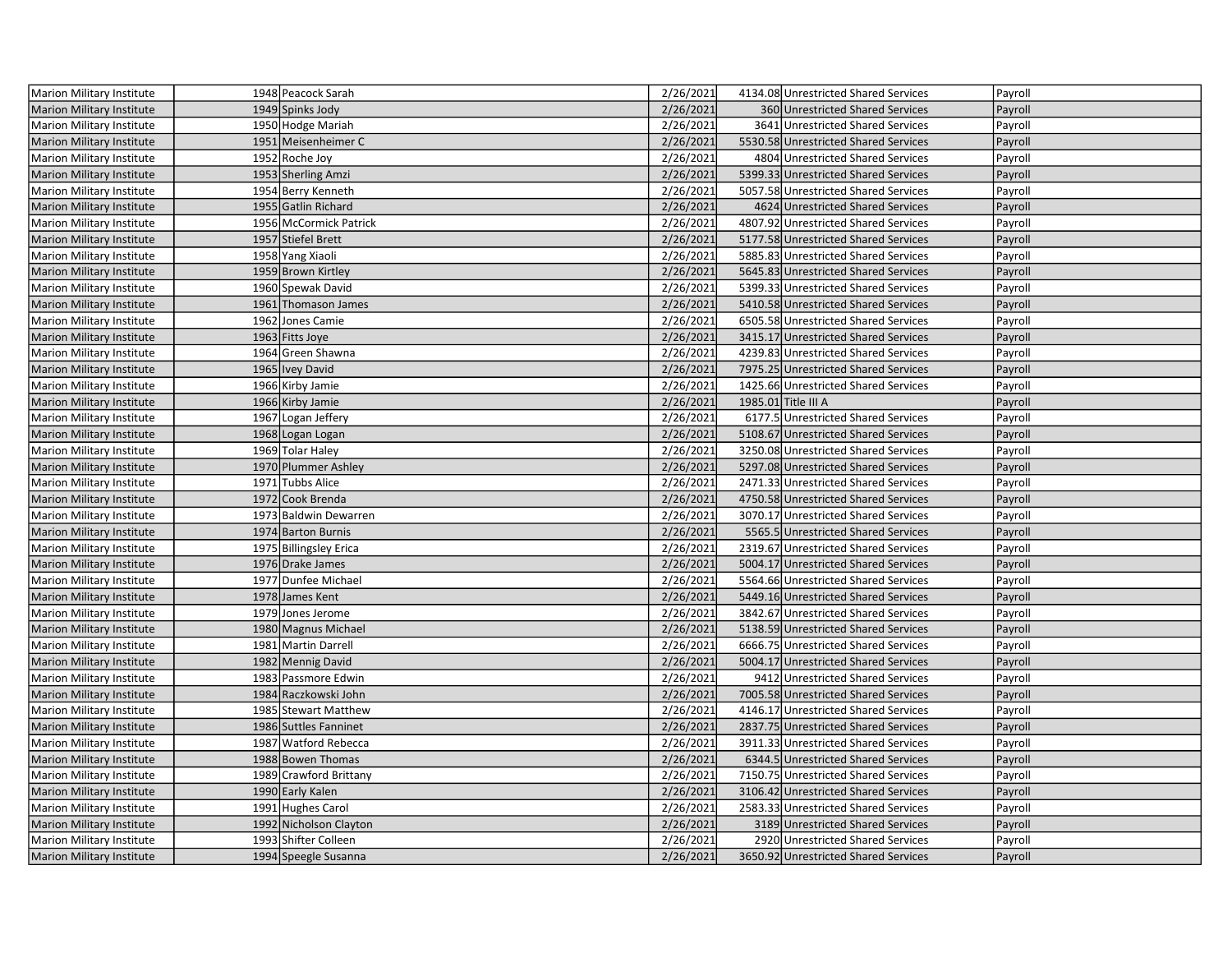| Marion Military Institute        | 1995 Pierce Laurie       | 2/26/2021 | 3062.67 Unrestricted Shared Services | Payroll |
|----------------------------------|--------------------------|-----------|--------------------------------------|---------|
| <b>Marion Military Institute</b> | 1996 Sumlin Rene         | 2/26/2021 | 5269.08 Unrestricted Shared Services | Payroll |
| Marion Military Institute        | 1997 Hoggle Layne        | 2/26/2021 | 3386.33 Title III A                  | Payroll |
| Marion Military Institute        | 1998 Painter Eva         | 2/26/2021 | 2595.45 Unrestricted Shared Services | Payroll |
| Marion Military Institute        | 1998 Painter Eva         | 2/26/2021 | 2983.22 Title III A                  | Payroll |
| <b>Marion Military Institute</b> | 1999 Stone Jillian       | 2/26/2021 | 720 Unrestricted Shared Services     | Payroll |
| Marion Military Institute        | 1999 Stone Jillian       | 2/26/2021 | 3419.17 Title III A                  | Payroll |
| <b>Marion Military Institute</b> | 2000 Balentine Chad      | 2/26/2021 | 4695.08 Unrestricted Shared Services | Payroll |
| Marion Military Institute        | 2001 Benson Jeffery      | 2/26/2021 | 4776.17 Unrestricted Shared Services | Payroll |
| <b>Marion Military Institute</b> | 2002 Benson Kori         | 2/26/2021 | 2309.67 Unrestricted Shared Services | Payroll |
| Marion Military Institute        | 2003 Bush Kyle           | 2/26/2021 | 2799.67 Unrestricted Shared Services | Payroll |
| <b>Marion Military Institute</b> | 2004 Dowdle Kirkland     | 2/26/2021 | 3982.17 Unrestricted Shared Services | Payroll |
| Marion Military Institute        | 2005 Downs Matthew       | 2/26/2021 | 4858.67 Unrestricted Shared Services | Payroll |
| <b>Marion Military Institute</b> | 2006 Ivey Michelle       | 2/26/2021 | 7634.83 Unrestricted Shared Services | Payroll |
| Marion Military Institute        | 2007 Norris Kevin        | 2/26/2021 | 2309.67 Unrestricted Shared Services | Payroll |
| <b>Marion Military Institute</b> | 2008 Rhyne Gregory       | 2/26/2021 | 5023.83 Unrestricted Shared Services | Payroll |
| Marion Military Institute        | 2009 Rodgers Timothy     | 2/26/2021 | 4528.58 Unrestricted Shared Services | Payroll |
| <b>Marion Military Institute</b> | 2010 Wright Charles      | 2/26/2021 | 4712.61 Unrestricted Shared Services | Payroll |
| <b>Marion Military Institute</b> | 2011 Crews Wendel        | 2/26/2021 | 4350.58 Unrestricted Shared Services | Payroll |
| <b>Marion Military Institute</b> | 2012 Crittenden Mcarthur | 2/26/2021 | 7150.75 Unrestricted Shared Services | Payroll |
| <b>Marion Military Institute</b> | 2013 Barnes Susanna      | 2/26/2021 | 4350.58 Unrestricted Shared Services | Payroll |
| <b>Marion Military Institute</b> | 2014 Holmes Marietta     | 2/26/2021 | 3686.67 Unrestricted Shared Services | Payroll |
| Marion Military Institute        | 2015 McElheney Lauren    | 2/26/2021 | 2706.67 Unrestricted Shared Services | Payroll |
| <b>Marion Military Institute</b> | 2016 McKee Emily         | 2/26/2021 | 9412 Unrestricted Shared Services    | Payroll |
| Marion Military Institute        | 2017 Nicholson Vanessa   | 2/26/2021 | 2920 Unrestricted Shared Services    | Payroll |
| <b>Marion Military Institute</b> | 2018 Weber Melanie       | 2/26/2021 | 2754.83 Unrestricted Shared Services | Payroll |
| <b>Marion Military Institute</b> | 2019 Coley Jessica       | 2/26/2021 | 3085.08 Unrestricted Shared Services | Payroll |
| <b>Marion Military Institute</b> | 2020 Harrison Jada       | 2/26/2021 | 7150.75 Unrestricted Shared Services | Payroll |
| Marion Military Institute        | 2021 Liles Traci         | 2/26/2021 | 3002.08 Unrestricted Shared Services | Payroll |
| <b>Marion Military Institute</b> | 2022 Long Rebecca        | 2/26/2021 | 2837.75 Unrestricted Shared Services | Payroll |
| Marion Military Institute        | 2023 McClendon Melissa   | 2/26/2021 | 4350.58 Unrestricted Shared Services | Payroll |
| <b>Marion Military Institute</b> | 2024 Wilson Jacqueline   | 2/26/2021 | 5023.83 Unrestricted Shared Services | Payroll |
| Marion Military Institute        | 2025 Brown Jeffery       | 2/26/2021 | 2920.5 Unrestricted Shared Services  | Payroll |
| <b>Marion Military Institute</b> | 2026 Clements Phillip    | 2/26/2021 | 4792.83 Unrestricted Shared Services | Payroll |
| Marion Military Institute        | 2027 Crews Jody          | 2/26/2021 | 4792.83 Unrestricted Shared Services | Payroll |
| <b>Marion Military Institute</b> | 2028 Deavours Stacy      | 2/26/2021 | 3827.33 Unrestricted Shared Services | Payroll |
| Marion Military Institute        | 2029 Hale Richard        | 2/26/2021 | 5023.83 Unrestricted Shared Services | Payroll |
| <b>Marion Military Institute</b> | 2030 Harper Charles      | 2/26/2021 | 5232.16 Unrestricted Shared Services | Payroll |
| Marion Military Institute        | 2031 Harris Darlene      | 2/26/2021 | 2755.42 Unrestricted Shared Services | Payroll |
| <b>Marion Military Institute</b> | 2032 Horton Joseph       | 2/26/2021 | 3415.17 Unrestricted Shared Services | Payroll |
| Marion Military Institute        | 2033 Houston Thomas      | 2/26/2021 | 4858.67 Unrestricted Shared Services | Payroll |
| <b>Marion Military Institute</b> | 2034 Jackson Larry       | 2/26/2021 | 3085.58 Unrestricted Shared Services | Payroll |
| Marion Military Institute        | 2035 Kelly Michael       | 2/26/2021 | 2755.42 Unrestricted Shared Services | Payroll |
| <b>Marion Military Institute</b> | 2036 Luker Patricia      | 2/26/2021 | 3870.66 Unrestricted Shared Services | Payroll |
| Marion Military Institute        | 2037 Miree Ned           | 2/26/2021 | 2920.5 Unrestricted Shared Services  | Payroll |
| <b>Marion Military Institute</b> | 2038 Pierce Edward       | 2/26/2021 | 4957.92 Unrestricted Shared Services | Payroll |
| Marion Military Institute        | 2039 Sumlin Robert       | 2/26/2021 | 7150.75 Unrestricted Shared Services | Payroll |
| Marion Military Institute        | 2040 Tucker Linda        | 2/26/2021 | 2755.42 Unrestricted Shared Services | Payroll |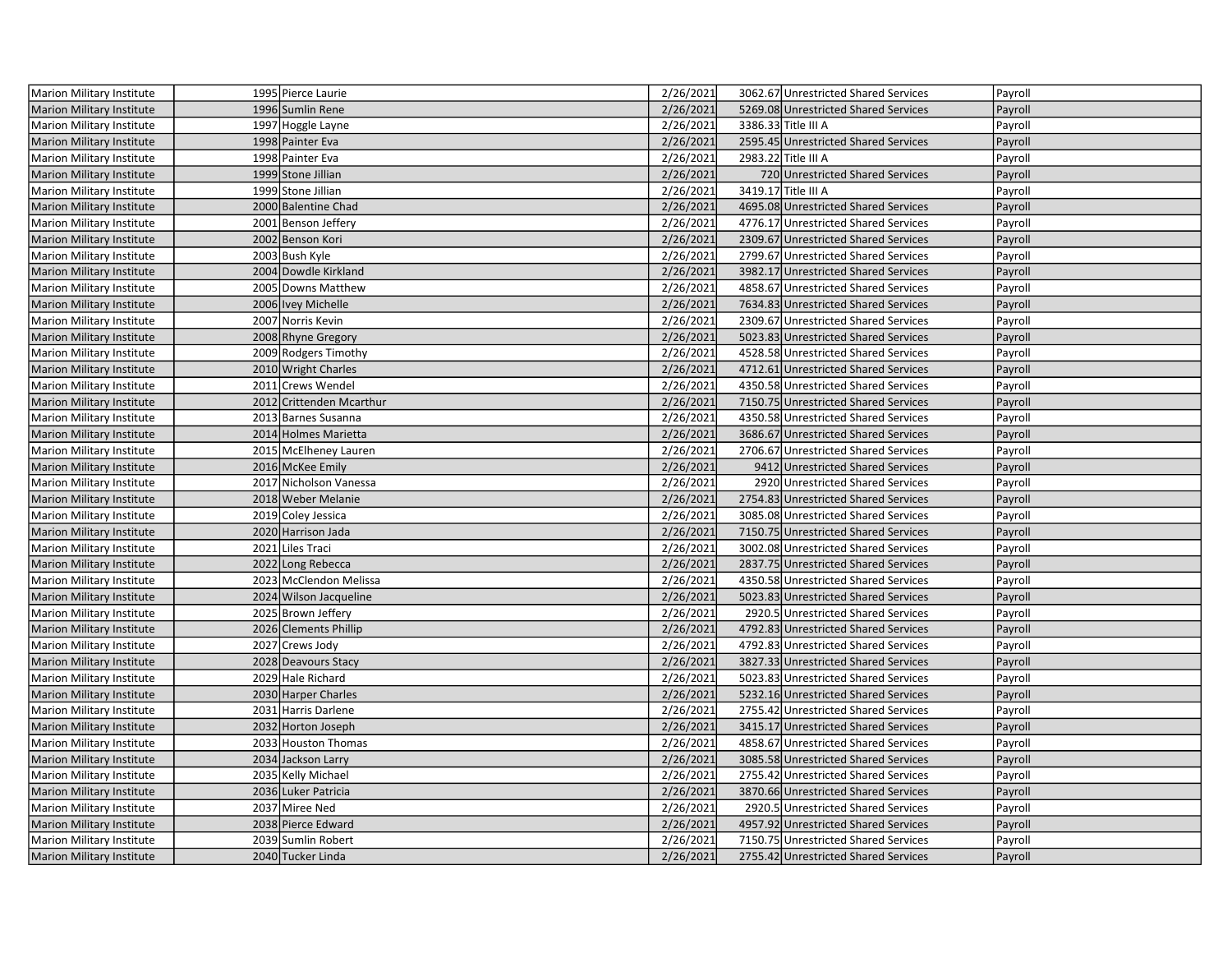| Marion Military Institute        | 2041 Bamberg Robert                                  | 2/26/2021 | 3085.08 Unrestricted Shared Services    | Payroll                                |
|----------------------------------|------------------------------------------------------|-----------|-----------------------------------------|----------------------------------------|
| Marion Military Institute        | 2042 Holifield Lori                                  | 2/26/2021 | 2350.35 Bookstore - Shared Services     | Payroll                                |
| Marion Military Institute        | 2043 Crocker Sharon                                  | 2/26/2021 | 1464.28 Bookstore - Shared Services     | Payroll                                |
| <b>Marion Military Institute</b> | 2044 Meisenheimer Cindy                              | 2/26/2021 | 5838.92 Bookstore - Shared Services     | Payroll                                |
| <b>Marion Military Institute</b> | 2045 Morrison Gloria                                 | 2/26/2021 | 2471.33 Bookstore - Shared Services     | Payroll                                |
| Marion Military Institute        | 2046 Buchanan William                                | 2/26/2021 | 2920.5 Other Auxiliary- Shared Services | Payroll                                |
| <b>Marion Military Institute</b> | 2047 Hill Craig                                      | 2/26/2021 | 3662.33 Other Auxiliary-Shared Services | Payroll                                |
| <b>Marion Military Institute</b> | 42170 Alabama Power Company                          | 3/5/2021  | 26656.13 Unrestricted Shared Services   | Electricity - UC                       |
| <b>Marion Military Institute</b> | 42171 Amazon                                         | 3/5/2021  | 121.59 Unrestricted Shared Services     | Materials and Supplies - MS            |
| Marion Military Institute        | 42171 Amazon                                         | 3/5/2021  | 794.28 Unrestricted Shared Services     | Maintenance & Repairs - OOS            |
| <b>Marion Military Institute</b> | 42173 AT & T                                         | 3/5/2021  | 207.44 Unrestricted Shared Services     | Cable - UC                             |
| <b>Marion Military Institute</b> | 42174 BadgePass Inc                                  | 3/5/2021  | 1095 Unrestricted Shared Services       | Other Contractual Services - PS        |
| Marion Military Institute        | 42175 Beard Equipment Co                             | 3/5/2021  | 607.41 Other Auxiliary- Shared Services | Materials and Supplies - MS            |
| Marion Military Institute        | 42176 Cayenne Creative Grp                           | 3/5/2021  | 4500 Unrestricted Shared Services       | Other Contractual Services - PS        |
| Marion Military Institute        | 42177 CDW-G Computer Dist. Warehouse                 | 3/5/2021  | 3243.03 Unrestricted Shared Services    | Other Contractual Services - PS        |
| <b>Marion Military Institute</b> | 42178 Central Alabama Community College              | 3/5/2021  | 300 Unrestricted Shared Services        | Other Professional Fees - PS           |
| <b>Marion Military Institute</b> | 42179 Central Alabama Port A Toilet                  | 3/5/2021  | 1560 Unrestricted Shared Services       | Other Contractual Services - PS        |
| <b>Marion Military Institute</b> | 42180 Cobbs Allen & Hall Inc.                        | 3/5/2021  | 3819.86 Unrestricted Shared Services    | Insurance and Bonding - PS             |
| Marion Military Institute        | 42181 Dennis Frank                                   | 3/5/2021  | 200 Unrestricted Shared Services        | Other Professional Fees - PS           |
| <b>Marion Military Institute</b> | 42182 Early Kalen                                    | 3/5/2021  | 500 Unrestricted Shared Services        | Mileage - IS                           |
| Marion Military Institute        | 42183 Garmon John                                    | 3/5/2021  | 200 Unrestricted Shared Services        | Other Professional Fees - PS           |
| <b>Marion Military Institute</b> | 42184 Glendale Parade Store                          | 3/5/2021  | 152.9 Unrestricted Shared Services      | Materials and Supplies - MS            |
| Marion Military Institute        | 42185 Jackson Security Services LLC                  | 3/5/2021  | 48 Unrestricted Shared Services         | Other Contractual Services - PS        |
| <b>Marion Military Institute</b> | 42186 Kelley Samuel                                  | 3/5/2021  | 400 Unrestricted Shared Services        | Other Professional Fees - PS           |
| <b>Marion Military Institute</b> | 42188 Marion Times Standard                          | 3/5/2021  | 9.5 Unrestricted Shared Services        | Advertising & Promotions - OOS         |
| <b>Marion Military Institute</b> | 42188 Marion Times Standard                          | 3/5/2021  | 22 Unrestricted Shared Services         | Subscriptions - OOS                    |
| Marion Military Institute        | 42189 Marion Water & Sewer System                    | 3/5/2021  | 2346.42 Unrestricted Shared Services    | Water & Sewer - UC                     |
| <b>Marion Military Institute</b> | 42190 McClendon Melissa                              | 3/5/2021  | 407.31 Unrestricted Shared Services     | Mileage - IS                           |
| <b>Marion Military Institute</b> | 42192 Office Depot                                   | 3/5/2021  | 60.58 Unrestricted Shared Services      | Materials and Supplies - MS            |
| <b>Marion Military Institute</b> | 42193 Office Depot                                   | 3/5/2021  | 14.83 Unrestricted Shared Services      | Materials and Supplies - MS            |
| Marion Military Institute        | 42193 Office Depot                                   | 3/5/2021  | 65.55 Unrestricted Shared Services      | Bank Operating - Cash                  |
| <b>Marion Military Institute</b> | 42194 Pearson Education Inc                          | 3/5/2021  | 109.48 Bookstore - Shared Services      | Purchases for Resale (COGS) - MS       |
| <b>Marion Military Institute</b> | 42195 Postmaster                                     | 3/5/2021  | 1970 Unrestricted Shared Services       | Postage - OOS                          |
| Marion Military Institute        | 42196 Rodgers Timothy                                | 3/5/2021  | 300 Unrestricted Shared Services        | Mileage - IS                           |
| Marion Military Institute        | 42197 Rodgers Timothy                                | 3/5/2021  | 300 Unrestricted Shared Services        | Mileage - IS                           |
| <b>Marion Military Institute</b> | 42198 Rodgers Timothy                                | 3/5/2021  | 14.26 Unrestricted Shared Services      | Mileage - IS                           |
| <b>Marion Military Institute</b> | 42199 Southern Engraving Inc                         | 3/5/2021  | 24.16 Unrestricted Shared Services      | Materials and Supplies - MS            |
| <b>Marion Military Institute</b> | 42201 The Print Shop                                 | 3/5/2021  | 289.72 Unrestricted Shared Services     | Materials and Supplies - MS            |
| Marion Military Institute        | 42202 U.S. Bank National Association                 | 3/5/2021  | 725.3 Unrestricted Shared Services      | Lease Purchase - CE                    |
| Marion Military Institute        | 42203 Uline Inc                                      | 3/5/2021  | 450.16 Unrestricted Shared Services     | Materials and Supplies - MS            |
| Marion Military Institute        | 42205 Walker 360 Inc                                 | 3/5/2021  | 1824.66 Unrestricted Shared Services    | Other Contractual Services - PS        |
| <b>Marion Military Institute</b> | 42206 Waste Management                               | 3/5/2021  | 902.36 Unrestricted Shared Services     | <b>Other Contractual Services - PS</b> |
| Marion Military Institute        | 42207 Wright Charles                                 | 3/5/2021  | 251.66 Unrestricted Shared Services     | Mileage - IS                           |
| <b>Marion Military Institute</b> | 42208 Xerox Business Solutions Southeast             | 3/5/2021  | 256.46 Unrestricted Shared Services     | Materials and Supplies - MS            |
| <b>Marion Military Institute</b> | 42209 Young Mens Christian Association of Montgomery | 3/5/2021  | 400 Unrestricted Shared Services        | Mileage - IS                           |
| Marion Military Institute        | 42221 Amazon                                         | 3/9/2021  | 89.99 Unrestricted Shared Services      | Materials and Supplies - MS            |
| Marion Military Institute        | 42222 Community Cable & Broadband LLC                | 3/9/2021  | 266.9 Unrestricted Shared Services      | Cable - UC                             |
| <b>Marion Military Institute</b> | 42223 DISH DBS Corporation                           | 3/9/2021  | 38.83 Unrestricted Shared Services      | Cable - UC                             |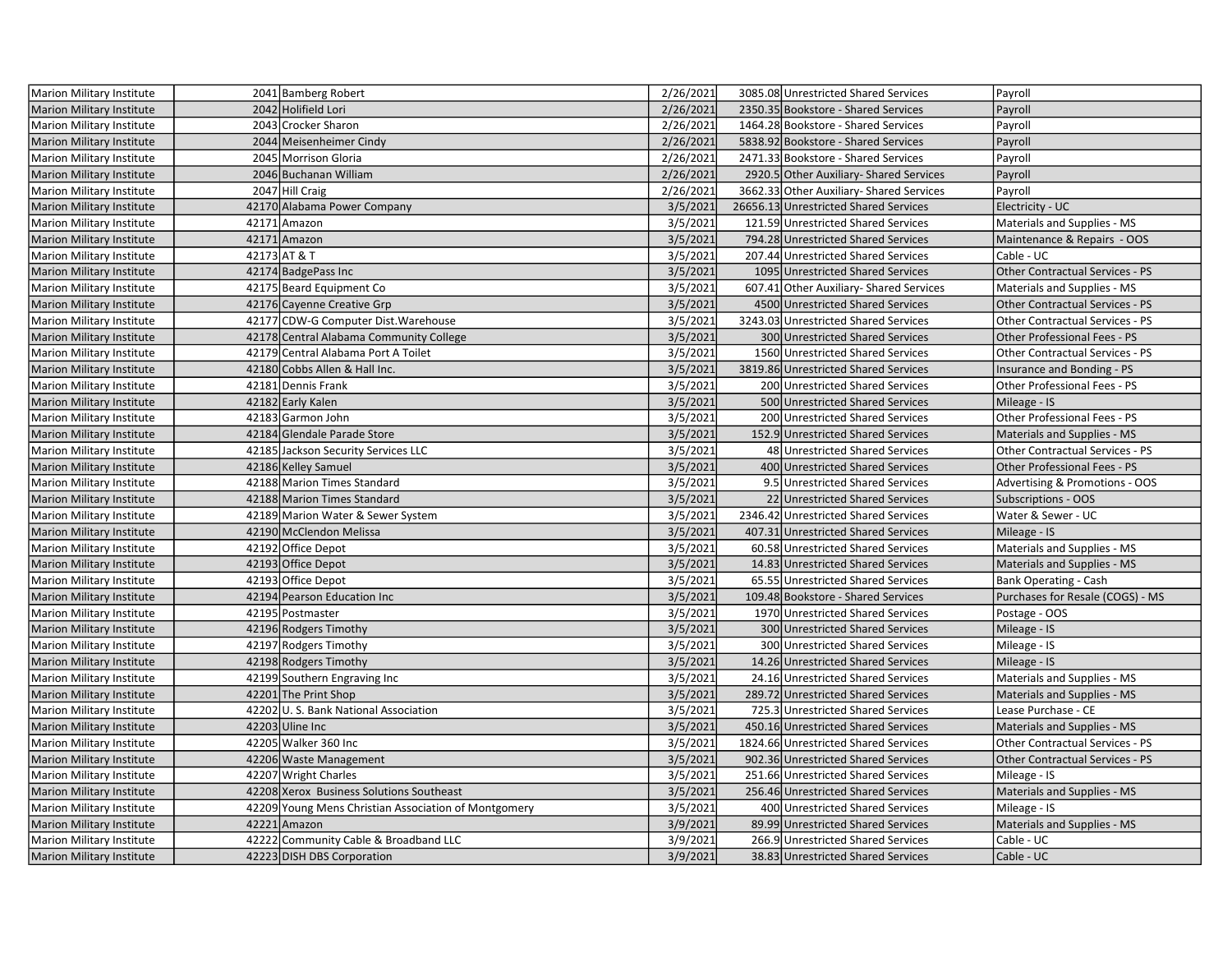| <b>Marion Military Institute</b> | 42224 Garmon John                          | 3/9/2021  | 200 Unrestricted Shared Services         | Other Professional Fees - PS           |
|----------------------------------|--------------------------------------------|-----------|------------------------------------------|----------------------------------------|
| <b>Marion Military Institute</b> | 42225 HBC INC                              | 3/9/2021  | 10000 Industry Certification Initiatives | <b>Buildings - CE</b>                  |
| Marion Military Institute        | 42226 Johnson Controls Fire Protection Lp  | 3/9/2021  | 4275.32 Unrestricted Shared Services     | Maintenance & Repairs - OOS            |
| Marion Military Institute        | 42227 Lewis Pest Control Inc.              | 3/9/2021  | 1000 Unrestricted Shared Services        | Other Contractual Services - PS        |
| Marion Military Institute        | 42228 Nelson Steven                        | 3/9/2021  | 200 Unrestricted Shared Services         | Other Professional Fees - PS           |
| <b>Marion Military Institute</b> | 42229 Southern Engraving Inc               | 3/9/2021  | 15.91 Unrestricted Shared Services       | Materials and Supplies - MS            |
| Marion Military Institute        | 42230 Supply Room                          | 3/9/2021  | 33.42 Bookstore - Shared Services        | Purchases for Resale (COGS) - MS       |
| <b>Marion Military Institute</b> | 42231 The Solutions Team Inc               | 3/9/2021  | 340 Unrestricted Shared Services         | <b>Other Contractual Services - PS</b> |
| <b>Marion Military Institute</b> | 42232 Wright Charles                       | 3/9/2021  | 95.96 Unrestricted Shared Services       | Mileage - IS                           |
| <b>Marion Military Institute</b> | 42237 Servpro of Centreville Marion Selma  | 3/16/2021 | 400 Unrestricted Shared Services         | Maintenance & Repairs - OOS            |
| Marion Military Institute        | 42238 Airgas Inc                           | 3/16/2021 | 321.57 Unrestricted Shared Services      | Maintenance & Repairs - OOS            |
| Marion Military Institute        | 42239 Alabama Power Company                | 3/16/2021 | 816.14 Unrestricted Shared Services      | Electricity - UC                       |
| Marion Military Institute        | 42240 All Star Outdoor Products LLC        | 3/16/2021 | 4410 Unrestricted Shared Services        | Maintenance & Repairs - OOS            |
| <b>Marion Military Institute</b> | 42241 Amazon                               | 3/16/2021 | 584.34 Unrestricted Shared Services      | Materials and Supplies - MS            |
| Marion Military Institute        | 42241 Amazon                               | 3/16/2021 | 955 Unrestricted Shared Services         | Maintenance & Repairs - OOS            |
| <b>Marion Military Institute</b> | 42242 American Osment                      | 3/16/2021 | 886.07 Unrestricted Shared Services      | Maintenance & Repairs - OOS            |
| <b>Marion Military Institute</b> | 42243 Apogee Telecom Inc                   | 3/16/2021 | 5303.57 Unrestricted Shared Services     | <b>Other Contractual Services - PS</b> |
| <b>Marion Military Institute</b> | 42243 Apogee Telecom Inc                   | 3/16/2021 | 150000 CARES Act - College Relief        | Materials and Supplies - MS            |
| <b>Marion Military Institute</b> | 42244 AT & T                               | 3/16/2021 | 117.7 Unrestricted Shared Services       | Cable - UC                             |
| <b>Marion Military Institute</b> | 42245 Balentine Chad                       | 3/16/2021 | 171.38 Unrestricted Shared Services      | Lodging - OS                           |
| Marion Military Institute        | 42246 BSN Sports LLC                       | 3/16/2021 | 2194.5 Unrestricted Shared Services      | Materials and Supplies - MS            |
| <b>Marion Military Institute</b> | 42247 Caterpillar Financial Services Corp. | 3/16/2021 | 1603.61 Unrestricted Shared Services     | Lease Purchase - CE                    |
| <b>Marion Military Institute</b> | 42248 COLLEGE CITY TREE SERVICE            | 3/16/2021 | 20000 Unrestricted Shared Services       | Maintenance & Repairs - OOS            |
| <b>Marion Military Institute</b> | 42249 D&h Distributing Co                  | 3/16/2021 | 24.12 Bookstore - Shared Services        | Materials and Supplies - MS            |
| Marion Military Institute        | 42250 DISH DBS Corporation                 | 3/16/2021 | 199.84 Unrestricted Shared Services      | Cable - UC                             |
| <b>Marion Military Institute</b> | 42253 Fire Engine Red Inc.                 | 3/16/2021 | 3725 Unrestricted Shared Services        | <b>Other Contractual Services - PS</b> |
| <b>Marion Military Institute</b> | 42254 Fuller Building Company              | 3/16/2021 | 3851.54 Unrestricted Shared Services     | Maintenance & Repairs - OOS            |
| <b>Marion Military Institute</b> | 42256 Harrison Jada                        | 3/16/2021 | 78.29 Unrestricted Shared Services       | Mileage - IS                           |
| Marion Military Institute        | 42257 Harrison Hardware                    | 3/16/2021 | 262.44 Unrestricted Shared Services      | Maintenance & Repairs - OOS            |
| Marion Military Institute        | 42257 Harrison Hardware                    | 3/16/2021 | 1002.16 Unrestricted Shared Services     | Materials and Supplies - MS            |
| Marion Military Institute        | 42258 Healthy Roster Inc.                  | 3/16/2021 | 4800 CARES Act - College Relief          | Materials and Supplies - MS            |
| <b>Marion Military Institute</b> | 42260 Howard Technology Solutions          | 3/16/2021 | 2520 Unrestricted Shared Services        | Materials and Supplies - MS            |
| Marion Military Institute        | 42261 Howard Technology Solutions          | 3/16/2021 | 9087 CARES Act - College Relief          | Materials and Supplies - MS            |
| <b>Marion Military Institute</b> | 42262 Johnson Controls Fire Protection Lp  | 3/16/2021 | 1578.58 Unrestricted Shared Services     | <b>Other Contractual Services - PS</b> |
| Marion Military Institute        | 42263 KHEAA                                | 3/16/2021 | 425 Unrestricted Shared Services         | <b>Other Contractual Services - PS</b> |
| <b>Marion Military Institute</b> | 42265 McKesson Medical-Surgical            | 3/16/2021 | 55.98 Unrestricted Shared Services       | Materials and Supplies - MS            |
| Marion Military Institute        | 42267 Morrison Tire Llc                    | 3/16/2021 | 640 Unrestricted Shared Services         | Maintenance & Repairs - OOS            |
| <b>Marion Military Institute</b> | 42268 Napa Auto Parts                      | 3/16/2021 | 1149.88 Unrestricted Shared Services     | Materials and Supplies - MS            |
| Marion Military Institute        | 42269 Office Depot                         | 3/16/2021 | 182.95 Unrestricted Shared Services      | Materials and Supplies - MS            |
| <b>Marion Military Institute</b> | 42270 Raczkowski John                      | 3/16/2021 | 84.49 Unrestricted Shared Services       | <b>Other Contractual Services - PS</b> |
| Marion Military Institute        | 42271 Rayfield Allen                       | 3/16/2021 | 1990 Unrestricted Shared Services        | Other Contractual Services - PS        |
| <b>Marion Military Institute</b> | 42272 Rodgers Timothy                      | 3/16/2021 | 55.3 Unrestricted Shared Services        | Mileage - IS                           |
| Marion Military Institute        | 42273 Rodgers Timothy                      | 3/16/2021 | 109.05 Unrestricted Shared Services      | Mileage - IS                           |
| <b>Marion Military Institute</b> | 42274 Rodgers Timothy                      | 3/16/2021 | 300 Unrestricted Shared Services         | Mileage - IS                           |
| Marion Military Institute        | 42275 Rodgers Timothy                      | 3/16/2021 | 300 Unrestricted Shared Services         | Mileage - IS                           |
| <b>Marion Military Institute</b> | 42276 Sage Dining Services                 | 3/16/2021 | 151936 Food Services-Shared Services     | <b>Other Contractual Services - PS</b> |
| Marion Military Institute        | 42277 Spire Alabama Inc.                   | 3/16/2021 | 22105.07 Unrestricted Shared Services    | Gas & Heating Fuel - UC                |
| <b>Marion Military Institute</b> | 42278 State of Alabama                     | 3/16/2021 | 561 Unrestricted Shared Services         | Materials and Supplies - MS            |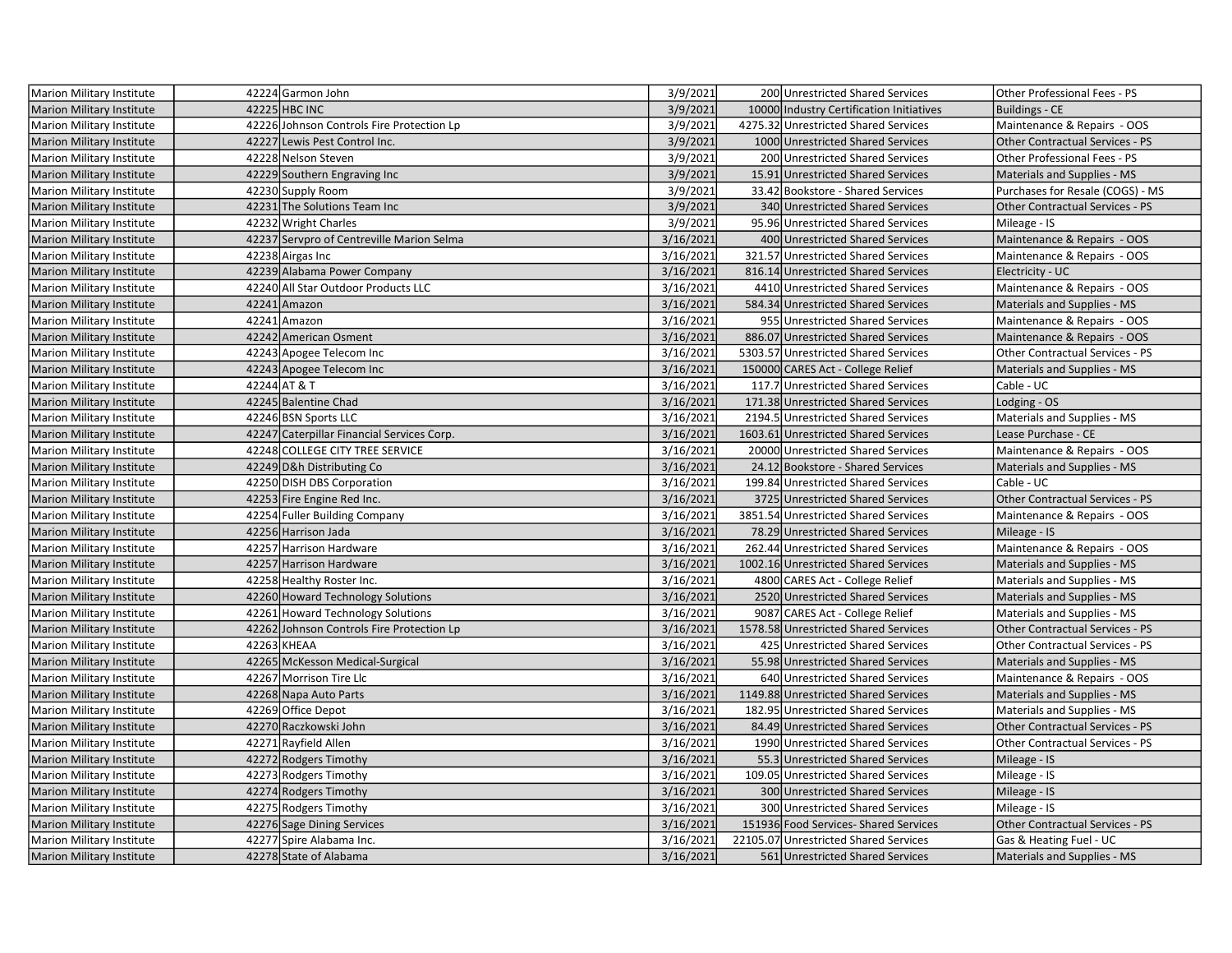| Marion Military Institute        | 42279 The Pitney Bowes Bank Inc                                    | 3/16/2021 | 1500 Unrestricted Shared Services    | Postage - OOS                          |
|----------------------------------|--------------------------------------------------------------------|-----------|--------------------------------------|----------------------------------------|
| Marion Military Institute        | 42280 Tyco Integrated Security LLC                                 | 3/16/2021 | 284.86 Unrestricted Shared Services  | Other Contractual Services - PS        |
| Marion Military Institute        | 42282 United Parcel Service Inc                                    | 3/16/2021 | 24.37 Bookstore - Shared Services    | Freight - OOS                          |
| <b>Marion Military Institute</b> | 42283 Vanguard Industries East                                     | 3/16/2021 | 334.8 Bookstore - Shared Services    | Purchases for Resale (COGS) - MS       |
| Marion Military Institute        | 42284 VITALSOURCE TECHNOLOGIES LLC                                 | 3/16/2021 | 247.39 Bookstore - Shared Services   | Purchases for Resale (COGS) - MS       |
| <b>Marion Military Institute</b> | 42285 Walker 360 Inc                                               | 3/16/2021 | 486.1 Unrestricted Shared Services   | <b>Other Contractual Services - PS</b> |
| Marion Military Institute        | 42286 White's Clock                                                | 3/16/2021 | 475 Unrestricted Shared Services     | Maintenance & Repairs - OOS            |
| <b>Marion Military Institute</b> | 42287 Wright Charles                                               | 3/16/2021 | 227.34 Unrestricted Shared Services  | Mileage - IS                           |
| Marion Military Institute        | 42288 Platter Kenneth                                              | 3/25/2021 | 280 Unrestricted Shared Services     | Other Professional Fees - PS           |
| <b>Marion Military Institute</b> | 42289 Ace Services Of Ala Inc                                      | 3/25/2021 | 2273.45 Unrestricted Shared Services | Maintenance & Repairs - OOS            |
| <b>Marion Military Institute</b> | 42290 Amazon                                                       | 3/25/2021 | 502.98 Unrestricted Shared Services  | Materials and Supplies - MS            |
| <b>Marion Military Institute</b> | 42291 ARROW EXTERMINATORS INC.                                     | 3/25/2021 | 80 Unrestricted Shared Services      | Other Contractual Services - PS        |
| Marion Military Institute        | 42292 AT & T                                                       | 3/25/2021 | 1383.93 Unrestricted Shared Services | Cable - UC                             |
| <b>Marion Military Institute</b> | 42293 AT & T                                                       | 3/25/2021 | 63.1 Unrestricted Shared Services    | Cable - UC                             |
| Marion Military Institute        | 42294 Avant Ronald                                                 | 3/25/2021 | 200 Unrestricted Shared Services     | Other Professional Fees - PS           |
| <b>Marion Military Institute</b> | 42295 Blackbelt Hardware & Out                                     | 3/25/2021 | 1552.35 Unrestricted Shared Services | Materials and Supplies - MS            |
| Marion Military Institute        | 42296 Caterpillar Financial Services Corp.                         | 3/25/2021 | 1116.71 Unrestricted Shared Services | Lease Purchase - CE                    |
| <b>Marion Military Institute</b> | 42297 Cook Brenda                                                  | 3/25/2021 | 417.99 Unrestricted Shared Services  | Professional Development - PS          |
| Marion Military Institute        | 42298 Cosby Carmichael                                             | 3/25/2021 | 1223.66 Unrestricted Shared Services | Other Contractual Services - PS        |
| <b>Marion Military Institute</b> | 42299 Crawford Brittany                                            | 3/25/2021 | 390 Unrestricted Shared Services     | <b>Subscriptions - OOS</b>             |
| Marion Military Institute        | 42300 Dade Paper & Bag Llc                                         | 3/25/2021 | 4148.7 Unrestricted Shared Services  | Maintenance & Repairs - OOS            |
| <b>Marion Military Institute</b> | 42301 Downs Matthew                                                | 3/25/2021 | 619.01 Unrestricted Shared Services  | Mileage - IS                           |
| Marion Military Institute        | 42302 Elliott Collegiate                                           | 3/25/2021 | 2400 Unrestricted Shared Services    | Other Contractual Services - PS        |
| Marion Military Institute        | 42303 Enrollmentfuel Llc                                           | 3/25/2021 | 3250 Unrestricted Shared Services    | Printing and Binding - OOS             |
| <b>Marion Military Institute</b> | 42304 Hand Arendall Harrison Sale LLC                              | 3/25/2021 | 2379 Unrestricted Shared Services    | Legal Services - PS                    |
| <b>Marion Military Institute</b> | 42305 Hansen Willis                                                | 3/25/2021 | 1000 Unrestricted Shared Services    | Other Contractual Services - PS        |
| <b>Marion Military Institute</b> | 42306 Haynes Gary                                                  | 3/25/2021 | 280 Unrestricted Shared Services     | Other Professional Fees - PS           |
| <b>Marion Military Institute</b> | 42307 Home Depot                                                   | 3/25/2021 | 1784.42 Unrestricted Shared Services | Maintenance & Repairs - OOS            |
| <b>Marion Military Institute</b> | 42307 Home Depot                                                   | 3/25/2021 | 1887.84 Unrestricted Shared Services | Materials and Supplies - MS            |
| Marion Military Institute        | 42308 Jones-McLeod Inc.                                            | 3/25/2021 | 403.93 Unrestricted Shared Services  | Maintenance & Repairs - OOS            |
| <b>Marion Military Institute</b> | 42309 Laster Grace                                                 | 3/25/2021 | 100.68 Unrestricted Shared Services  | Lodging - OS                           |
| Marion Military Institute        | 42310 Mayer Electric Supply Co Inc                                 | 3/25/2021 | 545.44 Unrestricted Shared Services  | Maintenance & Repairs - OOS            |
| Marion Military Institute        | 42311 Michell Stephen                                              | 3/25/2021 | 200 Unrestricted Shared Services     | Other Professional Fees - PS           |
| <b>Marion Military Institute</b> | 42312 MMI Foundation                                               | 3/25/2021 | 1000 Unrestricted Shared Services    | Memberships - PS                       |
| <b>Marion Military Institute</b> | 42312 MMI Foundation                                               | 3/25/2021 | 4309.36 Unrestricted Shared Services | Materials and Supplies - MS            |
| <b>Marion Military Institute</b> | 42313 National Business Furniture LLC                              | 3/25/2021 | 317.5 Unrestricted Shared Services   | Materials and Supplies - MS            |
| <b>Marion Military Institute</b> | 42314 Office Depot                                                 | 3/25/2021 | 204.98 Unrestricted Shared Services  | Materials and Supplies - MS            |
| <b>Marion Military Institute</b> | 42315 Pike Joe                                                     | 3/25/2021 | 200 Unrestricted Shared Services     | Other Professional Fees - PS           |
| Marion Military Institute        | 42316 Premier Communications                                       | 3/25/2021 | 4208.62 Unrestricted Shared Services | Postage - OOS                          |
| Marion Military Institute        | 42316 Premier Communications                                       | 3/25/2021 | 6418.47 Unrestricted Shared Services | Other Contractual Services - PS        |
| <b>Marion Military Institute</b> | 42317 Queen City Creative                                          | 3/25/2021 | 380 Unrestricted Shared Services     | Other Contractual Services - PS        |
| <b>Marion Military Institute</b> | 42318 Rhyne Gregory                                                | 3/25/2021 | 350 Unrestricted Shared Services     | Mileage - IS                           |
| <b>Marion Military Institute</b> | 42319 Rothco                                                       | 3/25/2021 | 306.9 Bookstore - Shared Services    | Purchases for Resale (COGS) - MS       |
| <b>Marion Military Institute</b> | 42320 Safelite Autoglass                                           | 3/25/2021 | 229.97 Unrestricted Shared Services  | Maintenance & Repairs - OOS            |
| Marion Military Institute        | 42321 Screenco Enterprises                                         | 3/25/2021 | 460 Unrestricted Shared Services     | Maintenance & Repairs - OOS            |
| Marion Military Institute        | 42322 Southern Engraving Inc                                       | 3/25/2021 | 103.71 Unrestricted Shared Services  | Materials and Supplies - MS            |
| Marion Military Institute        | 42323 Sumlin Robert                                                | 3/25/2021 | 197.01 Unrestricted Shared Services  | Materials and Supplies - MS            |
| <b>Marion Military Institute</b> | 42324 The National Research Ctr for College& University Admissions | 3/25/2021 | 128.16 Unrestricted Shared Services  | Other Professional Fees - PS           |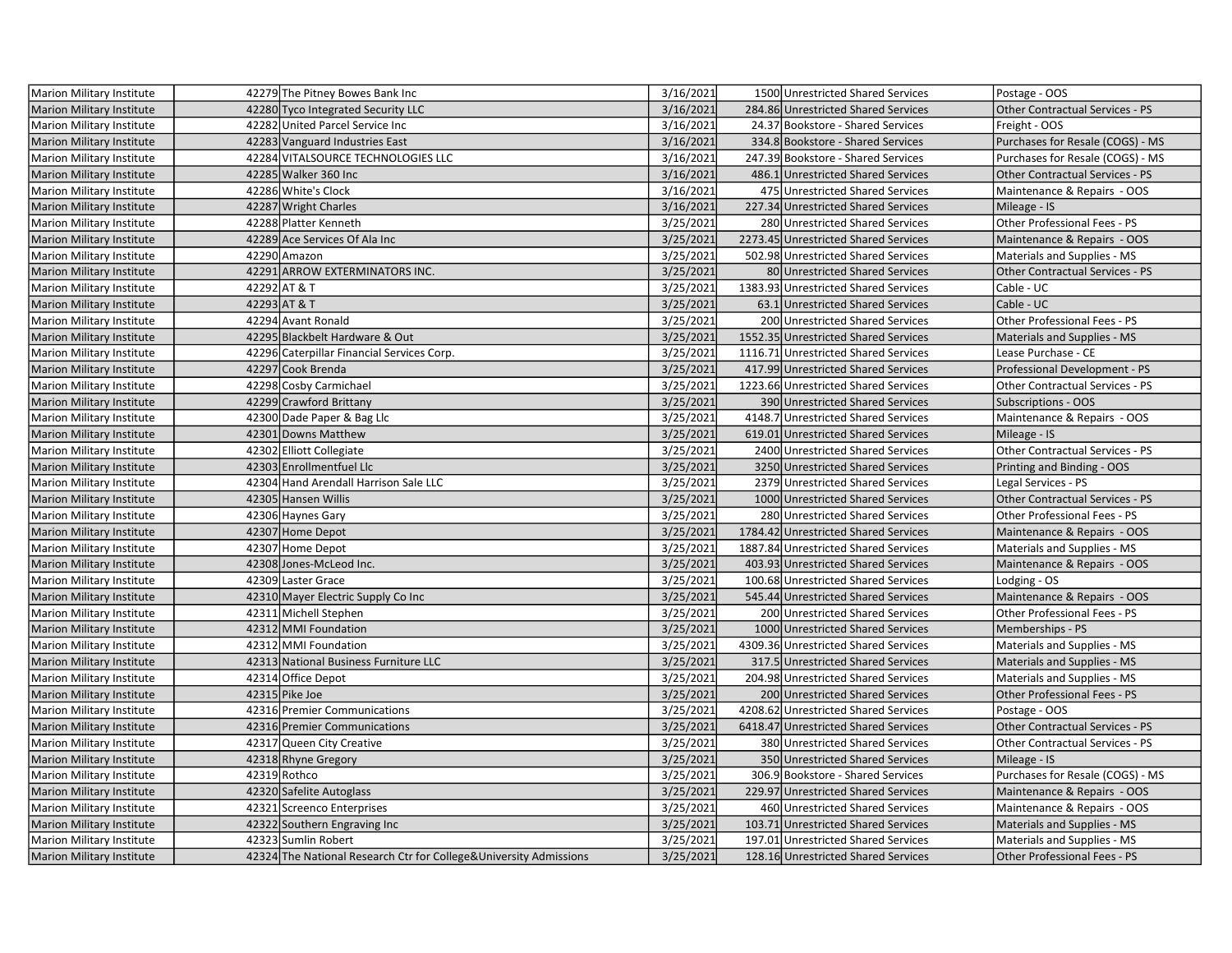| Marion Military Institute        | 42325 The Pitney Bowes Bank Inc                     | 3/25/2021 | 1053.72 Unrestricted Shared Services   | Lease Purchase - CE                    |
|----------------------------------|-----------------------------------------------------|-----------|----------------------------------------|----------------------------------------|
| Marion Military Institute        | 42326 Thompson Tractor Company                      | 3/25/2021 | 1255.98 Unrestricted Shared Services   | Maintenance & Repairs - OOS            |
| Marion Military Institute        | 42327 Tompkins David                                | 3/25/2021 | 280 Unrestricted Shared Services       | Other Professional Fees - PS           |
| <b>Marion Military Institute</b> | 42328 Trustmark National Bank                       | 3/25/2021 | -27.75 Unrestricted Shared Services    | <b>Discounts Earned - SS</b>           |
| <b>Marion Military Institute</b> | 42328 Trustmark National Bank                       | 3/25/2021 | 65 Bookstore - Shared Services         | Purchases for Resale (COGS) - MS       |
| <b>Marion Military Institute</b> | 42328 Trustmark National Bank                       | 3/25/2021 | 91.19 Unrestricted Shared Services     | <b>Subscriptions - OOS</b>             |
| Marion Military Institute        | 42328 Trustmark National Bank                       | 3/25/2021 | 145.69 Unrestricted Shared Services    | Advertising & Promotions - OOS         |
| <b>Marion Military Institute</b> | 42328 Trustmark National Bank                       | 3/25/2021 | 186.5 Other Auxiliary- Shared Services | Gasoline & Oil - Motor Veh - OOS       |
| <b>Marion Military Institute</b> | 42328 Trustmark National Bank                       | 3/25/2021 | 351.39 Unrestricted Shared Services    | Materials and Supplies - MS            |
| <b>Marion Military Institute</b> | 42328 Trustmark National Bank                       | 3/25/2021 | 389.22 Unrestricted Shared Services    | Maintenance & Repairs - OOS            |
| <b>Marion Military Institute</b> | 42328 Trustmark National Bank                       | 3/25/2021 | 478.24 Unrestricted Shared Services    | Mileage - IS                           |
| <b>Marion Military Institute</b> | 42328 Trustmark National Bank                       | 3/25/2021 | 588 Unrestricted Shared Services       | Other Contractual Services - PS        |
| <b>Marion Military Institute</b> | 42328 Trustmark National Bank                       | 3/25/2021 | 3182.8 Unrestricted Shared Services    | Gasoline & Oil - Motor Veh - OOS       |
| Marion Military Institute        | 42329 U.S. Bank National Association                | 3/25/2021 | 343.7 Unrestricted Shared Services     | Lease Purchase - CE                    |
| Marion Military Institute        | 42330 United Parcel Service Inc                     | 3/25/2021 | 23.18 Bookstore - Shared Services      | Freight - OOS                          |
| <b>Marion Military Institute</b> | 42331 Verizon Wireless                              | 3/25/2021 | 2111.85 Unrestricted Shared Services   | Cable - UC                             |
| Marion Military Institute        | 42332 Walker 360 Inc                                | 3/25/2021 | 2083.56 Unrestricted Shared Services   | Other Contractual Services - PS        |
| <b>Marion Military Institute</b> | 42333 Waste Management                              | 3/25/2021 | 902.36 Unrestricted Shared Services    | <b>Other Contractual Services - PS</b> |
| Marion Military Institute        | 42334 Wilkins Derek                                 | 3/25/2021 | 200 Unrestricted Shared Services       | Other Professional Fees - PS           |
| <b>Marion Military Institute</b> | 42335 Alabama Department of Rehabilitation Services | 3/25/2021 | 389.7 Unrestricted Shared Services     | <b>Clearing Refunds - SP</b>           |
| Marion Military Institute        | 42337 Calhoun Community College                     | 3/25/2021 | 240 Unrestricted Shared Services       | Other Professional Fees - PS           |
| Marion Military Institute        | 1939 Curtis Dawn                                    | 3/31/2021 | 4858.67 Unrestricted Shared Services   | Payroll                                |
| Marion Military Institute        | 1940 Dunfee Laura                                   | 3/31/2021 | 4321.83 Unrestricted Shared Services   | Payroll                                |
| <b>Marion Military Institute</b> | 1941 Fields Carmon                                  | 3/31/2021 | 6994.75 Unrestricted Shared Services   | Payroll                                |
| <b>Marion Military Institute</b> | 1942 Mollahan David                                 | 3/31/2021 | 16250 Unrestricted Shared Services     | Payroll                                |
| <b>Marion Military Institute</b> | 1943 Aylward Jason                                  | 3/31/2021 | 4102.83 Unrestricted Shared Services   | Payroll                                |
| <b>Marion Military Institute</b> | 1944 Walters Buffy                                  | 3/31/2021 | 6375.67 Unrestricted Shared Services   | Payroll                                |
| <b>Marion Military Institute</b> | 1945 Allison Eric                                   | 3/31/2021 | 900 Unrestricted Shared Services       | Payroll                                |
| Marion Military Institute        | 1946 Allison Joyce                                  | 3/31/2021 | 4412.08 Unrestricted Shared Services   | Payroll                                |
| Marion Military Institute        | 1947 Brown Lajaycee                                 | 3/31/2021 | 900 Unrestricted Shared Services       | Payroll                                |
| Marion Military Institute        | 1948 Castro-Nail Beatriz                            | 3/31/2021 | 4870.58 Unrestricted Shared Services   | Payroll                                |
| <b>Marion Military Institute</b> | 1949 Deason Courtney                                | 3/31/2021 | 4750.58 Unrestricted Shared Services   | Payroll                                |
| <b>Marion Military Institute</b> | 1950 Doyle Mark                                     | 3/31/2021 | 5945.83 Unrestricted Shared Services   | Payroll                                |
| Marion Military Institute        | 1951 Johnson Gabriel                                | 3/31/2021 | 3637.83 Unrestricted Shared Services   | Payroll                                |
| <b>Marion Military Institute</b> | 1952 Johnson Ronald                                 | 3/31/2021 | 360 Unrestricted Shared Services       | Payroll                                |
| <b>Marion Military Institute</b> | 1953 Peacock Sarah                                  | 3/31/2021 | 4134.08 Unrestricted Shared Services   | Payroll                                |
| Marion Military Institute        | 1954 Spinks Jody                                    | 3/31/2021 | 360 Unrestricted Shared Services       | Payroll                                |
| <b>Marion Military Institute</b> | 1955 Hodge Mariah                                   | 3/31/2021 | 3641 Unrestricted Shared Services      | Payroll                                |
| Marion Military Institute        | 1956 Meisenheimer C                                 | 3/31/2021 | 5530.58 Unrestricted Shared Services   | Payroll                                |
| Marion Military Institute        | 1957 Roche Joy                                      | 3/31/2021 | 4804 Unrestricted Shared Services      | Payroll                                |
| <b>Marion Military Institute</b> | 1958 Sherling Amzi                                  | 3/31/2021 | 5399.33 Unrestricted Shared Services   | Payroll                                |
| <b>Marion Military Institute</b> | 1959 Berry Kenneth                                  | 3/31/2021 | 5057.58 Unrestricted Shared Services   | Payroll                                |
| Marion Military Institute        | 1960 Gatlin Richard                                 | 3/31/2021 | 4624 Unrestricted Shared Services      | Payroll                                |
| <b>Marion Military Institute</b> | 1961 McCormick Patrick                              | 3/31/2021 | 4807.92 Unrestricted Shared Services   | Payroll                                |
| <b>Marion Military Institute</b> | 1962 Stiefel Brett                                  | 3/31/2021 | 5177.58 Unrestricted Shared Services   | Payroll                                |
| Marion Military Institute        | 1963 Yang Xiaoli                                    | 3/31/2021 | 5885.83 Unrestricted Shared Services   | Payroll                                |
| Marion Military Institute        | 1964 Brown Kirtley                                  | 3/31/2021 | 5645.83 Unrestricted Shared Services   | Payroll                                |
| <b>Marion Military Institute</b> | 1965 Spewak David                                   | 3/31/2021 | 5399.33 Unrestricted Shared Services   | Payroll                                |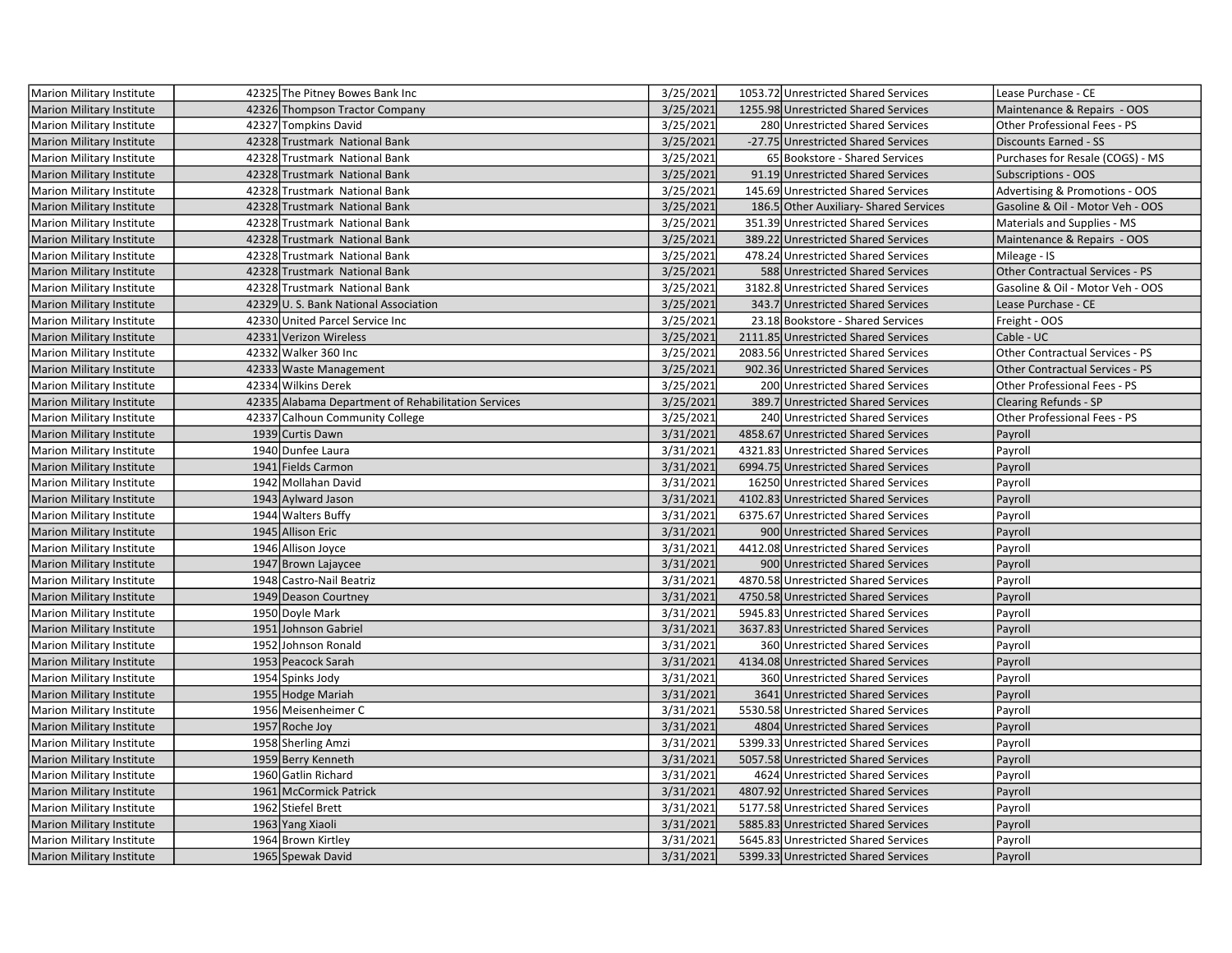| Marion Military Institute        | 1966 Thomason James    | 3/31/2021 | 5410.58 Unrestricted Shared Services | Payroll |
|----------------------------------|------------------------|-----------|--------------------------------------|---------|
| <b>Marion Military Institute</b> | 1967 Jones Camie       | 3/31/2021 | 6505.58 Unrestricted Shared Services | Payroll |
| Marion Military Institute        | 1968 Fitts Joye        | 3/31/2021 | 3415.17 Unrestricted Shared Services | Payroll |
| <b>Marion Military Institute</b> | 1969 Green Shawna      | 3/31/2021 | 4239.83 Unrestricted Shared Services | Payroll |
| <b>Marion Military Institute</b> | 1970 Ivey David        | 3/31/2021 | 7975.25 Unrestricted Shared Services | Payroll |
| Marion Military Institute        | 1971 Kirby Jamie       | 3/31/2021 | 1425.66 Unrestricted Shared Services | Payroll |
| Marion Military Institute        | 1971 Kirby Jamie       | 3/31/2021 | 1985.01 Title III A                  | Payroll |
| Marion Military Institute        | 1972 Logan Jeffery     | 3/31/2021 | 6177.5 Unrestricted Shared Services  | Payroll |
| Marion Military Institute        | 1973 Logan Logan       | 3/31/2021 | 5108.67 Unrestricted Shared Services | Payroll |
| <b>Marion Military Institute</b> | 1974 Tolar Haley       | 3/31/2021 | 3250.08 Unrestricted Shared Services | Payroll |
| <b>Marion Military Institute</b> | 1975 Plummer Ashley    | 3/31/2021 | 5297.08 Unrestricted Shared Services | Payroll |
| Marion Military Institute        | 1976 Tubbs Alice       | 3/31/2021 | 2471.33 Unrestricted Shared Services | Payroll |
| Marion Military Institute        | 1977 Cook Brenda       | 3/31/2021 | 4750.58 Unrestricted Shared Services | Payroll |
| Marion Military Institute        | 1978 Baldwin Dewarren  | 3/31/2021 | 3070.17 Unrestricted Shared Services | Payroll |
| <b>Marion Military Institute</b> | 1979 Barton Burnis     | 3/31/2021 | 5565.5 Unrestricted Shared Services  | Payroll |
| Marion Military Institute        | 1980 Billingsley Erica | 3/31/2021 | 2319.67 Unrestricted Shared Services | Payroll |
| Marion Military Institute        | 1981 Drake James       | 3/31/2021 | 5004.17 Unrestricted Shared Services | Payroll |
| Marion Military Institute        | 1982 Dunfee Michael    | 3/31/2021 | 5564.66 Unrestricted Shared Services | Payroll |
| <b>Marion Military Institute</b> | 1983 James Kent        | 3/31/2021 | 5449.16 Unrestricted Shared Services | Payroll |
| <b>Marion Military Institute</b> | 1984 Jones Jerome      | 3/31/2021 | 3842.67 Unrestricted Shared Services | Payroll |
| <b>Marion Military Institute</b> | 1985 Magnus Michael    | 3/31/2021 | 5138.59 Unrestricted Shared Services | Payroll |
| <b>Marion Military Institute</b> | 1986 Martin Darrell    | 3/31/2021 | 6666.75 Unrestricted Shared Services | Payroll |
| Marion Military Institute        | 1987 Mennig David      | 3/31/2021 | 5004.17 Unrestricted Shared Services | Payroll |
| <b>Marion Military Institute</b> | 1988 Passmore Edwin    | 3/31/2021 | 9412 Unrestricted Shared Services    | Payroll |
| Marion Military Institute        | 1989 Raczkowski John   | 3/31/2021 | 7005.58 Unrestricted Shared Services | Payroll |
| <b>Marion Military Institute</b> | 1990 Stewart Matthew   | 3/31/2021 | 4146.17 Unrestricted Shared Services | Payroll |
| <b>Marion Military Institute</b> | 1991 Suttles Fanninet  | 3/31/2021 | 2837.75 Unrestricted Shared Services | Payroll |
| <b>Marion Military Institute</b> | 1992 Watford Rebecca   | 3/31/2021 | 3911.33 Unrestricted Shared Services | Payroll |
| <b>Marion Military Institute</b> | 1993 Bowen Thomas      | 3/31/2021 | 6344.5 Unrestricted Shared Services  | Payroll |
| <b>Marion Military Institute</b> | 1994 Crawford Brittany | 3/31/2021 | 7150.75 Unrestricted Shared Services | Payroll |
| <b>Marion Military Institute</b> | 1995 Early Kalen       | 3/31/2021 | 3106.42 Unrestricted Shared Services | Payroll |
| Marion Military Institute        | 1996 Hughes Carol      | 3/31/2021 | 2583.33 Unrestricted Shared Services | Payroll |
| <b>Marion Military Institute</b> | 1997 Nicholson Clayton | 3/31/2021 | 3189 Unrestricted Shared Services    | Payroll |
| Marion Military Institute        | 1998 Shifter Colleen   | 3/31/2021 | 2920 Unrestricted Shared Services    | Payroll |
| <b>Marion Military Institute</b> | 1999 Speegle Susanna   | 3/31/2021 | 3650.92 Unrestricted Shared Services | Payroll |
| <b>Marion Military Institute</b> | 2000 Pierce Laurie     | 3/31/2021 | 3062.67 Unrestricted Shared Services | Payroll |
| Marion Military Institute        | 2001 Sumlin Rene       | 3/31/2021 | 5269.08 Unrestricted Shared Services | Payroll |
| <b>Marion Military Institute</b> | 2002 Hoggle Layne      | 3/31/2021 | 3386.33 Title III A                  | Payroll |
| Marion Military Institute        | 2003 Painter Eva       | 3/31/2021 | 2595.45 Unrestricted Shared Services | Payroll |
| <b>Marion Military Institute</b> | 2003 Painter Eva       | 3/31/2021 | 2983.22 Title III A                  | Payroll |
| Marion Military Institute        | 2004 Stone Jillian     | 3/31/2021 | 720 Unrestricted Shared Services     | Payroll |
| Marion Military Institute        | 2004 Stone Jillian     | 3/31/2021 | 3419.17 Title III A                  | Payroll |
| Marion Military Institute        | 2005 Balentine Chad    | 3/31/2021 | 4695.08 Unrestricted Shared Services | Payroll |
| <b>Marion Military Institute</b> | 2006 Benson Jeffery    | 3/31/2021 | 4776.17 Unrestricted Shared Services | Payroll |
| <b>Marion Military Institute</b> | 2007 Benson Kori       | 3/31/2021 | 2309.67 Unrestricted Shared Services | Payroll |
| <b>Marion Military Institute</b> | 2008 Bush Kyle         | 3/31/2021 | 2799.67 Unrestricted Shared Services | Payroll |
| <b>Marion Military Institute</b> | 2009 Dowdle Kirkland   | 3/31/2021 | 3982.17 Unrestricted Shared Services | Payroll |
| Marion Military Institute        | 2010 Downs Matthew     | 3/31/2021 | 4858.67 Unrestricted Shared Services | Payroll |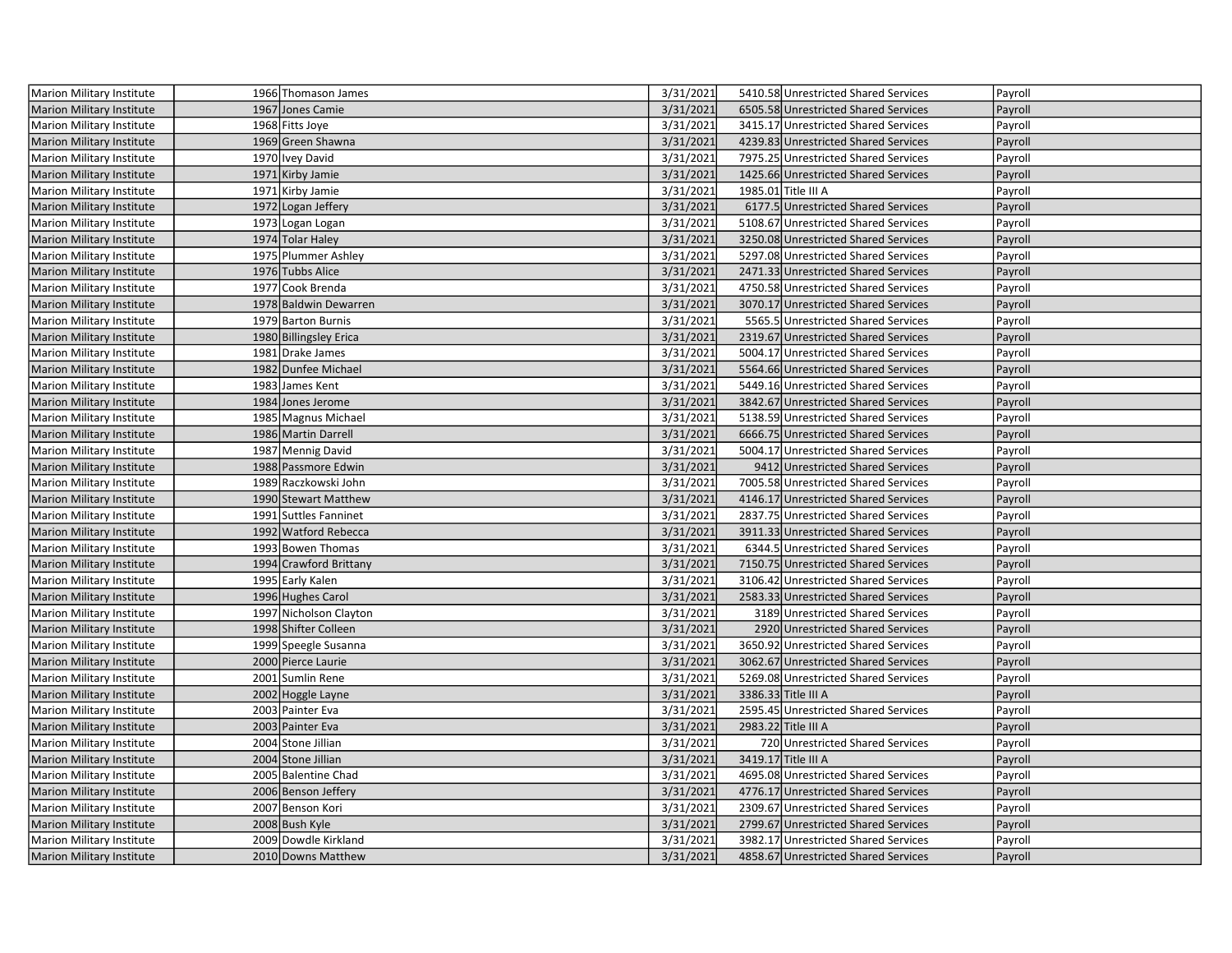| Marion Military Institute        | 2011 Ivey Michelle       | 3/31/2021 | 7634.83 Unrestricted Shared Services    | Payroll |
|----------------------------------|--------------------------|-----------|-----------------------------------------|---------|
| <b>Marion Military Institute</b> | 2012 Norris Kevin        | 3/31/2021 | 2309.67 Unrestricted Shared Services    | Payroll |
| Marion Military Institute        | 2013 Rhyne Gregory       | 3/31/2021 | 5023.83 Unrestricted Shared Services    | Payroll |
| Marion Military Institute        | 2014 Rodgers Timothy     | 3/31/2021 | 4528.58 Unrestricted Shared Services    | Payroll |
| Marion Military Institute        | 2015 Wright Charles      | 3/31/2021 | 4712.61 Unrestricted Shared Services    | Payroll |
| <b>Marion Military Institute</b> | 2016 Crews Wendel        | 3/31/2021 | 4350.58 Unrestricted Shared Services    | Payroll |
| Marion Military Institute        | 2017 Crittenden Mcarthur | 3/31/2021 | 7150.75 Unrestricted Shared Services    | Payroll |
| <b>Marion Military Institute</b> | 2018 Barnes Susanna      | 3/31/2021 | 4350.58 Unrestricted Shared Services    | Payroll |
| Marion Military Institute        | 2019 Holmes Marietta     | 3/31/2021 | 3686.67 Unrestricted Shared Services    | Payroll |
| <b>Marion Military Institute</b> | 2020 McElheney Lauren    | 3/31/2021 | 2706.67 Unrestricted Shared Services    | Payroll |
| Marion Military Institute        | 2021 McKee Emily         | 3/31/2021 | 9412 Unrestricted Shared Services       | Payroll |
| <b>Marion Military Institute</b> | 2022 Nicholson Vanessa   | 3/31/2021 | 2920 Unrestricted Shared Services       | Payroll |
| Marion Military Institute        | 2023 Weber Melanie       | 3/31/2021 | 2754.83 Unrestricted Shared Services    | Payroll |
| <b>Marion Military Institute</b> | 2024 Coley Jessica       | 3/31/2021 | 3085.08 Unrestricted Shared Services    | Payroll |
| Marion Military Institute        | 2025 Harrison Jada       | 3/31/2021 | 7150.75 Unrestricted Shared Services    | Payroll |
| <b>Marion Military Institute</b> | 2026 Liles Traci         | 3/31/2021 | 3002.08 Unrestricted Shared Services    | Payroll |
| Marion Military Institute        | 2027 Long Rebecca        | 3/31/2021 | 2837.75 Unrestricted Shared Services    | Payroll |
| <b>Marion Military Institute</b> | 2028 McClendon Melissa   | 3/31/2021 | 4350.58 Unrestricted Shared Services    | Payroll |
| <b>Marion Military Institute</b> | 2029 Wilson Jacqueline   | 3/31/2021 | 5023.83 Unrestricted Shared Services    | Payroll |
| <b>Marion Military Institute</b> | 2030 Brown Jeffery       | 3/31/2021 | 2920.5 Unrestricted Shared Services     | Payroll |
| <b>Marion Military Institute</b> | 2031 Clements Phillip    | 3/31/2021 | 4792.83 Unrestricted Shared Services    | Payroll |
| <b>Marion Military Institute</b> | 2032 Crews Jody          | 3/31/2021 | 4792.83 Unrestricted Shared Services    | Payroll |
| Marion Military Institute        | 2033 Deavours Stacy      | 3/31/2021 | 3827.33 Unrestricted Shared Services    | Payroll |
| <b>Marion Military Institute</b> | 2034 Hale Richard        | 3/31/2021 | 5023.83 Unrestricted Shared Services    | Payroll |
| Marion Military Institute        | 2035 Harper Charles      | 3/31/2021 | 5232.16 Unrestricted Shared Services    | Payroll |
| <b>Marion Military Institute</b> | 2036 Harris Darlene      | 3/31/2021 | 2755.42 Unrestricted Shared Services    | Payroll |
| <b>Marion Military Institute</b> | 2037 Horton Joseph       | 3/31/2021 | 3415.17 Unrestricted Shared Services    | Payroll |
| Marion Military Institute        | 2038 Houston Thomas      | 3/31/2021 | 4858.67 Unrestricted Shared Services    | Payroll |
| Marion Military Institute        | 2039 Jackson Larry       | 3/31/2021 | 3085.58 Unrestricted Shared Services    | Payroll |
| Marion Military Institute        | 2040 Kelly Michael       | 3/31/2021 | 2755.42 Unrestricted Shared Services    | Payroll |
| Marion Military Institute        | 2041 Luker Patricia      | 3/31/2021 | 3870.66 Unrestricted Shared Services    | Payroll |
| <b>Marion Military Institute</b> | 2042 Miree Ned           | 3/31/2021 | 2920.5 Unrestricted Shared Services     | Payroll |
| Marion Military Institute        | 2043 Pierce Edward       | 3/31/2021 | 4957.92 Unrestricted Shared Services    | Payroll |
| <b>Marion Military Institute</b> | 2044 Sumlin Robert       | 3/31/2021 | 7150.75 Unrestricted Shared Services    | Payroll |
| Marion Military Institute        | 2045 Tucker Linda        | 3/31/2021 | 2755.42 Unrestricted Shared Services    | Payroll |
| <b>Marion Military Institute</b> | 2046 Bamberg Robert      | 3/31/2021 | 3085.08 Unrestricted Shared Services    | Payroll |
| Marion Military Institute        | 2047 Holifield Lori      | 3/31/2021 | 2350.35 Bookstore - Shared Services     | Payroll |
| <b>Marion Military Institute</b> | 2048 Crocker Sharon      | 3/31/2021 | 1464.28 Bookstore - Shared Services     | Payroll |
| Marion Military Institute        | 2049 Meisenheimer Cindy  | 3/31/2021 | 5838.92 Bookstore - Shared Services     | Payroll |
| <b>Marion Military Institute</b> | 2050 Morrison Gloria     | 3/31/2021 | 2471.33 Bookstore - Shared Services     | Payroll |
| Marion Military Institute        | 2051 Buchanan William    | 3/31/2021 | 2920.5 Other Auxiliary- Shared Services | Payroll |
| <b>Marion Military Institute</b> | 2052 Hill Craig          | 3/31/2021 | 3662.33 Other Auxiliary-Shared Services | Payroll |
| Marion Military Institute        | 2054 Oglesby Charlotte   | 3/31/2021 | 1447.27 Unrestricted Shared Services    | Payroll |
| <b>Marion Military Institute</b> | 2056 Billingsley Erica   | 3/31/2021 | 615 Unrestricted Shared Services        | Payroll |
| Marion Military Institute        | 2058 James Sydney        | 3/31/2021 | 600 Unrestricted Shared Services        | Payroll |
| <b>Marion Military Institute</b> | 2065 Early Kalen         | 3/31/2021 | 325 Title III A                         | Payroll |
| Marion Military Institute        | 2066 Fikes Roy           | 3/31/2021 | 249.6 Unrestricted Shared Services      | Payroll |
| Marion Military Institute        | 2067 Lapsley John        | 3/31/2021 | 913.36 Unrestricted Shared Services     | Payroll |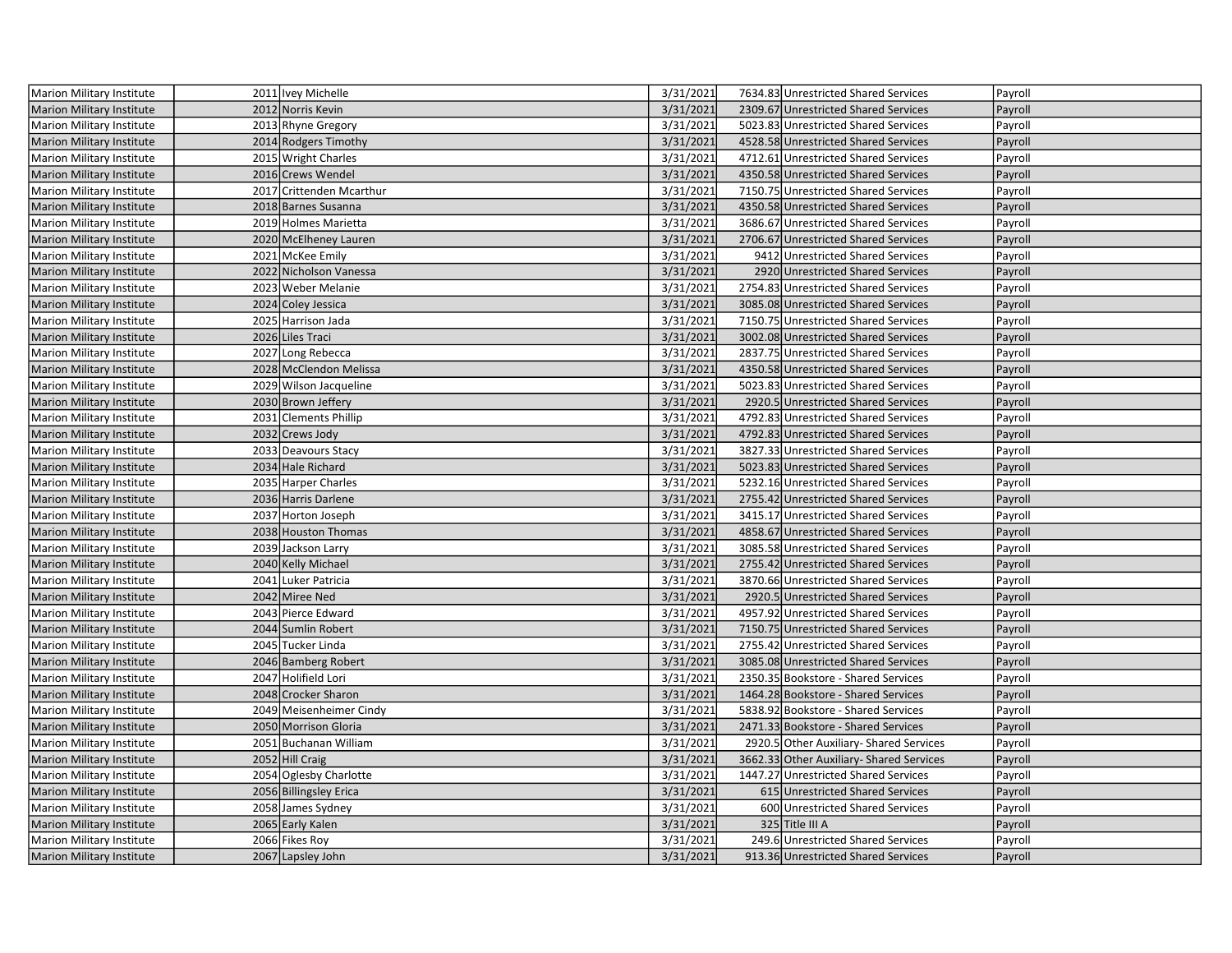| Marion Military Institute        | 2068 Miree Edd                                                | 3/31/2021 | 1123.2 Unrestricted Shared Services    | Payroll                                |
|----------------------------------|---------------------------------------------------------------|-----------|----------------------------------------|----------------------------------------|
| <b>Marion Military Institute</b> | 2069 Ramalho Darren                                           | 3/31/2021 | 817.5 Unrestricted Shared Services     | Payroll                                |
| Marion Military Institute        | 2070 Richards James                                           | 3/31/2021 | 249.6 Unrestricted Shared Services     | Payroll                                |
| <b>Marion Military Institute</b> | 2079 Crews Wendel                                             | 3/31/2021 | 1076.4 Unrestricted Shared Services    | Payroll                                |
| Marion Military Institute        | 42341 AB SPORTSWEAR INC                                       | 4/1/2021  | 4522.08 Bookstore - Shared Services    | Purchases for Resale (COGS) - MS       |
| <b>Marion Military Institute</b> | 42342 Alabama College System Human Resources Management Assoc | 4/1/2021  | 100 Unrestricted Shared Services       | Professional Development - PS          |
| Marion Military Institute        | 42343 Alabama Power Company                                   | 4/1/2021  | 26936.94 Unrestricted Shared Services  | Electricity - UC                       |
| <b>Marion Military Institute</b> | 42344 Amazon                                                  | 4/1/2021  | 14.06 Unrestricted Shared Services     | Books - CE                             |
| Marion Military Institute        | 42345 Amazon                                                  | 4/1/2021  | 550.24 Unrestricted Shared Services    | Materials and Supplies - MS            |
| <b>Marion Military Institute</b> | 42346 Apogee Telecom Inc                                      | 4/1/2021  | 14850 CRRSAA - HEERF II Institutional  | Materials and Supplies - MS            |
| Marion Military Institute        | 42347 AT & T                                                  | 4/1/2021  | 254.26 Unrestricted Shared Services    | Cable - UC                             |
| <b>Marion Military Institute</b> | 42348 Dallas Air & Heat                                       | 4/1/2021  | 12800 Unrestricted Shared Services     | Maintenance & Repairs - OOS            |
| Marion Military Institute        | 42349 HBC INC                                                 | 4/1/2021  | 216373.03 Unrestricted Shared Services | Maintenance & Repairs - OOS            |
| <b>Marion Military Institute</b> | 42350 J & L Custom Contertops                                 | 4/1/2021  | 1786.4 Unrestricted Shared Services    | Maintenance & Repairs - OOS            |
| Marion Military Institute        | 42351 KyKenKee Inc                                            | 4/1/2021  | 1200 Unrestricted Shared Services      | Maintenance & Repairs - OOS            |
| <b>Marion Military Institute</b> | 42352 Office Depot                                            | 4/1/2021  | 116.41 Unrestricted Shared Services    | Materials and Supplies - MS            |
| Marion Military Institute        | 42353 Premier Communications                                  | 4/1/2021  | 4532.36 Unrestricted Shared Services   | Printing and Binding - OOS             |
| <b>Marion Military Institute</b> | 42354 Pro-Tuff Decals                                         | 4/1/2021  | 158.05 Bookstore - Shared Services     | Purchases for Resale (COGS) - MS       |
| Marion Military Institute        | 42355 Raczkowski Deborah                                      | 4/1/2021  | 1140 Unrestricted Shared Services      | Other Contractual Services - PS        |
| <b>Marion Military Institute</b> | 42356 Selma Beauty Supply                                     | 4/1/2021  | 184.37 Bookstore - Shared Services     | Materials and Supplies - MS            |
| Marion Military Institute        | 42357 The Solutions Team Inc                                  | 4/1/2021  | 340 Unrestricted Shared Services       | Other Contractual Services - PS        |
| <b>Marion Military Institute</b> | 42358 Tompkins David                                          | 4/1/2021  | 280 Unrestricted Shared Services       | Other Professional Fees - PS           |
| Marion Military Institute        | 42359 Tyco Integrated Security LLC                            | 4/1/2021  | 241.18 Unrestricted Shared Services    | Other Contractual Services - PS        |
| <b>Marion Military Institute</b> | 42360 Vanguard Industries East                                | 4/1/2021  | 214.9 Bookstore - Shared Services      | Purchases for Resale (COGS) - MS       |
| Marion Military Institute        | 42377 Alabama Community College Association                   | 4/8/2021  | 1000 Unrestricted Shared Services      | Memberships - PS                       |
| <b>Marion Military Institute</b> | 42378 Alpine Towers Int                                       | 4/8/2021  | 1225 Unrestricted Shared Services      | <b>Other Contractual Services - PS</b> |
| Marion Military Institute        | 42379 Amazon                                                  | 4/8/2021  | 156.57 Unrestricted Shared Services    | Other Contractual Services - PS        |
| <b>Marion Military Institute</b> | 42381 Babb Newton                                             | 4/8/2021  | 200 Unrestricted Shared Services       | Other Professional Fees - PS           |
| Marion Military Institute        | 42382 Cayenne Creative Grp                                    | 4/8/2021  | 1000 Unrestricted Shared Services      | Other Contractual Services - PS        |
| <b>Marion Military Institute</b> | 42384 Community Cable & Broadband LLC                         | 4/8/2021  | 266.9 Unrestricted Shared Services     | Cable - UC                             |
| Marion Military Institute        | 42385 DFR Enterprises                                         | 4/8/2021  | 4999.95 CARES Act - College Relief     | Materials and Supplies - MS            |
| <b>Marion Military Institute</b> | 42386 Downs Matthew                                           | 4/8/2021  | 377.52 Unrestricted Shared Services    | Mileage - IS                           |
| Marion Military Institute        | 42387 Econo Lodge                                             | 4/8/2021  | 794.88 Unrestricted Shared Services    | Mileage - IS                           |
| <b>Marion Military Institute</b> | 42388 Emblem Enterprises Inc                                  | 4/8/2021  | 2715.03 Bookstore - Shared Services    | Purchases for Resale (COGS) - MS       |
| Marion Military Institute        | 42389 Jackson Security Services LLC                           | 4/8/2021  | 48 Unrestricted Shared Services        | Other Contractual Services - PS        |
| <b>Marion Military Institute</b> | 42390 Lewis Pest Control Inc.                                 | 4/8/2021  | 1000 Unrestricted Shared Services      | <b>Other Contractual Services - PS</b> |
| Marion Military Institute        | 42391 Lumpp Thomas                                            | 4/8/2021  | 200 Unrestricted Shared Services       | Other Professional Fees - PS           |
| <b>Marion Military Institute</b> | 42393 Marion Water & Sewer System                             | 4/8/2021  | 2823.1 Unrestricted Shared Services    | Water & Sewer - UC                     |
| Marion Military Institute        | 42395 Moore Willie                                            | 4/8/2021  | 200 Unrestricted Shared Services       | Other Professional Fees - PS           |
| Marion Military Institute        | 42396 Parker William                                          | 4/8/2021  | 280 Unrestricted Shared Services       | Other Professional Fees - PS           |
| Marion Military Institute        | 42397 Pens Etc. Inc.                                          | 4/8/2021  | 820.07 Bookstore - Shared Services     | Purchases for Resale (COGS) - MS       |
| <b>Marion Military Institute</b> | 42398 Queen City Creative                                     | 4/8/2021  | 427.5 Unrestricted Shared Services     | Materials and Supplies - MS            |
| Marion Military Institute        | 42399 Rhyne Gregory                                           | 4/8/2021  | 919.04 Unrestricted Shared Services    | Mileage - IS                           |
| <b>Marion Military Institute</b> | 42400 Roadnet Technologies Inc                                | 4/8/2021  | 112.25 Unrestricted Shared Services    | Subscriptions - OOS                    |
| Marion Military Institute        | 42401 Rothco                                                  | 4/8/2021  | 7944.35 Bookstore - Shared Services    | Purchases for Resale (COGS) - MS       |
| <b>Marion Military Institute</b> | 42403 Steve Weiss Music Inc.                                  | 4/8/2021  | 774.95 Unrestricted Shared Services    | Materials and Supplies - MS            |
| Marion Military Institute        | 42404 Super Sports Inc.                                       | 4/8/2021  | 298.5 Unrestricted Shared Services     | Materials and Supplies - MS            |
| Marion Military Institute        | 42405 The Pitney Bowes Bank Inc                               | 4/8/2021  | 484.47 Unrestricted Shared Services    | <b>Materials and Supplies - MS</b>     |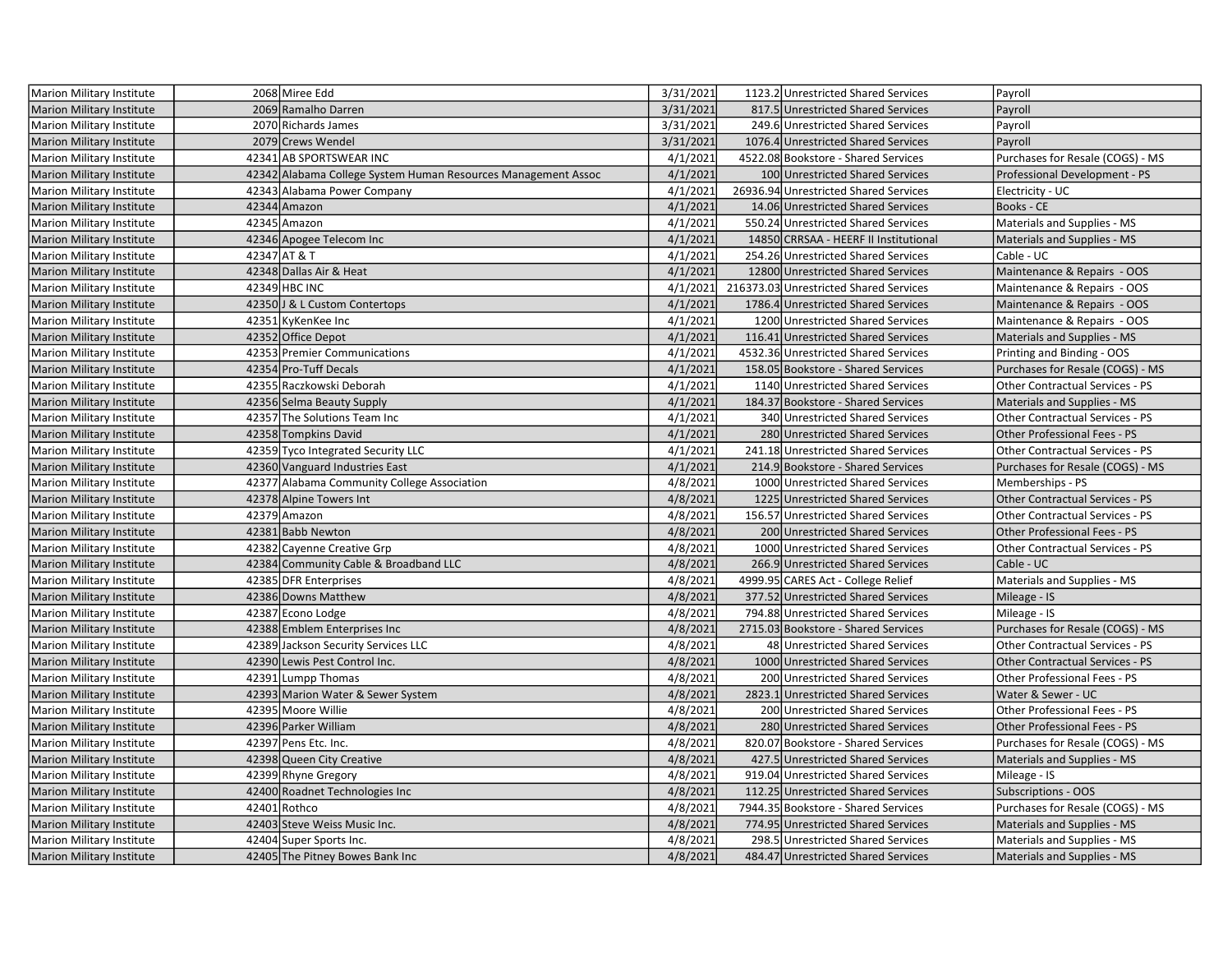| Marion Military Institute        | 42406 The Print Shop                        | 4/8/2021  | 42.5 Unrestricted Shared Services    | Materials and Supplies - MS            |
|----------------------------------|---------------------------------------------|-----------|--------------------------------------|----------------------------------------|
| <b>Marion Military Institute</b> | 42406 The Print Shop                        | 4/8/2021  | 360 CARES Act - College Relief       | Materials and Supplies - MS            |
| <b>Marion Military Institute</b> | 42407 U.S. Bank National Association        | 4/8/2021  | 785.84 Unrestricted Shared Services  | Lease Purchase - CE                    |
| <b>Marion Military Institute</b> | 42409 United Laser                          | 4/8/2021  | 238 Unrestricted Shared Services     | Materials and Supplies - MS            |
| Marion Military Institute        | 42410 United Parcel Service Inc             | 4/8/2021  | 63.06 Bookstore - Shared Services    | Freight - OOS                          |
| <b>Marion Military Institute</b> | 42411 Verified Holdings LLC                 | 4/8/2021  | 17.4 Unrestricted Shared Services    | <b>Other Contractual Services - PS</b> |
| Marion Military Institute        | 42412 Walker 360 Inc                        | 4/8/2021  | 869 Unrestricted Shared Services     | <b>Other Contractual Services - PS</b> |
| <b>Marion Military Institute</b> | 42413 White Darryl                          | 4/8/2021  | 200 Unrestricted Shared Services     | Other Professional Fees - PS           |
| Marion Military Institute        | 42414 Whitesky Communications               | 4/8/2021  | 6249.95 Unrestricted Shared Services | Other Contractual Services - PS        |
| <b>Marion Military Institute</b> | 42415 Witmer Public Safety Group Inc        | 4/8/2021  | 462.95 Unrestricted Shared Services  | Other Contractual Services - PS        |
| Marion Military Institute        | 42416 Wright Charles                        | 4/8/2021  | 78.5 Unrestricted Shared Services    | Mileage - IS                           |
| <b>Marion Military Institute</b> | 42417 Wright Exercise                       | 4/8/2021  | 700 Unrestricted Shared Services     | <b>Other Contractual Services - PS</b> |
| Marion Military Institute        | 42418 Wynn Scott                            | 4/8/2021  | 280 Unrestricted Shared Services     | Other Professional Fees - PS           |
| <b>Marion Military Institute</b> | 42419 Central Alabama Community College     | 4/8/2021  | 330 Unrestricted Shared Services     | Other Professional Fees - PS           |
| Marion Military Institute        | 42429 Alabama Community College Association | 4/13/2021 | 18046.91 CARES Act - College Relief  | Materials and Supplies - MS            |
| <b>Marion Military Institute</b> | 42430 Amazon                                | 4/13/2021 | 219.98 Bookstore - Shared Services   | Materials and Supplies - MS            |
| Marion Military Institute        | 42431 Auto-Owners Insurance                 | 4/13/2021 | 1574.21 Unrestricted Shared Services | Insurance and Bonding - PS             |
| <b>Marion Military Institute</b> | 42432 Bush Kyle                             | 4/13/2021 | 37.12 Unrestricted Shared Services   | Gasoline & Oil - Motor Veh - OOS       |
| Marion Military Institute        | 42433 Caterpillar Financial Services Corp.  | 4/13/2021 | 2720.32 Unrestricted Shared Services | Lease Purchase - CE                    |
| Marion Military Institute        | 42435 Central Alabama Works!                | 4/13/2021 | 1000 Unrestricted Shared Services    | Institutional Use - OOS                |
| Marion Military Institute        | 42436 Cheek Tracy                           | 4/13/2021 | 280 Unrestricted Shared Services     | Other Professional Fees - PS           |
| <b>Marion Military Institute</b> | 42437 DISH DBS Corporation                  | 4/13/2021 | 428.51 Unrestricted Shared Services  | Cable - UC                             |
| Marion Military Institute        | 42438 Downs Matthew                         | 4/13/2021 | 316.01 Unrestricted Shared Services  | Mileage - IS                           |
| <b>Marion Military Institute</b> | 42439 Elliott Collegiate                    | 4/13/2021 | 1200 Unrestricted Shared Services    | Other Contractual Services - PS        |
| Marion Military Institute        | 42440 Johnson Controls Fire Protection Lp   | 4/13/2021 | 1795.32 Unrestricted Shared Services | Other Contractual Services - PS        |
| <b>Marion Military Institute</b> | 42441 Johnson Controls Fire Protection Lp   | 4/13/2021 | 809.76 Unrestricted Shared Services  | Other Contractual Services - PS        |
| Marion Military Institute        | 42442 Marbut Dale                           | 4/13/2021 | 280 Unrestricted Shared Services     | Other Professional Fees - PS           |
| <b>Marion Military Institute</b> | 42443 Marion Military Institute             | 4/13/2021 | 22 Unrestricted Shared Services      | Advertising & Promotions - OOS         |
| Marion Military Institute        | 42443 Marion Military Institute             | 4/13/2021 | 46.42 Unrestricted Shared Services   | Subscriptions - OOS                    |
| <b>Marion Military Institute</b> | 42443 Marion Military Institute             | 4/13/2021 | 96.91 Unrestricted Shared Services   | Mileage - IS                           |
| Marion Military Institute        | 42443 Marion Military Institute             | 4/13/2021 | 103.07 Unrestricted Shared Services  | Cash Shortages - OOS                   |
| <b>Marion Military Institute</b> | 42443 Marion Military Institute             | 4/13/2021 | 546.59 Unrestricted Shared Services  | Materials and Supplies - MS            |
| Marion Military Institute        | 42444 McKinney Auto Parts                   | 4/13/2021 | 1250 Unrestricted Shared Services    | Maintenance & Repairs - OOS            |
| <b>Marion Military Institute</b> | 42445 Meltwater News Us Inc                 | 4/13/2021 | 3000 Unrestricted Shared Services    | <b>Subscriptions - OOS</b>             |
| Marion Military Institute        | 42446 MMI Foundation                        | 4/13/2021 | 539.91 Unrestricted Shared Services  | <b>Other Contractual Services - PS</b> |
| Marion Military Institute        | 42447 Odin Inc                              | 4/13/2021 | 862.66 Unrestricted Shared Services  | <b>Other Contractual Services - PS</b> |
| Marion Military Institute        | 42448 Pike Joe                              | 4/13/2021 | 200 Unrestricted Shared Services     | Other Professional Fees - PS           |
| <b>Marion Military Institute</b> | 42449 Platter Kenneth                       | 4/13/2021 | 200 Unrestricted Shared Services     | Other Professional Fees - PS           |
| Marion Military Institute        | 42450 RR Donnelley & Sons Company           | 4/13/2021 | 119.19 Bookstore - Shared Services   | Materials and Supplies - MS            |
| <b>Marion Military Institute</b> | 42451 Seale Services LLC                    | 4/13/2021 | 47 Unrestricted Shared Services      | Materials and Supplies - MS            |
| Marion Military Institute        | 42452 Spire Alabama Inc.                    | 4/13/2021 | 10221 Unrestricted Shared Services   | Gas & Heating Fuel - UC                |
| <b>Marion Military Institute</b> | 42453 Stark Exterminators                   | 4/13/2021 | 80 Unrestricted Shared Services      | Other Contractual Services - PS        |
| Marion Military Institute        | 42454 State of Alabama                      | 4/13/2021 | 1800 Unrestricted Shared Services    | Materials and Supplies - MS            |
| <b>Marion Military Institute</b> | 42455 The College Board                     | 4/13/2021 | 1024.13 Unrestricted Shared Services | <b>Other Contractual Services - PS</b> |
| Marion Military Institute        | 42456 Tompkins David                        | 4/13/2021 | 280 Unrestricted Shared Services     | Other Professional Fees - PS           |
| <b>Marion Military Institute</b> | 42457 Waste Management                      | 4/13/2021 | 1479.19 Unrestricted Shared Services | <b>Other Contractual Services - PS</b> |
| Marion Military Institute        | 42458 Weems Lance                           | 4/13/2021 | 280 Unrestricted Shared Services     | Other Professional Fees - PS           |
| <b>Marion Military Institute</b> | 42459 Woodwind & Brasswind Inc              | 4/13/2021 | 85 Unrestricted Shared Services      | <b>Materials and Supplies - MS</b>     |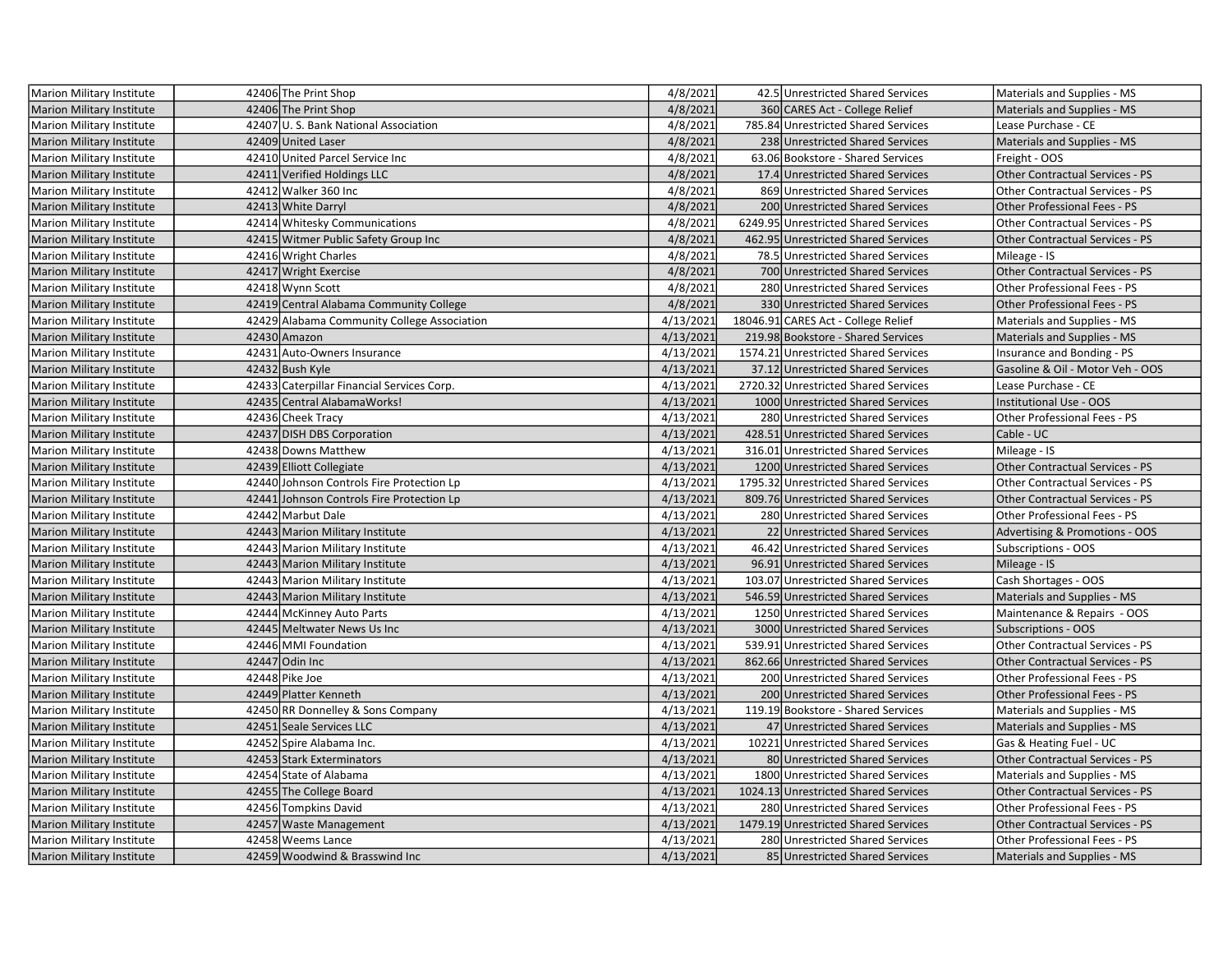| <b>Marion Military Institute</b> | 42460 Wright Charles                    | 4/13/2021 | 149.84 Unrestricted Shared Services          | Lodging - OS                           |
|----------------------------------|-----------------------------------------|-----------|----------------------------------------------|----------------------------------------|
| <b>Marion Military Institute</b> | 42460 Wright Charles                    | 4/13/2021 | 215.19 Unrestricted Shared Services          | Mileage - IS                           |
| Marion Military Institute        | 42663 Alabama Power Company             | 4/21/2021 | 560.99 Unrestricted Shared Services          | Electricity - UC                       |
| Marion Military Institute        | 42664 Amazon                            | 4/21/2021 | 183.96 Unrestricted Shared Services          | Maintenance & Repairs - OOS            |
| Marion Military Institute        | 42665 AT & T                            | 4/21/2021 | 1823.57 Unrestricted Shared Services         | Cable - UC                             |
| <b>Marion Military Institute</b> | 42666 AT & T                            | 4/21/2021 | 117.7 Unrestricted Shared Services           | Cable - UC                             |
| Marion Military Institute        | 42667 Bagby Elevator Inc                | 4/21/2021 | 230.53 Unrestricted Shared Services          | Maintenance & Repairs - OOS            |
| <b>Marion Military Institute</b> | 42668 Bibb Publications Inc             | 4/21/2021 | 22 Unrestricted Shared Services              | <b>Subscriptions - OOS</b>             |
| <b>Marion Military Institute</b> | 42669 Blackbelt Hardware & Out          | 4/21/2021 | 1334.1 Unrestricted Shared Services          | Maintenance & Repairs - OOS            |
| <b>Marion Military Institute</b> | 42670 Brooks Lock & Key Inc             | 4/21/2021 | 346 Unrestricted Shared Services             | Maintenance & Repairs - OOS            |
| Marion Military Institute        | 42671 Camellia Ridge Landscaping        | 4/21/2021 | 4300 Unrestricted Shared Services            | Maintenance & Repairs - OOS            |
| Marion Military Institute        | 42671 Camellia Ridge Landscaping        | 4/21/2021 | 5800 Unrestricted Shared Services            | <b>Other Contractual Services - PS</b> |
| Marion Military Institute        | 42672 Cayenne Creative Grp              | 4/21/2021 | 750 Unrestricted Shared Services             | Other Contractual Services - PS        |
| <b>Marion Military Institute</b> | 42673 Central Alabama Community College | 4/21/2021 | 300 Unrestricted Shared Services             | Other Professional Fees - PS           |
| Marion Military Institute        | 42675 DISH DBS Corporation              | 4/21/2021 | 169.84 Unrestricted Shared Services          | Cable - UC                             |
| <b>Marion Military Institute</b> | 42676 Downs Matthew                     | 4/21/2021 | 711.62 Unrestricted Shared Services          | Mileage - IS                           |
| Marion Military Institute        | 42677 Fuller Building Company           | 4/21/2021 | 11850.29 Unrestricted Shared Services        | Maintenance & Repairs - OOS            |
| <b>Marion Military Institute</b> | 42678 Goodwyn Mills & Cawood Inc        | 4/21/2021 | 1440 Unrestricted Shared Services            | Maintenance & Repairs - OOS            |
| <b>Marion Military Institute</b> | 42679 Green Land Clearing               | 4/21/2021 | 2260 Unrestricted Shared Services            | Maintenance & Repairs - OOS            |
| <b>Marion Military Institute</b> | 42680 Griffin Wood Co                   | 4/21/2021 | 336.1 Unrestricted Shared Services           | Maintenance & Repairs - OOS            |
| <b>Marion Military Institute</b> | 42681 Grooms Jonathan                   | 4/21/2021 | 280 Unrestricted Shared Services             | Other Professional Fees - PS           |
| <b>Marion Military Institute</b> | 42682 Gulf States Distributors          | 4/21/2021 | 27501.4 Bookstore - Shared Services          | Purchases for Resale (COGS) - MS       |
| <b>Marion Military Institute</b> | 42683 Hand Arendall Harrison Sale LLC   | 4/21/2021 | 8150.61 Unrestricted Shared Services         | Legal Services - PS                    |
| <b>Marion Military Institute</b> | 42684 Harrell's Refrigeration Service   | 4/21/2021 | 329 Unrestricted Shared Services             | Maintenance & Repairs - OOS            |
| Marion Military Institute        | 42685 Home Depot                        | 4/21/2021 | 229.4 Unrestricted Shared Services           | Materials and Supplies - MS            |
| <b>Marion Military Institute</b> | 42685 Home Depot                        | 4/21/2021 | 1323.93 Unrestricted Shared Services         | Maintenance & Repairs - OOS            |
| <b>Marion Military Institute</b> | 42686 Icemakers Inc                     | 4/21/2021 | 416 Unrestricted Shared Services             | Maintenance & Repairs - OOS            |
| <b>Marion Military Institute</b> | 42689 Learning Technologies Group Inc.  | 4/21/2021 | 12579 Unrestricted Shared Services           | <b>Other Contractual Services - PS</b> |
| Marion Military Institute        | 42690 Marion Bank & Trust               | 4/21/2021 | 10310.88 Retirement of Indebtedness Shared   | Notes - Interest Payments - CE         |
| Marion Military Institute        | 42690 Marion Bank & Trust               | 4/21/2021 | 19227.81 Investment in Plant-Shared Services | Long-Term Bonds Payable - BLP          |
| Marion Military Institute        | 42691 Mayer Electric Supply Co Inc      | 4/21/2021 | 1550 Unrestricted Shared Services            | Maintenance & Repairs - OOS            |
| <b>Marion Military Institute</b> | 42692 Mayer Electric Supply Co Inc      | 4/21/2021 | 248.42 Unrestricted Shared Services          | Maintenance & Repairs - OOS            |
| Marion Military Institute        | 42693 Mayer Electric Supply Co Inc      | 4/21/2021 | 223.15 Unrestricted Shared Services          | Maintenance & Repairs - OOS            |
| <b>Marion Military Institute</b> | 42694 O'Reilly Automotive Stores Inc    | 4/21/2021 | 651.12 Unrestricted Shared Services          | Maintenance & Repairs - OOS            |
| Marion Military Institute        | 42695 Park Supply of Tuscaloosa Inc.    | 4/21/2021 | 2518.4 Unrestricted Shared Services          | Maintenance & Repairs - OOS            |
| <b>Marion Military Institute</b> | 42696 Plaza Golf Cart Sales             | 4/21/2021 | 637.44 Unrestricted Shared Services          | Maintenance & Repairs - OOS            |
| Marion Military Institute        | 42697 Relyco Sales Inc                  | 4/21/2021 | 218.18 Unrestricted Shared Services          | Materials and Supplies - MS            |
| <b>Marion Military Institute</b> | 42698 Roadnet Technologies Inc          | 4/21/2021 | 112.25 Unrestricted Shared Services          | <b>Subscriptions - OOS</b>             |
| Marion Military Institute        | 42699 RR Donnelley & Sons Company       | 4/21/2021 | 102.76 Bookstore - Shared Services           | Materials and Supplies - MS            |
| <b>Marion Military Institute</b> | 42700 State of Alabama                  | 4/21/2021 | 11535 Unrestricted Shared Services           | <b>Other Contractual Services - PS</b> |
| Marion Military Institute        | 42701 Swindal Construction              | 4/21/2021 | 3987 Unrestricted Shared Services            | Maintenance & Repairs - OOS            |
| <b>Marion Military Institute</b> | 42702 T & R Tours Inc.                  | 4/21/2021 | 1075 Unrestricted Shared Services            | Mileage - IS                           |
| Marion Military Institute        | 42703 The Pitney Bowes Bank Inc         | 4/21/2021 | 1500 Unrestricted Shared Services            | Postage - OOS                          |
| <b>Marion Military Institute</b> | 42704 U.S. Bank National Association    | 4/21/2021 | 343.7 Unrestricted Shared Services           | Lease Purchase - CE                    |
| Marion Military Institute        | 42705 Water Works Pool & Spa            | 4/21/2021 | 374.84 Unrestricted Shared Services          | Maintenance & Repairs - OOS            |
| <b>Marion Military Institute</b> | 42706 Winzer Franchise Company          | 4/21/2021 | 112.79 Unrestricted Shared Services          | Maintenance & Repairs - OOS            |
| Marion Military Institute        | 42707 Wittichen Supply Company LLC      | 4/21/2021 | 572.65 Unrestricted Shared Services          | Maintenance & Repairs - OOS            |
| <b>Marion Military Institute</b> | 42707 Wittichen Supply Company LLC      | 4/21/2021 | 608.16 Unrestricted Shared Services          | Materials and Supplies - MS            |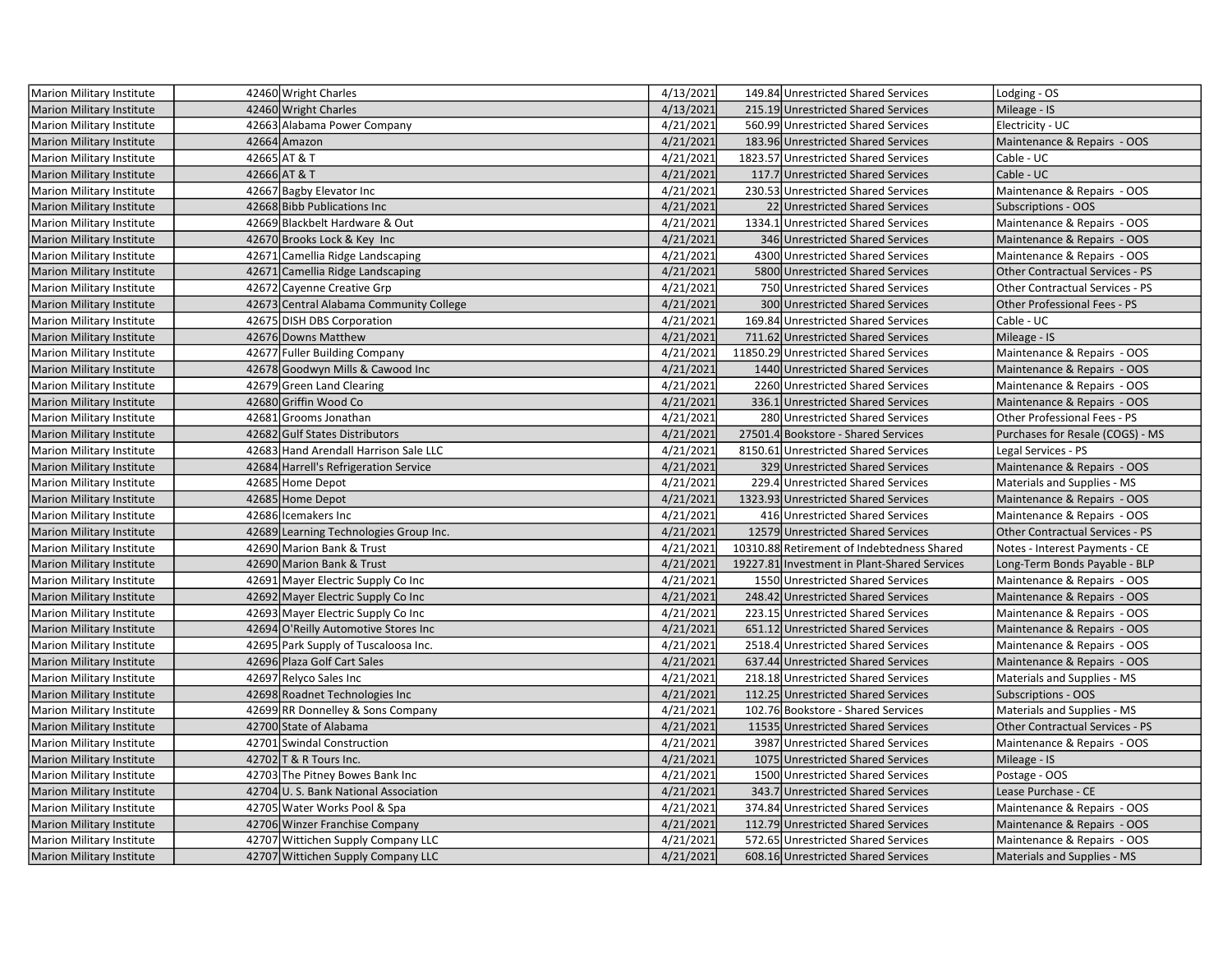| Marion Military Institute        | 42708 Wolverine World Wide                | 4/21/2021 | 7468.81 Bookstore - Shared Services       | Purchases for Resale (COGS) - MS       |
|----------------------------------|-------------------------------------------|-----------|-------------------------------------------|----------------------------------------|
| <b>Marion Military Institute</b> | 42709 Wolverine World Wide                | 4/21/2021 | 13568.31 Bookstore - Shared Services      | Purchases for Resale (COGS) - MS       |
| Marion Military Institute        | 42710 Wright Charles                      | 4/21/2021 | 160 Unrestricted Shared Services          | <b>Registration Fees-IS</b>            |
| <b>Marion Military Institute</b> | 42710 Wright Charles                      | 4/21/2021 | 300.44 Unrestricted Shared Services       | Mileage - IS                           |
| Marion Military Institute        | 42711 Wynn Scott                          | 4/21/2021 | 280 Unrestricted Shared Services          | Other Professional Fees - PS           |
| Marion Military Institute        | 42721 Amazon                              | 4/27/2021 | 59.87 Unrestricted Shared Services        | <b>Other Contractual Services - PS</b> |
| <b>Marion Military Institute</b> | 42721 Amazon                              | 4/27/2021 | 715.73 Unrestricted Shared Services       | Materials and Supplies - MS            |
| <b>Marion Military Institute</b> | 42722 AT & T                              | 4/27/2021 | 63.1 Unrestricted Shared Services         | Cable - UC                             |
| <b>Marion Military Institute</b> | 42723 Balentine Chad                      | 4/27/2021 | 1000 Unrestricted Shared Services         | Mileage - IS                           |
| Marion Military Institute        | 42724 Dade Paper & Bag Llc                | 4/27/2021 | 3764.45 Unrestricted Shared Services      | Materials and Supplies - MS            |
| Marion Military Institute        | 42725 Hansen Willis                       | 4/27/2021 | 1000 Unrestricted Shared Services         | Other Contractual Services - PS        |
| Marion Military Institute        | 42726 Hyatt Place Pheonix/Mesa            | 4/27/2021 | 2447.64 Unrestricted Shared Services      | Lodging - OS                           |
| Marion Military Institute        | 42727 Marion Times Standard               | 4/27/2021 | 338.63 Unrestricted Shared Services       | Advertising & Promotions - OOS         |
| Marion Military Institute        | 42728 Museum Replicas Limited             | 4/27/2021 | 3425.25 Bookstore - Shared Services       | Purchases for Resale (COGS) - MS       |
| Marion Military Institute        | 42729 Napa Auto Parts                     | 4/27/2021 | 4.4 Unrestricted Shared Services          | Gasoline & Oil - Motor Veh - OOS       |
| <b>Marion Military Institute</b> | 42729 Napa Auto Parts                     | 4/27/2021 | 69.33 Unrestricted Shared Services        | Materials and Supplies - MS            |
| Marion Military Institute        | 42729 Napa Auto Parts                     | 4/27/2021 | 593.87 Unrestricted Shared Services       | Maintenance & Repairs - OOS            |
| <b>Marion Military Institute</b> | 42730 Oak Hall Industries LP              | 4/27/2021 | 570.5 Unrestricted Shared Services        | Honorariums - PS                       |
| Marion Military Institute        | 42731 Swindal Construction                | 4/27/2021 | 2735 Unrestricted Shared Services         | Maintenance & Repairs - OOS            |
| <b>Marion Military Institute</b> | 42732 U.S. Bank National Association      | 4/27/2021 | 725.3 Unrestricted Shared Services        | Lease Purchase - CE                    |
| Marion Military Institute        | 42733 United Parcel Service Inc           | 4/27/2021 | 78.92 Bookstore - Shared Services         | Freight - OOS                          |
| <b>Marion Military Institute</b> | 42734 Walker 360 Inc                      | 4/27/2021 | 811.59 Unrestricted Shared Services       | Printing and Binding - OOS             |
| Marion Military Institute        | 42735 Waste Management                    | 4/27/2021 | 902.36 Unrestricted Shared Services       | Other Contractual Services - PS        |
| Marion Military Institute        | 42736 Wright Charles                      | 4/27/2021 | 147.7 Unrestricted Shared Services        | Mileage - IS                           |
| <b>Marion Military Institute</b> | 42737 Alabama Power Company               | 4/30/2021 | 21780.52 Unrestricted Shared Services     | Electricity - UC                       |
| <b>Marion Military Institute</b> | 42738 Amazon                              | 4/30/2021 | 276.07 Unrestricted Shared Services       | Books - CE                             |
| Marion Military Institute        | 42739 Apogee Telecom Inc                  | 4/30/2021 | 236882.53 CRRSAA - HEERF II Institutional | Materials and Supplies - MS            |
| <b>Marion Military Institute</b> | 42740 Ark Remediation LLC                 | 4/30/2021 | 5900 Unrestricted Shared Services         | Maintenance & Repairs - OOS            |
| <b>Marion Military Institute</b> | 42741 AT & T                              | 4/30/2021 | 241.83 Unrestricted Shared Services       | Cable - UC                             |
| <b>Marion Military Institute</b> | 42742 Belleville Shoe                     | 4/30/2021 | 12480 Bookstore - Shared Services         | Purchases for Resale (COGS) - MS       |
| Marion Military Institute        | 42743 Bowen Thomas                        | 4/30/2021 | 367.31 Unrestricted Shared Services       | Lodging - OS                           |
| <b>Marion Military Institute</b> | 42746 Craddock Paul                       | 4/30/2021 | 280 Unrestricted Shared Services          | Other Professional Fees - PS           |
| Marion Military Institute        | 42747 Downs Matthew                       | 4/30/2021 | 355.99 Unrestricted Shared Services       | Mileage - IS                           |
| <b>Marion Military Institute</b> | 42748 Finlayson Donny                     | 4/30/2021 | 200 Unrestricted Shared Services          | Other Professional Fees - PS           |
| Marion Military Institute        | 42752 Hampton Inn                         | 4/30/2021 | 2011.4 Unrestricted Shared Services       | Lodging - OS                           |
| Marion Military Institute        | 42754 IDS Inc                             | 4/30/2021 | 1875 Unrestricted Shared Services         | Maintenance & Repairs - OOS            |
| Marion Military Institute        | 42755 Johnson Controls Fire Protection Lp | 4/30/2021 | 1145 Unrestricted Shared Services         | Maintenance & Repairs - OOS            |
| <b>Marion Military Institute</b> | 42756 Jones Camie                         | 4/30/2021 | 70 Unrestricted Shared Services           | Materials and Supplies - MS            |
| Marion Military Institute        | 42757 Livingston Jermaine                 | 4/30/2021 | 200 Unrestricted Shared Services          | Other Professional Fees - PS           |
| Marion Military Institute        | 42758 McKesson Medical-Surgical           | 4/30/2021 | 424.88 Unrestricted Shared Services       | Materials and Supplies - MS            |
| <b>Marion Military Institute</b> | 42759 Micro Distributing                  | 4/30/2021 | 322.98 Unrestricted Shared Services       | Other Contractual Services - PS        |
| <b>Marion Military Institute</b> | 42760 MMI Foundation                      | 4/30/2021 | 360 Unrestricted Shared Services          | <b>Subscriptions - OOS</b>             |
| Marion Military Institute        | 42761 Parker Bart                         | 4/30/2021 | 280 Unrestricted Shared Services          | Other Professional Fees - PS           |
| Marion Military Institute        | 42763 Raczkowski Deborah                  | 4/30/2021 | 1425 Unrestricted Shared Services         | <b>Other Contractual Services - PS</b> |
| <b>Marion Military Institute</b> | 42764 Selma Beauty Supply                 | 4/30/2021 | 148.05 Bookstore - Shared Services        | Materials and Supplies - MS            |
| <b>Marion Military Institute</b> | 42765 Southern Engraving Inc              | 4/30/2021 | 23.01 Unrestricted Shared Services        | Honorariums - PS                       |
| Marion Military Institute        | 42767 Topline Equipment of AL LLC         | 4/30/2021 | 878.49 Unrestricted Shared Services       | Maintenance & Repairs - OOS            |
| <b>Marion Military Institute</b> | 42768 Transportation South Inc.           | 4/30/2021 | 250 Unrestricted Shared Services          | <b>Materials and Supplies - MS</b>     |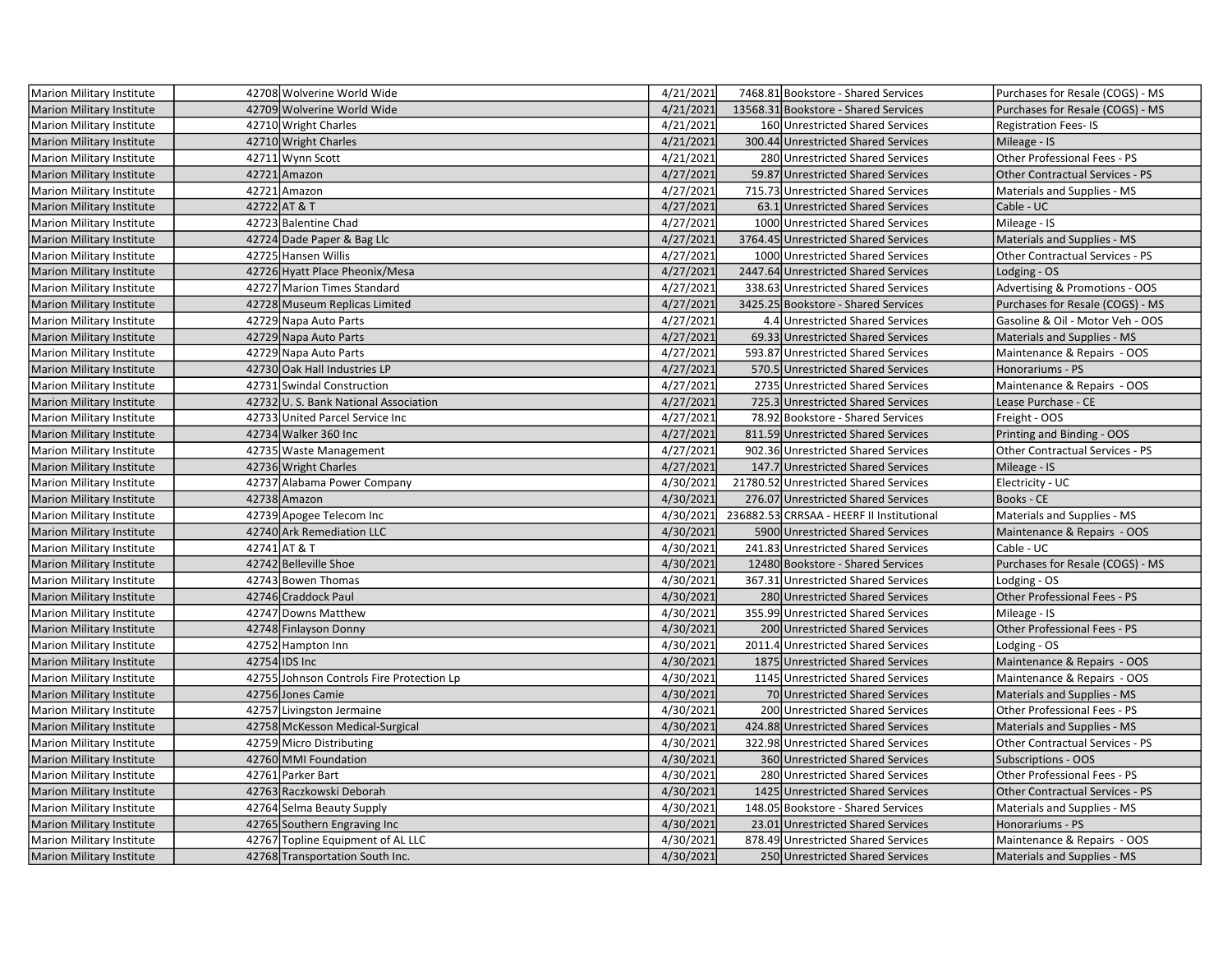| Marion Military Institute        | 42769 Trustmark National Bank | 4/30/2021 | -27.39 Unrestricted Shared Services    | Discounts Earned - SS            |
|----------------------------------|-------------------------------|-----------|----------------------------------------|----------------------------------|
| <b>Marion Military Institute</b> | 42769 Trustmark National Bank | 4/30/2021 | 112.5 Other Auxiliary- Shared Services | Gasoline & Oil - Motor Veh - OOS |
| Marion Military Institute        | 42769 Trustmark National Bank | 4/30/2021 | 211.07 Unrestricted Shared Services    | Subscriptions - OOS              |
| <b>Marion Military Institute</b> | 42769 Trustmark National Bank | 4/30/2021 | 729.76 Unrestricted Shared Services    | Mileage - IS                     |
| Marion Military Institute        | 42769 Trustmark National Bank | 4/30/2021 | 1589.68 Unrestricted Shared Services   | Materials and Supplies - MS      |
| <b>Marion Military Institute</b> | 42769 Trustmark National Bank | 4/30/2021 | 4100.52 Unrestricted Shared Services   | Gasoline & Oil - Motor Veh - OOS |
| Marion Military Institute        | 42770 United Laser            | 4/30/2021 | 484 Unrestricted Shared Services       | Materials and Supplies - MS      |
| <b>Marion Military Institute</b> | 42771 Verizon Wireless        | 4/30/2021 | 1901.65 Unrestricted Shared Services   | Cable - UC                       |
| Marion Military Institute        | 42772 Walker 360 Inc          | 4/30/2021 | 346.58 Unrestricted Shared Services    | Materials and Supplies - MS      |
| Marion Military Institute        | 42773 Washburn Leah           | 4/30/2021 | 300 Unrestricted Shared Services       | Honorariums - PS                 |
| Marion Military Institute        | 2087 Curtis Dawn              | 4/30/2021 | 4858.67 Unrestricted Shared Services   | Payroll                          |
| <b>Marion Military Institute</b> | 2088 Dunfee Laura             | 4/30/2021 | 4321.83 Unrestricted Shared Services   | Payroll                          |
| <b>Marion Military Institute</b> | 2089 Fields Carmon            | 4/30/2021 | 6994.75 Unrestricted Shared Services   | Payroll                          |
| Marion Military Institute        | 2090 Mollahan David           | 4/30/2021 | 16250 Unrestricted Shared Services     | Payroll                          |
| Marion Military Institute        | 2091 Aylward Jason            | 4/30/2021 | 4102.83 Unrestricted Shared Services   | Payroll                          |
| <b>Marion Military Institute</b> | 2092 Walters Buffy            | 4/30/2021 | 6375.67 Unrestricted Shared Services   | Payroll                          |
| Marion Military Institute        | 2093 Allison Eric             | 4/30/2021 | 900 Unrestricted Shared Services       | Payroll                          |
| <b>Marion Military Institute</b> | 2094 Allison Joyce            | 4/30/2021 | 4412.08 Unrestricted Shared Services   | Payroll                          |
| <b>Marion Military Institute</b> | 2095 Brown Lajaycee           | 4/30/2021 | 900 Unrestricted Shared Services       | Payroll                          |
| <b>Marion Military Institute</b> | 2096 Castro-Nail Beatriz      | 4/30/2021 | 4870.58 Unrestricted Shared Services   | Payroll                          |
| Marion Military Institute        | 2097 Deason Courtney          | 4/30/2021 | 4750.58 Unrestricted Shared Services   | Payroll                          |
| Marion Military Institute        | 2098 Doyle Mark               | 4/30/2021 | 5945.83 Unrestricted Shared Services   | Payroll                          |
| Marion Military Institute        | 2099 Johnson Gabriel          | 4/30/2021 | 3637.83 Unrestricted Shared Services   | Payroll                          |
| Marion Military Institute        | 2100 Johnson Ronald           | 4/30/2021 | 360 Unrestricted Shared Services       | Payroll                          |
| Marion Military Institute        | 2101 Peacock Sarah            | 4/30/2021 | 4134.08 Unrestricted Shared Services   | Payroll                          |
| Marion Military Institute        | 2102 Spinks Jody              | 4/30/2021 | 360 Unrestricted Shared Services       | Payroll                          |
| Marion Military Institute        | 2103 Hodge Mariah             | 4/30/2021 | 3641 Unrestricted Shared Services      | Payroll                          |
| Marion Military Institute        | 2104 Meisenheimer C           | 4/30/2021 | 5530.58 Unrestricted Shared Services   | Payroll                          |
| Marion Military Institute        | 2105 Roche Joy                | 4/30/2021 | 4804 Unrestricted Shared Services      | Payroll                          |
| Marion Military Institute        | 2106 Sherling Amzi            | 4/30/2021 | 5399.33 Unrestricted Shared Services   | Payroll                          |
| Marion Military Institute        | 2107 Berry Kenneth            | 4/30/2021 | 5057.58 Unrestricted Shared Services   | Payroll                          |
| <b>Marion Military Institute</b> | 2108 Gatlin Richard           | 4/30/2021 | 4624 Unrestricted Shared Services      | Payroll                          |
| <b>Marion Military Institute</b> | 2109 McCormick Patrick        | 4/30/2021 | 4807.92 Unrestricted Shared Services   | Payroll                          |
| <b>Marion Military Institute</b> | 2110 Stiefel Brett            | 4/30/2021 | 5177.58 Unrestricted Shared Services   | Payroll                          |
| Marion Military Institute        | 2111 Yang Xiaoli              | 4/30/2021 | 5885.83 Unrestricted Shared Services   | Payroll                          |
| Marion Military Institute        | 2112 Brown Kirtley            | 4/30/2021 | 5645.83 Unrestricted Shared Services   | Payroll                          |
| Marion Military Institute        | 2113 Spewak David             | 4/30/2021 | 5399.33 Unrestricted Shared Services   | Payroll                          |
| Marion Military Institute        | 2114 Thomason James           | 4/30/2021 | 5410.58 Unrestricted Shared Services   | Payroll                          |
| Marion Military Institute        | 2115 Jones Camie              | 4/30/2021 | 6505.58 Unrestricted Shared Services   | Payroll                          |
| <b>Marion Military Institute</b> | 2116 Fitts Joye               | 4/30/2021 | 3415.17 Unrestricted Shared Services   | Payroll                          |
| Marion Military Institute        | 2117 Green Shawna             | 4/30/2021 | 4239.83 Unrestricted Shared Services   | Payroll                          |
| <b>Marion Military Institute</b> | 2118 Ivey David               | 4/30/2021 | 7975.25 Unrestricted Shared Services   | Payroll                          |
| Marion Military Institute        | 2119 Kirby Jamie              | 4/30/2021 | 1425.66 Unrestricted Shared Services   | Payroll                          |
| <b>Marion Military Institute</b> | 2119 Kirby Jamie              | 4/30/2021 | 1985.01 Title III A                    | Payroll                          |
| Marion Military Institute        | 2120 Logan Jeffery            | 4/30/2021 | 6177.5 Unrestricted Shared Services    | Payroll                          |
| Marion Military Institute        | 2121 Logan Logan              | 4/30/2021 | 5108.67 Unrestricted Shared Services   | Payroll                          |
| Marion Military Institute        | 2122 Tolar Haley              | 4/30/2021 | 3250.08 Unrestricted Shared Services   | Payroll                          |
| Marion Military Institute        | 2123 Plummer Ashley           | 4/30/2021 | 5297.08 Unrestricted Shared Services   | Payroll                          |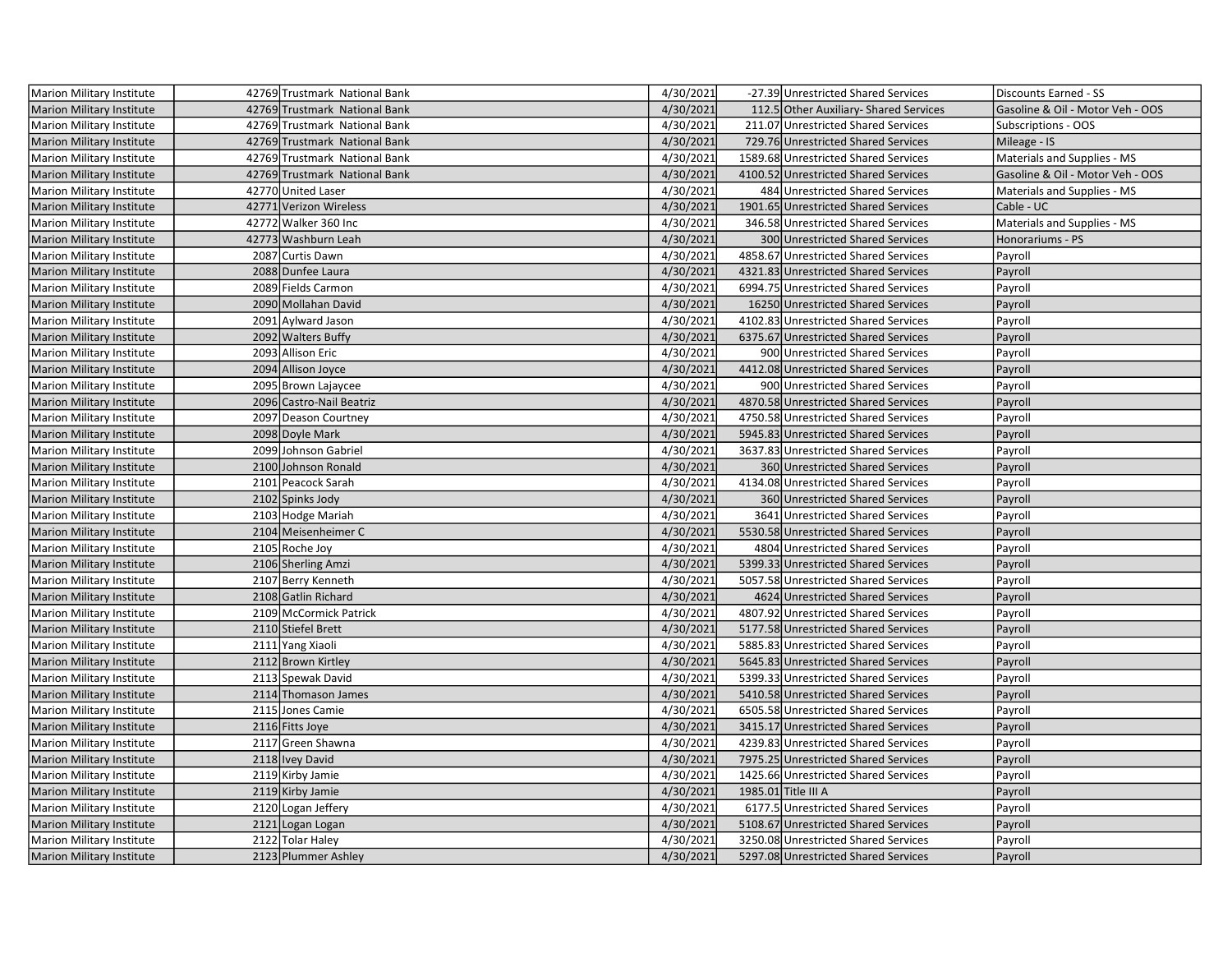| Marion Military Institute        | 2124 Tubbs Alice         | 4/30/2021 | 2471.33 Unrestricted Shared Services | Payroll |
|----------------------------------|--------------------------|-----------|--------------------------------------|---------|
| Marion Military Institute        | 2125 Cook Brenda         | 4/30/2021 | 4750.58 Unrestricted Shared Services | Payroll |
| <b>Marion Military Institute</b> | 2126 Baldwin Dewarren    | 4/30/2021 | 3070.17 Unrestricted Shared Services | Payroll |
| <b>Marion Military Institute</b> | 2127 Barton Burnis       | 4/30/2021 | 5565.5 Unrestricted Shared Services  | Payroll |
| <b>Marion Military Institute</b> | 2128 Billingsley Erica   | 4/30/2021 | 2319.67 Unrestricted Shared Services | Payroll |
| <b>Marion Military Institute</b> | 2129 Drake James         | 4/30/2021 | 5004.17 Unrestricted Shared Services | Payroll |
| Marion Military Institute        | 2130 Dunfee Michael      | 4/30/2021 | 5564.66 Unrestricted Shared Services | Payroll |
| Marion Military Institute        | 2131 Heard Asherica      | 4/30/2021 | 3332.25 Unrestricted Shared Services | Payroll |
| Marion Military Institute        | 2132 James Kent          | 4/30/2021 | 5449.16 Unrestricted Shared Services | Payroll |
| <b>Marion Military Institute</b> | 2133 Jones Jerome        | 4/30/2021 | 3842.67 Unrestricted Shared Services | Payroll |
| <b>Marion Military Institute</b> | 2134 Magnus Michael      | 4/30/2021 | 5138.59 Unrestricted Shared Services | Payroll |
| <b>Marion Military Institute</b> | 2135 Martin Darrell      | 4/30/2021 | 6666.75 Unrestricted Shared Services | Payroll |
| <b>Marion Military Institute</b> | 2136 Mennig David        | 4/30/2021 | 5004.17 Unrestricted Shared Services | Payroll |
| Marion Military Institute        | 2137 Passmore Edwin      | 4/30/2021 | 9412 Unrestricted Shared Services    | Payroll |
| <b>Marion Military Institute</b> | 2138 Raczkowski John     | 4/30/2021 | 7005.58 Unrestricted Shared Services | Payroll |
| Marion Military Institute        | 2139 Stewart Matthew     | 4/30/2021 | 4146.17 Unrestricted Shared Services | Payroll |
| Marion Military Institute        | 2140 Suttles Fanninet    | 4/30/2021 | 2837.75 Unrestricted Shared Services | Payroll |
| Marion Military Institute        | 2141 Watford Rebecca     | 4/30/2021 | 3911.33 Unrestricted Shared Services | Payroll |
| <b>Marion Military Institute</b> | 2142 Bowen Thomas        | 4/30/2021 | 6344.5 Unrestricted Shared Services  | Payroll |
| Marion Military Institute        | 2143 Crawford Brittany   | 4/30/2021 | 7150.75 Unrestricted Shared Services | Payroll |
| <b>Marion Military Institute</b> | 2144 Early Kalen         | 4/30/2021 | 3106.42 Unrestricted Shared Services | Payroll |
| <b>Marion Military Institute</b> | 2145 Hughes Carol        | 4/30/2021 | 2583.33 Unrestricted Shared Services | Payroll |
| Marion Military Institute        | 2146 Nicholson Clayton   | 4/30/2021 | 3189 Unrestricted Shared Services    | Payroll |
| Marion Military Institute        | 2147 Shifter Colleen     | 4/30/2021 | 2920 Unrestricted Shared Services    | Payroll |
| Marion Military Institute        | 2148 Speegle Susanna     | 4/30/2021 | 3650.92 Unrestricted Shared Services | Payroll |
| Marion Military Institute        | 2149 Pierce Laurie       | 4/30/2021 | 3062.67 Unrestricted Shared Services | Payroll |
| <b>Marion Military Institute</b> | 2150 Sumlin Rene         | 4/30/2021 | 5269.08 Unrestricted Shared Services | Payroll |
| <b>Marion Military Institute</b> | 2151 Hoggle Layne        | 4/30/2021 | 3386.33 Title III A                  | Payroll |
| <b>Marion Military Institute</b> | 2152 Painter Eva         | 4/30/2021 | 2595.45 Unrestricted Shared Services | Payroll |
| <b>Marion Military Institute</b> | 2152 Painter Eva         | 4/30/2021 | 2983.22 Title III A                  | Payroll |
| <b>Marion Military Institute</b> | 2153 Stone Jillian       | 4/30/2021 | 720 Unrestricted Shared Services     | Payroll |
| Marion Military Institute        | 2153 Stone Jillian       | 4/30/2021 | 3419.17 Title III A                  | Payroll |
| <b>Marion Military Institute</b> | 2154 Balentine Chad      | 4/30/2021 | 4695.08 Unrestricted Shared Services | Payroll |
| Marion Military Institute        | 2155 Benson Jeffery      | 4/30/2021 | 4776.17 Unrestricted Shared Services | Payroll |
| <b>Marion Military Institute</b> | 2156 Benson Kori         | 4/30/2021 | 2309.67 Unrestricted Shared Services | Payroll |
| <b>Marion Military Institute</b> | 2157 Bush Kyle           | 4/30/2021 | 2799.67 Unrestricted Shared Services | Payroll |
| <b>Marion Military Institute</b> | 2158 Dowdle Kirkland     | 4/30/2021 | 3982.17 Unrestricted Shared Services | Payroll |
| <b>Marion Military Institute</b> | 2159 Downs Matthew       | 4/30/2021 | 4858.67 Unrestricted Shared Services | Payroll |
| Marion Military Institute        | 2160 Ivey Michelle       | 4/30/2021 | 7634.83 Unrestricted Shared Services | Payroll |
| <b>Marion Military Institute</b> | 2161 Norris Kevin        | 4/30/2021 | 2309.67 Unrestricted Shared Services | Payroll |
| Marion Military Institute        | 2162 Rhyne Gregory       | 4/30/2021 | 5023.83 Unrestricted Shared Services | Payroll |
| Marion Military Institute        | 2163 Rodgers Timothy     | 4/30/2021 | 4528.58 Unrestricted Shared Services | Payroll |
| Marion Military Institute        | 2164 Wright Charles      | 4/30/2021 | 4712.61 Unrestricted Shared Services | Payroll |
| <b>Marion Military Institute</b> | 2165 Crews Wendel        | 4/30/2021 | 4350.58 Unrestricted Shared Services | Payroll |
| Marion Military Institute        | 2166 Crittenden Mcarthur | 4/30/2021 | 7150.75 Unrestricted Shared Services | Payroll |
| <b>Marion Military Institute</b> | 2167 Barnes Susanna      | 4/30/2021 | 4350.58 Unrestricted Shared Services | Payroll |
| Marion Military Institute        | 2168 Holmes Marietta     | 4/30/2021 | 3686.67 Unrestricted Shared Services | Payroll |
| <b>Marion Military Institute</b> | 2169 McElheney Lauren    | 4/30/2021 | 2706.67 Unrestricted Shared Services | Payroll |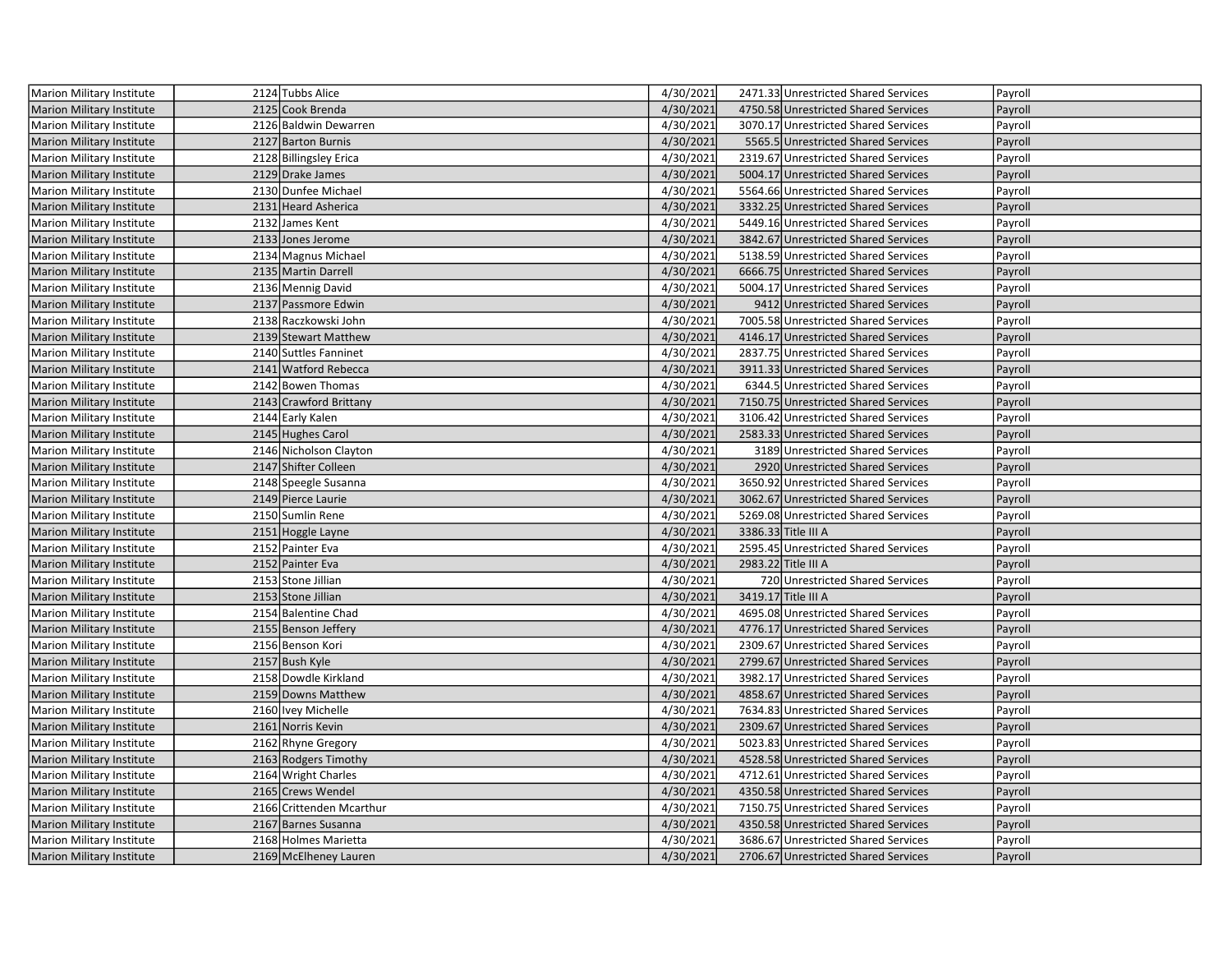| Marion Military Institute        | 2170 McKee Emily                | 4/30/2021 | 9412 Unrestricted Shared Services        | Payroll                     |
|----------------------------------|---------------------------------|-----------|------------------------------------------|-----------------------------|
| <b>Marion Military Institute</b> | 2171 Nicholson Vanessa          | 4/30/2021 | 2920 Unrestricted Shared Services        | Payroll                     |
| Marion Military Institute        | 2172 Weber Melanie              | 4/30/2021 | 2754.83 Unrestricted Shared Services     | Payroll                     |
| Marion Military Institute        | 2173 Coley Jessica              | 4/30/2021 | 3085.08 Unrestricted Shared Services     | Payroll                     |
| Marion Military Institute        | 2174 Harrison Jada              | 4/30/2021 | 7150.75 Unrestricted Shared Services     | Payroll                     |
| Marion Military Institute        | 2175 Liles Traci                | 4/30/2021 | 3002.08 Unrestricted Shared Services     | Payroll                     |
| Marion Military Institute        | 2176 Long Rebecca               | 4/30/2021 | 2837.75 Unrestricted Shared Services     | Payroll                     |
| <b>Marion Military Institute</b> | 2177 McClendon Melissa          | 4/30/2021 | 4350.58 Unrestricted Shared Services     | Payroll                     |
| Marion Military Institute        | 2178 Wilson Jacqueline          | 4/30/2021 | 5023.83 Unrestricted Shared Services     | Payroll                     |
| <b>Marion Military Institute</b> | 2179 Brown Jeffery              | 4/30/2021 | 2920.5 Unrestricted Shared Services      | Payroll                     |
| Marion Military Institute        | 2180 Clements Phillip           | 4/30/2021 | 4792.83 Unrestricted Shared Services     | Payroll                     |
| Marion Military Institute        | 2181 Crews Jody                 | 4/30/2021 | 4792.83 Unrestricted Shared Services     | Payroll                     |
| Marion Military Institute        | 2182 Deavours Stacy             | 4/30/2021 | 3827.33 Unrestricted Shared Services     | Payroll                     |
| <b>Marion Military Institute</b> | 2183 Hale Richard               | 4/30/2021 | 5023.83 Unrestricted Shared Services     | Payroll                     |
| Marion Military Institute        | 2184 Harper Charles             | 4/30/2021 | 5232.16 Unrestricted Shared Services     | Payroll                     |
| <b>Marion Military Institute</b> | 2185 Harris Darlene             | 4/30/2021 | 2755.42 Unrestricted Shared Services     | Payroll                     |
| Marion Military Institute        | 2186 Horton Joseph              | 4/30/2021 | 3415.17 Unrestricted Shared Services     | Payroll                     |
| <b>Marion Military Institute</b> | 2187 Houston Thomas             | 4/30/2021 | 4858.67 Unrestricted Shared Services     | Payroll                     |
| <b>Marion Military Institute</b> | 2188 Jackson Larry              | 4/30/2021 | 3085.58 Unrestricted Shared Services     | Payroll                     |
| <b>Marion Military Institute</b> | 2189 Kelly Michael              | 4/30/2021 | 2755.42 Unrestricted Shared Services     | Payroll                     |
| Marion Military Institute        | 2190 Luker Patricia             | 4/30/2021 | 3870.66 Unrestricted Shared Services     | Payroll                     |
| Marion Military Institute        | 2191 Miree Ned                  | 4/30/2021 | 2920.5 Unrestricted Shared Services      | Payroll                     |
| Marion Military Institute        | 2192 Pierce Edward              | 4/30/2021 | 4957.92 Unrestricted Shared Services     | Payroll                     |
| <b>Marion Military Institute</b> | 2193 Sumlin Robert              | 4/30/2021 | 7150.75 Unrestricted Shared Services     | Payroll                     |
| Marion Military Institute        | 2194 Tucker Linda               | 4/30/2021 | 2755.42 Unrestricted Shared Services     | Payroll                     |
| <b>Marion Military Institute</b> | 2195 Bamberg Robert             | 4/30/2021 | 3085.08 Unrestricted Shared Services     | Payroll                     |
| <b>Marion Military Institute</b> | 2196 Holifield Lori             | 4/30/2021 | 2350.35 Bookstore - Shared Services      | Payroll                     |
| Marion Military Institute        | 2197 Crocker Sharon             | 4/30/2021 | 1464.28 Bookstore - Shared Services      | Payroll                     |
| Marion Military Institute        | 2198 Meisenheimer Cindy         | 4/30/2021 | 5838.92 Bookstore - Shared Services      | Payroll                     |
| Marion Military Institute        | 2199 Morrison Gloria            | 4/30/2021 | 2471.33 Bookstore - Shared Services      | Payroll                     |
| Marion Military Institute        | 2200 Buchanan William           | 4/30/2021 | 2920.5 Other Auxiliary- Shared Services  | Payroll                     |
| <b>Marion Military Institute</b> | 2201 Hill Craig                 | 4/30/2021 | 3662.33 Other Auxiliary- Shared Services | Payroll                     |
| Marion Military Institute        | 2203 Oglesby Charlotte          | 4/30/2021 | 1554.48 Unrestricted Shared Services     | Payroll                     |
| <b>Marion Military Institute</b> | 2206 Billingsley Erica          | 4/30/2021 | 645 Unrestricted Shared Services         | Payroll                     |
| Marion Military Institute        | 2211 James Sydney               | 4/30/2021 | 667.5 Unrestricted Shared Services       | Payroll                     |
| <b>Marion Military Institute</b> | 2216 Early Kalen                | 4/30/2021 | 600 Title III A                          | Payroll                     |
| Marion Military Institute        | 2217 Fikes Roy                  | 4/30/2021 | 249.6 Unrestricted Shared Services       | Payroll                     |
| <b>Marion Military Institute</b> | 2218 Lapsley John               | 4/30/2021 | 521.92 Unrestricted Shared Services      | Payroll                     |
| Marion Military Institute        | 2219 Miree Edd                  | 4/30/2021 | 1248 Unrestricted Shared Services        | Payroll                     |
| <b>Marion Military Institute</b> | 2220 Ramalho Darren             | 4/30/2021 | 1076.25 Unrestricted Shared Services     | Payroll                     |
| Marion Military Institute        | 2221 Richards James             | 4/30/2021 | 249.6 Unrestricted Shared Services       | Payroll                     |
| <b>Marion Military Institute</b> | 2231 Crews Wendel               | 4/30/2021 | 811.2 Unrestricted Shared Services       | Payroll                     |
| Marion Military Institute        | 42775 Amazon                    | 5/6/2021  | 548.98 Unrestricted Shared Services      | Materials and Supplies - MS |
| <b>Marion Military Institute</b> | 42776 Amazon                    | 5/6/2021  | 86.37 Unrestricted Shared Services       | Materials and Supplies - MS |
| Marion Military Institute        | 42778 Bibb Septic Tank Cleaning | 5/6/2021  | 375 Unrestricted Shared Services         | Maintenance & Repairs - OOS |
| <b>Marion Military Institute</b> | 42779 CDW LLC                   | 5/6/2021  | 370 Unrestricted Shared Services         | Materials and Supplies - MS |
| Marion Military Institute        | 42780 Crews Wendel              | 5/6/2021  | 61.9 Unrestricted Shared Services        | Materials and Supplies - MS |
| Marion Military Institute        | 42781 DISH DBS Corporation      | 5/6/2021  | 38.83 Unrestricted Shared Services       | Cable - UC                  |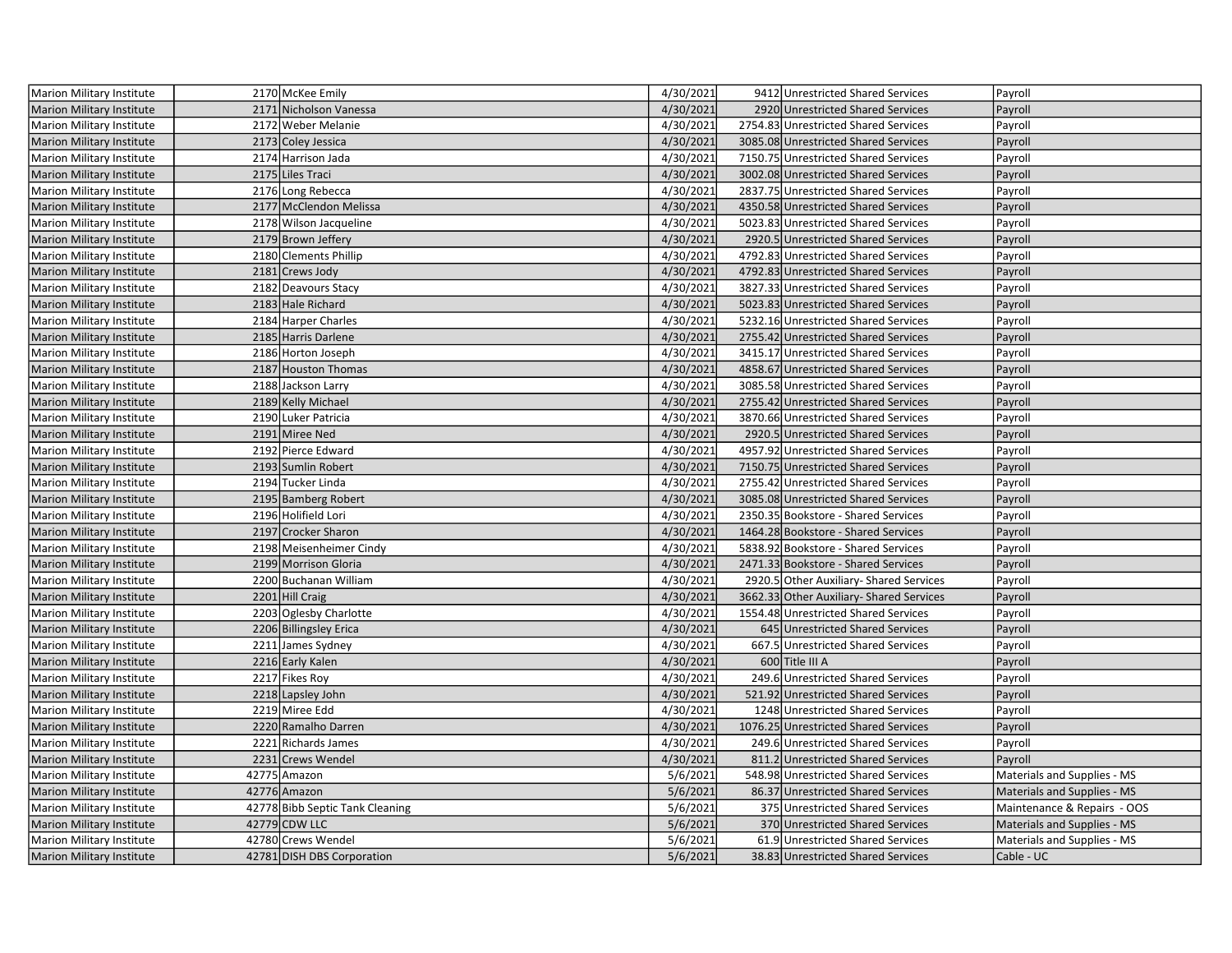| Marion Military Institute        | 42782 Downs Matthew                        | 5/6/2021  | 348.48 Unrestricted Shared Services     | Mileage - IS                           |
|----------------------------------|--------------------------------------------|-----------|-----------------------------------------|----------------------------------------|
| Marion Military Institute        | 42783 FIS Outdoor                          | 5/6/2021  | 439.2 Other Auxiliary- Shared Services  | Materials and Supplies - MS            |
| Marion Military Institute        | 42784 Harrison Hardware                    | 5/6/2021  | 2342.06 Unrestricted Shared Services    | Maintenance & Repairs - OOS            |
| <b>Marion Military Institute</b> | 42785 Hoggle's Service Tack                | 5/6/2021  | 240.92 Unrestricted Shared Services     | Materials and Supplies - MS            |
| <b>Marion Military Institute</b> | 42786 Jackson Security Services LLC        | 5/6/2021  | 18 Unrestricted Shared Services         | Other Contractual Services - PS        |
| <b>Marion Military Institute</b> | 42787 Lewis Pest Control Inc.              | 5/6/2021  | 480 Unrestricted Shared Services        | <b>Other Contractual Services - PS</b> |
| <b>Marion Military Institute</b> | 42788 Loggins Eddie                        | 5/6/2021  | 280 Unrestricted Shared Services        | Other Professional Fees - PS           |
| <b>Marion Military Institute</b> | 42790 Marion Water & Sewer System          | 5/6/2021  | 1919.34 Unrestricted Shared Services    | Water & Sewer - UC                     |
| <b>Marion Military Institute</b> | 42791 Metro Metals                         | 5/6/2021  | 2922.63 Unrestricted Shared Services    | Maintenance & Repairs - OOS            |
| <b>Marion Military Institute</b> | 42793 Napa Auto Parts                      | 5/6/2021  | 703.94 Unrestricted Shared Services     | Maintenance & Repairs - OOS            |
| <b>Marion Military Institute</b> | 42793 Napa Auto Parts                      | 5/6/2021  | 899.37 Unrestricted Shared Services     | Materials and Supplies - MS            |
| <b>Marion Military Institute</b> | 42794 Office Depot                         | 5/6/2021  | 358.85 Unrestricted Shared Services     | Materials and Supplies - MS            |
| Marion Military Institute        | 42795 Painter Eva                          | 5/6/2021  | 185.58 Unrestricted Shared Services     | Materials and Supplies - MS            |
| <b>Marion Military Institute</b> | 42796 Park Supply of Tuscaloosa Inc.       | 5/6/2021  | 2573.29 Unrestricted Shared Services    | Maintenance & Repairs - OOS            |
| <b>Marion Military Institute</b> | 42797 R & R Products                       | 5/6/2021  | 231.58 Other Auxiliary- Shared Services | Materials and Supplies - MS            |
| <b>Marion Military Institute</b> | 42799 SunSouth                             | 5/6/2021  | 151.7 Unrestricted Shared Services      | Materials and Supplies - MS            |
| <b>Marion Military Institute</b> | 42800 The Solutions Team Inc               | 5/6/2021  | 340 Unrestricted Shared Services        | Other Contractual Services - PS        |
| <b>Marion Military Institute</b> | 42801 Tompkins David                       | 5/6/2021  | 280 Unrestricted Shared Services        | Other Professional Fees - PS           |
| Marion Military Institute        | 42803 United Parcel Service Inc            | 5/6/2021  | 90.05 Bookstore - Shared Services       | Freight - OOS                          |
| <b>Marion Military Institute</b> | 42804 Winzer Franchise Company             | 5/6/2021  | 369.13 Unrestricted Shared Services     | Maintenance & Repairs - OOS            |
| Marion Military Institute        | 42810 Amazon                               | 5/13/2021 | 413.09 Unrestricted Shared Services     | Materials and Supplies - MS            |
| <b>Marion Military Institute</b> | 42811 Bright Anthony                       | 5/13/2021 | 200 Unrestricted Shared Services        | Other Professional Fees - PS           |
| <b>Marion Military Institute</b> | 42812 Brooks Lock & Key Inc                | 5/13/2021 | 1338 Unrestricted Shared Services       | Maintenance & Repairs - OOS            |
| <b>Marion Military Institute</b> | 42813 Community Cable & Broadband LLC      | 5/13/2021 | 266.9 Unrestricted Shared Services      | Cable - UC                             |
| Marion Military Institute        | 42814 Griffin Wood Co                      | 5/13/2021 | 236.21 Unrestricted Shared Services     | Maintenance & Repairs - OOS            |
| <b>Marion Military Institute</b> | 42815 HD Supply Facilities Maintenance Ltd | 5/13/2021 | 889.84 Unrestricted Shared Services     | Materials and Supplies - MS            |
| Marion Military Institute        | 42816 Jackson Security Services LLC        | 5/13/2021 | 30 Unrestricted Shared Services         | Other Contractual Services - PS        |
| <b>Marion Military Institute</b> | 42817 Lewis Pest Control Inc.              | 5/13/2021 | 1000 Unrestricted Shared Services       | <b>Other Contractual Services - PS</b> |
| <b>Marion Military Institute</b> | 42818 Mayer Electric Supply Co Inc         | 5/13/2021 | 250 Unrestricted Shared Services        | Maintenance & Repairs - OOS            |
| <b>Marion Military Institute</b> | 42819 Morrison Tire Llc                    | 5/13/2021 | 278 Unrestricted Shared Services        | Materials and Supplies - MS            |
| <b>Marion Military Institute</b> | 42820 Office Depot                         | 5/13/2021 | 268.53 Unrestricted Shared Services     | Materials and Supplies - MS            |
| <b>Marion Military Institute</b> | 42821 Park Supply of Tuscaloosa Inc.       | 5/13/2021 | 412.6 Unrestricted Shared Services      | Maintenance & Repairs - OOS            |
| <b>Marion Military Institute</b> | 42822 Platter Kenneth                      | 5/13/2021 | 200 Unrestricted Shared Services        | Other Professional Fees - PS           |
| Marion Military Institute        | 42823 Selma Newspapers Inc.                | 5/13/2021 | 175.85 Unrestricted Shared Services     | <b>Subscriptions - OOS</b>             |
| <b>Marion Military Institute</b> | 42824 Steve Weiss Music Inc.               | 5/13/2021 | 4043.95 Unrestricted Shared Services    | Materials and Supplies - MS            |
| <b>Marion Military Institute</b> | 42825 Store Supply Warehouse LLC           | 5/13/2021 | 25.62 Bookstore - Shared Services       | Materials and Supplies - MS            |
| <b>Marion Military Institute</b> | 42826 Supply Room                          | 5/13/2021 | 28.22 Bookstore - Shared Services       | Purchases for Resale (COGS) - MS       |
| <b>Marion Military Institute</b> | 42827 Swindal Construction                 | 5/13/2021 | 15469 Unrestricted Shared Services      | Maintenance & Repairs - OOS            |
| Marion Military Institute        | 42828 The Print Shop                       | 5/13/2021 | 72 Unrestricted Shared Services         | Materials and Supplies - MS            |
| <b>Marion Military Institute</b> | 42829 United Flower Shop Inc.              | 5/13/2021 | 125 Unrestricted Shared Services        | Honorariums - PS                       |
| <b>Marion Military Institute</b> | 42830 United Parcel Service Inc            | 5/13/2021 | 130.24 Bookstore - Shared Services      | Freight - OOS                          |
| <b>Marion Military Institute</b> | 42831 Vanguard Industries East             | 5/13/2021 | 18.2 Bookstore - Shared Services        | Purchases for Resale (COGS) - MS       |
| Marion Military Institute        | 42832 Waste Management                     | 5/13/2021 | 345 Unrestricted Shared Services        | Other Contractual Services - PS        |
| <b>Marion Military Institute</b> | 42833 Water Works Pool & Spa               | 5/13/2021 | 334.27 Unrestricted Shared Services     | Materials and Supplies - MS            |
| Marion Military Institute        | 42834 Wright Charles                       | 5/13/2021 | 1333 Unrestricted Shared Services       | Lodging - OS                           |
| <b>Marion Military Institute</b> | 42835 Amazon                               | 5/13/2021 | 48.89 Unrestricted Shared Services      | Materials and Supplies - MS            |
| Marion Military Institute        | 42836 Blackbelt Hardware & Out             | 5/13/2021 | 661.39 Unrestricted Shared Services     | Materials and Supplies - MS            |
| <b>Marion Military Institute</b> | 42837 Gravic Inc                           | 5/13/2021 | 250 Unrestricted Shared Services        | Materials and Supplies - MS            |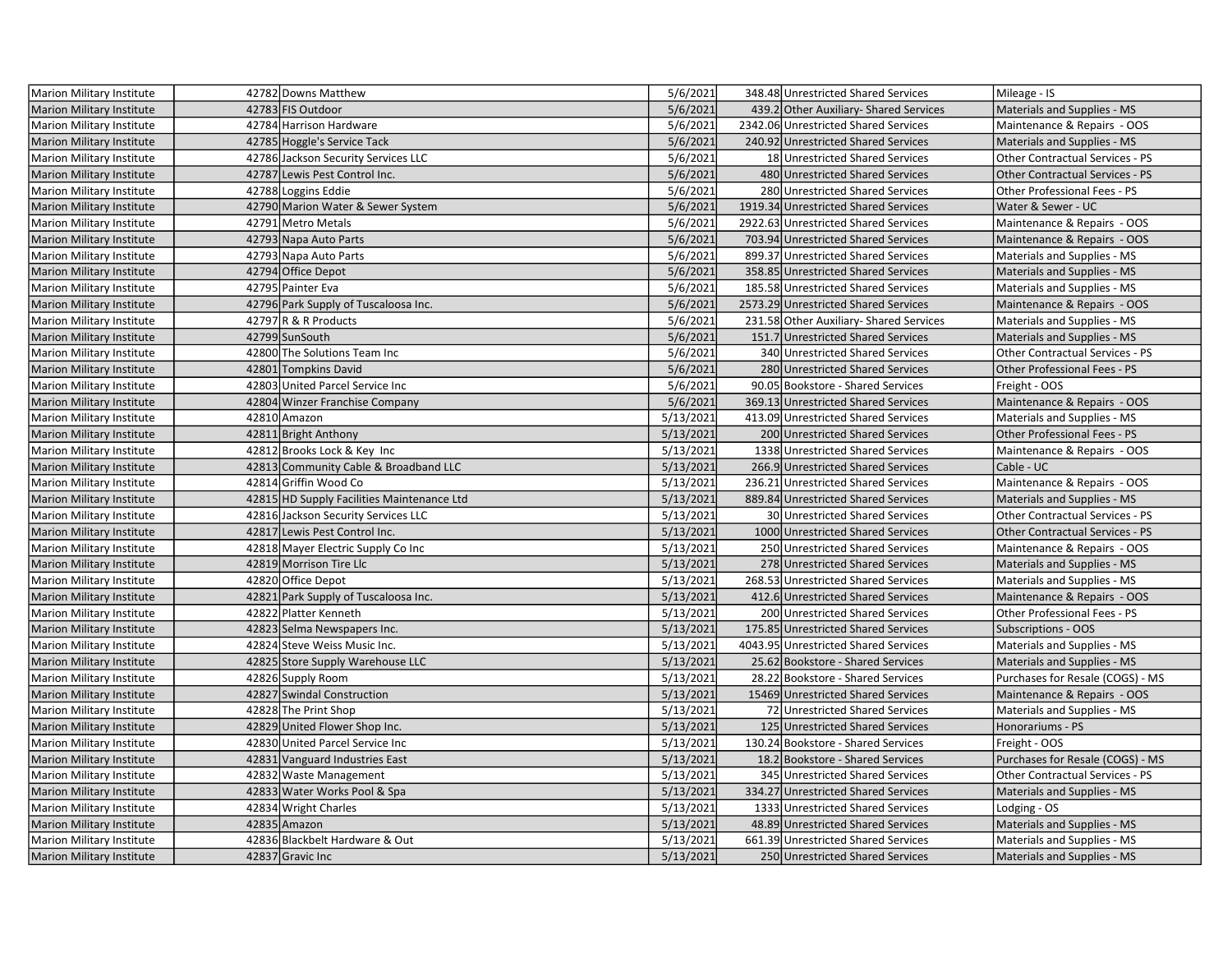| Marion Military Institute        |          | 42838 Harrison Hardware                                        | 5/13/2021 | 676.23 Unrestricted Shared Services     | Materials and Supplies - MS               |
|----------------------------------|----------|----------------------------------------------------------------|-----------|-----------------------------------------|-------------------------------------------|
| <b>Marion Military Institute</b> |          | 42839 Marion Rodeo                                             | 5/13/2021 | 250 Unrestricted Shared Services        | <b>Advertising &amp; Promotions - OOS</b> |
| Marion Military Institute        |          | 42840 Southern Engraving Inc                                   | 5/13/2021 | 1570.78 Unrestricted Shared Services    | Honorariums - PS                          |
| <b>Marion Military Institute</b> |          | 42841 Spire Alabama Inc.                                       | 5/13/2021 | 9319.33 Unrestricted Shared Services    | Gas & Heating Fuel - UC                   |
| Marion Military Institute        |          | 42842 U.S. Bank National Association                           | 5/13/2021 | 343.7 Unrestricted Shared Services      | Lease Purchase - CE                       |
| Marion Military Institute        |          | 42843 AB SPORTSWEAR INC                                        | 5/20/2021 | 4133.77 Bookstore - Shared Services     | Purchases for Resale (COGS) - MS          |
| Marion Military Institute        |          | 42844 Alabama Power Company                                    | 5/20/2021 | 707.86 Unrestricted Shared Services     | Electricity - UC                          |
| <b>Marion Military Institute</b> |          | 42845 AT & T                                                   | 5/20/2021 | 1675.7 Unrestricted Shared Services     | Cable - UC                                |
| <b>Marion Military Institute</b> |          | 42846 AT & T                                                   | 5/20/2021 | 117.7 Unrestricted Shared Services      | Cable - UC                                |
| <b>Marion Military Institute</b> |          | 42847 Bush Kyle                                                | 5/20/2021 | 78.83 Unrestricted Shared Services      | Gasoline & Oil - Motor Veh - OOS          |
| <b>Marion Military Institute</b> |          | 42848 Caterpillar Financial Services Corp.                     | 5/20/2021 | 2720.32 Unrestricted Shared Services    | Lease Purchase - CE                       |
| Marion Military Institute        |          | 42849 Crawford Brittany                                        | 5/20/2021 | 685 Unrestricted Shared Services        | <b>Subscriptions - OOS</b>                |
| Marion Military Institute        |          | 42850 DISH DBS Corporation                                     | 5/20/2021 | 189.84 Unrestricted Shared Services     | Cable - UC                                |
| Marion Military Institute        |          | 42851 Elliott Collegiate                                       | 5/20/2021 | 1200 Unrestricted Shared Services       | Other Contractual Services - PS           |
| Marion Military Institute        |          | 42852 Emblem Enterprises Inc                                   | 5/20/2021 | 3369.16 Bookstore - Shared Services     | Purchases for Resale (COGS) - MS          |
| <b>Marion Military Institute</b> |          | 42853 Glendale Parade Store                                    | 5/20/2021 | 1952.05 Bookstore - Shared Services     | Purchases for Resale (COGS) - MS          |
| Marion Military Institute        |          | 42854 Irvin H. Hahn Company Inc.                               | 5/20/2021 | 1347.2 Bookstore - Shared Services      | Purchases for Resale (COGS) - MS          |
| <b>Marion Military Institute</b> |          | 42855 Marion Times Standard                                    | 5/20/2021 | 9.5 Unrestricted Shared Services        | Advertising & Promotions - OOS            |
| <b>Marion Military Institute</b> |          | 42856 McGraw-Hill Education Inc                                | 5/20/2021 | 1000 Bookstore - Shared Services        | Purchases for Resale (COGS) - MS          |
| <b>Marion Military Institute</b> |          | 42857 Office Depot                                             | 5/20/2021 | 172.3 Unrestricted Shared Services      | Materials and Supplies - MS               |
| Marion Military Institute        |          | 42858 Rayfield Allen                                           | 5/20/2021 | 4988.7 Unrestricted Shared Services     | Maintenance & Repairs - OOS               |
| Marion Military Institute        |          | 42859 Sage Dining Services                                     | 5/20/2021 | 44616 Food Services-Shared Services     | Other Contractual Services - PS           |
| <b>Marion Military Institute</b> |          | 42860 Southern Engraving Inc                                   | 5/20/2021 | 23.01 Unrestricted Shared Services      | Honorariums - PS                          |
| Marion Military Institute        |          | 42860 Southern Engraving Inc                                   | 5/20/2021 | 24.16 Unrestricted Shared Services      | Materials and Supplies - MS               |
| <b>Marion Military Institute</b> |          | 42861 SunSouth                                                 | 5/20/2021 | 333.45 Other Auxiliary-Shared Services  | Maintenance & Repairs - OOS               |
| Marion Military Institute        |          | 42862 The University of Texas at Austin                        | 5/20/2021 | 3100 Unrestricted Shared Services       | <b>Other Contractual Services - PS</b>    |
| <b>Marion Military Institute</b> |          | 42863 VITALSOURCE TECHNOLOGIES LLC                             | 5/20/2021 | 22.49 Bookstore - Shared Services       | Purchases for Resale (COGS) - MS          |
| Marion Military Institute        |          | 42864 Walker 360 Inc                                           | 5/20/2021 | 463.8 Unrestricted Shared Services      | Printing and Binding - OOS                |
| <b>Marion Military Institute</b> |          | 42865 Xerox Business Solutions Southeast                       | 5/20/2021 | 129.38 Unrestricted Shared Services     | Advertising & Promotions - OOS            |
| Marion Military Institute        |          | 42865 Xerox Business Solutions Southeast                       | 5/20/2021 | 596.43 Unrestricted Shared Services     | Printing and Binding - OOS                |
| Marion Military Institute        | !0000020 | Southern Assoc of Colleges & Schools                           | 5/27/2021 | 6599 Unrestricted Shared Services       | Memberships - PS                          |
| <b>Marion Military Institute</b> |          | 42867 Alabama Community College System President's Association | 5/27/2021 | 300 Unrestricted Shared Services        | <b>Registration Fees-IS</b>               |
| Marion Military Institute        |          | 42868 AT & T                                                   | 5/27/2021 | 63.1 Unrestricted Shared Services       | Cable - UC                                |
| <b>Marion Military Institute</b> |          | 42869 Auto-Owners Insurance                                    | 5/27/2021 | 21.91 Unrestricted Shared Services      | Insurance and Bonding - PS                |
| Marion Military Institute        |          | 42870 Balentine Chad                                           | 5/27/2021 | 198.33 Unrestricted Shared Services     | Lodging - OS                              |
| <b>Marion Military Institute</b> |          | 42870 Balentine Chad                                           | 5/27/2021 | 290.4 Unrestricted Shared Services      | Materials and Supplies - MS               |
| Marion Military Institute        |          | 42871 Birmingham Printing & Pub                                | 5/27/2021 | 7742.3 Unrestricted Shared Services     | Printing and Binding - OOS                |
| <b>Marion Military Institute</b> |          | 42872 Cayenne Creative Grp                                     | 5/27/2021 | 750 Unrestricted Shared Services        | Postage - OOS                             |
| Marion Military Institute        |          | 42873 Cayenne Creative Grp                                     | 5/27/2021 | 800 Unrestricted Shared Services        | Advertising & Promotions - OOS            |
| Marion Military Institute        |          | 42874 FIS Outdoor                                              | 5/27/2021 | 934.74 Other Auxiliary- Shared Services | Materials and Supplies - MS               |
| Marion Military Institute        |          | 42875 Gene Lary'S Trophy Shop                                  | 5/27/2021 | 214.17 Unrestricted Shared Services     | Honorariums - PS                          |
| <b>Marion Military Institute</b> |          | 42876 Glendale Parade Store                                    | 5/27/2021 | 1624 Unrestricted Shared Services       | Materials and Supplies - MS               |
| Marion Military Institute        |          | 42877 Hansen Willis                                            | 5/27/2021 | 1000 Unrestricted Shared Services       | Other Contractual Services - PS           |
| <b>Marion Military Institute</b> |          | 42878 Hoggle's Service Tack                                    | 5/27/2021 | 926.8 Unrestricted Shared Services      | Gasoline & Oil - Motor Veh - OOS          |
| <b>Marion Military Institute</b> |          | 42878 Hoggle's Service Tack                                    | 5/27/2021 | 2181.88 Unrestricted Shared Services    | Maintenance & Repairs - OOS               |
| Marion Military Institute        |          | 42879 Pitney Bowes Credit Corp.                                | 5/27/2021 | 246.49 Unrestricted Shared Services     | Materials and Supplies - MS               |
| Marion Military Institute        |          | 42880 Queen City Creative                                      | 5/27/2021 | 380 Unrestricted Shared Services        | Mileage - IS                              |
| <b>Marion Military Institute</b> |          | 42881 Raczkowski Deborah                                       | 5/27/2021 | 1140 Unrestricted Shared Services       | <b>Other Contractual Services - PS</b>    |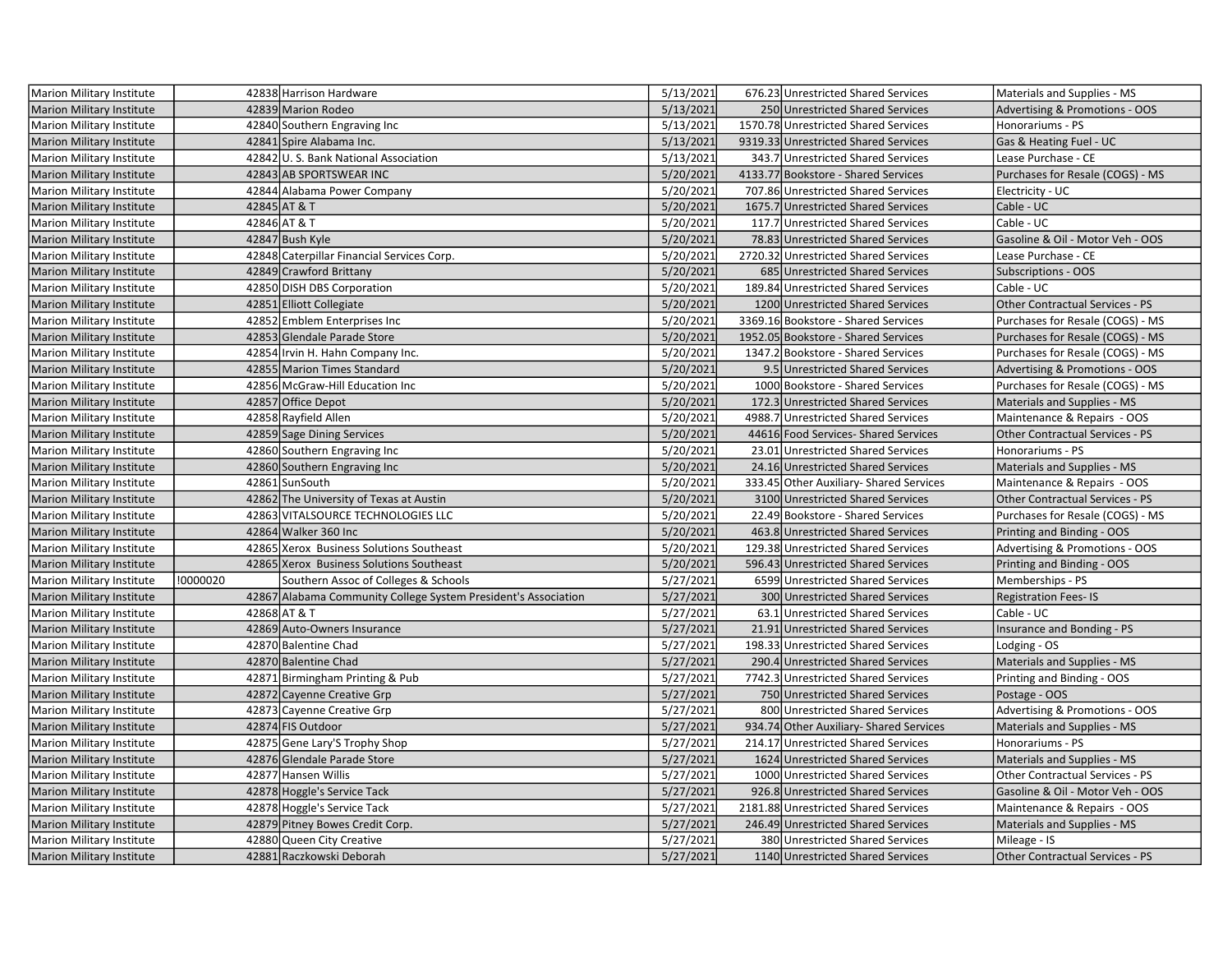| Marion Military Institute        | 42882 Select Medical Systems Inc. | 5/27/2021 | 595 Unrestricted Shared Services     | Other Contractual Services - PS        |
|----------------------------------|-----------------------------------|-----------|--------------------------------------|----------------------------------------|
| <b>Marion Military Institute</b> | 42883 Smathers & Associates       | 5/27/2021 | 1000 Title III A                     | <b>Other Contractual Services - PS</b> |
| Marion Military Institute        | 42884 Southern Engraving Inc      | 5/27/2021 | 1197.78 Unrestricted Shared Services | Honorariums - PS                       |
| <b>Marion Military Institute</b> | 42885 Townsend Prs Book Ctr       | 5/27/2021 | 374.5 Bookstore - Shared Services    | Purchases for Resale (COGS) - MS       |
| Marion Military Institute        | 42886 Trustmark National Bank     | 5/27/2021 | -33.94 Unrestricted Shared Services  | Discounts Earned - SS                  |
| <b>Marion Military Institute</b> | 42886 Trustmark National Bank     | 5/27/2021 | 62 Other Auxiliary- Shared Services  | Gasoline & Oil - Motor Veh - OOS       |
| Marion Military Institute        | 42886 Trustmark National Bank     | 5/27/2021 | 158.03 Unrestricted Shared Services  | Advertising & Promotions - OOS         |
| <b>Marion Military Institute</b> | 42886 Trustmark National Bank     | 5/27/2021 | 211.07 Unrestricted Shared Services  | Subscriptions - OOS                    |
| Marion Military Institute        | 42886 Trustmark National Bank     | 5/27/2021 | 403.91 Unrestricted Shared Services  | Honorariums - PS                       |
| Marion Military Institute        | 42886 Trustmark National Bank     | 5/27/2021 | 450 Unrestricted Shared Services     | Memberships - PS                       |
| Marion Military Institute        | 42886 Trustmark National Bank     | 5/27/2021 | 3879.63 Unrestricted Shared Services | Gasoline & Oil - Motor Veh - OOS       |
| <b>Marion Military Institute</b> | 42886 Trustmark National Bank     | 5/27/2021 | 4357.03 Unrestricted Shared Services | Lodging - OS                           |
| Marion Military Institute        | 42886 Trustmark National Bank     | 5/27/2021 | 6205.63 Unrestricted Shared Services | Materials and Supplies - MS            |
| Marion Military Institute        | 42887 Vanguard Industries East    | 5/27/2021 | 4246.7 Bookstore - Shared Services   | Purchases for Resale (COGS) - MS       |
| Marion Military Institute        | 42888 Verizon Wireless            | 5/27/2021 | 1605.81 Unrestricted Shared Services | Cable - UC                             |
| <b>Marion Military Institute</b> | 42889 Waste Management            | 5/27/2021 | 902.36 Unrestricted Shared Services  | Other Contractual Services - PS        |
| Marion Military Institute        | 42890 Wright Charles              | 5/27/2021 | 270 Unrestricted Shared Services     | <b>Registration Fees-IS</b>            |
| <b>Marion Military Institute</b> | 42890 Wright Charles              | 5/27/2021 | 731.49 Unrestricted Shared Services  | Mileage - IS                           |
| Marion Military Institute        | 2238 Curtis Dawn                  | 5/28/2021 | 4858.67 Unrestricted Shared Services | Payroll                                |
| <b>Marion Military Institute</b> | 2239 Dunfee Laura                 | 5/28/2021 | 4321.83 Unrestricted Shared Services | Payroll                                |
| Marion Military Institute        | 2240 Fields Carmon                | 5/28/2021 | 6994.75 Unrestricted Shared Services | Payroll                                |
| Marion Military Institute        | 2241 Mollahan David               | 5/28/2021 | 16250 Unrestricted Shared Services   | Payroll                                |
| Marion Military Institute        | 2242 Aylward Jason                | 5/28/2021 | 4102.83 Unrestricted Shared Services | Payroll                                |
| Marion Military Institute        | 2243 Walters Buffy                | 5/28/2021 | 6375.67 Unrestricted Shared Services | Payroll                                |
| Marion Military Institute        | 2244 Allison Eric                 | 5/28/2021 | 900 Unrestricted Shared Services     | Payroll                                |
| <b>Marion Military Institute</b> | 2245 Allison Joyce                | 5/28/2021 | 4412.08 Unrestricted Shared Services | Payroll                                |
| Marion Military Institute        | 2246 Brown Lajaycee               | 5/28/2021 | 900 Unrestricted Shared Services     | Payroll                                |
| <b>Marion Military Institute</b> | 2247 Castro-Nail Beatriz          | 5/28/2021 | 4870.58 Unrestricted Shared Services | Payroll                                |
| Marion Military Institute        | 2248 Deason Courtney              | 5/28/2021 | 4750.58 Unrestricted Shared Services | Payroll                                |
| <b>Marion Military Institute</b> | 2249 Doyle Mark                   | 5/28/2021 | 5945.83 Unrestricted Shared Services | Payroll                                |
| Marion Military Institute        | 2250 Johnson Gabriel              | 5/28/2021 | 3637.83 Unrestricted Shared Services | Payroll                                |
| <b>Marion Military Institute</b> | 2251 Johnson Ronald               | 5/28/2021 | 360 Unrestricted Shared Services     | Payroll                                |
| Marion Military Institute        | 2252 Peacock Sarah                | 5/28/2021 | 4134.08 Unrestricted Shared Services | Payroll                                |
| <b>Marion Military Institute</b> | 2253 Spinks Jody                  | 5/28/2021 | 360 Unrestricted Shared Services     | Payroll                                |
| Marion Military Institute        | 2254 Hodge Mariah                 | 5/28/2021 | 3641 Unrestricted Shared Services    | Payroll                                |
| <b>Marion Military Institute</b> | 2255 Meisenheimer C               | 5/28/2021 | 5530.58 Unrestricted Shared Services | Payroll                                |
| Marion Military Institute        | 2256 Roche Joy                    | 5/28/2021 | 4804 Unrestricted Shared Services    | Payroll                                |
| <b>Marion Military Institute</b> | 2257 Sherling Amzi                | 5/28/2021 | 5399.33 Unrestricted Shared Services | Payroll                                |
| Marion Military Institute        | 2258 Berry Kenneth                | 5/28/2021 | 5057.58 Unrestricted Shared Services | Payroll                                |
| Marion Military Institute        | 2259 Gatlin Richard               | 5/28/2021 | 4624 Unrestricted Shared Services    | Payroll                                |
| Marion Military Institute        | 2260 McCormick Patrick            | 5/28/2021 | 4807.92 Unrestricted Shared Services | Payroll                                |
| <b>Marion Military Institute</b> | 2261 Stiefel Brett                | 5/28/2021 | 5177.58 Unrestricted Shared Services | Payroll                                |
| Marion Military Institute        | 2262 Yang Xiaoli                  | 5/28/2021 | 5885.83 Unrestricted Shared Services | Payroll                                |
| <b>Marion Military Institute</b> | 2263 Brown Kirtley                | 5/28/2021 | 5645.83 Unrestricted Shared Services | Payroll                                |
| Marion Military Institute        | 2264 Spewak David                 | 5/28/2021 | 5399.33 Unrestricted Shared Services | Payroll                                |
| Marion Military Institute        | 2265 Thomason James               | 5/28/2021 | 5410.58 Unrestricted Shared Services | Payroll                                |
| Marion Military Institute        | 2266 Jones Camie                  | 5/28/2021 | 6505.58 Unrestricted Shared Services | Payroll                                |
| Marion Military Institute        | 2267 Fitts Joye                   | 5/28/2021 | 3415.17 Unrestricted Shared Services | Payroll                                |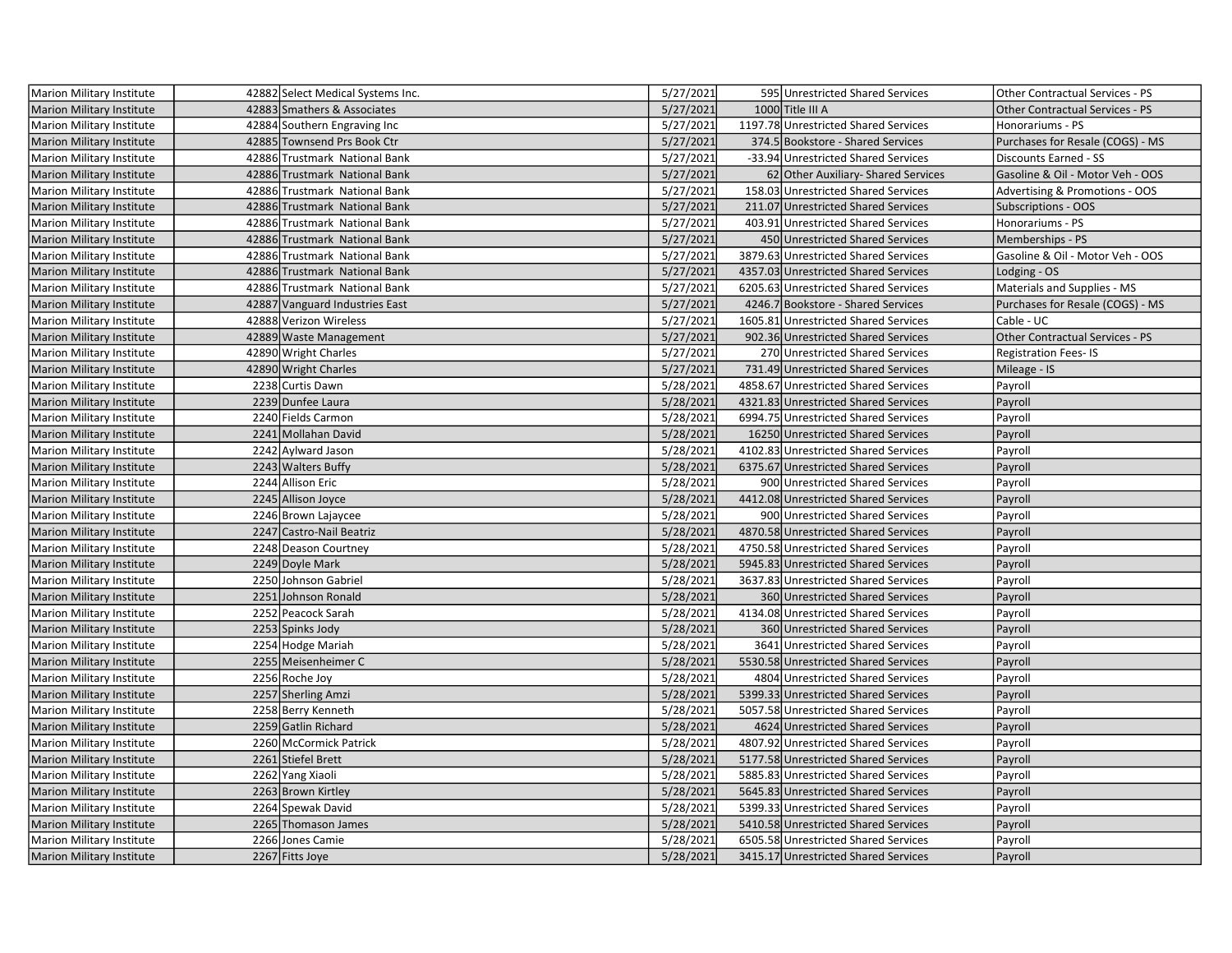| 2268 Green Shawna<br>5/28/2021<br>4239.83 Unrestricted Shared Services<br>Marion Military Institute<br>Payroll                                                                                                                            |  |
|-------------------------------------------------------------------------------------------------------------------------------------------------------------------------------------------------------------------------------------------|--|
| 2269 Ivey David<br>5/28/2021<br>7975.25 Unrestricted Shared Services<br><b>Marion Military Institute</b><br>Payroll                                                                                                                       |  |
| 2270 Logan Jeffery<br>5/28/2021<br>Marion Military Institute<br>6177.5 Unrestricted Shared Services<br>Payroll                                                                                                                            |  |
| 2271 Logan Logan<br>5/28/2021<br>5108.67 Unrestricted Shared Services<br>Marion Military Institute<br>Payroll                                                                                                                             |  |
| 2272 Tolar Haley<br>5/28/2021<br>3250.08 Unrestricted Shared Services<br>Payroll<br>Marion Military Institute                                                                                                                             |  |
| 2273 Plummer Ashley<br>5/28/2021<br>5297.08 Unrestricted Shared Services<br>Marion Military Institute<br>Payroll                                                                                                                          |  |
| 2274 Tubbs Alice<br>5/28/2021<br>Marion Military Institute<br>2471.33 Unrestricted Shared Services<br>Payroll                                                                                                                             |  |
| 2275 Cook Brenda<br>5/28/2021<br><b>Marion Military Institute</b><br>4750.58 Unrestricted Shared Services<br>Payroll                                                                                                                      |  |
| 5/28/2021<br>Marion Military Institute<br>2276 Baldwin Dewarren<br>3070.17 Unrestricted Shared Services<br>Payroll                                                                                                                        |  |
| 2277 Barton Burnis<br>5/28/2021<br>5565.5 Unrestricted Shared Services<br><b>Marion Military Institute</b><br>Payroll                                                                                                                     |  |
| 2278 Billingsley Erica<br>5/28/2021<br>2319.67 Unrestricted Shared Services<br>Marion Military Institute<br>Payroll                                                                                                                       |  |
| 2279 Drake James<br>5/28/2021<br>5004.17 Unrestricted Shared Services<br><b>Marion Military Institute</b><br>Payroll                                                                                                                      |  |
| 2280 Dunfee Michael<br>5/28/2021<br>5564.66 Unrestricted Shared Services<br>Marion Military Institute<br>Payroll                                                                                                                          |  |
| 2281 Heard Asherica<br>5/28/2021<br>2152.64 Unrestricted Shared Services<br>Payroll<br><b>Marion Military Institute</b>                                                                                                                   |  |
| 2282 James Kent<br>5/28/2021<br>5449.16 Unrestricted Shared Services<br>Payroll<br>Marion Military Institute                                                                                                                              |  |
| 2283 Jones Jerome<br>5/28/2021<br>3842.67 Unrestricted Shared Services<br>Marion Military Institute<br>Payroll                                                                                                                            |  |
| 2284 Magnus Michael<br>5/28/2021<br>Marion Military Institute<br>5138.59 Unrestricted Shared Services<br>Payroll                                                                                                                          |  |
| 5/28/2021<br>2285 Martin Darrell<br>6666.75 Unrestricted Shared Services<br><b>Marion Military Institute</b><br>Payroll                                                                                                                   |  |
| 5/28/2021<br>2286 Mennig David<br>5004.17 Unrestricted Shared Services<br><b>Marion Military Institute</b><br>Payroll                                                                                                                     |  |
| 2287 Passmore Edwin<br>5/28/2021<br>9412 Unrestricted Shared Services<br><b>Marion Military Institute</b><br>Payroll                                                                                                                      |  |
| 2288 Raczkowski John<br>5/28/2021<br>7005.58 Unrestricted Shared Services<br><b>Marion Military Institute</b><br>Payroll                                                                                                                  |  |
| 2289 Stewart Matthew<br>5/28/2021<br>4146.17 Unrestricted Shared Services<br>Payroll<br><b>Marion Military Institute</b>                                                                                                                  |  |
| 2290 Suttles Fanninet<br>5/28/2021<br>2837.75 Unrestricted Shared Services<br>Payroll<br>Marion Military Institute                                                                                                                        |  |
| 2291 Watford Rebecca<br>5/28/2021<br>3911.33 Unrestricted Shared Services<br>Payroll<br><b>Marion Military Institute</b>                                                                                                                  |  |
| 5/28/2021<br>Marion Military Institute<br>2292 Bowen Thomas<br>6344.5 Unrestricted Shared Services<br>Payroll                                                                                                                             |  |
| 2293 Crawford Brittany<br>5/28/2021<br>7150.75 Unrestricted Shared Services<br>Payroll<br><b>Marion Military Institute</b>                                                                                                                |  |
| 2294 Early Kalen<br>5/28/2021<br>3106.42 Unrestricted Shared Services<br><b>Marion Military Institute</b><br>Payroll                                                                                                                      |  |
| 2295 Hughes Carol<br>5/28/2021<br>2583.33 Unrestricted Shared Services<br>Marion Military Institute<br>Payroll                                                                                                                            |  |
| 2296 Nicholson Clayton<br>5/28/2021<br>3189 Unrestricted Shared Services<br>Marion Military Institute<br>Payroll                                                                                                                          |  |
| 2297 Shifter Colleen<br>5/28/2021<br>2920 Unrestricted Shared Services<br><b>Marion Military Institute</b><br>Payroll                                                                                                                     |  |
| 2298 Speegle Susanna<br>5/28/2021<br>3650.92 Unrestricted Shared Services<br>Marion Military Institute<br>Payroll                                                                                                                         |  |
| 2299 Pierce Laurie<br>5/28/2021<br><b>Marion Military Institute</b><br>3062.67 Unrestricted Shared Services<br>Payroll                                                                                                                    |  |
| 2300 Sumlin Rene<br>5/28/2021<br>5269.08 Unrestricted Shared Services<br>Marion Military Institute<br>Payroll                                                                                                                             |  |
| 5/28/2021<br><b>Marion Military Institute</b><br>2301 Hoggle Layne<br>3386.33 Title III A<br>Payroll                                                                                                                                      |  |
| 2302 Kirby Jamie<br>5/28/2021<br>1425.66 Unrestricted Shared Services<br>Marion Military Institute<br>Payroll                                                                                                                             |  |
| 2302 Kirby Jamie<br>5/28/2021<br>1985.01 Title III A<br><b>Marion Military Institute</b><br>Payroll                                                                                                                                       |  |
| 2303 Painter Eva<br>5/28/2021<br>2595.45 Unrestricted Shared Services<br>Marion Military Institute<br>Payroll                                                                                                                             |  |
| 2303 Painter Eva<br>5/28/2021<br>2983.22 Title III A<br>Payroll<br><b>Marion Military Institute</b>                                                                                                                                       |  |
| 2304 Stone Jillian<br>5/28/2021<br>720 Unrestricted Shared Services<br>Marion Military Institute<br>Payroll                                                                                                                               |  |
| 2304 Stone Jillian<br>5/28/2021<br>3419.17 Title III A<br>Payroll<br><b>Marion Military Institute</b>                                                                                                                                     |  |
| 2305 Balentine Chad<br>5/28/2021<br>4695.08 Unrestricted Shared Services<br>Marion Military Institute<br>Payroll                                                                                                                          |  |
| 2306 Benson Jeffery<br>5/28/2021<br>4776.17 Unrestricted Shared Services<br><b>Marion Military Institute</b><br>Payroll                                                                                                                   |  |
| 2307 Benson Kori<br>5/28/2021<br>2309.67 Unrestricted Shared Services<br>Marion Military Institute<br>Payroll                                                                                                                             |  |
| 2308 Bush Kyle<br>5/28/2021<br>2799.67 Unrestricted Shared Services<br>Payroll<br><b>Marion Military Institute</b>                                                                                                                        |  |
| 5/28/2021<br>2309 Dowdle Kirkland<br>3982.17 Unrestricted Shared Services<br>Marion Military Institute<br>Payroll                                                                                                                         |  |
|                                                                                                                                                                                                                                           |  |
|                                                                                                                                                                                                                                           |  |
| 5/28/2021<br>4858.67 Unrestricted Shared Services<br>2310 Downs Matthew<br><b>Marion Military Institute</b><br>Payroll<br>2311 Ivey Michelle<br>5/28/2021<br>7634.83 Unrestricted Shared Services<br>Marion Military Institute<br>Payroll |  |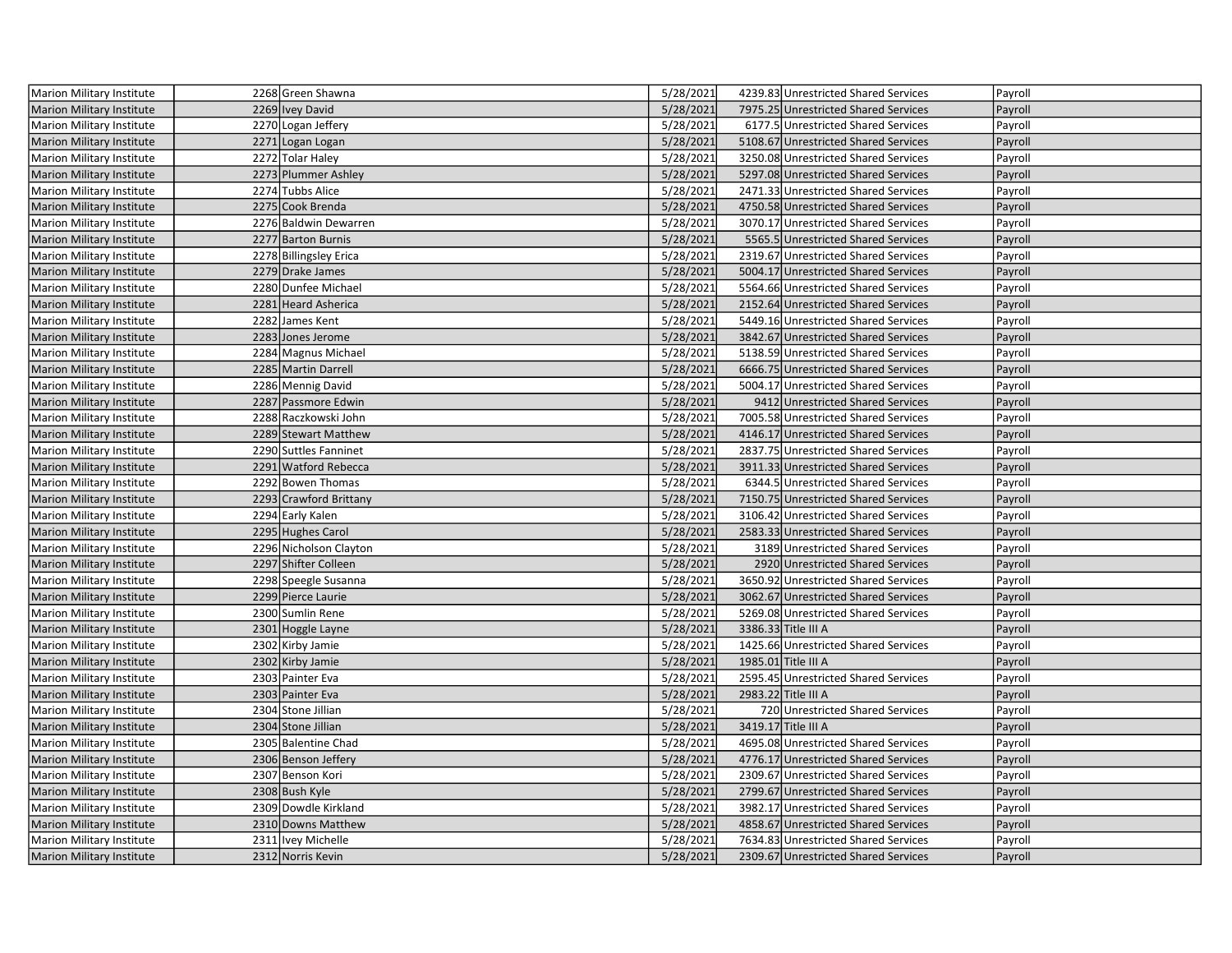| <b>Marion Military Institute</b> | 2313 Rhyne Gregory       | 5/28/2021 | 5023.83 Unrestricted Shared Services     | Payroll |
|----------------------------------|--------------------------|-----------|------------------------------------------|---------|
| <b>Marion Military Institute</b> | 2314 Rodgers Timothy     | 5/28/2021 | 4528.58 Unrestricted Shared Services     | Payroll |
| Marion Military Institute        | 2315 Wright Charles      | 5/28/2021 | 4712.61 Unrestricted Shared Services     | Payroll |
| Marion Military Institute        | 2316 Crews Wendel        | 5/28/2021 | 4350.58 Unrestricted Shared Services     | Payroll |
| Marion Military Institute        | 2317 Crittenden Mcarthur | 5/28/2021 | 7150.75 Unrestricted Shared Services     | Payroll |
| Marion Military Institute        | 2318 Barnes Susanna      | 5/28/2021 | 4350.58 Unrestricted Shared Services     | Payroll |
| Marion Military Institute        | 2319 Holmes Marietta     | 5/28/2021 | 3686.67 Unrestricted Shared Services     | Payroll |
| <b>Marion Military Institute</b> | 2320 McElheney Lauren    | 5/28/2021 | 2706.67 Unrestricted Shared Services     | Payroll |
| Marion Military Institute        | 2321 McKee Emily         | 5/28/2021 | 9412 Unrestricted Shared Services        | Payroll |
| <b>Marion Military Institute</b> | 2322 Nicholson Vanessa   | 5/28/2021 | 2920 Unrestricted Shared Services        | Payroll |
| Marion Military Institute        | 2323 Weber Melanie       | 5/28/2021 | 2754.83 Unrestricted Shared Services     | Payroll |
| <b>Marion Military Institute</b> | 2324 Coley Jessica       | 5/28/2021 | 3085.08 Unrestricted Shared Services     | Payroll |
| Marion Military Institute        | 2325 Harrison Jada       | 5/28/2021 | 7150.75 Unrestricted Shared Services     | Payroll |
| <b>Marion Military Institute</b> | 2326 Liles Traci         | 5/28/2021 | 3002.08 Unrestricted Shared Services     | Payroll |
| Marion Military Institute        | 2327 Long Rebecca        | 5/28/2021 | 2837.75 Unrestricted Shared Services     | Payroll |
| <b>Marion Military Institute</b> | 2328 McClendon Melissa   | 5/28/2021 | 4350.58 Unrestricted Shared Services     | Payroll |
| Marion Military Institute        | 2329 Wilson Jacqueline   | 5/28/2021 | 5023.83 Unrestricted Shared Services     | Payroll |
| <b>Marion Military Institute</b> | 2330 Brown Jeffery       | 5/28/2021 | 2920.5 Unrestricted Shared Services      | Payroll |
| <b>Marion Military Institute</b> | 2331 Clements Phillip    | 5/28/2021 | 4792.83 Unrestricted Shared Services     | Payroll |
| <b>Marion Military Institute</b> | 2332 Deavours Stacy      | 5/28/2021 | 3827.33 Unrestricted Shared Services     | Payroll |
| <b>Marion Military Institute</b> | 2333 Hale Richard        | 5/28/2021 | 5023.83 Unrestricted Shared Services     | Payroll |
| <b>Marion Military Institute</b> | 2334 Harper Charles      | 5/28/2021 | 5232.16 Unrestricted Shared Services     | Payroll |
| Marion Military Institute        | 2335 Harris Darlene      | 5/28/2021 | 2755.42 Unrestricted Shared Services     | Payroll |
| <b>Marion Military Institute</b> | 2336 Horton Joseph       | 5/28/2021 | 3415.17 Unrestricted Shared Services     | Payroll |
| Marion Military Institute        | 2337 Houston Thomas      | 5/28/2021 | 4858.67 Unrestricted Shared Services     | Payroll |
| <b>Marion Military Institute</b> | 2338 Jackson Larry       | 5/28/2021 | 3085.58 Unrestricted Shared Services     | Payroll |
| <b>Marion Military Institute</b> | 2339 Kelly Michael       | 5/28/2021 | 2755.42 Unrestricted Shared Services     | Payroll |
| Marion Military Institute        | 2340 Luker Patricia      | 5/28/2021 | 3870.66 Unrestricted Shared Services     | Payroll |
| Marion Military Institute        | 2341 Miree Ned           | 5/28/2021 | 2920.5 Unrestricted Shared Services      | Payroll |
| Marion Military Institute        | 2342 Pierce Edward       | 5/28/2021 | 4957.92 Unrestricted Shared Services     | Payroll |
| Marion Military Institute        | 2343 Sumlin Robert       | 5/28/2021 | 7150.75 Unrestricted Shared Services     | Payroll |
| <b>Marion Military Institute</b> | 2344 Tucker Linda        | 5/28/2021 | 2755.42 Unrestricted Shared Services     | Payroll |
| Marion Military Institute        | 2345 Bamberg Robert      | 5/28/2021 | 3085.08 Unrestricted Shared Services     | Payroll |
| <b>Marion Military Institute</b> | 2346 Holifield Lori      | 5/28/2021 | 2350.35 Bookstore - Shared Services      | Payroll |
| Marion Military Institute        | 2347 Crocker Sharon      | 5/28/2021 | 1464.28 Bookstore - Shared Services      | Payroll |
| <b>Marion Military Institute</b> | 2348 Meisenheimer Cindy  | 5/28/2021 | 5838.92 Bookstore - Shared Services      | Payroll |
| Marion Military Institute        | 2349 Morrison Gloria     | 5/28/2021 | 2471.33 Bookstore - Shared Services      | Payroll |
| <b>Marion Military Institute</b> | 2350 Buchanan William    | 5/28/2021 | 2920.5 Other Auxiliary- Shared Services  | Payroll |
| Marion Military Institute        | 2351 Hill Craig          | 5/28/2021 | 3662.33 Other Auxiliary- Shared Services | Payroll |
| <b>Marion Military Institute</b> | 2353 Oglesby Charlotte   | 5/28/2021 | 1357.94 Unrestricted Shared Services     | Payroll |
| Marion Military Institute        | 2354 Billingsley Erica   | 5/28/2021 | 410 Unrestricted Shared Services         | Payroll |
| <b>Marion Military Institute</b> | 2356 James Sydney        | 5/28/2021 | 397.5 Unrestricted Shared Services       | Payroll |
| Marion Military Institute        | 2361 Early Kalen         | 5/28/2021 | 387.5 Title III A                        | Payroll |
| <b>Marion Military Institute</b> | 2362 Fikes Roy           | 5/28/2021 | 249.6 Unrestricted Shared Services       | Payroll |
| Marion Military Institute        | 2363 Lapsley John        | 5/28/2021 | 913.36 Unrestricted Shared Services      | Payroll |
| <b>Marion Military Institute</b> | 2364 Miree Edd           | 5/28/2021 | 998.4 Unrestricted Shared Services       | Payroll |
| Marion Military Institute        | 2365 Ramalho Darren      | 5/28/2021 | 652.5 Unrestricted Shared Services       | Payroll |
| Marion Military Institute        | 2366 Richards James      | 5/28/2021 | 249.6 Unrestricted Shared Services       | Payroll |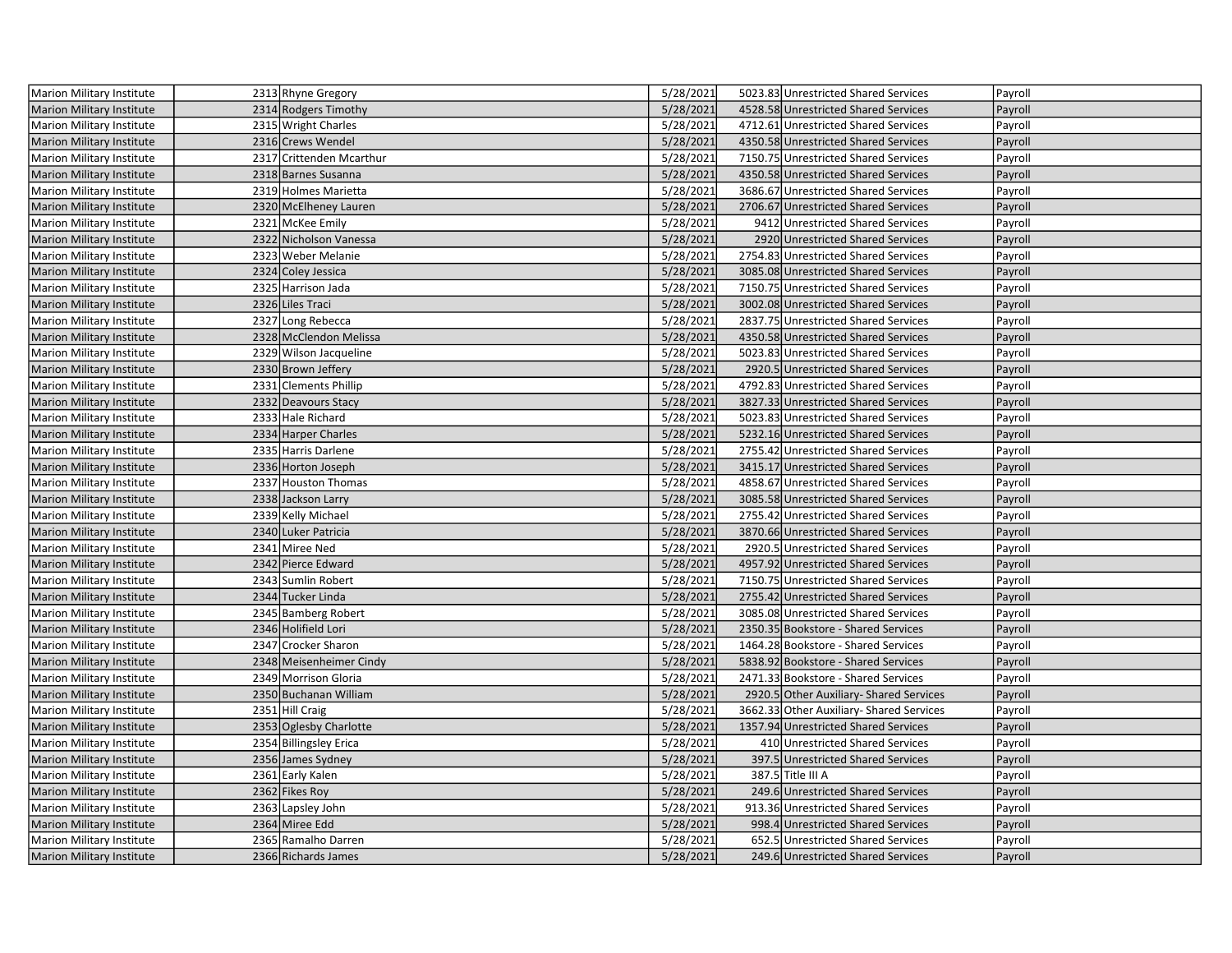| Marion Military Institute        |          | 2374 Crews Wendel                           | 5/28/2021 | 811.2 Unrestricted Shared Services       | Payroll                          |
|----------------------------------|----------|---------------------------------------------|-----------|------------------------------------------|----------------------------------|
| <b>Marion Military Institute</b> | !0000021 | Walker 360 Inc                              | 6/3/2021  | 2614.16 Unrestricted Shared Services     | Printing and Binding - OOS       |
| <b>Marion Military Institute</b> |          | 42892 Alabama Power Company                 | 6/3/2021  | 23558.54 Unrestricted Shared Services    | Electricity - UC                 |
| <b>Marion Military Institute</b> |          | 42894 Apogee Telecom Inc                    | 6/3/2021  | 5504.38 CRRSAA - HEERF II Institutional  | Materials and Supplies - MS      |
| Marion Military Institute        |          | 42895 AT & T                                | 6/3/2021  | 232.64 Unrestricted Shared Services      | Cable - UC                       |
| <b>Marion Military Institute</b> |          | 42896 CJ's Auto Care                        | 6/3/2021  | 459.95 Unrestricted Shared Services      | Maintenance & Repairs - OOS      |
| <b>Marion Military Institute</b> |          | 42897 Esb Group Inc. The                    | 6/3/2021  | 250 Unrestricted Shared Services         | Materials and Supplies - MS      |
| <b>Marion Military Institute</b> |          | 42898 Harper Electric Construction Co. Inc. | 6/3/2021  | 6562.5 Unrestricted Shared Services      | Maintenance & Repairs - OOS      |
| Marion Military Institute        |          | 42899 HBC INC                               | 6/3/2021  | 17303.04 Unrestricted Shared Services    | Maintenance & Repairs - OOS      |
| <b>Marion Military Institute</b> |          | 42899 HBC INC                               | 6/3/2021  | 29950 Industry Certification Initiatives | <b>Buildings - CE</b>            |
| Marion Military Institute        |          | 42900 Jackson Security Services LLC         | 6/3/2021  | 18 Unrestricted Shared Services          | Other Contractual Services - PS  |
| <b>Marion Military Institute</b> |          | 42902 Mayer Electric Supply Co Inc          | 6/3/2021  | 298.5 Unrestricted Shared Services       | Maintenance & Repairs - OOS      |
| Marion Military Institute        |          | 42904 Pruett Oil Company Inc                | 6/3/2021  | 1346.95 Unrestricted Shared Services     | Gasoline & Oil - Motor Veh - OOS |
| <b>Marion Military Institute</b> |          | 42905 Roadnet Technologies Inc              | 6/3/2021  | 112.25 Unrestricted Shared Services      | <b>Subscriptions - OOS</b>       |
| Marion Military Institute        |          | 42906 The Solutions Team Inc                | 6/3/2021  | 340 Unrestricted Shared Services         | Other Contractual Services - PS  |
| <b>Marion Military Institute</b> |          | 42907 U.S. Bank National Association        | 6/3/2021  | 725.3 Unrestricted Shared Services       | Lease Purchase - CE              |
| <b>Marion Military Institute</b> |          | 42909 United Parcel Service Inc             | 6/3/2021  | 871.95 Bookstore - Shared Services       | Freight - OOS                    |
| <b>Marion Military Institute</b> |          | 42910 Xerox Business Solutions Southeast    | 6/3/2021  | 508.47 Unrestricted Shared Services      | Materials and Supplies - MS      |
| Marion Military Institute        |          | 42980 Amazon                                | 6/10/2021 | 198.92 Unrestricted Shared Services      | Materials and Supplies - MS      |
| <b>Marion Military Institute</b> |          | 42981 American Osment                       | 6/10/2021 | 1972.78 Unrestricted Shared Services     | Maintenance & Repairs - OOS      |
| <b>Marion Military Institute</b> |          | 42982 Audio Video Resources Inc             | 6/10/2021 | 1529 Unrestricted Shared Services        | Other Contractual Services - PS  |
| <b>Marion Military Institute</b> |          | 42983 Blackbelt Hardware & Out              | 6/10/2021 | 1178.25 Unrestricted Shared Services     | Maintenance & Repairs - OOS      |
| Marion Military Institute        |          | 42984 CDW-G Computer Dist. Warehouse        | 6/10/2021 | 118.79 Bookstore - Shared Services       | Materials and Supplies - MS      |
| <b>Marion Military Institute</b> |          | 42985 Community Cable & Broadband LLC       | 6/10/2021 | 266.9 Unrestricted Shared Services       | Cable - UC                       |
| <b>Marion Military Institute</b> |          | 42986 DISH DBS Corporation                  | 6/10/2021 | 228.67 Unrestricted Shared Services      | Cable - UC                       |
| <b>Marion Military Institute</b> |          | 42987 EDUCAUSE Inc                          | 6/10/2021 | 77 Unrestricted Shared Services          | Materials and Supplies - MS      |
| Marion Military Institute        |          | 42988 Federal Express Corporation           | 6/10/2021 | 50.58 Bookstore - Shared Services        | Freight - OOS                    |
| <b>Marion Military Institute</b> |          | 42989 Harrison Hardware                     | 6/10/2021 | 218.51 Unrestricted Shared Services      | Maintenance & Repairs - OOS      |
| <b>Marion Military Institute</b> |          | 42990 Healthy Roster Inc.                   | 6/10/2021 | 250 Unrestricted Shared Services         | Materials and Supplies - MS      |
| Marion Military Institute        |          | 42991 Home Depot                            | 6/10/2021 | 2674.75 Unrestricted Shared Services     | Maintenance & Repairs - OOS      |
| Marion Military Institute        |          | 42992 Jackson Security Services LLC         | 6/10/2021 | 30 Unrestricted Shared Services          | Other Contractual Services - PS  |
| <b>Marion Military Institute</b> |          | 42994 Lewis Pest Control Inc.               | 6/10/2021 | 1000 Unrestricted Shared Services        | Other Contractual Services - PS  |
| Marion Military Institute        |          | 42995 LogMeIn Usa Inc.                      | 6/10/2021 | 1944 Unrestricted Shared Services        | Materials and Supplies - MS      |
| <b>Marion Military Institute</b> |          | 42996 Marion Military Institute             | 6/10/2021 | 6.59 Other Auxiliary- Shared Services    | Materials and Supplies - MS      |
| <b>Marion Military Institute</b> |          | 42996 Marion Military Institute             | 6/10/2021 | 50 Unrestricted Shared Services          | <b>Registration Fees-IS</b>      |
| <b>Marion Military Institute</b> |          | 42996 Marion Military Institute             | 6/10/2021 | 223.24 Unrestricted Shared Services      | Advertising & Promotions - OOS   |
| Marion Military Institute        |          | 42996 Marion Military Institute             | 6/10/2021 | 328.31 Unrestricted Shared Services      | Materials and Supplies - MS      |
| <b>Marion Military Institute</b> |          | 42997 Mayer Electric Supply Co Inc          | 6/10/2021 | 2060.81 Unrestricted Shared Services     | Maintenance & Repairs - OOS      |
| <b>Marion Military Institute</b> |          | 42999 Morrison Tire Llc                     | 6/10/2021 | 122.28 Unrestricted Shared Services      | Maintenance & Repairs - OOS      |
| <b>Marion Military Institute</b> |          | 43000 Napa Auto Parts                       | 6/10/2021 | 88.24 Unrestricted Shared Services       | Materials and Supplies - MS      |
| <b>Marion Military Institute</b> |          | 43000 Napa Auto Parts                       | 6/10/2021 | 169.48 Unrestricted Shared Services      | Maintenance & Repairs - OOS      |
| <b>Marion Military Institute</b> |          | 43001 National Jr College Athletic Assoc    | 6/10/2021 | 3200 Unrestricted Shared Services        | Memberships - PS                 |
| <b>Marion Military Institute</b> |          | 43002 Northport Electric                    | 6/10/2021 | 221.65 Unrestricted Shared Services      | Maintenance & Repairs - OOS      |
| <b>Marion Military Institute</b> |          | 43003 Office Depot                          | 6/10/2021 | 125.89 Unrestricted Shared Services      | Materials and Supplies - MS      |
| <b>Marion Military Institute</b> |          | 43004 One Twenty Two Quispam Holdings Inc.  | 6/10/2021 | 10023.75 Bookstore - Shared Services     | Purchases for Resale (COGS) - MS |
| <b>Marion Military Institute</b> |          | 43005 Park Supply of Tuscaloosa Inc.        | 6/10/2021 | 1070.59 Unrestricted Shared Services     | Maintenance & Repairs - OOS      |
| Marion Military Institute        |          | 43006 Sage Dining Services                  | 6/10/2021 | 385 Food Services-Shared Services        | Other Contractual Services - PS  |
| Marion Military Institute        |          | 43007 Selma Communications Serv             | 6/10/2021 | 68 Unrestricted Shared Services          | Materials and Supplies - MS      |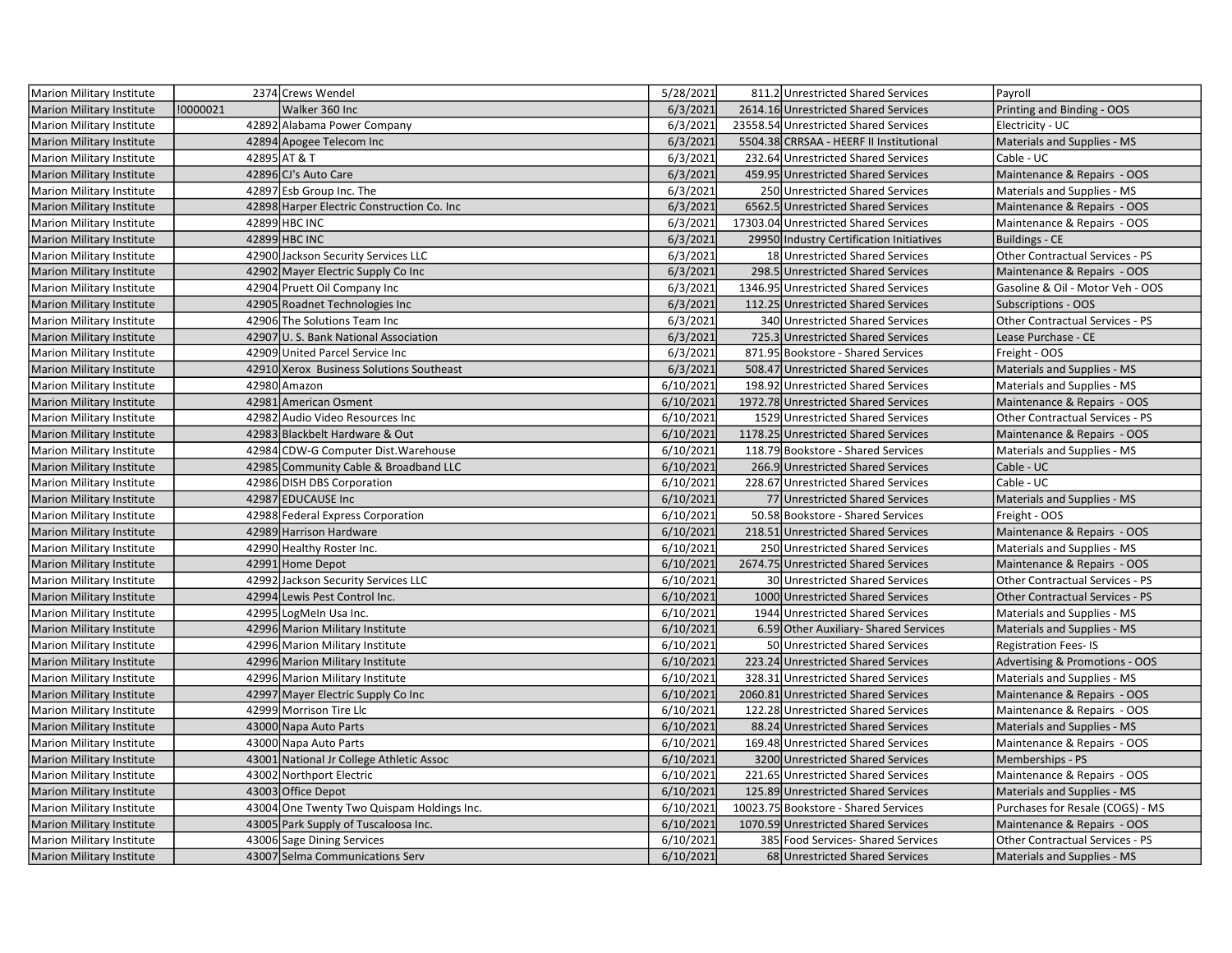| Marion Military Institute        |          | 43008 Team Assure Inc                      | 6/10/2021 | 32500 Unrestricted Shared Services   | Insurance and Bonding - PS             |
|----------------------------------|----------|--------------------------------------------|-----------|--------------------------------------|----------------------------------------|
| <b>Marion Military Institute</b> |          | 43009 Thompson Tractor Company             | 6/10/2021 | 1515.39 Unrestricted Shared Services | Maintenance & Repairs - OOS            |
| Marion Military Institute        |          | 43010 Topline Equipment of AL LLC          | 6/10/2021 | 1117.09 Unrestricted Shared Services | Maintenance & Repairs - OOS            |
| <b>Marion Military Institute</b> |          | 43011 TouchNet Information Systems Inc     | 6/10/2021 | 190 Unrestricted Shared Services     | Materials and Supplies - MS            |
| <b>Marion Military Institute</b> |          | 43012 Trane US Inc                         | 6/10/2021 | 706.35 Unrestricted Shared Services  | Maintenance & Repairs - OOS            |
| <b>Marion Military Institute</b> |          | 43013 United Parcel Service Inc            | 6/10/2021 | 32.39 Bookstore - Shared Services    | Freight - OOS                          |
| Marion Military Institute        |          | 43014 Vanguard Industries East             | 6/10/2021 | 1633.37 Unrestricted Shared Services | Institutional Use - OOS                |
| <b>Marion Military Institute</b> |          | 43015 Wittichen Supply Company LLC         | 6/10/2021 | 419.11 Unrestricted Shared Services  | Maintenance & Repairs - OOS            |
| Marion Military Institute        |          | 43016 Amazon                               | 6/15/2021 | 54.98 Unrestricted Shared Services   | Maintenance & Repairs - OOS            |
| <b>Marion Military Institute</b> |          | 43017 Bibb Septic Tank Cleaning            | 6/15/2021 | 375 Unrestricted Shared Services     | Maintenance & Repairs - OOS            |
| Marion Military Institute        |          | 43018 Bush Kyle                            | 6/15/2021 | 141 Unrestricted Shared Services     | Mileage - IS                           |
| <b>Marion Military Institute</b> |          | 43019 Dalis Designs LLC                    | 6/15/2021 | 1200 Unrestricted Shared Services    | Maintenance & Repairs - OOS            |
| Marion Military Institute        |          | 43020 DISH DBS Corporation                 | 6/15/2021 | 189.84 Unrestricted Shared Services  | Cable - UC                             |
| <b>Marion Military Institute</b> |          | 43021 Emblem Enterprises Inc               | 6/15/2021 | 81 Bookstore - Shared Services       | Purchases for Resale (COGS) - MS       |
| <b>Marion Military Institute</b> |          | 43022 Fuller Building Company              | 6/15/2021 | 7034.59 Unrestricted Shared Services | Maintenance & Repairs - OOS            |
| <b>Marion Military Institute</b> |          | 43023 Fuller Building Company              | 6/15/2021 | 5814.6 Unrestricted Shared Services  | Maintenance & Repairs - OOS            |
| Marion Military Institute        |          | 43024 Home Depot                           | 6/15/2021 | 20 Unrestricted Shared Services      | Materials and Supplies - MS            |
| <b>Marion Military Institute</b> |          | 43025 Johnson Controls Fire Protection Lp  | 6/15/2021 | 1578.64 Unrestricted Shared Services | Other Contractual Services - PS        |
| Marion Military Institute        |          | 43026 Marion Water & Sewer System          | 6/15/2021 | 2580.05 Unrestricted Shared Services | Water & Sewer - UC                     |
| <b>Marion Military Institute</b> |          | 43027 Rodgers Timothy                      | 6/15/2021 | 358.89 Unrestricted Shared Services  | Mileage - IS                           |
| <b>Marion Military Institute</b> |          | 43028 Rothco                               | 6/15/2021 | 2875 Bookstore - Shared Services     | Purchases for Resale (COGS) - MS       |
| <b>Marion Military Institute</b> |          | 43029 Southern Assoc of Colleges & Schools | 6/15/2021 | 475 Unrestricted Shared Services     | <b>Registration Fees-IS</b>            |
| Marion Military Institute        |          | 43030 Spire Alabama Inc.                   | 6/15/2021 | 3655.68 Unrestricted Shared Services | Gas & Heating Fuel - UC                |
| <b>Marion Military Institute</b> |          | 43031 The Pitney Bowes Bank Inc            | 6/15/2021 | 1500 Unrestricted Shared Services    | Postage - OOS                          |
| Marion Military Institute        |          | 43032 Tyco Integrated Security LLC         | 6/15/2021 | 259.27 Unrestricted Shared Services  | Other Contractual Services - PS        |
| <b>Marion Military Institute</b> |          | 43033 Waste Management                     | 6/15/2021 | 345 Unrestricted Shared Services     | <b>Other Contractual Services - PS</b> |
| <b>Marion Military Institute</b> | !0000022 | Walker 360 Inc                             | 6/17/2021 | 377 Unrestricted Shared Services     | Printing and Binding - OOS             |
| <b>Marion Military Institute</b> |          | 43034 Alabama Power Company                | 6/17/2021 | 1057.13 Unrestricted Shared Services | Electricity - UC                       |
| Marion Military Institute        |          | 43035 AT & T                               | 6/17/2021 | 117.7 Unrestricted Shared Services   | Cable - UC                             |
| <b>Marion Military Institute</b> |          | 43036 C Spire Business                     | 6/17/2021 | 42484.8 CARES Act - College Relief   | Materials and Supplies - MS            |
| Marion Military Institute        |          | 43037 Camellia Ridge Landscaping           | 6/17/2021 | 6250 Unrestricted Shared Services    | Maintenance & Repairs - OOS            |
| Marion Military Institute        |          | 43038 Caterpillar Financial Services Corp. | 6/17/2021 | 2720.32 Unrestricted Shared Services | Lease Purchase - CE                    |
| Marion Military Institute        |          | 43042 Green Land Clearing                  | 6/17/2021 | 7125 Unrestricted Shared Services    | Maintenance & Repairs - OOS            |
| Marion Military Institute        |          | 43044 Joe Flippo Roofing                   | 6/17/2021 | 7875 Unrestricted Shared Services    | Maintenance & Repairs - OOS            |
| Marion Military Institute        |          | 43046 Marion Times Standard                | 6/17/2021 | 677.26 Unrestricted Shared Services  | Advertising & Promotions - OOS         |
| <b>Marion Military Institute</b> |          | 43047 Mayer Electric Supply Co Inc         | 6/17/2021 | 206.82 Unrestricted Shared Services  | Maintenance & Repairs - OOS            |
| Marion Military Institute        |          | 43048 Mollahan David                       | 6/17/2021 | 569.7 Unrestricted Shared Services   | Mileage - IS                           |
| <b>Marion Military Institute</b> |          | 43050 Rayfield Allen                       | 6/17/2021 | 4421.46 Unrestricted Shared Services | Maintenance & Repairs - OOS            |
| Marion Military Institute        |          | 43051 Roadnet Technologies Inc             | 6/17/2021 | 112.25 Unrestricted Shared Services  | Subscriptions - OOS                    |
| <b>Marion Military Institute</b> |          | 43053 Southern Engraving Inc               | 6/17/2021 | 15.91 Unrestricted Shared Services   | Materials and Supplies - MS            |
| Marion Military Institute        |          | 43054 Stark Exterminators                  | 6/17/2021 | 160 Unrestricted Shared Services     | Other Contractual Services - PS        |
| <b>Marion Military Institute</b> |          | 43055 The Pitney Bowes Bank Inc            | 6/17/2021 | 1053.72 Unrestricted Shared Services | Lease Purchase - CE                    |
| Marion Military Institute        |          | 43056 Tyco Integrated Security LLC         | 6/17/2021 | 306.22 Unrestricted Shared Services  | Other Contractual Services - PS        |
| <b>Marion Military Institute</b> |          | 43057 U.S. Bank National Association       | 6/17/2021 | 343.7 Unrestricted Shared Services   | Lease Purchase - CE                    |
| Marion Military Institute        |          | 43058 United Parcel Service Inc            | 6/17/2021 | 69.24 Bookstore - Shared Services    | Freight - OOS                          |
| <b>Marion Military Institute</b> |          | 43059 Walker 360 Inc                       | 6/17/2021 | 548.85 Unrestricted Shared Services  | Printing and Binding - OOS             |
| Marion Military Institute        |          | 43061 AT & T                               | 6/23/2021 | 1595.08 Unrestricted Shared Services | Cable - UC                             |
| Marion Military Institute        |          | 43062 AT & T                               | 6/23/2021 | 63.1 Unrestricted Shared Services    | Cable - UC                             |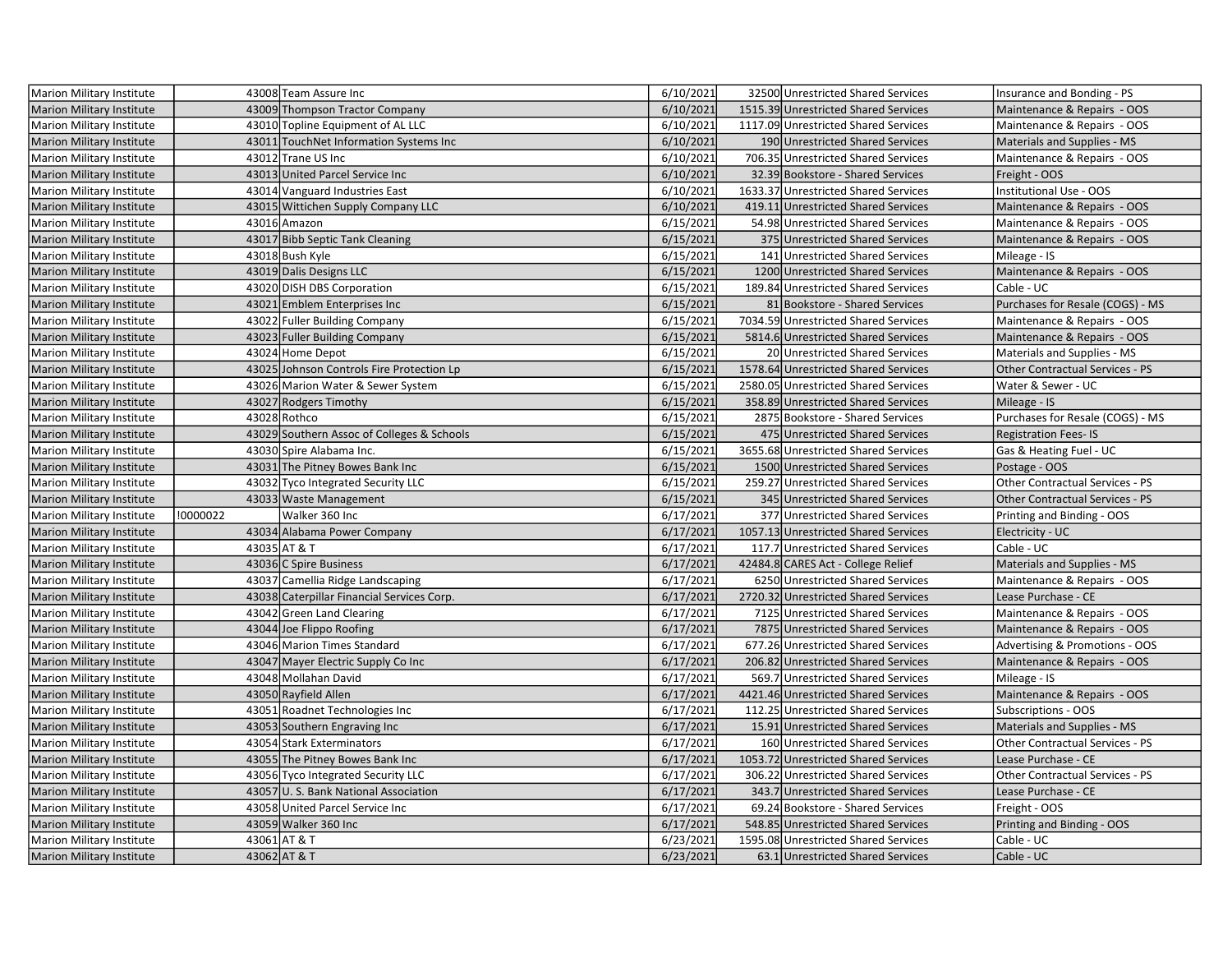| Marion Military Institute        | 43063 Auto-Owners Insurance           | 6/23/2021 | 241.09 Unrestricted Shared Services        | Insurance and Bonding - PS       |
|----------------------------------|---------------------------------------|-----------|--------------------------------------------|----------------------------------|
| <b>Marion Military Institute</b> | 43064 Bush Kyle                       | 6/23/2021 | 127.55 Unrestricted Shared Services        | Gasoline & Oil - Motor Veh - OOS |
| Marion Military Institute        | 43065 Cosby Carmichael                | 6/23/2021 | 452.51 Other Auxiliary- Shared Services    | Materials and Supplies - MS      |
| <b>Marion Military Institute</b> | 43066 Fields Carmon                   | 6/23/2021 | 86.24 Unrestricted Shared Services         | Gasoline & Oil - Motor Veh - OOS |
| Marion Military Institute        | 43067 High School Esports League INC. | 6/23/2021 | 1500 Unrestricted Shared Services          | Other Contractual Services - PS  |
| <b>Marion Military Institute</b> | 43068 Hinton's Upholstery             | 6/23/2021 | 325 Unrestricted Shared Services           | Materials and Supplies - MS      |
| Marion Military Institute        | 43069 Marion Bank & Trust             | 6/23/2021 | 2425 Unrestricted Shared Services          | Other Legal Expenses - PS        |
| <b>Marion Military Institute</b> | 43069 Marion Bank & Trust             | 6/23/2021 | 12134.46 Retirement of Indebtedness Shared | Notes - Interest Payments - CE   |
| <b>Marion Military Institute</b> | 43070 Office Depot                    | 6/23/2021 | 25.22 Unrestricted Shared Services         | Materials and Supplies - MS      |
| Marion Military Institute        | 43071 Plaza Golf Cart Sales           | 6/23/2021 | 153.52 Unrestricted Shared Services        | Materials and Supplies - MS      |
| Marion Military Institute        | 43071 Plaza Golf Cart Sales           | 6/23/2021 | 309.71 Unrestricted Shared Services        | Other Contractual Services - PS  |
| Marion Military Institute        | 43072 Rodgers Timothy                 | 6/23/2021 | 511.01 Unrestricted Shared Services        | Lodging - OS                     |
| Marion Military Institute        | 43073 Trustmark National Bank         | 6/23/2021 | -78.64 Unrestricted Shared Services        | Discounts Earned - SS            |
| <b>Marion Military Institute</b> | 43073 Trustmark National Bank         | 6/23/2021 | 89.95 Bookstore - Shared Services          | Materials and Supplies - MS      |
| <b>Marion Military Institute</b> | 43073 Trustmark National Bank         | 6/23/2021 | 140.88 Unrestricted Shared Services        | Subscriptions - OOS              |
| <b>Marion Military Institute</b> | 43073 Trustmark National Bank         | 6/23/2021 | 245.89 Other Auxiliary- Shared Services    | Gasoline & Oil - Motor Veh - OOS |
| <b>Marion Military Institute</b> | 43073 Trustmark National Bank         | 6/23/2021 | 701.03 Unrestricted Shared Services        | Materials and Supplies - MS      |
| <b>Marion Military Institute</b> | 43073 Trustmark National Bank         | 6/23/2021 | 4347.04 Unrestricted Shared Services       | Gasoline & Oil - Motor Veh - OOS |
| Marion Military Institute        | 43074 United Parcel Service Inc       | 6/23/2021 | 94.07 Bookstore - Shared Services          | Freight - OOS                    |
| <b>Marion Military Institute</b> | 43075 Verizon Wireless                | 6/23/2021 | 1551.85 Unrestricted Shared Services       | Cable - UC                       |
| Marion Military Institute        | 43076 Waste Management                | 6/23/2021 | 902.36 Unrestricted Shared Services        | Other Contractual Services - PS  |
| <b>Marion Military Institute</b> | 2375 Curtis Dawn                      | 6/30/2021 | 4858.67 Unrestricted Shared Services       | Payroll                          |
| <b>Marion Military Institute</b> | 2376 Dunfee Laura                     | 6/30/2021 | 4321.83 Unrestricted Shared Services       | Payroll                          |
| <b>Marion Military Institute</b> | 2377 Fields Carmon                    | 6/30/2021 | 6994.75 Unrestricted Shared Services       | Payroll                          |
| Marion Military Institute        | 2378 Mollahan David                   | 6/30/2021 | 16250 Unrestricted Shared Services         | Payroll                          |
| Marion Military Institute        | 2384 Doyle Mark                       | 6/30/2021 | 300 Unrestricted Shared Services           | Payroll                          |
| <b>Marion Military Institute</b> | 2388 Meisenheimer C                   | 6/30/2021 | 300 Unrestricted Shared Services           | Payroll                          |
| Marion Military Institute        | 2389 Roche Joy                        | 6/30/2021 | 300 Unrestricted Shared Services           | Payroll                          |
| Marion Military Institute        | 2393 McCormick Patrick                | 6/30/2021 | 4687.92 Unrestricted Shared Services       | Payroll                          |
| Marion Military Institute        | 2398 Thomason James                   | 6/30/2021 | 300 Unrestricted Shared Services           | Payroll                          |
| Marion Military Institute        | 2399 Jones Camie                      | 6/30/2021 | 6505.58 Unrestricted Shared Services       | Payroll                          |
| <b>Marion Military Institute</b> | 2400 Fitts Joye                       | 6/30/2021 | 3415.17 Unrestricted Shared Services       | Payroll                          |
| Marion Military Institute        | 2401 Green Shawna                     | 6/30/2021 | 4239.83 Unrestricted Shared Services       | Payroll                          |
| <b>Marion Military Institute</b> | 2402 Ivey David                       | 6/30/2021 | 7975.25 Unrestricted Shared Services       | Payroll                          |
| Marion Military Institute        | 2403 Logan Jeffery                    | 6/30/2021 | 6177.5 Unrestricted Shared Services        | Payroll                          |
| <b>Marion Military Institute</b> | 2404 Logan Logan                      | 6/30/2021 | 5108.67 Unrestricted Shared Services       | Payroll                          |
| Marion Military Institute        | 2405 Tolar Haley                      | 6/30/2021 | 3250.08 Unrestricted Shared Services       | Payroll                          |
| <b>Marion Military Institute</b> | 2406 Plummer Ashley                   | 6/30/2021 | 300 Unrestricted Shared Services           | Payroll                          |
| <b>Marion Military Institute</b> | 2407 Tubbs Alice                      | 6/30/2021 | 2358.02 Unrestricted Shared Services       | Payroll                          |
| Marion Military Institute        | 2409 Baldwin Dewarren                 | 6/30/2021 | 3070.17 Unrestricted Shared Services       | Payroll                          |
| <b>Marion Military Institute</b> | 2410 Barton Burnis                    | 6/30/2021 | 5565.5 Unrestricted Shared Services        | Payroll                          |
| <b>Marion Military Institute</b> | 2411 Billingsley Erica                | 6/30/2021 | 2319.67 Unrestricted Shared Services       | Payroll                          |
| <b>Marion Military Institute</b> | 2412 Drake James                      | 6/30/2021 | 5004.17 Unrestricted Shared Services       | Payroll                          |
| <b>Marion Military Institute</b> | 2413 Dunfee Michael                   | 6/30/2021 | 5564.66 Unrestricted Shared Services       | Payroll                          |
| Marion Military Institute        | 2414 Heard Asherica                   | 6/30/2021 | 3332.25 Unrestricted Shared Services       | Payroll                          |
| Marion Military Institute        | 2415 James Kent                       | 6/30/2021 | 5449.16 Unrestricted Shared Services       | Payroll                          |
| Marion Military Institute        | 2416 Jones Jerome                     | 6/30/2021 | 3842.67 Unrestricted Shared Services       | Payroll                          |
| <b>Marion Military Institute</b> | 2417 Magnus Michael                   | 6/30/2021 | 5138.59 Unrestricted Shared Services       | Payroll                          |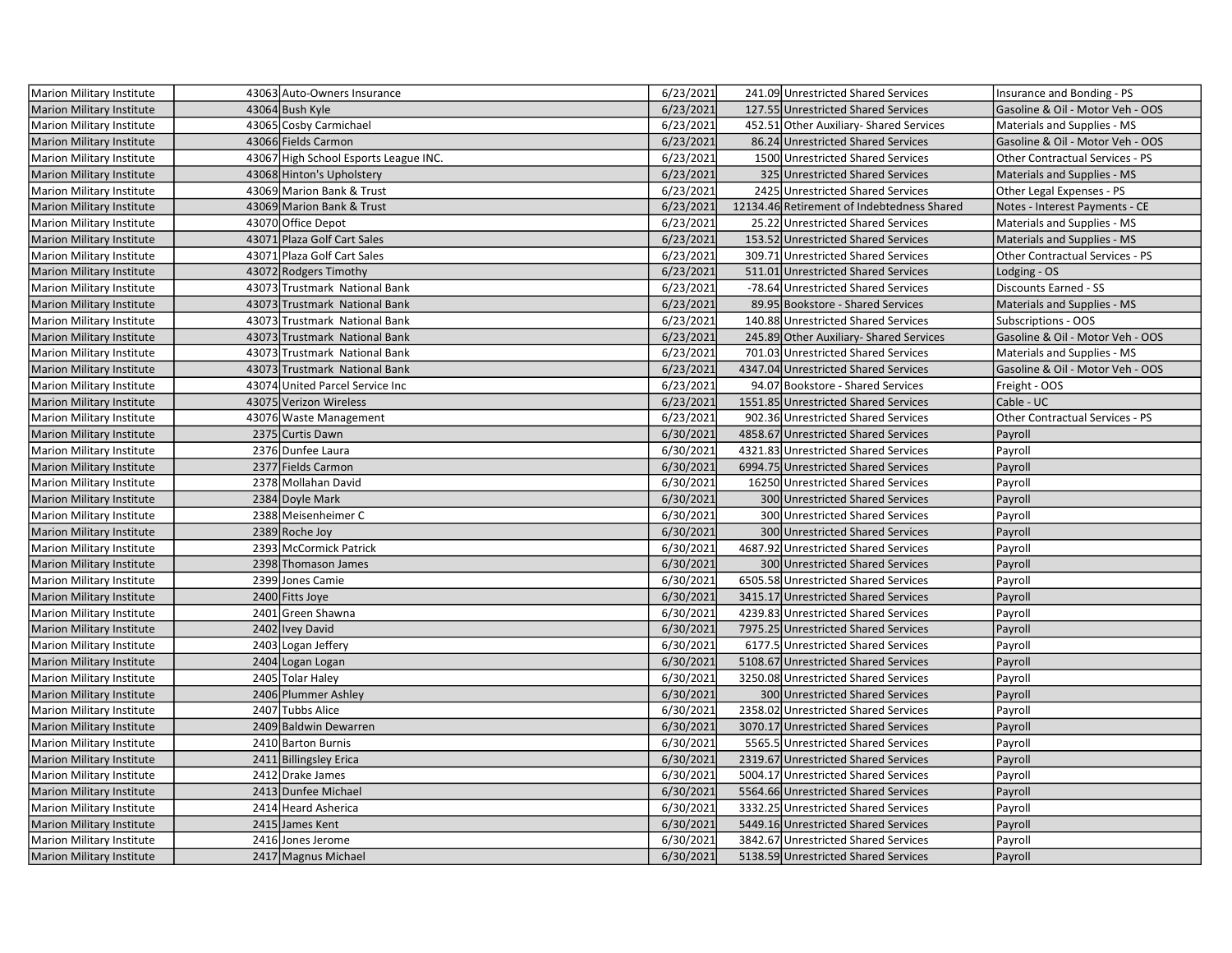| Marion Military Institute        | 2418 Martin Darrell      | 6/30/2021 | 6666.75 Unrestricted Shared Services | Payroll |
|----------------------------------|--------------------------|-----------|--------------------------------------|---------|
| <b>Marion Military Institute</b> | 2419 Mennig David        | 6/30/2021 | 5004.17 Unrestricted Shared Services | Payroll |
| Marion Military Institute        | 2420 Passmore Edwin      | 6/30/2021 | 9412 Unrestricted Shared Services    | Payroll |
| <b>Marion Military Institute</b> | 2421 Raczkowski John     | 6/30/2021 | 7005.58 Unrestricted Shared Services | Payroll |
| <b>Marion Military Institute</b> | 2422 Stewart Matthew     | 6/30/2021 | 4146.17 Unrestricted Shared Services | Payroll |
| <b>Marion Military Institute</b> | 2423 Suttles Fanninet    | 6/30/2021 | 2837.75 Unrestricted Shared Services | Payroll |
| Marion Military Institute        | 2424 Watford Rebecca     | 6/30/2021 | 3911.33 Unrestricted Shared Services | Payroll |
| Marion Military Institute        | 2425 Bowen Thomas        | 6/30/2021 | 6344.5 Unrestricted Shared Services  | Payroll |
| Marion Military Institute        | 2426 Crawford Brittany   | 6/30/2021 | 7150.75 Unrestricted Shared Services | Payroll |
| Marion Military Institute        | 2427 Early Kalen         | 6/30/2021 | 3106.42 Unrestricted Shared Services | Payroll |
| <b>Marion Military Institute</b> | 2428 Hughes Carol        | 6/30/2021 | 2583.33 Unrestricted Shared Services | Payroll |
| <b>Marion Military Institute</b> | 2429 Nicholson Clayton   | 6/30/2021 | 724.77 Unrestricted Shared Services  | Payroll |
| Marion Military Institute        | 2430 Shifter Colleen     | 6/30/2021 | 2920 Unrestricted Shared Services    | Payroll |
| Marion Military Institute        | 2431 Speegle Susanna     | 6/30/2021 | 3650.92 Unrestricted Shared Services | Payroll |
| <b>Marion Military Institute</b> | 2433 Sumlin Rene         | 6/30/2021 | 5269.08 Unrestricted Shared Services | Payroll |
| Marion Military Institute        | 2434 Hoggle Layne        | 6/30/2021 | 3386.33 Title III A                  | Payroll |
| Marion Military Institute        | 2436 Painter Eva         | 6/30/2021 | 1875.45 Unrestricted Shared Services | Payroll |
| Marion Military Institute        | 2436 Painter Eva         | 6/30/2021 | 2983.22 Title III A                  | Payroll |
| <b>Marion Military Institute</b> | 2437 Stone Jillian       | 6/30/2021 | 3419.17 Title III A                  | Payroll |
| <b>Marion Military Institute</b> | 2438 Balentine Chad      | 6/30/2021 | 4695.08 Unrestricted Shared Services | Payroll |
| <b>Marion Military Institute</b> | 2439 Benson Jeffery      | 6/30/2021 | 4776.17 Unrestricted Shared Services | Payroll |
| <b>Marion Military Institute</b> | 2440 Benson Kori         | 6/30/2021 | 2309.67 Unrestricted Shared Services | Payroll |
| Marion Military Institute        | 2441 Bush Kyle           | 6/30/2021 | 2799.67 Unrestricted Shared Services | Payroll |
| Marion Military Institute        | 2442 Dowdle Kirkland     | 6/30/2021 | 3982.17 Unrestricted Shared Services | Payroll |
| Marion Military Institute        | 2443 Downs Matthew       | 6/30/2021 | 4858.67 Unrestricted Shared Services | Payroll |
| <b>Marion Military Institute</b> | 2444 Ivey Michelle       | 6/30/2021 | 7634.83 Unrestricted Shared Services | Payroll |
| <b>Marion Military Institute</b> | 2445 Norris Kevin        | 6/30/2021 | 2309.67 Unrestricted Shared Services | Payroll |
| <b>Marion Military Institute</b> | 2446 Rhyne Gregory       | 6/30/2021 | 5023.83 Unrestricted Shared Services | Payroll |
| <b>Marion Military Institute</b> | 2447 Rodgers Timothy     | 6/30/2021 | 4528.58 Unrestricted Shared Services | Payroll |
| <b>Marion Military Institute</b> | 2448 Wright Charles      | 6/30/2021 | 4712.61 Unrestricted Shared Services | Payroll |
| Marion Military Institute        | 2449 Crews Wendel        | 6/30/2021 | 4350.58 Unrestricted Shared Services | Payroll |
| Marion Military Institute        | 2450 Crittenden Mcarthur | 6/30/2021 | 7150.75 Unrestricted Shared Services | Payroll |
| <b>Marion Military Institute</b> | 2451 Barnes Susanna      | 6/30/2021 | 4350.58 Unrestricted Shared Services | Payroll |
| Marion Military Institute        | 2454 McKee Emily         | 6/30/2021 | 9412 Unrestricted Shared Services    | Payroll |
| <b>Marion Military Institute</b> | 2455 Nicholson Vanessa   | 6/30/2021 | 2920 Unrestricted Shared Services    | Payroll |
| <b>Marion Military Institute</b> | 2456 Weber Melanie       | 6/30/2021 | 2754.83 Unrestricted Shared Services | Payroll |
| <b>Marion Military Institute</b> | 2457 Coley Jessica       | 6/30/2021 | 3085.08 Unrestricted Shared Services | Payroll |
| <b>Marion Military Institute</b> | 2458 Harrison Jada       | 6/30/2021 | 7150.75 Unrestricted Shared Services | Payroll |
| Marion Military Institute        | 2459 Liles Traci         | 6/30/2021 | 3002.08 Unrestricted Shared Services | Payroll |
| Marion Military Institute        | 2460 Long Rebecca        | 6/30/2021 | 2837.75 Unrestricted Shared Services | Payroll |
| Marion Military Institute        | 2461 McClendon Melissa   | 6/30/2021 | 4350.58 Unrestricted Shared Services | Payroll |
| Marion Military Institute        | 2462 Wilson Jacqueline   | 6/30/2021 | 5023.83 Unrestricted Shared Services | Payroll |
| Marion Military Institute        | 2463 Brown Jeffery       | 6/30/2021 | 2920.5 Unrestricted Shared Services  | Payroll |
| <b>Marion Military Institute</b> | 2464 Clements Phillip    | 6/30/2021 | 4792.83 Unrestricted Shared Services | Payroll |
| <b>Marion Military Institute</b> | 2465 Crews Jody          | 6/30/2021 | 276.51 Unrestricted Shared Services  | Payroll |
| <b>Marion Military Institute</b> | 2466 Deavours Stacy      | 6/30/2021 | 3827.33 Unrestricted Shared Services | Payroll |
| <b>Marion Military Institute</b> | 2467 Hale Richard        | 6/30/2021 | 5023.83 Unrestricted Shared Services | Payroll |
| Marion Military Institute        | 2468 Harper Charles      | 6/30/2021 | 5232.16 Unrestricted Shared Services | Payroll |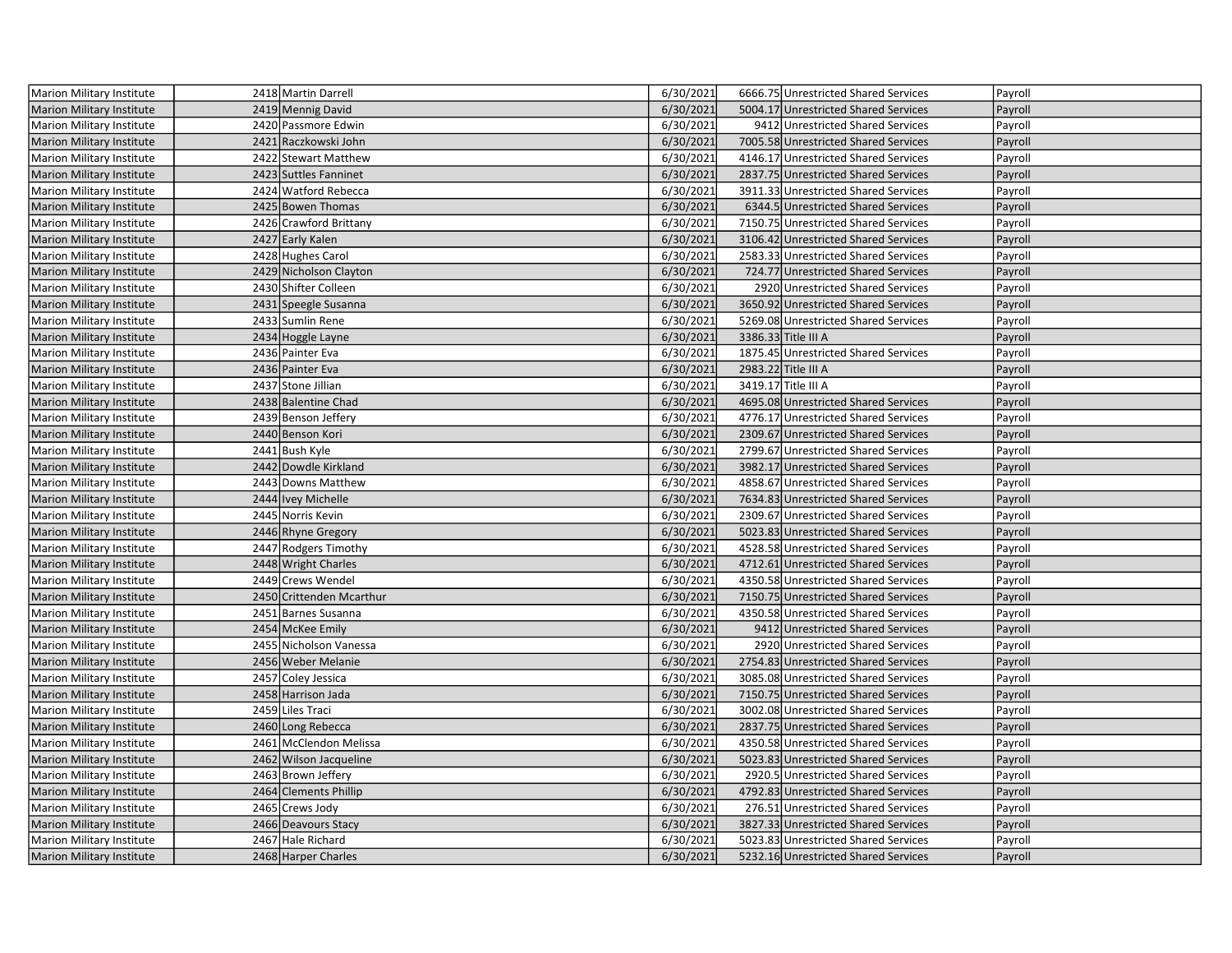| Marion Military Institute        | 2469 Harris Darlene                  | 6/30/2021 | 2755.42 Unrestricted Shared Services     | Payroll                                |
|----------------------------------|--------------------------------------|-----------|------------------------------------------|----------------------------------------|
| <b>Marion Military Institute</b> | 2470 Horton Joseph                   | 6/30/2021 | 3415.17 Unrestricted Shared Services     | Payroll                                |
| Marion Military Institute        | 2471 Houston Thomas                  | 6/30/2021 | 4858.67 Unrestricted Shared Services     | Payroll                                |
| Marion Military Institute        | 2472 Jackson Larry                   | 6/30/2021 | 3085.58 Unrestricted Shared Services     | Payroll                                |
| Marion Military Institute        | 2473 Kelly Michael                   | 6/30/2021 | 2755.42 Unrestricted Shared Services     | Payroll                                |
| Marion Military Institute        | 2474 Luker Patricia                  | 6/30/2021 | 3870.66 Unrestricted Shared Services     | Payroll                                |
| Marion Military Institute        | 2475 Miree Ned                       | 6/30/2021 | 2920.5 Unrestricted Shared Services      | Payroll                                |
| <b>Marion Military Institute</b> | 2476 Pierce Edward                   | 6/30/2021 | 4957.92 Unrestricted Shared Services     | Payroll                                |
| Marion Military Institute        | 2477 Sumlin Robert                   | 6/30/2021 | 7150.75 Unrestricted Shared Services     | Payroll                                |
| <b>Marion Military Institute</b> | 2478 Tucker Linda                    | 6/30/2021 | 2755.42 Unrestricted Shared Services     | Payroll                                |
| <b>Marion Military Institute</b> | 2479 Bamberg Robert                  | 6/30/2021 | 3085.08 Unrestricted Shared Services     | Payroll                                |
| <b>Marion Military Institute</b> | 2480 Holifield Lori                  | 6/30/2021 | 2350.35 Bookstore - Shared Services      | Payroll                                |
| <b>Marion Military Institute</b> | 2481 Crocker Sharon                  | 6/30/2021 | 1464.28 Bookstore - Shared Services      | Payroll                                |
| <b>Marion Military Institute</b> | 2482 Meisenheimer Cindy              | 6/30/2021 | 5838.92 Bookstore - Shared Services      | Payroll                                |
| Marion Military Institute        | 2483 Morrison Gloria                 | 6/30/2021 | 2471.33 Bookstore - Shared Services      | Payroll                                |
| <b>Marion Military Institute</b> | 2484 Buchanan William                | 6/30/2021 | 2920.5 Other Auxiliary-Shared Services   | Payroll                                |
| Marion Military Institute        | 2485 Hill Craig                      | 6/30/2021 | 3662.33 Other Auxiliary- Shared Services | Payroll                                |
| Marion Military Institute        | 2486 Oglesby Charlotte               | 6/30/2021 | 1617.02 Unrestricted Shared Services     | Payroll                                |
| Marion Military Institute        | 2487 Fikes Roy                       | 6/30/2021 | 249.6 Unrestricted Shared Services       | Payroll                                |
| Marion Military Institute        | 2488 Lapsley John                    | 6/30/2021 | 1304.8 Unrestricted Shared Services      | Payroll                                |
| Marion Military Institute        | 2489 Miree Edd                       | 6/30/2021 | 1622.4 Unrestricted Shared Services      | Payroll                                |
| <b>Marion Military Institute</b> | 2490 Ramalho Darren                  | 6/30/2021 | 82.5 Unrestricted Shared Services        | Payroll                                |
| Marion Military Institute        | 2491 Richards James                  | 6/30/2021 | 374.4 Unrestricted Shared Services       | Payroll                                |
| <b>Marion Military Institute</b> | 2492 Crews Wendel                    | 6/30/2021 | 1185.6 Unrestricted Shared Services      | Payroll                                |
| Marion Military Institute        | 43077 Alabama Power Company          | 7/1/2021  | 27096.81 Unrestricted Shared Services    | Electricity - UC                       |
| <b>Marion Military Institute</b> | 43078 Amazon                         | 7/1/2021  | 1444.13 Unrestricted Shared Services     | Materials and Supplies - MS            |
| Marion Military Institute        | 43079 American Osment                | 7/1/2021  | 191.48 Unrestricted Shared Services      | Maintenance & Repairs - OOS            |
| <b>Marion Military Institute</b> | 43080 Apogee Telecom Inc             | 7/1/2021  | 5504.38 CRRSAA - HEERF II Institutional  | Materials and Supplies - MS            |
| Marion Military Institute        | 43081 AT & T                         | 7/1/2021  | 245.78 Unrestricted Shared Services      | Cable - UC                             |
| <b>Marion Military Institute</b> | 43082 CTE Outdoors Inc.              | 7/1/2021  | 51.3 Unrestricted Shared Services        | Maintenance & Repairs - OOS            |
| Marion Military Institute        | 43083 Dalis Designs LLC              | 7/1/2021  | 300 Unrestricted Shared Services         | Maintenance & Repairs - OOS            |
| <b>Marion Military Institute</b> | 43084 Dallas Air & Heat              | 7/1/2021  | 20310 Unrestricted Shared Services       | Maintenance & Repairs - OOS            |
| <b>Marion Military Institute</b> | 43085 Gloves for Professionals       | 7/1/2021  | 8267.99 Bookstore - Shared Services      | Purchases for Resale (COGS) - MS       |
| <b>Marion Military Institute</b> | 43086 Griffin Wood Co                | 7/1/2021  | 2153.73 Unrestricted Shared Services     | Materials and Supplies - MS            |
| Marion Military Institute        | 43087 Hansen Willis                  | 7/1/2021  | 1000 Unrestricted Shared Services        | Other Contractual Services - PS        |
| <b>Marion Military Institute</b> | 43088 Howard Technology Solutions    | 7/1/2021  | 2376 Unrestricted Shared Services        | Computer Software(non capital) - MS    |
| Marion Military Institute        | 43088 Howard Technology Solutions    | 7/1/2021  | 12686 Unrestricted Shared Services       | Materials and Supplies - MS            |
| Marion Military Institute        | 43089 Identified Flying Objects      | 7/1/2021  | 1550 Unrestricted Shared Services        | Other Contractual Services - PS        |
| Marion Military Institute        | 43090 John Bolding                   | 7/1/2021  | 45 Unrestricted Shared Services          | Other Contractual Services - PS        |
| <b>Marion Military Institute</b> | 43091 Office Depot                   | 7/1/2021  | 170.73 Unrestricted Shared Services      | Materials and Supplies - MS            |
| Marion Military Institute        | 43092 SunSouth                       | 7/1/2021  | -127.08 Bookstore - Shared Services      | Maintenance & Repairs - OOS            |
| Marion Military Institute        | 43092 SunSouth                       | 7/1/2021  | 945.26 Other Auxiliary-Shared Services   | Maintenance & Repairs - OOS            |
| Marion Military Institute        | 43093 The Solutions Team Inc         | 7/1/2021  | 340 Unrestricted Shared Services         | Other Contractual Services - PS        |
| <b>Marion Military Institute</b> | 43094 Thompson Tractor Company       | 7/1/2021  | 1737.38 Unrestricted Shared Services     | Maintenance & Repairs - OOS            |
| <b>Marion Military Institute</b> | 43095 U.S. Bank National Association | 7/1/2021  | 725.3 Unrestricted Shared Services       | Lease Purchase - CE                    |
| <b>Marion Military Institute</b> | 43098 Amazon                         | 7/8/2021  | 63.45 Unrestricted Shared Services       | Other Contractual Services - PS        |
| Marion Military Institute        | 43098 Amazon                         | 7/8/2021  | 4094.64 Unrestricted Shared Services     | Materials and Supplies - MS            |
| Marion Military Institute        | 43099 Amazon                         | 7/8/2021  | 304.18 Unrestricted Shared Services      | <b>Other Contractual Services - PS</b> |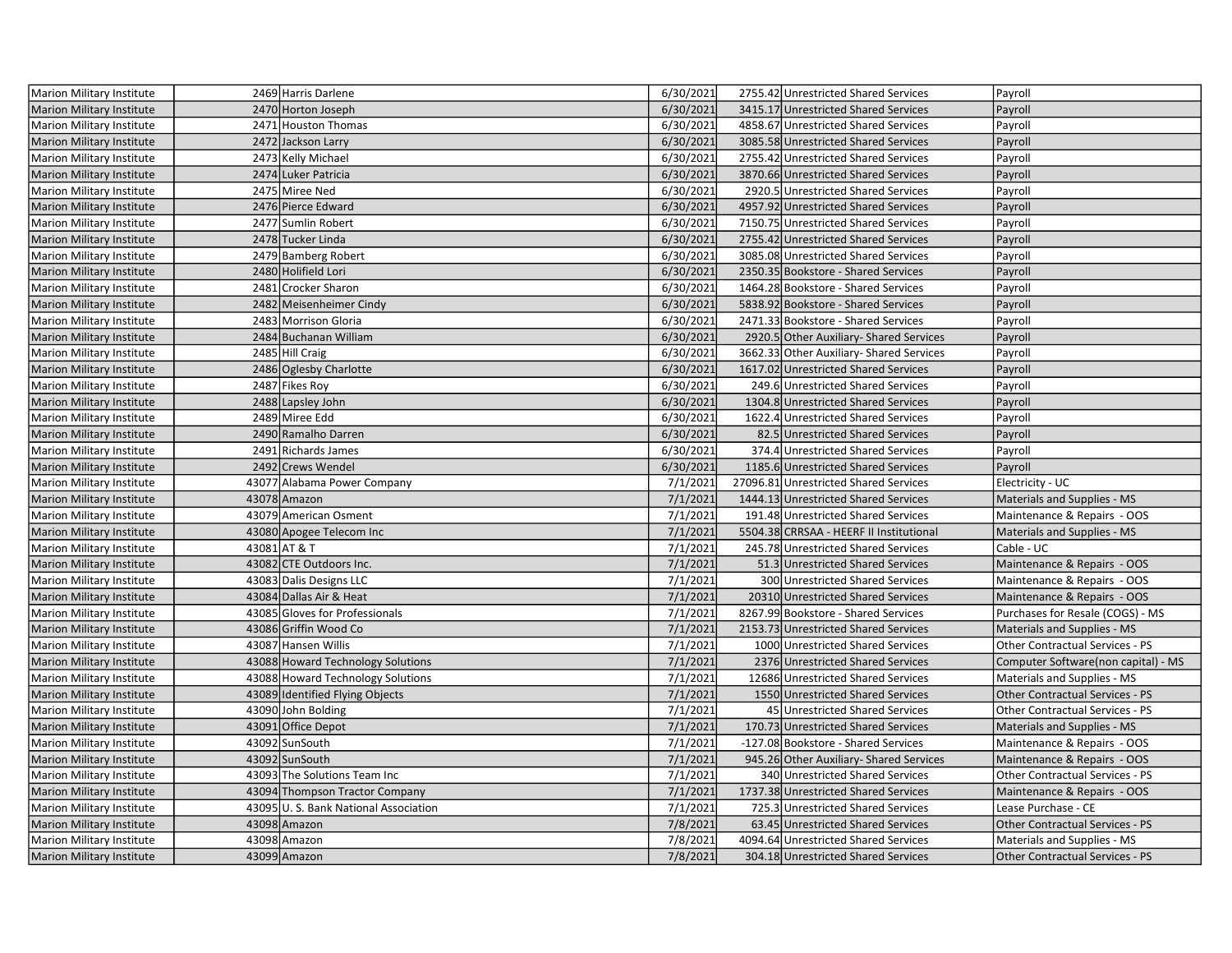| Marion Military Institute        | 43101 BSN Sports LLC                               | 7/8/2021             | 404.02 Unrestricted Shared Services    | Materials and Supplies - MS            |
|----------------------------------|----------------------------------------------------|----------------------|----------------------------------------|----------------------------------------|
| <b>Marion Military Institute</b> | 43102 CDW LLC                                      | 7/8/2021             | 250.08 Unrestricted Shared Services    | Materials and Supplies - MS            |
| Marion Military Institute        | 43103 Community Cable & Broadband LLC              | 7/8/2021             | 266.9 Unrestricted Shared Services     | Cable - UC                             |
| <b>Marion Military Institute</b> | 43105 Jackson Security Services LLC                | 7/8/2021             | 18 Unrestricted Shared Services        | Other Contractual Services - PS        |
| Marion Military Institute        | 43106 Lewis Pest Control Inc.                      | 7/8/2021             | 1000 Unrestricted Shared Services      | Other Contractual Services - PS        |
| <b>Marion Military Institute</b> | 43108 Marion Water & Sewer System                  | 7/8/2021             | 1554.19 Unrestricted Shared Services   | Water & Sewer - UC                     |
| Marion Military Institute        | 43110 Office Depot                                 | 7/8/2021             | 8.73 Unrestricted Shared Services      | Materials and Supplies - MS            |
| <b>Marion Military Institute</b> | 43111 Plaza Golf Cart Sales                        | 7/8/2021             | 303.46 Unrestricted Shared Services    | Materials and Supplies - MS            |
| <b>Marion Military Institute</b> | 43113 Waste Management                             | $\frac{1}{7}/8/2021$ | 345 Unrestricted Shared Services       | <b>Other Contractual Services - PS</b> |
| <b>Marion Military Institute</b> | 43114 Amazon                                       | 7/14/2021            | 119.98 Unrestricted Shared Services    | Materials and Supplies - MS            |
| <b>Marion Military Institute</b> | 43114 Amazon                                       | 7/14/2021            | 309.41 Unrestricted Shared Services    | Maintenance & Repairs - OOS            |
| <b>Marion Military Institute</b> | 43115 American Osment                              | 7/14/2021            | 383.24 Unrestricted Shared Services    | Materials and Supplies - MS            |
| Marion Military Institute        | 43116 Book Systems Inc                             | 7/14/2021            | 1095 Unrestricted Shared Services      | Subscriptions - OOS                    |
| <b>Marion Military Institute</b> | 43117 Caterpillar Financial Services Corp.         | 7/14/2021            | 1116.71 Unrestricted Shared Services   | Lease Purchase - CE                    |
| Marion Military Institute        | 43118 D&h Distributing Co                          | 7/14/2021            | 1288.84 Bookstore - Shared Services    | Purchases for Resale (COGS) - MS       |
| <b>Marion Military Institute</b> | 43119 DISH DBS Corporation                         | 7/14/2021            | 418.51 Unrestricted Shared Services    | Cable - UC                             |
| Marion Military Institute        | 43120 Flinn Scientific Inc.                        | 7/14/2021            | 98.95 Bookstore - Shared Services      | Purchases for Resale (COGS) - MS       |
| <b>Marion Military Institute</b> | 43121 Fuller Building Company                      | 7/14/2021            | 59442.74 Unrestricted Shared Services  | Maintenance & Repairs - OOS            |
| Marion Military Institute        | 43122 George's Paint & Body Shop LLC               | 7/14/2021            | 2792.56 Unrestricted Shared Services   | Maintenance & Repairs - OOS            |
| <b>Marion Military Institute</b> | 43123 Harrison Hardware                            | 7/14/2021            | 534.42 Unrestricted Shared Services    | Maintenance & Repairs - OOS            |
| Marion Military Institute        | 43124 Hobart Service                               | 7/14/2021            | 510 Unrestricted Shared Services       | Maintenance & Repairs - OOS            |
| <b>Marion Military Institute</b> | 43125 Howard Technology Solutions                  | 7/14/2021            | 107093 CRRSAA - HEERF II Institutional | Materials and Supplies - MS            |
| Marion Military Institute        | 43126 John Wiley & Sons Inc.                       | 7/14/2021            | 2495.51 Bookstore - Shared Services    | Purchases for Resale (COGS) - MS       |
| <b>Marion Military Institute</b> | 43127 Mayer Electric Supply Co Inc                 | 7/14/2021            | 1290 Unrestricted Shared Services      | Maintenance & Repairs - OOS            |
| Marion Military Institute        | 43128 Metro Metals                                 | 7/14/2021            | 60 Unrestricted Shared Services        | Maintenance & Repairs - OOS            |
| <b>Marion Military Institute</b> | 43129 MMI Flying Tigers L.L.C.                     | 7/14/2021            | 7485 Unrestricted Shared Services      | Insurance and Bonding - PS             |
| Marion Military Institute        | 43130 Napa Auto Parts                              | 7/14/2021            | 603.06 Unrestricted Shared Services    | Materials and Supplies - MS            |
| <b>Marion Military Institute</b> | 43131 Oxford University Press                      | 7/14/2021            | 1012.85 Bookstore - Shared Services    | Purchases for Resale (COGS) - MS       |
| Marion Military Institute        | 43132 Park Supply of Tuscaloosa Inc.               | 7/14/2021            | 2372.71 Unrestricted Shared Services   | Maintenance & Repairs - OOS            |
| <b>Marion Military Institute</b> | 43133 Pearson Education Inc                        | 7/14/2021            | 93.09 Bookstore - Shared Services      | Purchases for Resale (COGS) - MS       |
| Marion Military Institute        | 43134 Plaza Golf Cart Sales                        | 7/14/2021            | 104 Unrestricted Shared Services       | Maintenance & Repairs - OOS            |
| <b>Marion Military Institute</b> | 43135 Sage Dining Services                         | 7/14/2021            | 123899 Food Services-Shared Services   | <b>Other Contractual Services - PS</b> |
| <b>Marion Military Institute</b> | 43136 Spire Alabama Inc.                           | 7/14/2021            | 1971.55 Unrestricted Shared Services   | Gas & Heating Fuel - UC                |
| <b>Marion Military Institute</b> | 43137 SunSouth                                     | 7/14/2021            | 708.06 Unrestricted Shared Services    | Maintenance & Repairs - OOS            |
| Marion Military Institute        | 43138 Swindal Construction                         | 7/14/2021            | 2900 Unrestricted Shared Services      | Maintenance & Repairs - OOS            |
| <b>Marion Military Institute</b> | 43139 Topline Equipment of AL LLC                  | 7/14/2021            | 88.45 Unrestricted Shared Services     | Maintenance & Repairs - OOS            |
| Marion Military Institute        | 43140 Townsend Prs Book Ctr                        | 7/14/2021            | 978.05 Bookstore - Shared Services     | Purchases for Resale (COGS) - MS       |
| <b>Marion Military Institute</b> | 43141 U.S. Bank National Association               | 7/14/2021            | 343.7 Unrestricted Shared Services     | Lease Purchase - CE                    |
| Marion Military Institute        | 43142 Uline Inc                                    | 7/14/2021            | 223.78 Unrestricted Shared Services    | Other Contractual Services - PS        |
| <b>Marion Military Institute</b> | 43143 United Parcel Service Inc                    | 7/14/2021            | 30.32 Bookstore - Shared Services      | Freight - OOS                          |
| <b>Marion Military Institute</b> | 43144 W W Grainger Inc                             | 7/14/2021            | 1072.5 Bookstore - Shared Services     | Purchases for Resale (COGS) - MS       |
| <b>Marion Military Institute</b> | 43145 Winzer Franchise Company                     | 7/14/2021            | 359.02 Unrestricted Shared Services    | Maintenance & Repairs - OOS            |
| <b>Marion Military Institute</b> | 43147 Acme Linen Co. Inc.                          | 7/21/2021            | 1345.15 Bookstore - Shared Services    | Purchases for Resale (COGS) - MS       |
| <b>Marion Military Institute</b> | 43148 Alabama Power Company                        | 7/21/2021            | 1112.29 Unrestricted Shared Services   | Electricity - UC                       |
| <b>Marion Military Institute</b> | 43149 Amazon                                       | 7/21/2021            | 19.88 Unrestricted Shared Services     | Books - CE                             |
| Marion Military Institute        | 43150 Amazon                                       | 7/21/2021            | 179.97 Unrestricted Shared Services    | Materials and Supplies - MS            |
| Marion Military Institute        | 43151 American Testing and Inspection Services LLC | 7/21/2021            | 100 Unrestricted Shared Services       | Maintenance & Repairs - OOS            |
| Marion Military Institute        | 43152 AT & T                                       | 7/21/2021            | 1640.12 Unrestricted Shared Services   | Cable - UC                             |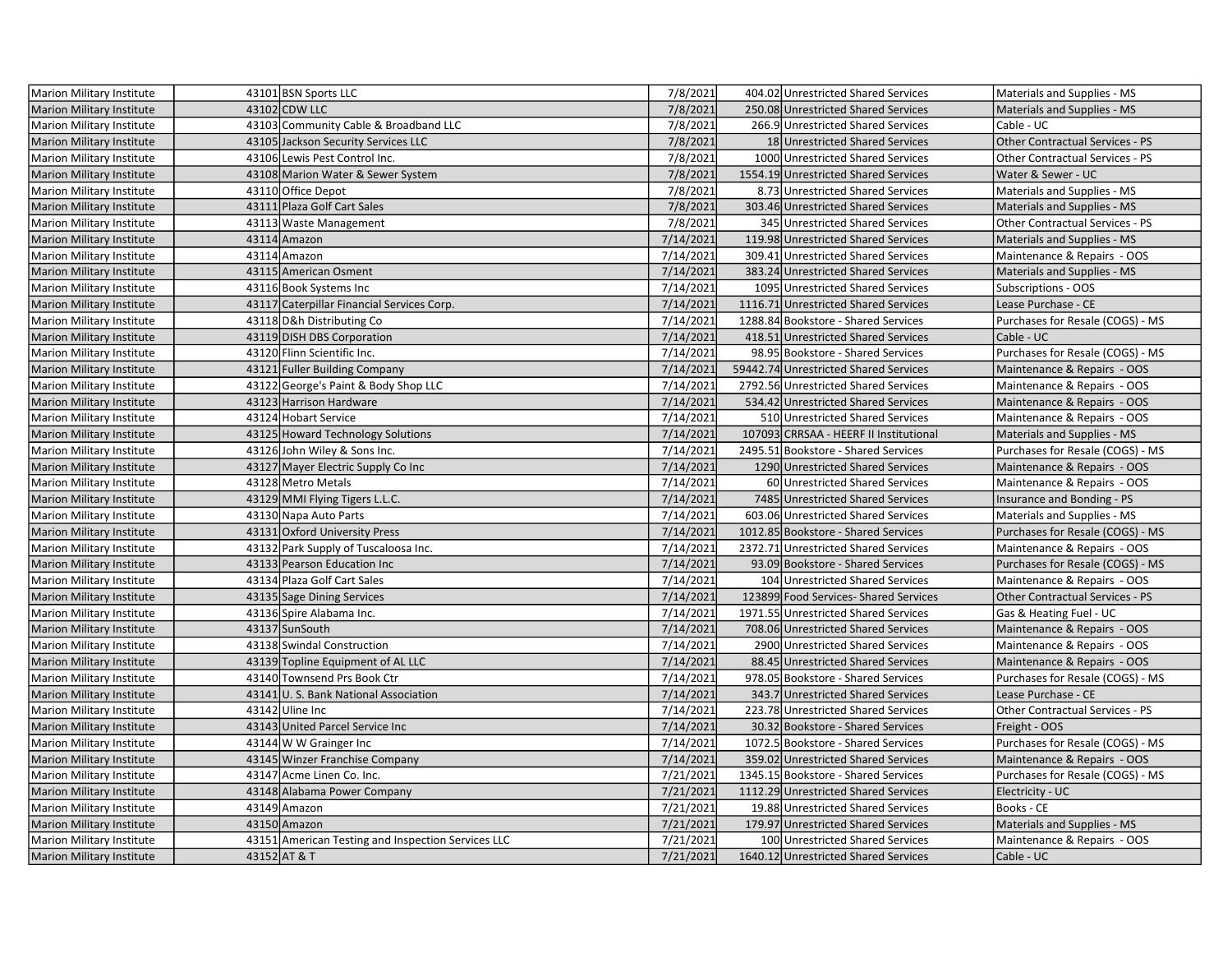| Marion Military Institute        |           | 43153 AT & T                               | 7/21/2021 | 180.8 Unrestricted Shared Services       | Cable - UC                                |
|----------------------------------|-----------|--------------------------------------------|-----------|------------------------------------------|-------------------------------------------|
| <b>Marion Military Institute</b> |           | 43154 Bush Kyle                            | 7/21/2021 | 87.13 Unrestricted Shared Services       | Lodging - OS                              |
| Marion Military Institute        |           | 43155 Caterpillar Financial Services Corp. | 7/21/2021 | 1603.61 Unrestricted Shared Services     | Lease Purchase - CE                       |
| <b>Marion Military Institute</b> |           | 43156 Cayenne Creative Grp                 | 7/21/2021 | 750 Unrestricted Shared Services         | Other Contractual Services - PS           |
| Marion Military Institute        |           | 43157 Cook Brenda                          | 7/21/2021 | 219.99 Unrestricted Shared Services      | Professional Development - PS             |
| Marion Military Institute        |           | 43158 FIS Outdoor                          | 7/21/2021 | 1140.14 Other Auxiliary- Shared Services | Maintenance & Repairs - OOS               |
| <b>Marion Military Institute</b> |           | 43159 Flinn Scientific Inc.                | 7/21/2021 | 988.83 Bookstore - Shared Services       | Purchases for Resale (COGS) - MS          |
| <b>Marion Military Institute</b> |           | 43160 Hanover Uniforms                     | 7/21/2021 | 12638.45 Bookstore - Shared Services     | Purchases for Resale (COGS) - MS          |
| <b>Marion Military Institute</b> |           | 43161 Hobsons Inc.                         | 7/21/2021 | 27499.98 Unrestricted Shared Services    | <b>Subscriptions - OOS</b>                |
| Marion Military Institute        |           | 43162 Howard Technology Solutions          | 7/21/2021 | 6175 CRRSAA - HEERF II Institutional     | Materials and Supplies - MS               |
| <b>Marion Military Institute</b> |           | 43163 Jerry Pate Turf & Irrigation Inc     | 7/21/2021 | 39.86 Other Auxiliary-Shared Services    | Materials and Supplies - MS               |
| Marion Military Institute        |           | 43164 KHEAA                                | 7/21/2021 | 1700 Unrestricted Shared Services        | <b>Other Contractual Services - PS</b>    |
| Marion Military Institute        |           | 43165 Long Lewis Selma                     | 7/21/2021 | 50.68 Unrestricted Shared Services       | Maintenance & Repairs - OOS               |
| <b>Marion Military Institute</b> |           | 43166 Meadowview Christian School          | 7/21/2021 | 100 Unrestricted Shared Services         | Advertising & Promotions - OOS            |
| <b>Marion Military Institute</b> |           | 43167 Office Depot                         | 7/21/2021 | 168.87 Unrestricted Shared Services      | Other Contractual Services - PS           |
| <b>Marion Military Institute</b> |           | 43168 Park Supply of Tuscaloosa Inc.       | 7/21/2021 | 9 Unrestricted Shared Services           | Maintenance & Repairs - OOS               |
| <b>Marion Military Institute</b> |           | 43169 Raczkowski Deborah                   | 7/21/2021 | 1140 Unrestricted Shared Services        | Other Contractual Services - PS           |
| <b>Marion Military Institute</b> |           | 43170 Rodgers Timothy                      | 7/21/2021 | 249.02 Unrestricted Shared Services      | Lodging - OS                              |
| Marion Military Institute        |           | 43171 Rothco                               | 7/21/2021 | 4083.7 Bookstore - Shared Services       | Purchases for Resale (COGS) - MS          |
| <b>Marion Military Institute</b> |           | 43172 SunSouth                             | 7/21/2021 | 27.18 Other Auxiliary- Shared Services   | Materials and Supplies - MS               |
| Marion Military Institute        |           | 43173 Waste Management                     | 7/21/2021 | 185 Unrestricted Shared Services         | Other Contractual Services - PS           |
| <b>Marion Military Institute</b> |           | 43174 Southeastern Freight Inc             | 7/21/2021 | 601.53 Bookstore - Shared Services       | Freight - OOS                             |
| <b>Marion Military Institute</b> |           | 43175 Ace Services Of Ala Inc              | 7/29/2021 | 1309.6 Unrestricted Shared Services      | Maintenance & Repairs - OOS               |
| <b>Marion Military Institute</b> |           | 43176 Alertus Technologies LLC             | 7/29/2021 | 4950 Unrestricted Shared Services        | Computer Software(non capital) - MS       |
| <b>Marion Military Institute</b> |           | 43177 Amazon                               | 7/29/2021 | 505.9 Unrestricted Shared Services       | Maintenance & Repairs - OOS               |
| <b>Marion Military Institute</b> |           | 43178 Apogee Telecom Inc                   | 7/29/2021 | 5504.38 CRRSAA - HEERF II Institutional  | Materials and Supplies - MS               |
| <b>Marion Military Institute</b> |           | 43179 Ark Remediation LLC                  | 7/29/2021 | 600 Unrestricted Shared Services         | Maintenance & Repairs - OOS               |
| Marion Military Institute        |           | 43180 AT & T                               | 7/29/2021 | 214.92 Unrestricted Shared Services      | Cable - UC                                |
| <b>Marion Military Institute</b> |           | 43181 Blackbelt Hardware & Out             | 7/29/2021 | 902.7 Unrestricted Shared Services       | Maintenance & Repairs - OOS               |
| <b>Marion Military Institute</b> |           | 43182 CDW LLC                              | 7/29/2021 | 667.52 Unrestricted Shared Services      | Materials and Supplies - MS               |
| <b>Marion Military Institute</b> |           | 43183 Dallas Air & Heat                    | 7/29/2021 | 1698 Unrestricted Shared Services        | Maintenance & Repairs - OOS               |
| <b>Marion Military Institute</b> |           | 43184 Gulf States Distributors             | 7/29/2021 | 58.8 Bookstore - Shared Services         | Purchases for Resale (COGS) - MS          |
| Marion Military Institute        |           | 43185 Hand Arendall Harrison Sale LLC      | 7/29/2021 | 3914.25 Unrestricted Shared Services     | Legal Services - PS                       |
| <b>Marion Military Institute</b> |           | 43186 Hanover Uniforms                     | 7/29/2021 | 50129.54 Bookstore - Shared Services     | Purchases for Resale (COGS) - MS          |
| Marion Military Institute        |           | 43187 Hansen Willis                        | 7/29/2021 | 1000 Unrestricted Shared Services        | Other Contractual Services - PS           |
| <b>Marion Military Institute</b> |           | 43188 HBC INC                              | 7/29/2021 | 10000 Industry Certification Initiatives | <b>Buildings - CE</b>                     |
| Marion Military Institute        |           | 43189 LogMeIn Usa Inc.                     | 7/29/2021 | 1011.29 Unrestricted Shared Services     | Computer Software(non capital) - MS       |
| Marion Military Institute        |           | 43190 Marion Times Standard                | 7/29/2021 | 9.25 Unrestricted Shared Services        | <b>Advertising &amp; Promotions - OOS</b> |
| <b>Marion Military Institute</b> | 43191 MPS |                                            | 7/29/2021 | 12427.63 Bookstore - Shared Services     | Purchases for Resale (COGS) - MS          |
| Marion Military Institute        |           | 43192 Personal Touch by J. R. Rivas Inc    | 7/29/2021 | 3411 Unrestricted Shared Services        | Maintenance & Repairs - OOS               |
| <b>Marion Military Institute</b> |           | 43193 Pierce Michael                       | 7/29/2021 | 700 Unrestricted Shared Services         | Other Contractual Services - PS           |
| <b>Marion Military Institute</b> |           | 43194 Plaza Golf Cart Sales                | 7/29/2021 | 143.62 Unrestricted Shared Services      | Maintenance & Repairs - OOS               |
| <b>Marion Military Institute</b> |           | 43194 Plaza Golf Cart Sales                | 7/29/2021 | 197 Unrestricted Shared Services         | <b>Other Contractual Services - PS</b>    |
| <b>Marion Military Institute</b> |           | 43196 Screenco Enterprises                 | 7/29/2021 | 115 Unrestricted Shared Services         | Maintenance & Repairs - OOS               |
| Marion Military Institute        |           | 43197 Sherwin Williams Company             | 7/29/2021 | 401.1 Unrestricted Shared Services       | Maintenance & Repairs - OOS               |
| Marion Military Institute        |           | 43198 Southern Engraving Inc               | 7/29/2021 | 15.91 Unrestricted Shared Services       | Materials and Supplies - MS               |
| Marion Military Institute        |           | 43199 State of Alabama                     | 7/29/2021 | 75 Unrestricted Shared Services          | <b>Other Contractual Services - PS</b>    |
| <b>Marion Military Institute</b> |           | 43200 Thompson Tractor Company             | 7/29/2021 | 903 Unrestricted Shared Services         | Maintenance & Repairs - OOS               |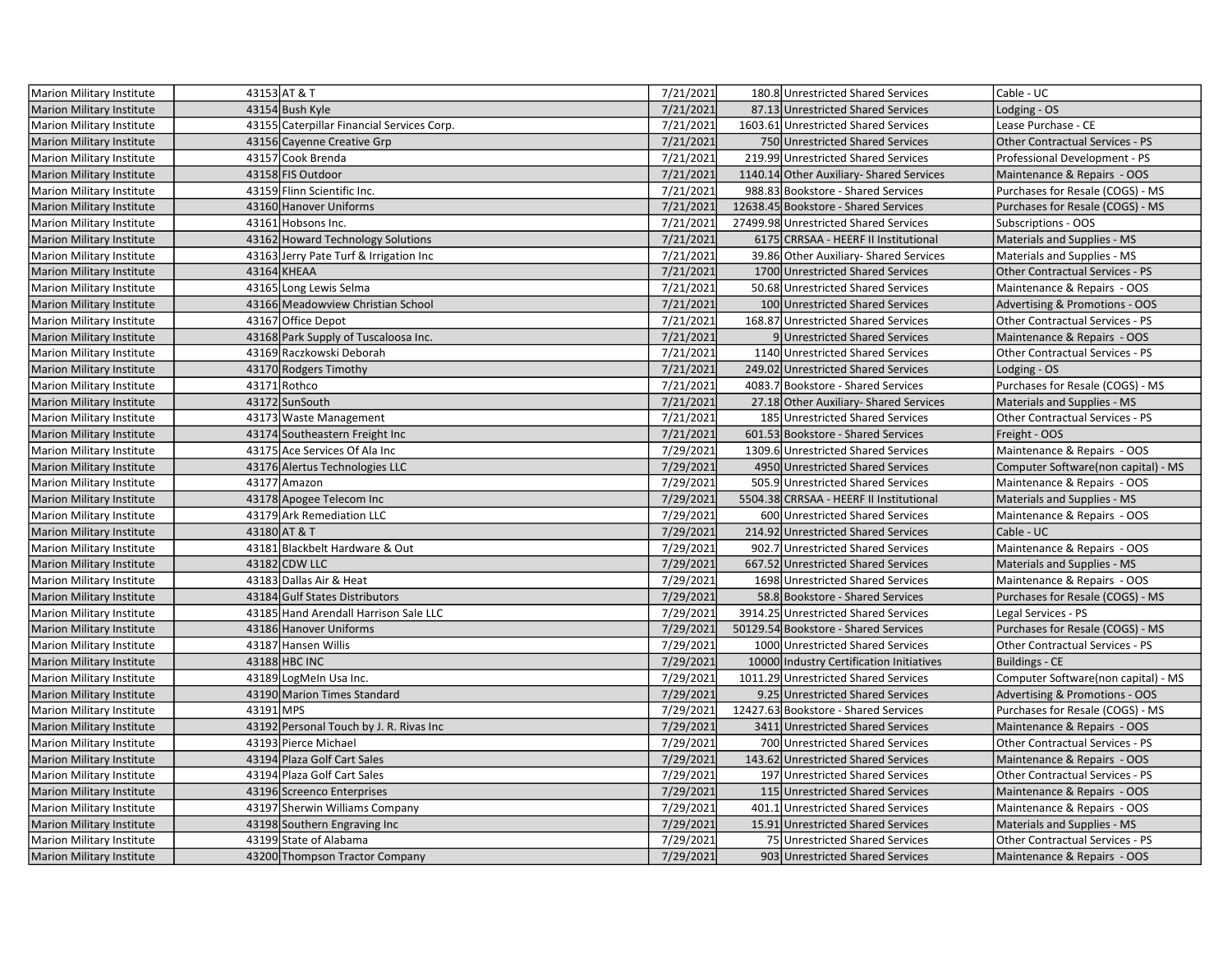| Marion Military Institute        | 43201 Trustmark National Bank        | 7/29/2021 | -27.62 Unrestricted Shared Services     | Discounts Earned - SS            |
|----------------------------------|--------------------------------------|-----------|-----------------------------------------|----------------------------------|
| <b>Marion Military Institute</b> | 43201 Trustmark National Bank        | 7/29/2021 | 9.99 Unrestricted Shared Services       | Advertising & Promotions - OOS   |
| Marion Military Institute        | 43201 Trustmark National Bank        | 7/29/2021 | 101.98 Other Auxiliary- Shared Services | Gasoline & Oil - Motor Veh - OOS |
| <b>Marion Military Institute</b> | 43201 Trustmark National Bank        | 7/29/2021 | 188.63 Unrestricted Shared Services     | Other Contractual Services - PS  |
| Marion Military Institute        | 43201 Trustmark National Bank        | 7/29/2021 | 326.25 Unrestricted Shared Services     | Subscriptions - OOS              |
| <b>Marion Military Institute</b> | 43201 Trustmark National Bank        | 7/29/2021 | 2108.5 Unrestricted Shared Services     | Gasoline & Oil - Motor Veh - OOS |
| Marion Military Institute        | 43201 Trustmark National Bank        | 7/29/2021 | 2526.81 Unrestricted Shared Services    | Materials and Supplies - MS      |
| <b>Marion Military Institute</b> | 43202 U.S. Bank National Association | 7/29/2021 | 725.3 Unrestricted Shared Services      | Lease Purchase - CE              |
| Marion Military Institute        | 43203 Verizon Wireless               | 7/29/2021 | 1553.96 Unrestricted Shared Services    | Cable - UC                       |
| Marion Military Institute        | 43204 Waste Management               | 7/29/2021 | 1521.33 Unrestricted Shared Services    | Other Contractual Services - PS  |
| Marion Military Institute        | 43205 Water Works Pool & Spa         | 7/29/2021 | 460.97 Unrestricted Shared Services     | Maintenance & Repairs - OOS      |
| <b>Marion Military Institute</b> | 43206 Wittichen Supply Company LLC   | 7/29/2021 | 468.39 Unrestricted Shared Services     | Maintenance & Repairs - OOS      |
| Marion Military Institute        | 43207 Hobart Service                 | 7/30/2021 | 133.87 Unrestricted Shared Services     | Maintenance & Repairs - OOS      |
| Marion Military Institute        | 2493 Dunfee Laura                    | 7/30/2021 | 4321.83 Unrestricted Shared Services    | Payroll                          |
| Marion Military Institute        | 2494 Mollahan David                  | 7/30/2021 | 16250 Unrestricted Shared Services      | Payroll                          |
| <b>Marion Military Institute</b> | 2500 Doyle Mark                      | 7/30/2021 | 300 Unrestricted Shared Services        | Payroll                          |
| Marion Military Institute        | 2504 Meisenheimer C                  | 7/30/2021 | 300 Unrestricted Shared Services        | Payroll                          |
| <b>Marion Military Institute</b> | 2505 Roche Joy                       | 7/30/2021 | 300 Unrestricted Shared Services        | Payroll                          |
| Marion Military Institute        | 2509 McCormick Patrick               | 7/30/2021 | 4687.92 Unrestricted Shared Services    | Payroll                          |
| <b>Marion Military Institute</b> | 2514 Thomason James                  | 7/30/2021 | 300 Unrestricted Shared Services        | Payroll                          |
| Marion Military Institute        | 2515 Fitts Joye                      | 7/30/2021 | 3415.17 Unrestricted Shared Services    | Payroll                          |
| Marion Military Institute        | 2516 Ivey David                      | 7/30/2021 | 7975.25 Unrestricted Shared Services    | Payroll                          |
| Marion Military Institute        | 2517 Jones Camie                     | 7/30/2021 | 6505.58 Unrestricted Shared Services    | Payroll                          |
| <b>Marion Military Institute</b> | 2518 Logan Jeffery                   | 7/30/2021 | 6177.5 Unrestricted Shared Services     | Payroll                          |
| Marion Military Institute        | 2519 Logan Logan                     | 7/30/2021 | 5108.67 Unrestricted Shared Services    | Payroll                          |
| <b>Marion Military Institute</b> | 2520 Tolar Haley                     | 7/30/2021 | 3250.08 Unrestricted Shared Services    | Payroll                          |
| Marion Military Institute        | 2521 Plummer Ashley                  | 7/30/2021 | 300 Unrestricted Shared Services        | Payroll                          |
| <b>Marion Military Institute</b> | 2522 Tubbs Alice                     | 7/30/2021 | 6214 Unrestricted Shared Services       | Payroll                          |
| Marion Military Institute        | 2524 Baldwin Dewarren                | 7/30/2021 | 3070.17 Unrestricted Shared Services    | Payroll                          |
| <b>Marion Military Institute</b> | 2525 Barton Burnis                   | 7/30/2021 | 5565.5 Unrestricted Shared Services     | Payroll                          |
| Marion Military Institute        | 2526 Billingsley Erica               | 7/30/2021 | 2319.67 Unrestricted Shared Services    | Payroll                          |
| <b>Marion Military Institute</b> | 2527 Drake James                     | 7/30/2021 | 541.67 Unrestricted Shared Services     | Payroll                          |
| Marion Military Institute        | 2528 Dunfee Michael                  | 7/30/2021 | 833.33 Unrestricted Shared Services     | Payroll                          |
| <b>Marion Military Institute</b> | 2529 Green Shawna                    | 7/30/2021 | 4239.83 Unrestricted Shared Services    | Payroll                          |
| Marion Military Institute        | 2530 Heard Asherica                  | 7/30/2021 | 3332.25 Unrestricted Shared Services    | Payroll                          |
| <b>Marion Military Institute</b> | 2531 James Kent                      | 7/30/2021 | 5449.16 Unrestricted Shared Services    | Payroll                          |
| Marion Military Institute        | 2533 Magnus Michael                  | 7/30/2021 | 541.67 Unrestricted Shared Services     | Payroll                          |
| <b>Marion Military Institute</b> | 2534 Martin Darrell                  | 7/30/2021 | 6666.75 Unrestricted Shared Services    | Payroll                          |
| Marion Military Institute        | 2535 Mennig David                    | 7/30/2021 | 541.67 Unrestricted Shared Services     | Payroll                          |
| Marion Military Institute        | 2536 Passmore Edwin                  | 7/30/2021 | 9412 Unrestricted Shared Services       | Payroll                          |
| Marion Military Institute        | 2537 Raczkowski John                 | 7/30/2021 | 7005.58 Unrestricted Shared Services    | Payroll                          |
| <b>Marion Military Institute</b> | 2538 Stewart Matthew                 | 7/30/2021 | 4146.17 Unrestricted Shared Services    | Payroll                          |
| Marion Military Institute        | 2539 Suttles Fanninet                | 7/30/2021 | 2837.75 Unrestricted Shared Services    | Payroll                          |
| <b>Marion Military Institute</b> | 2541 Benson Ryne                     | 7/30/2021 | 3442.72 Unrestricted Shared Services    | Payroll                          |
| Marion Military Institute        | 2542 Bowen Thomas                    | 7/30/2021 | 6344.5 Unrestricted Shared Services     | Payroll                          |
| Marion Military Institute        | 2543 Crawford Brittany               | 7/30/2021 | 7150.75 Unrestricted Shared Services    | Payroll                          |
| Marion Military Institute        | 2544 Early Kalen                     | 7/30/2021 | 3106.42 Unrestricted Shared Services    | Payroll                          |
| Marion Military Institute        | 2545 Hughes Carol                    | 7/30/2021 | 2583.33 Unrestricted Shared Services    | Payroll                          |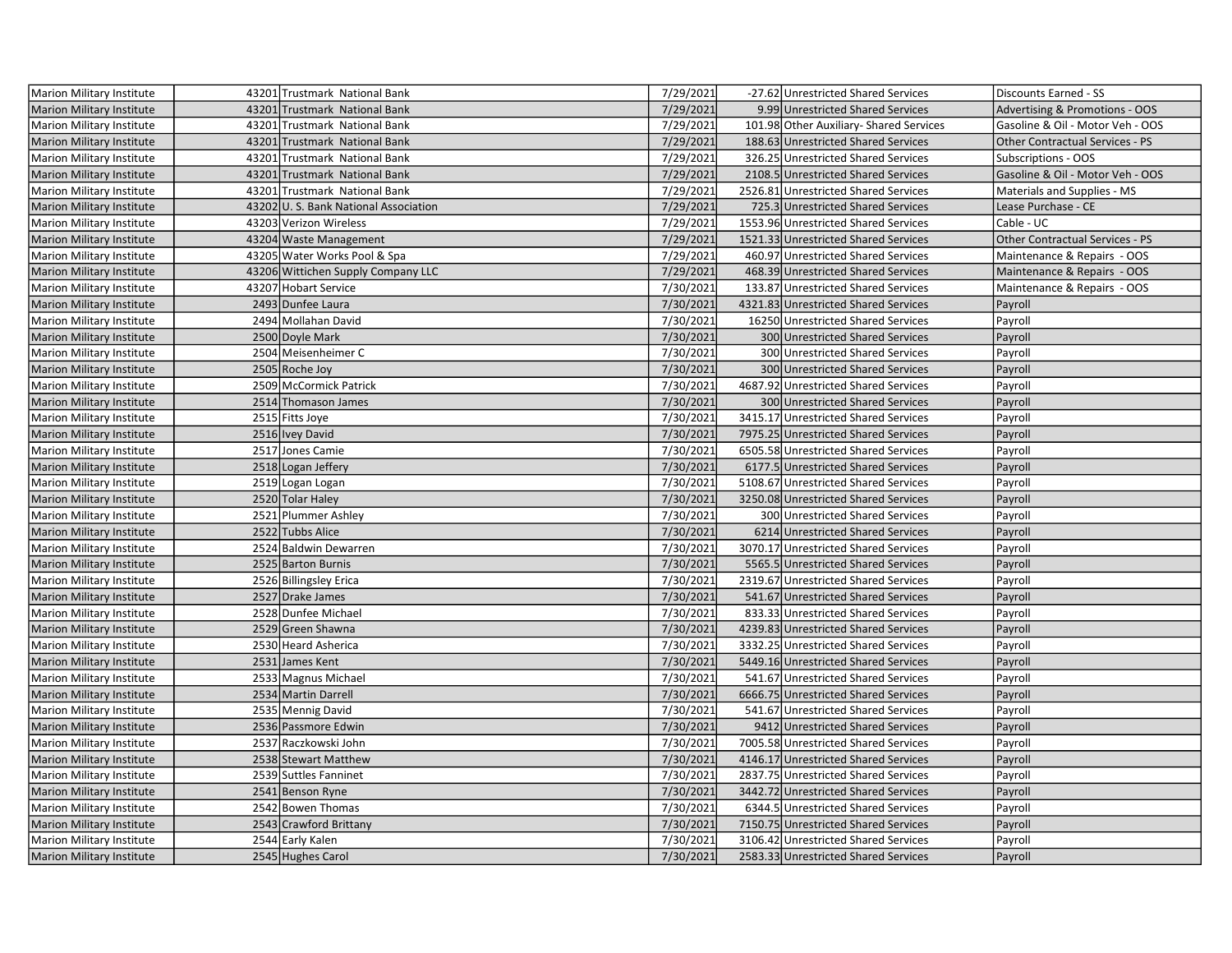| Marion Military Institute        | 2546 Nicholson Clayton   | 7/30/2021 | 3189 Unrestricted Shared Services    | Payroll |
|----------------------------------|--------------------------|-----------|--------------------------------------|---------|
| <b>Marion Military Institute</b> | 2547 Shifter Colleen     | 7/30/2021 | 2920 Unrestricted Shared Services    | Payroll |
| Marion Military Institute        | 2548 Speegle Susanna     | 7/30/2021 | 3650.92 Unrestricted Shared Services | Payroll |
| Marion Military Institute        | 2550 Sumlin Rene         | 7/30/2021 | 5269.08 Unrestricted Shared Services | Payroll |
| Marion Military Institute        | 2553 Painter Eva         | 7/30/2021 | 4858.67 Unrestricted Shared Services | Payroll |
| <b>Marion Military Institute</b> | 2555 Balentine Chad      | 7/30/2021 | 4695.08 Unrestricted Shared Services | Payroll |
| Marion Military Institute        | 2556 Benson Jeffery      | 7/30/2021 | 4776.17 Unrestricted Shared Services | Payroll |
| <b>Marion Military Institute</b> | 2557 Benson Kori         | 7/30/2021 | 2309.67 Unrestricted Shared Services | Payroll |
| Marion Military Institute        | 2558 Bush Kyle           | 7/30/2021 | 2799.67 Unrestricted Shared Services | Payroll |
| Marion Military Institute        | 2559 Dowdle Kirkland     | 7/30/2021 | 3982.17 Unrestricted Shared Services | Payroll |
| Marion Military Institute        | 2560 Downs Matthew       | 7/30/2021 | 4858.67 Unrestricted Shared Services | Payroll |
| Marion Military Institute        | 2561   Ivey Michelle     | 7/30/2021 | 7634.83 Unrestricted Shared Services | Payroll |
| Marion Military Institute        | 2562 Norris Kevin        | 7/30/2021 | 2309.67 Unrestricted Shared Services | Payroll |
| <b>Marion Military Institute</b> | 2563 Rhyne Gregory       | 7/30/2021 | 5023.83 Unrestricted Shared Services | Payroll |
| Marion Military Institute        | 2564 Rodgers Timothy     | 7/30/2021 | 4528.58 Unrestricted Shared Services | Payroll |
| Marion Military Institute        | 2565 Wright Charles      | 7/30/2021 | 4712.61 Unrestricted Shared Services | Payroll |
| Marion Military Institute        | 2566 Crews Wendel        | 7/30/2021 | 4350.58 Unrestricted Shared Services | Payroll |
| <b>Marion Military Institute</b> | 2567 Crittenden Mcarthur | 7/30/2021 | 7150.75 Unrestricted Shared Services | Payroll |
| Marion Military Institute        | 2568 Barnes Susanna      | 7/30/2021 | 4350.58 Unrestricted Shared Services | Payroll |
| <b>Marion Military Institute</b> | 2569 Curtis Dawn         | 7/30/2021 | 4858.67 Unrestricted Shared Services | Payroll |
| Marion Military Institute        | 2572 McKee Emily         | 7/30/2021 | 9412 Unrestricted Shared Services    | Payroll |
| Marion Military Institute        | 2573 Nicholson Vanessa   | 7/30/2021 | 2920 Unrestricted Shared Services    | Payroll |
| Marion Military Institute        | 2574 Weber Melanie       | 7/30/2021 | 2754.83 Unrestricted Shared Services | Payroll |
| <b>Marion Military Institute</b> | 2575 Coley Jessica       | 7/30/2021 | 3085.08 Unrestricted Shared Services | Payroll |
| Marion Military Institute        | 2576 Harrison Jada       | 7/30/2021 | 7150.75 Unrestricted Shared Services | Payroll |
| Marion Military Institute        | 2577 Liles Traci         | 7/30/2021 | 3002.08 Unrestricted Shared Services | Payroll |
| Marion Military Institute        | 2578 Long Rebecca        | 7/30/2021 | 2837.75 Unrestricted Shared Services | Payroll |
| Marion Military Institute        | 2579 McClendon Melissa   | 7/30/2021 | 4350.58 Unrestricted Shared Services | Payroll |
| Marion Military Institute        | 2580 Wilson Jacqueline   | 7/30/2021 | 5023.83 Unrestricted Shared Services | Payroll |
| <b>Marion Military Institute</b> | 2581 Fields Carmon       | 7/30/2021 | 6994.75 Unrestricted Shared Services | Payroll |
| Marion Military Institute        | 2582 Brown Jeffery       | 7/30/2021 | 2920.5 Unrestricted Shared Services  | Payroll |
| <b>Marion Military Institute</b> | 2583 Clements Phillip    | 7/30/2021 | 4792.83 Unrestricted Shared Services | Payroll |
| Marion Military Institute        | 2584 Deavours Stacy      | 7/30/2021 | 3827.33 Unrestricted Shared Services | Payroll |
| <b>Marion Military Institute</b> | 2585 Hale Richard        | 7/30/2021 | 5023.83 Unrestricted Shared Services | Payroll |
| Marion Military Institute        | 2586 Harper Charles      | 7/30/2021 | 5232.16 Unrestricted Shared Services | Payroll |
| <b>Marion Military Institute</b> | 2587 Harris Darlene      | 7/30/2021 | 2755.42 Unrestricted Shared Services | Payroll |
| Marion Military Institute        | 2588 Horton Joseph       | 7/30/2021 | 3415.17 Unrestricted Shared Services | Payroll |
| <b>Marion Military Institute</b> | 2589 Houston Thomas      | 7/30/2021 | 4858.67 Unrestricted Shared Services | Payroll |
| Marion Military Institute        | 2590 Jackson Larry       | 7/30/2021 | 3085.58 Unrestricted Shared Services | Payroll |
| <b>Marion Military Institute</b> | 2591 Kelly Michael       | 7/30/2021 | 2755.42 Unrestricted Shared Services | Payroll |
| Marion Military Institute        | 2592 Luker Patricia      | 7/30/2021 | 3870.66 Unrestricted Shared Services | Payroll |
| <b>Marion Military Institute</b> | 2593 Miree Ned           | 7/30/2021 | 2920.5 Unrestricted Shared Services  | Payroll |
| Marion Military Institute        | 2594 Pierce Edward       | 7/30/2021 | 4957.92 Unrestricted Shared Services | Payroll |
| <b>Marion Military Institute</b> | 2595 Sumlin Robert       | 7/30/2021 | 7150.75 Unrestricted Shared Services | Payroll |
| Marion Military Institute        | 2596 Tucker Linda        | 7/30/2021 | 2755.42 Unrestricted Shared Services | Payroll |
| <b>Marion Military Institute</b> | 2597 Bamberg Robert      | 7/30/2021 | 3085.08 Unrestricted Shared Services | Payroll |
| Marion Military Institute        | 2598 Holifield Lori      | 7/30/2021 | 2350.35 Bookstore - Shared Services  | Payroll |
| <b>Marion Military Institute</b> | 2599 Crocker Sharon      | 7/30/2021 | 1464.28 Bookstore - Shared Services  | Payroll |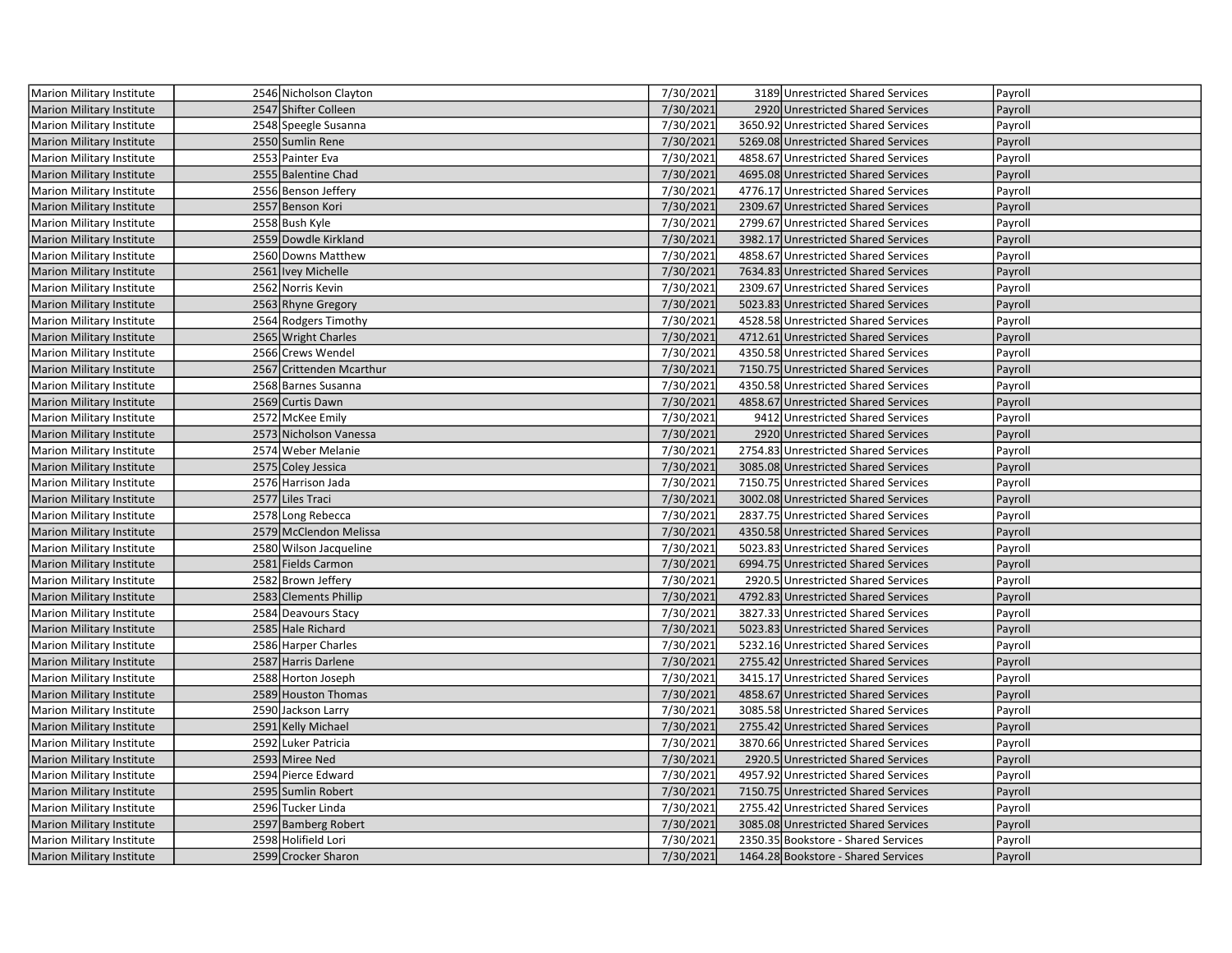| <b>Marion Military Institute</b> | 2600 Meisenheimer Cindy                           | 7/30/2021 | 5838.92 Bookstore - Shared Services      | Payroll                                |
|----------------------------------|---------------------------------------------------|-----------|------------------------------------------|----------------------------------------|
| <b>Marion Military Institute</b> | 2601 Morrison Gloria                              | 7/30/2021 | 2471.33 Bookstore - Shared Services      | Payroll                                |
| Marion Military Institute        | 2602 Buchanan William                             | 7/30/2021 | 2920.5 Other Auxiliary- Shared Services  | Payroll                                |
| Marion Military Institute        | 2603 Hill Craig                                   | 7/30/2021 | 3662.33 Other Auxiliary- Shared Services | Payroll                                |
| Marion Military Institute        | 2604 Oglesby Charlotte                            | 7/30/2021 | 1286.47 Unrestricted Shared Services     | Payroll                                |
| Marion Military Institute        | 2605 Fikes Roy                                    | 7/30/2021 | 249.6 Unrestricted Shared Services       | Payroll                                |
| Marion Military Institute        | 2606 Lapsley John                                 | 7/30/2021 | 130.48 Unrestricted Shared Services      | Payroll                                |
| Marion Military Institute        | 2607 Richards James                               | 7/30/2021 | 249.6 Unrestricted Shared Services       | Payroll                                |
| Marion Military Institute        | 2608 Miree Edd                                    | 7/30/2021 | 1372.8 Unrestricted Shared Services      | Payroll                                |
| <b>Marion Military Institute</b> | 2609 Crews Wendel                                 | 7/30/2021 | 1450.8 Unrestricted Shared Services      | Payroll                                |
| Marion Military Institute        | 43209 Alabama Power Company                       | 8/5/2021  | 30757.56 Unrestricted Shared Services    | Electricity - UC                       |
| Marion Military Institute        | 43210 Amazon                                      | 8/5/2021  | 370.85 Unrestricted Shared Services      | Materials and Supplies - MS            |
| Marion Military Institute        | 43212 Community Cable & Broadband LLC             | 8/5/2021  | 266.9 Unrestricted Shared Services       | Cable - UC                             |
| <b>Marion Military Institute</b> | 43213 Emblem Enterprises Inc                      | 8/5/2021  | 1467.01 Bookstore - Shared Services      | Purchases for Resale (COGS) - MS       |
| Marion Military Institute        | 43214 Gravotech Inc.                              | 8/5/2021  | 290.14 Bookstore - Shared Services       | Purchases for Resale (COGS) - MS       |
| Marion Military Institute        | 43215 HBC INC                                     | 8/5/2021  | 14994.12 Unrestricted Shared Services    | Maintenance & Repairs - OOS            |
| Marion Military Institute        | 43216 Hoggle's Service Tack                       | 8/5/2021  | 6459 Unrestricted Shared Services        | Maintenance & Repairs - OOS            |
| <b>Marion Military Institute</b> | 43217 Jackson Security Services LLC               | 8/5/2021  | 18 Unrestricted Shared Services          | <b>Other Contractual Services - PS</b> |
| Marion Military Institute        | 43218 Joe Flippo Roofing                          | 8/5/2021  | 2700 Unrestricted Shared Services        | Maintenance & Repairs - OOS            |
| <b>Marion Military Institute</b> | 43219 Lewis Pest Control Inc.                     | 8/5/2021  | 1000 Unrestricted Shared Services        | <b>Other Contractual Services - PS</b> |
| Marion Military Institute        | 43221 Marion Water & Sewer System                 | 8/5/2021  | 2090.58 Unrestricted Shared Services     | Water & Sewer - UC                     |
| Marion Military Institute        | 43223 Mobile Communications America Inc           | 8/5/2021  | 125 Unrestricted Shared Services         | <b>Other Contractual Services - PS</b> |
| Marion Military Institute        | 43224 Northport Electric                          | 8/5/2021  | 325 Unrestricted Shared Services         | Maintenance & Repairs - OOS            |
| <b>Marion Military Institute</b> | 43225 Office Depot                                | 8/5/2021  | 153.69 Unrestricted Shared Services      | Materials and Supplies - MS            |
| Marion Military Institute        | 43226 Raczkowski John                             | 8/5/2021  | 246.42 Unrestricted Shared Services      | Other Contractual Services - PS        |
| <b>Marion Military Institute</b> | 43227 Sage Dining Services                        | 8/5/2021  | 199807 Food Services-Shared Services     | Other Contractual Services - PS        |
| Marion Military Institute        | 43228 SunSouth                                    | 8/5/2021  | 418.77 Unrestricted Shared Services      | Maintenance & Repairs - OOS            |
| Marion Military Institute        | 43229 Supply Room                                 | 8/5/2021  | 775 Bookstore - Shared Services          | Purchases for Resale (COGS) - MS       |
| Marion Military Institute        | 43230 The Solutions Team Inc                      | 8/5/2021  | 340 Unrestricted Shared Services         | Other Contractual Services - PS        |
| Marion Military Institute        | 43231 Ugly Blaster Mobile Dustless Media Blasting | 8/5/2021  | 32500 Unrestricted Shared Services       | Maintenance & Repairs - OOS            |
| Marion Military Institute        | 43233 United Parcel Service Inc                   | 8/5/2021  | 15.25 Bookstore - Shared Services        | Freight - OOS                          |
| <b>Marion Military Institute</b> | 43234 Verified Holdings LLC                       | 8/5/2021  | 17.4 Unrestricted Shared Services        | Other Contractual Services - PS        |
| Marion Military Institute        | 43235 Wolverine World Wide                        | 8/5/2021  | 1154.89 Bookstore - Shared Services      | Purchases for Resale (COGS) - MS       |
| <b>Marion Military Institute</b> | 43236 Amazon                                      | 8/12/2021 | 152.01 Unrestricted Shared Services      | Maintenance & Repairs - OOS            |
| Marion Military Institute        | 43237 Amazon                                      | 8/12/2021 | 307.22 Unrestricted Shared Services      | <b>Other Contractual Services - PS</b> |
| <b>Marion Military Institute</b> | 43238 Ark Remediation LLC                         | 8/12/2021 | 6000 Unrestricted Shared Services        | Maintenance & Repairs - OOS            |
| Marion Military Institute        | 43239 Dallas Air & Heat                           | 8/12/2021 | 5473.71 Unrestricted Shared Services     | Maintenance & Repairs - OOS            |
| <b>Marion Military Institute</b> | 43240 DISH DBS Corporation                        | 8/12/2021 | 228.67 Unrestricted Shared Services      | Cable - UC                             |
| Marion Military Institute        | 43241 Griffin Wood Co                             | 8/12/2021 | 30 Unrestricted Shared Services          | Maintenance & Repairs - OOS            |
| Marion Military Institute        | 43242 John Bolding                                | 8/12/2021 | 37.5 Unrestricted Shared Services        | Other Professional Fees - PS           |
| Marion Military Institute        | 43243 KyKenKee Inc                                | 8/12/2021 | 900 Unrestricted Shared Services         | Maintenance & Repairs - OOS            |
| <b>Marion Military Institute</b> | 43244 Mayer Electric Supply Co Inc                | 8/12/2021 | 4440.49 Unrestricted Shared Services     | Maintenance & Repairs - OOS            |
| Marion Military Institute        | 43245 Napa Auto Parts                             | 8/12/2021 | 529.75 Unrestricted Shared Services      | Maintenance & Repairs - OOS            |
| <b>Marion Military Institute</b> | 43247 Pruett Oil Company Inc                      | 8/12/2021 | 1353.29 Unrestricted Shared Services     | Maintenance & Repairs - OOS            |
| Marion Military Institute        | 43248 Roadnet Technologies Inc                    | 8/12/2021 | 112.25 Unrestricted Shared Services      | Subscriptions - OOS                    |
| <b>Marion Military Institute</b> | 43249 Roberts Auto Body Inc                       | 8/12/2021 | 6448.74 Unrestricted Shared Services     | Maintenance & Repairs - OOS            |
| Marion Military Institute        | 43250 Spire Alabama Inc.                          | 8/12/2021 | 839.19 Unrestricted Shared Services      | Gas & Heating Fuel - UC                |
| Marion Military Institute        | 43251 Swindal Construction                        | 8/12/2021 | 13241 Unrestricted Shared Services       | Maintenance & Repairs - OOS            |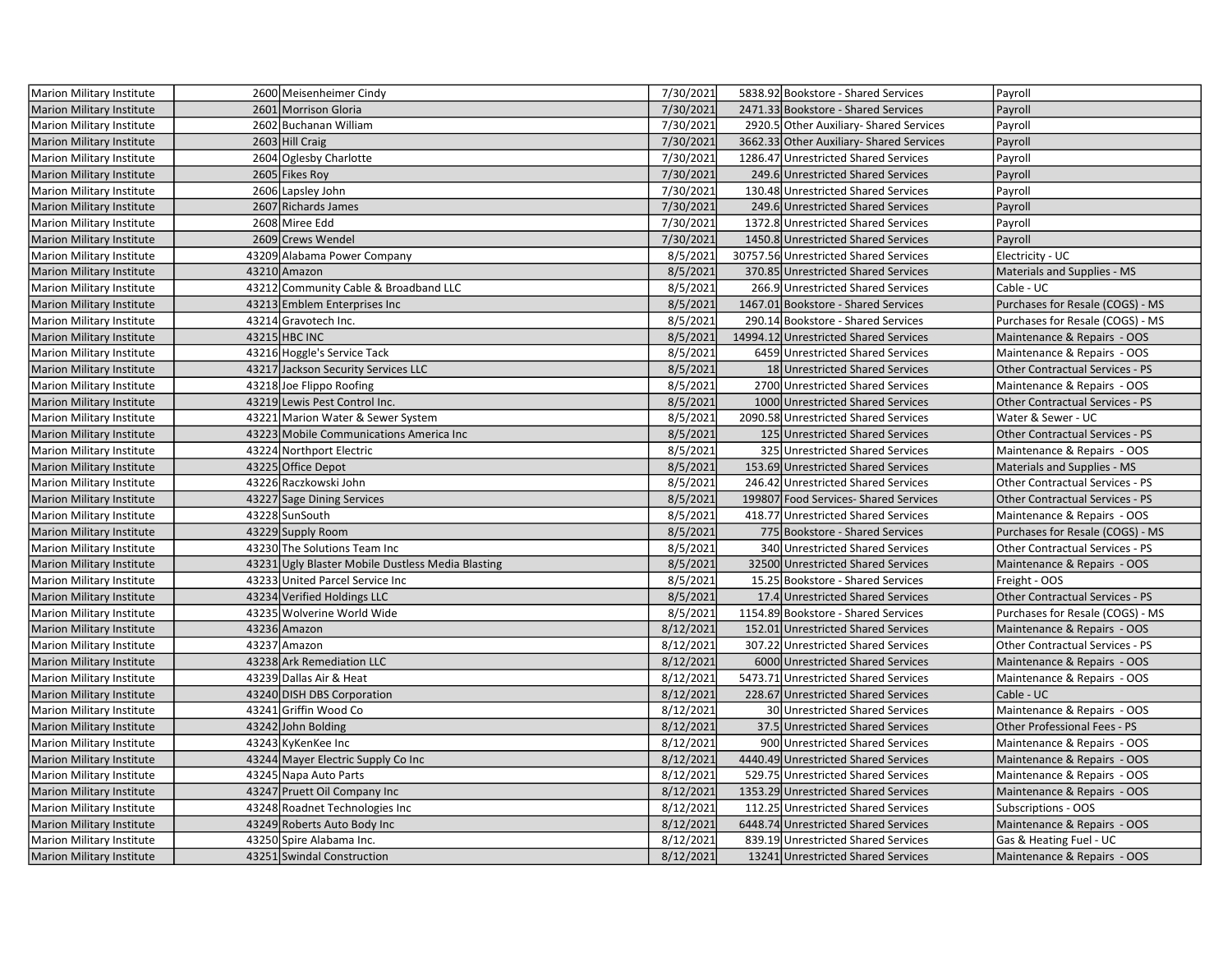| Marion Military Institute        |             | 43252 United Parcel Service Inc             | 8/12/2021 | 30.23 Bookstore - Shared Services         | Freight - OOS                          |
|----------------------------------|-------------|---------------------------------------------|-----------|-------------------------------------------|----------------------------------------|
| <b>Marion Military Institute</b> |             | 43253 Waste Management                      | 8/12/2021 | 1106.9 Unrestricted Shared Services       | Other Contractual Services - PS        |
| Marion Military Institute        |             | 43254 Water Works Pool & Spa                | 8/12/2021 | 195.96 Unrestricted Shared Services       | Maintenance & Repairs - OOS            |
| <b>Marion Military Institute</b> |             | 43255 AB SPORTSWEAR INC                     | 8/19/2021 | 2951.63 Bookstore - Shared Services       | Purchases for Resale (COGS) - MS       |
| Marion Military Institute        |             | 43256 ACCS President's Association          | 8/19/2021 | 300 Unrestricted Shared Services          | <b>Registration Fees-OS</b>            |
| <b>Marion Military Institute</b> |             | 43257 Alabama Community College Association | 8/19/2021 | 9488.45 Unrestricted Shared Services      | Bond Reserve Fee Expense - OOS         |
| Marion Military Institute        |             | 43258 Alabama Power Company                 | 8/19/2021 | 1189.73 Unrestricted Shared Services      | Electricity - UC                       |
| <b>Marion Military Institute</b> |             | 43259 Alabama Turfgrass Association         | 8/19/2021 | 200 Unrestricted Shared Services          | Other Professional Fees - PS           |
| Marion Military Institute        |             | 43260 AT & T                                | 8/19/2021 | 1700.53 Unrestricted Shared Services      | Cable - UC                             |
| <b>Marion Military Institute</b> |             | 43261 AT & T                                | 8/19/2021 | 117.7 Unrestricted Shared Services        | Cable - UC                             |
| <b>Marion Military Institute</b> |             | 43262 Career Dimensions Inc                 | 8/19/2021 | 1324 Unrestricted Shared Services         | Materials and Supplies - MS            |
| <b>Marion Military Institute</b> |             | 43263 Caterpillar Financial Services Corp.  | 8/19/2021 | 2720.32 Unrestricted Shared Services      | Lease Purchase - CE                    |
| Marion Military Institute        |             | 43264 CCC Associates Company Inc            | 8/19/2021 | 1196.9 Unrestricted Shared Services       | Maintenance & Repairs - OOS            |
| Marion Military Institute        |             | 43265 Citrix Systems Inc                    | 8/19/2021 | 1848 Unrestricted Shared Services         | Computer Software(non capital) - MS    |
| Marion Military Institute        |             | 43266 CTE Outdoors Inc.                     | 8/19/2021 | 75.12 Unrestricted Shared Services        | Maintenance & Repairs - OOS            |
| <b>Marion Military Institute</b> |             | 43267 Curtis Dawn                           | 8/19/2021 | 471.49 Unrestricted Shared Services       | Mileage - IS                           |
| Marion Military Institute        |             | 43268 DISH DBS Corporation                  | 8/19/2021 | 189.84 Unrestricted Shared Services       | Cable - UC                             |
| <b>Marion Military Institute</b> |             | 43269 Dunfee Laura                          | 8/19/2021 | 393.72 Unrestricted Shared Services       | Mileage - IS                           |
| <b>Marion Military Institute</b> |             | 43270 Fuller Building Company               | 8/19/2021 | 2461.6 Unrestricted Shared Services       | Maintenance & Repairs - OOS            |
| <b>Marion Military Institute</b> |             | 43271 Green Land Clearing                   | 8/19/2021 | 3160 Unrestricted Shared Services         | <b>Other Contractual Services - PS</b> |
| Marion Military Institute        |             | 43272 Hardy Kenneth                         | 8/19/2021 | 960.25 Bookstore - Shared Services        | Other Contractual Services - PS        |
| Marion Military Institute        |             | 43273 Harrison Hardware                     | 8/19/2021 | 494.78 Unrestricted Shared Services       | Maintenance & Repairs - OOS            |
| Marion Military Institute        |             | 43274 Howard Technology Solutions           | 8/19/2021 | 10600 CRRSAA - HEERF II Institutional     | Materials and Supplies - MS            |
| <b>Marion Military Institute</b> |             | 43275 Ivey David                            | 8/19/2021 | 470 Unrestricted Shared Services          | Materials and Supplies - MS            |
| Marion Military Institute        | 43276 JSTOR |                                             | 8/19/2021 | 2825 Unrestricted Shared Services         | Subscriptions - OOS                    |
| <b>Marion Military Institute</b> |             | 43277 Mayer Electric Supply Co Inc          | 8/19/2021 | 75 Unrestricted Shared Services           | Maintenance & Repairs - OOS            |
| Marion Military Institute        |             | 43278 Northport Electric                    | 8/19/2021 | 450 Unrestricted Shared Services          | Maintenance & Repairs - OOS            |
| Marion Military Institute        |             | 43279 Park Supply of Tuscaloosa Inc.        | 8/19/2021 | 837.92 Unrestricted Shared Services       | Maintenance & Repairs - OOS            |
| Marion Military Institute        |             | 43280 Passmore Edwin                        | 8/19/2021 | 82.47 Unrestricted Shared Services        | Materials and Supplies - MS            |
| Marion Military Institute        |             | 43281 Pearson Education Inc                 | 8/19/2021 | 6958.92 Bookstore - Shared Services       | Purchases for Resale (COGS) - MS       |
| Marion Military Institute        |             | 43282 Performance Health Supply Inc.        | 8/19/2021 | 769.57 Unrestricted Shared Services       | Materials and Supplies - MS            |
| <b>Marion Military Institute</b> |             | 43283 PTS Barricade LLC                     | 8/19/2021 | 909.94 Industry Certification Initiatives | Furniture and Equip \$5K - \$25K - CE  |
| <b>Marion Military Institute</b> |             | 43284 R & R Products                        | 8/19/2021 | 106.38 Other Auxiliary- Shared Services   | Materials and Supplies - MS            |
| <b>Marion Military Institute</b> |             | 43285 Selma Beauty Supply                   | 8/19/2021 | 196.01 Bookstore - Shared Services        | Materials and Supplies - MS            |
| <b>Marion Military Institute</b> |             | 43286 Sherwin Williams Company              | 8/19/2021 | 229.2 Unrestricted Shared Services        | Maintenance & Repairs - OOS            |
| <b>Marion Military Institute</b> |             | 43287 Spire Alabama Inc.                    | 8/19/2021 | 1181.14 Unrestricted Shared Services      | Gas & Heating Fuel - UC                |
| Marion Military Institute        |             | 43288 SunSouth                              | 8/19/2021 | 567.52 Other Auxiliary- Shared Services   | Maintenance & Repairs - OOS            |
| Marion Military Institute        |             | 43289 Super Sports Inc.                     | 8/19/2021 | 1700 Unrestricted Shared Services         | Materials and Supplies - MS            |
| Marion Military Institute        |             | 43290 Swindal Construction                  | 8/19/2021 | 6700 Unrestricted Shared Services         | Maintenance & Repairs - OOS            |
| <b>Marion Military Institute</b> |             | 43291 The Pitney Bowes Bank Inc             | 8/19/2021 | 1500 Unrestricted Shared Services         | Postage - OOS                          |
| Marion Military Institute        |             | 43292 The Print Shop                        | 8/19/2021 | 36 Unrestricted Shared Services           | Other Contractual Services - PS        |
| <b>Marion Military Institute</b> |             | 43293 Trane US Inc                          | 8/19/2021 | 519.68 Unrestricted Shared Services       | Maintenance & Repairs - OOS            |
| Marion Military Institute        |             | 43294 Trebor Dukes LLC                      | 8/19/2021 | 100 Unrestricted Shared Services          | Other Contractual Services - PS        |
| <b>Marion Military Institute</b> |             | 43295 U.S. Bank National Association        | 8/19/2021 | 583.65 Unrestricted Shared Services       | Lease Purchase - CE                    |
| Marion Military Institute        |             | 43296 United Parcel Service Inc             | 8/19/2021 | 18.38 Bookstore - Shared Services         | Freight - OOS                          |
| <b>Marion Military Institute</b> |             | 43297 W W Norton & Company Inc.             | 8/19/2021 | 4240.03 Bookstore - Shared Services       | Purchases for Resale (COGS) - MS       |
| Marion Military Institute        |             | 43298 Wittichen Supply Company LLC          | 8/19/2021 | 587.91 Unrestricted Shared Services       | Maintenance & Repairs - OOS            |
| <b>Marion Military Institute</b> |             | 43299 Xerox Business Solutions Southeast    | 8/19/2021 | 577.91 Unrestricted Shared Services       | Materials and Supplies - MS            |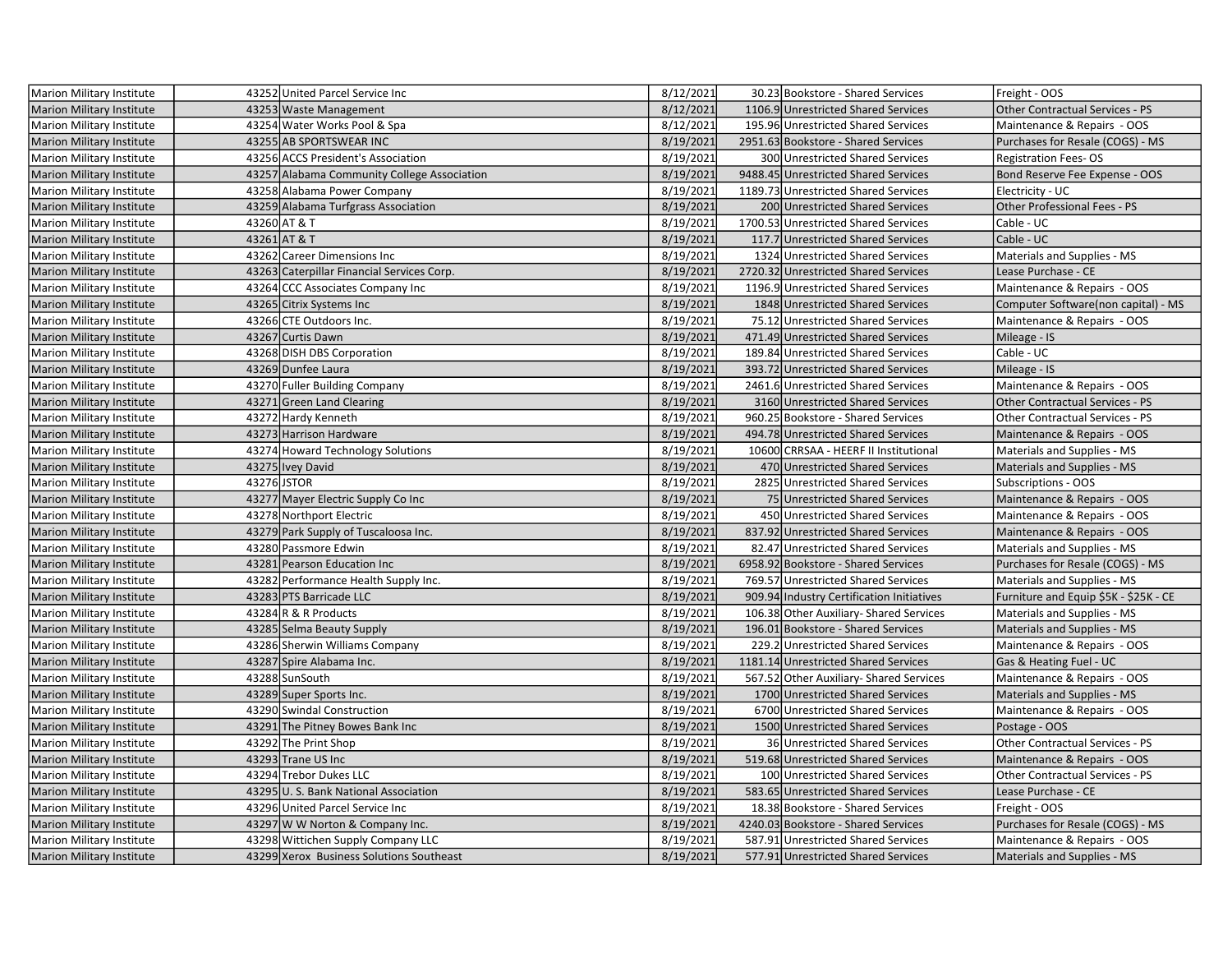| Marion Military Institute        | 43300 AB SPORTSWEAR INC           | 8/26/2021 | 41764.25 Bookstore - Shared Services    | Purchases for Resale (COGS) - MS       |
|----------------------------------|-----------------------------------|-----------|-----------------------------------------|----------------------------------------|
| <b>Marion Military Institute</b> | 43301 Air Evac Lifeteam           | 8/26/2021 | 2954.5 Unrestricted Shared Services     | Memberships - PS                       |
| Marion Military Institute        | 43302 AT & T                      | 8/26/2021 | 219.36 Unrestricted Shared Services     | Cable - UC                             |
| <b>Marion Military Institute</b> | 43303 AT & T                      | 8/26/2021 | 63.1 Unrestricted Shared Services       | Cable - UC                             |
| Marion Military Institute        | 43304 Bayly Inc                   | 8/26/2021 | 8230.8 Bookstore - Shared Services      | Purchases for Resale (COGS) - MS       |
| <b>Marion Military Institute</b> | 43305 Bloom & Branch Nursery LLC  | 8/26/2021 | 160 Unrestricted Shared Services        | Materials and Supplies - MS            |
| Marion Military Institute        | 43307 Crawford Brittany           | 8/26/2021 | 975 Unrestricted Shared Services        | Subscriptions - OOS                    |
| <b>Marion Military Institute</b> | 43308 DeMasi Productions Inc.     | 8/26/2021 | 465.5 Bookstore - Shared Services       | Other Contractual Services - PS        |
| <b>Marion Military Institute</b> | 43309 Deshler Quarterback Club    | 8/26/2021 | 500 Agency Funds - Accounts Receivable  | Unapplied External Scholarship - SP    |
| <b>Marion Military Institute</b> | 43310 Hanover Uniforms            | 8/26/2021 | 45006.22 Bookstore - Shared Services    | Purchases for Resale (COGS) - MS       |
| <b>Marion Military Institute</b> | 43311 Hansen Willis               | 8/26/2021 | 1000 Unrestricted Shared Services       | Other Contractual Services - PS        |
| Marion Military Institute        | 43312 Howard Technology Solutions | 8/26/2021 | 3150 Unrestricted Shared Services       | Materials and Supplies - MS            |
| Marion Military Institute        | 43313 Marion Times Standard       | 8/26/2021 | 97.8 Unrestricted Shared Services       | Advertising & Promotions - OOS         |
| <b>Marion Military Institute</b> | 43314 McGraw-Hill Education Inc   | 8/26/2021 | 26262.75 Bookstore - Shared Services    | Purchases for Resale (COGS) - MS       |
| Marion Military Institute        | 43315 Office Depot                | 8/26/2021 | 119.61 Unrestricted Shared Services     | Other Contractual Services - PS        |
| Marion Military Institute        | 43317 Plaza Golf Cart Sales       | 8/26/2021 | 49 Unrestricted Shared Services         | Maintenance & Repairs - OOS            |
| <b>Marion Military Institute</b> | 43318 PrestoSports LLC            | 8/26/2021 | 3480.62 Unrestricted Shared Services    | Materials and Supplies - MS            |
| <b>Marion Military Institute</b> | 43319 Raczkowski Deborah          | 8/26/2021 | 1260 Unrestricted Shared Services       | <b>Other Contractual Services - PS</b> |
| Marion Military Institute        | 43321 Sayre Enterprises Inc       | 8/26/2021 | 1612 Bookstore - Shared Services        | Purchases for Resale (COGS) - MS       |
| <b>Marion Military Institute</b> | 43322 Southern Academy            | 8/26/2021 | 125 Unrestricted Shared Services        | Advertising & Promotions - OOS         |
| Marion Military Institute        | 43323 Trustmark National Bank     | 8/26/2021 | -26.31 Unrestricted Shared Services     | Discounts Earned - SS                  |
| Marion Military Institute        | 43323 Trustmark National Bank     | 8/26/2021 | 10 Unrestricted Shared Services         | Materials and Supplies - MS            |
| <b>Marion Military Institute</b> | 43323 Trustmark National Bank     | 8/26/2021 | 177.01 Other Auxiliary- Shared Services | Gasoline & Oil - Motor Veh - OOS       |
| <b>Marion Military Institute</b> | 43323 Trustmark National Bank     | 8/26/2021 | 191.18 Unrestricted Shared Services     | <b>Subscriptions - OOS</b>             |
| <b>Marion Military Institute</b> | 43323 Trustmark National Bank     | 8/26/2021 | 524.79 Unrestricted Shared Services     | Advertising & Promotions - OOS         |
| <b>Marion Military Institute</b> | 43323 Trustmark National Bank     | 8/26/2021 | 2334.99 Unrestricted Shared Services    | Gasoline & Oil - Motor Veh - OOS       |
| Marion Military Institute        | 43323 Trustmark National Bank     | 8/26/2021 | 2459 Bookstore - Shared Services        | Purchases for Resale (COGS) - MS       |
| Marion Military Institute        | 43324 Tuscaloosa News             | 8/26/2021 | 622.6 Unrestricted Shared Services      | <b>Subscriptions - OOS</b>             |
| <b>Marion Military Institute</b> | 43325 Vanguard Industries East    | 8/26/2021 | 22623.2 Bookstore - Shared Services     | Purchases for Resale (COGS) - MS       |
| Marion Military Institute        | 43326 Verizon Wireless            | 8/26/2021 | 1552.11 Unrestricted Shared Services    | Cable - UC                             |
| Marion Military Institute        | 43327 Waste Management            | 8/26/2021 | 902.36 Unrestricted Shared Services     | Other Contractual Services - PS        |
| <b>Marion Military Institute</b> | 43331 Green Land Clearing         | 8/27/2021 | 4935 Unrestricted Shared Services       | Maintenance & Repairs - OOS            |
| <b>Marion Military Institute</b> | 43332 HBC INC                     | 8/27/2021 | 13440 Unrestricted Shared Services      | Maintenance & Repairs - OOS            |
| Marion Military Institute        | 43333 Joe Flippo Roofing          | 8/27/2021 | 24665 Unrestricted Shared Services      | Maintenance & Repairs - OOS            |
| Marion Military Institute        | 1037 Oglesby Charlotte            | 8/31/2021 | 1197.13 Unrestricted Shared Services    | Payroll                                |
| <b>Marion Military Institute</b> | 1038 Billingsley Erica            | 8/31/2021 | 95 Unrestricted Shared Services         | Payroll                                |
| Marion Military Institute        | 1039 Fikes Roy                    | 8/31/2021 | 374.4 Unrestricted Shared Services      | Payroll                                |
| <b>Marion Military Institute</b> | 1040 Richards James               | 8/31/2021 | 249.6 Unrestricted Shared Services      | Payroll                                |
| Marion Military Institute        | 1041 Miree Edd                    | 8/31/2021 | 1622.4 Unrestricted Shared Services     | Payroll                                |
| Marion Military Institute        | 1042 Crews Wendel                 | 8/31/2021 | 1310.4 Unrestricted Shared Services     | Payroll                                |
| Marion Military Institute        | 2610 Dunfee Laura                 | 8/31/2021 | 4321.83 Unrestricted Shared Services    | Payroll                                |
| <b>Marion Military Institute</b> | 2611 Mollahan David               | 8/31/2021 | 16250 Unrestricted Shared Services      | Payroll                                |
| Marion Military Institute        | 2617 Doyle Mark                   | 8/31/2021 | 300 Unrestricted Shared Services        | Payroll                                |
| <b>Marion Military Institute</b> | 2621 Meisenheimer C               | 8/31/2021 | 300 Unrestricted Shared Services        | Payroll                                |
| <b>Marion Military Institute</b> | 2622 Roche Joy                    | 8/31/2021 | 300 Unrestricted Shared Services        | Payroll                                |
| <b>Marion Military Institute</b> | 2626 McCormick Patrick            | 8/31/2021 | 4687.92 Unrestricted Shared Services    | Payroll                                |
| Marion Military Institute        | 2631 Thomason James               | 8/31/2021 | 300 Unrestricted Shared Services        | Payroll                                |
| <b>Marion Military Institute</b> | 2632 Fitts Joye                   | 8/31/2021 | 3415.17 Unrestricted Shared Services    | Payroll                                |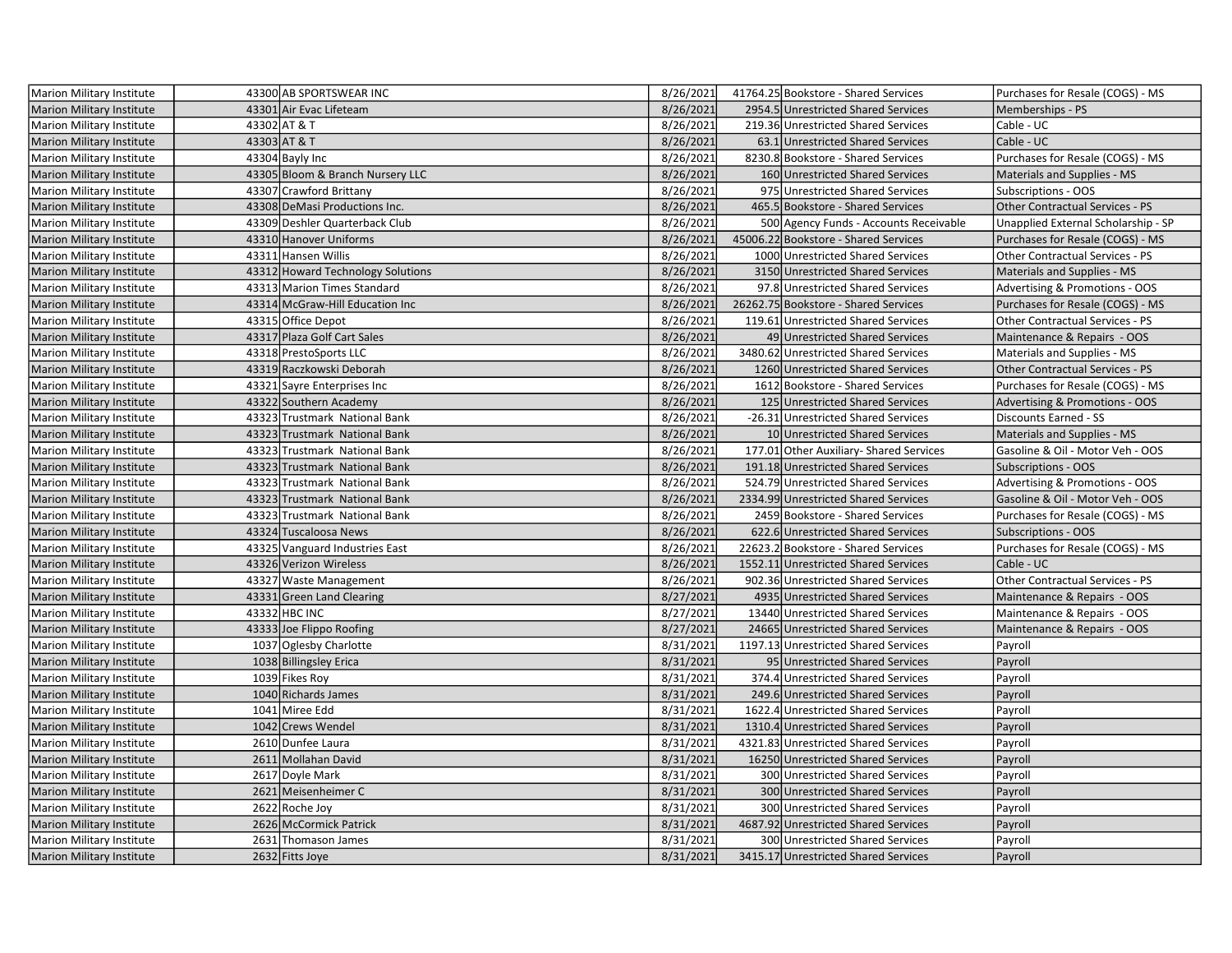| <b>Marion Military Institute</b> | 2633 Ivey David          | 8/31/2021 | 7975.25 Unrestricted Shared Services | Payroll |
|----------------------------------|--------------------------|-----------|--------------------------------------|---------|
| <b>Marion Military Institute</b> | 2634 Jones Camie         | 8/31/2021 | 6505.58 Unrestricted Shared Services | Payroll |
| Marion Military Institute        | 2635 Logan Jeffery       | 8/31/2021 | 6177.5 Unrestricted Shared Services  | Payroll |
| Marion Military Institute        | 2636 Logan Logan         | 8/31/2021 | 5108.67 Unrestricted Shared Services | Payroll |
| Marion Military Institute        | 2637 Tolar Haley         | 8/31/2021 | 3250.08 Unrestricted Shared Services | Payroll |
| <b>Marion Military Institute</b> | 2638 Plummer Ashley      | 8/31/2021 | 300 Unrestricted Shared Services     | Payroll |
| Marion Military Institute        | 2640 Baldwin Dewarren    | 8/31/2021 | 3070.17 Unrestricted Shared Services | Payroll |
| <b>Marion Military Institute</b> | 2641 Barton Burnis       | 8/31/2021 | 5565.5 Unrestricted Shared Services  | Payroll |
| Marion Military Institute        | 2642 Billingsley Erica   | 8/31/2021 | 2319.67 Unrestricted Shared Services | Payroll |
| Marion Military Institute        | 2643 Drake James         | 8/31/2021 | 541.67 Unrestricted Shared Services  | Payroll |
| Marion Military Institute        | 2644 Dunfee Michael      | 8/31/2021 | 833.33 Unrestricted Shared Services  | Payroll |
| <b>Marion Military Institute</b> | 2645 Green Shawna        | 8/31/2021 | 4239.83 Unrestricted Shared Services | Payroll |
| Marion Military Institute        | 2646 Heard Asherica      | 8/31/2021 | 3332.25 Unrestricted Shared Services | Payroll |
| <b>Marion Military Institute</b> | 2647 James Kent          | 8/31/2021 | 5449.16 Unrestricted Shared Services | Payroll |
| Marion Military Institute        | 2649 Magnus Michael      | 8/31/2021 | 541.67 Unrestricted Shared Services  | Payroll |
| Marion Military Institute        | 2650 Martin Darrell      | 8/31/2021 | 6666.75 Unrestricted Shared Services | Payroll |
| Marion Military Institute        | 2651 Mennig David        | 8/31/2021 | 541.67 Unrestricted Shared Services  | Payroll |
| <b>Marion Military Institute</b> | 2652 Passmore Edwin      | 8/31/2021 | 9412 Unrestricted Shared Services    | Payroll |
| Marion Military Institute        | 2653 Raczkowski John     | 8/31/2021 | 7005.58 Unrestricted Shared Services | Payroll |
| Marion Military Institute        | 2654 Stewart Matthew     | 8/31/2021 | 4146.17 Unrestricted Shared Services | Payroll |
| Marion Military Institute        | 2655 Suttles Fanninet    | 8/31/2021 | 2837.75 Unrestricted Shared Services | Payroll |
| Marion Military Institute        | 2657 Benson Ryne         | 8/31/2021 | 3023.92 Unrestricted Shared Services | Payroll |
| Marion Military Institute        | 2658 Bowen Thomas        | 8/31/2021 | 6344.5 Unrestricted Shared Services  | Payroll |
| <b>Marion Military Institute</b> | 2659 Crawford Brittany   | 8/31/2021 | 7150.75 Unrestricted Shared Services | Payroll |
| Marion Military Institute        | 2660 Early Kalen         | 8/31/2021 | 1648.82 Unrestricted Shared Services | Payroll |
| <b>Marion Military Institute</b> | 2661 Hughes Carol        | 8/31/2021 | 2583.33 Unrestricted Shared Services | Payroll |
| Marion Military Institute        | 2662 Nicholson Clayton   | 8/31/2021 | 3189 Unrestricted Shared Services    | Payroll |
| Marion Military Institute        | 2663 Shifter Colleen     | 8/31/2021 | 2920 Unrestricted Shared Services    | Payroll |
| Marion Military Institute        | 2664 Speegle Susanna     | 8/31/2021 | 3650.92 Unrestricted Shared Services | Payroll |
| <b>Marion Military Institute</b> | 2666 Sumlin Rene         | 8/31/2021 | 5269.08 Unrestricted Shared Services | Payroll |
| Marion Military Institute        | 2669 Painter Eva         | 8/31/2021 | 4858.67 Unrestricted Shared Services | Payroll |
| <b>Marion Military Institute</b> | 2671 Balentine Chad      | 8/31/2021 | 4695.08 Unrestricted Shared Services | Payroll |
| Marion Military Institute        | 2672 Benson Jeffery      | 8/31/2021 | 4776.17 Unrestricted Shared Services | Payroll |
| <b>Marion Military Institute</b> | 2673 Benson Kori         | 8/31/2021 | 2309.67 Unrestricted Shared Services | Payroll |
| Marion Military Institute        | 2674 Bush Kyle           | 8/31/2021 | 2799.67 Unrestricted Shared Services | Payroll |
| <b>Marion Military Institute</b> | 2675 Dowdle Kirkland     | 8/31/2021 | 3982.17 Unrestricted Shared Services | Payroll |
| Marion Military Institute        | 2676 Downs Matthew       | 8/31/2021 | 4858.67 Unrestricted Shared Services | Payroll |
| <b>Marion Military Institute</b> | 2677 Ivey Michelle       | 8/31/2021 | 7634.83 Unrestricted Shared Services | Payroll |
| Marion Military Institute        | 2678 Norris Kevin        | 8/31/2021 | 2309.67 Unrestricted Shared Services | Payroll |
| <b>Marion Military Institute</b> | 2679 Rhyne Gregory       | 8/31/2021 | 5023.83 Unrestricted Shared Services | Payroll |
| Marion Military Institute        | 2680 Rodgers Timothy     | 8/31/2021 | 4528.58 Unrestricted Shared Services | Payroll |
| <b>Marion Military Institute</b> | 2681 Wright Charles      | 8/31/2021 | 4712.61 Unrestricted Shared Services | Payroll |
| Marion Military Institute        | 2682 Crews Wendel        | 8/31/2021 | 4350.58 Unrestricted Shared Services | Payroll |
| <b>Marion Military Institute</b> | 2683 Crittenden Mcarthur | 8/31/2021 | 7150.75 Unrestricted Shared Services | Payroll |
| Marion Military Institute        | 2684 Barnes Susanna      | 8/31/2021 | 4350.58 Unrestricted Shared Services | Payroll |
| <b>Marion Military Institute</b> | 2685 Curtis Dawn         | 8/31/2021 | 4858.67 Unrestricted Shared Services | Payroll |
| Marion Military Institute        | 2688 McKee Emily         | 8/31/2021 | 9412 Unrestricted Shared Services    | Payroll |
| <b>Marion Military Institute</b> | 2689 Nicholson Vanessa   | 8/31/2021 | 2920 Unrestricted Shared Services    | Payroll |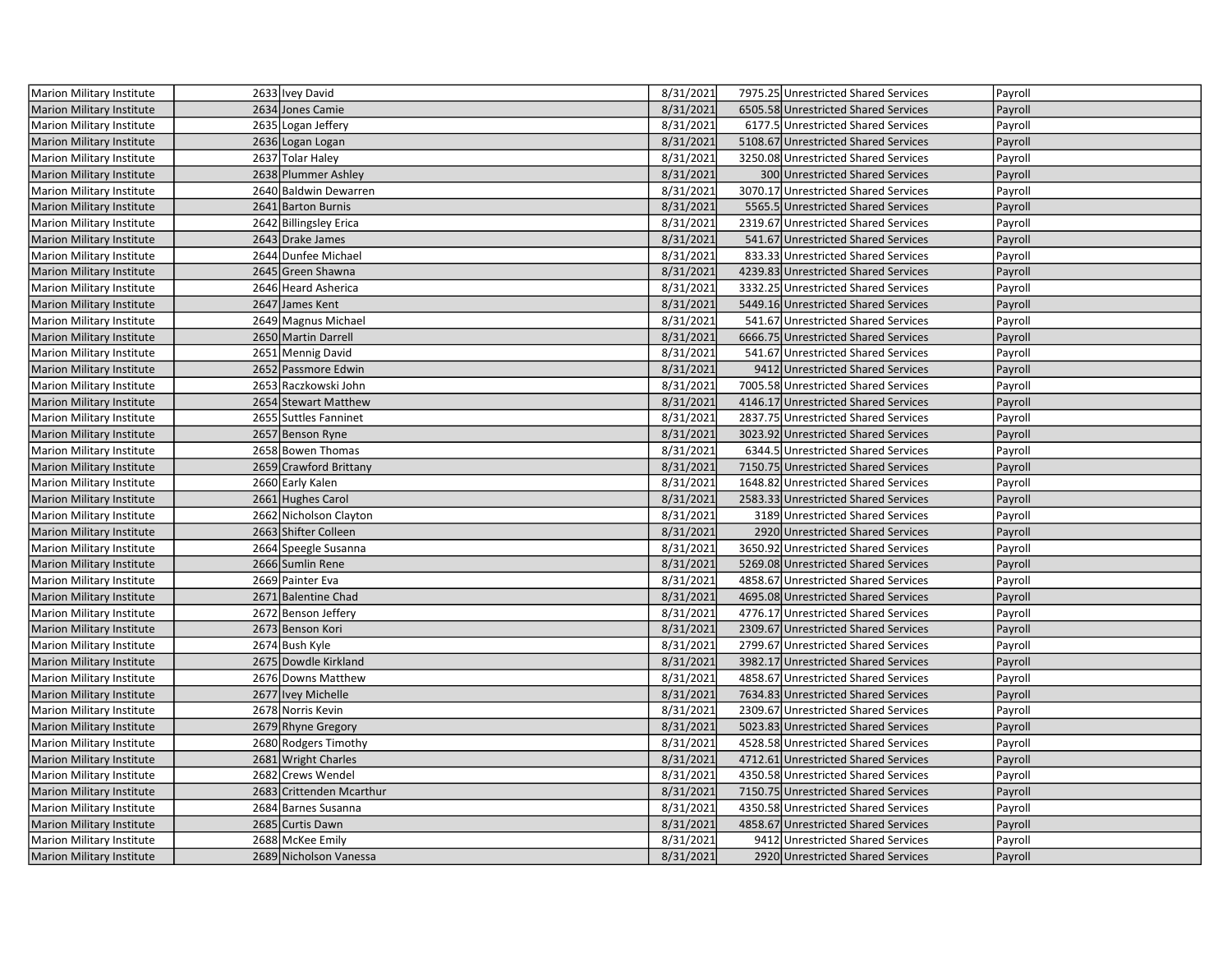| Marion Military Institute        | 2690 Weber Melanie                    | 8/31/2021 | 2754.83 Unrestricted Shared Services         | Payroll                                |
|----------------------------------|---------------------------------------|-----------|----------------------------------------------|----------------------------------------|
| <b>Marion Military Institute</b> | 2691 Coley Jessica                    | 8/31/2021 | 3085.08 Unrestricted Shared Services         | Payroll                                |
| Marion Military Institute        | 2692 Harrison Jada                    | 8/31/2021 | 7150.75 Unrestricted Shared Services         | Payroll                                |
| Marion Military Institute        | 2693 Liles Traci                      | 8/31/2021 | 3002.08 Unrestricted Shared Services         | Payroll                                |
| Marion Military Institute        | 2694 Long Rebecca                     | 8/31/2021 | 2837.75 Unrestricted Shared Services         | Payroll                                |
| <b>Marion Military Institute</b> | 2695 McClendon Melissa                | 8/31/2021 | 4350.58 Unrestricted Shared Services         | Payroll                                |
| Marion Military Institute        | 2696 Wilson Jacqueline                | 8/31/2021 | 5023.83 Unrestricted Shared Services         | Payroll                                |
| <b>Marion Military Institute</b> | 2697 Fields Carmon                    | 8/31/2021 | 6994.75 Unrestricted Shared Services         | Payroll                                |
| Marion Military Institute        | 2698 Brown Jeffery                    | 8/31/2021 | 2920.5 Unrestricted Shared Services          | Payroll                                |
| Marion Military Institute        | 2699 Clements Phillip                 | 8/31/2021 | 4792.83 Unrestricted Shared Services         | Payroll                                |
| Marion Military Institute        | 2700 Deavours Stacy                   | 8/31/2021 | 3827.33 Unrestricted Shared Services         | Payroll                                |
| Marion Military Institute        | 2701 Hale Richard                     | 8/31/2021 | 5023.83 Unrestricted Shared Services         | Payroll                                |
| Marion Military Institute        | 2702 Harper Charles                   | 8/31/2021 | 5232.16 Unrestricted Shared Services         | Payroll                                |
| <b>Marion Military Institute</b> | 2703 Harris Darlene                   | 8/31/2021 | 2095.7 Unrestricted Shared Services          | Payroll                                |
| Marion Military Institute        | 2704 Horton Joseph                    | 8/31/2021 | 3415.17 Unrestricted Shared Services         | Payroll                                |
| <b>Marion Military Institute</b> | 2705 Houston Thomas                   | 8/31/2021 | 4858.67 Unrestricted Shared Services         | Payroll                                |
| Marion Military Institute        | 2706 Jackson Larry                    | 8/31/2021 | 3085.58 Unrestricted Shared Services         | Payroll                                |
| <b>Marion Military Institute</b> | 2707 Kelly Michael                    | 8/31/2021 | 2755.42 Unrestricted Shared Services         | Payroll                                |
| Marion Military Institute        | 2708 Luker Patricia                   | 8/31/2021 | 3870.66 Unrestricted Shared Services         | Payroll                                |
| Marion Military Institute        | 2709 Miree Ned                        | 8/31/2021 | 2920.5 Unrestricted Shared Services          | Payroll                                |
| Marion Military Institute        | 2710 Pierce Edward                    | 8/31/2021 | 4957.92 Unrestricted Shared Services         | Payroll                                |
| Marion Military Institute        | 2711 Sumlin Robert                    | 8/31/2021 | 7150.75 Unrestricted Shared Services         | Payroll                                |
| Marion Military Institute        | 2712 Tucker Linda                     | 8/31/2021 | 2755.42 Unrestricted Shared Services         | Payroll                                |
| <b>Marion Military Institute</b> | 2713 Bamberg Robert                   | 8/31/2021 | 3085.08 Unrestricted Shared Services         | Payroll                                |
| Marion Military Institute        | 2714 Holifield Lori                   | 8/31/2021 | 2350.35 Bookstore - Shared Services          | Payroll                                |
| Marion Military Institute        | 2715 Crocker Sharon                   | 8/31/2021 | 1464.28 Bookstore - Shared Services          | Payroll                                |
| Marion Military Institute        | 2716 Meisenheimer Cindy               | 8/31/2021 | 5838.92 Bookstore - Shared Services          | Payroll                                |
| Marion Military Institute        | 2717 Morrison Gloria                  | 8/31/2021 | 2471.33 Bookstore - Shared Services          | Payroll                                |
| Marion Military Institute        | 2718 Buchanan William                 | 8/31/2021 | 2920.5 Other Auxiliary- Shared Services      | Payroll                                |
| <b>Marion Military Institute</b> | 2719 Hill Craig                       | 8/31/2021 | 3662.33 Other Auxiliary- Shared Services     | Payroll                                |
| <b>Marion Military Institute</b> | 43336 Alabama Power Company           | 9/1/2021  | 38018.81 Unrestricted Shared Services        | Electricity - UC                       |
| <b>Marion Military Institute</b> | 43337 American Fence                  | 9/1/2021  | 13350 Unrestricted Shared Services           | Maintenance & Repairs - OOS            |
| Marion Military Institute        | 43338 Apogee Telecom Inc              | 9/1/2021  | 5504.38 CRRSAA - HEERF II Institutional      | Materials and Supplies - MS            |
| <b>Marion Military Institute</b> | 43339 BadgePass Inc                   | 9/1/2021  | 229.1 Unrestricted Shared Services           | <b>Other Contractual Services - PS</b> |
| Marion Military Institute        | 43340 Balentine Chad                  | 9/1/2021  | 200 Unrestricted Shared Services             | Lodging - OS                           |
| <b>Marion Military Institute</b> | 43341 Bob McCloskey Insurance         | 9/1/2021  | 35470 Unrestricted Shared Services           | Insurance and Bonding - PS             |
| Marion Military Institute        | 43342 Christian Brothers University   | 9/1/2021  | 400 Unrestricted Shared Services             | Other Professional Fees - PS           |
| <b>Marion Military Institute</b> | 43343 Community Cable & Broadband LLC | 9/1/2021  | 266.9 Unrestricted Shared Services           | Cable - UC                             |
| Marion Military Institute        | 43344 Hoggle's Service Tack           | 9/1/2021  | 641.48 Unrestricted Shared Services          | Maintenance & Repairs - OOS            |
| <b>Marion Military Institute</b> | 43345 Marion Bank & Trust             | 9/1/2021  | 10691.15 Retirement of Indebtedness Shared   | Notes - Interest Payments - CE         |
| Marion Military Institute        | 43345 Marion Bank & Trust             | 9/1/2021  | 15644.56 Investment in Plant-Shared Services | Long-Term Bonds Payable - BLP          |
| Marion Military Institute        | 43346 McGraw-Hill Education Inc       | 9/1/2021  | 18999 Bookstore - Shared Services            | Purchases for Resale (COGS) - MS       |
| Marion Military Institute        | 43347 Office Depot                    | 9/1/2021  | 442.5 Unrestricted Shared Services           | Materials and Supplies - MS            |
| <b>Marion Military Institute</b> | 43348 Pens Etc. Inc.                  | 9/1/2021  | 1955.11 Bookstore - Shared Services          | Purchases for Resale (COGS) - MS       |
| Marion Military Institute        | 43349 The Solutions Team Inc          | 9/1/2021  | 340 Unrestricted Shared Services             | Other Contractual Services - PS        |
| Marion Military Institute        | 43350 U.S. Bank National Association  | 9/1/2021  | 1123.59 Unrestricted Shared Services         | Lease Purchase - CE                    |
| Marion Military Institute        | 43351 United Parcel Service Inc       | 9/1/2021  | 94.97 Bookstore - Shared Services            | Freight - OOS                          |
| Marion Military Institute        | 43352 Verified Holdings LLC           | 9/1/2021  | 17.4 Unrestricted Shared Services            | <b>Other Contractual Services - PS</b> |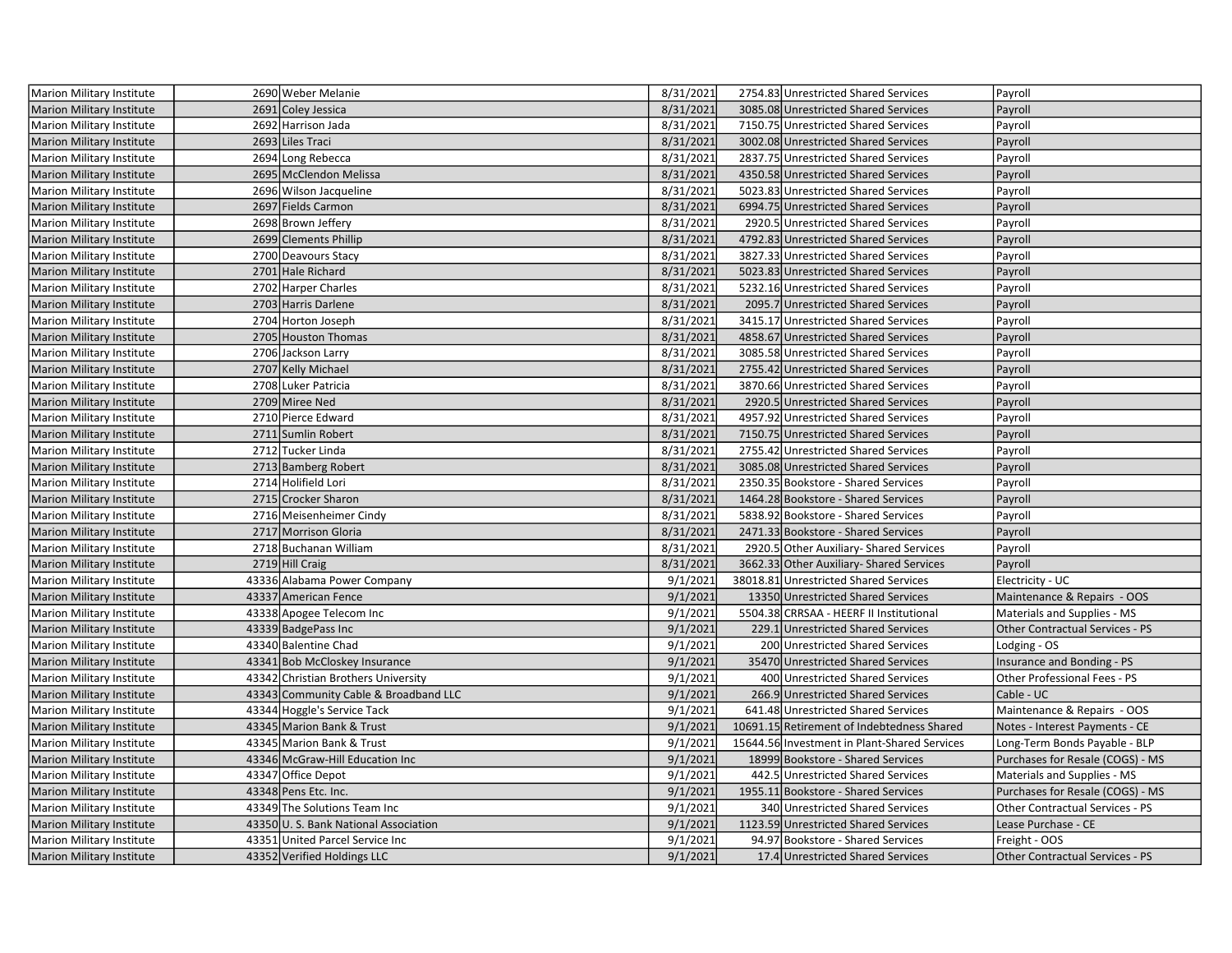| Marion Military Institute        | 43353 Witmer Public Safety Group Inc           | 9/1/2021  | 817.2 Industry Certification Initiatives | Furniture and Equip \$5K - \$25K - CE |
|----------------------------------|------------------------------------------------|-----------|------------------------------------------|---------------------------------------|
| Marion Military Institute        | 43354 Wright Charles                           | 9/1/2021  | 75.19 Unrestricted Shared Services       | Mileage - IS                          |
| <b>Marion Military Institute</b> | 43355 Xerox Business Solutions Southeast       | 9/1/2021  | 117.37 Unrestricted Shared Services      | Materials and Supplies - MS           |
| <b>Marion Military Institute</b> | 43364 Amazon                                   | 9/9/2021  | 423.08 Unrestricted Shared Services      | Materials and Supplies - MS           |
| <b>Marion Military Institute</b> | 43365 AMCSUS                                   | 9/9/2021  | 1895 Unrestricted Shared Services        | Memberships - PS                      |
| <b>Marion Military Institute</b> | 43367 American Osment                          | 9/9/2021  | 2489.15 Unrestricted Shared Services     | Materials and Supplies - MS           |
| Marion Military Institute        | 43368 Arrowhead Environmental Partners LLC     | 9/9/2021  | 3338.65 Unrestricted Shared Services     | Maintenance & Repairs - OOS           |
| <b>Marion Military Institute</b> | 43369 Balentine Chad                           | 9/9/2021  | 325 Unrestricted Shared Services         | Lodging - OS                          |
| <b>Marion Military Institute</b> | 43370 Blackbelt Hardware & Out                 | 9/9/2021  | 1091.63 Unrestricted Shared Services     | Maintenance & Repairs - OOS           |
| <b>Marion Military Institute</b> | 43371 BSN Sports LLC                           | 9/9/2021  | 8610 Unrestricted Shared Services        | Furniture and Equip \$5K - \$25K - CE |
| Marion Military Institute        | 43372 Camellia Ridge Landscaping               | 9/9/2021  | 14148 Unrestricted Shared Services       | Maintenance & Repairs - OOS           |
| <b>Marion Military Institute</b> | 43373 Dade Paper & Bag Llc                     | 9/9/2021  | 4434.88 Unrestricted Shared Services     | Materials and Supplies - MS           |
| Marion Military Institute        | 43374 DISH DBS Corporation                     | 9/9/2021  | 228.67 Unrestricted Shared Services      | Cable - UC                            |
| Marion Military Institute        | 43377 Hanover Uniforms                         | 9/9/2021  | 21913.93 Bookstore - Shared Services     | Purchases for Resale (COGS) - MS      |
| <b>Marion Military Institute</b> | 43378 Harrison Hardware                        | 9/9/2021  | 2168.98 Unrestricted Shared Services     | Maintenance & Repairs - OOS           |
| <b>Marion Military Institute</b> | 43379 High School Esports League INC.          | 9/9/2021  | 1500 Unrestricted Shared Services        | Lodging - OS                          |
| <b>Marion Military Institute</b> | 43380 Jackson Security Services LLC            | 9/9/2021  | 18 Unrestricted Shared Services          | Other Contractual Services - PS       |
| <b>Marion Military Institute</b> | 43381 Johnson Controls Fire Protection Lp      | 9/9/2021  | 2366.48 Unrestricted Shared Services     | Maintenance & Repairs - OOS           |
| <b>Marion Military Institute</b> | 43383 Marion Military Institute                | 9/9/2021  | 23.97 Other Auxiliary- Shared Services   | Materials and Supplies - MS           |
| <b>Marion Military Institute</b> | 43383 Marion Military Institute                | 9/9/2021  | 50 Unrestricted Shared Services          | Gasoline & Oil - Motor Veh - OOS      |
| Marion Military Institute        | 43383 Marion Military Institute                | 9/9/2021  | 99.53 Unrestricted Shared Services       | Subscriptions - OOS                   |
| <b>Marion Military Institute</b> | 43383 Marion Military Institute                | 9/9/2021  | 163.4 Unrestricted Shared Services       | Advertising & Promotions - OOS        |
| <b>Marion Military Institute</b> | 43383 Marion Military Institute                | 9/9/2021  | 167.18 Unrestricted Shared Services      | Materials and Supplies - MS           |
| <b>Marion Military Institute</b> | 43384 Marion Times Standard                    | 9/9/2021  | 9.5 Unrestricted Shared Services         | Advertising & Promotions - OOS        |
| <b>Marion Military Institute</b> | 43385 Marion Water & Sewer System              | 9/9/2021  | 1704.77 Unrestricted Shared Services     | Water & Sewer - UC                    |
| <b>Marion Military Institute</b> | 43386 Mayer Electric Supply Co Inc             | 9/9/2021  | 181.42 Unrestricted Shared Services      | Maintenance & Repairs - OOS           |
| <b>Marion Military Institute</b> | 43388 Morrison Tire Llc                        | 9/9/2021  | 42.5 Unrestricted Shared Services        | Maintenance & Repairs - OOS           |
| Marion Military Institute        | 43389 Napa Auto Parts                          | 9/9/2021  | 870.56 Unrestricted Shared Services      | Maintenance & Repairs - OOS           |
| Marion Military Institute        | 43390 Nicholson Clayton                        | 9/9/2021  | 600 Unrestricted Shared Services         | Mileage - IS                          |
| <b>Marion Military Institute</b> | 43391 Office Depot                             | 9/9/2021  | 119.97 Unrestricted Shared Services      | Other Contractual Services - PS       |
| Marion Military Institute        | 43392 Office Depot                             | 9/9/2021  | 50.38 Unrestricted Shared Services       | Materials and Supplies - MS           |
| <b>Marion Military Institute</b> | 43393 Office Depot                             | 9/9/2021  | 109.74 Unrestricted Shared Services      | Other Contractual Services - PS       |
| Marion Military Institute        | 43394 Park Supply of Tuscaloosa Inc.           | 9/9/2021  | 694.35 Unrestricted Shared Services      | Maintenance & Repairs - OOS           |
| <b>Marion Military Institute</b> | 43395 Postmaster                               | 9/9/2021  | 500 Unrestricted Shared Services         | Postage - OOS                         |
| <b>Marion Military Institute</b> | 43396 Rayfield Allen                           | 9/9/2021  | 2532.27 Unrestricted Shared Services     | Maintenance & Repairs - OOS           |
| <b>Marion Military Institute</b> | 43397 SAGE Publications Inc.                   | 9/9/2021  | 913 Unrestricted Shared Services         | <b>Subscriptions - OOS</b>            |
| Marion Military Institute        | 43398 Starnes Media/Starnes Publishing         | 9/9/2021  | 135 Unrestricted Shared Services         | Other Contractual Services - PS       |
| <b>Marion Military Institute</b> | 43399 Strickland Paper Company Inc             | 9/9/2021  | 1086 Unrestricted Shared Services        | Materials and Supplies - MS           |
| Marion Military Institute        | 43401 United Parcel Service Inc                | 9/9/2021  | 35.84 Bookstore - Shared Services        | Freight - OOS                         |
| <b>Marion Military Institute</b> | 43402 Vanguard Industries East                 | 9/9/2021  | 43.5 Bookstore - Shared Services         | Purchases for Resale (COGS) - MS      |
| <b>Marion Military Institute</b> | 43403 Waste Management                         | 9/9/2021  | 345 Unrestricted Shared Services         | Other Contractual Services - PS       |
| <b>Marion Military Institute</b> | 43404 Weathertech Distributing Co              | 9/9/2021  | 127.4 Unrestricted Shared Services       | Maintenance & Repairs - OOS           |
| Marion Military Institute        | 43405 Wittichen Supply Company LLC             | 9/9/2021  | 185.86 Unrestricted Shared Services      | Maintenance & Repairs - OOS           |
| <b>Marion Military Institute</b> | 43406 EBSCO Industries Inc                     | 9/10/2021 | 2603.87 Unrestricted Shared Services     | <b>Subscriptions - OOS</b>            |
| <b>Marion Military Institute</b> | 43408 Speegle Susanna                          | 9/10/2021 | 402.35 Unrestricted Shared Services      | Mileage - IS                          |
| Marion Military Institute        | 43418 Alabama Community College Conference Inc | 9/16/2021 | 9928 Unrestricted Shared Services        | Memberships - PS                      |
| Marion Military Institute        | 43419 AT & T                                   | 9/16/2021 | 117.7 Unrestricted Shared Services       | Cable - UC                            |
| Marion Military Institute        | 43420 Auto-Owners Insurance                    | 9/16/2021 | 35503.45 Unrestricted Shared Services    | Insurance and Bonding - PS            |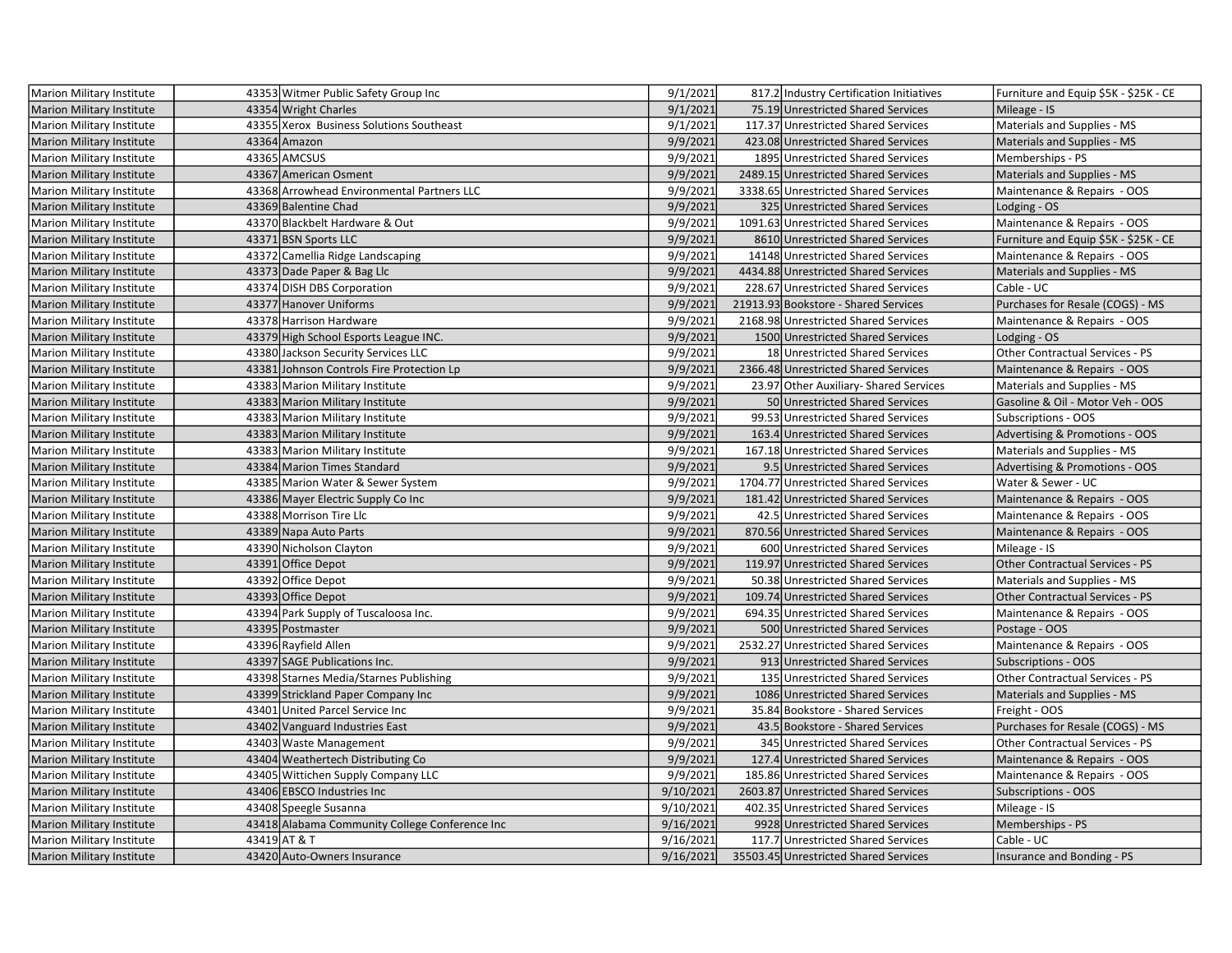| Marion Military Institute        | 43421 Balentine Chad                       | 9/16/2021 | 410 Unrestricted Shared Services     | Mileage - IS                           |
|----------------------------------|--------------------------------------------|-----------|--------------------------------------|----------------------------------------|
| <b>Marion Military Institute</b> | 43422 Benson Ryne                          | 9/16/2021 | 508.6 Unrestricted Shared Services   | Mileage - IS                           |
| Marion Military Institute        | 43423 Camellia Ridge Furniture & Appliance | 9/16/2021 | 695 Unrestricted Shared Services     | Lodging - OS                           |
| <b>Marion Military Institute</b> | 43424 Caterpillar Financial Services Corp. | 9/16/2021 | 1116.71 Unrestricted Shared Services | Lease Purchase - CE                    |
| Marion Military Institute        | 43426 Curtis Dawn                          | 9/16/2021 | 1116.44 Unrestricted Shared Services | Lodging - OS                           |
| Marion Military Institute        | 43427 Dade Paper & Bag Llc                 | 9/16/2021 | 490.88 Unrestricted Shared Services  | Materials and Supplies - MS            |
| Marion Military Institute        | 43428 Dallas Air & Heat                    | 9/16/2021 | 320 Unrestricted Shared Services     | Maintenance & Repairs - OOS            |
| <b>Marion Military Institute</b> | 43429 Dell Marketing                       | 9/16/2021 | 246.98 Bookstore - Shared Services   | Materials and Supplies - MS            |
| <b>Marion Military Institute</b> | 43431 Demopolis Times                      | 9/16/2021 | 251.9 Unrestricted Shared Services   | Advertising & Promotions - OOS         |
| <b>Marion Military Institute</b> | 43432 DISH DBS Corporation                 | 9/16/2021 | 189.84 Unrestricted Shared Services  | Cable - UC                             |
| <b>Marion Military Institute</b> | 43433 Dunfee Laura                         | 9/16/2021 | 865 Unrestricted Shared Services     | Printing and Binding - OOS             |
| Marion Military Institute        | 43434 FlightScope Mevo LLC                 | 9/16/2021 | 1799 Unrestricted Shared Services    | Materials and Supplies - MS            |
| Marion Military Institute        | 43435 Goldberg Reva                        | 9/16/2021 | 50.82 Unrestricted Shared Services   | Lodging - OS                           |
| Marion Military Institute        | 43436 Green Land Clearing                  | 9/16/2021 | 8190 Unrestricted Shared Services    | Maintenance & Repairs - OOS            |
| Marion Military Institute        | 43437 Howard Technology Solutions          | 9/16/2021 | 1925 Unrestricted Shared Services    | Computer Software(non capital) - MS    |
| <b>Marion Military Institute</b> | 43438 James Kent                           | 9/16/2021 | 313.25 Unrestricted Shared Services  | Memberships - PS                       |
| <b>Marion Military Institute</b> | 43439 Jerry Pate Turf & Irrigation Inc     | 9/16/2021 | 54.49 Unrestricted Shared Services   | Materials and Supplies - MS            |
| <b>Marion Military Institute</b> | 43440 John Bolding                         | 9/16/2021 | 52.5 Unrestricted Shared Services    | <b>Other Contractual Services - PS</b> |
| <b>Marion Military Institute</b> | 43441 Johnson Controls Fire Protection Lp  | 9/16/2021 | 1811.52 Unrestricted Shared Services | Other Contractual Services - PS        |
| <b>Marion Military Institute</b> | 43442 Jones College Tennis Support Fund    | 9/16/2021 | 90 Unrestricted Shared Services      | Mileage - IS                           |
| Marion Military Institute        | 43443 KHEAA                                | 9/16/2021 | 850 Unrestricted Shared Services     | Other Contractual Services - PS        |
| Marion Military Institute        | 43444 Marion Military Institute            | 9/16/2021 | 45.27 Unrestricted Shared Services   | Gasoline & Oil - Motor Veh - OOS       |
| Marion Military Institute        | 43444 Marion Military Institute            | 9/16/2021 | 436.54 Unrestricted Shared Services  | Materials and Supplies - MS            |
| Marion Military Institute        | 43445 Museum Replicas Limited              | 9/16/2021 | 1274.4 Bookstore - Shared Services   | Purchases for Resale (COGS) - MS       |
| <b>Marion Military Institute</b> | 43446 Office Depot                         | 9/16/2021 | 175.91 Unrestricted Shared Services  | Materials and Supplies - MS            |
| <b>Marion Military Institute</b> | 43447 Old Republic Surety Group            | 9/16/2021 | 500 Unrestricted Shared Services     | Insurance and Bonding - PS             |
| Marion Military Institute        | 43448 Sage Dining Services                 | 9/16/2021 | 134482 Food Services-Shared Services | <b>Other Contractual Services - PS</b> |
| Marion Military Institute        | 43449 Selma Beauty Supply                  | 9/16/2021 | 169.4 Bookstore - Shared Services    | Materials and Supplies - MS            |
| <b>Marion Military Institute</b> | 43450 Southern Engraving Inc               | 9/16/2021 | 16.26 Unrestricted Shared Services   | Materials and Supplies - MS            |
| Marion Military Institute        | 43450 Southern Engraving Inc               | 9/16/2021 | 24.75 Unrestricted Shared Services   | Honorariums - PS                       |
| Marion Military Institute        | 43451 State of Alabama                     | 9/16/2021 | 5287.5 Unrestricted Shared Services  | Accounting & Auditing Services - PS    |
| <b>Marion Military Institute</b> | 43452 Stinchcomb David                     | 9/16/2021 | 82.72 Unrestricted Shared Services   | Lodging - OS                           |
| Marion Military Institute        | 43453 Stone Jillian                        | 9/16/2021 | 59.6 Unrestricted Shared Services    | Materials and Supplies - MS            |
| <b>Marion Military Institute</b> | 43454 Supply Room                          | 9/16/2021 | 51.68 Bookstore - Shared Services    | Purchases for Resale (COGS) - MS       |
| Marion Military Institute        | 43455 Swindal Construction                 | 9/16/2021 | 34065 Unrestricted Shared Services   | Maintenance & Repairs - OOS            |
| <b>Marion Military Institute</b> | 43456 The Paint Spot                       | 9/16/2021 | 441.96 Unrestricted Shared Services  | Maintenance & Repairs - OOS            |
| Marion Military Institute        | 43457 The Trak Shak                        | 9/16/2021 | 2741 Unrestricted Shared Services    | Materials and Supplies - MS            |
| <b>Marion Military Institute</b> | 43458 U.S. Bank National Association       | 9/16/2021 | 343.7 Unrestricted Shared Services   | Lease Purchase - CE                    |
| Marion Military Institute        | 43459 University of Montevallo             | 9/16/2021 | 400 Unrestricted Shared Services     | Other Professional Fees - PS           |
| Marion Military Institute        | 43460 Vaiden Field Airport                 | 9/16/2021 | 1620 Unrestricted Shared Services    | <b>Other Contractual Services - PS</b> |
| Marion Military Institute        | 43461 Verizon Wireless                     | 9/16/2021 | 23.12 Unrestricted Shared Services   | Cable - UC                             |
| <b>Marion Military Institute</b> | 43462 Wright Charles                       | 9/16/2021 | 52.65 Unrestricted Shared Services   | Mileage - IS                           |
| Marion Military Institute        | 43463 Amazon                               | 9/22/2021 | 83.78 Unrestricted Shared Services   | Materials and Supplies - MS            |
| <b>Marion Military Institute</b> | 43464 Anthology Inc of NY                  | 9/22/2021 | 12181 Unrestricted Shared Services   | <b>Other Contractual Services - PS</b> |
| <b>Marion Military Institute</b> | 43465 AT & T                               | 9/22/2021 | 1579.35 Unrestricted Shared Services | Cable - UC                             |
| <b>Marion Military Institute</b> | 43466 AT & T                               | 9/22/2021 | 83.08 Unrestricted Shared Services   | Cable - UC                             |
| Marion Military Institute        | 43467 Balentine Chad                       | 9/22/2021 | 400 Unrestricted Shared Services     | Lodging - OS                           |
| <b>Marion Military Institute</b> | 43468 Blue Mountain College                | 9/22/2021 | 150 Unrestricted Shared Services     | <b>Registration Fees-IS</b>            |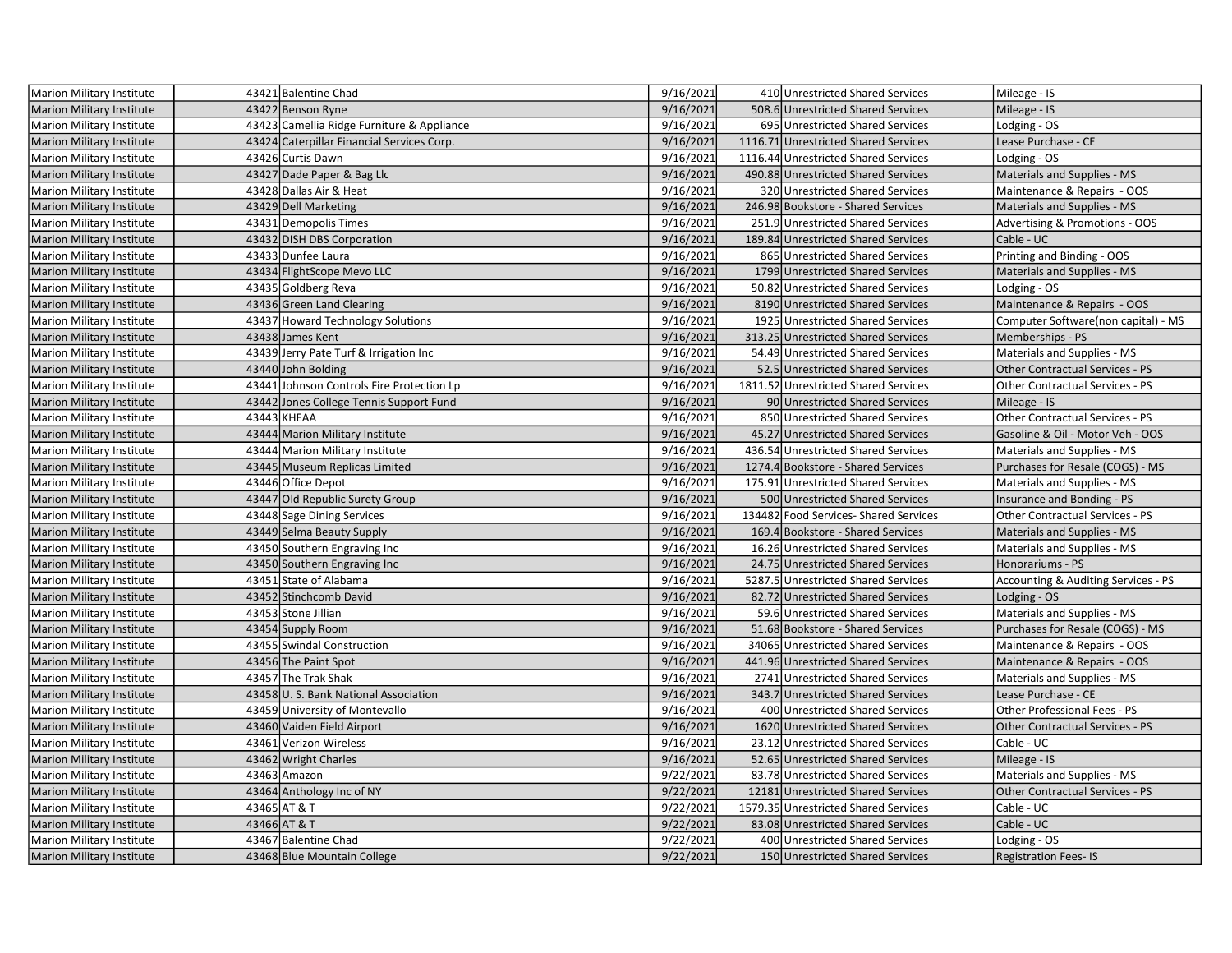| Marion Military Institute        | 43469 Bowen Thomas                         | 9/22/2021 | 196.74 Unrestricted Shared Services        | Lodging - OS                           |
|----------------------------------|--------------------------------------------|-----------|--------------------------------------------|----------------------------------------|
| <b>Marion Military Institute</b> | 43470 Caterpillar Financial Services Corp. | 9/22/2021 | 1603.61 Unrestricted Shared Services       | Lease Purchase - CE                    |
| <b>Marion Military Institute</b> | 43471 Demopolis Times                      | 9/22/2021 | 250.5 Unrestricted Shared Services         | Advertising & Promotions - OOS         |
| <b>Marion Military Institute</b> | 43472 Hanover Uniforms                     | 9/22/2021 | 142.15 Bookstore - Shared Services         | Purchases for Resale (COGS) - MS       |
| Marion Military Institute        | 43474 Northport Electric                   | 9/22/2021 | 450 Unrestricted Shared Services           | Maintenance & Repairs - OOS            |
| <b>Marion Military Institute</b> | 43475 Pens Etc. Inc.                       | 9/22/2021 | 172.73 Bookstore - Shared Services         | Purchases for Resale (COGS) - MS       |
| <b>Marion Military Institute</b> | 43476 Rhyne Gregory                        | 9/22/2021 | 300 Unrestricted Shared Services           | Mileage - IS                           |
| <b>Marion Military Institute</b> | 43477 Snead State Community College        | 9/22/2021 | 100 Unrestricted Shared Services           | <b>Registration Fees-IS</b>            |
| Marion Military Institute        | 43478 Stark Exterminators                  | 9/22/2021 | 160 Unrestricted Shared Services           | Other Contractual Services - PS        |
| <b>Marion Military Institute</b> | 43479 SunSouth                             | 9/22/2021 | 513.47 Other Auxiliary-Shared Services     | Maintenance & Repairs - OOS            |
| Marion Military Institute        | 43480 The Pitney Bowes Bank Inc            | 9/22/2021 | 1053.72 Unrestricted Shared Services       | Lease Purchase - CE                    |
| <b>Marion Military Institute</b> | 43481 Tyco Integrated Security LLC         | 9/22/2021 | 565.49 Unrestricted Shared Services        | Other Contractual Services - PS        |
| Marion Military Institute        | 43482 VITALSOURCE TECHNOLOGIES LLC         | 9/22/2021 | 5530.96 Bookstore - Shared Services        | Purchases for Resale (COGS) - MS       |
| <b>Marion Military Institute</b> | 43483 Waste Management                     | 9/22/2021 | 618.97 Unrestricted Shared Services        | Other Contractual Services - PS        |
| Marion Military Institute        | 43485 DeMasi Productions Inc.              | 9/23/2021 | 1474.2 Bookstore - Shared Services         | Other Contractual Services - PS        |
| <b>Marion Military Institute</b> | 43492 Alabama Power Company                | 9/24/2021 | 1513.81 Unrestricted Shared Services       | Electricity - UC                       |
| Marion Military Institute        | 43493 Benson Ryne                          | 9/24/2021 | 467.63 Unrestricted Shared Services        | Mileage - IS                           |
| <b>Marion Military Institute</b> | 43494 Hansen Willis                        | 9/24/2021 | 1000 Unrestricted Shared Services          | Other Contractual Services - PS        |
| Marion Military Institute        | 43495 Jackson Security Services LLC        | 9/24/2021 | 90 Unrestricted Shared Services            | Other Contractual Services - PS        |
| Marion Military Institute        | 43496 Nicholson Clayton                    | 9/24/2021 | 568.46 Unrestricted Shared Services        | Mileage - IS                           |
| Marion Military Institute        | 43497 Office Depot                         | 9/24/2021 | 221.82 Unrestricted Shared Services        | Materials and Supplies - MS            |
| <b>Marion Military Institute</b> | 43497 Office Depot                         | 9/24/2021 | 368.18 Unrestricted Shared Services        | Institutional Use - OOS                |
| Marion Military Institute        | 43498 Plaza Golf Cart Sales                | 9/24/2021 | 3300 Unrestricted Shared Services          | Materials and Supplies - MS            |
| <b>Marion Military Institute</b> | 43499 Southern Assoc of Colleges & Schools | 9/24/2021 | 650 Unrestricted Shared Services           | Professional Development - PS          |
| Marion Military Institute        | 43500 State of Alabama                     | 9/24/2021 | 175911.75 Unrestricted Shared Services     | Computer Software(non capital) - MS    |
| <b>Marion Military Institute</b> | 43501 United Parcel Service Inc            | 9/24/2021 | 24.24 Bookstore - Shared Services          | Freight - OOS                          |
| Marion Military Institute        | 43502 AB SPORTSWEAR INC                    | 9/30/2021 | 1160.09 Unrestricted Shared Services       | Other Contractual Services - PS        |
| <b>Marion Military Institute</b> | 43503 AL Assoc of Student Fin Aid Adm      | 9/30/2021 | 25 Unrestricted Shared Services            | Memberships - PS                       |
| Marion Military Institute        | 43504 AT & T                               | 9/30/2021 | 247.63 Unrestricted Shared Services        | Cable - UC                             |
| <b>Marion Military Institute</b> | 43505 Benson Ryne                          | 9/30/2021 | 163.8 Unrestricted Shared Services         | Mileage - IS                           |
| Marion Military Institute        | 43506 Blackbelt Hardware & Out             | 9/30/2021 | 840 Other Auxiliary- Shared Services       | Maintenance & Repairs - OOS            |
| <b>Marion Military Institute</b> | 43506 Blackbelt Hardware & Out             | 9/30/2021 | 987.47 Unrestricted Shared Services        | Maintenance & Repairs - OOS            |
| Marion Military Institute        | 43506 Blackbelt Hardware & Out             | 9/30/2021 | 1162.59 Industry Certification Initiatives | Furniture and Equip \$5K - \$25K - CE  |
| <b>Marion Military Institute</b> | 43506 Blackbelt Hardware & Out             | 9/30/2021 | 6480 Industry Certification Initiatives    | Materials and Supplies - MS            |
| <b>Marion Military Institute</b> | 43507 Bowen Thomas                         | 9/30/2021 | 238.06 Unrestricted Shared Services        | Lodging - OS                           |
| <b>Marion Military Institute</b> | 43508 BSN Sports LLC                       | 9/30/2021 | 588 Unrestricted Shared Services           | Materials and Supplies - MS            |
| Marion Military Institute        |                                            | 9/30/2021 |                                            |                                        |
|                                  | 43509 Community Cable & Broadband LLC      |           | 266.9 Unrestricted Shared Services         | Cable - UC                             |
| <b>Marion Military Institute</b> | 43511 Crawford Brittany                    | 9/30/2021 | 152.36 Unrestricted Shared Services        | Mileage - IS                           |
| Marion Military Institute        | 43512 Dell Marketing                       | 9/30/2021 | 102.59 Bookstore - Shared Services         | Materials and Supplies - MS            |
| <b>Marion Military Institute</b> | 43512 Dell Marketing                       | 9/30/2021 | 8026.56 Unrestricted Shared Services       | <b>Other Contractual Services - PS</b> |
| Marion Military Institute        | 43513 Donaldson Ernest Lee                 | 9/30/2021 | 337.5 Unrestricted Shared Services         | Other Contractual Services - PS        |
| <b>Marion Military Institute</b> | 43514 Froggy's Fog                         | 9/30/2021 | 434.97 Industry Certification Initiatives  | Materials and Supplies - MS            |
| Marion Military Institute        | 43515 Fuller Building Company              | 9/30/2021 | 2928.59 Unrestricted Shared Services       | Maintenance & Repairs - OOS            |
| <b>Marion Military Institute</b> | 43516 Griffin Wood Co                      | 9/30/2021 | 311.18 Unrestricted Shared Services        | Maintenance & Repairs - OOS            |
| Marion Military Institute        | 43517 Hoggle's Service Tack                | 9/30/2021 | 367.99 Unrestricted Shared Services        | Gasoline & Oil - Motor Veh - OOS       |
| <b>Marion Military Institute</b> | 43517 Hoggle's Service Tack                | 9/30/2021 | 970.8 Unrestricted Shared Services         | Maintenance & Repairs - OOS            |
| Marion Military Institute        | 43518 Home Depot                           | 9/30/2021 | 836.06 Unrestricted Shared Services        | Maintenance & Repairs - OOS            |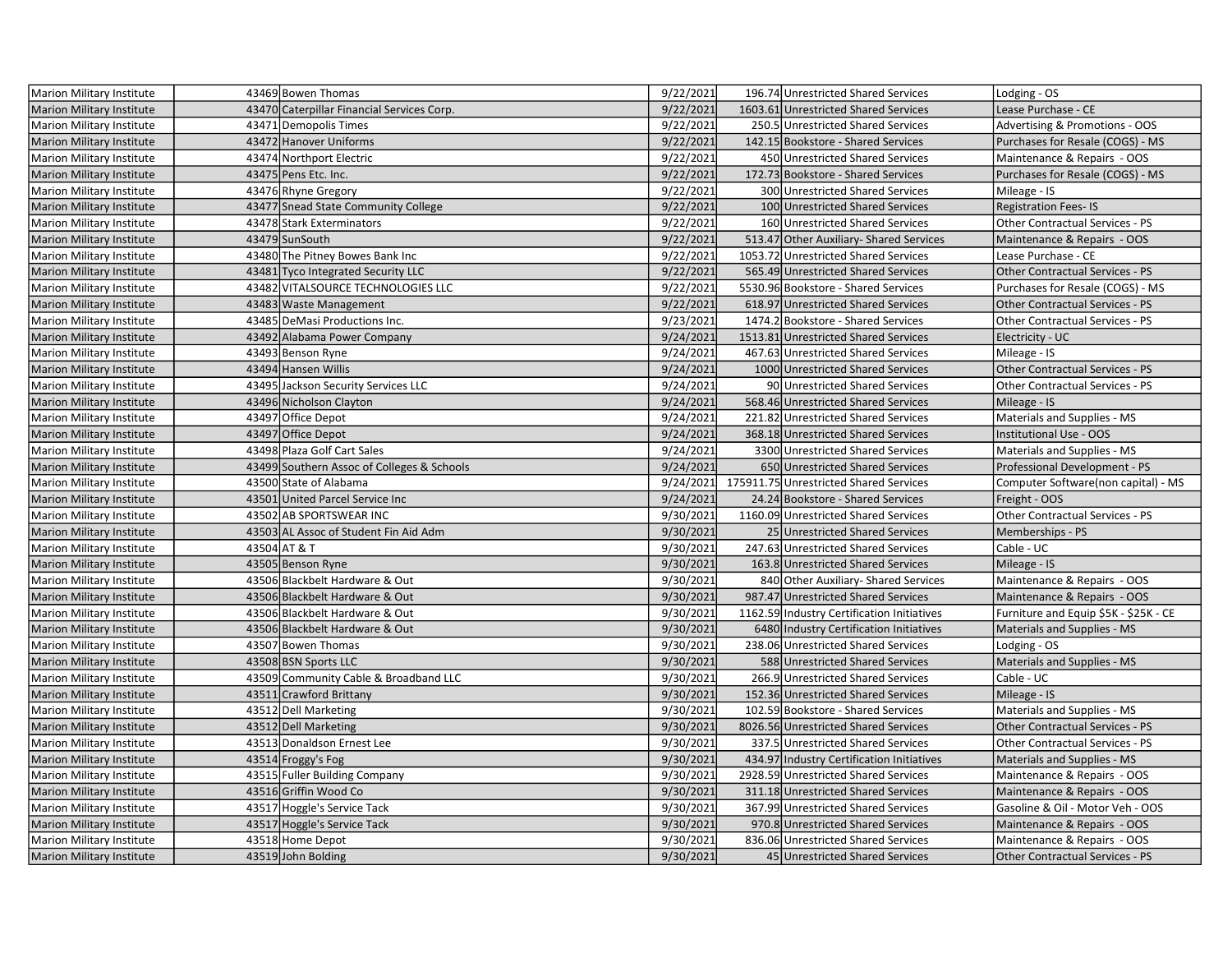| Marion Military Institute                                     | 43520 Lewis Pest Control Inc.               | 9/30/2021 | 1000 Unrestricted Shared Services            | Other Contractual Services - PS     |
|---------------------------------------------------------------|---------------------------------------------|-----------|----------------------------------------------|-------------------------------------|
| <b>Marion Military Institute</b>                              | 43521 Marion Bank & Trust                   | 9/30/2021 | 65168.02 Investment in Plant-Shared Services | Long-Term Bonds Payable - BLP       |
| Marion Military Institute                                     | 43522 Marion Military Institute             | 9/30/2021 | 37 Unrestricted Shared Services              | Gasoline & Oil - Motor Veh - OOS    |
| Marion Military Institute                                     | 43522 Marion Military Institute             | 9/30/2021 | 46.8 Unrestricted Shared Services            | Advertising & Promotions - OOS      |
| Marion Military Institute                                     | 43522 Marion Military Institute             | 9/30/2021 | 186.2 Unrestricted Shared Services           | Materials and Supplies - MS         |
| <b>Marion Military Institute</b>                              | 43523 Marion Times Standard                 | 9/30/2021 | 97.8 Unrestricted Shared Services            | Advertising & Promotions - OOS      |
| Marion Military Institute                                     | 43524 MMI Foundation                        | 9/30/2021 | 238.8 Unrestricted Shared Services           | Other Professional Fees - PS        |
| <b>Marion Military Institute</b>                              | 43524 MMI Foundation                        | 9/30/2021 | 716.8 Unrestricted Shared Services           | Lodging - OS                        |
| Marion Military Institute                                     | 43524 MMI Foundation                        | 9/30/2021 | 770 Unrestricted Shared Services             | Materials and Supplies - MS         |
| Marion Military Institute                                     | 43524 MMI Foundation                        | 9/30/2021 | 797.84 Unrestricted Shared Services          | Other Contractual Services - PS     |
| Marion Military Institute                                     | 43525 Mollahan David                        | 9/30/2021 | 530.46 Unrestricted Shared Services          | Lodging - OS                        |
| <b>Marion Military Institute</b>                              | 43526 Nevco Inc.                            | 9/30/2021 | 2758.8 Unrestricted Shared Services          | Materials and Supplies - MS         |
| Marion Military Institute                                     | 43527 Nicholson Clayton                     | 9/30/2021 | 400 Unrestricted Shared Services             | Mileage - IS                        |
| <b>Marion Military Institute</b>                              | 43528 Office Depot                          | 9/30/2021 | 39.99 Unrestricted Shared Services           | Materials and Supplies - MS         |
| Marion Military Institute                                     | 43529 Office Depot                          | 9/30/2021 | 528.67 Unrestricted Shared Services          | Materials and Supplies - MS         |
| <b>Marion Military Institute</b>                              | 43530 Oxford University Press               | 9/30/2021 | 171.72 Bookstore - Shared Services           | Purchases for Resale (COGS) - MS    |
| Marion Military Institute                                     | 43531 Reynolds Electric & Refrigeration Inc | 9/30/2021 | 983.82 Unrestricted Shared Services          | Maintenance & Repairs - OOS         |
| <b>Marion Military Institute</b>                              | 43532 Rothco                                | 9/30/2021 | 390.45 Bookstore - Shared Services           | Purchases for Resale (COGS) - MS    |
| Marion Military Institute                                     | 43533 Select Medical Systems Inc.           | 9/30/2021 | 735 Unrestricted Shared Services             | Lodging - OS                        |
| Marion Military Institute                                     | 43534 Sherwin Williams Company              | 9/30/2021 | 197.28 Unrestricted Shared Services          | Maintenance & Repairs - OOS         |
| Marion Military Institute                                     | 43535 Smathers & Associates                 | 9/30/2021 | 4000 Unrestricted Shared Services            | Lodging - OS                        |
| <b>Marion Military Institute</b>                              | 43536 Spire Alabama Inc.                    | 9/30/2021 | 919.89 Unrestricted Shared Services          | Gas & Heating Fuel - UC             |
| Marion Military Institute                                     | 43537 Supply Room                           | 9/30/2021 | 947.1 Bookstore - Shared Services            | Purchases for Resale (COGS) - MS    |
| Marion Military Institute                                     | 43538 Taylor Sales And Service              | 9/30/2021 | 1086.61 Unrestricted Shared Services         | Materials and Supplies - MS         |
| Marion Military Institute                                     | 43539 The American Legion                   | 9/30/2021 | 1500 Agency Funds - Accounts Receivable      | Unapplied External Scholarship - SP |
| <b>Marion Military Institute</b>                              | 43540 Trustmark National Bank               | 9/30/2021 | -28.48 Unrestricted Shared Services          | <b>Discounts Earned - SS</b>        |
| Marion Military Institute                                     | 43540 Trustmark National Bank               | 9/30/2021 | 120 Other Auxiliary- Shared Services         | Gasoline & Oil - Motor Veh - OOS    |
| <b>Marion Military Institute</b>                              | 43540 Trustmark National Bank               | 9/30/2021 | 128.86 Unrestricted Shared Services          | Subscriptions - OOS                 |
| Marion Military Institute                                     | 43540 Trustmark National Bank               | 9/30/2021 | 191.77 Unrestricted Shared Services          | Materials and Supplies - MS         |
| <b>Marion Military Institute</b>                              | 43540 Trustmark National Bank               |           |                                              |                                     |
|                                                               |                                             | 9/30/2021 | 247.46 Bookstore - Shared Services           | Materials and Supplies - MS         |
| Marion Military Institute                                     | 43540 Trustmark National Bank               | 9/30/2021 | 300 Unrestricted Shared Services             | Memberships - PS                    |
| <b>Marion Military Institute</b>                              | 43540 Trustmark National Bank               | 9/30/2021 | 427.1 Bookstore - Shared Services            | Purchases for Resale (COGS) - MS    |
| Marion Military Institute                                     | 43540 Trustmark National Bank               | 9/30/2021 | 1430.44 Unrestricted Shared Services         | Other Contractual Services - PS     |
| <b>Marion Military Institute</b>                              | 43540 Trustmark National Bank               | 9/30/2021 | 2011.65 Unrestricted Shared Services         | Lodging - OS                        |
| Marion Military Institute                                     | 43540 Trustmark National Bank               | 9/30/2021 | 3660.37 Unrestricted Shared Services         | Gasoline & Oil - Motor Veh - OOS    |
| <b>Marion Military Institute</b>                              | 43542 U.S. Bank National Association        | 9/30/2021 | 725.3 Unrestricted Shared Services           | Lease Purchase - CE                 |
| Marion Military Institute                                     | 43543 Verizon Wireless                      | 9/30/2021 | 1552.01 Unrestricted Shared Services         | Cable - UC                          |
| <b>Marion Military Institute</b>                              | 43544 Waste Management                      | 9/30/2021 | 902.36 Unrestricted Shared Services          | Other Contractual Services - PS     |
| Marion Military Institute                                     | 43545 Water Works Pool & Spa                | 9/30/2021 | 229.99 Unrestricted Shared Services          | Maintenance & Repairs - OOS         |
| Marion Military Institute                                     | 43546 Xerox Business Solutions Southeast    | 9/30/2021 | 185.63 Unrestricted Shared Services          | Materials and Supplies - MS         |
| Marion Military Institute                                     | 43547 AL Assoc of Student Fin Aid Adm       | 9/30/2021 | 25 Unrestricted Shared Services              | Memberships - PS                    |
| <b>Marion Military Institute</b>                              | 2730 Dunfee Laura                           | 9/30/2021 | 4408.25 Unrestricted Shared Services         | Payroll                             |
| Marion Military Institute                                     | 2731 Mollahan David                         | 9/30/2021 | 16250 Unrestricted Shared Services           | Payroll                             |
| <b>Marion Military Institute</b>                              | 2732 Gimenez Michael                        | 9/30/2021 | 6062.89 Unrestricted Shared Services         | Payroll                             |
| Marion Military Institute                                     | 2733 Walters Buffy                          | 9/30/2021 | 6586 Unrestricted Shared Services            | Payroll                             |
|                                                               | 2734 Allison Eric                           | 9/30/2021 | 1125 Unrestricted Shared Services            | Payroll                             |
| <b>Marion Military Institute</b><br>Marion Military Institute | 2735 Allison Joyce                          | 9/30/2021 | 4500.33 Unrestricted Shared Services         | Payroll                             |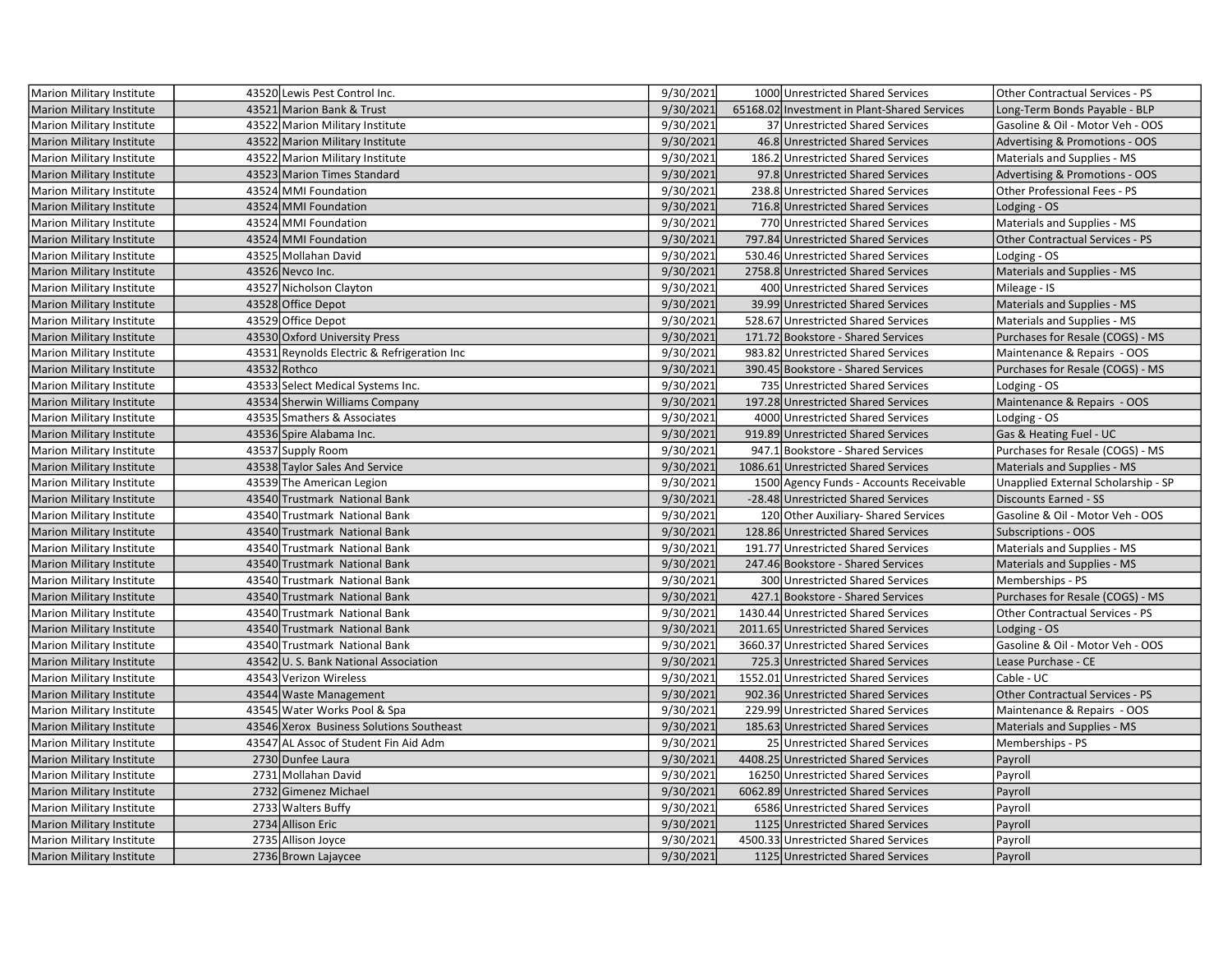| <b>Marion Military Institute</b> | 2737 Castro-Nail Beatriz | 9/30/2021 | 5247 Unrestricted Shared Services    | Payroll |
|----------------------------------|--------------------------|-----------|--------------------------------------|---------|
| <b>Marion Military Institute</b> | 2738 Deason Courtney     | 9/30/2021 | 4845.58 Unrestricted Shared Services | Payroll |
| Marion Military Institute        | 2739 Doyle Mark          | 9/30/2021 | 6058.75 Unrestricted Shared Services | Payroll |
| Marion Military Institute        | 2740 Johnson Gabriel     | 9/30/2021 | 3713.83 Unrestricted Shared Services | Payroll |
| Marion Military Institute        | 2741 Johnson Ronald      | 9/30/2021 | 562.5 Unrestricted Shared Services   | Payroll |
| Marion Military Institute        | 2742 Peacock Sarah       | 9/30/2021 | 4492.58 Unrestricted Shared Services | Payroll |
| Marion Military Institute        | 2743 Spinks Jody         | 9/30/2021 | 562.5 Unrestricted Shared Services   | Payroll |
| <b>Marion Military Institute</b> | 2744 Hodge Mariah        | 9/30/2021 | 3839.58 Unrestricted Shared Services | Payroll |
| Marion Military Institute        | 2745 Meisenheimer C      | 9/30/2021 | 5997 Unrestricted Shared Services    | Payroll |
| <b>Marion Military Institute</b> | 2746 Roche Joy           | 9/30/2021 | 4894.08 Unrestricted Shared Services | Payroll |
| Marion Military Institute        | 2747 Sherling Amzi       | 9/30/2021 | 5633 Unrestricted Shared Services    | Payroll |
| <b>Marion Military Institute</b> | 2748 Berry Kenneth       | 9/30/2021 | 5284.5 Unrestricted Shared Services  | Payroll |
| Marion Military Institute        | 2749 Gatlin Richard      | 9/30/2021 | 4744.08 Unrestricted Shared Services | Payroll |
| <b>Marion Military Institute</b> | 2750 McCormick Patrick   | 9/30/2021 | 4931.67 Unrestricted Shared Services | Payroll |
| Marion Military Institute        | 2751 Stiefel Brett       | 9/30/2021 | 5308.75 Unrestricted Shared Services | Payroll |
| Marion Military Institute        | 2752 Yang Xiaoli         | 9/30/2021 | 6136 Unrestricted Shared Services    | Payroll |
| <b>Marion Military Institute</b> | 2753 Brown Kirtley       | 9/30/2021 | 5758.75 Unrestricted Shared Services | Payroll |
| <b>Marion Military Institute</b> | 2754 Spewak David        | 9/30/2021 | 5633 Unrestricted Shared Services    | Payroll |
| <b>Marion Military Institute</b> | 2755 Thomason James      | 9/30/2021 | 5595.58 Unrestricted Shared Services | Payroll |
| <b>Marion Military Institute</b> | 2756 Fitts Joye          | 9/30/2021 | 3483.5 Unrestricted Shared Services  | Payroll |
| <b>Marion Military Institute</b> | 2757 Ivey David          | 9/30/2021 | 8134.75 Unrestricted Shared Services | Payroll |
| <b>Marion Military Institute</b> | 2758 Jones Camie         | 9/30/2021 | 6800.08 Unrestricted Shared Services | Payroll |
| Marion Military Institute        | 2759 Logan Jeffery       | 9/30/2021 | 6455.67 Unrestricted Shared Services | Payroll |
| <b>Marion Military Institute</b> | 2760 Logan Logan         | 9/30/2021 | 5205.83 Unrestricted Shared Services | Payroll |
| Marion Military Institute        | 2761 Tolar Haley         | 9/30/2021 | 3315.08 Unrestricted Shared Services | Payroll |
| <b>Marion Military Institute</b> | 2762 Plummer Ashley      | 9/30/2021 | 5397 Unrestricted Shared Services    | Payroll |
| <b>Marion Military Institute</b> | 2763 Cook Brenda         | 9/30/2021 | 4845.58 Unrestricted Shared Services | Payroll |
| Marion Military Institute        | 2764 Baldwin Dewarren    | 9/30/2021 | 3131.58 Unrestricted Shared Services | Payroll |
| Marion Military Institute        | 2765 Barton Burnis       | 9/30/2021 | 5834.34 Unrestricted Shared Services | Payroll |
| <b>Marion Military Institute</b> | 2766 Billingsley Erica   | 9/30/2021 | 2366.08 Unrestricted Shared Services | Payroll |
| Marion Military Institute        | 2767 Drake James         | 9/30/2021 | 5230.5 Unrestricted Shared Services  | Payroll |
| <b>Marion Military Institute</b> | 2768 Dunfee Michael      | 9/30/2021 | 5796.5 Unrestricted Shared Services  | Payroll |
| Marion Military Institute        | 2769 Green Shawna        | 9/30/2021 | 4324.67 Unrestricted Shared Services | Payroll |
| <b>Marion Military Institute</b> | 2770 Heard Asherica      | 9/30/2021 | 3398.92 Unrestricted Shared Services | Payroll |
| Marion Military Institute        | 2771 James Kent          | 9/30/2021 | 5546.5 Unrestricted Shared Services  | Payroll |
| <b>Marion Military Institute</b> | 2772 Jones Jerome        | 9/30/2021 | 3989.58 Unrestricted Shared Services | Payroll |
| Marion Military Institute        | 2773 Magnus Michael      | 9/30/2021 | 5367.67 Unrestricted Shared Services | Payroll |
| <b>Marion Military Institute</b> | 2774 Martin Darrell      | 9/30/2021 | 6964.67 Unrestricted Shared Services | Payroll |
| Marion Military Institute        | 2775 Mennig David        | 9/30/2021 | 5230.5 Unrestricted Shared Services  | Payroll |
| <b>Marion Military Institute</b> | 2776 Passmore Edwin      | 9/30/2021 | 9590.25 Unrestricted Shared Services | Payroll |
| Marion Military Institute        | 2777 Raczkowski John     | 9/30/2021 | 6170.4 Unrestricted Shared Services  | Payroll |
| <b>Marion Military Institute</b> | 2778 Stewart Matthew     | 9/30/2021 | 4229.08 Unrestricted Shared Services | Payroll |
| Marion Military Institute        | 2779 Suttles Fanninet    | 9/30/2021 | 2894.5 Unrestricted Shared Services  | Payroll |
| <b>Marion Military Institute</b> | 2780 Watford Rebecca     | 9/30/2021 | 4059.75 Unrestricted Shared Services | Payroll |
| Marion Military Institute        | 2781 Benson Ryne         | 9/30/2021 | 3084.33 Unrestricted Shared Services | Payroll |
| <b>Marion Military Institute</b> | 2782 Bowen Thomas        | 9/30/2021 | 6622.67 Unrestricted Shared Services | Payroll |
| Marion Military Institute        | 2783 Crawford Brittany   | 9/30/2021 | 7293.75 Unrestricted Shared Services | Payroll |
| Marion Military Institute        | 2784 Hughes Carol        | 9/30/2021 | 2634.93 Unrestricted Shared Services | Payroll |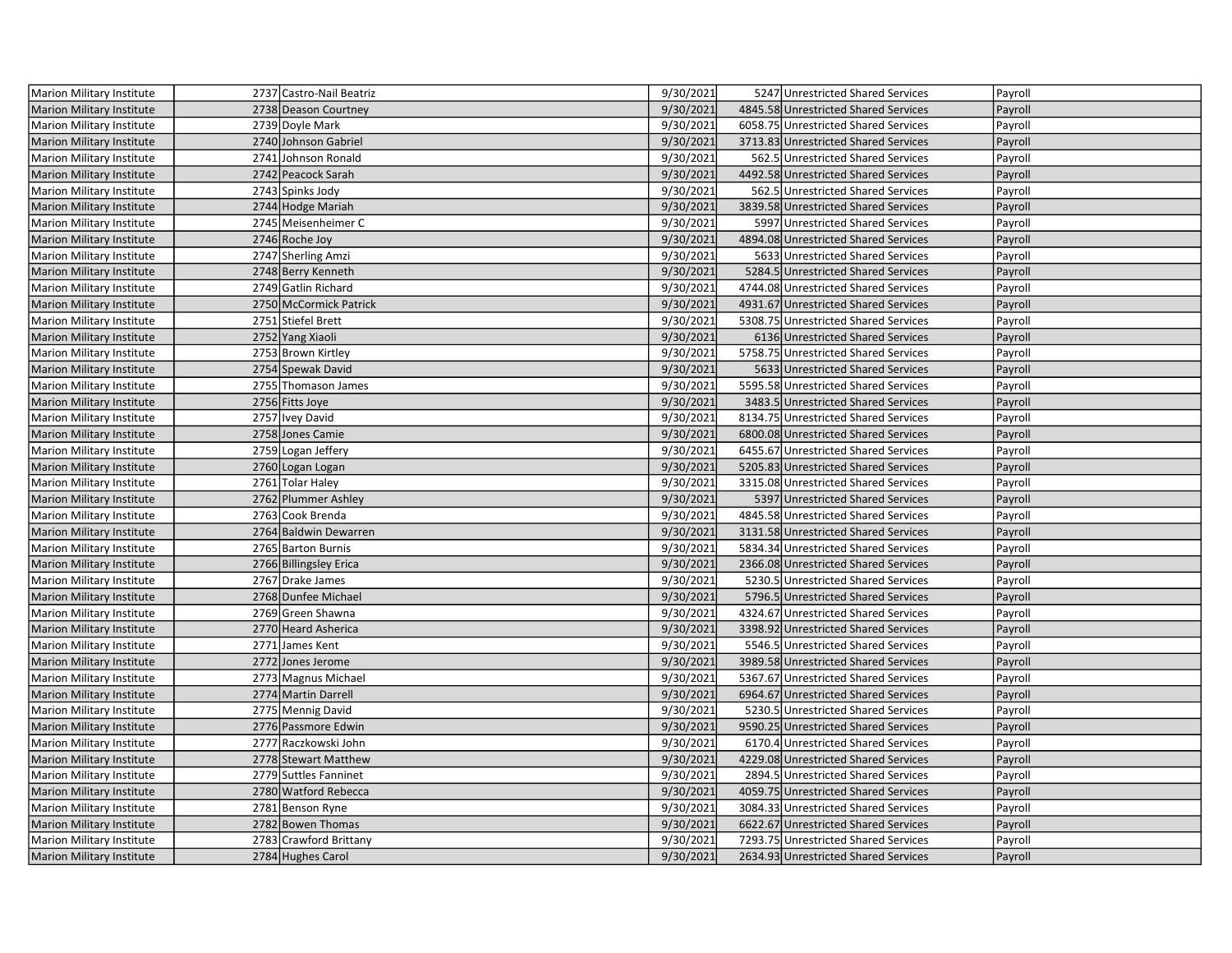| Marion Military Institute        | 2785 Nicholson Clayton   | 9/30/2021 | 3336.92 Unrestricted Shared Services  | Payroll |
|----------------------------------|--------------------------|-----------|---------------------------------------|---------|
| <b>Marion Military Institute</b> | 2786 Shifter Colleen     | 9/30/2021 | 3062.58 Unrestricted Shared Services  | Payroll |
| Marion Military Institute        | 2787 Speegle Susanna     | 9/30/2021 | 3808.08 Unrestricted Shared Services  | Payroll |
| Marion Military Institute        | 2788 Pierce Laurie       | 9/30/2021 | 3188 Unrestricted Shared Services     | Payroll |
| Marion Military Institute        | 2789 Sumlin Rene         | 9/30/2021 | 5374.5 Unrestricted Shared Services   | Payroll |
| <b>Marion Military Institute</b> | 2790 Hoggle Layne        | 9/30/2021 | 3454.08 Unrestricted Shared Services  | Payroll |
| Marion Military Institute        | 2791 Kirby Jamie         | 9/30/2021 | 6769 Unrestricted Shared Services     | Payroll |
| <b>Marion Military Institute</b> | 2792 Painter Eva         | 9/30/2021 | 5940.17 Unrestricted Shared Services  | Payroll |
| Marion Military Institute        | 2793 Stone Jillian       | 9/30/2021 | 4457.67 Unrestricted Shared Services  | Payroll |
| Marion Military Institute        | 2794 Balentine Chad      | 9/30/2021 | 4871.67 Unrestricted Shared Services  | Payroll |
| Marion Military Institute        | 2795 Benson Jeffery      | 9/30/2021 | 4955.83 Unrestricted Shared Services  | Payroll |
| <b>Marion Military Institute</b> | 2796 Benson Kori         | 9/30/2021 | 2355.86 Unrestricted Shared Services  | Payroll |
| Marion Military Institute        | 2797 Bush Kyle           | 9/30/2021 | 2939.92 Unrestricted Shared Services  | Payroll |
| <b>Marion Military Institute</b> | 2798 Dowdle Kirkland     | 9/30/2021 | 4127.84 Unrestricted Shared Services  | Payroll |
| Marion Military Institute        | 2799 Downs Matthew       | 9/30/2021 | 5040.17 Unrestricted Shared Services  | Payroll |
| Marion Military Institute        | 2800 Ivey Michelle       | 9/30/2021 | 7787.5 Unrestricted Shared Services   | Payroll |
| Marion Military Institute        | 2801 Norris Kevin        | 9/30/2021 | 2355.86 Unrestricted Shared Services  | Payroll |
| <b>Marion Military Institute</b> | 2802 Rhyne Gregory       | 9/30/2021 | 5124.33 Unrestricted Shared Services  | Payroll |
| Marion Military Institute        | 2803 Rodgers Timothy     | 9/30/2021 | 4703.33 Unrestricted Shared Services  | Payroll |
| <b>Marion Military Institute</b> | 2804 Wright Charles      | 9/30/2021 | 4806.86 Unrestricted Shared Services  | Payroll |
| Marion Military Institute        | 2805 Crews Wendel        | 9/30/2021 | 4804.5 Unrestricted Shared Services   | Payroll |
| Marion Military Institute        | 2806 Crittenden Mcarthur | 9/30/2021 | 7293.75 Unrestricted Shared Services  | Payroll |
| Marion Military Institute        | 2807 Barnes Susanna      | 9/30/2021 | 4437.58 Unrestricted Shared Services  | Payroll |
| <b>Marion Military Institute</b> | 2808 Curtis Dawn         | 9/30/2021 | 4955.83 Unrestricted Shared Services  | Payroll |
| Marion Military Institute        | 2809 Holmes Marietta     | 9/30/2021 | 3760 Unrestricted Shared Services     | Payroll |
| Marion Military Institute        | 2810 McElheney Lauren    | 9/30/2021 | 2761.33 Unrestricted Shared Services  | Payroll |
| Marion Military Institute        | 2811 McKee Emily         | 9/30/2021 | 10083.83 Unrestricted Shared Services | Payroll |
| Marion Military Institute        | 2812 Nicholson Vanessa   | 9/30/2021 | 3062.58 Unrestricted Shared Services  | Payroll |
| Marion Military Institute        | 2813 Weber Melanie       | 9/30/2021 | 2894.17 Unrestricted Shared Services  | Payroll |
| <b>Marion Military Institute</b> | 2814 Coley Jessica       | 9/30/2021 | 3567.08 Unrestricted Shared Services  | Payroll |
| Marion Military Institute        | 2815 Harrison Jada       | 9/30/2021 | 7787.5 Unrestricted Shared Services   | Payroll |
| <b>Marion Military Institute</b> | 2816 Liles Traci         | 9/30/2021 | 3062.08 Unrestricted Shared Services  | Payroll |
| Marion Military Institute        | 2817 Long Rebecca        | 9/30/2021 | 3062.83 Unrestricted Shared Services  | Payroll |
| <b>Marion Military Institute</b> | 2818 McClendon Melissa   | 9/30/2021 | 4521.83 Unrestricted Shared Services  | Payroll |
| Marion Military Institute        | 2819 Wilson Jacqueline   | 9/30/2021 | 5124.33 Unrestricted Shared Services  | Payroll |
| <b>Marion Military Institute</b> | 2820 Fields Carmon       | 9/30/2021 | 7295.84 Unrestricted Shared Services  | Payroll |
| Marion Military Institute        | 2821 Brown Jeffery       | 9/30/2021 | 2978.92 Unrestricted Shared Services  | Payroll |
| <b>Marion Military Institute</b> | 2822 Clements Phillip    | 9/30/2021 | 4888.67 Unrestricted Shared Services  | Payroll |
| Marion Military Institute        | 2823 Deavours Stacy      | 9/30/2021 | 3903.92 Unrestricted Shared Services  | Payroll |
| <b>Marion Military Institute</b> | 2824 Hale Richard        | 9/30/2021 | 5124.33 Unrestricted Shared Services  | Payroll |
| Marion Military Institute        | 2825 Harper Charles      | 9/30/2021 | 5332.66 Unrestricted Shared Services  | Payroll |
| <b>Marion Military Institute</b> | 2826 Harris Darlene      | 9/30/2021 | 2978.92 Unrestricted Shared Services  | Payroll |
| Marion Military Institute        | 2827 Horton Joseph       | 9/30/2021 | 3483.5 Unrestricted Shared Services   | Payroll |
| <b>Marion Military Institute</b> | 2828 Houston Thomas      | 9/30/2021 | 5040.17 Unrestricted Shared Services  | Payroll |
| Marion Military Institute        | 2829 Jackson Larry       | 9/30/2021 | 3147.33 Unrestricted Shared Services  | Payroll |
| <b>Marion Military Institute</b> | 2830 Kelly Michael       | 9/30/2021 | 2810.5 Unrestricted Shared Services   | Payroll |
| Marion Military Institute        | 2831 Luker Patricia      | 9/30/2021 | 3943.91 Unrestricted Shared Services  | Payroll |
| <b>Marion Military Institute</b> | 2832 Miree Ned           | 9/30/2021 | 2978.92 Unrestricted Shared Services  | Payroll |